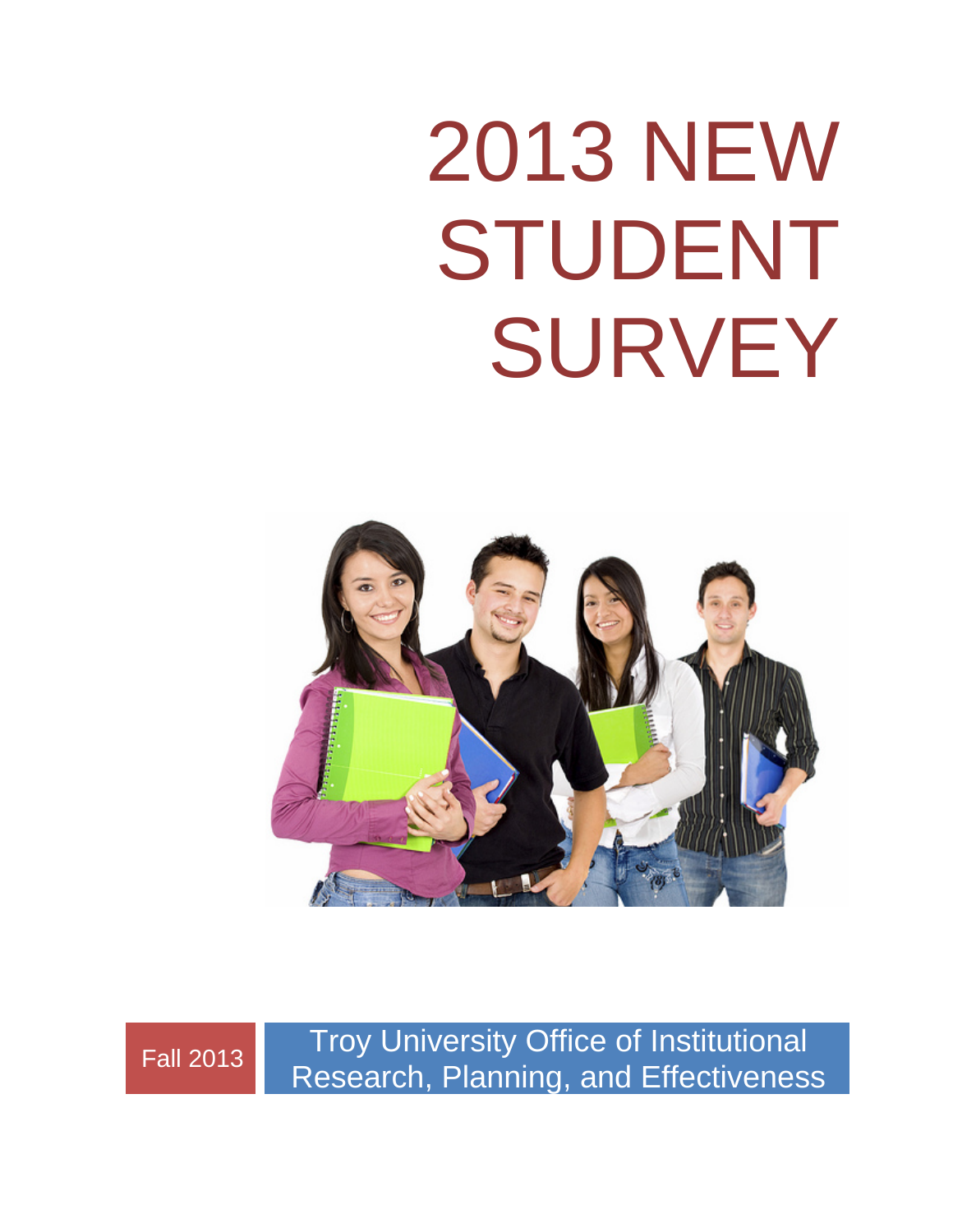# **Table of Contents**

| Appendix 15: Satisfaction - Undergraduate First-Time Freshmen54 |  |
|-----------------------------------------------------------------|--|
|                                                                 |  |
|                                                                 |  |
|                                                                 |  |
|                                                                 |  |
|                                                                 |  |
|                                                                 |  |
|                                                                 |  |
|                                                                 |  |
|                                                                 |  |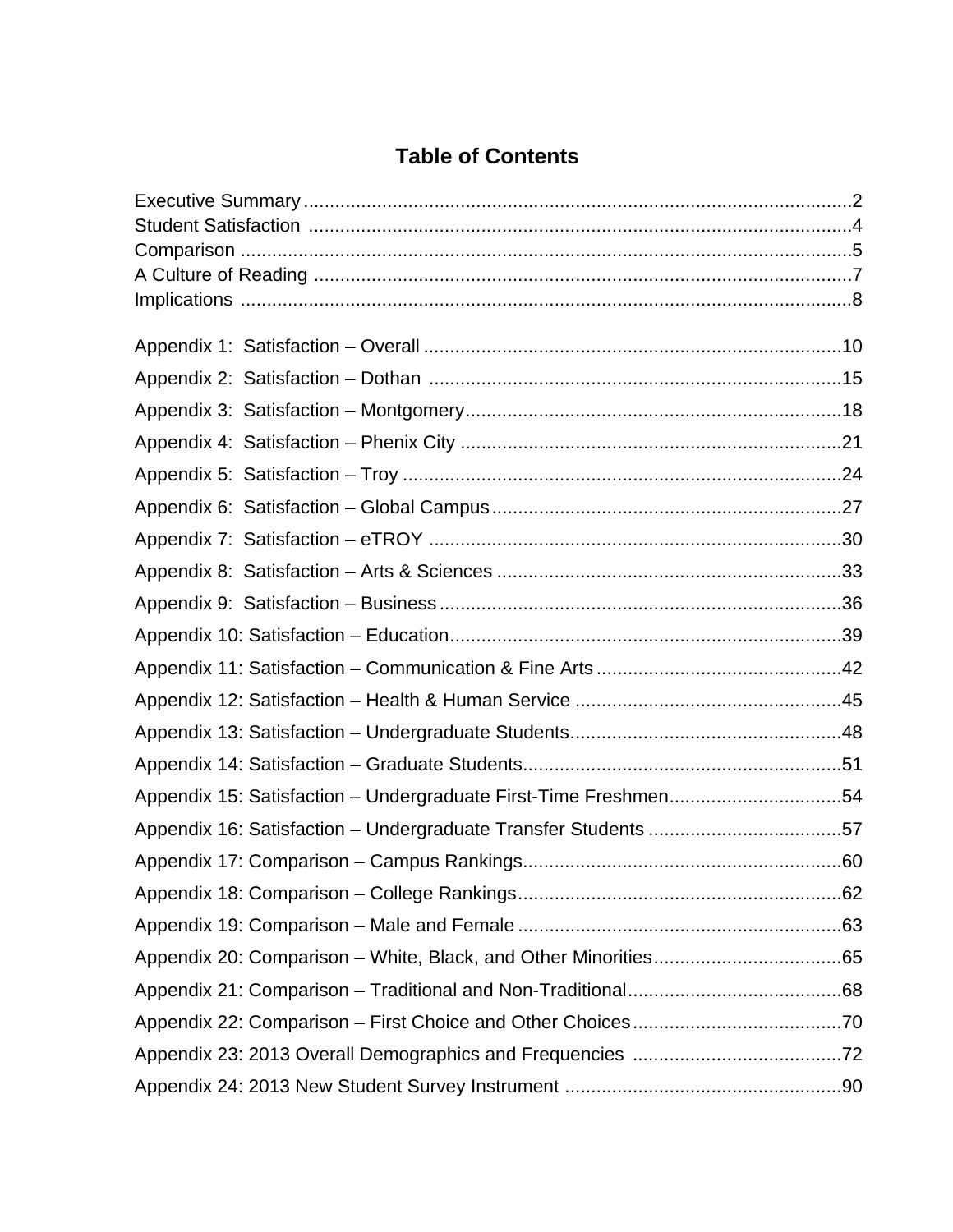# **Troy University Fall 2013 New Student Survey Report**

## **Executive Summary**

 As an annual institutional effectiveness effort, the Office of Institutional Research, Planning, and Effectiveness (IRPE) conducted the *New Student Survey* in fall 2013. This was the ninth consecutive year that this survey has been conducted. The purpose of the survey was to identify the satisfaction of the fall 2013 new students with their experiences at Troy University and to determine how well the University served their needs as new students.

The *New Student Survey* was administered through an online survey program. The target population was the new students who enrolled at the University for the first time during the fall semester in 2013. On November 22, 2013 the online survey was distributed via email to the group of 3,490 students. After two follow up emails on December 12, 2013 and January 08, 2014, a total of 668 responses were received, representing a 19% response rate.

The descriptive method of data analysis was used to identify the areas with which students were most and least satisfied, based on campuses, colleges, and academic levels. Comparative analyses were also conducted to determine if significant differences existed in student satisfaction based on gender, ethnicity, age, and selection of Troy University as first choice. The major findings are reported in "Highlights of the Findings," and more detailed information, including frequencies of the responses, mean comparisons, demographic information and other related information can be found in the appendices.

## **Highlights of the Findings**

#### Demographic Information:

 The majority of the respondents were female (75%), white (56%), and traditional students (24 years or younger) (62%). The 2013 Survey distribution is very similar to the 2012 distribution in that 56% of the respondents were from the Troy Campus, followed by eTROY students at 22%, then Dothan Campus at 8%, Montgomery Campus at 7%, Global Campus at 4%, and Phenix City Campus at 3%. Because the TROY campuses serve different types of students (Troy serves traditional students and other campuses serve predominantly non-traditional students), the generalization of survey findings should be made with caution.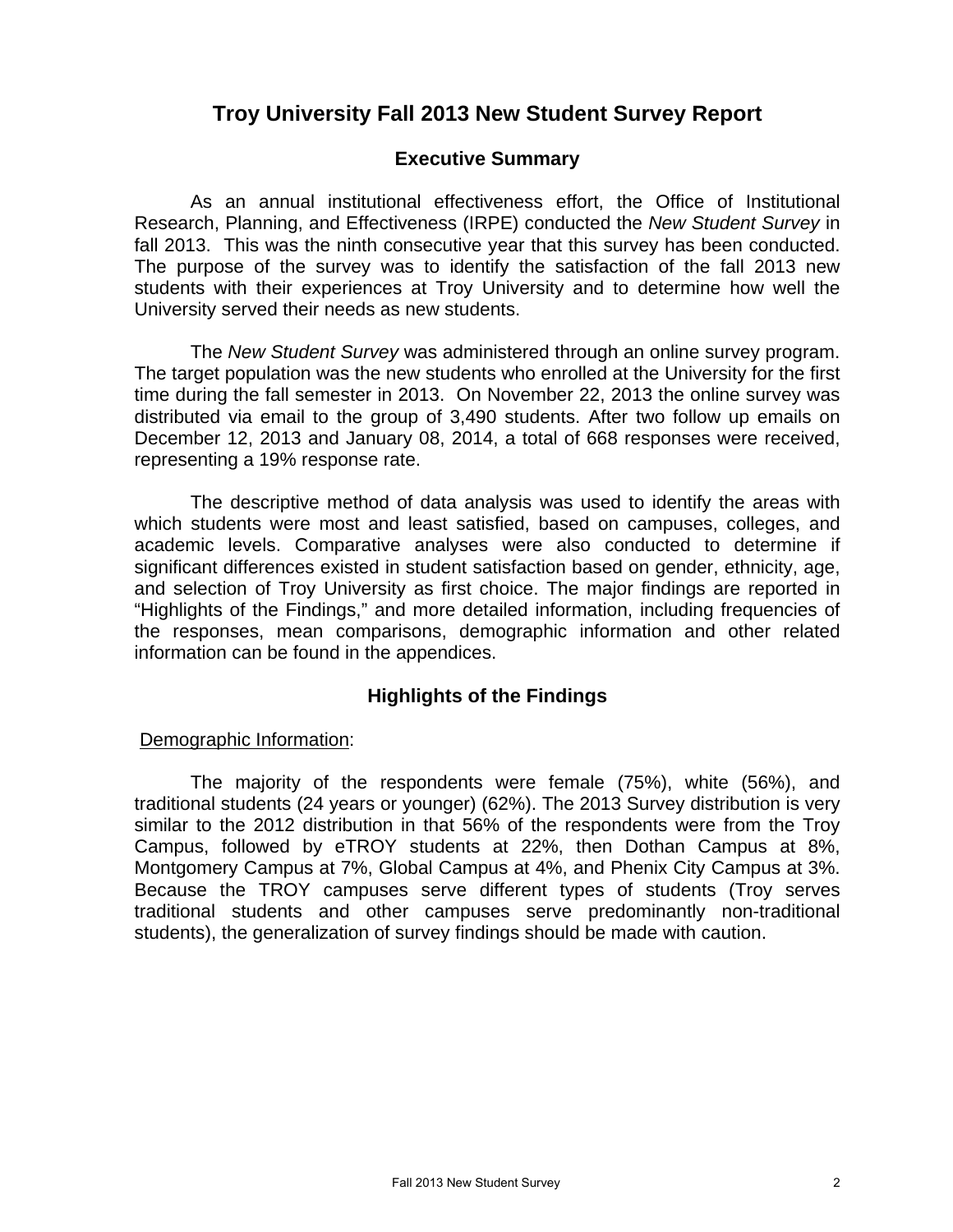

 Of all the respondents, 78% were undergraduate students (51% first-time freshmen, 26% transfer students, and 1% transient students) and 16% were graduate students (11% new graduate students, 3.5% transfer, and 1.5% transient). The remaining students selected "other." Overall, 31% were Arts & Sciences students, 25% were Health and Human Services students, 19% were College of Education students, 17% were business majors, and 9% were Communication and Fine Arts students.

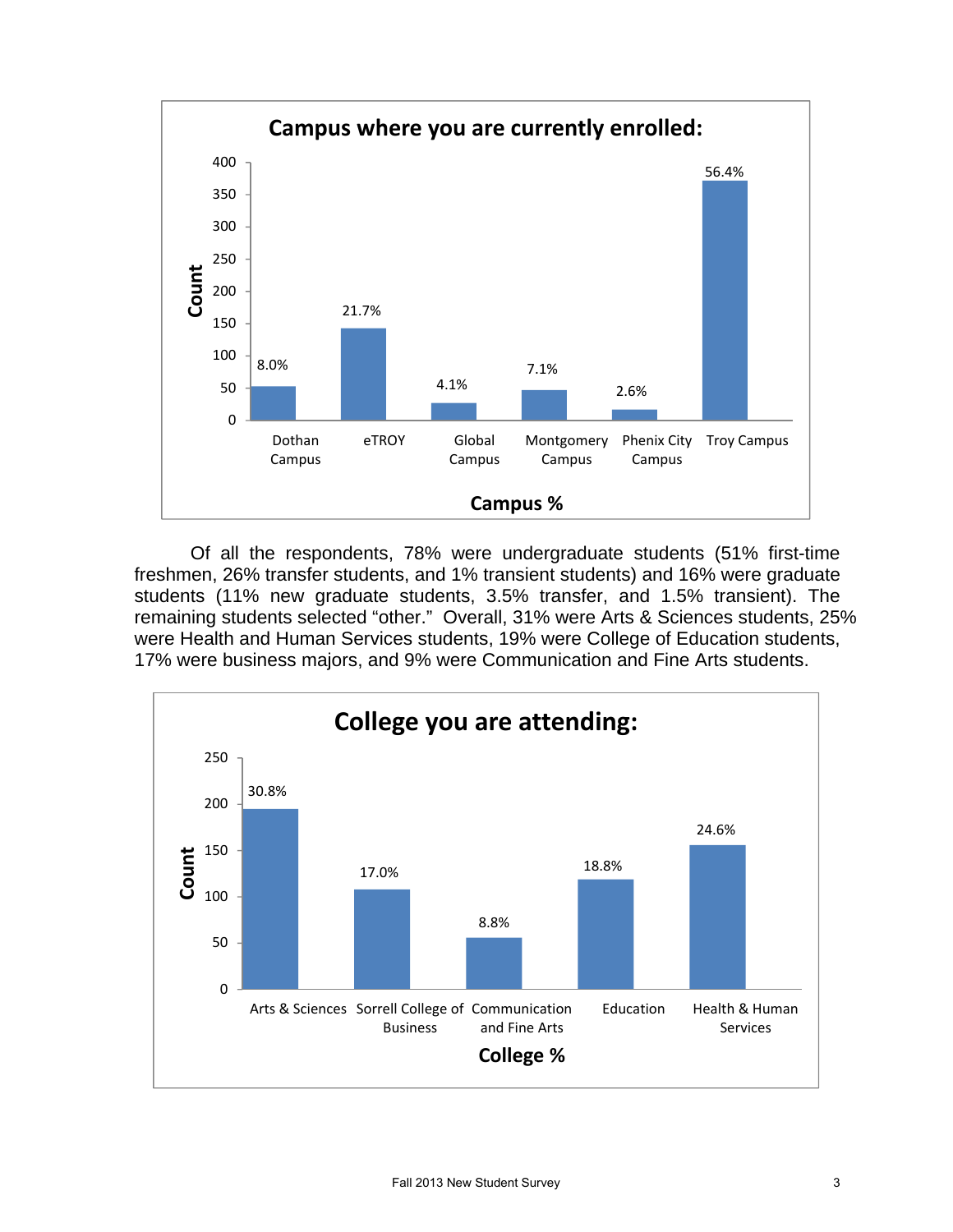### College Choice and reason for choosing Troy University:

 Of all the new students who responded to the survey, 61% selected Troy University as first choice when applying for college admission and 25% had Troy University as their second choice. The most common reasons why new students selected Troy University were Location (56%), Affordability (50%), and Academic Reputation (40%). Other common reasons included Size of Campus (39%) and Academic Programs (37%). Additionally, approximately 60% of the respondents had visited one of the Troy campuses before they enrolled at Troy University.

| Please select the reasons why you have chosen to        |              |       |
|---------------------------------------------------------|--------------|-------|
| attend Troy University.                                 | <b>Count</b> | %     |
| Location                                                | 377          | 56.4% |
| Affordability                                           | 333          | 49.9% |
| Academic reputation                                     | 266          | 39.8% |
| Size of campus                                          | 258          | 38.6% |
| Academic programs                                       | 244          | 36.5% |
| Flexibility of schedule                                 | 234          | 35.0% |
| Availability of financial aid                           | 207          | 31.0% |
| Friends' recommendation                                 | 156          | 23.4% |
| Admission standards                                     | 132          | 19.8% |
| Graduates get good jobs                                 | 129          | 19.3% |
| Social atmosphere                                       | 121          | 18.1% |
| Diversity of student body                               | 116          | 17.4% |
| Parents' recommendation                                 | 113          | 16.9% |
| Alumni recommendation                                   | 107          | 16.0% |
| Reputation for social activities                        | 70           | 10.5% |
| Other (please specify)                                  | 61           | 9.1%  |
| <b>Athletics</b>                                        | 51           | 7.6%  |
| Performing arts (band, collegiate singers, drama, etc.) | 47           | 7.0%  |
| Recommendation of high school counselor                 | 40           | 6.0%  |
| Rankings in national magazines                          | 27           | 4.0%  |
| Recommendation of college counselor                     | 20           | 3.0%  |

## Student Satisfaction - Strengths:

As indicated in Appendix 1, overall, new students were satisfied with their experiences at Troy University. The majority of the students (86.7%) agreed or strongly agreed that they were "receiving a quality education at Troy University." Leading the top position by ranked level of agreement was 87.6% of the students feel that "TROY personnel are knowledgeable and helpful". The top five items ranked by agreement level also included "The semester/term format accommodates my learning" (86.5%), "Faculty care about students as individuals" (86%) and 85.2% indicated that they would recommend Troy University to a friend.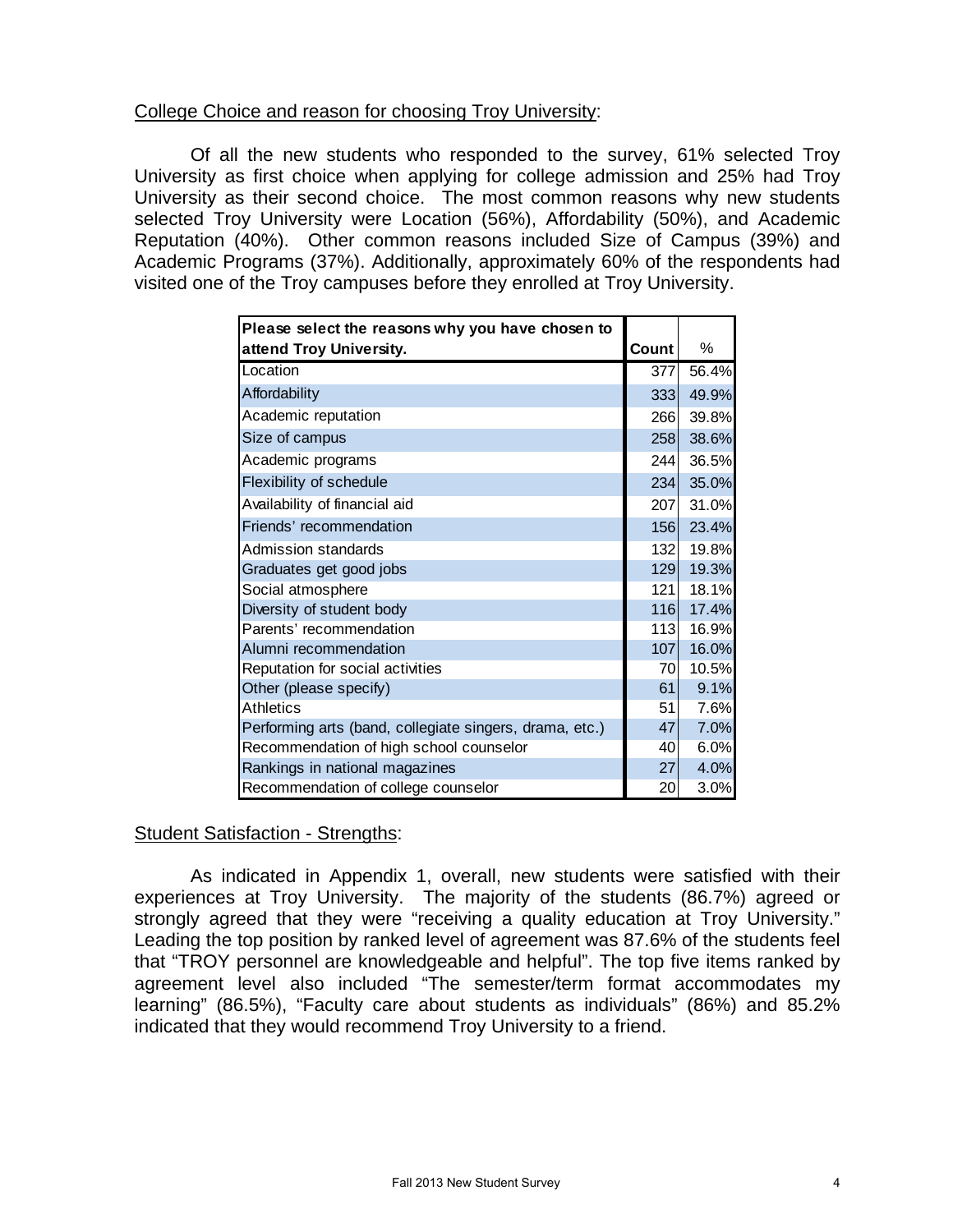The top three items were remained the same as from the prior year but the order shifted in rank with "TROY personnel are knowledgeable and helpful" moving up in rank from number three in 2012 to number one in 2013. Returning to the top five and coming fourth in rank was "faculty care about students as individuals", this statement was ranked number eight in 2012 and significant improvements were seen in 2013.

#### Student Satisfaction – Weaknesses:

 Based on the student agreement levels, the survey identified some areas of weakness. The five items that had the largest percentage marked disagree or strongly disagree in descending order are: students getting the "run around" when seeking information, campus housing meeting expectations when needed, class information provided prior to enrollment, student recreational opportunities and facilities, and classes offered at convenient times. In particular, 19.8% of the respondents disagreed that "Students seldom get the 'run around' when seeking information" (19% were neutral; and 61% agreed). Although these items show an overall need, there are notable differences between campus locations and colleges. Special attention should be directed to these items and plans to improve should be developed and implemented. (See reports in Appendices 1 – 12.)

#### Comparison:

This report includes comparisons among campuses and colleges based on rankings (See Appendices 17-18). The total list of 29 items was rank ordered according to agreement level. The total percentage of students who "Agree" with an item was calculated by adding the number of "Agree" and "Strongly Agree" responses together. This list was then sorted in descending order so that number 1 represents the statement of highest agreement level. Rankings among the five colleges showed large discrepancies in some areas, while rankings among campuses also represented location differences. For example, the Overall number 1 ranked item was "Troy personnel are knowledgeable and helpful" this ranking includes the eTROY Campus only; Troy, Dothan, and Global Campus each ranked this item number 2, while Phenix City campus ranked it number 5 and lastly Montgomery ranked it at number 12. Further analyses of the rank order comparisons can provide a useful tool in assessing strengths and weaknesses among the college divisions and campuses.

Group means for students with different characteristics were compared to identify possible significant differences in student agreeability/satisfaction for these groups. While the majority of the sample size was predominately female (75% vs 25% male), the analyses (See Appendix 19) found that the means for males and females were not significantly different on 28 of the 29 items. Although mean differences were not significant, they did still exist. The only significant difference in means occurred with females agreeing more that "the printed schedule of classes is informative". The second largest difference was that females agreed more that "student recreational opportunities and facilities have met expectations."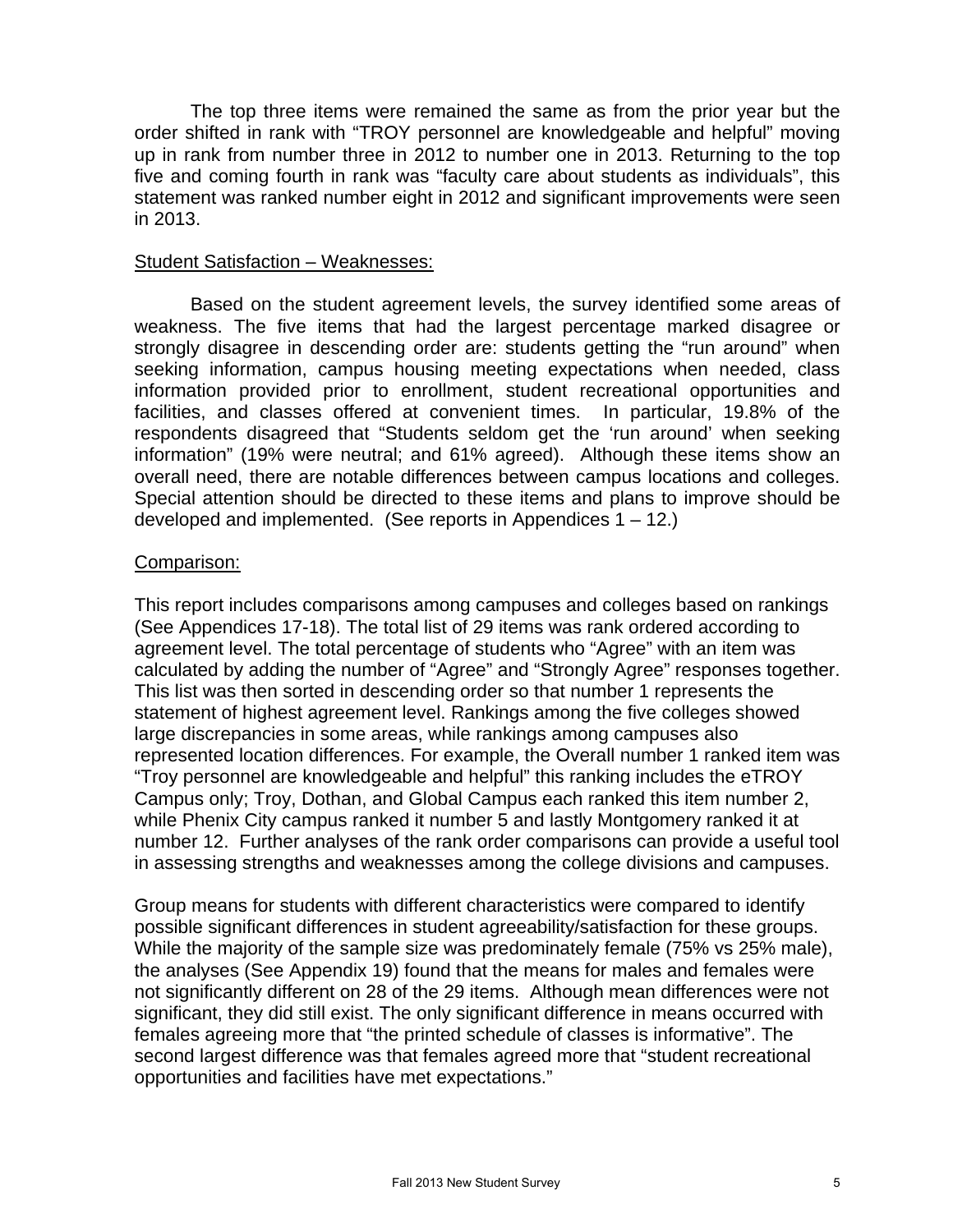Furthermore, the agreeability/satisfaction means for students grouped by ethnicity of black, white, and other minorities were significantly different (See Appendix 20), for 8 of the 29 items; these items are listed below in order of highest significance level. The means were higher, showing more satisfaction among black students on seven of the eight items.

- Class information provided prior to enrollment was helpful (B)
- Purchasing textbooks through Troy Virtual BookStore is convenient. (B)
- Classes are offered at convenient times. (B)
- The online Schedule of Classes is informative and easy to follow. (B)
- Registration dates, times, and procedures were made clear to me prior to enrollment. (B)
- Sufficient financial aid options are available. (W)
- The on-site registration process is user-friendly. (B)
- On-campus bookstore hours are convenient for students.(B)

Additionally, the agreeability/satisfaction means for non-traditional students (aged 25 or older) and traditional students (under age 25) were also significantly different (See Appendix 21) on seven items of the items with the non-traditional students having higher means on six of the seven significant items. These items are listed below in order of largest mean differences and highest significance level.

- $\bullet$  Student organizations are available for my participation. (T)
- Purchasing textbooks through Troy Virtual BookStore is convenient. (NT)
- Faculty care about students as individuals. (NT)
- The on-site registration process is user-friendly. (NT)
- I feel I can talk to faculty about my academic concerns. (NT)
- Troy University has a good reputation in my community.(NT)
- Students seldom get the "run around" when seeking information. (NT)

The agreeability/satisfaction means for students who selected Troy University as their first choice were significantly higher than the means of students who did not select Troy as their first choice (See Appendix 22) for 12 of the 29 items (listed below in order of largest mean differences and highest significance level):

- I would recommend Troy University to a friend who is planning to go to college.
- Troy University has a good reputation in my community.
- I am receiving a quality education at Troy University.
- Tutorial Services are sufficient.
- The bill that I received from the University was easily understood.
- On-campus bookstore hours are convenient for students.
- Academic advising is adequate.
- I feel I can talk to faculty about my academic concerns.
- TROY personnel are knowledgeable and helpful.
- Sufficient financial aid options are available.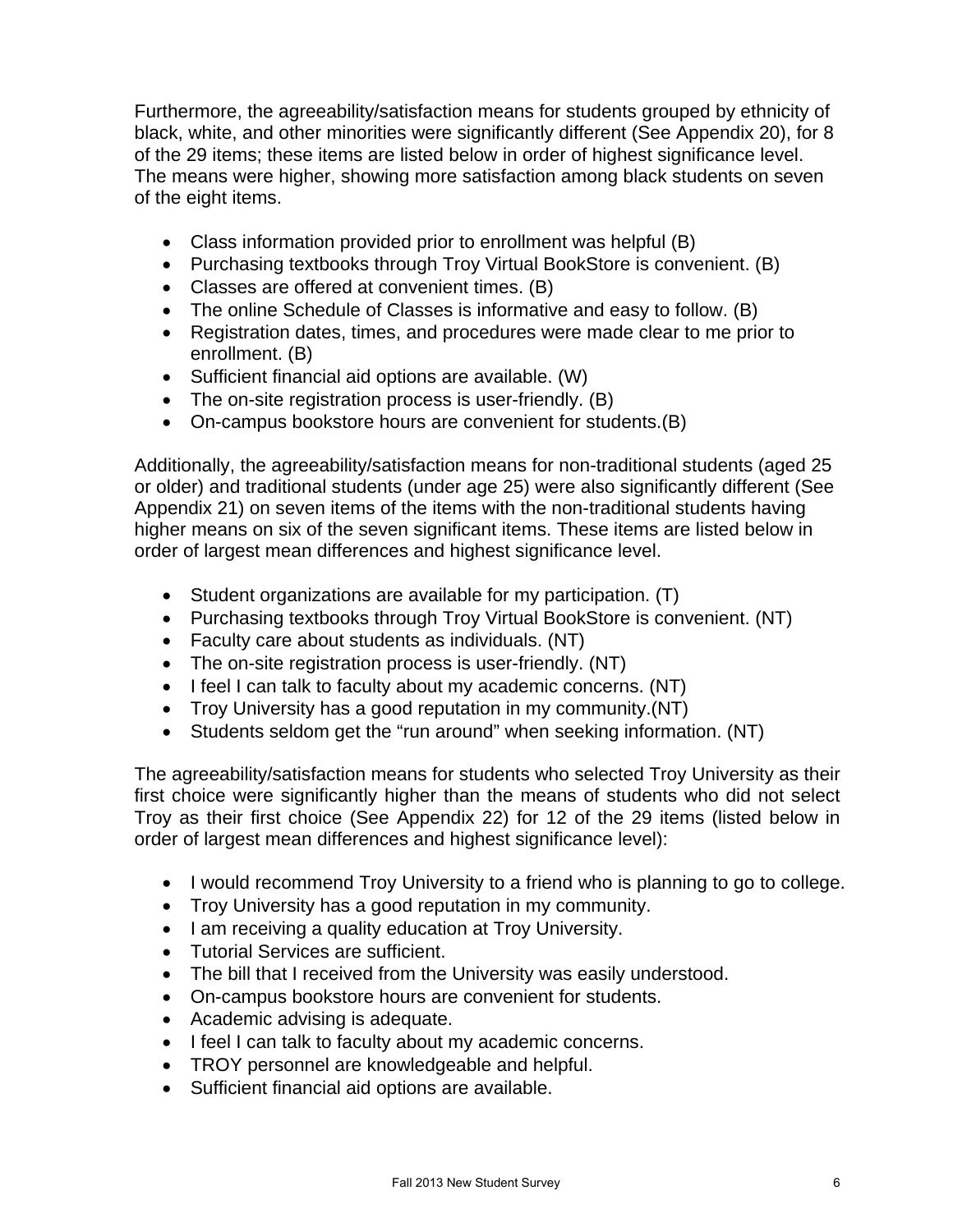- The semester/term format at my location accommodates my learning.
- The University offers a variety of majors at my location.

Learning about Troy University: 36% of the new students indicated that they initially learned about Troy University through "Word of Mouth" (Question 13) and 59% learned about the registration dates and times via "Internet" (Question 14). (See Appendix 23)

Best way to advertise Troy University: 39% of the new students thought that "Word of Mouth" was the best way to advertise Troy University and 37% indicated that the best way was through "Internet" (Question 15). (See Appendix 23)

#### New Student Description of Troy University:

The majority of the new students would describe Troy University to a friend as "Convenient," followed by "Friendly" and many would say it is a "Good Value for the price" and considered it to be "student-centered". (Question16). (See Appendix 23)

| How would you describe TROY to a friend? | <b>Count</b> | %     |
|------------------------------------------|--------------|-------|
| Convenient                               | 387          | 57.9% |
| Friendly                                 | 363          | 54.3% |
| Good value for the price                 | 325          | 48.7% |
| Student-centered                         | 309          | 46.3% |
| Academically challenging                 | 270          | 40.4% |
| Helpful                                  | 269          | 40.3% |
| Caring                                   | 256          | 38.3% |
| Other (please specify)                   | 32           | 4.8%  |

## A Culture of Reading:

Troy University is committed to fostering a culture of reading among its students. The Quality Enhancement Plan (QEP) of Troy University focuses on strengthening student literacy and learning by setting high expectations for reading and by supporting new initiatives that will enable students to become better readers. Detailed results of these questions (18-25) are presented in Appendix 23.

**Frequency of reading (Q18):** When asked about their general frequency of reading, most students (49%) reported that "I don't have much time to read for pleasure, but I like to when I get the chance." However, 27% of students reported, "I read constantly for my own personal satisfaction, and I love it." 19% of new students reported that "I only read what I am supposed to for school." Only 4% of new students reported that "I basically don't read books much at all."

**Reason for reading (Q19):** The most frequently reported reason for reading (37%) was "just for the pleasure of it," followed closely by "because I have to for school" (33%). Reading for the sake of learning was important as 23% of survey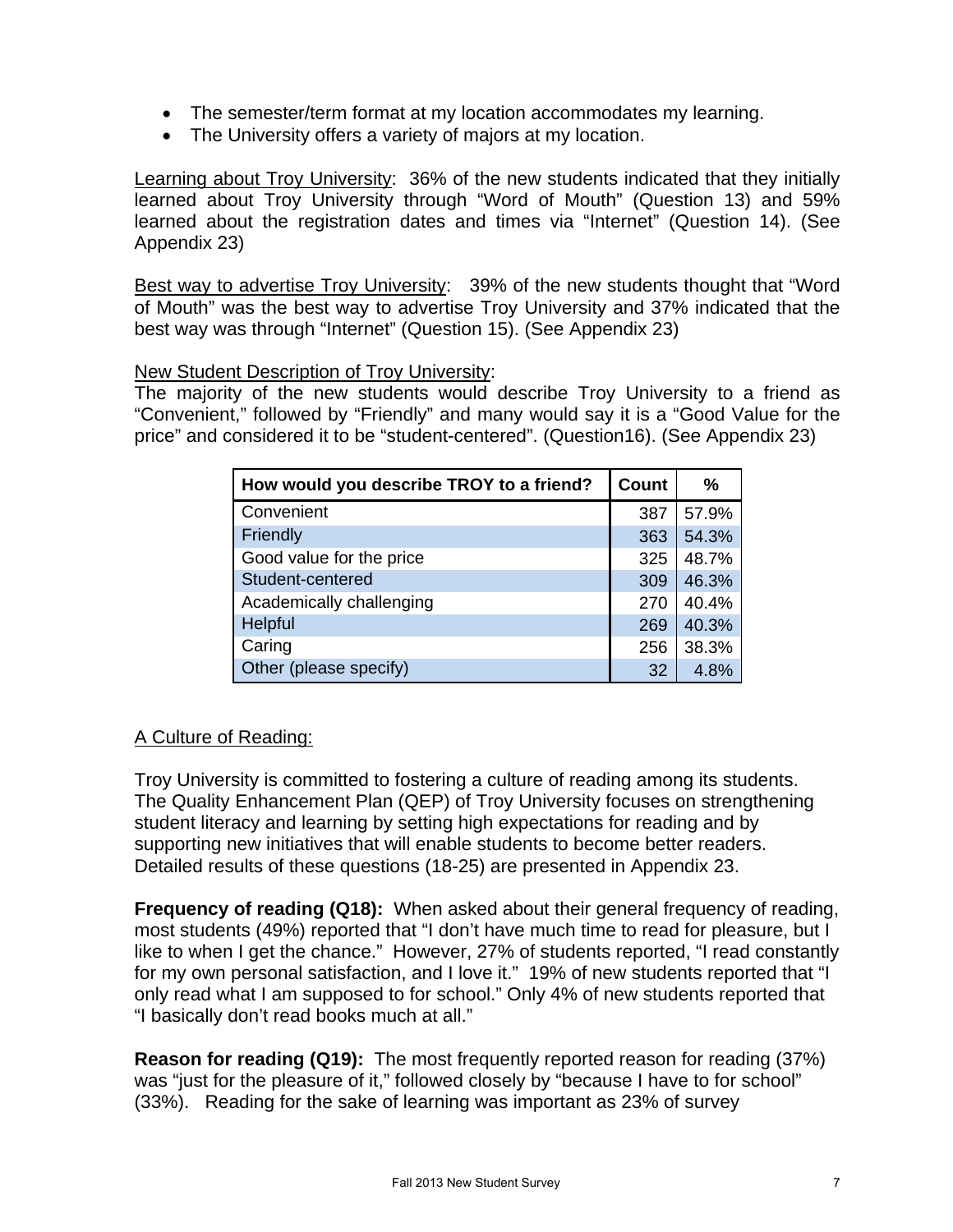respondents reported that they read "to learn new things on my own." Less than 9% reported that they read for the following reasons: "I don't really read much" (3.9%), "because I get bored and have nothing else to do" (2.6%), and "because my parents encourage me to read." (0.5%)

**Reading ability (Q20):** Almost all (98%) of new students reported that their reading level is average or above. The breakdown by category is represented with Average (27%), Above Average (40%), and Advanced (31%). Less than two percent of new students reported that their reading ability is Below Average (1.9%) and 1 individual student rated the reading level as Poor.

**Reading materials (Q21):** New students were asked what types of reading materials they read. The five most common responses were: Books assigned for class (84%), Books I read outside of class for pleasure (60%), Online websites or webzines (58%), Newspapers (46%), and Cereal boxes, instructional pamphlets and other product packaging (45%). The five types of resources which the lowest percentage of new students reported reading were: Magazines about video games (8%), Comic books or graphic novels (15%), Computer manuals or other electronic equipment manuals (16%), Sports magazines (17%), and Puzzles/Games/Humor magazines (20%).

**Volume of reading (Q22):** New students were asked "Not including school assignments, how much do you read?" "Under one book per month" was reported by 31% and "one book per month" by 25%. Higher volumes of reading were reported by a select group of new students, with 22% reading "2-3 books per month" and 12% reading four or more books per month. A small minority of new students (11%) reported that outside of school assignments they do not read at all.

**Preferred genre (Q23):** New students were asked to report what types of books they like to read for pleasure. The five most common answers were: Romance (46.0%), True stories (45.8%), Adventure (44.2%), Mystery (43.1%), and Fantasy (32.6%). The five least favored types were: Factual books, like a book about dinosaurs or space (13.0%), Sports (13.3%), Books about hobbies or collecting (18.1%), How-to books (18.7%), and Horror (18.9%).

**Characters (Q24):** New students were asked which characters/people they liked to read about. The five most common answers were: People or characters who are a lot like me (49.1%), People or characters my age who have done some cool or amazing thing (39.1%), People or characters my age wrestling with tough issues like crime, drug abuse or poverty (37.6%), People or characters who are a lot different than me (37.1%), and Historical figures (36.5%). The five least most common characters were: Sports figures (13.9%), Animals (16.8%), Musicians (18.3%), Celebrities (24.9%), and Characters from movies or television shows (25.9%).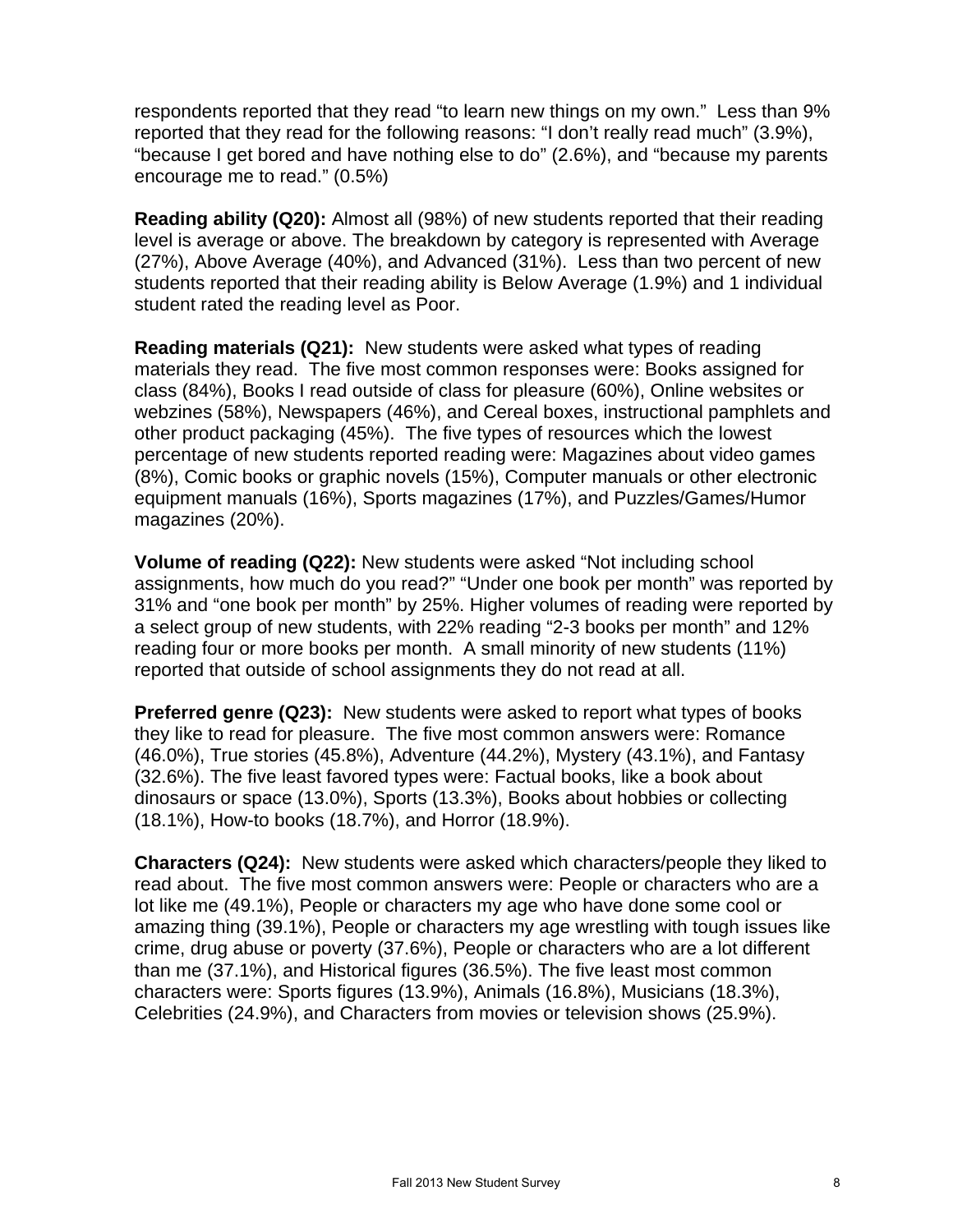**Discussing reading (Q25):** New students were asked to report how often they discuss books with others. The following percentages were reported: Daily (7.9%), Weekly (22.4%), Monthly (20.3%), A few times per year (27.2%), Once per year (6.4%), and Never (15.8%).

## **Implications**

- 1. Troy University has done a good job in meeting the needs of new students even though there are areas that need to be improved.
- 2. The University might use the following in its recruitment and advancement efforts:
	- a. 87% of new students responded that they were receiving a quality education at Troy University.
	- b. 82% of new students agreed that Troy has a good reputation in their community.
	- c. 85% of the new students indicated that they would recommend Troy to a friend.
	- d. 87% of the new students indicated that the semester/term accommodated their learning.
	- e. 86% of the new students felt that faculty care about students as individuals.
- 3. New student satisfaction results may be used as information to assist student recruitment efforts.
- 4. Efforts should be made to maintain the strengths of the University and improve areas of weakness.
- 5. Significant differences in satisfaction of students with different characteristics should be considered as student services personnel work to meet the needs of a diverse student population.
- 6. Most new students consider themselves to be good readers, but they find little time for reading. Very few students are encouraged to read by their parents. While students are under the influence of Troy University, reading should be modeled and encouraged.

Notes: In Appendices 1-16, the instruction for all items was: "Q11: Please rate your agreement with the following statements with regard to academic programs, student services, and administrative procedures at Troy University." The original scale for these items included five points: 5-Strongly Agree, 4-Agree, 3-Neutral, 2-Disagree, 1- Strongly Disagree, and 0-Not Applicable. This scale was collapsed into three points, Agree, Neutral, and Disagree for reporting purposes and Not Applicable responses are not included in the tables. The means analyses reflect the full five point scale, excluding Not Applicable responses.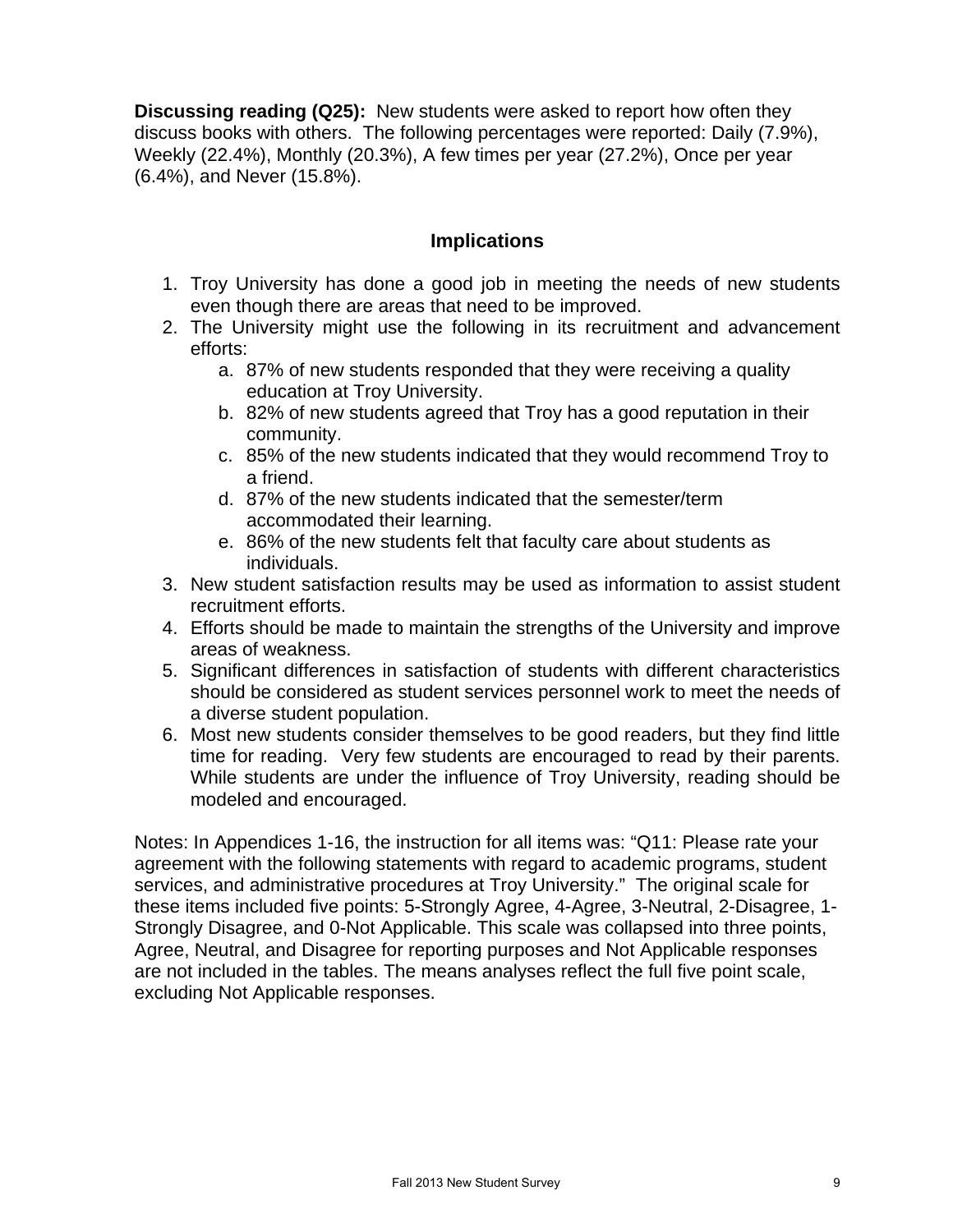## **Appendix 1. 2013 New Student Perceptions about Troy University - Overall**

Ranked by Frequency of Agreement

Total respondents = 612

|                                                                                 | Rankings |                |                |                |                |        |                |           |     |
|---------------------------------------------------------------------------------|----------|----------------|----------------|----------------|----------------|--------|----------------|-----------|-----|
| Academic programs, services, and administration                                 | 2013     | 2012           | 2011           | 2010           | 2009           | Agree* | <b>Neutral</b> | Disagree* | N   |
| TROY personnel are knowledgeable and helpful.                                   |          | 3              | 6              | $\overline{7}$ | $\overline{7}$ | 87.6%  | 7.7%           | 4.6%      | 607 |
| I am receiving a quality education at Troy University.                          | 2        | 1              | 1              | 1              | 1              | 86.7%  | 8.2%           | 5.0%      | 595 |
| The semester/term format accommodates my learning.                              | 3        | $\overline{c}$ | 4              | 2              | 3              | 86.5%  | 8.6%           | 4.9%      | 592 |
| Faculty care about students as individuals.                                     | 4        | 8              | 5              | 15             | 11             | 86.0%  | 8.4%           | 5.6%      | 607 |
| I would recommend Troy University to a friend who is planning to go to college. | 5        | 4              | 3              | 3              | 2              | 85.2%  | 7.6%           | 7.2%      | 594 |
| The printed Schedule of Classes is informative and easy to follow.              | 6        | 7              | 7              | 5              | 5              | 83.8%  | 9.8%           | 6.5%      | 573 |
| I feel I can talk to faculty about my academic concerns.                        | 7        | 9              | 11             | 14             | 17             | 83.6%  | 10.1%          | 6.3%      | 605 |
| Class drop/add procedures are appropriate.                                      | 8        | 10             | 13             | 11             | 15             | 83.0%  | 11.6%          | 5.4%      | 559 |
| Troy University has a good reputation in my community.                          | 9        | 5              | $\overline{2}$ | 4              | 4              | 81.8%  | 12.3%          | 5.9%      | 593 |
| The University offers a variety of majors at my location.                       | 10       | 6              | 9              | 8              | 12             | 81.2%  | 11.0%          | 7.8%      | 580 |
| Academic advising is adequate.                                                  | 11       | 17             | 18             | 21             | 21             | 80.5%  | 11.7%          | 7.7%      | 596 |
| The classes I attend are well organized and well taught                         | 12       | 16             | 10             | 16             | 9              | 80.4%  | 10.6%          | 9.0%      | 597 |
| The online registration process is user-friendly.                               | 13       | 22             | 23             | 19             | 20             | 80.3%  | 10.9%          | 8.8%      | 580 |
| The online Schedule of Classes is informative and easy to follow.               | 14       | 20             | 14             | 10             | 10             | 80.3%  | 12.1%          | 7.6%      | 593 |
| Registration dates, times, and procedures were made clear to me.                | 15       | 14             | 17             | 17             | 8              | 80.1%  | 11.3%          | 8.6%      | 603 |
| Classes are offered at convenient times.                                        | 16       | 11             | 8              | 6              | 6              | 79.6%  | 10.5%          | 9.8%      | 579 |
| Student organizations are available for my participation.                       | 17       | 21             | 22             | 25             | 25             | 78.7%  | 14.9%          | 6.4%      | 516 |
| I feel that the campus is a safe and secure environment                         | 18       | 18             | 15             | 12             | N/A            | 78.1%  | 15.0%          | 6.9%      | 521 |
| The bill that I received from the University was easily understood.             | 19       | 12             | 12             | 9              | 14             | 77.6%  | 14.2%          | 8.2%      | 548 |
| Sufficient financial aid options are available.                                 | 20       | 13             | 16             | 13             | 16             | 77.3%  | 13.8%          | 8.9%      | 573 |
| On-campus bookstore hours are convenient for students.                          | 21       | 19             | 19             | 22             | 23             | 76.7%  | 15.2%          | 8.1%      | 519 |
| The on-site registration process is user-friendly.                              | 22       | 25             | 24             | 24             | 18             | 75.9%  | 17.8%          | 6.4%      | 518 |
| The tuition payment plan is beneficial for students.                            | 23       | 15             | 20             | 18             | 13             | 73.4%  | 20.8%          | 5.7%      | 523 |
| Class information provided prior to enrollment was helpful.                     | 24       | 24             | 21             | 23             | 19             | 70.3%  | 17.1%          | 12.6%     | 596 |
| Tutorial services are sufficient.                                               | 25       | 26             | 26             | 26             | 24             | 69.4%  | 24.7%          | 6.0%      | 503 |
| Student recreational opportunities and facilities have met my expectations.     | 26       | 27             | 27             | 27             | N/A            | 67.9%  | 22.0%          | 10.1%     | 477 |
| Purchasing textbooks through Virtual Book Store is convenient.                  | 27       | 23             | 25             | 20             | 22             | 64.2%  | 26.9%          | 8.9%      | 505 |
| Students seldom get the "run around" when seeking information.                  | 28       | 28             | 28             | 28             | 26             | 60.9%  | 19.3%          | 19.8%     | 596 |
| Campus housing met my expectations upon arriving to campus.                     | 29       | 29             | 29             | 29             | 27             | 57.6%  | 27.7%          | 14.7%     | 429 |

\* Notes: Agree = Agree + Strongly Agree; Disagree = Disagree + Strongly Disagree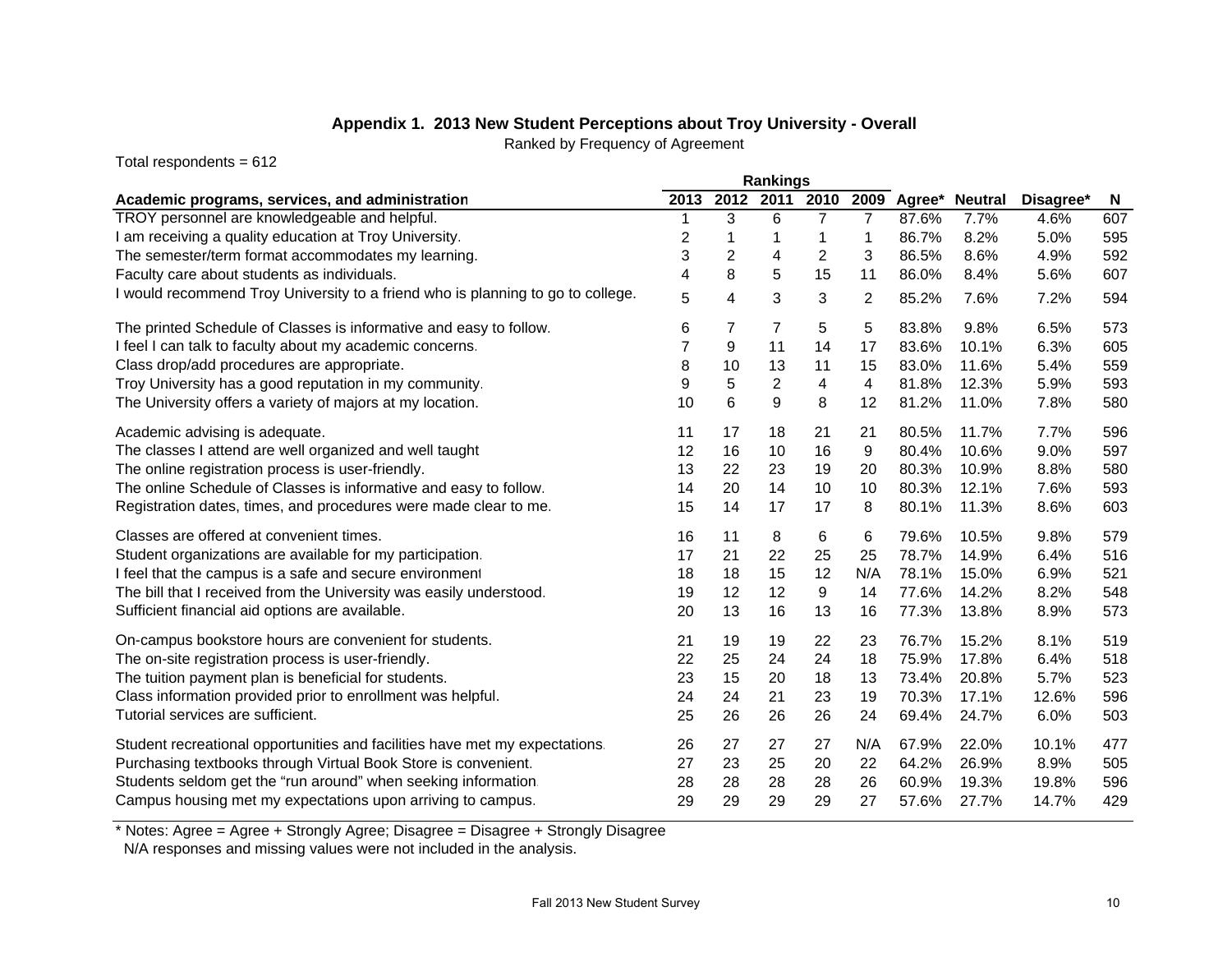## **Appendix 1A. 2013 New Student Perceptions about Troy University - Overall**

Ranked by Frequency of Strongly Agree

| Total respondents = $614$                                  | <b>Rankings</b> |                  |                |                     |                 |       |                      |                 |                 |       |     |
|------------------------------------------------------------|-----------------|------------------|----------------|---------------------|-----------------|-------|----------------------|-----------------|-----------------|-------|-----|
|                                                            |                 |                  |                |                     | <b>Strongly</b> |       |                      |                 | <b>Strongly</b> |       |     |
| Academic programs, services, and administration            |                 |                  |                | 2013 2012 2011 2010 | Agree           |       | <b>Agree Neutral</b> | <b>Disagree</b> | <b>Disagree</b> | N/A   | N   |
| I would recommend Troy University to a friend who is       |                 |                  |                |                     |                 |       |                      |                 |                 |       |     |
| planning to go to college.                                 |                 | 1                | 1              | 1                   | 49.5%           | 33.4% | 7.4%                 | 2.8%            | 4.3%            | 2.6%  | 610 |
| I am receiving a quality education at Troy University.     | $\overline{c}$  | $\boldsymbol{2}$ | $\overline{2}$ | $\overline{c}$      | 48.8%           | 36.3% | 8.1%                 | 1.8%            | 3.1%            | 1.8%  | 606 |
| TROY personnel are knowledgeable and helpful.              | 3               | 4                | 5              | $\overline{7}$      | 44.5%           | 42.2% | 7.7%                 | 1.1%            | 3.4%            | 1.1%  | 614 |
| I feel I can talk to faculty about my academic concerns.   | 4               | 3                | 6              | 8                   | 44.3%           | 38.1% | 9.9%                 | 2.3%            | 3.9%            | 1.5%  | 614 |
| Troy University has a good reputation in my community.     | 5               | 5                | 3              | 4                   | 43.2%           | 36.5% | 12.0%                | 2.6%            | 3.1%            | 2.6%  | 609 |
| Faculty care about students as individuals.                | 6               | 6                | $\overline{7}$ | 13                  | 43.0%           | 42.0% | 8.3%                 | 2.1%            | 3.4%            | 1.1%  | 614 |
| The semester/term format at my location accommodates       |                 |                  |                |                     |                 |       |                      |                 |                 |       |     |
| my learning.                                               | $\overline{7}$  | 8                | 4              | 3                   | 40.3%           | 43.6% | 8.4%                 | 1.6%            | 3.1%            | 3.0%  | 610 |
| Registration dates, times, and procedures were made clear  |                 |                  |                |                     |                 |       |                      |                 |                 |       |     |
| to me prior to enrollment.                                 | 8               | 10               | 13             | 9                   | 38.8%           | 40.0% | 11.1%                | 3.9%            | 4.6%            | 1.6%  | 613 |
| The University offers a variety of majors at my location.  | 9               | 7                | 10             | 12                  | 38.3%           | 38.8% | 10.5%                | 3.6%            | 3.8%            | 5.1%  | 611 |
| The printed Schedule of Classes is informative and easy to |                 |                  |                |                     |                 |       |                      |                 |                 |       |     |
| follow.                                                    | 10              | 15               | 9              | 11                  | 37.7%           | 40.7% | 9.2%                 | 3.1%            | 2.9%            | 6.4%  | 612 |
| The classes I attend are well organized and well taught.   | 11              | 11               | 14             | 14                  | 37.5%           | 41.1% | 10.3%                | 4.1%            | 4.7%            | 2.3%  | 611 |
| The online registration process is user-friendly.          | 12              | 16               | 18             | 21                  | 36.9%           | 39.2% | 10.3%                | 4.1%            | 4.2%            | 5.4%  | 613 |
| The online Schedule of Classes is informative and easy to  |                 |                  |                |                     |                 |       |                      |                 |                 |       |     |
| follow.                                                    | 13              | 19               | 15             | 18                  | 36.5%           | 41.4% | 11.8%                | 4.1%            | 3.3%            | 2.9%  | 611 |
| Academic advising is adequate.                             | 14              | 12               | 11             | 20                  | 36.4%           | 42.3% | 11.5%                | 3.6%            | 3.9%            | 2.3%  | 610 |
| Classes are offered at convenient times.                   | 15              | 14               | 12             | 5                   | 35.6%           | 40.1% | 10.0%                | 4.9%            | 4.4%            | 4.9%  | 609 |
| Sufficient financial aid options are available.            | 16              | 9                | 8              | 6                   | 34.7%           | 37.8% | 12.9%                | 3.9%            | 4.4%            | 6.2%  | 611 |
| Class drop/add procedures are appropriate.                 | 17              | 17               | 19             | 19                  | 33.5%           | 42.3% | 10.6%                | 2.0%            | 2.9%            | 8.7%  | 612 |
| The bill that I received from the University was easily    |                 |                  |                |                     |                 |       |                      |                 |                 |       |     |
| understood.                                                | 18              | 18               | 16             | 10                  | 33.0%           | 36.8% | 12.8%                | 3.4%            | 3.9%            | 10.0% | 609 |
| I feel that the campus is a safe and secure environment    | 19              | 21               | 21             | 17                  | 32.7%           | 34.2% | 12.8%                | 2.0%            | 3.9%            | 14.4% | 609 |
| Student organizations are available for my participation.  | 20              | 23               | 22             | 24                  | 32.0%           | 34.9% | 12.7%                | 2.1%            | 3.3%            | 15.0% | 607 |
| The tuition payment plan is beneficial for students.       | 21              | 13               | 17             | 15                  | 31.5%           | 31.5% | 17.9%                | 1.6%            | 3.3%            | 14.1% | 609 |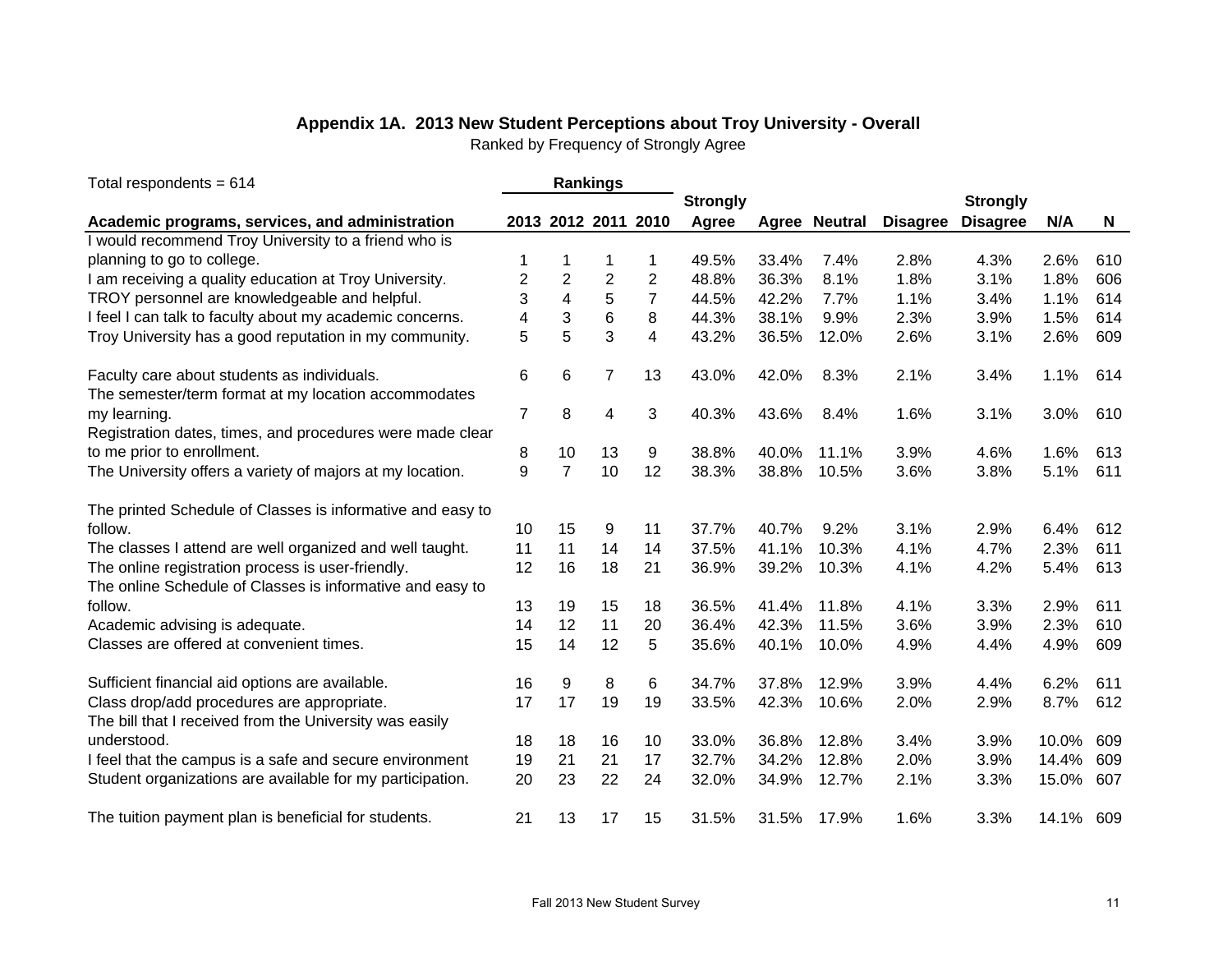#### **Appendix 1A. 2013 New Student Perceptions about Troy University - Overall**

Ranked by Frequency of Strongly Agree

| Total respondents = $614$                                   |    |    | <b>Rankings</b> |      |                 |       |                      |                 |                 |         |          |
|-------------------------------------------------------------|----|----|-----------------|------|-----------------|-------|----------------------|-----------------|-----------------|---------|----------|
|                                                             |    |    |                 |      | <b>Strongly</b> |       |                      |                 | <b>Strongly</b> |         |          |
| Academic programs, services, and administration             |    |    | 2013 2012 2011  | 2010 | Agree           |       | <b>Agree Neutral</b> | <b>Disagree</b> | <b>Disagree</b> | N/A     | <b>N</b> |
|                                                             |    |    |                 |      |                 |       |                      |                 |                 |         |          |
| Class information provided prior to enrollment was helpful. | 22 | 20 | 20              | 23   | 30.4%           | 38.1% | 16.7%                | 7.4%            | 4.9%            | 2.6%    | 612      |
| The on-site registration process is user-friendly.          | 23 | 25 | 23              | 22   | 30.4%           | 34.2% | 15.1%                | 2.0%            | 3.4%            | 14.9%   | 609      |
| On-campus bookstore hours are convenient for students.      | 24 | 24 | 25              | 25   | 29.3%           | 35.9% | 13.0%                | 3.8%            | 3.1%            | 14.9%   | 610      |
| Tutorial services are sufficient.                           | 25 | 26 | 27              | 26   | 28.2%           | 29.0% | 20.3%                | 1.6%            | 3.3%            | 17.5%   | 610      |
| Purchasing textbooks through TROY Virtual BookStore is      |    |    |                 |      |                 |       |                      |                 |                 |         |          |
| convenient.                                                 | 26 | 22 | 24              | 16   | 27.8%           | 25.5% | 22.3%                | 3.3%            | 4.1%            | 17.1%   | 609      |
| Students seldom get the "run around" when seeking           |    |    |                 |      |                 |       |                      |                 |                 |         |          |
| information.                                                | 27 | 27 | 26              | 27   | 25.4%           | 34.0% | 18.8%                | 11.9%           | 7.4%            | $2.5\%$ | -611     |
| Student recreational opportunities and facilities have met  |    |    |                 |      |                 |       |                      |                 |                 |         |          |
| my expectations.                                            | 28 | 28 | 28              | 28   | 23.9%           | 29.5% | 17.3%                | 3.5%            | 4.4%            | 21.4%   | 607      |
| Campus housing met my expectations upon arriving to         |    |    |                 |      |                 |       |                      |                 |                 |         |          |
| campus.                                                     | 29 | 29 | 29              | 29   | 16.0%           | 24.8% | 19.6%                | 4.6%            | 5.8%            | 29.2%   | 606      |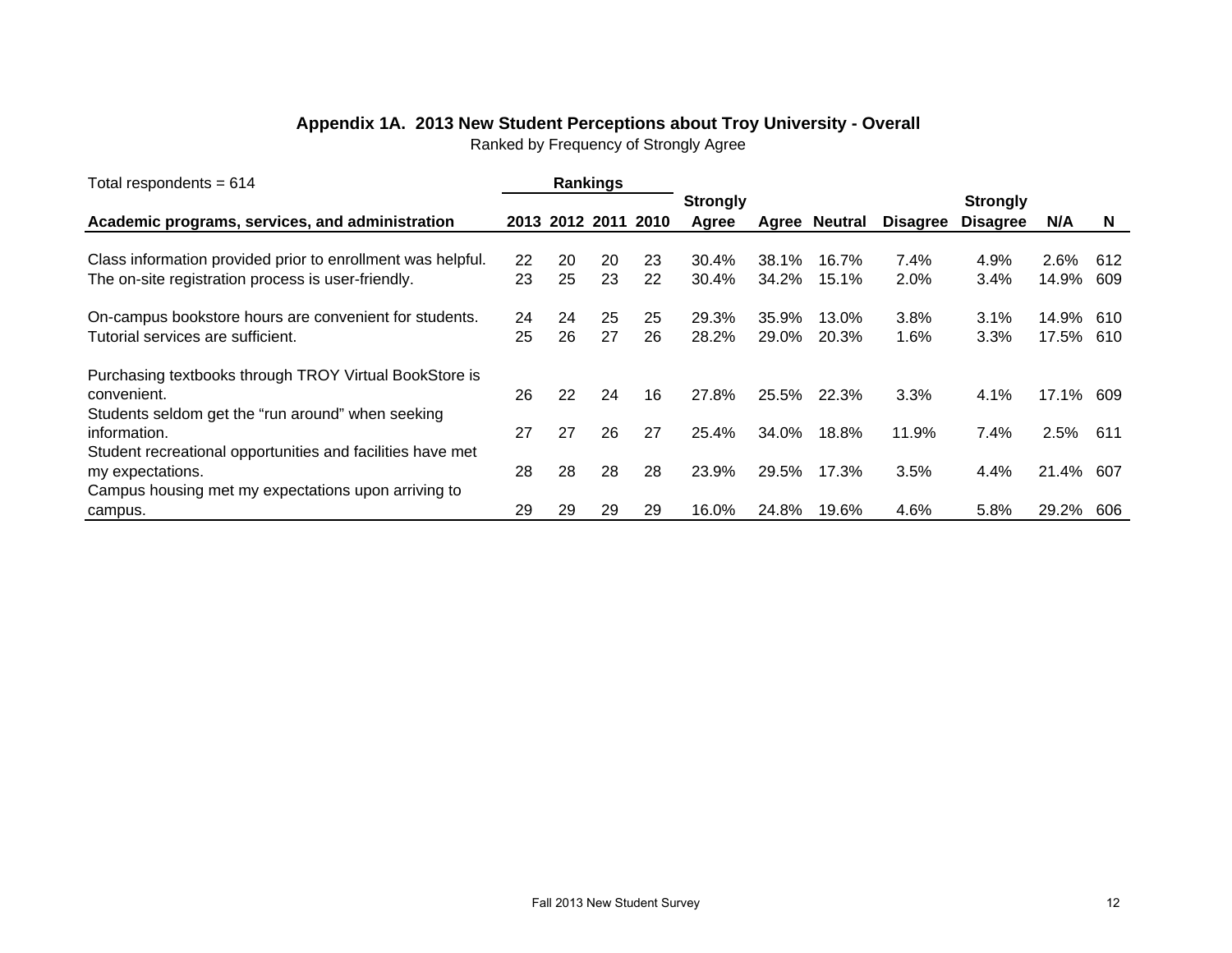#### **Appendix 1.1. New Student Perceptions about Troy University - Overall Comparison**

|                                                    |             |             | Agree       |             |                                                                 |             | <b>Disgaree</b> |             |                              |             |             |             |  |  |
|----------------------------------------------------|-------------|-------------|-------------|-------------|-----------------------------------------------------------------|-------------|-----------------|-------------|------------------------------|-------------|-------------|-------------|--|--|
| Academic programs, services, and                   |             |             |             |             |                                                                 |             |                 |             |                              |             |             |             |  |  |
| administration                                     | <b>FA13</b> | <b>FA12</b> | <b>FA11</b> | <b>FA10</b> | <b>FA09</b>                                                     | <b>Diff</b> | <b>FA13</b>     | <b>FA12</b> | <b>FA11</b>                  | <b>FA10</b> | <b>FA09</b> | <b>Diff</b> |  |  |
| TROY personnel are knowledgeable and helpful.      |             |             |             |             | 87.6% 87.2% 79.3% 78.3% 81.3%                                   | 6.3%        | 4.6%            | 7.7%        |                              | 10.1% 12.7% | 9.8%        | $-5.2%$     |  |  |
| I am receiving a quality education at Troy         |             |             |             |             |                                                                 |             |                 |             |                              |             |             |             |  |  |
| University.                                        |             |             |             |             | 86.7% 89.5% 85.7% 84.3% 86.7%                                   | $0.0\%$     | 5.0%            | 4.3%        | 6.7%                         | 7.2%        | $6.2\%$     | $-1.2%$     |  |  |
| The semester/term format accommodates my           |             |             |             |             |                                                                 |             |                 |             |                              |             |             |             |  |  |
| learning.                                          |             |             |             |             | 86.5% 88.5% 80.8% 84.0% 83.9%                                   | 2.6%        | 4.9%            | 3.3%        | 7.8%                         | 6.5%        | 6.6%        | $-1.7%$     |  |  |
| Faculty care about students as individuals.        |             |             |             |             | 86.0% 83.7% 79.9% 75.4% 78.4%                                   | 7.6%        | 5.6%            | 6.6%        | 9.5%                         | 9.9%        | $9.0\%$     | $-3.4%$     |  |  |
| I would recommend Troy University to a friend who  |             |             |             |             |                                                                 |             |                 |             |                              |             |             |             |  |  |
| is planning to go to college.                      |             |             |             |             | 85.2% 87.2% 82.6% 82.3% 85.3% -0.1%                             |             | 7.2%            | 5.8%        | $9.1\%$                      | 10.9% 8.2%  |             | $-1.0%$     |  |  |
|                                                    |             |             |             |             |                                                                 |             |                 |             |                              |             |             |             |  |  |
| The printed Schedule of Classes is informative and |             |             |             |             |                                                                 |             |                 |             |                              |             |             |             |  |  |
| easy to follow.                                    |             |             |             |             | 83.8% 83.8% 78.3% 81.1% 82.3%                                   | 1.5%        | 6.5%            | 6.4%        | $9.5\%$                      | 7.4%        | 7.5%        | $-1.0%$     |  |  |
| I feel I can talk to faculty about my academic     |             |             |             |             |                                                                 |             |                 |             |                              |             |             |             |  |  |
| concerns.                                          |             |             |             |             | 83.6% 83.0% 76.9% 75.5% 75.7%                                   | 7.9%        | 6.3%            | 7.8%        |                              | 11.2% 10.9% | 9.7%        | $-3.4%$     |  |  |
| Class drop/add procedures are appropriate.         |             |             |             |             | 83.0% 80.9% 75.2% 76.0% 76.2%                                   | 6.8%        | 5.4%            | 4.4%        | 9.6%                         | 8.3%        | $8.0\%$     | $-2.6%$     |  |  |
| Troy University has a good reputation in my        |             |             |             |             |                                                                 |             |                 |             |                              |             |             |             |  |  |
| community.                                         |             |             |             |             | 81.8% 85.8% 82.6% 81.1% 83.7% -1.9%                             |             | 5.9%            | 5.4%        | 7.0%                         | 7.8%        | $6.1\%$     | $-0.2%$     |  |  |
| The University offers a variety of majors at my    |             |             |             |             |                                                                 |             |                 |             |                              |             |             |             |  |  |
| location.                                          |             |             |             |             | 81.2% 84.3% 77.9% 77.6% 78.1%                                   | 3.1%        | 7.8%            |             | 7.4% 10.7% 10.2% 10.0%       |             |             | $-2.2%$     |  |  |
|                                                    |             |             |             |             |                                                                 |             |                 |             |                              |             |             |             |  |  |
| Academic advising is adequate.                     |             |             |             |             | 80.5% 76.9% 71.0% 69.7% 70.9%                                   | 9.6%        |                 |             | 7.7% 11.0% 14.3% 16.5% 13.6% |             |             | $-5.9%$     |  |  |
| The classes I attend are well organized and well   |             |             |             |             |                                                                 |             |                 |             |                              |             |             |             |  |  |
| taught.                                            |             |             |             |             | 80.4% 77.1% 77.1% 74.7% 79.1%                                   | 1.3%        | $9.0\%$         |             | 10.5% 11.3% 12.1% 10.1%      |             |             | $-1.1\%$    |  |  |
| The online registration process is user-friendly.  |             |             |             |             | 80.3% 73.6% 68.1% 70.9% 72.5%                                   | 7.8%        | 8.8%            |             | 10.4% 17.1% 14.7% 13.0%      |             |             | $-4.2%$     |  |  |
| The online Schedule of Classes is informative and  |             |             |             |             |                                                                 |             |                 |             |                              |             |             |             |  |  |
| easy to follow.                                    |             |             |             |             | 80.3% 74.7% 74.0% 76.4% 79.1%                                   | 1.2%        | 7.6%            | $9.1\%$     | 11.9% 9.8%                   |             | $9.1\%$     | $-1.5%$     |  |  |
| Reg. dates, times, & procedures were made clear    |             |             |             |             |                                                                 |             |                 |             |                              |             |             |             |  |  |
| to me.                                             |             |             |             |             | 80.1% 78.6% 72.1% 74.6% 79.2% 0.9% 8.6% 10.9% 17.3% 15.2% 12.2% |             |                 |             |                              |             |             | $-3.6\%$    |  |  |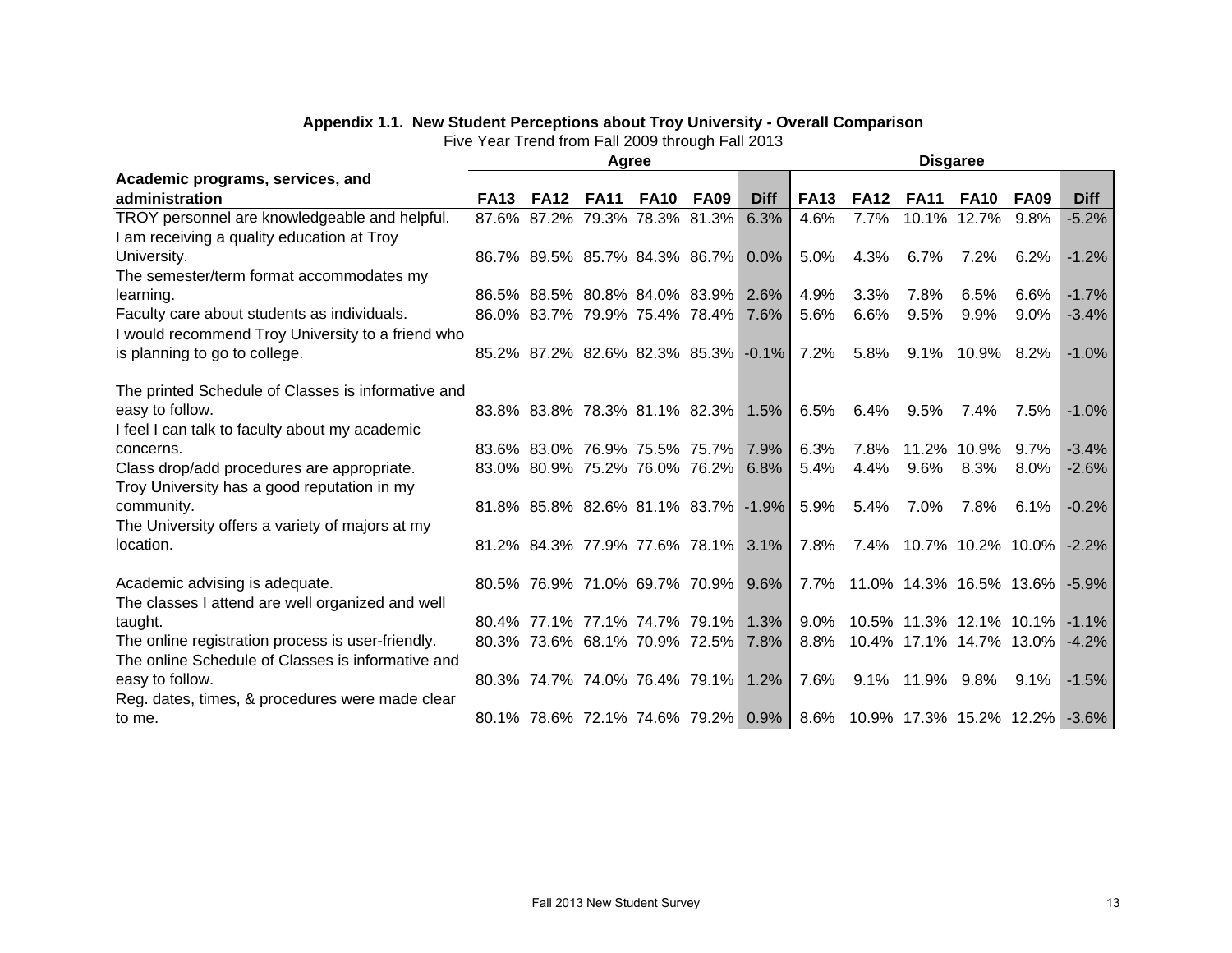#### **Appendix 1.1. New Student Perceptions about Troy University - Overall Comparison**

Five Year Trend from Fall 2009 through Fall 2013

|                                                      |             |                         | Agree |             |                                                                   |             | <b>Disgaree</b> |             |                                     |                   |             |             |  |  |
|------------------------------------------------------|-------------|-------------------------|-------|-------------|-------------------------------------------------------------------|-------------|-----------------|-------------|-------------------------------------|-------------------|-------------|-------------|--|--|
| Academic programs, services, and                     |             |                         |       |             |                                                                   |             |                 |             |                                     |                   |             |             |  |  |
| administration                                       | <b>FA13</b> | <b>FA12 FA11</b>        |       | <b>FA10</b> | <b>FA09</b>                                                       | <b>Diff</b> | <b>FA13</b>     | <b>FA12</b> | <b>FA11</b>                         | <b>FA10</b>       | <b>FA09</b> | <b>Diff</b> |  |  |
|                                                      |             |                         |       |             |                                                                   |             |                 |             |                                     |                   |             |             |  |  |
| Classes are offered at convenient times.             |             |                         |       |             | 79.6% 80.3% 78.0% 80.9% 81.7% -2.1%                               |             |                 |             | 9.8% 10.1% 10.5% 8.8%               |                   | 9.2%        | 0.6%        |  |  |
| Student organizations are available for my           |             |                         |       |             |                                                                   |             |                 |             |                                     |                   |             |             |  |  |
| participation.                                       |             |                         |       |             | 78.7% 74.7% 68.2% 66.3% 63.1% 15.6%                               |             | 6.4%            |             | 7.6% 13.3% 10.5% 11.0%              |                   |             | $-4.6%$     |  |  |
| I feel that the campus is a safe and secure          |             |                         |       |             |                                                                   |             |                 |             |                                     |                   |             |             |  |  |
| environment.                                         |             | 78.1% 76.4% 73.5% 76.0% |       |             | N/A                                                               | 2.1%        | 6.9%            | 5.9%        | $9.5\%$                             | $8.0\%$           | N/A         | $-1.1%$     |  |  |
| The bill that I received from the University was     |             |                         |       |             |                                                                   |             |                 |             |                                     |                   |             |             |  |  |
| easily understood.                                   |             |                         |       |             | 77.6% 79.6% 76.5% 77.2% 76.4%                                     | 1.2%        | 8.2%            | 6.6%        | 12.7%                               | $9.1\%$           | $10.5\%$    | $-2.3%$     |  |  |
| Sufficient financial aid options are available.      |             |                         |       |             | 77.3% 79.0% 73.0% 75.7% 76.0%                                     | 1.3%        | 8.9%            | 9.2%        |                                     | 12.2% 10.7% 10.8% |             | $-1.9%$     |  |  |
|                                                      |             |                         |       |             |                                                                   |             |                 |             |                                     |                   |             |             |  |  |
| On-campus bookstore hours are convenient for         |             |                         |       |             |                                                                   |             |                 |             |                                     |                   |             |             |  |  |
| students.                                            |             |                         |       |             | 76.7% 75.9% 71.0% 69.1% 69.4%                                     | 7.3%        | 8.1%            | 8.6%        |                                     | 10.8% 10.5% 9.9%  |             | $-1.8%$     |  |  |
| The on-site registration process is user-friendly.   |             |                         |       |             | 75.9% 69.6% 67.5% 68.4% 74.4%                                     | 1.5%        | 6.4%            | $8.7\%$     | 14.1% 13.2% 10.2%                   |                   |             | $-3.8%$     |  |  |
|                                                      |             |                         |       |             |                                                                   |             |                 |             |                                     |                   |             |             |  |  |
| The tuition payment plan is beneficial for students. |             |                         |       |             | 73.4% 77.4% 70.3% 74.6% 77.3%                                     | $-3.9\%$    | $5.7\%$         | 7.3%        | 9.3%                                | 8.2%              | 7.7%        | $-2.0%$     |  |  |
| Class information provided prior to enrollment was   |             |                         |       |             |                                                                   |             |                 |             |                                     |                   |             |             |  |  |
| helpful.                                             |             |                         |       |             | 70.3% 70.6% 68.6% 68.6% 74.2%                                     | $-3.9\%$    |                 |             | 12.6% 11.5% 16.0% 15.1% 12.6%       |                   |             | 0.0%        |  |  |
| Tutorial services are sufficient.                    |             |                         |       |             | 69.4% 68.9% 63.2% 65.0% 64.1%                                     | 5.3%        | 6.0%            |             | 5.7% 12.7% 9.9%                     |                   | 9.3%        | $-3.3%$     |  |  |
|                                                      |             |                         |       |             |                                                                   |             |                 |             |                                     |                   |             |             |  |  |
| Student recreational opportunities and facilities    |             |                         |       |             |                                                                   |             |                 |             |                                     |                   |             |             |  |  |
| have met my expectations.                            |             | 67.9% 65.9% 61.2% 58.7% |       |             | N/A                                                               | 9.2%        |                 |             | 10.1% 8.3% 15.3% 10.2%              |                   | N/A         | $-0.1%$     |  |  |
| Purchasing textbooks through Virtual BookStore is    |             |                         |       |             |                                                                   |             |                 |             |                                     |                   |             |             |  |  |
| convenient.                                          |             |                         |       |             | 64.2% 73.3% 63.9% 70.3% 70.2%                                     |             |                 |             | $-6.0\%$ 8.9% 8.1% 12.8% 9.7% 11.5% |                   |             | $-2.6%$     |  |  |
| Students seldom get the "run around" when            |             |                         |       |             |                                                                   |             |                 |             |                                     |                   |             |             |  |  |
| seeking information.                                 |             |                         |       |             | 60.9% 57.0% 53.5% 56.9% 59.8%                                     | 1.1%        |                 |             | 19.8% 22.7% 27.4% 27.7% 22.8%       |                   |             | $-3.0\%$    |  |  |
| Campus housing met my expectations upon              |             |                         |       |             |                                                                   |             |                 |             |                                     |                   |             |             |  |  |
| arriving to campus.                                  |             |                         |       |             | 57.6% 52.7% 44.9% 41.5% 40.2% 17.4% 14.7% 13.1% 22.3% 15.9% 16.6% |             |                 |             |                                     |                   |             | -1.9%       |  |  |

\* Notes: Agree = Agree + Strongly Agree; Disagree = Disagree + Strongly Disagree (in 2009 Neutral values were handled differently.) Data sorted descending by level of agreement.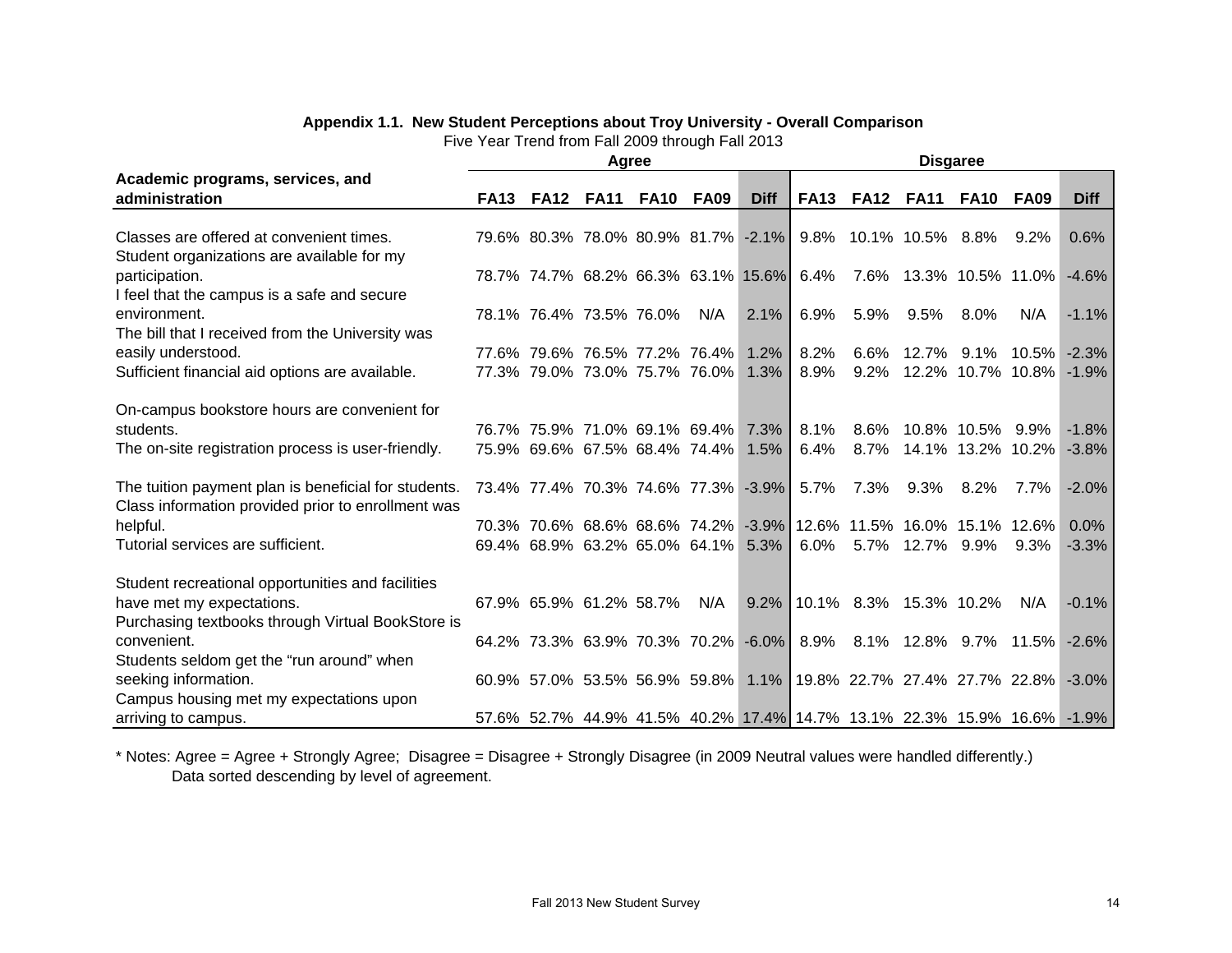## **Appendix 2. New Student Perceptions about Troy University - Dothan**

| Ranked by Agreement Level |
|---------------------------|
|---------------------------|

| Total resopndents = $47$                                                        |                |                | <b>Rankings</b> |                  |                |             |                |           |    |
|---------------------------------------------------------------------------------|----------------|----------------|-----------------|------------------|----------------|-------------|----------------|-----------|----|
| Academic programs, services, and administration                                 |                | 2013 2012 2011 |                 | 2010             |                | 2009 Agree* | <b>Neutral</b> | Disagree* | N  |
| I feel that the campus is a safe and secure environment.                        |                | 3              | $\overline{c}$  | 8                | N/A            | 95.7%       | 4.3%           | 0.0%      | 47 |
| TROY personnel are knowledgeable and helpful.                                   | $\overline{2}$ | 1              | 6               | 3                | 8              | 93.6%       | 6.4%           | 0.0%      | 47 |
| Troy University has a good reputation in my community.                          | 3              | $\overline{7}$ | 5               | $\mathbf 1$      | 9              | 93.6%       | 4.3%           | 2.1%      | 47 |
| The printed Schedule of Classes is informative and easy to follow.              | 4              | 6              | 8               | $\overline{2}$   | 3              | 91.3%       | 8.7%           | 0.0%      | 46 |
| Faculty care about students as individuals.                                     | 5              | $\overline{4}$ | 10              | 14               | $\overline{7}$ | 89.4%       | 8.5%           | 2.1%      | 47 |
| On-campus bookstore hours are convenient for students.                          | 6              | 19             | 21              | 11               | 11             | 89.1%       | 10.9%          | 0.0%      | 46 |
| I am receiving a quality education at Troy University.                          | $\overline{7}$ | 8              | 3               | $\boldsymbol{9}$ | $\mathbf{1}$   | 89.1%       | 10.9%          | 0.0%      | 46 |
| The on-site registration process is user-friendly.                              | 8              | 22             | 13              | 13               | 19             | 87.8%       | 4.9%           | 7.3%      | 41 |
| The online registration process is user-friendly.                               | 9              | 26             | 20              | 25               | 22             | 87.5%       | 7.5%           | 5.0%      | 40 |
| The classes I attend are well organized and well taught.                        | 10             | 5              | $\overline{7}$  | 24               | 6              | 86.7%       | 11.1%          | 2.2%      | 45 |
| The online Schedule of Classes is informative and easy to follow.               | 11             | 20             | 19              | 16               | 18             | 86.4%       | 13.6%          | 0.0%      | 44 |
| Class drop/add procedures are appropriate.                                      | 12             | 16             | 15              | 17               | 20             | 86.4%       | 9.1%           | 4.5%      | 44 |
| The tuition payment plan is beneficial for students.                            | 13             | 18             | 12              | 15               | 15             | 85.4%       | 12.2%          | 2.4%      | 41 |
| I feel I can talk to faculty about my academic concerns.                        | 14             | $\overline{2}$ | $\mathbf{1}$    | 5                | 5              | 85.1%       | 12.8%          | 2.1%      | 47 |
| I would recommend Troy University to a friend who is planning to go to college. | 15             | 11             | 11              | 10               | $\overline{2}$ | 85.1%       | 10.6%          | 4.3%      | 47 |
| The semester/term format at my location accommodates my learning.               | 16             | 9              | 4               | 4                | 4              | 84.8%       | 13.0%          | 2.2%      | 46 |
| Academic advising is adequate.                                                  | 17             | 14             | 14              | 20               | 13             | 84.4%       | 11.1%          | 4.4%      | 45 |
| The bill that I received from the University was easily understood.             | 18             | 13             | 9               | 12               | 26             | 83.3%       | 11.9%          | 4.8%      | 42 |
| Student organizations are available for my participation.                       | 19             | 24             | 24              | 18               | 21             | 79.5%       | 20.5%          | 0.0%      | 44 |
| Reg. dates, times, and procedures were made clear to me prior to enrollment.    | 20             | 10             | 22              | 19               | 10             | 78.7%       | 10.6%          | 10.6%     | 47 |
| Sufficient financial aid options are available.                                 | 21             | 12             | 16              | 7                | 14             | 78.3%       | 15.2%          | 6.5%      | 46 |
| Class information provided prior to enrollment was helpful.                     | 22             | 15             | 18              | 21               | 17             | 76.6%       | 10.6%          | 12.8%     | 47 |
| The University offers a variety of majors at my location.                       | 23             | 17             | 17              | 6                | 12             | 76.1%       | 19.6%          | 4.3%      | 46 |
| Student recreational opportunities and facilities have met my expectations.     | 24             | 27             | 27              | 23               | N/A            | 74.3%       | 22.9%          | 2.9%      | 35 |
| Classes are offered at convenient times.                                        | 25             | 21             | 26              | 22               | 25             | 73.9%       | 6.5%           | 19.6%     | 46 |
| Purchasing textbooks through TROY Virtual BookStore is convenient.              | 26             | 23             | 28              | 26               | 23             | 65.7%       | 34.3%          | 0.0%      | 35 |
| Students seldom get the "run around" when seeking information.                  | 27             | 28             | 23              | 28               | 16             | 61.7%       | 12.8%          | 25.5%     | 47 |
| Tutorial services are sufficient.                                               | 28             | 25             | 25              | 27               | 24             | 61.1%       | 33.3%          | 5.6%      | 36 |
| Campus housing met my expectations upon arriving to campus.                     | 29             | 29             | 29              | 29               | 27             | 56.0%       | 40.0%          | 4.0%      | 25 |

\* Notes: Agree = Agree + Strongly Agree; Disagree = Disagree + Strongly Disagree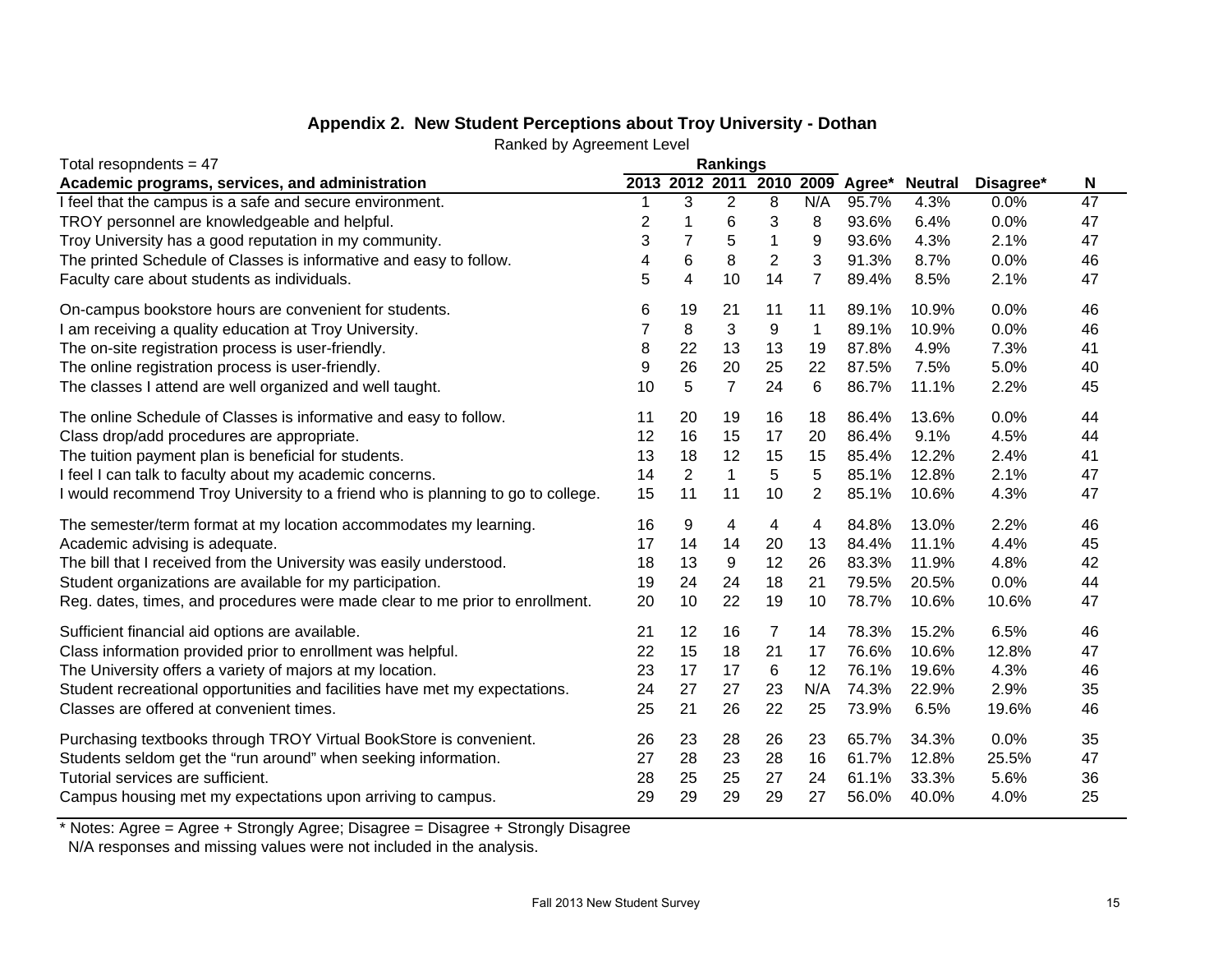## **Appendix 2.1. New Student Perceptions about Troy University - Dothan**

| Total resopndents = $47$                             |             |             |                               | Agree       |             | <b>Disgaree</b> |             |             |             |                 |             |             |  |
|------------------------------------------------------|-------------|-------------|-------------------------------|-------------|-------------|-----------------|-------------|-------------|-------------|-----------------|-------------|-------------|--|
| Academic programs, services, and                     |             |             |                               |             |             |                 |             |             |             |                 |             |             |  |
| administration                                       | <b>FA13</b> | <b>FA12</b> | <b>FA11</b>                   | <b>FA10</b> | <b>FA09</b> | <b>Diff</b>     | <b>FA13</b> | <b>FA12</b> | <b>FA11</b> | <b>FA10</b>     | <b>FA09</b> | <b>Diff</b> |  |
| I feel that the campus is a safe and secure          |             |             |                               |             |             |                 |             |             |             |                 |             |             |  |
| environment.                                         |             |             | 95.7% 92.5% 89.5% 79.2%       |             | N/A         | 16.5%           | 0.0%        | 0.0%        | 5.3%        | 10.4%           | N/A         | N/A         |  |
| TROY personnel are knowledgeable and helpful.        |             |             | 93.6% 95.1% 83.8% 80.2% 87.6% |             |             | 6.0%            | 0.0%        | 2.4%        | 5.4%        | 14.8%           | 6.2%        | $-6.2%$     |  |
| Troy University has a good reputation in my          |             |             |                               |             |             |                 |             |             |             |                 |             |             |  |
| community.                                           |             |             | 93.6% 90.0% 86.5% 85.0% 89.5% |             |             | 4.1%            | 2.1%        | 2.5%        | 5.4%        | $8.8\%$         | 0.8%        | 1.3%        |  |
| The printed Schedule of Classes is informative and   |             |             |                               |             |             |                 |             |             |             |                 |             |             |  |
| easy to follow.                                      |             |             | 91.3% 90.0% 83.3% 84.8% 86.3% |             |             | 5.0%            | 0.0%        | 5.0%        | 8.3%        | 12.7%           | 6.5%        | $-6.5%$     |  |
| Faculty care about students as individuals.          |             |             | 89.4% 90.2% 81.6% 75.3% 93.8% |             |             | $-4.4%$         | 2.1%        | 2.4%        | 7.9%        | 11.1%           | 2.3%        | $-0.2%$     |  |
|                                                      |             |             |                               |             |             |                 |             |             |             |                 |             |             |  |
| On-campus bookstore hours are convenient for         |             |             |                               |             |             |                 |             |             |             |                 |             |             |  |
| students.                                            |             |             | 89.1% 72.5% 67.6% 77.3% 86.2% |             |             | 2.9%            | 0.0%        | 17.5%       | 5.9%        | 13.3% 3.3%      |             | $-3.3%$     |  |
| I am receiving a quality education at Troy           |             |             |                               |             |             |                 |             |             |             |                 |             |             |  |
| University.                                          |             |             | 89.1% 90.0% 89.2% 79.0% 88.7% |             |             | 0.4%            | 0.0%        | 0.0%        | 5.4%        | 11.1%           | 3.2%        | $-3.2%$     |  |
| The on-site registration process is user-friendly.   | 87.8%       |             | 68.4% 80.0% 75.9% 85.0%       |             |             | 2.8%            | 7.3%        | 7.9%        | 8.6%        | 15.2%           | $8.0\%$     | $-0.7%$     |  |
| The online registration process is user-friendly.    |             |             | 87.5% 61.3% 67.7% 64.8% 70.9% |             |             | 16.6%           | 5.0%        | 3.2%        | 9.7%        | 18.3% 7.6%      |             | $-2.6%$     |  |
| The classes I attend are well organized and well     |             |             |                               |             |             |                 |             |             |             |                 |             |             |  |
| taught.                                              |             |             | 86.7% 90.2% 83.8% 65.0% 83.9% |             |             | 2.8%            | 2.2%        | $0.0\%$     |             | 8.1% 20.0% 5.6% |             | $-3.4%$     |  |
|                                                      |             |             |                               |             |             |                 |             |             |             |                 |             |             |  |
| The online Schedule of Classes is informative and    |             |             |                               |             |             |                 |             |             |             |                 |             |             |  |
| easy to follow.                                      |             |             | 86.4% 72.2% 70.6% 72.0% 77.1% |             |             | 9.3%            | 0.0%        | 5.6%        | 14.7%       | 10.7%           | 5.5%        | $-5.5%$     |  |
| Class drop/add procedures are appropriate.           |             |             | 86.4% 75.0% 75.0% 70.6% 79.4% |             |             | 7.0%            | 4.5%        | 2.8%        | $9.4\%$     | 16.2%           | 2.8%        | 1.7%        |  |
| The tuition payment plan is beneficial for students. |             |             | 85.4% 74.3% 81.3% 75.0% 83.8% |             |             | 1.6%            | 2.4%        | 5.7%        | 6.3%        | 12.5% 2.9%      |             | $-0.5%$     |  |
| I feel I can talk to faculty about my academic       |             |             |                               |             |             |                 |             |             |             |                 |             |             |  |
| concerns.                                            |             |             | 85.1% 92.7% 89.5% 80.0% 86.6% |             |             | $-1.5%$         | 2.1%        | 0.0%        | 5.3%        | 12.5% 3.9%      |             | $-1.8%$     |  |
| I would recommend Troy to a friend who is            |             |             |                               |             |             |                 |             |             |             |                 |             |             |  |
| planning to go to college.                           |             |             | 85.1% 87.5% 81.6% 77.5% 89.4% |             |             | $-4.3%$         | 4.3%        | 2.5%        | 5.3%        | 12.5% 3.3%      |             | 1.0%        |  |
|                                                      |             |             |                               |             |             |                 |             |             |             |                 |             |             |  |
|                                                      |             |             |                               |             |             |                 |             |             |             |                 |             |             |  |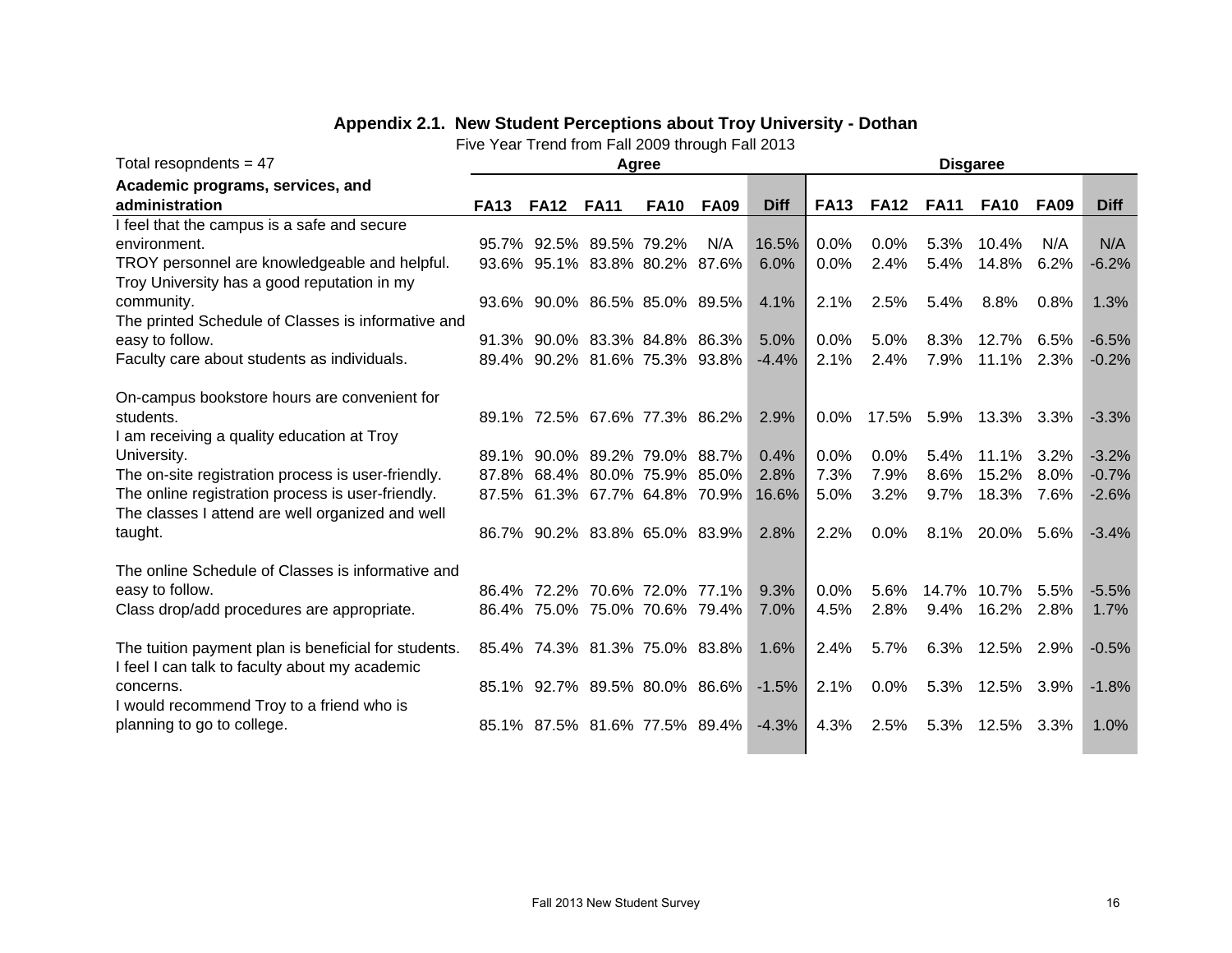| Total resopndents = $47$                           |             |             |                               | Agree       |             |             |             | <b>Disgaree</b> |                       |                   |       |             |  |  |
|----------------------------------------------------|-------------|-------------|-------------------------------|-------------|-------------|-------------|-------------|-----------------|-----------------------|-------------------|-------|-------------|--|--|
| Academic programs, services, and                   |             |             |                               |             |             |             |             |                 |                       |                   |       |             |  |  |
| administration                                     | <b>FA13</b> | <b>FA12</b> | <b>FA11</b>                   | <b>FA10</b> | <b>FA09</b> | <b>Diff</b> | <b>FA13</b> | <b>FA12</b>     | <b>FA11</b>           | FA10              | FA09  | <b>Diff</b> |  |  |
| The semester/term format at my location            |             |             |                               |             |             |             |             |                 |                       |                   |       |             |  |  |
| accommodates my learning.                          |             |             | 84.8% 87.8% 86.8% 80.0% 86.7% |             |             | $-1.9%$     | 2.2%        | 0.0%            | 7.9%                  | 7.5%              | 2.5%  | $-0.3%$     |  |  |
| Academic advising is adequate.                     |             |             | 84.4% 80.5% 78.9% 67.1% 77.8% |             |             | 6.6%        | 4.4%        | 7.3%            | 7.9%                  | 17.7%             | 7.9%  | $-3.5%$     |  |  |
| The bill that I received from the University was   |             |             |                               |             |             |             |             |                 |                       |                   |       |             |  |  |
| easily understood.                                 |             |             | 83.3% 80.6% 82.9% 77.3% 83.8% |             |             | $-0.5%$     | 4.8%        | 5.6%            | 8.6%                  | 10.7%             | 7.6%  | $-2.8%$     |  |  |
| Student organizations are available for my         |             |             |                               |             |             |             |             |                 |                       |                   |       |             |  |  |
| participation.                                     |             |             | 79.5% 63.4% 62.5% 69.1% 72.5% |             |             | 7.0%        | 0.0%        | 4.9%            | 15.6%                 | $8.8\%$           | 4.4%  | $-4.4%$     |  |  |
| Reg. dates, times, and procedures were made        |             |             |                               |             |             |             |             |                 |                       |                   |       |             |  |  |
| clear to me.                                       |             |             | 78.7% 87.5% 67.6% 67.5% 79.7% |             |             | $-1.0\%$    |             | 10.6% 5.0%      |                       | 18.9% 20.0%       | 7.8%  | 2.8%        |  |  |
|                                                    |             |             |                               |             |             |             |             |                 |                       |                   |       |             |  |  |
| Sufficient financial aid options are available.    |             |             | 78.3% 84.6% 74.3% 79.2% 77.2% |             |             | 1.1%        | 6.5%        | 5.1%            | 5.7%                  | 14.3%             | 3.5%  | 3.0%        |  |  |
| Class information provided prior to enrollment was |             |             |                               |             |             |             |             |                 |                       |                   |       |             |  |  |
| helpful.                                           |             |             | 76.6% 80.5% 72.2% 66.7% 73.2% |             |             | 3.4%        | 12.8%       | 7.3%            |                       | 13.9% 18.5% 8.7%  |       | 4.1%        |  |  |
| The University offers a variety of majors at my    |             |             |                               |             |             |             |             |                 |                       |                   |       |             |  |  |
| location.                                          |             |             | 76.1% 75.0% 73.0% 79.5% 79.0% |             |             | $-2.9%$     | 4.3%        | 10.0%           | 13.5%                 | 12.8%             | 5.9%  | $-1.6%$     |  |  |
| Student recreational opportunities and facilities  |             |             | 74.3% 58.1% 50.0% 65.3%       |             | N/A         | 9.0%        | 2.9%        | 3.2%            | 25.0%                 | 8.2%              | N/A   | $-5.3%$     |  |  |
| Classes are offered at convenient times.           |             |             | 73.9% 70.7% 54.1% 65.4% 72.2% |             |             | 1.7%        | 19.6%       |                 | 14.6% 18.9% 21.8%     |                   | 10.3% | 9.3%        |  |  |
|                                                    |             |             |                               |             |             |             |             |                 |                       |                   |       |             |  |  |
| Purchasing textbooks through TROY Virtual          |             |             |                               |             |             |             |             |                 |                       |                   |       |             |  |  |
| BookStore is convenient.                           |             |             | 65.7% 63.6% 44.0% 62.3% 61.8% |             |             | 3.9%        | 0.0%        | 6.1%            |                       | 12.0% 11.5% 10.5% |       | N/A         |  |  |
| Students seldom get the "run around" when          |             |             |                               |             |             |             |             |                 |                       |                   |       |             |  |  |
| seeking information.                               |             |             | 61.7% 46.3% 65.8% 59.7% 70.4% |             |             | $-8.7\%$    | 25.5%       | 26.8%           | 15.8%                 | 29.9%             | 13.6% | 11.9%       |  |  |
| Tutorial services are sufficient.                  |             |             | 61.1% 62.1% 57.7% 62.1% 65.4% |             |             | $-4.3%$     | 5.6%        | $0.0\%$         | $7.7\%$               | 20.7%             | 6.4%  | $-0.8%$     |  |  |
| Campus housing met my expectations upon            |             |             |                               |             |             |             |             |                 |                       |                   |       |             |  |  |
| arriving to campus.                                |             |             | 56.0% 41.2% 36.4% 39.4% 35.5% |             |             | $20.5\%$    | 4.0%        |                 | 0.0% 27.3% 12.1% 9.7% |                   |       | $-5.7%$     |  |  |

#### **Appendix 2.1. New Student Perceptions about Troy University - Dothan**

Five Year Trend from Fall 2009 through Fall 2013

\* Notes: Agree = Agree + Strongly Agree; Disagree = Disagree + Strongly Disagree (in 2009 Neutral values were handled differently.) Data sorted descending by level of agreement.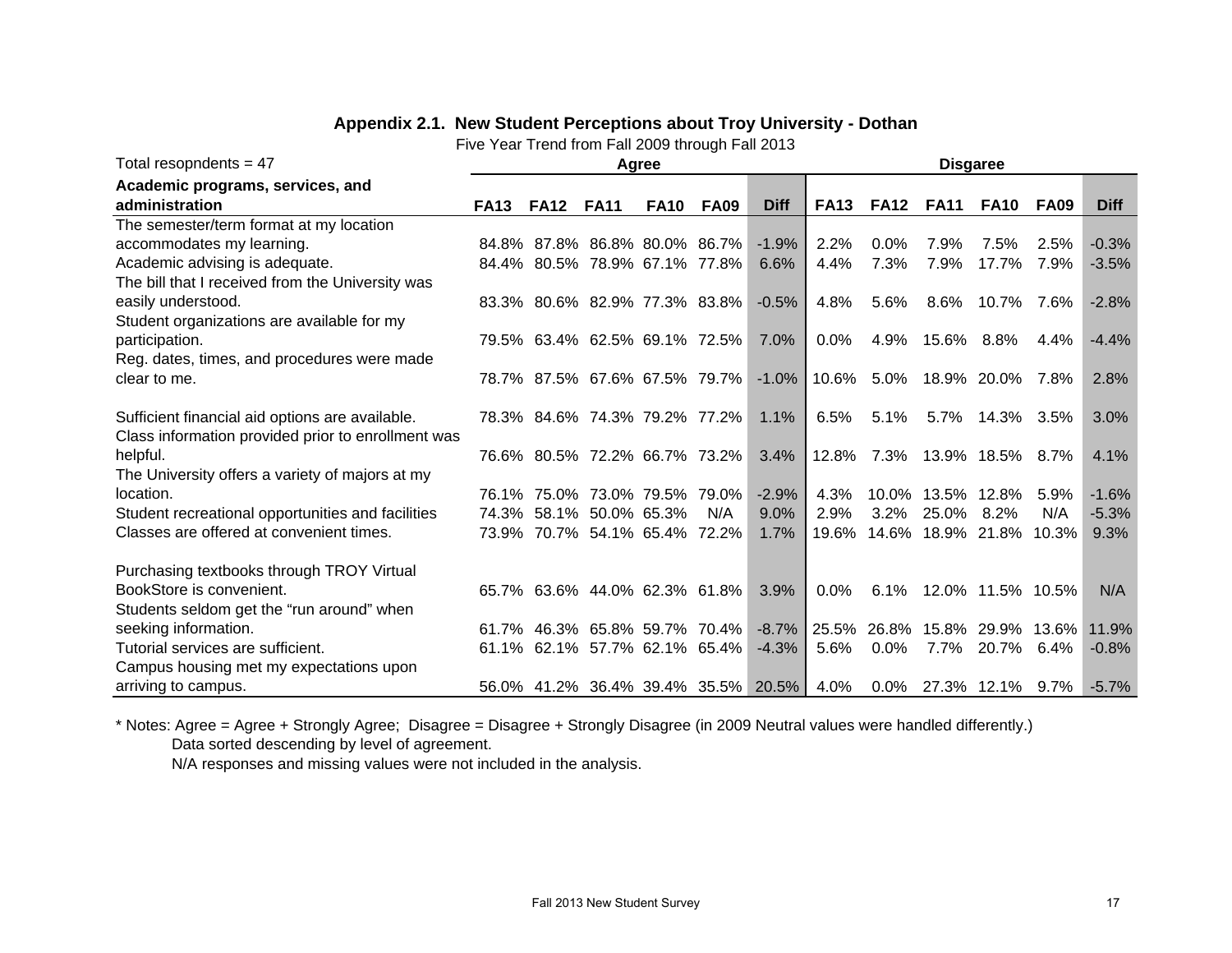## **Appendix 3. New Student Perceptions about Troy University - Montgomery**

Ranked by Agreement Level

| Total respondents = 39                                                          | <b>Rankings</b> |                 |                |                |     |                                 |                |           |    |  |
|---------------------------------------------------------------------------------|-----------------|-----------------|----------------|----------------|-----|---------------------------------|----------------|-----------|----|--|
| Academic programs, services, and administration                                 |                 |                 |                |                |     | 2013 2012 2011 2010 2009 Agree* | <b>Neutral</b> | Disagree* | N  |  |
| I feel that the campus is a safe and secure environment                         |                 | 12              | 5              | $\overline{7}$ | N/A | 97.4%                           | 2.6%           | 0.0%      | 38 |  |
| I am receiving a quality education at Troy University.                          | 2               | 3               | $\overline{c}$ | 9              | 5   | 94.7%                           | 5.3%           | 0.0%      | 38 |  |
| The printed Schedule of Classes is informative and easy to follow.              | 3               | 5               | $\overline{7}$ | 2              | 3   | 92.3%                           | 5.1%           | 2.6%      | 39 |  |
| I would recommend Troy University to a friend who is planning to go to college. | 4               | $\overline{2}$  | 3              | 4              | 2   | 92.3%                           | 5.1%           | 2.6%      | 39 |  |
| I feel I can talk to faculty about my academic concerns.                        | 5               | 17              | 15             | 5              | 17  | 89.7%                           | 7.7%           | 2.6%      | 39 |  |
| Troy University has a good reputation in my community.                          | 6               | 1               | 1              | 1              | 1   | 89.2%                           | 8.1%           | 2.7%      | 37 |  |
| The semester/term format at my location accommodates my learning.               |                 | 10              | 9              | 3              | 4   | 89.2%                           | 8.1%           | 2.7%      | 37 |  |
| Faculty care about students as individuals.                                     | 8               | 13              | 14             | 14             | 18  | 87.2%                           | 10.3%          | 2.6%      | 39 |  |
| Class drop/add procedures are appropriate.                                      | 9               | 20              | 16             | 17             | 19  | 87.2%                           | 12.8%          | 0.0%      | 39 |  |
| The classes I attend are well organized and well taught.                        | 10              | 19              | 18             | 21             | 15  | 86.5%                           | 8.1%           | 5.4%      | 37 |  |
| On-campus bookstore hours are convenient for students.                          | 11              | 18              | 4              | 16             | 8   | 86.1%                           | 8.3%           | 5.6%      | 36 |  |
| TROY personnel are knowledgeable and helpful.                                   | 12              | 16              | 19             | 10             | 13  | 84.6%                           | 12.8%          | 2.6%      | 39 |  |
| Reg. dates, times, and procedures were made clear to me prior to enrollment.    | 13              | 14              | 12             | 20             | 11  | 84.2%                           | 5.3%           | 10.5%     | 38 |  |
| The on-site registration process is user-friendly.                              | 14              | 23              | 23             | 22             | 16  | 82.9%                           | 17.1%          | 0.0%      | 35 |  |
| The bill that I received from the University was easily understood.             | 15              | $6\phantom{1}6$ | 11             | 8              | 9   | 82.4%                           | 14.7%          | 2.9%      | 34 |  |
| The online registration process is user-friendly.                               | 16              | 21              | 10             | 24             | 22  | 81.6%                           | 13.2%          | 5.3%      | 38 |  |
| Sufficient financial aid options are available.                                 | 17              | 8               | 21             | 12             | 12  | 81.1%                           | 16.2%          | 2.7%      | 37 |  |
| Classes are offered at convenient times.                                        | 18              | 9               | 13             | 6              | 6   | 81.1%                           | 13.5%          | 5.4%      | 37 |  |
| The online Schedule of Classes is informative and easy to follow.               | 19              | 15              | 8              | 19             | 14  | 79.5%                           | 17.9%          | 2.6%      | 39 |  |
| Academic advising is adequate.                                                  | 20              | 22              | 20             | 15             | 20  | 78.9%                           | 18.4%          | 2.6%      | 38 |  |
| Class information provided prior to enrollment was helpful.                     | 21              | $\overline{7}$  | 17             | 18             | 21  | 75.7%                           | 21.6%          | 2.7%      | 37 |  |
| Student organizations are available for my participation.                       | 22              | 25              | 24             | 23             | 24  | 73.3%                           | 23.3%          | 3.3%      | 30 |  |
| The University offers a variety of majors at my location.                       | 23              | 11              | 6              | 13             | 10  | 73.0%                           | 10.8%          | 16.2%     | 37 |  |
| Purchasing textbooks through TROY Virtual BookStore is convenient.              | 24              | 24              | 25             | 25             | 23  | 69.0%                           | 31.0%          | 0.0%      | 29 |  |
| Students seldom get the "run around" when seeking information.                  | 25              | 28              | 28             | 27             | 26  | 68.4%                           | 15.8%          | 15.8%     | 38 |  |
| Student recreational opportunities and facilities have met my expectations      | 26              | 27              | 27             | 28             | N/A | 66.7%                           | 25.9%          | 7.4%      | 27 |  |
| The tuition payment plan is beneficial for students.                            | 27              | 4               | 22             | 11             | 7   | 64.7%                           | 35.3%          | 0.0%      | 34 |  |
| Tutorial services are sufficient.                                               | 28              | 26              | 26             | 26             | 25  | 58.1%                           | 38.7%          | 3.2%      | 31 |  |
| Campus housing met my expectations upon arriving to campus.                     | 29              | 29              | 29             | 29             | 27  | 39.1%                           | 52.2%          | 8.7%      | 23 |  |

\* Notes: Agree = Agree + Strongly Agree; Disagree = Disagree + Strongly Disagree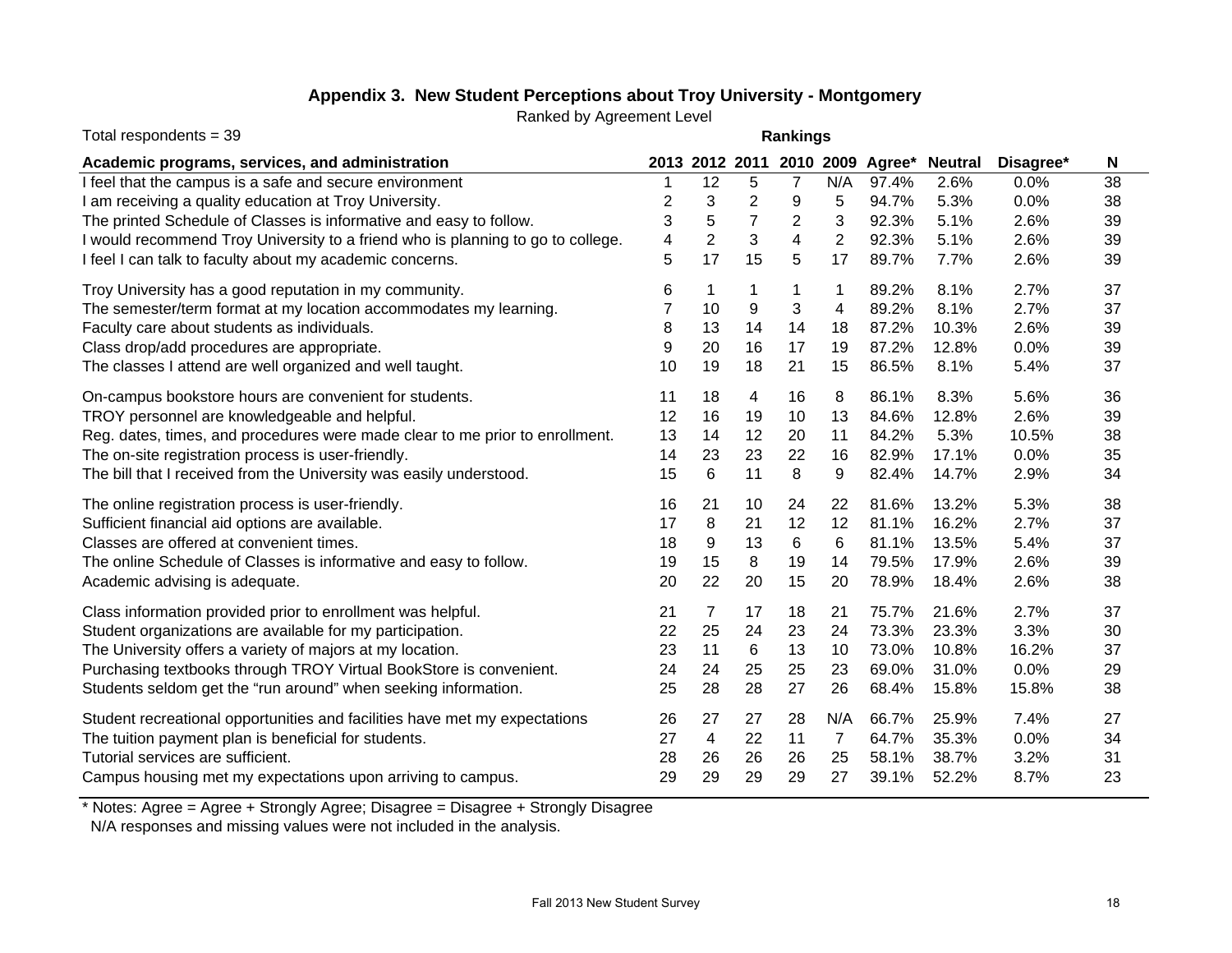| Total respondents = $39$                           | Agree       |                  |                               |             |             |             |             |             |                              | <b>Disagree</b> |             |             |
|----------------------------------------------------|-------------|------------------|-------------------------------|-------------|-------------|-------------|-------------|-------------|------------------------------|-----------------|-------------|-------------|
| Academic programs, services, and                   |             |                  |                               |             |             |             |             |             |                              |                 |             |             |
| administration                                     | <b>FA13</b> | <b>FA12 FA11</b> |                               | <b>FA10</b> | <b>FA09</b> | <b>Diff</b> | <b>FA13</b> | <b>FA12</b> | <b>FA11</b>                  | <b>FA10</b>     | <b>FA09</b> | <b>Diff</b> |
| I feel that the campus is a safe and secure        |             |                  |                               |             |             |             |             |             |                              |                 |             |             |
| environment.                                       |             |                  | 97.4% 85.7% 80.7% 78.0%       |             | N/A         | 19.4%       | $0.0\%$     |             | 1.8% 10.5% 10.1%             |                 | N/A         | N/A         |
| I am receiving a quality education at Troy         |             |                  |                               |             |             |             |             |             |                              |                 |             |             |
| University.                                        |             |                  | 94.7% 91.5% 84.5% 76.5% 83.6% |             |             | 11.1%       | $0.0\%$     | 3.4%        | 8.6%                         | 7.6%            | 8.2%        | $-8.2%$     |
| The printed Schedule of Classes is informative and |             |                  |                               |             |             |             |             |             |                              |                 |             |             |
| easy to follow.                                    |             |                  | 92.3% 87.5% 77.6% 82.1% 84.8% |             |             | 7.5%        | 2.6%        |             | $0.0\%$ 12.1% 6.8%           |                 | $9.7\%$     | $-7.1%$     |
| I would recommend TROY to a friend                 |             |                  | 92.3% 93.1% 82.8% 79.7% 85.2% |             |             | 7.1%        | 2.6%        | 3.4%        | 10.3% 11.9%                  |                 | 9.9%        | $-7.3%$     |
| I feel I can talk to faculty about my academic     |             |                  |                               |             |             |             |             |             |                              |                 |             |             |
| concerns.                                          |             |                  | 89.7% 81.7% 74.6% 78.7% 71.0% |             |             | 18.7%       | 2.6%        | $6.7\%$     | 15.3% 9.8%                   |                 | 11.7%       | $-9.1%$     |
|                                                    |             |                  |                               |             |             |             |             |             |                              |                 |             |             |
| The semester/term format accommodates my           |             |                  |                               |             |             |             |             |             |                              |                 |             |             |
| learning.                                          |             |                  | 89.2% 86.0% 76.8% 80.5% 84.6% |             |             | 4.6%        | 2.7%        | 1.8%        |                              | 8.9% 11.0% 6.3% |             | $-3.6%$     |
| Troy University has a good reputation in my        |             |                  |                               |             |             |             |             |             |                              |                 |             |             |
| community.                                         |             |                  | 89.2% 96.6% 86.0% 82.6% 85.4% |             |             | 3.8%        | 2.7%        | 1.7%        | 8.8%                         | 11.3%           | 6.6%        | $-3.9%$     |
| Faculty care about students as individuals.        |             |                  | 87.2% 85.0% 75.0% 72.8% 70.7% |             |             | 16.5%       | 2.6%        | 6.7%        | 18.3% 11.2% 12.9%            |                 |             | $-8.6%$     |
| Class drop/add procedures are appropriate.         |             |                  | 87.2% 79.6% 74.5% 70.1% 70.3% |             |             | 16.9%       | 0.0%        | 1.9%        | 17.6% 8.4%                   |                 | 8.6%        | $-8.6%$     |
| The classes I attend are well organized and well   |             |                  |                               |             |             |             |             |             |                              |                 |             |             |
| taught.                                            |             |                  | 86.5% 80.7% 73.2% 65.8% 72.0% |             |             | 14.5%       |             |             | 5.4% 12.3% 17.9% 14.5% 12.6% |                 |             | $-7.2%$     |
|                                                    |             |                  |                               |             |             |             |             |             |                              |                 |             |             |
| On-campus bookstore hours are convenient for       |             |                  |                               |             |             |             |             |             |                              |                 |             |             |
| students.                                          |             |                  | 86.1% 80.8% 82.5% 70.4% 79.3% |             |             | 6.8%        | 5.6%        | $0.0\%$     | 10.5% 12.0% 11.1%            |                 |             | $-5.5%$     |
| TROY personnel are knowledgeable and helpful.      |             |                  | 84.6% 81.7% 72.9% 75.0% 76.2% |             |             | 8.4%        | 2.6%        |             | 6.7% 15.3% 12.9% 12.2%       |                 |             | $-9.6%$     |
| Reg. dates, times, and procedures were made        |             |                  |                               |             |             |             |             |             |                              |                 |             |             |
| clear to me.                                       |             |                  | 84.2% 83.1% 75.4% 67.8% 78.0% |             |             | 6.2%        | 10.5%       |             | 5.1% 12.3% 18.2% 14.9%       |                 |             | $-4.4%$     |
| The on-site registration process is user-friendly. |             |                  | 82.9% 72.7% 68.8% 64.3% 71.4% |             |             | 11.5%       | $0.0\%$     |             | 9.1% 14.6% 13.4% 15.8%       |                 |             | N/A         |
| The bill that I received from the University was   |             |                  |                               |             |             |             |             |             |                              |                 |             |             |
| easily understood.                                 |             |                  | 82.4% 87.5% 75.4% 77.3% 78.5% |             |             | $3.9\%$     |             |             | 2.9% 3.6% 14.0% 10.9% 7.7%   |                 |             | $-4.8%$     |

#### **Appendix 3.1. New Student Perceptions about Troy University - Montgomery**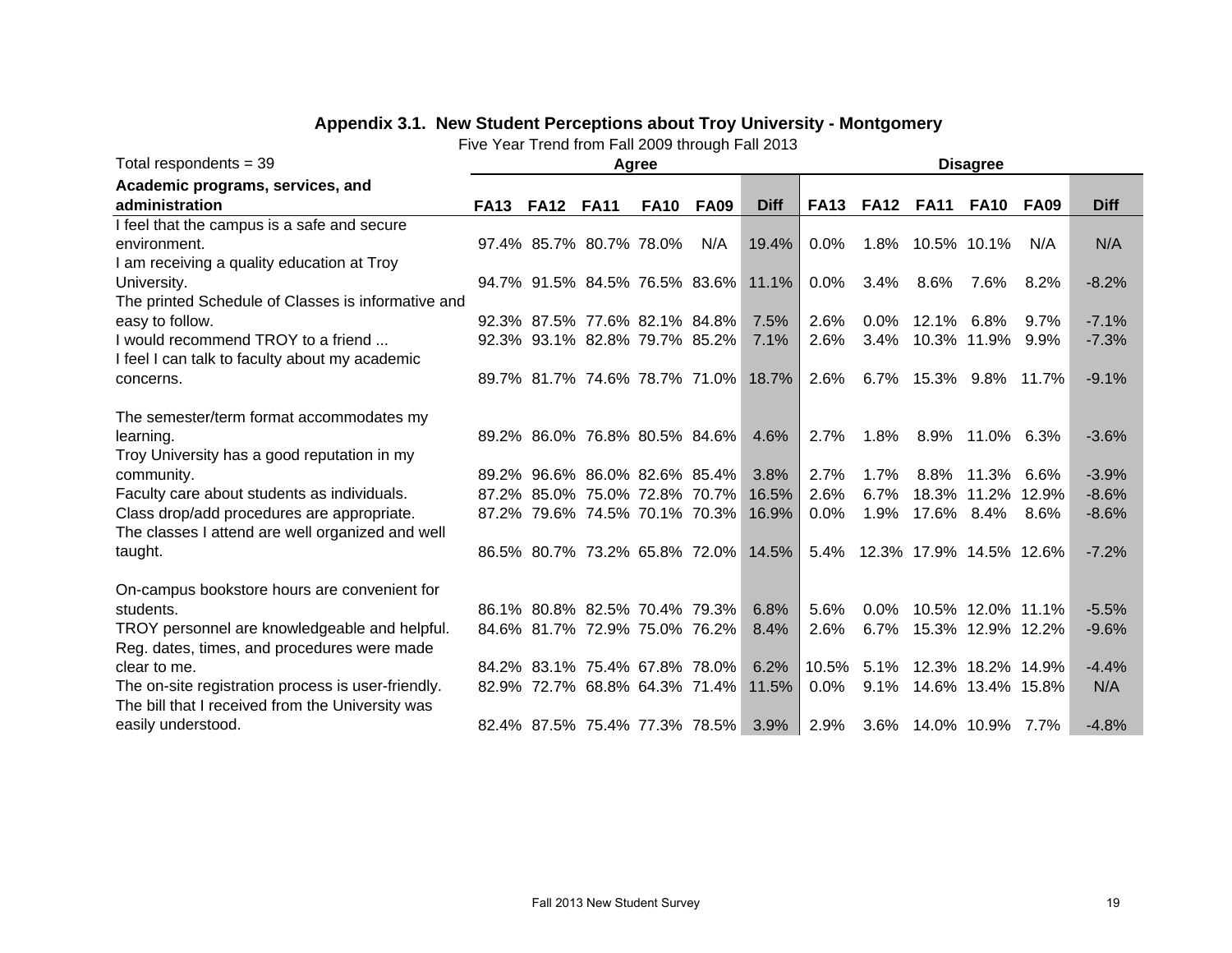## **Appendix 3.1. New Student Perceptions about Troy University - Montgomery**

Five Year Trend from Fall 2009 through Fall 2013

| <b>FA13</b> | <b>FA12</b>                                                                                                                                                                                                          | <b>FA10</b> | <b>FA09</b>                      | <b>Diff</b>                                                                                                                                                              | <b>FA13</b>                                                                                                                                                                                                                                  | <b>FA12</b>                                                                          | <b>FA11</b>                            | <b>FA10</b>  | FA09                                                | <b>Diff</b>                                                                                                                                                                                                                                                                                                                                              |
|-------------|----------------------------------------------------------------------------------------------------------------------------------------------------------------------------------------------------------------------|-------------|----------------------------------|--------------------------------------------------------------------------------------------------------------------------------------------------------------------------|----------------------------------------------------------------------------------------------------------------------------------------------------------------------------------------------------------------------------------------------|--------------------------------------------------------------------------------------|----------------------------------------|--------------|-----------------------------------------------------|----------------------------------------------------------------------------------------------------------------------------------------------------------------------------------------------------------------------------------------------------------------------------------------------------------------------------------------------------------|
|             |                                                                                                                                                                                                                      |             |                                  |                                                                                                                                                                          |                                                                                                                                                                                                                                              |                                                                                      |                                        |              |                                                     |                                                                                                                                                                                                                                                                                                                                                          |
|             |                                                                                                                                                                                                                      |             |                                  | 18.4%                                                                                                                                                                    | 5.3%                                                                                                                                                                                                                                         | $9.3\%$                                                                              |                                        |              |                                                     | $-7.9%$                                                                                                                                                                                                                                                                                                                                                  |
|             |                                                                                                                                                                                                                      |             |                                  | 4.6%                                                                                                                                                                     | 2.7%                                                                                                                                                                                                                                         | $3.4\%$                                                                              |                                        |              |                                                     | $-8.3%$                                                                                                                                                                                                                                                                                                                                                  |
|             |                                                                                                                                                                                                                      |             |                                  | $-0.3%$                                                                                                                                                                  | 5.4%                                                                                                                                                                                                                                         |                                                                                      |                                        |              |                                                     | $-5.3%$                                                                                                                                                                                                                                                                                                                                                  |
|             |                                                                                                                                                                                                                      |             |                                  |                                                                                                                                                                          |                                                                                                                                                                                                                                              |                                                                                      |                                        |              |                                                     |                                                                                                                                                                                                                                                                                                                                                          |
|             |                                                                                                                                                                                                                      |             |                                  | 7.0%                                                                                                                                                                     | 2.6%                                                                                                                                                                                                                                         |                                                                                      |                                        |              |                                                     | $-9.9%$                                                                                                                                                                                                                                                                                                                                                  |
|             |                                                                                                                                                                                                                      |             |                                  | 12.9%                                                                                                                                                                    | 2.6%                                                                                                                                                                                                                                         |                                                                                      |                                        |              |                                                     | $-17.1%$                                                                                                                                                                                                                                                                                                                                                 |
|             |                                                                                                                                                                                                                      |             |                                  |                                                                                                                                                                          |                                                                                                                                                                                                                                              |                                                                                      |                                        |              |                                                     |                                                                                                                                                                                                                                                                                                                                                          |
|             |                                                                                                                                                                                                                      |             |                                  |                                                                                                                                                                          |                                                                                                                                                                                                                                              |                                                                                      |                                        |              |                                                     | $-13.3%$                                                                                                                                                                                                                                                                                                                                                 |
|             |                                                                                                                                                                                                                      |             |                                  |                                                                                                                                                                          |                                                                                                                                                                                                                                              |                                                                                      |                                        |              |                                                     |                                                                                                                                                                                                                                                                                                                                                          |
|             |                                                                                                                                                                                                                      |             |                                  |                                                                                                                                                                          |                                                                                                                                                                                                                                              |                                                                                      |                                        |              |                                                     | $-9.2%$                                                                                                                                                                                                                                                                                                                                                  |
|             |                                                                                                                                                                                                                      |             |                                  |                                                                                                                                                                          |                                                                                                                                                                                                                                              |                                                                                      |                                        |              |                                                     |                                                                                                                                                                                                                                                                                                                                                          |
|             |                                                                                                                                                                                                                      |             |                                  |                                                                                                                                                                          |                                                                                                                                                                                                                                              |                                                                                      |                                        |              |                                                     | 4.6%                                                                                                                                                                                                                                                                                                                                                     |
|             |                                                                                                                                                                                                                      |             |                                  |                                                                                                                                                                          |                                                                                                                                                                                                                                              |                                                                                      |                                        |              |                                                     |                                                                                                                                                                                                                                                                                                                                                          |
|             |                                                                                                                                                                                                                      |             |                                  |                                                                                                                                                                          |                                                                                                                                                                                                                                              |                                                                                      |                                        |              |                                                     | $-11.3%$                                                                                                                                                                                                                                                                                                                                                 |
|             |                                                                                                                                                                                                                      |             |                                  |                                                                                                                                                                          |                                                                                                                                                                                                                                              |                                                                                      |                                        |              |                                                     |                                                                                                                                                                                                                                                                                                                                                          |
|             |                                                                                                                                                                                                                      |             |                                  |                                                                                                                                                                          |                                                                                                                                                                                                                                              |                                                                                      |                                        |              |                                                     | $-10.6%$                                                                                                                                                                                                                                                                                                                                                 |
|             |                                                                                                                                                                                                                      |             |                                  |                                                                                                                                                                          |                                                                                                                                                                                                                                              |                                                                                      |                                        |              |                                                     |                                                                                                                                                                                                                                                                                                                                                          |
|             |                                                                                                                                                                                                                      |             |                                  |                                                                                                                                                                          |                                                                                                                                                                                                                                              |                                                                                      |                                        |              |                                                     |                                                                                                                                                                                                                                                                                                                                                          |
|             |                                                                                                                                                                                                                      |             |                                  |                                                                                                                                                                          |                                                                                                                                                                                                                                              |                                                                                      |                                        |              |                                                     | $-2.3%$                                                                                                                                                                                                                                                                                                                                                  |
|             |                                                                                                                                                                                                                      |             |                                  |                                                                                                                                                                          |                                                                                                                                                                                                                                              |                                                                                      |                                        |              |                                                     |                                                                                                                                                                                                                                                                                                                                                          |
|             |                                                                                                                                                                                                                      |             |                                  |                                                                                                                                                                          |                                                                                                                                                                                                                                              |                                                                                      |                                        |              |                                                     | $-8.8%$                                                                                                                                                                                                                                                                                                                                                  |
|             |                                                                                                                                                                                                                      |             |                                  |                                                                                                                                                                          |                                                                                                                                                                                                                                              |                                                                                      |                                        |              |                                                     | $-13.1%$                                                                                                                                                                                                                                                                                                                                                 |
|             |                                                                                                                                                                                                                      |             |                                  |                                                                                                                                                                          |                                                                                                                                                                                                                                              |                                                                                      |                                        |              |                                                     |                                                                                                                                                                                                                                                                                                                                                          |
|             |                                                                                                                                                                                                                      |             |                                  |                                                                                                                                                                          |                                                                                                                                                                                                                                              |                                                                                      |                                        |              |                                                     | $-3.8%$                                                                                                                                                                                                                                                                                                                                                  |
|             | The online Schedule of Classes is informative and<br>Class information provided prior to enrollment was<br>Purchasing textbooks through Virtual BookStore is<br>The tuition payment plan is beneficial for students. | <b>FA11</b> | Agree<br>66.7% 59.1% 55.0% 51.4% | 81.6% 77.8% 75.5% 62.7% 63.2%<br>81.1% 86.2% 72.4% 73.5% 76.5%<br>81.1% 86.0% 75.4% 78.1% 81.4%<br>79.5% 82.1% 77.4% 69.6% 72.5%<br>78.9% 77.2% 72.9% 72.1% 66.0%<br>N/A | 75.7% 86.7% 73.3% 70.0% 66.0%<br>9.7%<br>14.4%<br>73.3% 66.7% 63.5% 64.2% 58.9%<br>73.0% 85.7% 79.3% 73.1% 78.1%<br>6.1%<br>69.0% 70.0% 62.5% 61.1% 62.9%<br>68.4% 57.9% 48.2% 56.0% 55.7%<br>15.3%<br>58.1% 64.0% 60.9% 58.0% 56.7%<br>1.4% | 2.7%<br>3.3%<br>0.0%<br>7.4%<br>64.7% 87.7% 70.9% 74.5% 80.0% -15.3%<br>0.0%<br>3.2% | $-5.1\%$ 16.2% 7.1%<br>$0.0\%$<br>4.0% | 3.6%<br>8.6% | <b>Disagree</b><br>4.5% 22.5% 9.7%<br>14.5%<br>6.6% | 14.3% 17.3% 13.2%<br>17.2% 12.8% 11.0%<br>12.3% 17.5% 8.8% 10.7%<br>11.3% 10.7% 12.5%<br>10.5% 11.9% 14.8% 19.7%<br>5.0% 10.0% 13.3% 16.0%<br>7.8% 25.0% 9.5% 12.5%<br>9.2% 11.6%<br>4.0% 20.0% 8.4% 11.3%<br>12.7% 15.8% 24.6% 41.1% 30.2% 26.4%<br>N/A<br>8.8%<br>15.2% 10.2% 16.3%<br>39.1% 48.6% 44.4% 26.4% 25.0% 14.1% 8.7% 0.0% 14.8% 17.0% 12.5% |

\* Notes: Agree = Agree + Strongly Agree; Disagree = Disagree + Strongly Disagree (in 2009 Neutral values were handled differently.) Data sorted descending by level of agreement.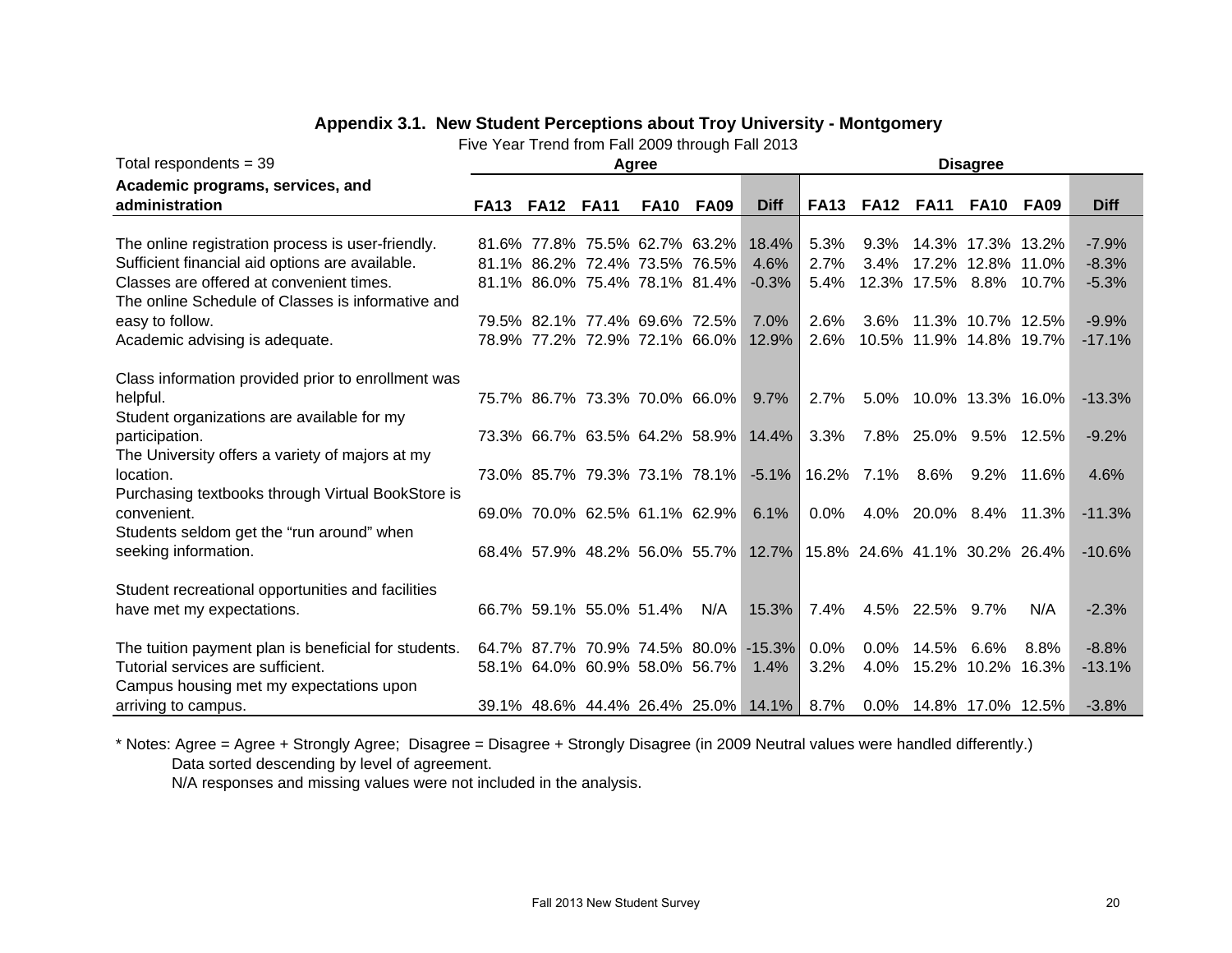## **Appendix 4. New Student Perceptions about Troy University - Phenix City**

Ranked by Agreement Level

| Total respondents = $17$                                                     | Rankings       |                         |                |                |                |                  |                |           |    |  |
|------------------------------------------------------------------------------|----------------|-------------------------|----------------|----------------|----------------|------------------|----------------|-----------|----|--|
| Academic programs, services, and administration                              |                | 2013 2012 2011          |                |                |                | 2010 2009 Agree* | <b>Neutral</b> | Disagree* | N  |  |
| The printed Schedule of Classes is informative and easy to follow.           |                | 12                      | 16             | 8              | $\overline{7}$ | 100.0%           | 0.0%           | 0.0%      | 17 |  |
| The online Schedule of Classes is informative and easy to follow.            | $\overline{2}$ | 29                      | 25             | 15             | 18             | 100.0%           | 0.0%           | 0.0%      | 17 |  |
| I feel that the campus is a safe and secure environment                      | 3              | 10                      | 6              | 10             | N/A            | 94.1%            | 5.9%           | 0.0%      | 17 |  |
| Troy University has a good reputation in my community.                       | 4              | $\overline{7}$          | 1              | $\mathbf 1$    | $\mathbf 1$    | 94.1%            | 5.9%           | 0.0%      | 17 |  |
| TROY personnel are knowledgeable and helpful.                                | 5              | $\overline{\mathbf{4}}$ | $\overline{2}$ | 18             | 4              | 94.1%            | 5.9%           | 0.0%      | 17 |  |
| I am receiving a quality education at Troy University.                       | 6              | $\overline{2}$          | 8              | 5              | 2              | 88.2%            | 5.9%           | 5.9%      | 17 |  |
| I feel I can talk to faculty about my academic concerns.                     |                | $\,6$                   | 5              | 16             | 14             | 88.2%            | 5.9%           | 5.9%      | 17 |  |
| The semester/term format at my location accommodates my learning.            | 8              | $\mathbf 1$             | $\overline{7}$ | 3              | 3              | 88.2%            | 5.9%           | 5.9%      | 17 |  |
| Faculty care about students as individuals.                                  | 9              | 5                       | 3              | 9              | 9              | 88.2%            | 11.8%          | 0.0%      | 17 |  |
| Academic advising is adequate.                                               | 10             | 8                       | 12             | 13             | 16             | 88.2%            | 11.8%          | 0.0%      | 17 |  |
| Classes are offered at convenient times.                                     | 11             | 20                      | 9              | 2              | 8              | 87.5%            | 6.3%           | 6.3%      | 16 |  |
| The bill that I received from the University was easily understood.          | 12             | 11                      | 14             | 6              | 11             | 84.6%            | 7.7%           | 7.7%      | 13 |  |
| I would recommend Troy to a friend who is planning to go to college.         | 13             | 3                       | 4              | 4              | 6              | 82.4%            | 5.9%           | 11.8%     | 17 |  |
| The classes I attend are well organized and well taught.                     | 14             | 9                       | 10             | 11             | 13             | 82.4%            | 11.8%          | 5.9%      | 17 |  |
| Students seldom get the "run around" when seeking information.               | 15             | 24                      | 13             | 26             | 22             | 82.4%            | 11.8%          | 5.9%      | 17 |  |
| Sufficient financial aid options are available.                              | 16             | 17                      | 18             | 17             | 17             | 81.3%            | 12.5%          | 6.3%      | 16 |  |
| Class drop/add procedures are appropriate.                                   | 17             | 16                      | 20             | 14             | 12             | 78.6%            | 21.4%          | 0.0%      | 14 |  |
| Reg. dates, times, and procedures were made clear to me prior to enrollment. | 18             | 14                      | 11             | 20             | 15             | 76.5%            | 17.6%          | 5.9%      | 17 |  |
| The on-site registration process is user-friendly.                           | 19             | 22                      | 19             | 21             | 10             | 76.5%            | 5.9%           | 17.6%     | 17 |  |
| On-campus bookstore hours are convenient for students.                       | 20             | 23                      | 22             | $\overline{7}$ | 19             | 70.6%            | 23.5%          | 5.9%      | 17 |  |
| Class information provided prior to enrollment was helpful.                  | 21             | 13                      | 17             | 27             | 20             | 70.6%            | 23.5%          | 5.9%      | 17 |  |
| The online registration process is user-friendly.                            | 22             | 25                      | 29             | 23             | 23             | 68.8%            | 25.0%          | 6.3%      | 16 |  |
| Purchasing textbooks through TROY Virtual BookStore is convenient.           | 23             | 19                      | 24             | 22             | 24             | 61.5%            | 38.5%          | 0.0%      | 13 |  |
| Student organizations are available for my participation.                    | 24             | 27                      | 26             | 25             | 26             | 57.1%            | 21.4%          | 21.4%     | 14 |  |
| The tuition payment plan is beneficial for students.                         | 25             | 18                      | 21             | 12             | 5              | 56.3%            | 43.8%          | 0.0%      | 16 |  |
| Tutorial services are sufficient.                                            | 26             | 21                      | 27             | 24             | 25             | 53.8%            | 38.5%          | 7.7%      | 13 |  |
| The University offers a variety of majors at my location.                    | 27             | 15                      | 15             | 19             | 21             | 47.1%            | 35.3%          | 17.6%     | 17 |  |
| Student recreational opportunities and facilities have met my expectations   | 28             | 28                      | 23             | 28             | N/A            | 38.5%            | 53.8%          | 7.7%      | 13 |  |
| Campus housing met my expectations upon arriving to campus.                  | 29             | 26                      | 28             | 29             | 27             | 33.3%            | 66.7%          | 0.0%      | 9  |  |

\* Notes: Agree = Agree + Strongly Agree; Disagree = Disagree + Strongly Disagree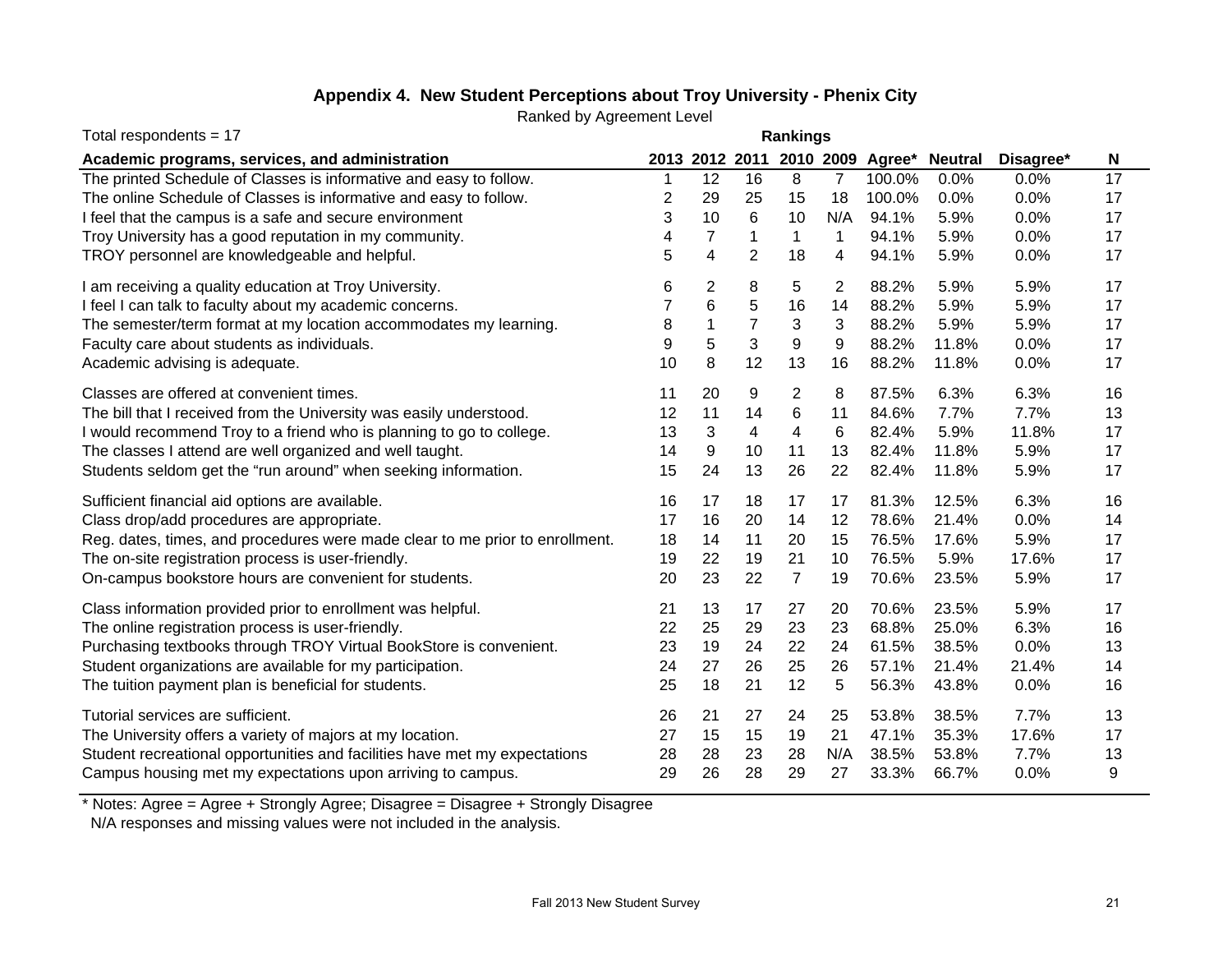## **Appendix 4.1. New Student Perceptions about Troy University - Phenix City**

| Total respondents $= 17$                           |             |                               | Agree       |             |                                |             |             |                  |                  | <b>Disagree</b>              |               |                                     |
|----------------------------------------------------|-------------|-------------------------------|-------------|-------------|--------------------------------|-------------|-------------|------------------|------------------|------------------------------|---------------|-------------------------------------|
| Academic programs, services, and                   |             |                               |             |             |                                |             |             |                  |                  |                              |               |                                     |
| administration                                     | <b>FA13</b> | <b>FA12</b>                   | <b>FA11</b> | <b>FA10</b> | <b>FA09</b>                    | <b>Diff</b> | <b>FA13</b> | <b>FA12</b>      | <b>FA11</b>      | <b>FA10</b>                  | <b>FA09</b>   | <b>Diff</b>                         |
| The online Schedule of Classes is informative and  |             |                               |             |             |                                |             |             |                  |                  |                              |               |                                     |
| easy to follow.                                    |             |                               |             |             | 100.0% 54.2% 51.9% 77.0% 68.1% | 31.9%       |             |                  | 0.0% 33.3% 37.0% |                              | 8.2% 13.9%    | N/A                                 |
| The printed Schedule of Classes is informative and |             |                               |             |             |                                |             |             |                  |                  |                              |               |                                     |
| easy to follow.                                    |             |                               |             |             | 100.0% 80.0% 69.2% 79.4% 81.4% | 18.6%       |             | 0.0% 16.0% 11.5% |                  |                              | 7.4% 11.6%    | N/A                                 |
| TROY personnel are knowledgeable and helpful.      |             |                               |             |             | 94.1% 85.2% 88.9% 75.0% 82.8%  | 11.3%       |             | 0.0% 14.8%       |                  | 7.4% 13.2% 12.6%             |               | N/A                                 |
| Troy University has a good reputation in my        |             |                               |             |             |                                |             |             |                  |                  |                              |               |                                     |
| community.                                         |             | 94.1% 84.6% 92.6% 86.6% 87.1% |             |             |                                | $7.0\%$     | $0.0\%$     | 3.8%             | 7.4%             | $6.0\%$                      | 7.1%          | $-7.1%$                             |
| I feel that the campus is a safe and secure        |             |                               |             |             |                                |             |             |                  |                  |                              |               |                                     |
| environment.                                       |             | 94.1% 83.3% 84.6% 78.1% N/A   |             |             |                                | 16.0%       |             | 0.0% 12.5%       | 3.8%             | 9.4% N/A                     |               | N/A                                 |
|                                                    |             |                               |             |             |                                |             |             |                  |                  |                              |               |                                     |
| Faculty care about students as individuals.        |             | 88.2% 85.2% 88.9% 78.8% 78.8% |             |             |                                | 9.4%        |             | 0.0% 11.1%       |                  | 7.4% 10.6% 12.9%             |               | N/A                                 |
| I feel I can talk to faculty about my academic     |             |                               |             |             |                                |             |             |                  |                  |                              |               |                                     |
| concerns.                                          |             | 88.2% 85.2% 85.2% 76.1% 73.5% |             |             |                                | 14.7%       |             | 5.9% 14.8% 11.1% |                  |                              | $9.0\%$ 14.5% | $-8.6%$                             |
| Academic advising is adequate.                     |             |                               |             |             | 88.2% 84.0% 70.4% 77.3% 72.6%  | 15.6%       |             |                  |                  | 0.0% 12.0% 14.8% 15.2% 13.1% |               | N/A                                 |
| The semester/term format accommodates my           |             |                               |             |             |                                |             |             |                  |                  |                              |               |                                     |
| learning.                                          |             | 88.2% 96.0% 80.8% 83.3% 83.5% |             |             |                                | 4.7%        | 5.9%        | 4.0%             | 7.7%             |                              | 7.6% 11.8%    | $-5.9%$                             |
| I am receiving a quality education at Troy         |             |                               |             |             |                                |             |             |                  |                  |                              |               |                                     |
| University.                                        |             | 88.2% 88.5% 77.8% 81.5% 84.7% |             |             |                                | 3.5%        | 5.9%        | 3.8%             | 3.7%             | 6.2%                         | 8.2%          | $-2.3%$                             |
|                                                    |             |                               |             |             |                                |             |             |                  |                  |                              |               |                                     |
| Classes are offered at convenient times.           |             | 87.5% 73.1% 77.8% 85.3% 80.7% |             |             |                                | 6.8%        |             | 6.3% 19.2%       | 7.4%             |                              | 5.9% 10.2%    | $-3.9%$                             |
| The bill that I received from the University was   |             |                               |             |             |                                |             |             |                  |                  |                              |               |                                     |
| easily understood.                                 |             | 84.6% 82.6% 69.6% 80.0% 76.5% |             |             |                                | 8.1%        | 7.7%        |                  |                  | 8.7% 13.0% 11.7% 11.1%       |               | $-3.4%$                             |
| Students seldom get the "run around" when          |             |                               |             |             |                                |             |             |                  |                  |                              |               |                                     |
| seeking information.                               |             |                               |             |             | 82.4% 65.4% 70.4% 60.3% 66.3%  | 16.1%       |             |                  |                  |                              |               | 5.9% 19.2% 11.1% 27.9% 23.3% -17.4% |
| The classes I attend are well organized and well   |             |                               |             |             |                                |             |             |                  |                  |                              |               |                                     |
| taught.                                            |             | 82.4% 84.0% 77.8% 77.6% 75.9% |             |             |                                | 6.5%        | $5.9\%$     | 12.0%            |                  | 7.4% 11.9% 11.5%             |               | $-5.6%$                             |
| I would recommend TROY to a friend                 |             | 82.4% 88.5% 85.2% 82.1% 81.9% |             |             |                                |             | 0.5% 11.8%  | 7.7%             |                  | 3.7% 10.4% 10.8%             |               | 1.0%                                |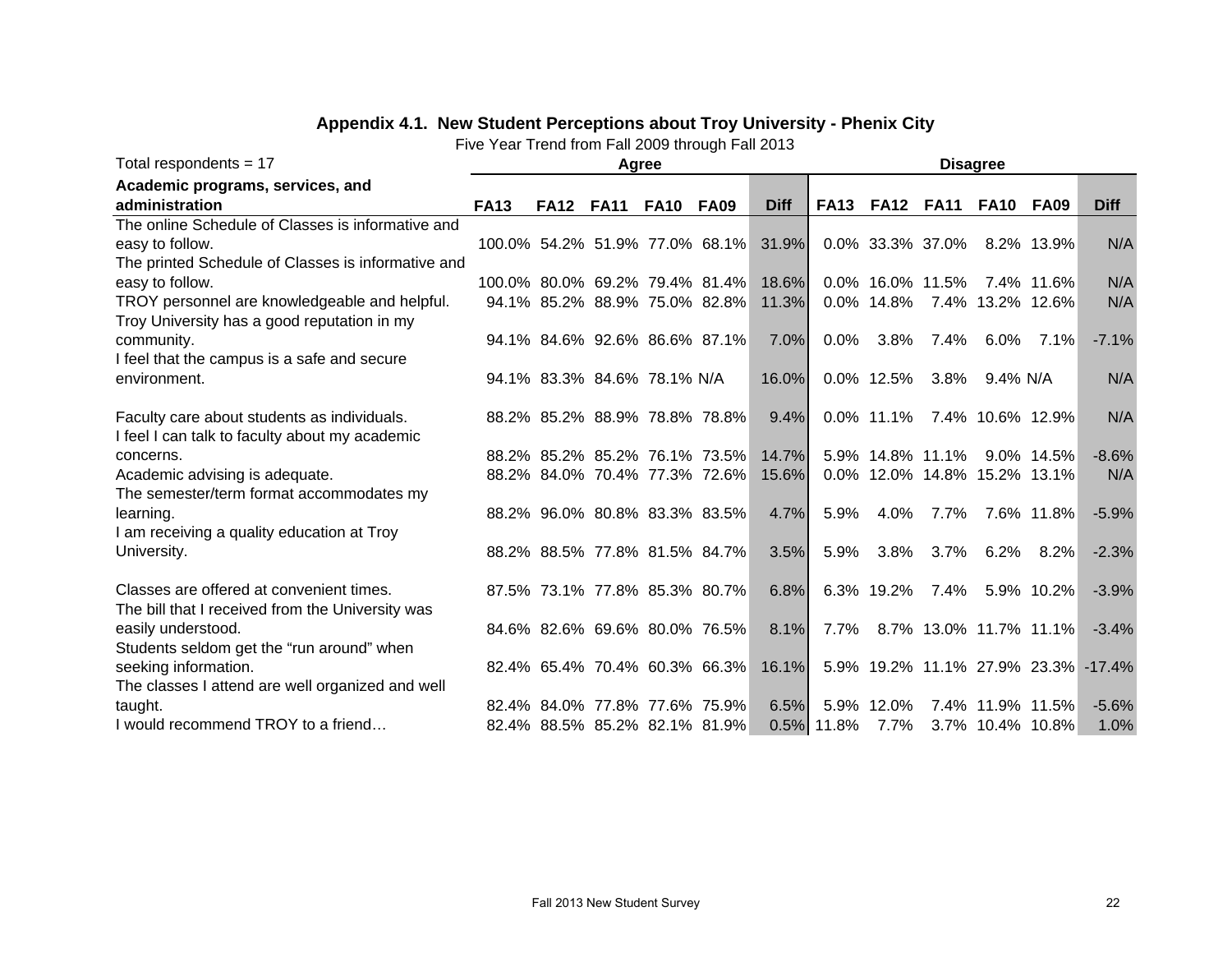| Total respondents = $17$                             |             |                             |             | Agree       |                               |                                                                   |                        |             |                  | <b>Disagree</b>               |               |                                     |
|------------------------------------------------------|-------------|-----------------------------|-------------|-------------|-------------------------------|-------------------------------------------------------------------|------------------------|-------------|------------------|-------------------------------|---------------|-------------------------------------|
| Academic programs, services, and                     |             |                             |             |             |                               |                                                                   |                        |             |                  |                               |               |                                     |
| administration                                       | <b>FA13</b> | <b>FA12</b>                 | <b>FA11</b> | <b>FA10</b> | <b>FA09</b>                   | <b>Diff</b>                                                       | <b>FA13</b>            | <b>FA12</b> | <b>FA11</b>      | FA <sub>10</sub>              | FA09          | <b>Diff</b>                         |
|                                                      |             |                             |             |             |                               |                                                                   |                        |             |                  |                               |               |                                     |
| Sufficient financial aid options are available.      |             |                             |             |             | 81.3% 74.1% 63.0% 75.4% 70.7% | 10.6%                                                             |                        |             |                  | 6.3% 18.5% 11.1% 15.4% 15.9%  |               | $-9.6%$                             |
| Class drop/add procedures are appropriate.           |             |                             |             |             | 78.6% 75.0% 60.0% 77.2% 76.4% | 2.2%                                                              |                        | 0.0% 12.5%  | 4.0%             |                               | 5.3% 6.9%     | $-6.9%$                             |
| Reg. dates, times, and procedures were made          |             |                             |             |             |                               |                                                                   |                        |             |                  |                               |               |                                     |
| clear to me.                                         |             |                             |             |             | 76.5% 77.8% 74.1% 69.1% 73.3% | 3.2%                                                              |                        | 5.9% 11.1%  |                  | 7.4% 19.1% 14.0%              |               | $-8.1%$                             |
| The on-site registration process is user-friendly.   |             |                             |             |             | 76.5% 70.8% 60.9% 67.7% 78.0% | $-1.5%$                                                           |                        |             |                  | 17.6% 16.7% 13.0% 21.0% 13.4% |               | 4.2%                                |
| Class information provided prior to enrollment was   |             |                             |             |             |                               |                                                                   |                        |             |                  |                               |               |                                     |
| helpful.                                             |             |                             |             |             | 70.6% 77.8% 63.0% 58.8% 67.4% | 3.2%                                                              |                        |             |                  |                               |               | 5.9% 14.8% 18.5% 23.5% 22.1% -16.2% |
|                                                      |             |                             |             |             |                               |                                                                   |                        |             |                  |                               |               |                                     |
| On-campus bookstore hours are convenient for         |             |                             |             |             |                               |                                                                   |                        |             |                  |                               |               |                                     |
| students.                                            |             |                             |             |             | 70.6% 69.6% 58.3% 79.7% 67.5% | 3.1%                                                              |                        |             | 5.9% 13.0% 12.5% |                               | 5.1% 14.3%    | $-8.4%$                             |
| The online registration process is user-friendly.    |             |                             |             |             | 68.8% 64.0% 48.0% 66.1% 62.1% | 6.7%                                                              |                        |             |                  | 6.3% 16.0% 20.0% 12.5% 15.5%  |               | $-9.2%$                             |
| Purchasing textbooks through Virtual BookStore is    |             |                             |             |             |                               |                                                                   |                        |             |                  |                               |               |                                     |
| convenient.                                          |             |                             |             |             | 61.5% 73.3% 57.1% 66.7% 56.9% | 4.6%                                                              |                        |             | 0.0% 26.7% 19.0% |                               | 7.4% 21.5%    | $-21.5%$                            |
| Student organizations are available for my           |             |                             |             |             |                               |                                                                   |                        |             |                  |                               |               |                                     |
| participation.                                       |             |                             |             |             | 57.1% 55.0% 50.0% 63.6% 49.1% |                                                                   | 8.0% 21.4% 25.0% 27.3% |             |                  |                               | 9.1% 18.2%    | 3.2%                                |
|                                                      |             |                             |             |             |                               |                                                                   |                        |             |                  |                               |               |                                     |
| The tuition payment plan is beneficial for students. |             |                             |             |             |                               | 56.3% 73.9% 60.0% 77.4% 82.3% -26.0%                              |                        | 0.0% 13.0%  | $8.0\%$          | $9.7\%$                       | 7.6%          | $-7.6%$                             |
|                                                      |             |                             |             |             |                               |                                                                   |                        |             |                  |                               |               |                                     |
| Tutorial services are sufficient.                    |             |                             |             |             | 53.8% 71.4% 50.0% 64.4% 50.0% | 3.8%                                                              |                        |             | 7.7% 14.3% 22.7% |                               | $0.0\%$ 17.3% | $-9.6%$                             |
| The University offers a variety of majors at my      |             |                             |             |             |                               |                                                                   |                        |             |                  |                               |               |                                     |
| location.                                            |             |                             |             |             |                               | 47.1% 76.0% 69.2% 71.6% 66.3% -19.2% 17.6% 8.0% 15.4% 17.9% 16.9% |                        |             |                  |                               |               | 0.7%                                |
| Student recreational opportunities and facilities    |             |                             |             |             |                               |                                                                   |                        |             |                  |                               |               |                                     |
| have met my expectations.                            |             | 38.5% 54.5% 57.9% 55.0% N/A |             |             |                               | $-16.5%$                                                          |                        |             | 7.7% 27.3% 15.8% | 7.5% N/A                      |               | 0.2%                                |
| Campus housing met my expectations upon              |             |                             |             |             |                               |                                                                   |                        |             |                  |                               |               |                                     |
| arriving to campus.                                  |             |                             |             |             | 33.3% 62.5% 50.0% 48.0% 34.5% | $-1.2\%$                                                          |                        |             | 0.0% 12.5% 8.3%  |                               |               | 4.0% 13.8% -13.8%                   |

#### **Appendix 4.1. New Student Perceptions about Troy University - Phenix City**

Five Year Trend from Fall 2009 through Fall 2013

\* Notes: Agree = Agree + Strongly Agree; Disagree = Disagree + Strongly Disagree (in 2009 Neutral values were handled differently.) Data sorted descending by level of agreement.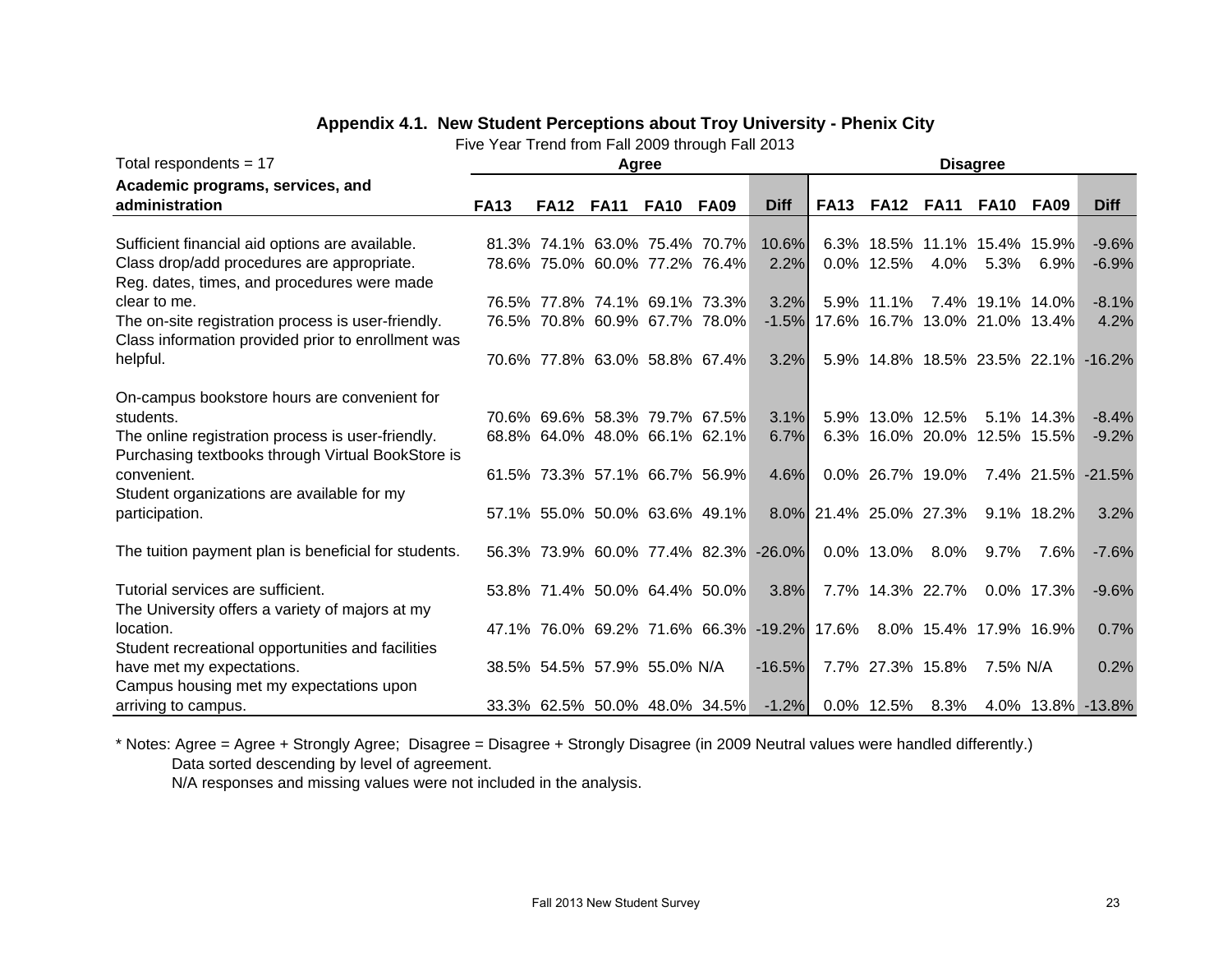#### **Appendix 5. New Student Perceptions about Troy University - Troy**

Ranked by Agreement Level

| Total respondents = 346                                                         |    |                |                | Rankings       |                |       |                                         |           |     |  |
|---------------------------------------------------------------------------------|----|----------------|----------------|----------------|----------------|-------|-----------------------------------------|-----------|-----|--|
| Academic programs, services, and administration                                 |    |                |                |                |                |       | 2013 2012 2011 2010 2009 Agree* Neutral | Disagree* | N   |  |
| The semester/term format at my location accommodates my learning.               |    | 3              | 6              | 4              | $\overline{7}$ | 88.2% | 7.4%                                    | 4.4%      | 339 |  |
| TROY personnel are knowledgeable and helpful.                                   | 2  | 4              | 13             | 6              | 2              | 87.6% | 7.8%                                    | 4.6%      | 346 |  |
| I am receiving a quality education at Troy University.                          | 3  | 1              | 1              | 1              | 1              | 87.0% | 8.0%                                    | 5.0%      | 339 |  |
| The University offers a variety of majors at my location.                       | 4  | $\overline{2}$ | $\overline{c}$ | $\overline{c}$ | 3              | 86.7% | 7.7%                                    | 5.6%      | 339 |  |
| Faculty care about students as individuals.                                     | 5  | 9              | $\overline{7}$ | 10             | 12             | 85.3% | 8.4%                                    | 6.4%      | 346 |  |
| Student organizations are available for my participation.                       | 6  | 5              | 5              | 9              | 9              | 84.8% | 9.1%                                    | 6.1%      | 330 |  |
| The printed Schedule of Classes is informative and easy to follow.              | 7  | $\,6$          | 8              | 3              | 6              | 84.7% | 7.9%                                    | 7.4%      | 340 |  |
| I would recommend Troy University to a friend who is planning to go to college. | 8  | 7              | 3              | $\overline{7}$ | 4              | 84.5% | 8.3%                                    | 7.1%      | 336 |  |
| Academic advising is adequate.                                                  | 9  | 13             | 23             | 22             | 18             | 82.5% | 9.4%                                    | 8.2%      | 342 |  |
| I feel I can talk to faculty about my academic concerns.                        | 10 | 11             | 12             | 11             | 14             | 82.3% | 10.1%                                   | 7.5%      | 345 |  |
| Class drop/add procedures are appropriate.                                      | 11 | 10             | 16             | 16             | 23             | 82.3% | 11.5%                                   | 6.2%      | 322 |  |
| The classes I attend are well organized and well taught.                        | 12 | 20             | 11             | 14             | 10             | 81.9% | 8.5%                                    | 9.6%      | 343 |  |
| Troy University has a good reputation in my community.                          | 13 | 8              | 4              | 8              | 5              | 79.9% | 12.7%                                   | 7.4%      | 339 |  |
| On-campus bookstore hours are convenient for students.                          | 14 | 12             | 10             | 15             | 15             | 79.3% | 10.9%                                   | 9.8%      | 338 |  |
| The online Schedule of Classes is informative and easy to follow.               | 15 | 23             | 20             | 12             | 17             | 79.2% | 12.5%                                   | 8.3%      | 337 |  |
| Classes are offered at convenient times.                                        | 16 | 14             | 9              | 13             | 8              | 78.8% | 12.4%                                   | 8.8%      | 339 |  |
| Reg. dates, times, and procedures were made clear to me prior to enrollment.    | 17 | 18             | 24             | 18             | 13             | 77.9% | 13.7%                                   | 8.4%      | 344 |  |
| I feel that the campus is a safe and secure environment                         | 18 | 19             | 14             | 5              | N/A            | 77.6% | 13.0%                                   | 9.4%      | 339 |  |
| The online registration process is user-friendly.                               | 19 | 24             | 27             | 25             | 24             | 77.3% | 13.3%                                   | 9.4%      | 330 |  |
| Sufficient financial aid options are available.                                 | 20 | 15             | 15             | 20             | 22             | 77.2% | 12.9%                                   | 9.9%      | 334 |  |
| The bill that I received from the University was easily understood.             | 21 | 16             | 18             | 17             | 20             | 75.7% | 14.3%                                   | 10.0%     | 329 |  |
| The on-site registration process is user-friendly.                              | 22 | 25             | 25             | 26             | 19             | 74.1% | 18.7%                                   | 7.2%      | 321 |  |
| The tuition payment plan is beneficial for students.                            | 23 | 21             | 21             | 19             | 16             | 72.8% | 20.0%                                   | 7.2%      | 305 |  |
| Tutorial services are sufficient.                                               | 24 | 17             | 19             | 23             | 21             | 72.8% | 20.7%                                   | 6.6%      | 305 |  |
| Student recreational opportunities and facilities have met my expectations      | 25 | 22             | 17             | 21             | N/A            | 72.0% | 16.5%                                   | 11.6%     | 328 |  |
| Class information provided prior to enrollment was helpful.                     | 26 | 27             | 22             | 24             | 25             | 66.4% | 19.3%                                   | 14.3%     | 342 |  |
| Campus housing met my expectations upon arriving to campus.                     | 27 | 28             | 28             | 29             | 28             | 61.9% | 19.4%                                   | 18.7%     | 310 |  |
| Students seldom get the "run around" when seeking information.                  | 28 | 29             | 29             | 28             | 27             | 58.3% | 21.3%                                   | 20.4%     | 338 |  |
| Purchasing textbooks through TROY Virtual BookStore is convenient.              | 29 | 26             | 26             | 27             | 26             | 57.1% | 31.0%                                   | 11.8%     | 287 |  |

\* Notes: Agree = Agree + Strongly Agree; Disagree = Disagree + Strongly Disagree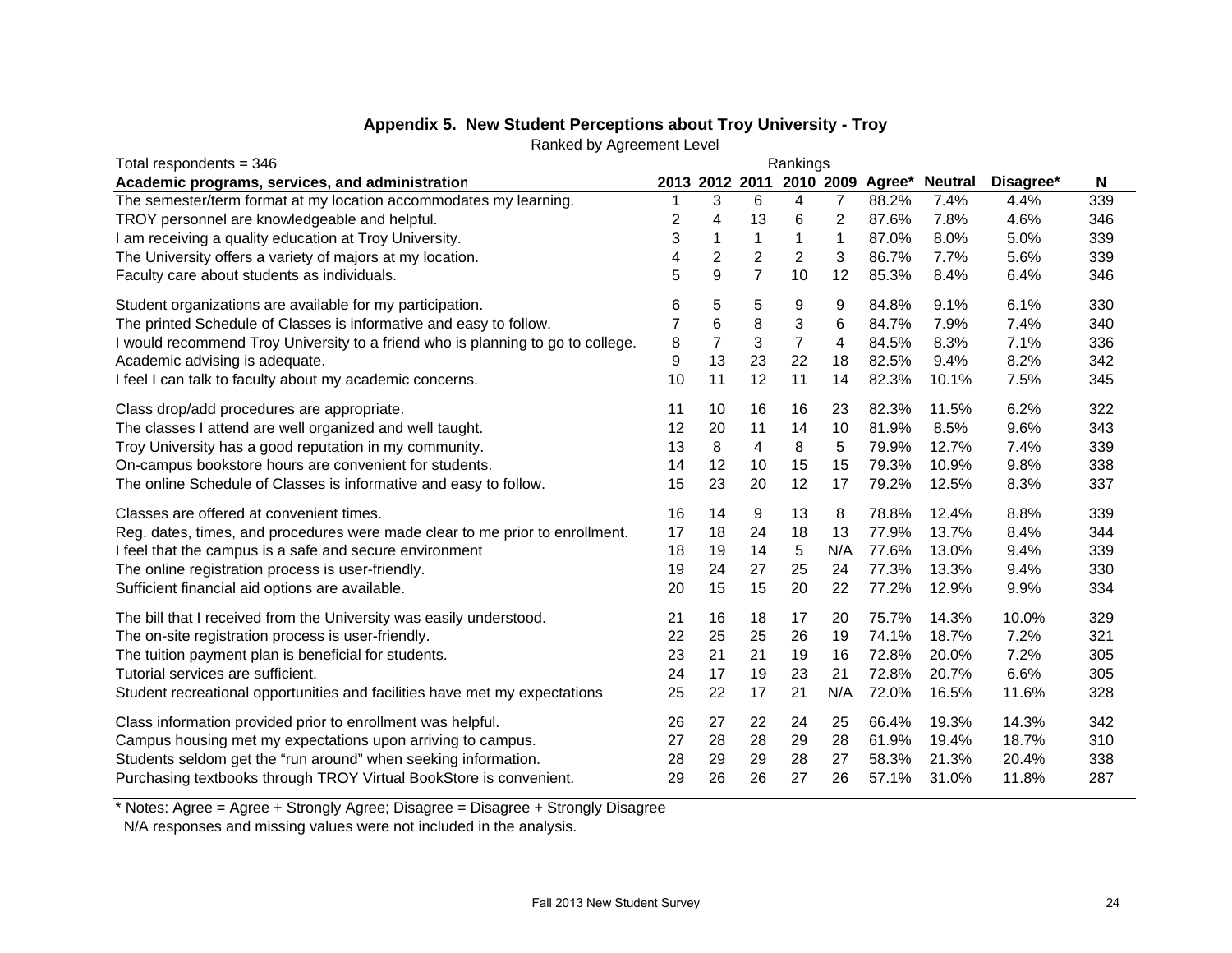## **Appendix 5.1. New Student Perceptions about Troy University - Troy**

| Total respondents = $346$                                                                      |             |             | Agree                         |                   |             |             |             |             | <b>Disagree</b> |             |             |             |
|------------------------------------------------------------------------------------------------|-------------|-------------|-------------------------------|-------------------|-------------|-------------|-------------|-------------|-----------------|-------------|-------------|-------------|
| Academic programs, services, and                                                               |             |             |                               |                   |             |             |             |             |                 |             |             |             |
| administration                                                                                 | <b>FA13</b> | <b>FA12</b> | <b>FA11</b>                   | <b>FA10</b>       | <b>FA09</b> | <b>Diff</b> | <b>FA13</b> | <b>FA12</b> | <b>FA11</b>     | <b>FA10</b> | <b>FA09</b> | <b>Diff</b> |
| The semester/term format at my location                                                        |             |             |                               |                   |             |             |             |             |                 |             |             |             |
| accommodates my learning.                                                                      | 88.2%       | 89.1%       |                               | 77.9% 84.5%       | 81.0%       | 7.2%        | 4.4%        | 3.0%        | 10.4%           | 3.5%        | 5.3%        | $-0.9%$     |
| I would recommend TROY to a friend                                                             | 87.6%       | 88.6%       |                               | 74.8% 81.5%       | 85.1%       | 2.5%        | 4.6%        | 5.9%        | 13.0%           | 9.6%        | 6.1%        | $-1.5%$     |
| I am receiving a quality education at Troy                                                     |             |             |                               |                   |             |             |             |             |                 |             |             |             |
| University.                                                                                    | 87.0%       |             | 90.0% 84.2% 87.4% 88.4%       |                   |             | $-1.4%$     | 5.0%        | 4.4%        | 10.1%           | 4.6%        | 3.5%        | 1.5%        |
| The University offers a variety of majors at my                                                |             |             |                               |                   |             |             |             |             |                 |             |             |             |
| location.                                                                                      | 86.7%       | 89.6%       |                               | 81.7% 87.2%       | 85.4%       | 1.3%        | 5.6%        | 4.3%        | 10.0%           | 5.0%        | 5.8%        | $-0.2%$     |
| Faculty care about students as individuals.                                                    | 85.3%       | 82.6%       |                               | 77.6% 77.7%       | 79.5%       | 5.8%        | 6.4%        | 5.1%        | 11.4%           | 7.3%        | 5.9%        | 0.5%        |
|                                                                                                |             |             |                               |                   |             |             |             |             |                 |             |             |             |
| Student organizations are available for my                                                     |             |             |                               |                   |             |             |             |             |                 |             |             |             |
| participation.                                                                                 | 84.8%       | 86.8%       |                               | 79.2% 80.3% 80.3% |             | 4.5%        | 6.1%        | 5.3%        | 9.8%            | 6.4%        | 6.2%        | $-0.1%$     |
| The printed Schedule of Classes is informative and                                             |             |             |                               |                   |             |             |             |             |                 |             |             |             |
| easy to follow.                                                                                | 84.7%       | 86.6%       |                               | 77.4% 85.3%       | 84.0%       | 0.7%        | 7.4%        | 5.6%        | 12.1%           | 6.0%        | 6.1%        | 1.3%        |
| TROY personnel are knowledgeable and helpful.                                                  | 84.5%       | 85.7%       |                               | 81.1% 81.5%       | 85.6%       | $-1.1%$     | 7.1%        | 6.5%        | 12.9%           | 9.1%        | 6.1%        | 1.0%        |
| Academic advising is adequate.                                                                 | 82.5%       | 78.8%       |                               | 66.7% 71.4%       | 73.7%       | 8.8%        | 8.2%        | 8.2%        | 18.9%           | 13.1%       | 7.4%        | 0.8%        |
| I feel I can talk to faculty about my academic                                                 |             |             |                               |                   |             |             |             |             |                 |             |             |             |
| concerns.                                                                                      |             | 82.3% 81.8% |                               | 75.0% 76.9%       | 78.8%       | 3.5%        | 7.5%        | 8.1%        | 12.7%           | 6.5%        | 5.7%        | 1.8%        |
|                                                                                                |             |             |                               |                   |             |             |             |             |                 |             |             |             |
| Class drop/add procedures are appropriate.<br>The classes I attend are well organized and well |             |             | 82.3% 81.9% 71.6% 73.2% 71.2% |                   |             | 11.1%       | 6.2%        | 4.6%        | 12.9%           | 6.9%        | 9.2%        | $-3.0%$     |
| taught.                                                                                        | 81.9%       | 74.9%       |                               | 75.2% 74.6%       | 79.8%       | 2.1%        | 9.6%        | 10.6%       | 12.0%           | 8.8%        | 7.6%        | 2.0%        |
| Troy University has a good reputation in my                                                    |             |             |                               |                   |             |             |             |             |                 |             |             |             |
| community.                                                                                     | 79.9%       |             | 85.5% 80.4% 80.4% 84.7%       |                   |             | $-4.8%$     | 7.4%        | 7.0%        | 10.4%           | 7.3%        | 5.4%        | 2.0%        |
| On-campus bookstore hours are convenient for                                                   |             |             |                               |                   |             |             |             |             |                 |             |             |             |
| students.                                                                                      | 79.3%       | 81.0%       |                               | 76.1% 73.5%       | 75.6%       | 3.7%        | 9.8%        | 9.3%        | 13.2%           | 11.1%       | 11.5%       | $-1.7%$     |
| The online Schedule of Classes is informative and                                              |             |             |                               |                   |             |             |             |             |                 |             |             |             |
| easy to follow.                                                                                | 79.2%       |             | 70.0% 68.1% 76.9% 75.4%       |                   |             |             | 8.3%        |             | 10.0% 14.0%     | 7.1%        | $9.2\%$     | $-0.9%$     |
|                                                                                                |             |             |                               |                   |             | 3.8%        |             |             |                 |             |             |             |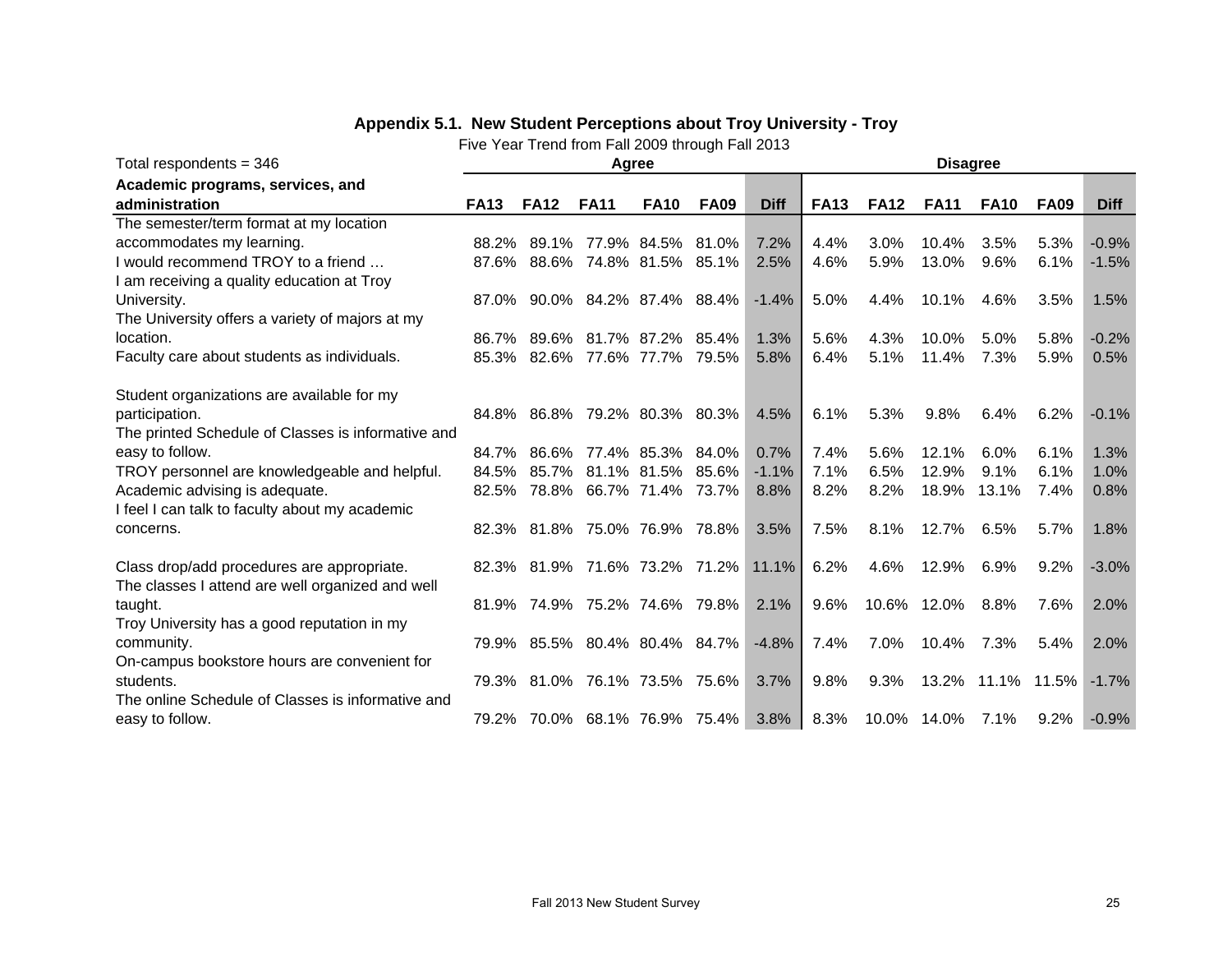#### **Appendix 5.1. New Student Perceptions about Troy University - Troy**

Five Year Trend from Fall 2009 through Fall 2013

| Total respondents = $346$                                                                                   |                |                | Agree                         |                            |                   |                 |                     |                               | <b>Disagree</b>            |              |                |                    |
|-------------------------------------------------------------------------------------------------------------|----------------|----------------|-------------------------------|----------------------------|-------------------|-----------------|---------------------|-------------------------------|----------------------------|--------------|----------------|--------------------|
| Academic programs, services, and<br>administration                                                          | <b>FA13</b>    | <b>FA12</b>    | <b>FA11</b>                   | <b>FA10</b>                | <b>FA09</b>       | <b>Diff</b>     | <b>FA13</b>         | <b>FA12</b>                   | <b>FA11</b>                | <b>FA10</b>  | <b>FA09</b>    | <b>Diff</b>        |
| Classes are offered at convenient times.                                                                    | 78.8%          | 77.7%          |                               | 76.8% 75.8%                | 80.3%             | $-1.5%$         | 8.8%                |                               | 11.6% 12.4%                | $9.4\%$      | 8.3%           | 0.5%               |
| Reg. dates, times, and procedures were made<br>clear to me.<br>I feel that the campus is a safe and secure  | 77.9%          |                | 75.6% 62.0% 72.8%             |                            | 79.0%             | $-1.1%$         | 8.4%                |                               | 13.2% 26.4% 14.9%          |              | 10.1%          | $-1.7%$            |
| environment.                                                                                                | 77.6%          | 75.2%          |                               | 72.6% 82.7%                | N/A               | $-5.1%$         | 9.4%                | 7.4%                          | 11.7%                      | 8.2%         | N/A            | 1.2%               |
| The online registration process is user-friendly.<br>Sufficient financial aid options are available.        | 77.3%<br>77.2% | 69.0%<br>76.7% |                               | 56.2% 62.2%<br>72.2% 71.9% | 69.7%<br>71.7%    | 7.6%<br>5.5%    | 9.4%<br>9.9%        | 11.4%                         | 26.6%<br>11.0% 15.3% 10.8% | 17.4%        | 10.0%<br>11.3% | $-0.6%$<br>$-1.4%$ |
| The bill that I received from the University was<br>easily understood.                                      | 75.7%          | 76.3%          |                               | 68.9% 72.9%                | 72.2%             | 3.5%            | 10.0%               | 7.8%                          | 19.9%                      | 8.8%         | 11.3%          | $-1.3%$            |
| The on-site registration process is user-friendly.                                                          | 74.1%          | 68.3%          |                               | 61.8% 61.3%                | 73.1%             | 1.0%            | 7.2%                | 9.3%                          | 20.6%                      | 16.5%        | 9.3%           | $-2.1%$            |
| The tuition payment plan is beneficial for students.<br>Tutorial services are sufficient.                   | 72.8%<br>72.8% | 74.1%<br>76.2% |                               | 67.7% 72.8%<br>68.8% 67.6% | 75.5%<br>72.0%    | $-2.7%$<br>0.8% | 7.2%<br>6.6%        | 8.5%<br>5.9%                  | 12.4%<br>13.5%             | 8.2%<br>9.7% | 7.7%<br>4.8%   | $-0.5%$<br>1.8%    |
| Student recreational opportunities and facilities                                                           |                |                |                               |                            |                   |                 |                     |                               |                            |              |                |                    |
| have met my expectations.                                                                                   | 72.0%          |                | 73.6% 69.9% 71.7%             |                            | N/A               | 0.3%            | 11.6%               | 8.2%                          |                            | 15.0% 10.3%  | N/A            | 1.3%               |
| Class information provided prior to enrollment was<br>helpful.                                              | 66.4%          | 63.2%          |                               | 67.3% 65.1% 67.6%          |                   | $-1.2%$         |                     | 14.3% 13.0% 18.5% 14.3%       |                            |              | 12.9%          | 1.4%               |
| Campus housing met my expectations upon<br>arriving to campus.<br>Students seldom get the "run around" when | 61.9%          | 56.2%          |                               |                            | 46.9% 48.4% 47.7% | 14.2%           |                     | 18.7% 18.4% 29.1% 22.6% 26.5% |                            |              |                | $-7.8%$            |
| seeking information.<br>Purchasing textbooks through Virtual BookStore is                                   | 58.3%          | 55.2%          |                               | 45.6% 49.6%                | 53.8%             | 4.5%            |                     | 20.4% 17.9% 29.4% 27.3% 22.2% |                            |              |                | $-1.8%$            |
| convenient.                                                                                                 |                |                | 57.1% 66.1% 58.6% 60.9% 60.1% |                            |                   |                 | $-3.0\%$ 11.8% 9.3% |                               | 13.4%                      | $9.8\%$      | 11.0%          | 0.8%               |

\* Notes: Agree = Agree + Strongly Agree; Disagree = Disagree + Strongly Disagree (in 2009 Neutral values were handled differently.) Data sorted descending by level of agreement.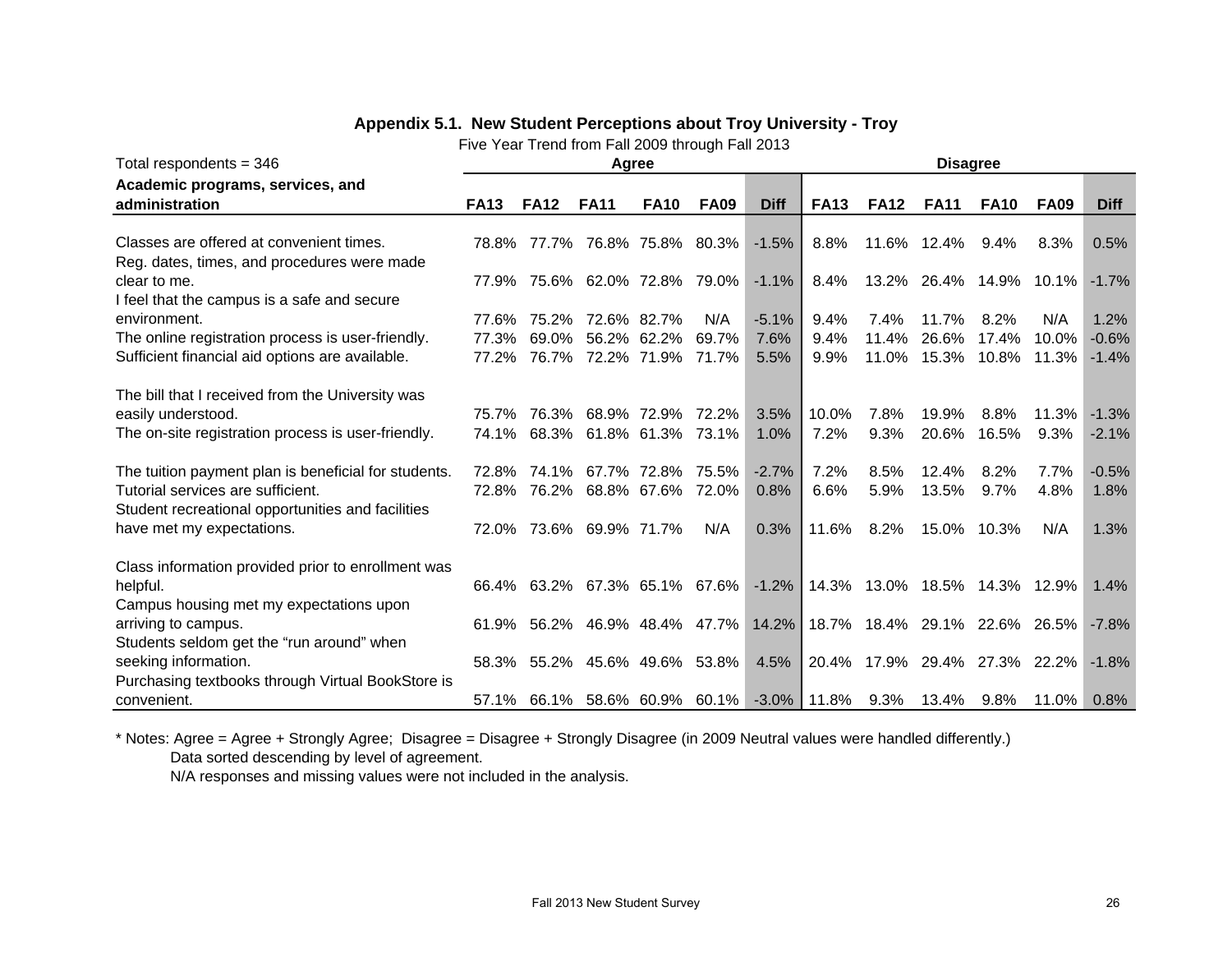## **Appendix 6. New Student Perceptions about Troy University - Global Campus**

Ranked by Agreement Level

| Total respondents = $26$                                                        | <b>Rankings</b> |                         |                |                |     |                                 |                |           |    |  |
|---------------------------------------------------------------------------------|-----------------|-------------------------|----------------|----------------|-----|---------------------------------|----------------|-----------|----|--|
| Academic programs, services, and administration                                 |                 |                         |                |                |     | 2013 2012 2011 2010 2009 Agree* | <b>Neutral</b> | Disagree* | N  |  |
| Faculty care about students as individuals.                                     |                 | 7                       | 4              | 10             | 8   | 96.0%                           | 0.0%           | 4.0%      | 25 |  |
| TROY personnel are knowledgeable and helpful.                                   | $\overline{c}$  | 6                       | 5              | 2              | 7   | 88.5%                           | 7.7%           | 3.8%      | 26 |  |
| I feel I can talk to faculty about my academic concerns.                        | 3               | 8                       | 15             | 9              | 10  | 88.0%                           | 8.0%           | 4.0%      | 25 |  |
| I would recommend Troy University to a friend who is planning to go to college. | 4               | 1                       | 3              | 4              | 2   | 84.6%                           | 7.7%           | 7.7%      | 26 |  |
| The online registration process is user-friendly.                               | 5               | 15                      | 17             | 19             | 20  | 84.0%                           | 4.0%           | 12.0%     | 25 |  |
| I am receiving a quality education at Troy University.                          | 6               | 3                       | $\overline{c}$ | 1              | 1   | 84.0%                           | 12.0%          | 4.0%      | 25 |  |
| Academic advising is adequate.                                                  | 7               | 18                      | 18             | 17             | 19  | 84.0%                           | 8.0%           | 8.0%      | 25 |  |
| Class information provided prior to enrollment was helpful.                     | 8               | 19                      | 23             | 16             | 16  | 83.3%                           | 8.3%           | 8.3%      | 24 |  |
| The bill that I received from the University was easily understood.             | 9               | 16                      | $\mathbf{1}$   | 12             | 18  | 81.8%                           | 13.6%          | 4.5%      | 22 |  |
| Reg. dates, times, and procedures were made clear to me prior to enrollment.    | 10              | 9                       | 11             | 8              | 3   | 80.8%                           | 7.7%           | 11.5%     | 26 |  |
| Class drop/add procedures are appropriate.                                      | 11              | 17                      | 10             | 14             | 13  | 80.8%                           | 15.4%          | 3.8%      | 26 |  |
| The semester/term format at my location accommodates my learning.               | 12              | 2                       | 8              | 5              | 6   | 80.8%                           | 3.8%           | 15.4%     | 26 |  |
| Classes are offered at convenient times.                                        | 13              | 11                      | 14             | 3              | 9   | 80.8%                           | 0.0%           | 19.2%     | 26 |  |
| Troy University has a good reputation in my community.                          | 14              | $\overline{\mathbf{4}}$ | 9              | 11             | 4   | 80.8%                           | 15.4%          | 3.8%      | 26 |  |
| The classes I attend are well organized and well taught.                        | 15              | 10                      | 13             | $\overline{7}$ | 11  | 80.0%                           | 12.0%          | 8.0%      | 25 |  |
| The on-site registration process is user-friendly.                              | 16              | 14                      | 6              | 20             | 14  | 77.8%                           | 16.7%          | 5.6%      | 18 |  |
| The online Schedule of Classes is informative and easy to follow.               | 17              | 13                      | 12             | 21             | 17  | 72.0%                           | 16.0%          | 12.0%     | 25 |  |
| Sufficient financial aid options are available.                                 | 18              | 21                      | 16             | 15             | 12  | 68.4%                           | 21.1%          | 10.5%     | 19 |  |
| The tuition payment plan is beneficial for students.                            | 19              | 23                      | 20             | 18             | 15  | 68.4%                           | 26.3%          | 5.3%      | 19 |  |
| I feel that the campus is a safe and secure environment.                        | 20              | 12                      | 19             | 13             | N/A | 68.4%                           | 21.1%          | 10.5%     | 19 |  |
| Student organizations are available for my participation.                       | 21              | 22                      | 25             | 27             | 25  | 66.7%                           | 13.3%          | 20.0%     | 15 |  |
| Students seldom get the "run around" when seeking information.                  | 22              | 24                      | 21             | 22             | 22  | 65.4%                           | 11.5%          | 23.1%     | 26 |  |
| Purchasing textbooks through TROY Virtual BookStore is convenient.              | 23              | 20                      | 22             | 23             | 21  | 65.0%                           | 20.0%          | 15.0%     | 20 |  |
| Student recreational opportunities and facilities have met my expectations      | 24              | 28                      | 28             | 28             | N/A | 61.5%                           | 23.1%          | 15.4%     | 13 |  |
| The printed Schedule of Classes is informative and easy to follow.              | 25              | 5                       | $\overline{7}$ | 6              | 5   | 60.9%                           | 21.7%          | 17.4%     | 23 |  |
| Tutorial services are sufficient.                                               | 26              | 29                      | 27             | 25             | 24  | 50.0%                           | 37.5%          | 12.5%     | 16 |  |
| Campus housing met my expectations upon arriving to campus.                     | 27              | 26                      | 29             | 29             | 27  | 50.0%                           | 40.0%          | 10.0%     | 10 |  |
| On-campus bookstore hours are convenient for students.                          | 28              | 25                      | 26             | 26             | 26  | 46.2%                           | 38.5%          | 15.4%     | 13 |  |
| The University offers a variety of majors at my location.                       | 29              | 27                      | 24             | 24             | 23  | 43.5%                           | 26.1%          | 30.4%     | 23 |  |

\* Notes: Agree = Agree + Strongly Agree; Disagree = Disagree + Strongly Disagree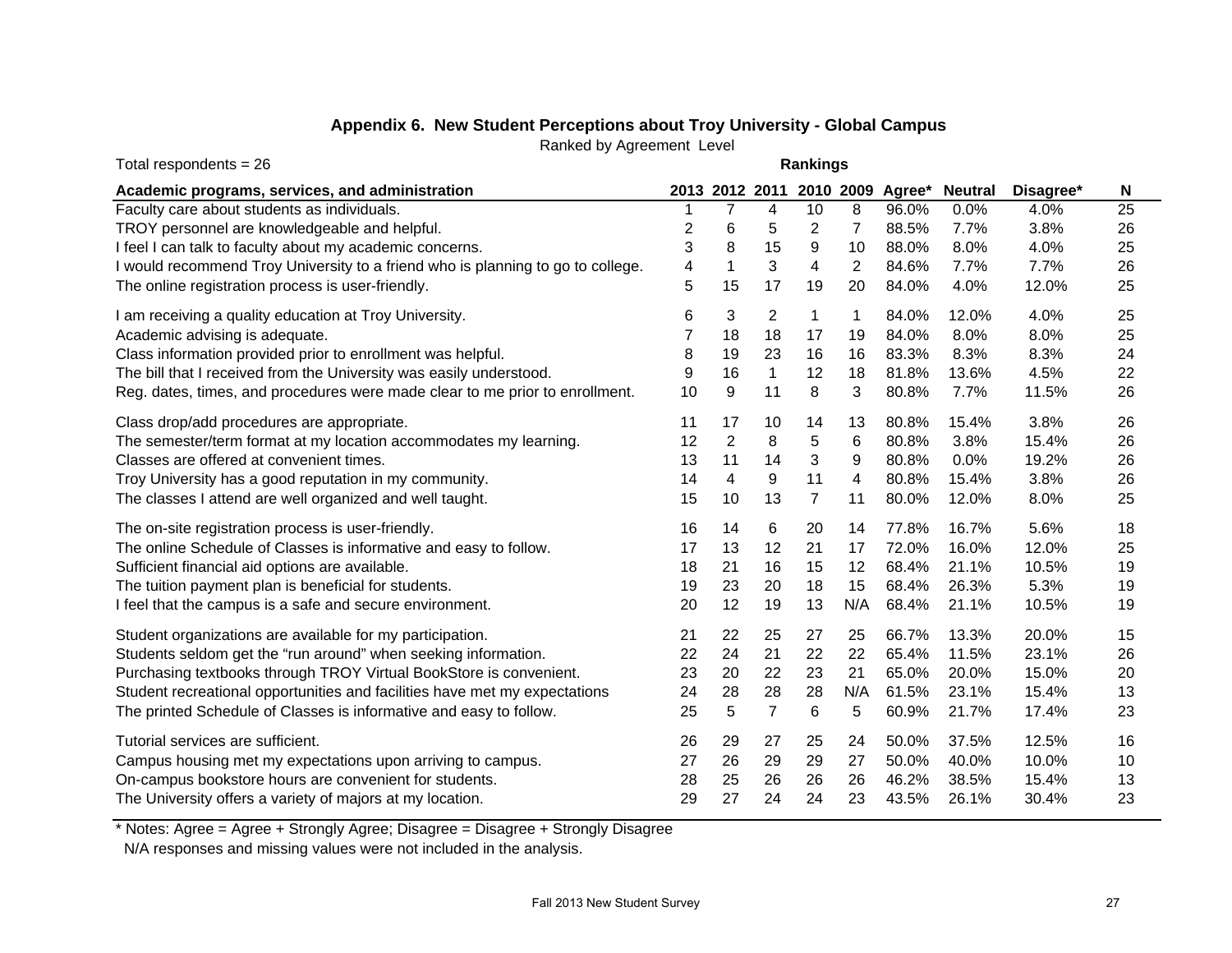### **Appendix 6.1. New Student Perceptions about Troy University - Global Campus**

| Total respondents = $26$                                          |             |             |                                    | Agree       |             |                                     |             |             |             | <b>Disgaree</b>   |             |             |
|-------------------------------------------------------------------|-------------|-------------|------------------------------------|-------------|-------------|-------------------------------------|-------------|-------------|-------------|-------------------|-------------|-------------|
| Academic programs, services, and                                  |             |             |                                    |             |             |                                     |             |             |             |                   |             |             |
| administration                                                    | <b>FA13</b> | <b>FA12</b> | <b>FA11</b>                        | <b>FA10</b> | <b>FA09</b> | <b>Diff</b>                         | <b>FA13</b> | <b>FA12</b> | <b>FA11</b> | <b>FA10</b>       | <b>FA09</b> | <b>Diff</b> |
| Faculty care about students as individuals.                       |             |             | 96.0% 90.3% 93.0% 80.7% 82.4%      |             |             | 13.6%                               | 4.0%        | 3.2%        | 1.8%        | 8.1%              | 9.2%        | $-5.2%$     |
| TROY personnel are knowledgeable and helpful.                     |             |             | 88.5% 90.3% 91.2% 86.3% 83.7%      |             |             | 4.8%                                | 3.8%        | 6.5%        | $0.0\%$     |                   | 10.6% 11.0% | $-7.2%$     |
| I feel I can talk to faculty about my academic                    |             |             |                                    |             |             |                                     |             |             |             |                   |             |             |
| concerns.                                                         |             |             | 88.0% 90.0% 83.9% 80.8% 81.3%      |             |             | 6.7%                                | 4.0%        | 3.3%        | $5.4\%$     | 10.9%             | 9.3%        | $-5.3%$     |
| I would recommend TROY to a friend                                |             |             | 84.6% 96.6% 94.5% 84.3% 85.6%      |             |             | $-1.0%$                             | 7.7%        | 3.4%        | 0.0%        | 10.1% 8.6%        |             | $-0.9%$     |
| Academic advising is adequate.                                    |             |             | 84.0% 79.3% 80.4% 74.2% 77.0%      |             |             | 7.0%                                | $8.0\%$     | 10.3%       | 8.9%        |                   | 15.7% 13.3% | $-5.3%$     |
|                                                                   |             |             |                                    |             |             |                                     |             |             |             |                   |             |             |
| The online registration process is user-friendly.                 |             |             | 84.0% 83.3% 80.8% 72.1% 76.0%      |             |             | 8.0%                                |             | 12.0% 0.0%  | 7.7%        |                   | 17.0% 13.4% | $-1.4%$     |
| I am receiving a quality education at Troy                        |             |             | 84.0% 93.1% 94.5% 87.4% 86.6%      |             |             | $-2.6%$                             | $4.0\%$     |             | $0.0\%$     |                   |             | $-3.7%$     |
| University.<br>Class information provided prior to enrollment was |             |             |                                    |             |             |                                     |             | $3.4\%$     |             | 7.5%              | 7.7%        |             |
| helpful.                                                          |             |             | 83.3% 76.7% 69.6% 75.6% 79.2% 4.1% |             |             |                                     | 8.3%        | $3.3\%$     |             | 12.5% 13.1% 12.7% |             | $-4.4%$     |
| The bill that I received from the University was                  |             |             |                                    |             |             |                                     |             |             |             |                   |             |             |
| easily understood.                                                |             |             | 81.8% 82.1% 95.9% 77.6% 78.7%      |             |             | $3.1\%$                             | 4.5%        | 3.6%        | $0.0\%$     |                   | 8.6% 12.7%  | $-8.2%$     |
| Reg. dates, times, and procedures were made                       |             |             |                                    |             |             |                                     |             |             |             |                   |             |             |
| clear to me.                                                      |             |             | 80.8% 89.7% 86.0% 81.8% 85.4%      |             |             | $-4.6\%$                            | 11.5% 3.4%  |             |             | 1.8% 11.9% 10.0%  |             | 1.5%        |
|                                                                   |             |             |                                    |             |             |                                     |             |             |             |                   |             |             |
| Class drop/add procedures are appropriate.                        |             |             | 80.8% 81.5% 86.0% 76.8% 80.8%      |             |             | $0.0\%$                             | 3.8%        | $0.0\%$     | 6.0%        | $9.4\%$           | 9.4%        | $-5.6%$     |
| Classes are offered at convenient times.                          |             |             | 80.8% 86.2% 83.9% 84.8% 81.3%      |             |             | $-0.5%$                             | 19.2%       | $3.4\%$     | 8.9%        | 8.9%              | $10.9\%$    | 8.3%        |
| The semester/term format accommodates my                          |             |             |                                    |             |             |                                     |             |             |             |                   |             |             |
| learning.                                                         |             |             | 80.8% 96.4% 88.9% 83.8% 83.7%      |             |             | $-2.9%$                             | 15.4% 3.6%  |             | 1.9%        | 6.3%              | 7.8%        | 7.6%        |
| Troy University has a good reputation in my                       |             |             |                                    |             |             |                                     |             |             |             |                   |             |             |
| community.                                                        |             |             | 80.8% 92.9% 88.2% 79.4% 84.5%      |             |             | $-3.7\%$                            | 3.8%        | $0.0\%$     | $0.0\%$     | 7.5%              | 6.4%        | $-2.6%$     |
| The classes I attend are well organized and well                  |             |             |                                    |             |             |                                     |             |             |             |                   |             |             |
| taught.                                                           |             |             |                                    |             |             | 80.0% 86.7% 84.2% 82.1% 81.0% -1.0% | 8.0%        | $6.7\%$     | 7.0%        | 9.0%              | $10.9\%$    | $-2.9%$     |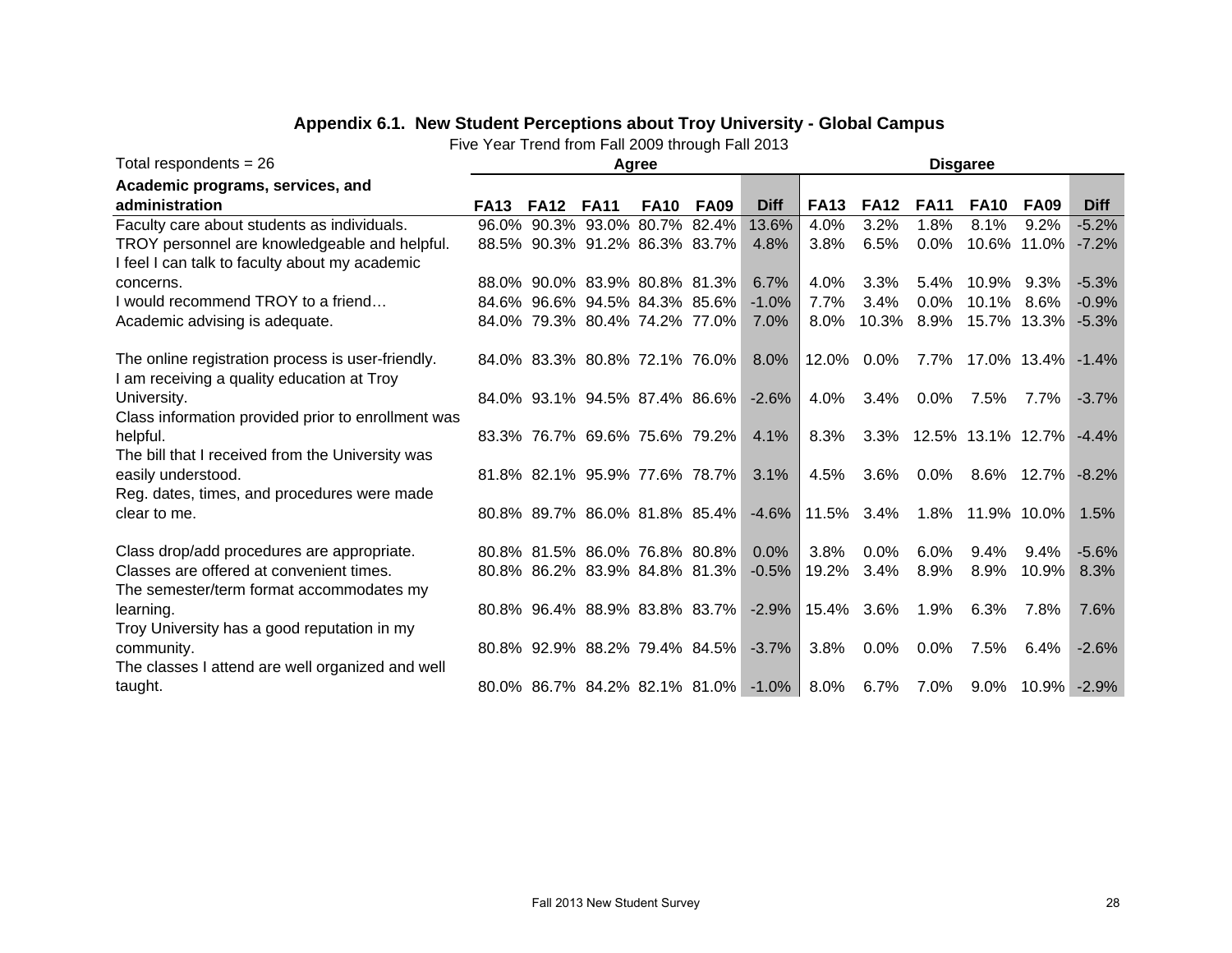#### **Appendix 6.1. New Student Perceptions about Troy University - Global Campus**

Five Year Trend from Fall 2009 through Fall 2013

| Total respondents = $26$                                       |             |             |                               | Agree       |             |                                                                          |                              |                            |             | <b>Disgaree</b> |                                     |             |
|----------------------------------------------------------------|-------------|-------------|-------------------------------|-------------|-------------|--------------------------------------------------------------------------|------------------------------|----------------------------|-------------|-----------------|-------------------------------------|-------------|
| Academic programs, services, and                               |             |             |                               |             |             |                                                                          |                              |                            |             |                 |                                     |             |
| administration                                                 | <b>FA13</b> | <b>FA12</b> | <b>FA11</b>                   | <b>FA10</b> | <b>FA09</b> | <b>Diff</b>                                                              | <b>FA13</b>                  | <b>FA12</b>                | <b>FA11</b> | <b>FA10</b>     | <b>FA09</b>                         | <b>Diff</b> |
|                                                                |             |             |                               |             |             |                                                                          |                              |                            |             |                 |                                     |             |
| The on-site registration process is user-friendly.             |             |             | 77.8% 84.2% 89.4% 71.6% 80.4% |             |             | $-2.6\%$                                                                 | 5.6%                         | $0.0\%$                    |             |                 | 2.1% 12.1% 10.7%                    | $-5.1%$     |
| The online Schedule of Classes is informative and              |             |             |                               |             |             |                                                                          |                              |                            |             |                 |                                     |             |
| easy to follow.                                                |             |             | 72.0% 85.2% 85.2% 70.5% 78.7% |             |             | $-6.7\%$                                                                 | 12.0%                        | 3.7%                       | 5.6%        |                 | 12.9% 10.4%                         | 1.6%        |
| Sufficient financial aid options are available.                |             |             |                               |             |             | 68.4% 71.4% 82.4% 76.7% 81.0% -12.6% 10.5% 10.7%                         |                              |                            | $2.0\%$     |                 | 8.5% 10.2%                          | 0.3%        |
|                                                                |             |             |                               |             |             |                                                                          |                              |                            |             |                 |                                     |             |
| The tuition payment plan is beneficial for students.           |             |             |                               |             |             | 68.4% 67.9% 77.8% 72.2% 79.6% -11.2%                                     |                              | 5.3% 14.3% 0.0% 11.1% 8.6% |             |                 |                                     | $-3.3%$     |
| I feel that the campus is a safe and secure<br>environment.    |             |             | 68.4% 85.7% 78.6% 76.9%       |             | N/A         | $-8.5%$                                                                  | 10.5% 0.0%                   |                            | 7.1%        | 8.5%            | N/A                                 | 2.0%        |
|                                                                |             |             |                               |             |             |                                                                          |                              |                            |             |                 |                                     |             |
| Student organizations are available for my                     |             |             |                               |             |             |                                                                          |                              |                            |             |                 |                                     |             |
| participation.                                                 |             |             |                               |             |             | 66.7% 70.6% 58.8% 52.6% 43.5% 23.2% 20.0% 11.8% 11.8% 16.5% 23.0%        |                              |                            |             |                 |                                     | $-3.0%$     |
| Students seldom get the "run around" when                      |             |             |                               |             |             |                                                                          |                              |                            |             |                 |                                     |             |
| seeking information.                                           |             |             | 65.4% 65.5% 75.4% 70.4% 66.7% |             |             |                                                                          |                              |                            |             |                 | -1.3% 23.1% 20.7% 15.8% 20.8% 19.0% | 4.1%        |
| Purchasing textbooks through Virtual Book Store is             |             |             |                               |             |             |                                                                          |                              |                            |             |                 |                                     |             |
| convenient.                                                    |             |             | 65.0% 73.1% 73.3% 65.3% 67.0% |             |             |                                                                          |                              |                            |             |                 | -2.0% 15.0% 11.5% 6.7% 13.2% 14.4%  | 0.6%        |
| Student recreational opportunities and facilities              |             |             |                               |             |             |                                                                          |                              |                            |             |                 |                                     |             |
| have met my expectations.                                      |             |             | 61.5% 57.1% 46.7% 43.4%       |             | N/A         |                                                                          | 18.1% 15.4% 7.1% 16.7% 24.5% |                            |             |                 | N/A                                 | $-9.1%$     |
| The printed Schedule of Classes is informative and             |             |             |                               |             |             |                                                                          |                              |                            |             |                 |                                     |             |
| easy to follow.                                                |             |             |                               |             |             | 60.9% 92.0% 89.1% 82.3% 83.9% -23.0% 17.4% 0.0%                          |                              |                            | $9.1\%$     | $8.2\%$         | 7.7%                                | 9.7%        |
|                                                                |             |             |                               |             |             |                                                                          |                              |                            |             |                 |                                     |             |
| Tutorial services are sufficient.                              |             |             | 50.0% 50.0% 55.3% 58.7% 54.5% |             |             |                                                                          |                              |                            |             |                 | -4.5% 12.5% 8.3% 15.8% 13.5% 12.6%  | $-0.1%$     |
| Campus housing met my expectations upon<br>arriving to campus. |             |             |                               |             |             | 50.0% 63.6% 45.5% 37.8% 29.6% 20.4%                                      |                              | 10.0% 0.0%                 | 9.1%        |                 | 17.8% 17.3%                         | $-7.3%$     |
| On-campus bookstore hours are convenient for                   |             |             |                               |             |             |                                                                          |                              |                            |             |                 |                                     |             |
| students.                                                      |             |             | 46.2% 64.7% 56.3% 55.3% 43.2% |             |             | 3.0%                                                                     |                              |                            |             |                 | 15.4% 11.8% 9.4% 15.8% 16.7%        | $-1.3%$     |
| The University offers a variety of majors at my                |             |             |                               |             |             |                                                                          |                              |                            |             |                 |                                     |             |
| location.                                                      |             |             |                               |             |             | 43.5% 59.3% 63.5% 61.1% 66.0% -22.5% 30.4% 33.3% 19.2% 16.6% 16.6% 13.8% |                              |                            |             |                 |                                     |             |

\* Notes: Agree = Agree + Strongly Agree; Disagree = Disagree + Strongly Disagree (in 2009 Neutral values were handled differently.) Data sorted descending by level of agreement.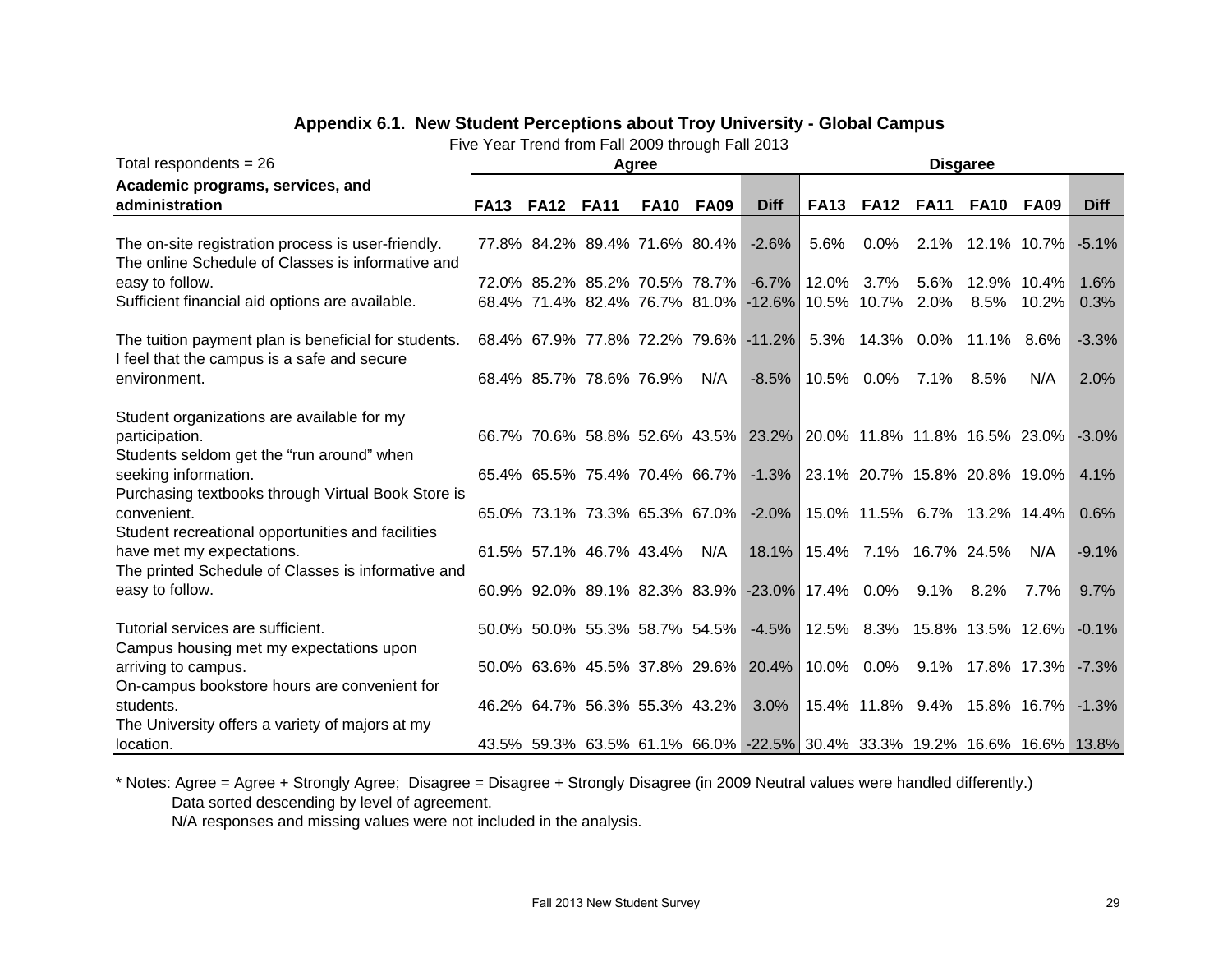| Total respondents = 133                                                         | <b>Rankings</b> |             |                |                   |                |                                 |                |           |     |  |
|---------------------------------------------------------------------------------|-----------------|-------------|----------------|-------------------|----------------|---------------------------------|----------------|-----------|-----|--|
| Academic programs, services, and administration                                 |                 |             |                |                   |                | 2013 2012 2011 2010 2009 Agree* | <b>Neutral</b> | Disagree* | N   |  |
| TROY personnel are knowledgeable and helpful.                                   | 1               | 6           | $\overline{7}$ | 17                | 13             | 85.6%                           | 6.8%           | 7.6%      | 132 |  |
| Reg. dates, times, and procedures were made clear to me prior to enrollment.    | 2               | 17          | 5              | $12 \overline{ }$ | 14             | 85.5%                           | 6.9%           | 7.6%      | 131 |  |
| The online registration process is user-friendly.                               | 3               | 14          | 8              | 11                | 18             | 85.4%                           | 6.9%           | 7.7%      | 130 |  |
| I would recommend Troy University to a friend who is planning to go to college. | 4               | 5           | 9              | 4                 | 3              | 85.3%                           | 5.4%           | 9.3%      | 129 |  |
| Faculty care about students as individuals.                                     | 5               | 10          | 13             | 19                | 17             | 84.2%                           | 9.0%           | 6.8%      | 133 |  |
| I feel I can talk to faculty about my academic concerns.                        | 6               | 12          | 16             | 20                | 20             | 83.3%                           | 10.6%          | 6.1%      | 132 |  |
| Class drop/add procedures are appropriate.                                      | 7               | 9           | 11             | $\overline{7}$    | 12             | 83.3%                           | 10.5%          | 6.1%      | 114 |  |
| I am receiving a quality education at Troy University.                          | 8               | 2           | $\mathbf{1}$   | 3                 | $\mathbf{1}$   | 83.1%                           | 8.5%           | 8.5%      | 130 |  |
| The semester/term format at my location accommodates my learning.               | 9               | 4           | 6              | $\overline{2}$    | $\overline{2}$ | 82.7%                           | 11.8%          | 5.5%      | 127 |  |
| Classes are offered at convenient times.                                        | 10              | 3           | $\overline{2}$ | $\mathbf{1}$      | 4              | 82.6%                           | 8.7%           | 8.7%      | 115 |  |
| The University offers a variety of majors at my location.                       | 11              | 7           | 12             | 9                 | 7              | 82.2%                           | 11.0%          | 6.8%      | 118 |  |
| The online Schedule of Classes is informative and easy to follow.               | 12              | 15          | 4              | 6                 | 5              | 80.2%                           | 9.9%           | 9.9%      | 131 |  |
| Purchasing textbooks through TROY Virtual Book Store is convenient.             | 13              | $\mathbf 1$ | 18             | 5                 | 8              | 79.3%                           | 14.0%          | 6.6%      | 121 |  |
| Troy University has a good reputation in my community.                          | 14              | 16          | 10             | 8                 | 6              | 78.7%                           | 15.7%          | 5.5%      | 127 |  |
| The bill that I received from the University was easily understood.             | 15              | 13          | 3              | 10                | 16             | 77.8%                           | 15.7%          | 6.5%      | 108 |  |
| Sufficient financial aid options are available.                                 | 16              | 11          | 17             | 13                | 15             | 76.9%                           | 14.0%          | 9.1%      | 121 |  |
| The tuition payment plan is beneficial for students.                            | 18              | 8           | 20             | 15                | 19             | 76.9%                           | 17.6%          | 5.6%      | 108 |  |
| The printed Schedule of Classes is informative and easy to follow.              | 17              | 21          | 15             | 14                | 11             | 76.9%                           | 16.7%          | 6.5%      | 108 |  |
| Class information provided prior to enrollment was helpful.                     | 19              | 20          | 21             | 21                | 9              | 74.4%                           | 13.2%          | 12.4%     | 129 |  |
| Academic advising is adequate.                                                  | 20              | 19          | 19             | 23                | 22             | 72.9%                           | 17.1%          | 10.1%     | 129 |  |
| The classes I attend are well organized and well taught.                        | 21              | 18          | 14             | 16                | 10             | 72.3%                           | 16.2%          | 11.5%     | 130 |  |
| The on-site registration process is user-friendly.                              | 22              | 22          | 22             | 18                | 21             | 72.1%                           | 22.1%          | 5.8%      | 86  |  |
| Tutorial services are sufficient.                                               | 23              | 24          | 23             | 22                | 23             | 70.6%                           | 25.5%          | 3.9%      | 102 |  |
| Students seldom get the "run around" when seeking information.                  | 24              | 25          | 24             | 27                | 25             | 63.4%                           | 18.3%          | 18.3%     | 131 |  |
| Student organizations are available for my participation.                       | 25              | 26          | 27             | 26                | 26             | 61.4%                           | 31.3%          | 7.2%      | 83  |  |
| On-campus bookstore hours are convenient for students.                          | 26              | 23          | 25             | 24                | 24             | 58.0%                           | 36.2%          | 5.8%      | 69  |  |
| I feel that the campus is a safe and secure environment.                        | 27              | 27          | 26             | 25                | N/A            | 54.1%                           | 42.6%          | 3.3%      | 61  |  |
| Student recreational opportunities and facilities have met my expectations.     | 28              | 28          | 28             | 28                | N/A            | 50.8%                           | 42.6%          | 6.6%      | 61  |  |
| Campus housing met my expectations upon arriving to campus.                     | 29              | 29          | 29             | 29                | 27             | 46.2%                           | 51.9%          | 1.9%      | 52  |  |

## **Appendix 7. New Student Perceptions about Troy University - eTROY**

Ranked by Agreement Level

\* Notes: Agree = Agree + Strongly Agree; Disagree = Disagree + Strongly Disagree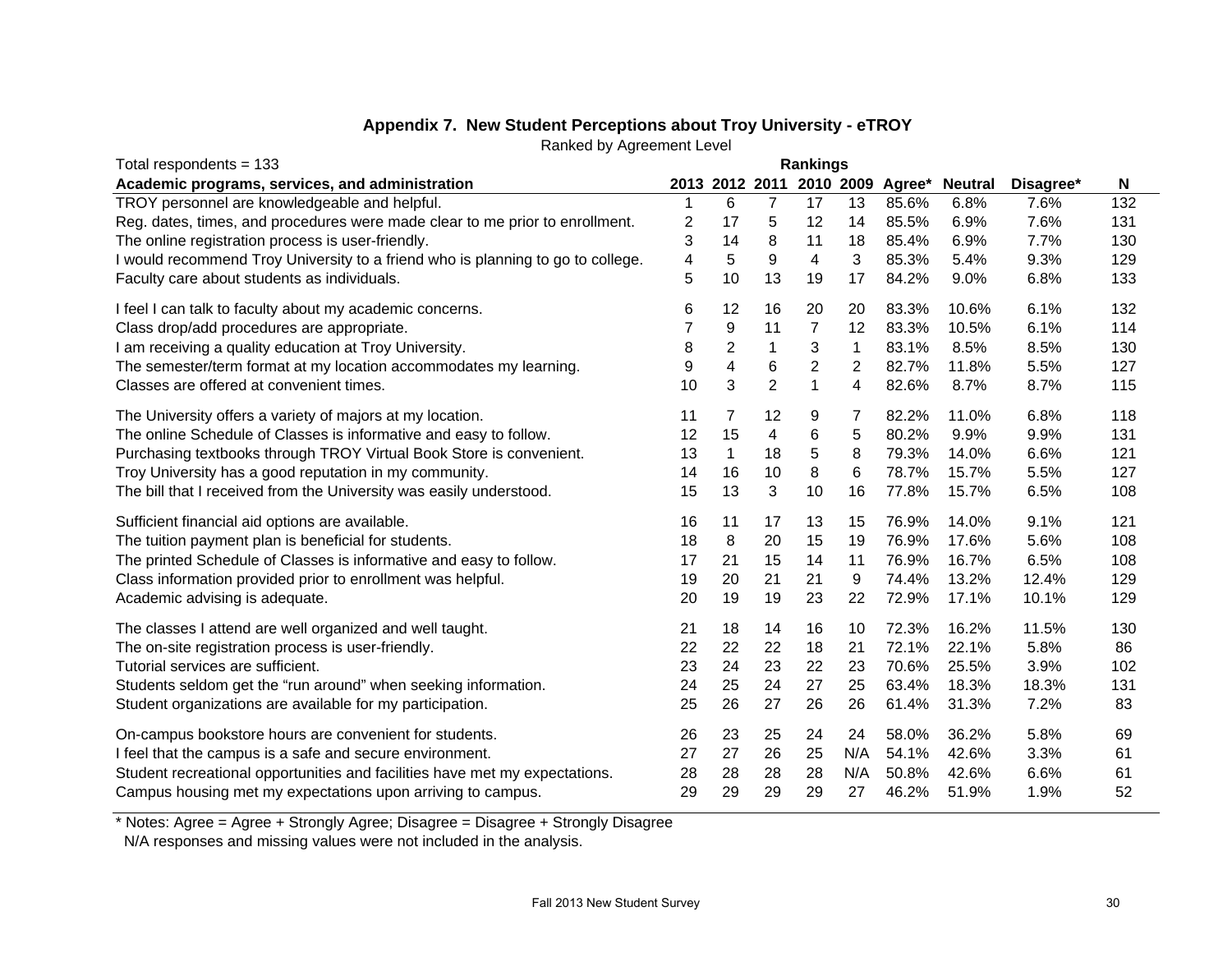## **Appendix 7.1. New Student Perceptions about Troy University - eTROY**

| Total respondents = 133                           | Agree       |             |                                     |             |             |             |             | <b>Disagree</b> |                 |                         |                  |             |  |  |
|---------------------------------------------------|-------------|-------------|-------------------------------------|-------------|-------------|-------------|-------------|-----------------|-----------------|-------------------------|------------------|-------------|--|--|
| Academic programs, services, and                  |             |             |                                     |             |             |             |             |                 |                 |                         |                  |             |  |  |
| administration                                    | <b>FA13</b> | <b>FA12</b> | <b>FA11</b>                         | <b>FA10</b> | <b>FA09</b> | <b>Diff</b> | <b>FA13</b> | <b>FA12</b>     | <b>FA11</b>     | <b>FA10</b>             | <b>FA09</b>      | <b>Diff</b> |  |  |
| TROY personnel are knowledgeable and helpful.     |             |             | 85.6% 84.3% 81.6% 74.7% 77.8%       |             |             | 7.8%        | 7.6%        | 11.9%           | 8.9%            |                         | 15.2% 11.3%      | $-3.7%$     |  |  |
| Reg. dates, times, and procedures were made       |             |             |                                     |             |             |             |             |                 |                 |                         |                  |             |  |  |
| clear to me.                                      |             |             | 85.5% 77.6% 82.6% 78.0% 77.8%       |             |             | 7.7%        | 7.6%        |                 |                 | 12.7% 11.6% 14.2% 14.5% |                  | $-6.9%$     |  |  |
| The online registration process is user-friendly. |             |             | 85.4% 80.2% 81.0% 79.6% 75.3%       |             |             | 10.1%       | 7.7%        | 12.2%           | $9.2\%$         |                         | 11.4% 14.8%      | $-7.1%$     |  |  |
| I would recommend TROY to a friend                |             |             | 85.3% 84.5% 80.1% 83.7% 85.2%       |             |             | 0.1%        | 9.3%        | 7.0%            | 7.7%            | 11.7% 9.5%              |                  | $-0.2%$     |  |  |
| Faculty care about students as individuals.       |             |             | 84.2% 81.3% 78.6% 71.8% 75.5%       |             |             | 8.7%        | 6.8%        | 10.4% 6.5%      |                 |                         | 11.7% 10.6%      | $-3.8%$     |  |  |
|                                                   |             |             |                                     |             |             |             |             |                 |                 |                         |                  |             |  |  |
| I feel I can talk to faculty about my academic    |             |             |                                     |             |             |             |             |                 |                 |                         |                  |             |  |  |
| concerns.                                         |             |             | 83.3% 80.6% 73.7% 70.9% 71.4%       |             |             | 11.9%       | 6.1%        | $9.7\%$         |                 | 10.9% 13.7% 12.3%       |                  | $-6.2%$     |  |  |
| Class drop/add procedures are appropriate.        |             |             | 83.3% 82.4% 79.6% 80.4% 78.0%       |             |             | 5.3%        | 6.1%        | 5.0%            | $4.1\%$         | 7.6%                    | 7.8%             | $-1.7%$     |  |  |
| I am receiving a quality education at Troy        |             |             |                                     |             |             |             |             |                 |                 |                         |                  |             |  |  |
| University.                                       |             |             | 83.1% 87.0% 85.7% 84.9% 86.5%       |             |             | $-3.4%$     | 8.5%        | 6.1%            | 3.9%            | 8.0%                    | 7.2%             | 1.3%        |  |  |
| The semester/term format accommodates my          |             |             |                                     |             |             |             |             |                 |                 |                         |                  |             |  |  |
| learning.                                         |             |             | 82.7% 85.7% 82.6% 85.5% 85.5%       |             |             | $-2.8%$     | 5.5%        | 5.3%            | 5.4%            | 6.9%                    | 7.2%             | $-1.7%$     |  |  |
| Classes are offered at convenient times.          |             |             | 82.6% 85.8% 85.6% 86.8% 84.8%       |             |             | $-2.2%$     | 8.7%        | 4.2%            | 3.0%            | 6.3%                    | 8.6%             | 0.1%        |  |  |
| The University offers a variety of majors at my   |             |             |                                     |             |             |             |             |                 |                 |                         |                  |             |  |  |
| location.                                         |             |             | 82.2% 83.7% 79.1% 79.8% 80.0%       |             |             | 2.2%        | 6.8%        | 6.5%            | 7.5%            | $9.6\%$                 | 9.9%             | $-3.1%$     |  |  |
| The online Schedule of Classes is informative and |             |             |                                     |             |             |             |             |                 |                 |                         |                  |             |  |  |
| easy to follow.                                   |             |             | 80.2% 80.0% 82.7% 81.3% 84.2%       |             |             | $-4.0%$     | $9.9\%$     |                 |                 | 10.8% 9.0% 10.1% 7.9%   |                  | 2.0%        |  |  |
| Purchasing textbooks through Virtual BookStore is |             |             |                                     |             |             |             |             |                 |                 |                         |                  |             |  |  |
| convenient.                                       |             |             | 79.3% 87.7% 72.6% 81.7% 79.6% -0.3% |             |             |             | 6.6%        |                 | 5.7% 11.1% 8.2% |                         | 9.8%             | $-3.2%$     |  |  |
| Troy University has a good reputation in my       |             |             |                                     |             |             |             |             |                 |                 |                         |                  |             |  |  |
| community.                                        |             |             | 78.7% 78.3% 79.9% 80.2% 81.1%       |             |             | $-2.4%$     | 5.5%        | 6.7%            | 3.5%            | 7.4%                    | 7.2%             | $-1.7%$     |  |  |
| The bill that I received from the University was  |             |             |                                     |             |             |             |             |                 |                 |                         |                  |             |  |  |
| easily understood.                                |             |             | 77.8% 80.6% 83.3% 79.6% 76.5% 1.3%  |             |             |             | 6.5%        | 6.5%            | 4.2%            |                         | 8.3% 10.4% -3.9% |             |  |  |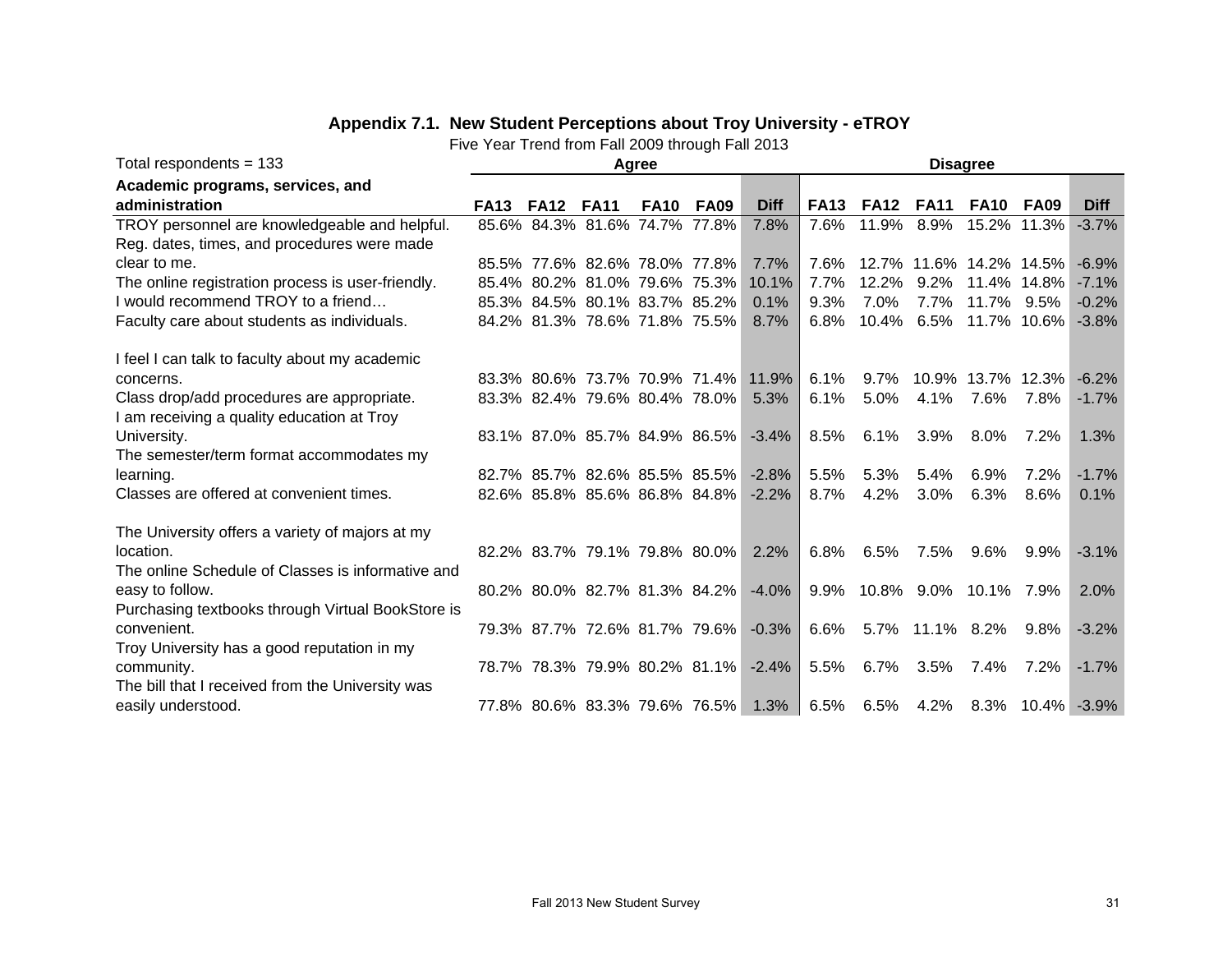## **Appendix 7.1. New Student Perceptions about Troy University - eTROY**

Five Year Trend from Fall 2009 through Fall 2013

| Total respondents = $133$                            | Agree       |             |                               |             |             |             |             | <b>Disagree</b> |                               |           |                               |             |  |  |  |
|------------------------------------------------------|-------------|-------------|-------------------------------|-------------|-------------|-------------|-------------|-----------------|-------------------------------|-----------|-------------------------------|-------------|--|--|--|
| Academic programs, services, and                     |             |             |                               |             |             |             |             |                 |                               |           |                               |             |  |  |  |
| administration                                       | <b>FA13</b> | <b>FA12</b> | <b>FA11</b>                   | <b>FA10</b> | <b>FA09</b> | <b>Diff</b> | <b>FA13</b> | <b>FA12</b>     | <b>FA11</b>                   | FA10      | FA09                          | <b>Diff</b> |  |  |  |
|                                                      |             |             |                               |             |             |             |             |                 |                               |           |                               |             |  |  |  |
| Sufficient financial aid options are available.      |             |             | 76.9% 80.8% 72.6% 77.7% 76.8% |             |             | 0.1%        | 9.1%        | 7.5%            |                               |           | 10.3% 9.3% 11.5%              | $-2.4%$     |  |  |  |
| The tuition payment plan is beneficial for students. |             |             | 76.9% 82.4% 70.9% 76.1% 74.8% |             |             | 2.1%        | 5.6%        | 6.5%            | 6.0%                          | 6.6%      | $8.1\%$                       | $-2.5%$     |  |  |  |
| The printed Schedule of Classes is informative and   |             |             |                               |             |             |             |             |                 |                               |           |                               |             |  |  |  |
| easy to follow.                                      |             |             | 76.9% 70.3% 76.6% 77.4% 78.7% |             |             | $-1.8%$     |             | 6.5% 12.1% 3.2% |                               | 7.3%      | 7.3%                          | $-0.8%$     |  |  |  |
| Class information provided prior to enrollment was   |             |             |                               |             |             |             |             |                 |                               |           |                               |             |  |  |  |
| helpful.                                             |             |             | 74.4% 71.0% 68.0% 70.1% 79.3% |             |             | $-4.9\%$    |             |                 | 12.4% 14.5% 15.7% 14.7% 11.2% |           |                               | 1.2%        |  |  |  |
| Academic advising is adequate.                       |             |             | 72.9% 71.2% 71.8% 65.2% 67.0% |             |             | 5.9%        |             |                 |                               |           | 10.1% 17.4% 11.5% 19.6% 17.0% | $-6.9%$     |  |  |  |
| The classes I attend are well organized and well     |             |             |                               |             |             |             |             |                 |                               |           |                               |             |  |  |  |
| taught.                                              |             |             | 72.3% 72.2% 77.2% 76.0% 79.1% |             |             | $-6.8%$     |             |                 | 11.5% 13.5% 11.0% 13.3% 11.4% |           |                               | 0.1%        |  |  |  |
| The on-site registration process is user-friendly.   |             |             | 72.1% 70.0% 64.4% 72.6% 70.0% |             |             | 2.1%        | 5.8%        | 6.3%            | 7.7%                          | 8.5%      | $9.3\%$                       | $-3.5%$     |  |  |  |
| Tutorial services are sufficient.                    |             |             | 70.6% 62.2% 59.4% 68.3% 64.6% |             |             | 6.0%        | 3.9%        | 6.1%            | 7.9%                          | 8.1%      | 9.5%                          | $-5.6%$     |  |  |  |
| Students seldom get the "run around" when            |             |             |                               |             |             |             |             |                 |                               |           |                               |             |  |  |  |
| seeking information.                                 |             |             | 63.4% 62.1% 57.5% 55.8% 59.5% |             |             | 3.9%        |             |                 |                               |           | 18.3% 27.3% 24.2% 29.9% 25.3% | $-7.0%$     |  |  |  |
| Student organizations are available for my           |             |             |                               |             |             |             |             |                 |                               |           |                               |             |  |  |  |
| participation.                                       |             |             | 61.4% 57.1% 49.4% 57.9% 55.4% |             |             | 6.0%        |             |                 |                               |           | 7.2% 10.4% 11.4% 13.3% 11.0%  | $-3.8%$     |  |  |  |
| On-campus bookstore hours are convenient for         |             |             |                               |             |             |             |             |                 |                               |           |                               |             |  |  |  |
| students.                                            |             |             | 58.0% 62.3% 57.3% 62.7% 63.3% |             |             | $-5.3%$     | 5.8%        | 5.8%            | 5.3%                          | $7.2\%$   | 6.1%                          | $-0.3%$     |  |  |  |
| I feel that the campus is a safe and secure          |             |             |                               |             |             |             |             |                 |                               |           |                               |             |  |  |  |
| environment                                          |             |             | 54.1% 51.9% 53.1% 61.2%       |             | N/A         | $-7.1%$     | 3.3%        | 7.7%            | 6.3%                          | 4.2%      | N/A                           | $-0.9%$     |  |  |  |
| Student recreational opportunities and facilities    |             |             |                               |             |             |             |             |                 |                               |           |                               |             |  |  |  |
| have met my expectations.                            |             |             | 50.8% 47.1% 43.4% 46.6%       |             | N/A         | 4.2%        |             | 6.6% 11.8% 5.7% |                               | 6.8%      | N/A                           | $-0.2%$     |  |  |  |
| Campus housing met my expectations upon              |             |             |                               |             |             |             |             |                 |                               |           |                               |             |  |  |  |
| arriving to campus.                                  |             |             | 46.2% 37.5% 37.0% 39.1% 39.0% |             |             | 7.2%        | 1.9%        | 7.5%            |                               | 6.5% 8.6% | 6.1%                          | $-4.2%$     |  |  |  |

\* Notes: Agree = Agree + Strongly Agree; Disagree = Disagree + Strongly Disagree (in 2009 Neutral values were handled differently.) Data sorted descending by level of agreement.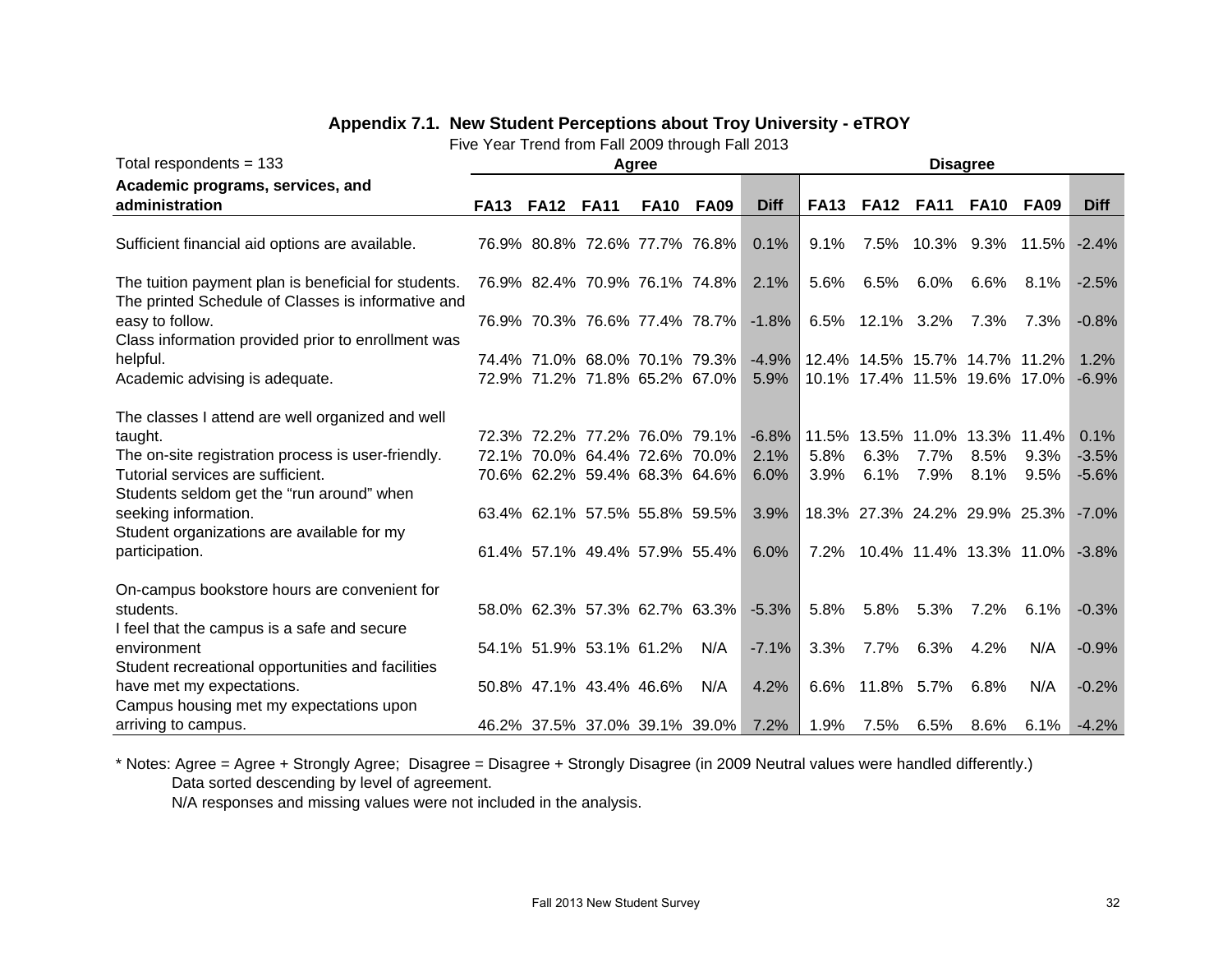| Total respondents = 178                                                         |    |                |                | Rankings       |                |                                 |                |           |     |
|---------------------------------------------------------------------------------|----|----------------|----------------|----------------|----------------|---------------------------------|----------------|-----------|-----|
| Academic programs, services, and administration                                 |    |                |                |                |                | 2013 2012 2011 2010 2009 Agree* | <b>Neutral</b> | Disagree* | N   |
| TROY personnel are knowledgeable and helpful.                                   | 1  | 1              | 4              | 6              | 7              | 86.0%                           | 8.4%           | 5.6%      | 178 |
| I am receiving a quality education at Troy University.                          | 2  | 5              | 1              | 1              | 1              | 84.9%                           | 9.3%           | 5.8%      | 172 |
| Class drop/add procedures are appropriate.                                      | 3  | 9              | 12             | 9              | 15             | 83.9%                           | 11.2%          | 5.0%      | 161 |
| Faculty care about students as individuals.                                     | 4  | 6              | 9              | 13             | 10             | 83.1%                           | 9.6%           | 7.3%      | 178 |
| The semester/term format at my location accommodates my learning.               | 5  | $\overline{2}$ | 5              | 3              | 3              | 82.5%                           | 11.1%          | 6.4%      | 171 |
| I would recommend Troy University to a friend who is planning to go to college. | 6  | 3              | 2              | 2              | 2              | 81.5%                           | 10.4%          | 8.1%      | 173 |
| The printed Schedule of Classes is informative and easy to follow.              | 7  | 13             | 8              | 5              | $6\phantom{1}$ | 80.8%                           | 10.8%          | 8.4%      | 167 |
| The University offers a variety of majors at my location.                       | 8  | 12             | 14             | $\overline{7}$ | 12             | 80.8%                           | 11.6%          | 7.6%      | 172 |
| I feel I can talk to faculty about my academic concerns.                        | 9  | 11             | 10             | 10             | 17             | 80.7%                           | 12.5%          | 6.8%      | 176 |
| The online registration process is user-friendly.                               | 10 | 17             | 23             | 18             | 20             | 79.6%                           | 12.0%          | 8.4%      | 167 |
| Reg. dates, times, and procedures were made clear to me prior to enrollment.    | 11 | 15             | 15             | 15             | 11             | 78.5%                           | 13.0%          | 8.5%      | 177 |
| Classes are offered at convenient times.                                        | 12 | 7              | 6              | 4              | 5              | 78.3%                           | 9.0%           | 12.7%     | 166 |
| Academic advising is adequate.                                                  | 13 | 19             | 17             | 22             | 23             | 77.6%                           | 13.8%          | 8.6%      | 174 |
| The classes I attend are well organized and well taught.                        | 14 | 14             | $\overline{7}$ | 14             | 9              | 77.3%                           | 9.7%           | 13.1%     | 176 |
| The online Schedule of Classes is informative and easy to follow.               | 15 | 18             | 16             | 12             | 8              | 76.3%                           | 14.5%          | 9.2%      | 173 |
| I feel that the campus is a safe and secure environment                         | 16 | 22             | 20             | 19             | N/A            | 76.3%                           | 18.0%          | 5.8%      | 139 |
| The bill that I received from the University was easily understood.             | 17 | 16             | 11             | 11             | 18             | 75.8%                           | 17.4%          | 6.8%      | 161 |
| Troy University has a good reputation in my community.                          | 18 | 4              | 3              | 8              | 4              | 74.9%                           | 17.5%          | 7.6%      | 171 |
| Sufficient financial aid options are available.                                 | 19 | 8              | 13             | 16             | 14             | 74.3%                           | 15.0%          | 10.8%     | 167 |
| On-campus bookstore hours are convenient for students.                          | 20 | 21             | 19             | 24             | 22             | 73.6%                           | 18.8%          | 7.6%      | 144 |
| Student organizations are available for my participation.                       | 21 | 24             | 22             | 25             | 26             | 70.0%                           | 21.4%          | 8.6%      | 140 |
| The tuition payment plan is beneficial for students.                            | 22 | 10             | 18             | 17             | 16             | 69.0%                           | 25.8%          | 5.2%      | 155 |
| Class information provided prior to enrollment was helpful.                     | 23 | 23             | 21             | 23             | 13             | 68.8%                           | 17.9%          | 13.3%     | 173 |
| The on-site registration process is user-friendly.                              | 24 | 26             | 26             | 20             | 19             | 68.8%                           | 24.1%          | 7.1%      | 141 |
| Student recreational opportunities and facilities have met my expectations      | 25 | 28             | 27             | 28             | N/A            | 64.8%                           | 24.0%          | 11.2%     | 125 |
| Tutorial services are sufficient.                                               | 26 | 25             | 24             | 26             | 24             | 64.6%                           | 28.5%          | 6.9%      | 144 |
| Purchasing textbooks through TROY Virtual BookStore is convenient.              | 27 | 20             | 25             | 21             | 21             | 61.6%                           | 28.8%          | 9.6%      | 146 |
| Students seldom get the "run around" when seeking information.                  | 28 | 27             | 28             | 27             | 25             | 61.0%                           | 19.2%          | 19.8%     | 177 |
| Campus housing met my expectations upon arriving to campus.                     | 29 | 29             | 29             | 29             | 27             | 53.0%                           | 32.5%          | 14.5%     | 117 |

# **Appendix 8. New Student Perceptions about Troy University - College of Arts & Sciences**

Ranked by Agreement

\* Notes: Agree = Agree + Strongly Agree; Disagree = Disagree + Strongly Disagree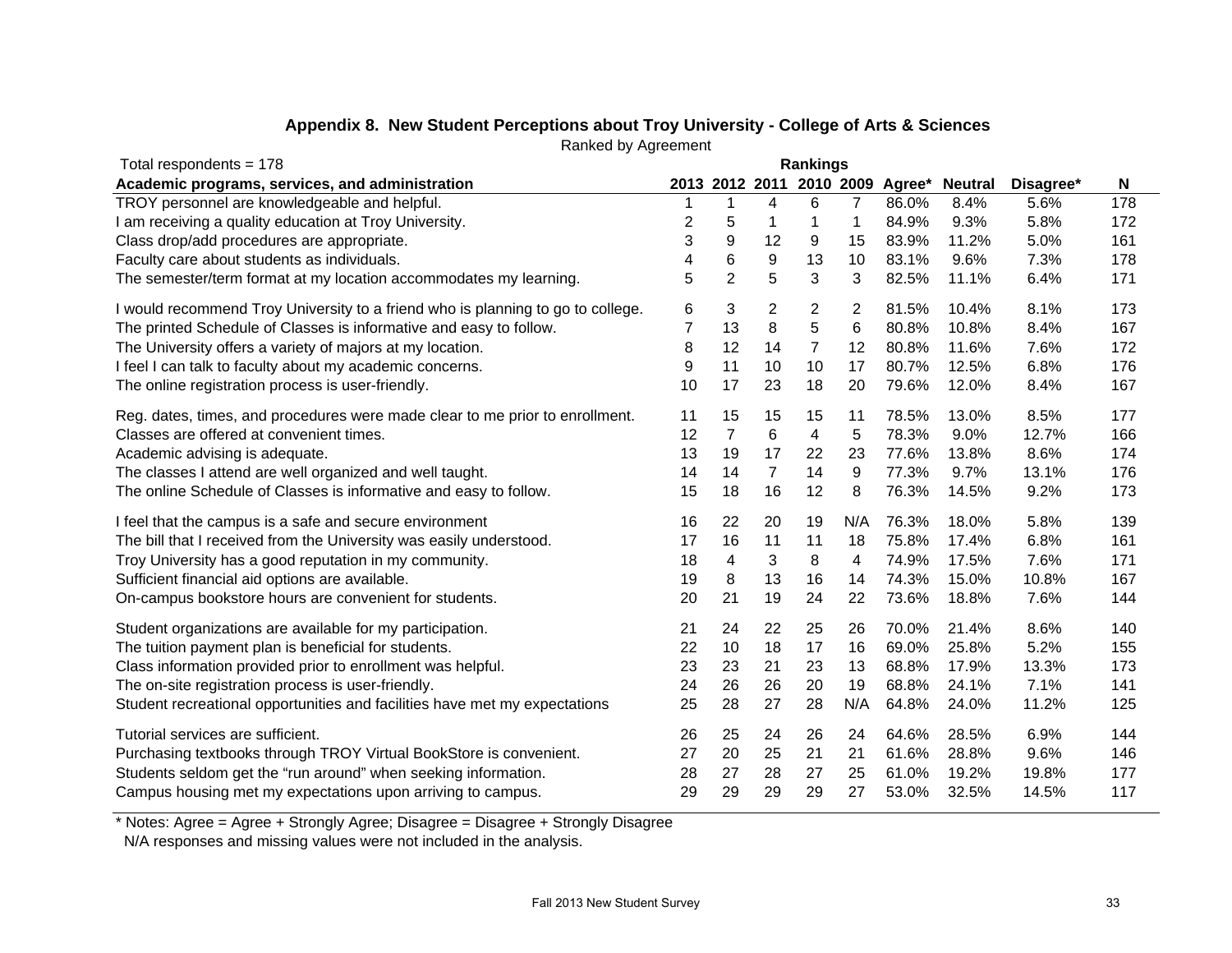| Total respondents = $178$                          | Agree       |                               |             |             |                               |                                               |             | <b>Disagree</b> |                 |                              |             |             |  |  |  |
|----------------------------------------------------|-------------|-------------------------------|-------------|-------------|-------------------------------|-----------------------------------------------|-------------|-----------------|-----------------|------------------------------|-------------|-------------|--|--|--|
| Academic programs, services, and                   |             |                               |             |             |                               |                                               |             |                 |                 |                              |             |             |  |  |  |
| administration                                     | <b>FA13</b> | <b>FA12</b>                   | <b>FA11</b> | <b>FA10</b> | <b>FA09</b>                   | <b>Diff</b>                                   | <b>FA13</b> | <b>FA12</b>     | <b>FA11</b>     | <b>FA10</b>                  | <b>FA09</b> | <b>Diff</b> |  |  |  |
| TROY personnel are knowledgeable and helpful.      |             | 86.0% 89.1% 85.0% 81.2% 83.6% |             |             |                               | 2.4%                                          | 5.6%        | 4.8%            | 5.2%            | 10.6%                        | 7.7%        | $-2.1%$     |  |  |  |
| I am receiving a quality education at Troy         |             |                               |             |             |                               |                                               |             |                 |                 |                              |             |             |  |  |  |
| University.                                        |             | 84.9% 86.8% 88.2% 85.3% 89.6% |             |             |                               | $-4.7\%$                                      | 5.8%        | 4.2%            | 3.5%            | 7.5%                         | 4.5%        | 1.3%        |  |  |  |
| Class drop/add procedures are appropriate.         |             | 83.9% 84.3% 78.1% 79.9% 78.1% |             |             |                               | 5.8%                                          | 5.0%        | 3.0%            | 7.1%            | $6.0\%$                      | 5.1%        | $-0.1%$     |  |  |  |
| Faculty care about students as individuals.        |             | 83.1% 85.7% 80.8% 76.2% 81.7% |             |             |                               | 1.4%                                          | 7.3%        | 6.1%            | 5.2%            | 7.4%                         | 6.9%        | 0.4%        |  |  |  |
| The semester/term format accommodates my           |             |                               |             |             |                               |                                               |             |                 |                 |                              |             |             |  |  |  |
| learning.                                          |             |                               |             |             | 82.5% 88.7% 83.4% 82.8% 86.5% | $-4.0\%$                                      | 6.4%        | $1.4\%$         | 5.3%            | 6.3%                         | 4.2%        | 2.2%        |  |  |  |
|                                                    |             |                               |             |             |                               |                                               |             |                 |                 |                              |             |             |  |  |  |
| I would recommend TROY to a friend                 |             |                               |             |             | 81.5% 87.5% 87.7% 85.1% 87.5% | $-6.0\%$                                      | $8.1\%$     | 6.3%            | 5.8%            | 9.6%                         | 6.3%        | 1.8%        |  |  |  |
| The printed Schedule of Classes is informative and |             |                               |             |             |                               |                                               |             |                 |                 |                              |             |             |  |  |  |
| easy to follow.                                    |             |                               |             |             | 80.8% 80.3% 81.2% 82.3% 83.7% | $-2.9%$                                       | 8.4%        | 6.6%            | 5.2%            | 5.3%                         | 4.9%        | 3.5%        |  |  |  |
| The University offers a variety of majors at my    |             |                               |             |             |                               |                                               |             |                 |                 |                              |             |             |  |  |  |
| location.                                          |             |                               |             |             | 80.8% 82.0% 76.6% 80.6% 80.0% | 0.8%                                          | 7.6%        |                 | 6.5% 10.2% 9.1% |                              | 9.0%        | $-1.4%$     |  |  |  |
| I feel I can talk to faculty about my academic     |             |                               |             |             |                               |                                               |             |                 |                 |                              |             |             |  |  |  |
| concerns.                                          |             | 80.7% 83.0% 80.6% 79.1% 76.7% |             |             |                               | 4.0%                                          | 6.8%        | 4.8%            | $8.8\%$         | 10.9%                        | $6.8\%$     | $0.0\%$     |  |  |  |
| The online registration process is user-friendly.  |             | 79.6% 77.7% 69.3% 72.7% 74.4% |             |             |                               | 5.2%                                          | 8.4%        | 7.2%            |                 | 12.7% 12.0% 10.8%            |             | $-2.4%$     |  |  |  |
|                                                    |             |                               |             |             |                               |                                               |             |                 |                 |                              |             |             |  |  |  |
| Reg. dates, times, and procedures were made        |             |                               |             |             |                               |                                               |             |                 |                 |                              |             |             |  |  |  |
| clear to me.                                       |             |                               |             |             | 78.5% 78.8% 76.3% 75.2% 80.0% | $-1.5\%$                                      |             |                 |                 | 8.5% 11.0% 11.6% 14.7% 10.1% |             | $-1.6%$     |  |  |  |
| Classes are offered at convenient times.           |             |                               |             |             | 78.3% 85.1% 82.3% 82.6% 84.4% | $-6.1%$                                       | 12.7%       | 6.4%            | 8.5%            | 7.9%                         | 7.0%        | 5.7%        |  |  |  |
| Academic advising is adequate.                     |             |                               |             |             | 77.6% 77.1% 74.9% 69.4% 68.5% | 9.1%                                          | 8.6%        | 8.3%            |                 | 12.3% 15.4% 13.9%            |             | $-5.3%$     |  |  |  |
| The classes I attend are well organized and well   |             |                               |             |             |                               |                                               |             |                 |                 |                              |             |             |  |  |  |
| taught.                                            |             |                               |             |             | 77.3% 78.9% 81.8% 76.0% 82.9% | $-5.6\%$                                      |             |                 |                 | 13.1% 9.2% 11.2% 10.7% 9.1%  |             | 4.0%        |  |  |  |
| The online Schedule of Classes is informative and  |             |                               |             |             |                               |                                               |             |                 |                 |                              |             |             |  |  |  |
| easy to follow.                                    |             |                               |             |             |                               | 76.3% 77.2% 75.6% 76.7% 83.2% -6.9% 9.2% 6.2% |             |                 | 7.9%            | 8.4%                         | 6.4%        | 2.8%        |  |  |  |

#### **Appendix 8.1. New Student Perceptions about Troy University - College of Arts & Sciences**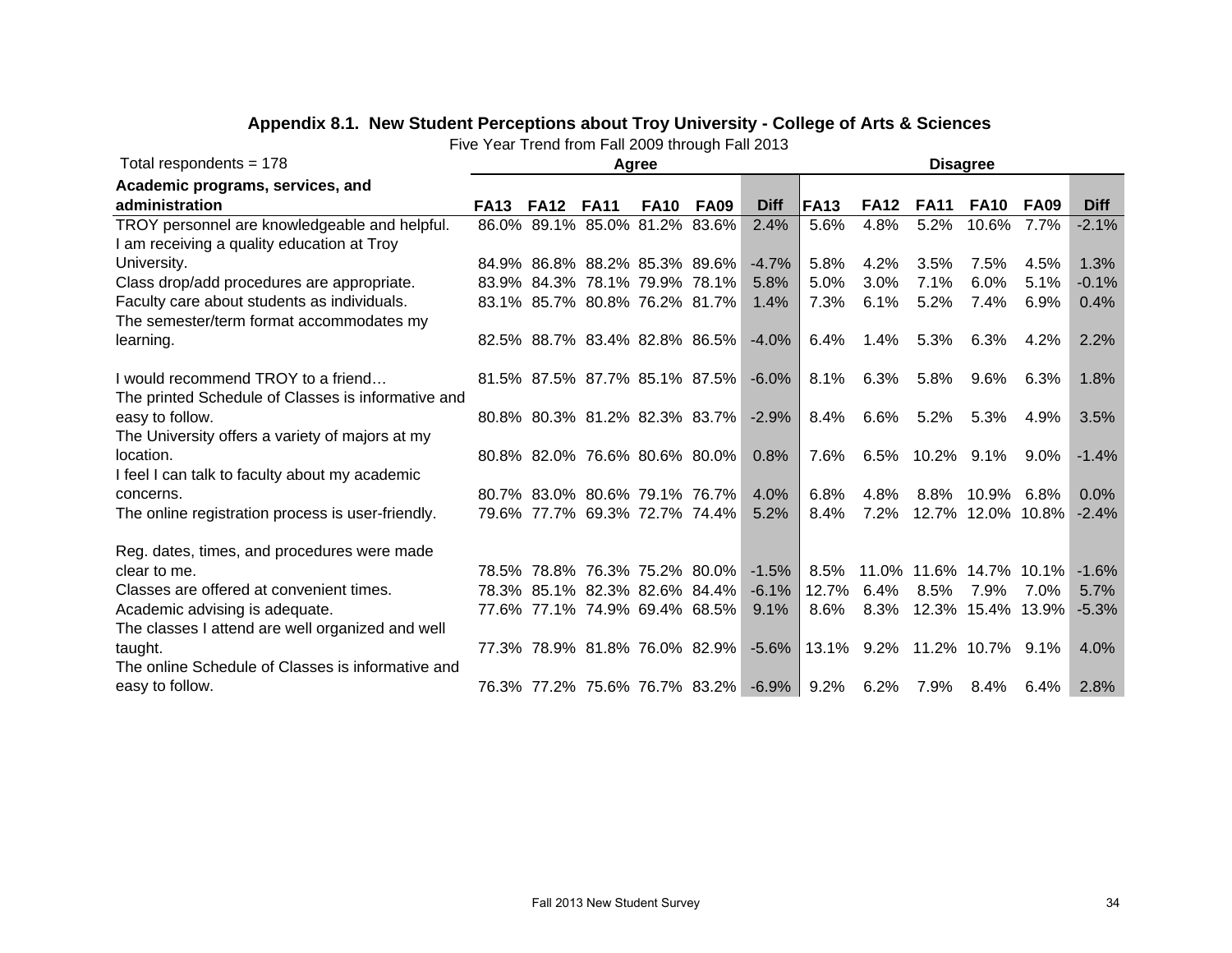| Total respondents = 178                              | Agree       |                  |                                     |             |             |                                                                  |              | <b>Disagree</b> |                               |                 |               |             |  |  |  |
|------------------------------------------------------|-------------|------------------|-------------------------------------|-------------|-------------|------------------------------------------------------------------|--------------|-----------------|-------------------------------|-----------------|---------------|-------------|--|--|--|
| Academic programs, services, and                     |             |                  |                                     |             |             |                                                                  |              |                 |                               |                 |               |             |  |  |  |
| administration                                       | <b>FA13</b> | <b>FA12 FA11</b> |                                     | <b>FA10</b> | <b>FA09</b> | <b>Diff</b>                                                      | <b>IFA13</b> |                 | <b>FA12 FA11</b>              | <b>FA10</b>     | <b>FA09</b>   | <b>Diff</b> |  |  |  |
| I feel that the campus is a safe and secure          |             |                  |                                     |             |             |                                                                  |              |                 |                               |                 |               |             |  |  |  |
| environment                                          |             |                  | 76.3% 71.7% 72.0% 72.2%             |             | N/A         | 4.1%                                                             | 5.8%         | 2.8%            | 8.3%                          | 7.9%            | N/A           | $-2.1%$     |  |  |  |
| The bill that I received from the University was     |             |                  |                                     |             |             |                                                                  |              |                 |                               |                 |               |             |  |  |  |
| easily understood.                                   |             |                  | 75.8% 78.1% 79.9% 77.8% 76.1%       |             |             | $-0.3\%$                                                         | 6.8%         | $8.6\%$         | $8.4\%$                       |                 | $8.1\%$ 10.2% | $-3.4%$     |  |  |  |
| Troy University has a good reputation in my          |             |                  |                                     |             |             |                                                                  |              |                 |                               |                 |               |             |  |  |  |
| community.                                           |             |                  |                                     |             |             | 74.9% 86.9% 86.5% 80.3% 86.3% -11.4%                             | 7.6%         | 4.4%            | 3.1%                          | $8.3\%$         | 3.6%          | 4.0%        |  |  |  |
| Sufficient financial aid options are available.      |             |                  | 74.3% 84.8% 76.8% 74.9% 78.5%       |             |             | $-4.2%$                                                          | 10.8%        | 3.6%            | 7.9%                          | 11.7% 8.2%      |               | 2.6%        |  |  |  |
| On-campus bookstore hours are convenient for         |             |                  |                                     |             |             |                                                                  |              |                 |                               |                 |               |             |  |  |  |
| students.                                            |             |                  | 73.6% 75.4% 72.8% 68.5% 68.8%       |             |             | 4.8%                                                             | 7.6%         | 8.8%            | 3.7%                          | $9.3\%$         | 7.6%          | 0.0%        |  |  |  |
|                                                      |             |                  |                                     |             |             |                                                                  |              |                 |                               |                 |               |             |  |  |  |
| Student organizations are available for my           |             |                  |                                     |             |             |                                                                  |              |                 |                               |                 |               |             |  |  |  |
| participation.                                       |             |                  | 70.0% 69.9% 70.1% 64.9% 60.2%       |             |             | $9.8\%$                                                          | $8.6\%$      |                 | 9.7% 10.9% 10.1% 10.5%        |                 |               | $-1.9%$     |  |  |  |
|                                                      |             |                  |                                     |             |             |                                                                  |              |                 |                               |                 |               |             |  |  |  |
| The tuition payment plan is beneficial for students. |             |                  | 69.0% 83.7% 74.7% 73.6% 77.6%       |             |             | $-8.6%$                                                          | 5.2%         | 3.3%            | 5.2%                          | 8.1%            | 7.0%          | $-1.8%$     |  |  |  |
| Class information provided prior to enrollment was   |             |                  |                                     |             |             |                                                                  |              |                 |                               |                 |               |             |  |  |  |
| helpful.                                             |             |                  | 68.8% 70.5% 70.8% 69.3% 78.6%       |             |             | $-9.8%$                                                          |              |                 | 13.3% 11.0% 13.7% 14.6%       |                 | 9.5%          | 3.8%        |  |  |  |
| The on-site registration process is user-friendly.   |             |                  | 68.8% 68.5% 66.0% 70.3% 74.6%       |             |             | $-5.8%$                                                          | 7.1%         | 7.4%            |                               | 9.9% 13.1% 7.7% |               | $-0.6%$     |  |  |  |
| Student recreational opportunities and facilities    |             |                  |                                     |             |             |                                                                  |              |                 |                               |                 |               |             |  |  |  |
| have met my expectations.                            |             |                  | 64.8% 58.2% 57.0% 56.7%             |             | N/A         | 8.1%                                                             |              |                 | 11.2% 8.8% 12.3% 8.2%         |                 | N/A           | 3.0%        |  |  |  |
| Tutorial services are sufficient.                    |             |                  | 64.6% 68.8% 67.4% 64.8% 65.0% -0.4% |             |             |                                                                  | 6.9%         | 2.8%            |                               | 9.3% 10.2% 8.7% |               | $-1.8%$     |  |  |  |
| Purchasing textbooks through Virtual Book Store is   |             |                  |                                     |             |             |                                                                  |              |                 |                               |                 |               |             |  |  |  |
| convenient.                                          |             |                  | 61.6% 75.8% 66.7% 69.5% 69.4%       |             |             | $-7.8\%$                                                         | 9.6%         | 6.5%            | 8.1%                          | 9.9%            | $9.3\%$       | 0.3%        |  |  |  |
| Students seldom get the "run around" when            |             |                  |                                     |             |             |                                                                  |              |                 |                               |                 |               |             |  |  |  |
| seeking information.                                 |             |                  | 61.0% 60.0% 52.3% 60.2% 61.3% -0.3% |             |             |                                                                  |              |                 | 19.8% 22.8% 25.0% 23.2% 20.4% |                 |               | $-0.6%$     |  |  |  |
| Campus housing met my expectations upon              |             |                  |                                     |             |             |                                                                  |              |                 |                               |                 |               |             |  |  |  |
| arriving to campus.                                  |             |                  |                                     |             |             | 53.0% 49.3% 46.8% 41.2% 38.5% 14.5% 14.5% 7.0% 13.8% 16.2% 14.4% |              |                 |                               |                 |               | 0.1%        |  |  |  |

#### **Appendix 8.1. New Student Perceptions about Troy University - College of Arts & Sciences**

Five Year Trend from Fall 2009 through Fall 2013

\* Notes: Agree = Agree + Strongly Agree; Disagree = Disagree + Strongly Disagree (in 2009 Neutral values were handled differently.) Data sorted descending by level of agreement.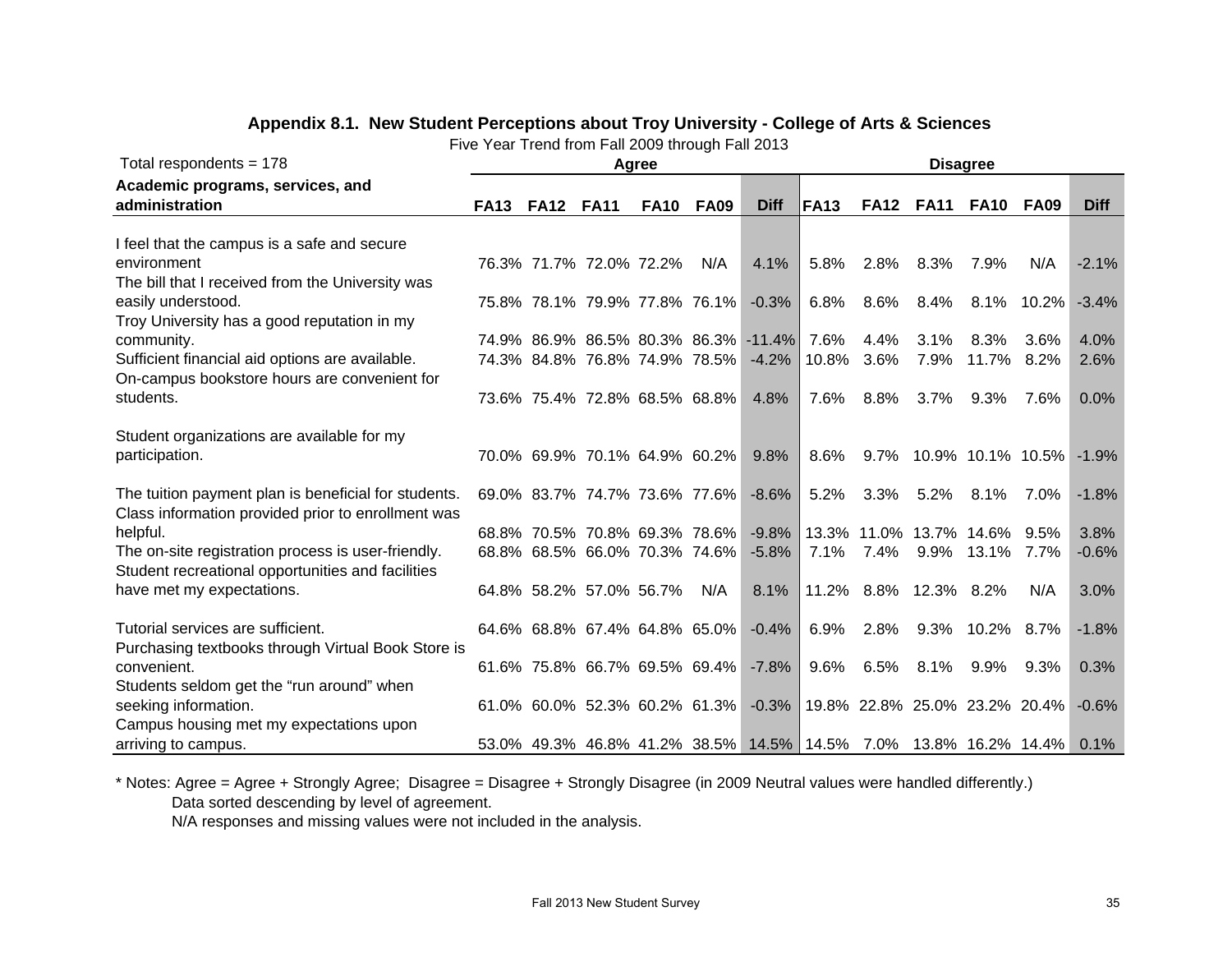| Total respondents = $100$                                                       | Rankings       |                  |                |                |                |       |                          |           |     |
|---------------------------------------------------------------------------------|----------------|------------------|----------------|----------------|----------------|-------|--------------------------|-----------|-----|
| Academic programs, services, and administration                                 |                | 2013 2012 2011   |                |                |                |       | 2010 2009 Agree* Neutral | Disagree* | N   |
| The semester/term format at my location accommodates my learning.               |                | $\overline{2}$   | $\overline{2}$ | 1              | $\mathbf 1$    | 89.7% | 5.2%                     | 5.2%      | 97  |
| TROY personnel are knowledgeable and helpful.                                   | 2              | 4                | 12             | 9              | 7              | 87.0% | 8.0%                     | 5.0%      | 100 |
| I would recommend Troy University to a friend who is planning to go to college. | 3              | $\overline{7}$   | 4              | 3              | 3              | 85.3% | 6.3%                     | 8.4%      | 95  |
| The printed Schedule of Classes is informative and easy to follow.              | 4              | $\boldsymbol{9}$ | 6              | 6              | 5              | 84.9% | 6.5%                     | 8.6%      | 93  |
| Troy University has a good reputation in my community.                          | 5              | 6                | 3              | 4              | 4              | 83.3% | 9.4%                     | 7.3%      | 96  |
| Faculty care about students as individuals.                                     | 6              | 10               | 11             | 18             | 10             | 83.0% | 11.0%                    | 6.0%      | 100 |
| Student organizations are available for my participation.                       | $\overline{7}$ | 25               | 25             | 26             | 25             | 81.9% | 12.0%                    | 6.0%      | 83  |
| The tuition payment plan is beneficial for students.                            | 8              | 18               | 21             | 19             | 14             | 81.7% | 12.2%                    | 6.1%      | 82  |
| The online Schedule of Classes is informative and easy to follow.               | 9              | 15               | 14             | 11             | 9              | 81.6% | 10.2%                    | 8.2%      | 98  |
| I am receiving a quality education at Troy University.                          | 10             | 3                | $\mathbf{1}$   | $\overline{2}$ | $\overline{2}$ | 81.1% | 11.6%                    | 7.4%      | 95  |
| Sufficient financial aid options are available.                                 | 11             | 19               | 8              | 17             | 15             | 80.9% | 11.7%                    | 7.4%      | 94  |
| The bill that I received from the University was easily understood.             | 12             | 12               | 5              | $\overline{7}$ | 11             | 80.7% | 11.4%                    | 8.0%      | 88  |
| The on-site registration process is user-friendly.                              | 13             | 24               | 18             | 21             | 19             | 79.3% | 13.8%                    | 6.9%      | 87  |
| Class drop/add procedures are appropriate.                                      | 14             | 16               | $\overline{7}$ | 8              | 17             | 79.3% | 12.0%                    | 8.7%      | 92  |
| I feel I can talk to faculty about my academic concerns.                        | 15             | 21               | 15             | 20             | 20             | 78.0% | 13.0%                    | 9.0%      | 100 |
| Classes are offered at convenient times.                                        | 16             | 8                | 9              | 5              | 6              | 77.9% | 10.5%                    | 11.6%     | 95  |
| The University offers a variety of majors at my location.                       | 17             | 5                | 10             | 13             | 12             | 77.9% | 10.5%                    | 11.6%     | 95  |
| The classes I attend are well organized and well taught.                        | 18             | 20               | 20             | 14             | 13             | 77.3% | 10.3%                    | 12.4%     | 97  |
| Reg. dates, times, and procedures were made clear to me prior to enrollment.    | 19             | $\mathbf{1}$     | 17             | 10             | 8              | 76.8% | 12.1%                    | 11.1%     | 99  |
| Academic advising is adequate.                                                  | 20             | 17               | 19             | 22             | 21             | 76.3% | 16.5%                    | 7.2%      | 97  |
| I feel that the campus is a safe and secure environment                         | 21             | 14               | 13             | 12             | N/A            | 76.2% | 15.5%                    | 8.3%      | 84  |
| On-campus bookstore hours are convenient for students.                          | 22             | 23               | 22             | 25             | 23             | 74.7% | 16.9%                    | 8.4%      | 83  |
| The online registration process is user-friendly.                               | 23             | 13               | 16             | 15             | 22             | 74.5% | 17.0%                    | 8.5%      | 94  |
| Student recreational opportunities and facilities have met my expectations.     | 24             | 26               | 27             | 28             | N/A            | 70.5% | 23.1%                    | 6.4%      | 78  |
| Tutorial services are sufficient.                                               | 25             | 27               | 26             | 24             | 24             | 69.5% | 23.2%                    | 7.3%      | 82  |
| Class information provided prior to enrollment was helpful.                     | 26             | 22               | 23             | 23             | 16             | 65.7% | 14.1%                    | 20.2%     | 99  |
| Students seldom get the "run around" when seeking information.                  | 27             | 28               | 28             | 27             | 26             | 65.6% | 13.5%                    | 20.8%     | 96  |
| Purchasing textbooks through TROY Virtual BookStore is convenient.              | 28             | 11               | 24             | 16             | 18             | 65.5% | 24.1%                    | 10.3%     | 87  |
| Campus housing met my expectations upon arriving to campus.                     | 29             | 29               | 29             | 29             | 27             | 60.0% | 24.3%                    | 15.7%     | 70  |

# **Appendix 9. New Student Perceptions about Troy University - College of Business**

Ranked by Agreement

\* Notes: Agree = Agree + Strongly Agree; Disagree = Disagree + Strongly Disagree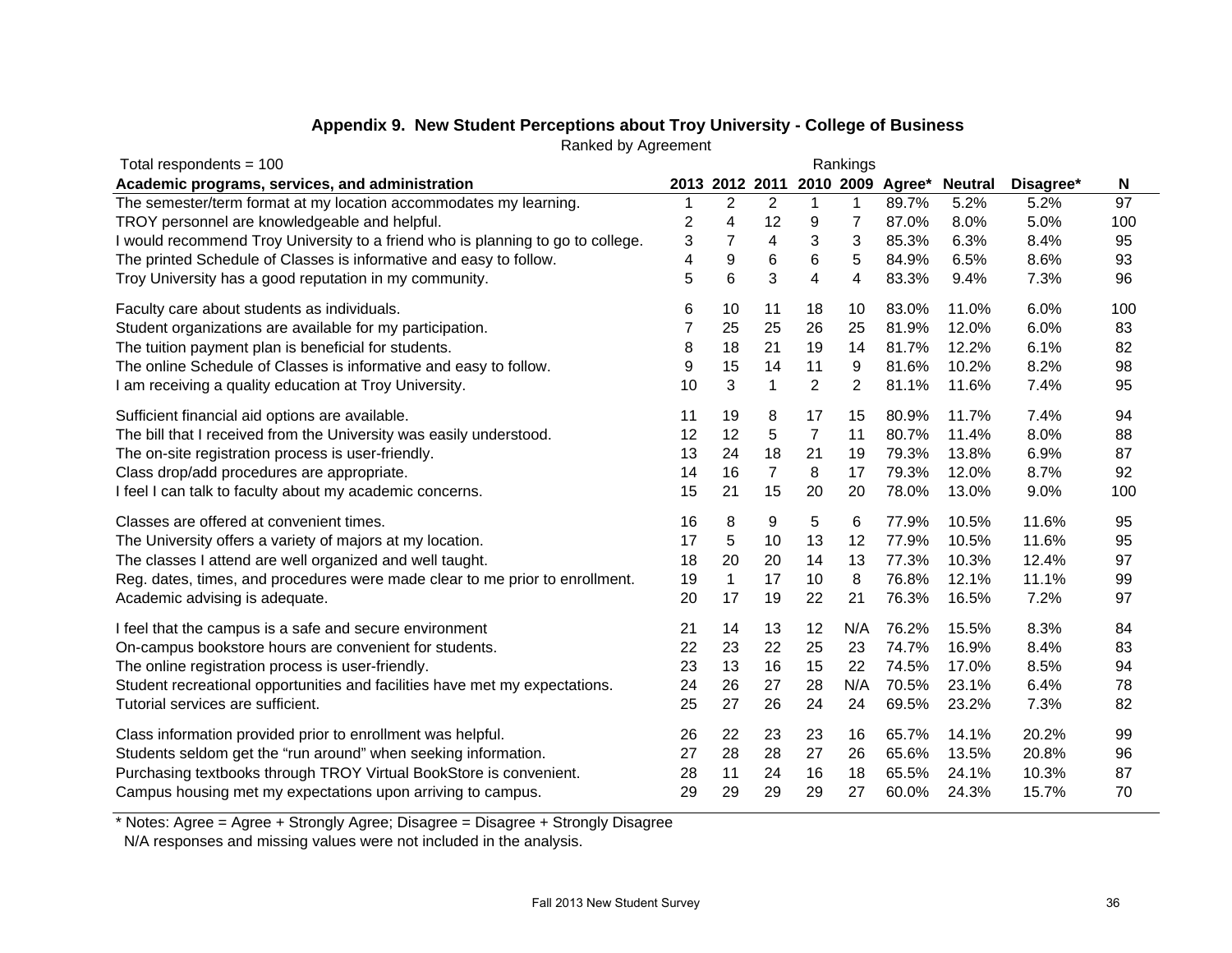# **Appendix 9.1. New Student Perceptions about Troy University - College of Business**

Five Year Trend from Fall 2009 through Fall 2013

| Total respondents = $100$                            |                |                                     | Agree       |             |             | <b>Disagree</b>               |            |                        |                  |                |             |  |
|------------------------------------------------------|----------------|-------------------------------------|-------------|-------------|-------------|-------------------------------|------------|------------------------|------------------|----------------|-------------|--|
| Academic programs, services, and                     |                |                                     |             |             |             |                               |            |                        |                  |                |             |  |
| administration                                       | FA13 FA12 FA11 |                                     | <b>FA10</b> | <b>FA09</b> | <b>Diff</b> | <b>FA13</b>                   |            | <b>FA12 FA11</b>       | <b>FA10 FA09</b> |                | <b>Diff</b> |  |
| The semester/term format accommodates my             |                |                                     |             |             |             |                               |            |                        |                  |                |             |  |
| learning.                                            |                | 89.7% 90.3% 82.4% 85.8% 85.6%       |             |             | 4.1%        | 5.2%                          | 2.2%       | 6.7%                   | 5.9%             | 7.7%           | $-2.5%$     |  |
| TROY personnel are knowledgeable and helpful.        |                | 87.0% 87.6% 77.4% 76.9% 78.6%       |             |             | 8.4%        | 5.0%                          | 6.2%       | 10.5%                  | 14.5% 11.5%      |                | $-6.5%$     |  |
| I would recommend TROY to a friend                   |                | 85.3% 84.6% 81.3% 83.4% 83.7%       |             |             | 1.6%        | 8.4%                          | 4.4%       | 7.3%                   | 8.7%             | 8.9%           | $-0.5%$     |  |
| The printed Schedule of Classes is informative and   |                |                                     |             |             |             |                               |            |                        |                  |                |             |  |
| easy to follow.                                      |                | 84.9% 78.8% 80.5% 79.7% 80.0%       |             |             | 4.9%        | 8.6%                          | 8.2%       | 8.8%                   | 7.2%             | 8.8%           | $-0.2%$     |  |
| Troy University has a good reputation in my          |                |                                     |             |             |             |                               |            |                        |                  |                |             |  |
| community.                                           |                | 83.3% 85.6% 81.9% 80.6% 80.7%       |             |             | 2.6%        | 7.3%                          | 4.4%       | 6.0%                   | 6.6%             | 7.9%           | $-0.6%$     |  |
| Faculty care about students as individuals.          |                | 83.0% 78.1% 77.6% 73.5% 77.4%       |             |             | 5.6%        | 6.0%                          | 9.4%       | 9.6%                   | 9.6%             | $9.9\%$        | $-3.9%$     |  |
| Student organizations are available for my           |                |                                     |             |             |             |                               |            |                        |                  |                |             |  |
| participation.                                       |                | 81.9% 71.6% 61.7% 62.3% 60.6% 21.3% |             |             |             | 6.0%                          |            | 2.7% 11.1% 11.2% 12.2% |                  |                | $-6.2%$     |  |
|                                                      |                |                                     |             |             |             |                               |            |                        |                  |                |             |  |
| The tuition payment plan is beneficial for students. |                | 81.7% 76.2% 68.3% 73.0% 75.8%       |             |             | 5.9%        | 6.1%                          | 7.1%       | $5.8\%$                | 8.1% 8.2%        |                | $-2.1%$     |  |
| The online Schedule of Classes is informative and    |                |                                     |             |             |             |                               |            |                        |                  |                |             |  |
| easy to follow.                                      |                | 81.6% 76.7% 75.8% 76.5% 77.6%       |             |             | 4.0%        | 8.2%                          |            | 6.7% 10.8% 9.0% 10.2%  |                  |                | $-2.0%$     |  |
| I am receiving a quality education at Troy           |                |                                     |             |             |             |                               |            |                        |                  |                |             |  |
| University.                                          |                | 81.1% 90.3% 82.6% 84.7% 85.2%       |             |             | $-4.1%$     | 7.4%                          | 3.2%       | 5.8%                   | 6.1%             | 7.5%           | $-0.1%$     |  |
|                                                      |                |                                     |             |             |             |                               |            |                        |                  |                |             |  |
| Sufficient financial aid options are available.      |                | 80.9% 76.1% 79.7% 74.4% 75.5%       |             |             | 5.4%        | 7.4%                          | 8.7%       | 7.6%                   |                  | $10.0\%$ 11.5% | $-4.1%$     |  |
| The bill that I received from the University was     |                |                                     |             |             |             |                               |            |                        |                  |                |             |  |
| easily understood.                                   |                | 80.7% 78.0% 81.2% 78.0% 77.4%       |             |             | 3.3%        | 8.0%                          | 1.2%       | 7.9%                   | 7.8%             | 10.5%          | $-2.5%$     |  |
| The on-site registration process is user-friendly.   |                | 79.3% 72.2% 71.7% 69.6% 73.6%       |             |             | 5.7%        | 6.9%                          | 5.1%       | 12.0%                  | 9.6%             | 12.3%          | $-5.4%$     |  |
| Class drop/add procedures are appropriate.           |                | 79.3% 76.4% 80.5% 77.9% 75.1%       |             |             | 4.2%        | 8.7%                          | 2.2%       | 4.4%                   | 6.2%             | $8.7\%$        | 0.0%        |  |
| I feel I can talk to faculty about my academic       |                |                                     |             |             |             |                               |            |                        |                  |                |             |  |
| concerns.                                            |                | 78.0% 75.0% 75.8% 73.0% 72.0%       |             |             | 6.0%        | 9.0%                          | 9.4%       | 13.7%                  |                  | $9.9\%$ 11.9%  | $-2.9%$     |  |
| Classes are offered at convenient times.             |                | 77.9% 83.3% 79.5% 80.0% 79.7%       |             |             | $-1.8%$     | 11.6% 7.8%                    |            | $8.0\%$                |                  | 7.7% 10.6%     | 1.0%        |  |
| The University offers a variety of majors at my      |                |                                     |             |             |             |                               |            |                        |                  |                |             |  |
| location.                                            |                | 77.9% 86.7% 78.8% 75.2% 77.0%       |             |             | 0.9%        |                               | 11.6% 5.6% |                        | 9.7% 10.2% 10.5% |                | 1.1%        |  |
| The classes I attend are well organized and well     |                |                                     |             |             |             |                               |            |                        |                  |                |             |  |
| taught.                                              |                | 77.3% 75.3% 68.4% 74.8% 76.3%       |             |             | 1.0%        | 12.4% 10.8% 11.1% 11.0% 11.1% |            |                        |                  |                | 1.3%        |  |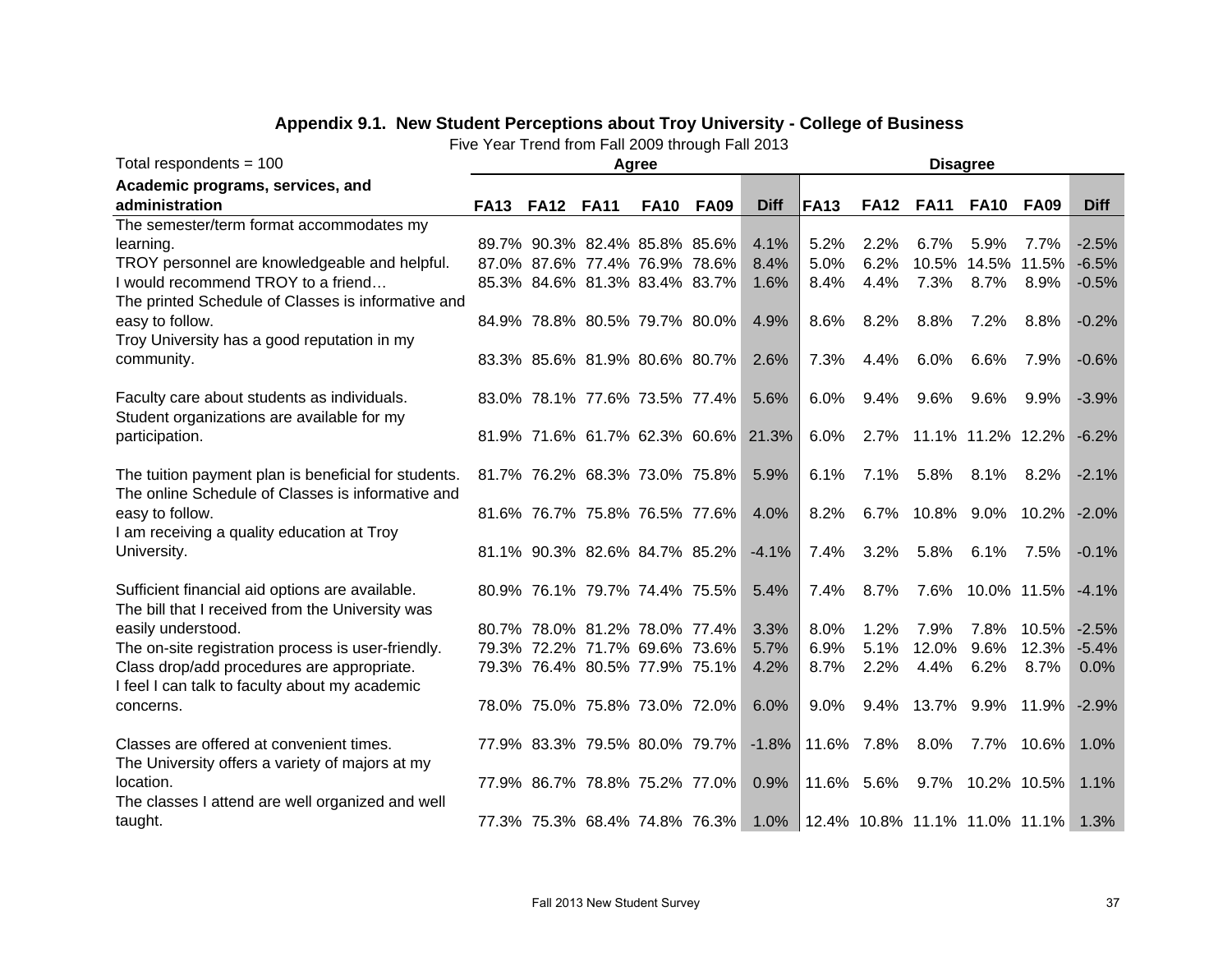# **Appendix 9.1. New Student Perceptions about Troy University - College of Business**

Five Year Trend from Fall 2009 through Fall 2013

| Total respondents $= 100$                          |             |             |                         | Agree       |                                    |                                                                   | <b>Disagree</b>                     |             |             |             |                             |             |  |
|----------------------------------------------------|-------------|-------------|-------------------------|-------------|------------------------------------|-------------------------------------------------------------------|-------------------------------------|-------------|-------------|-------------|-----------------------------|-------------|--|
| Academic programs, services, and                   |             |             |                         |             |                                    |                                                                   |                                     |             |             |             |                             |             |  |
| administration                                     | <b>FA13</b> | <b>FA12</b> | <b>FA11</b>             | <b>FA10</b> | <b>FA09</b>                        | <b>Diff</b>                                                       | <b>IFA13</b>                        | <b>FA12</b> | <b>FA11</b> | <b>FA10</b> | <b>FA09</b>                 | <b>Diff</b> |  |
| Reg. dates, times, and procedures were made        |             |             |                         |             |                                    |                                                                   |                                     |             |             |             |                             |             |  |
| clear to me.                                       |             |             |                         |             | 76.8% 90.5% 74.6% 76.9% 77.7%      | $-0.9\%$                                                          | 11.1%                               | $5.3\%$     |             |             | 17.2% 13.2% 14.3%           | $-3.2\%$    |  |
| Academic advising is adequate.                     |             |             |                         |             | 76.3% 76.3% 71.0% 69.0% 71.3%      | 5.0%                                                              | 7.2%                                | 6.5%        |             |             | 15.3% 17.2% 13.7%           | $-6.5%$     |  |
| I feel that the campus is a safe and secure        |             |             |                         |             |                                    |                                                                   |                                     |             |             |             |                             |             |  |
| environment                                        |             |             | 76.2% 77.8% 76.2% 75.8% |             | N/A                                | 0.4%                                                              | 8.3%                                | 5.6%        | 6.0%        | $7.3\%$     | N/A                         | 1.0%        |  |
| On-campus bookstore hours are convenient for       |             |             |                         |             |                                    |                                                                   |                                     |             |             |             |                             |             |  |
| students.                                          |             |             |                         |             | 74.7% 74.0% 68.2% 64.7% 65.6%      | 9.1%                                                              | $8.4\%$                             | 1.4%        | 9.4%        |             | $11.6\%$ 10.7%              | $-2.3%$     |  |
| The online registration process is user-friendly.  |             |             |                         |             | 74.5% 77.9% 75.2% 74.7% 70.6%      | 3.9%                                                              | 8.5%                                | 9.3%        |             |             | 13.8% 14.0% 15.6%           | $-7.1\%$    |  |
| Student recreational opportunities and facilities  |             |             |                         |             |                                    |                                                                   |                                     |             |             |             |                             |             |  |
| have met my expectations.                          |             |             | 70.5% 64.6% 57.8% 55.5% |             | N/A                                | $15.0\%$                                                          | 6.4%                                | 1.5%        | 15.6% 11.6% |             | N/A                         | $-5.2%$     |  |
| Tutorial services are sufficient.                  |             |             |                         |             | 69.5% 63.3% 59.8% 66.8% 63.1%      | 6.4%                                                              | 7.3%                                | 5.1%        |             | 11.5% 8.6%  | $10.8\%$                    | $-3.5%$     |  |
| Class information provided prior to enrollment was |             |             |                         |             |                                    |                                                                   |                                     |             |             |             |                             |             |  |
| helpful.                                           |             |             |                         |             | 65.7% 75.0% 68.0% 67.9% 75.4%      |                                                                   | -9.7% 20.2% 10.4% 18.0% 13.2% 12.4% |             |             |             |                             | 7.8%        |  |
| Students seldom get the "run around" when          |             |             |                         |             |                                    |                                                                   |                                     |             |             |             |                             |             |  |
| seeking information.                               |             |             |                         |             | 65.6% 60.2% 57.0% 55.6% 59.5% 6.1% |                                                                   | 20.8% 23.7% 27.3% 27.8% 24.5%       |             |             |             |                             | $-3.7\%$    |  |
| Purchasing textbooks through Virtual Book Store is |             |             |                         |             |                                    |                                                                   |                                     |             |             |             |                             |             |  |
| convenient.                                        |             |             |                         |             | 65.5% 78.1% 64.0% 74.5% 74.6%      | $-9.1\%$                                                          |                                     |             |             |             | 10.3% 5.5% 10.0% 9.1% 12.1% | $-1.8\%$    |  |
| Campus housing met my expectations upon            |             |             |                         |             |                                    |                                                                   |                                     |             |             |             |                             |             |  |
| arriving to campus.                                |             |             |                         |             |                                    | 60.0% 48.9% 44.0% 38.7% 37.7% 22.3% 15.7% 10.6% 18.0% 12.9% 15.2% |                                     |             |             |             |                             | $0.5\%$     |  |

\* Notes: Agree = Agree + Strongly Agree; Disagree = Disagree + Strongly Disagree (in 2009 Neutral values were handled differently.)

Data sorted descending by level of agreement.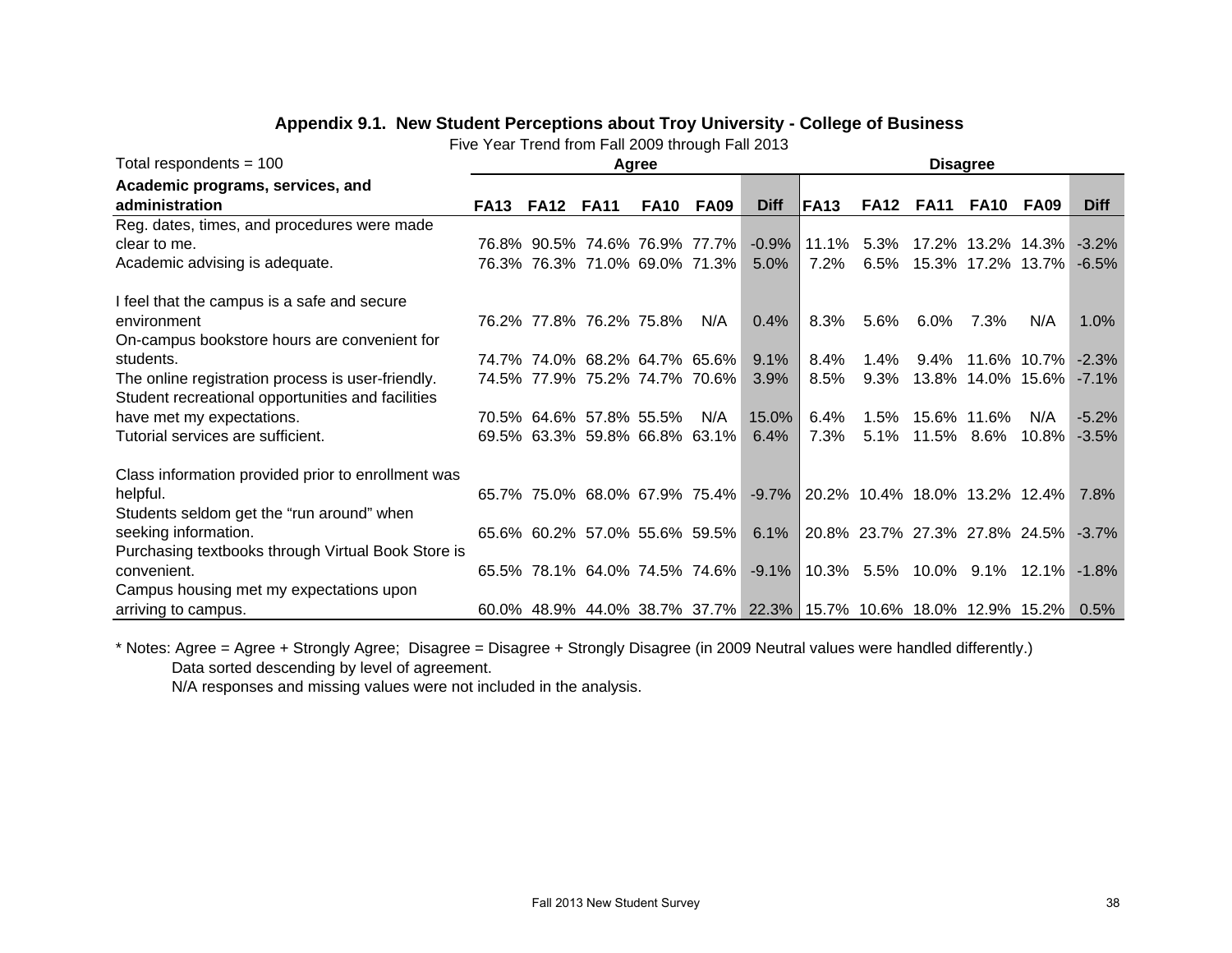| Total respondents = $112$                                                    | <b>Rankings</b> |                         |                 |                |                |       |                                         |           |     |
|------------------------------------------------------------------------------|-----------------|-------------------------|-----------------|----------------|----------------|-------|-----------------------------------------|-----------|-----|
| Academic programs, services, and administration                              |                 |                         |                 |                |                |       | 2013 2012 2011 2010 2009 Agree* Neutral | Disagree* | N,  |
| Faculty care about students as individuals.                                  |                 | 7                       | 1               | 17             | 13             | 92.0% | 5.4%                                    | 2.7%      | 112 |
| I am receiving a quality education at Troy University.                       | 2               | 3                       | $\overline{2}$  | 3              | 3              | 92.0% | 5.4%                                    | 2.7%      | 112 |
| TROY personnel are knowledgeable and helpful.                                | 3               | $\overline{\mathbf{4}}$ | $6\phantom{1}6$ | 9              | 6              | 88.4% | 8.9%                                    | 2.7%      | 112 |
| I feel I can talk to faculty about my academic concerns.                     | 4               | $\overline{2}$          | 9               | 16             | 12             | 88.4% | 7.1%                                    | 4.5%      | 112 |
| The printed Schedule of Classes is informative and easy to follow.           | 5               | 6                       | 10              | 5              | 4              | 87.7% | 9.4%                                    | 2.8%      | 106 |
| I would recommend TROY to a friend who is planning to go to college.         | 6               | 1                       | 4               | 7              | 1              | 87.4% | 7.2%                                    | 5.4%      | 111 |
| The classes I attend are well organized and well taught.                     |                 | 13                      | 3               | 15             | 7              | 87.2% | 8.3%                                    | 4.6%      | 109 |
| The semester/term format at my location accommodates my learning.            | 8               | 5                       | 8               | $\mathbf{1}$   | 5              | 86.5% | 9.9%                                    | 3.6%      | 111 |
| Class drop/add procedures are appropriate.                                   | 9               | 16                      | 16              | 14             | 9              | 86.4% | 11.7%                                   | 1.9%      | 103 |
| Troy University has a good reputation in my community.                       | 10              | 8                       | 5               | $\overline{2}$ | $\overline{2}$ | 85.7% | 9.8%                                    | 4.5%      | 112 |
| Academic advising is adequate.                                               | 11              | 12                      | 25              | 20             | 18             | 85.6% | 7.2%                                    | 7.2%      | 111 |
| The online registration process is user-friendly.                            | 12              | 26                      | 21              | 25             | 20             | 84.5% | 10.0%                                   | 5.5%      | 110 |
| The online Schedule of Classes is informative and easy to follow.            | 13              | 25                      | 11              | 11             | 10             | 84.3% | 12.0%                                   | 3.7%      | 108 |
| I feel that the campus is a safe and secure environment                      | 14              | 9                       | 15              | 6              | N/A            | 83.7% | 10.6%                                   | 5.8%      | 104 |
| On-campus bookstore hours are convenient for students.                       | 15              | 22                      | 12              | 18             | 22             | 81.8% | 13.1%                                   | 5.1%      | 99  |
| Sufficient financial aid options are available.                              | 16              | 14                      | 24              | 10             | 19             | 81.6% | 11.7%                                   | 6.8%      | 103 |
| Reg. dates, times, and procedures were made clear to me prior to enrollment. | 17              | 20                      | 17              | 19             | 8              | 81.3% | 11.6%                                   | 7.1%      | 112 |
| The bill that I received from the University was easily understood.          | 18              | 10                      | 14              | 4              | 15             | 80.8% | 13.1%                                   | 6.1%      | 99  |
| The on-site registration process is user-friendly.                           | 19              | 24                      | 22              | 23             | 16             | 80.2% | 16.7%                                   | 3.1%      | 96  |
| Classes are offered at convenient times.                                     | 20              | 15                      | 13              | 8              | 11             | 79.3% | 11.7%                                   | 9.0%      | 111 |
| The University offers a variety of majors at my location.                    | 21              | 11                      | 7               | 12             | 17             | 77.4% | 16.0%                                   | 6.6%      | 106 |
| Student organizations are available for my participation.                    | 22              | 19                      | 20              | 24             | 26             | 76.5% | 18.4%                                   | 5.1%      | 98  |
| The tuition payment plan is beneficial for students.                         | 23              | 17                      | 19              | 13             | 14             | 74.4% | 22.2%                                   | 3.3%      | 90  |
| Class information provided prior to enrollment was helpful.                  | 24              | 21                      | 18              | 21             | 21             | 70.9% | 20.0%                                   | 9.1%      | 110 |
| Tutorial services are sufficient.                                            | 25              | 27                      | 26              | 26             | 25             | 65.6% | 31.1%                                   | 3.3%      | 90  |
| Student recreational opportunities and facilities have met my expectations.  | 26              | 23                      | 27              | 27             | N/A            | 65.5% | 24.1%                                   | 10.3%     | 87  |
| Purchasing textbooks through TROY Virtual Book Store is convenient.          | 27              | 18                      | 23              | 22             | 23             | 64.0% | 31.5%                                   | 4.5%      | 89  |
| Students seldom get the "run around" when seeking information.               | 28              | 28                      | 28              | 28             | 24             | 58.2% | 20.9%                                   | 20.9%     | 110 |
| Campus housing met my expectations upon arriving to campus.                  | 29              | 29                      | 29              | 29             | 27             | 54.5% | 36.4%                                   | 9.1%      | 66  |

# **Appendix 10. New Student Perceptions about Troy University - College of Education**

Ranked by Agreement

\* Notes: Agree = Agree + Strongly Agree; Disagree = Disagree + Strongly Disagree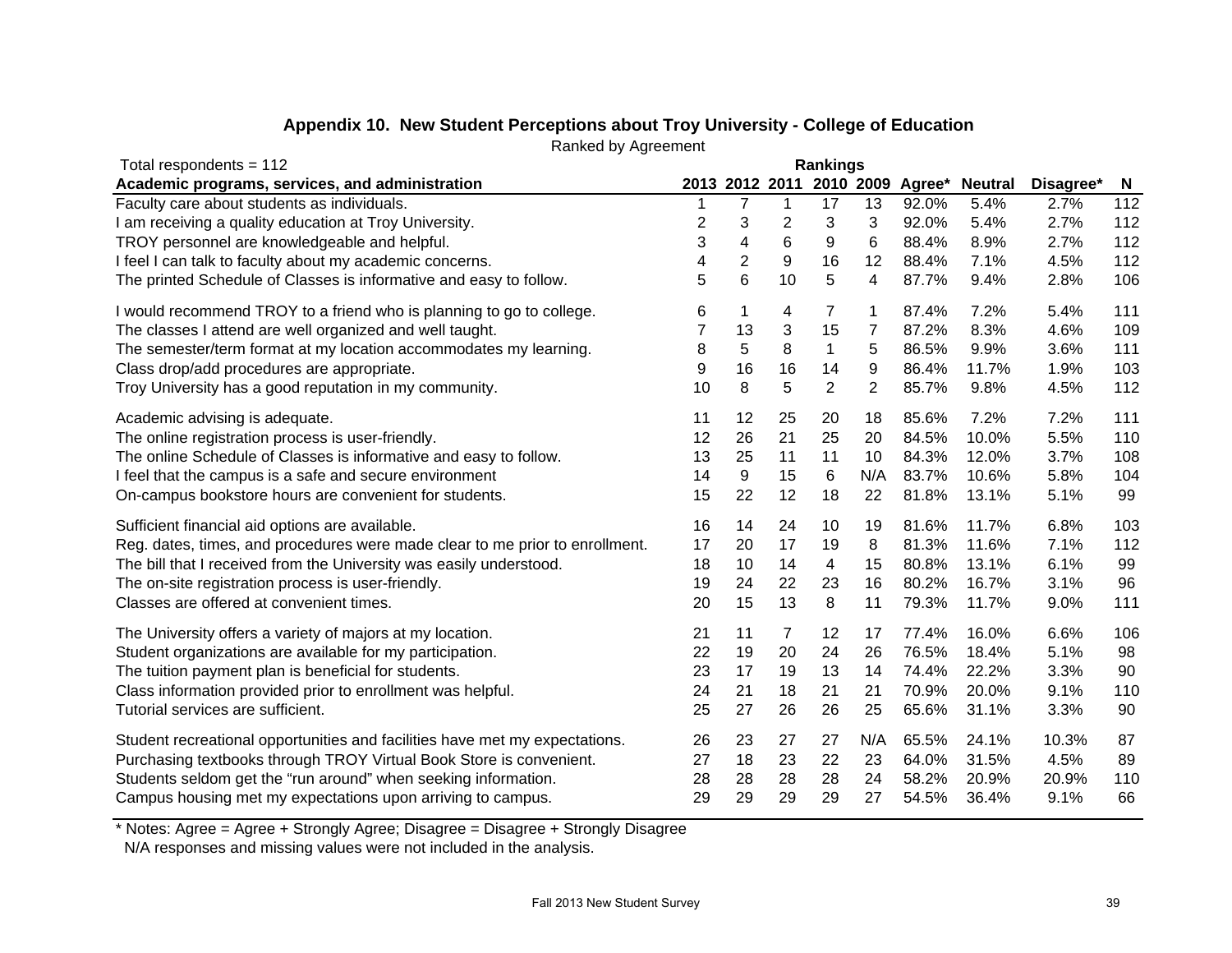# **Appendix 10.1. New Student Perceptions about Troy University - College of Education**

Five Year Trend from Fall 2009 through Fall 2013

| Total respondents = $112$                          |             |             |                               | Agree       |                               |             | <b>Disagree</b> |                             |             |                       |                         |             |  |
|----------------------------------------------------|-------------|-------------|-------------------------------|-------------|-------------------------------|-------------|-----------------|-----------------------------|-------------|-----------------------|-------------------------|-------------|--|
| Academic programs, services, and                   |             |             |                               |             |                               |             |                 |                             |             |                       |                         |             |  |
| administration                                     | <b>FA13</b> | <b>FA12</b> | <b>FA11</b>                   | <b>FA10</b> | <b>FA09</b>                   | <b>Diff</b> | <b>FA13</b>     | <b>FA12</b>                 | <b>FA11</b> | <b>FA10</b>           | FA09                    | <b>Diff</b> |  |
| Faculty care about students as individuals.        |             |             |                               |             | 92.0% 83.2% 87.0% 73.7% 79.0% | 13.0%       | 2.7%            | 6.9%                        | $9.0\%$     | 14.1% 8.8%            |                         | $-6.1%$     |  |
| I am receiving a quality education at Troy         |             |             |                               |             |                               |             |                 |                             |             |                       |                         |             |  |
| University.                                        |             |             | 92.0% 85.4% 85.9% 81.3% 85.3% |             |                               | 6.7%        | 2.7%            | 6.3%                        | 7.1%        | $8.1\%$               | 6.1%                    | $-3.4%$     |  |
| TROY personnel are knowledgeable and helpful.      |             |             | 88.4% 85.1% 80.0% 76.5% 82.1% |             |                               | 6.3%        | 2.7%            | 11.9%                       | $8.0\%$     |                       | 16.0% 11.0%             | $-8.3%$     |  |
| I feel I can talk to faculty about my academic     |             |             |                               |             |                               |             |                 |                             |             |                       |                         |             |  |
| concerns.                                          |             |             |                               |             | 88.4% 86.1% 78.2% 73.9% 79.2% | 9.2%        | 4.5%            | $8.9\%$                     |             | 8.9% 11.8% 9.7%       |                         | $-5.2%$     |  |
| The printed Schedule of Classes is informative and |             |             |                               |             |                               |             |                 |                             |             |                       |                         |             |  |
| easy to follow.                                    |             |             |                               |             | 87.7% 84.4% 77.7% 79.4% 85.1% | 2.6%        | 2.8%            |                             |             | 7.8% 10.6% 10.8% 6.9% |                         | $-4.1%$     |  |
|                                                    |             |             |                               |             |                               |             |                 |                             |             |                       |                         |             |  |
| I would recommend TROY to a friend                 |             |             | 87.4% 89.6% 81.6% 77.5% 86.4% |             |                               | 1.0%        | 5.4%            |                             |             | 6.3% 10.2% 13.9% 8.6% |                         | $-3.2%$     |  |
| The classes I attend are well organized and well   |             |             |                               |             |                               |             |                 |                             |             |                       |                         |             |  |
| taught.                                            |             |             |                               |             | 87.2% 75.5% 81.8% 74.2% 80.3% | $6.9\%$     | 4.6%            | $9.2\%$                     |             | 7.1% 13.4% 9.6%       |                         | $-5.0%$     |  |
| The semester/term format accommodates my           |             |             |                               |             |                               |             |                 |                             |             |                       |                         |             |  |
| learning.                                          |             |             | 86.5% 85.0% 79.6% 82.2% 82.3% |             |                               | 4.2%        | 3.6%            | $6.0\%$                     | 8.2%        | $8.4\%$               | 7.4%                    | $-3.8%$     |  |
| Class drop/add procedures are appropriate.         |             |             | 86.4% 73.3% 71.6% 74.7% 80.1% |             |                               | 6.3%        | 1.9%            | 8.9%                        | $8.0\%$     | $9.7\%$               | 7.5%                    | $-5.6%$     |  |
| Troy University has a good reputation in my        |             |             |                               |             |                               |             |                 |                             |             |                       |                         |             |  |
| community.                                         |             |             |                               |             | 85.7% 82.3% 80.9% 82.0% 85.6% | 0.1%        | 4.5%            | 8.3%                        | 7.4%        | $9.7\%$               | $6.8\%$                 | $-2.3%$     |  |
| Academic advising is adequate.                     |             |             |                               |             | 85.6% 75.8% 66.0% 68.8% 74.8% | $10.8\%$    | 7.2%            |                             |             |                       | 13.1% 14.0% 16.8% 12.2% | $-5.0%$     |  |
| The online registration process is user-friendly.  |             |             |                               |             | 84.5% 61.3% 68.9% 64.0% 74.0% | 10.5%       | 5.5%            |                             |             |                       | 17.2% 15.6% 20.6% 11.3% | $-5.8%$     |  |
| The online Schedule of Classes is informative and  |             |             |                               |             |                               |             |                 |                             |             |                       |                         |             |  |
| easy to follow.                                    |             |             |                               |             | 84.3% 63.4% 76.6% 75.4% 79.9% | 4.4%        |                 | 3.7% 16.1% 11.7% 12.8% 8.8% |             |                       |                         | $-5.1%$     |  |
| I feel that the campus is a safe and secure        |             |             |                               |             |                               |             |                 |                             |             |                       |                         |             |  |
| environment.                                       |             |             | 83.7% 80.2% 71.9% 78.6%       |             | N/A                           | 5.1%        | 5.8%            | 11.1% 9.0%                  |             | 9.8%                  | N/A                     | $-4.0%$     |  |
| On-campus bookstore hours are convenient for       |             |             |                               |             |                               |             |                 |                             |             |                       |                         |             |  |
| students.                                          |             |             |                               |             | 81.8% 67.1% 75.9% 73.1% 73.3% | 8.5%        |                 | 5.1% 19.0% 11.4% 10.0% 8.4% |             |                       |                         | $-3.3%$     |  |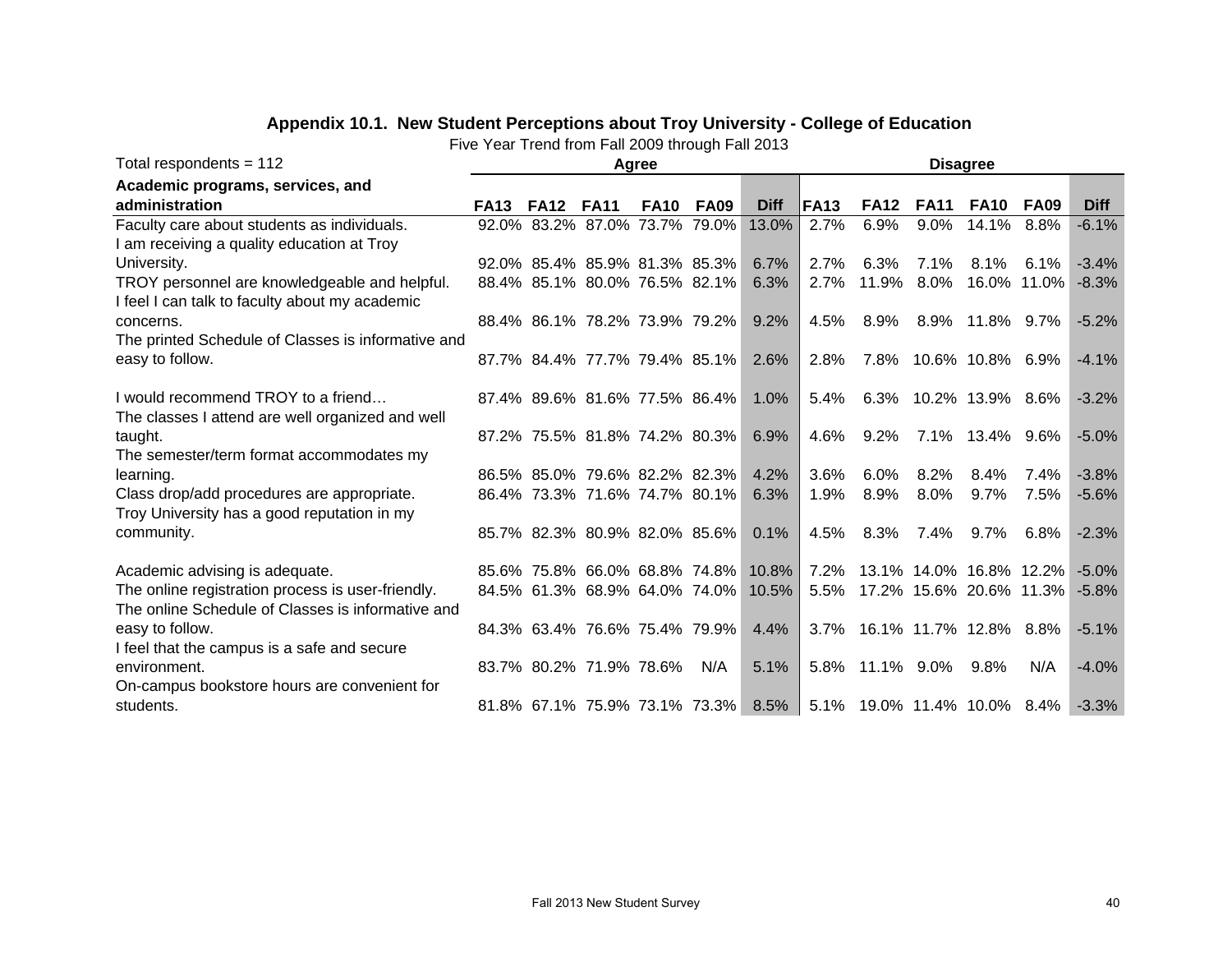# **Appendix 10.1. New Student Perceptions about Troy University - College of Education**

Five Year Trend from Fall 2009 through Fall 2013

| Total respondents = $112$                                                                                                                                                                                                                                                                                                                                                                                                                                                                                                                                                                |             |             |                                                                                                                                                                                                                               | Agree       |             |                                                                                                                                                                        | <b>Disagree</b>      |                                                                                                                                                                        |                          |                                       |             |                                                     |  |
|------------------------------------------------------------------------------------------------------------------------------------------------------------------------------------------------------------------------------------------------------------------------------------------------------------------------------------------------------------------------------------------------------------------------------------------------------------------------------------------------------------------------------------------------------------------------------------------|-------------|-------------|-------------------------------------------------------------------------------------------------------------------------------------------------------------------------------------------------------------------------------|-------------|-------------|------------------------------------------------------------------------------------------------------------------------------------------------------------------------|----------------------|------------------------------------------------------------------------------------------------------------------------------------------------------------------------|--------------------------|---------------------------------------|-------------|-----------------------------------------------------|--|
| Academic programs, services, and                                                                                                                                                                                                                                                                                                                                                                                                                                                                                                                                                         |             |             |                                                                                                                                                                                                                               |             |             |                                                                                                                                                                        |                      |                                                                                                                                                                        |                          |                                       |             |                                                     |  |
| administration                                                                                                                                                                                                                                                                                                                                                                                                                                                                                                                                                                           | <b>FA13</b> | <b>FA12</b> | <b>FA11</b>                                                                                                                                                                                                                   | <b>FA10</b> | <b>FA09</b> | <b>Diff</b>                                                                                                                                                            | <b>FA13</b>          | <b>FA12</b>                                                                                                                                                            | <b>FA11</b>              | FA <sub>10</sub>                      | <b>FA09</b> | <b>Diff</b>                                         |  |
|                                                                                                                                                                                                                                                                                                                                                                                                                                                                                                                                                                                          |             |             |                                                                                                                                                                                                                               |             |             |                                                                                                                                                                        |                      |                                                                                                                                                                        |                          |                                       |             |                                                     |  |
| Sufficient financial aid options are available.                                                                                                                                                                                                                                                                                                                                                                                                                                                                                                                                          |             |             | 81.6% 74.7% 67.4% 75.9% 74.6%                                                                                                                                                                                                 |             |             | 7.0%                                                                                                                                                                   |                      | 6.8% 13.1% 15.8% 13.1% 12.4%                                                                                                                                           |                          |                                       |             | $-5.6%$                                             |  |
| Reg. dates, times, and procedures were made                                                                                                                                                                                                                                                                                                                                                                                                                                                                                                                                              |             |             |                                                                                                                                                                                                                               |             |             |                                                                                                                                                                        |                      |                                                                                                                                                                        |                          |                                       |             |                                                     |  |
| clear to me.                                                                                                                                                                                                                                                                                                                                                                                                                                                                                                                                                                             |             |             | 81.3% 69.7% 71.4% 69.7% 80.2%                                                                                                                                                                                                 |             |             | 1.1%                                                                                                                                                                   | 7.1%                 |                                                                                                                                                                        |                          | 16.2% 16.3% 19.9% 11.3%               |             | $-4.2\%$                                            |  |
| The bill that I received from the University was                                                                                                                                                                                                                                                                                                                                                                                                                                                                                                                                         |             |             |                                                                                                                                                                                                                               |             |             |                                                                                                                                                                        |                      |                                                                                                                                                                        |                          |                                       |             |                                                     |  |
| easily understood.                                                                                                                                                                                                                                                                                                                                                                                                                                                                                                                                                                       |             |             | 80.8% 78.4% 72.2% 79.5% 77.9%                                                                                                                                                                                                 |             |             | 2.9%                                                                                                                                                                   | 6.1%                 |                                                                                                                                                                        |                          | 6.8% 12.2% 11.9% 9.1%                 |             | $-3.0%$                                             |  |
| The on-site registration process is user-friendly.                                                                                                                                                                                                                                                                                                                                                                                                                                                                                                                                       |             |             | 80.2% 65.8% 68.9% 65.9% 75.9%                                                                                                                                                                                                 |             |             | 4.3%                                                                                                                                                                   | 3.1%                 |                                                                                                                                                                        |                          | 11.4% 11.1% 17.0% 9.9%                |             | $-6.8%$                                             |  |
| Classes are offered at convenient times.                                                                                                                                                                                                                                                                                                                                                                                                                                                                                                                                                 |             |             | 79.3% 73.5% 75.0% 77.2% 79.7%                                                                                                                                                                                                 |             |             | $-0.4%$                                                                                                                                                                | $9.0\%$              |                                                                                                                                                                        |                          | 15.3% 12.5% 15.3% 9.7%                |             | $-0.7%$                                             |  |
|                                                                                                                                                                                                                                                                                                                                                                                                                                                                                                                                                                                          |             |             |                                                                                                                                                                                                                               |             |             |                                                                                                                                                                        |                      |                                                                                                                                                                        |                          |                                       |             |                                                     |  |
|                                                                                                                                                                                                                                                                                                                                                                                                                                                                                                                                                                                          |             |             |                                                                                                                                                                                                                               |             |             |                                                                                                                                                                        |                      |                                                                                                                                                                        |                          |                                       |             |                                                     |  |
|                                                                                                                                                                                                                                                                                                                                                                                                                                                                                                                                                                                          |             |             |                                                                                                                                                                                                                               |             |             |                                                                                                                                                                        |                      |                                                                                                                                                                        |                          |                                       |             | $-5.6%$                                             |  |
|                                                                                                                                                                                                                                                                                                                                                                                                                                                                                                                                                                                          |             |             |                                                                                                                                                                                                                               |             |             |                                                                                                                                                                        |                      |                                                                                                                                                                        |                          |                                       |             |                                                     |  |
|                                                                                                                                                                                                                                                                                                                                                                                                                                                                                                                                                                                          |             |             |                                                                                                                                                                                                                               |             |             |                                                                                                                                                                        |                      |                                                                                                                                                                        |                          |                                       |             | $-4.7%$                                             |  |
|                                                                                                                                                                                                                                                                                                                                                                                                                                                                                                                                                                                          |             |             |                                                                                                                                                                                                                               |             |             |                                                                                                                                                                        |                      |                                                                                                                                                                        |                          |                                       |             |                                                     |  |
|                                                                                                                                                                                                                                                                                                                                                                                                                                                                                                                                                                                          |             |             |                                                                                                                                                                                                                               |             |             |                                                                                                                                                                        |                      |                                                                                                                                                                        |                          |                                       |             | $-2.8%$                                             |  |
|                                                                                                                                                                                                                                                                                                                                                                                                                                                                                                                                                                                          |             |             |                                                                                                                                                                                                                               |             |             |                                                                                                                                                                        |                      |                                                                                                                                                                        |                          |                                       |             |                                                     |  |
|                                                                                                                                                                                                                                                                                                                                                                                                                                                                                                                                                                                          |             |             |                                                                                                                                                                                                                               |             |             |                                                                                                                                                                        |                      |                                                                                                                                                                        |                          |                                       |             |                                                     |  |
|                                                                                                                                                                                                                                                                                                                                                                                                                                                                                                                                                                                          |             |             |                                                                                                                                                                                                                               |             |             |                                                                                                                                                                        |                      |                                                                                                                                                                        |                          |                                       |             |                                                     |  |
|                                                                                                                                                                                                                                                                                                                                                                                                                                                                                                                                                                                          |             |             |                                                                                                                                                                                                                               |             |             |                                                                                                                                                                        |                      |                                                                                                                                                                        |                          |                                       |             |                                                     |  |
|                                                                                                                                                                                                                                                                                                                                                                                                                                                                                                                                                                                          |             |             |                                                                                                                                                                                                                               |             |             |                                                                                                                                                                        |                      |                                                                                                                                                                        |                          |                                       |             |                                                     |  |
|                                                                                                                                                                                                                                                                                                                                                                                                                                                                                                                                                                                          |             |             |                                                                                                                                                                                                                               |             |             |                                                                                                                                                                        |                      |                                                                                                                                                                        |                          |                                       |             |                                                     |  |
|                                                                                                                                                                                                                                                                                                                                                                                                                                                                                                                                                                                          |             |             |                                                                                                                                                                                                                               |             |             |                                                                                                                                                                        |                      |                                                                                                                                                                        |                          |                                       |             |                                                     |  |
|                                                                                                                                                                                                                                                                                                                                                                                                                                                                                                                                                                                          |             |             |                                                                                                                                                                                                                               |             |             |                                                                                                                                                                        |                      |                                                                                                                                                                        |                          |                                       |             |                                                     |  |
|                                                                                                                                                                                                                                                                                                                                                                                                                                                                                                                                                                                          |             |             |                                                                                                                                                                                                                               |             |             |                                                                                                                                                                        |                      |                                                                                                                                                                        |                          |                                       |             |                                                     |  |
|                                                                                                                                                                                                                                                                                                                                                                                                                                                                                                                                                                                          |             |             |                                                                                                                                                                                                                               |             |             |                                                                                                                                                                        |                      |                                                                                                                                                                        |                          |                                       |             |                                                     |  |
|                                                                                                                                                                                                                                                                                                                                                                                                                                                                                                                                                                                          |             |             |                                                                                                                                                                                                                               |             |             |                                                                                                                                                                        |                      |                                                                                                                                                                        |                          |                                       |             |                                                     |  |
| The University offers a variety of majors at my<br>location.<br>Student organizations are available for my<br>participation.<br>The tuition payment plan is beneficial for students.<br>Class information provided prior to enrollment was<br>helpful.<br>Tutorial services are sufficient.<br>Student recreational opportunities and facilities<br>have met my expectations.<br>Purchasing textbooks through Virtual BookStore is<br>convenient.<br>Students seldom get the "run around" when<br>seeking information.<br>Campus housing met my expectations upon<br>arriving to campus. |             |             | 77.4% 77.1% 79.8% 75.4% 75.2%<br>74.4% 72.5% 70.2% 75.3% 79.0%<br>70.9% 67.3% 70.7% 68.2% 73.3%<br>65.6% 58.7% 65.4% 62.3% 63.8%<br>65.5% 66.2% 61.8% 56.6%<br>64.0% 70.9% 67.6% 66.1% 67.8%<br>58.2% 52.6% 57.6% 56.3% 63.9% |             | N/A         | 2.2%<br>76.5% 69.9% 69.4% 64.8% 61.6% 14.9%<br>$-4.6%$<br>$-2.4%$<br>1.8%<br>8.9%<br>$-3.8\%$<br>54.5% 45.5% 46.0% 40.9% 39.6% 14.9% 9.1% 9.1% 28.0% 19.3% 16.5% -7.4% | 5.1%<br>9.1%<br>3.3% | 6.6% 11.5% 11.7% 12.1% 12.2%<br>$8.4\%$<br>3.3% 11.0% 8.3% 10.3% 6.1%<br>10.3% 7.4% 13.2% 11.5%<br>4.5% 12.7% 10.3% 10.9% 12.1%<br>-5.7% 20.9% 21.6% 31.3% 31.3% 21.3% | 9.4%<br>10.7% 10.3% 9.9% | 13.6% 9.8%<br>12.2% 16.2% 19.9% 12.5% | 8.9%<br>N/A | $-3.4%$<br>$-5.6%$<br>$-1.2%$<br>$-7.6%$<br>$-0.4%$ |  |

\* Notes: Agree = Agree + Strongly Agree; Disagree = Disagree + Strongly Disagree (in 2009 Neutral values were handled differently.) Data sorted descending by level of agreement.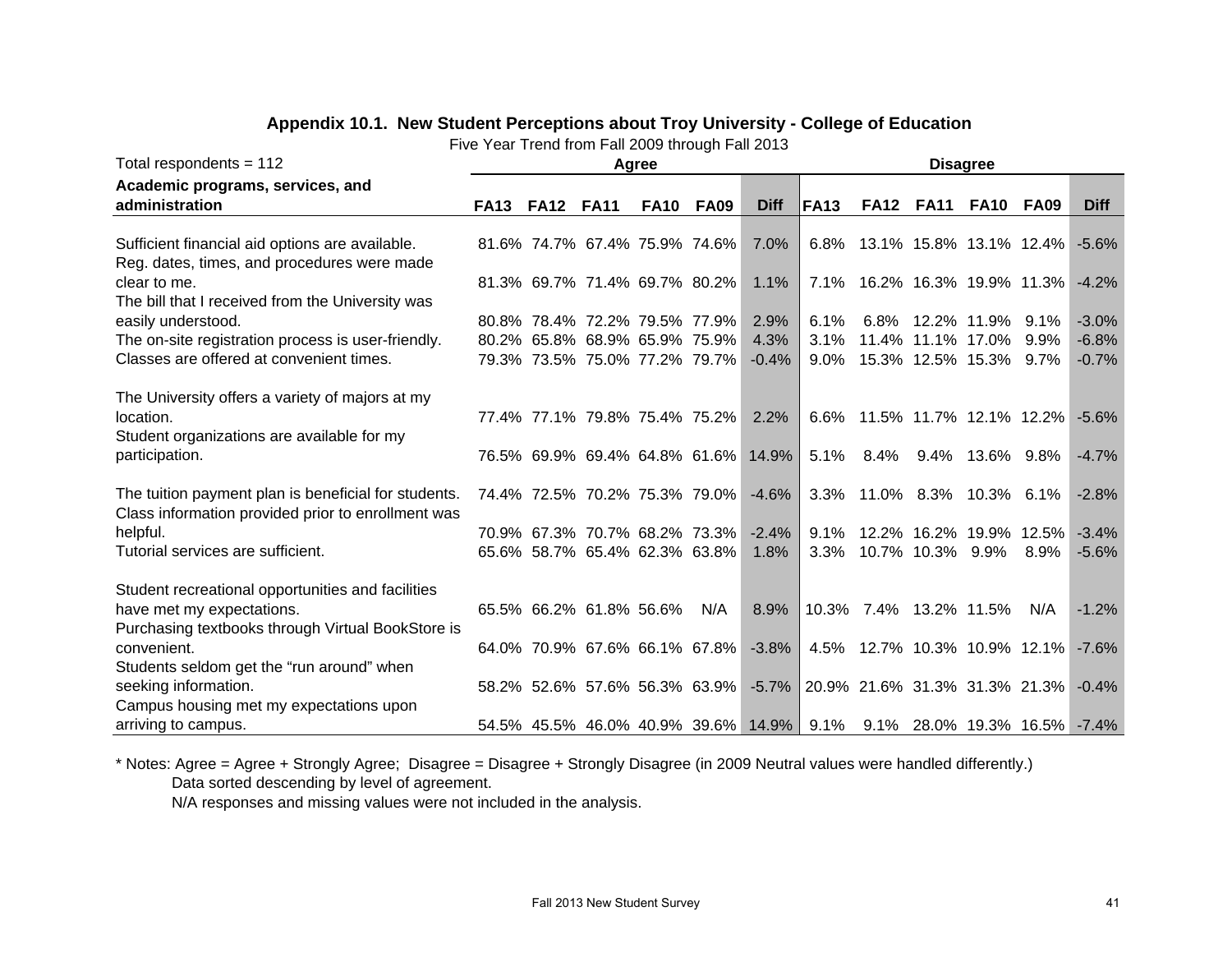| Total respondents = $52$                                                        | <b>Rankings</b> |                |                |                |     |                            |                |           |    |
|---------------------------------------------------------------------------------|-----------------|----------------|----------------|----------------|-----|----------------------------|----------------|-----------|----|
| Academic programs, services, and administration                                 | 2013            |                |                |                |     | 2012 2011 2010 2009 Agree* | <b>Neutral</b> | Disagree* | N  |
| Student organizations are available for my participation.                       |                 | 8              | 7              | 1              | 6   | 100.0%                     | 0.0%           | 0.0%      | 48 |
| TROY personnel are knowledgeable and helpful.                                   | 2               | 4              | 15             | 19             | 2   | 96.2%                      | 3.8%           | 0.0%      | 52 |
| The semester/term format at my location accommodates my learning.               | 3               | 3              | 4              | 8              | 3   | 94.3%                      | 5.7%           | 0.0%      | 53 |
| I feel I can talk to faculty about my academic concerns.                        | 4               | $\overline{c}$ | 6              | 14             | 11  | 94.2%                      | 1.9%           | 3.8%      | 52 |
| I am receiving a quality education at Troy University.                          | 5               | 1              | 1              | 9              | 4   | 92.3%                      | 7.7%           | 0.0%      | 52 |
| Troy University has a good reputation in my community.                          | 6               | 5              | 5              | 10             | 5   | 92.2%                      | 3.9%           | 3.9%      | 51 |
| I would recommend Troy University to a friend who is planning to go to college. | 7               | 10             | 3              | 15             | 8   | 92.2%                      | 5.9%           | 2.0%      | 51 |
| Faculty care about students as individuals.                                     | 8               | 6              | 14             | 6              | 7   | 90.6%                      | 5.7%           | 3.8%      | 53 |
| Academic advising is adequate.                                                  | 9               | 14             | 16             | 18             | 18  | 90.2%                      | 5.9%           | 3.9%      | 51 |
| The University offers a variety of majors at my location.                       | 10              | $\overline{7}$ | $\overline{2}$ | $\overline{7}$ | 1   | 88.5%                      | 3.8%           | 7.7%      | 52 |
| Sufficient financial aid options are available.                                 | 11              | 19             | 19             | 2              | 12  | 84.0%                      | 8.0%           | 8.0%      | 50 |
| The printed Schedule of Classes is informative and easy to follow.              | 12              | 9              | 9              | 3              | 9   | 84.0%                      | 10.0%          | 6.0%      | 50 |
| The on-site registration process is user-friendly.                              | 13              | 26             | 24             | 29             | 16  | 83.0%                      | 10.6%          | 6.4%      | 47 |
| The classes I attend are well organized and well taught.                        | 14              | 13             | 8              | 22             | 13  | 82.7%                      | 11.5%          | 5.8%      | 52 |
| The online registration process is user-friendly.                               | 15              | 21             | 26             | 21             | 24  | 82.0%                      | 12.0%          | 6.0%      | 50 |
| I feel that the campus is a safe and secure environment                         | 16              | 12             | 10             | 4              | N/A | 81.3%                      | 12.5%          | 6.3%      | 48 |
| The tuition payment plan is beneficial for students.                            | 17              | 15             | 20             | 17             | 14  | 80.4%                      | 15.2%          | 4.3%      | 46 |
| On-campus bookstore hours are convenient for students.                          | 18              | 18             | 23             | 13             | 21  | 79.2%                      | 10.4%          | 10.4%     | 48 |
| Student recreational opportunities and facilities have met my expectations.     | 19              | 22             | 17             | 5              | N/A | 78.7%                      | 12.8%          | 8.5%      | 47 |
| Class drop/add procedures are appropriate.                                      | 20              | 11             | 12             | 24             | 19  | 78.4%                      | 11.8%          | 9.8%      | 51 |
| Classes are offered at convenient times.                                        | 21              | 20             | 11             | 16             | 15  | 78.0%                      | 14.0%          | 8.0%      | 50 |
| The bill that I received from the University was easily understood.             | 22              | 17             | 13             | 28             | 20  | 77.6%                      | 12.2%          | 10.2%     | 49 |
| The online Schedule of Classes is informative and easy to follow.               | 23              | 16             | 18             | 12             | 17  | 77.4%                      | 13.2%          | 9.4%      | 53 |
| Reg. dates, times, and procedures were made clear to me prior to enrollment.    | 24              | 23             | 22             | 23             | 10  | 76.9%                      | 15.4%          | 7.7%      | 52 |
| Tutorial services are sufficient.                                               | 25              | 25             | 25             | 20             | 23  | 75.0%                      | 25.0%          | 0.0%      | 44 |
| Campus housing met my expectations upon arriving to campus.                     | 26              | 28             | 27             | 26             | 26  | 70.5%                      | 15.9%          | 13.6%     | 44 |
| Class information provided prior to enrollment was helpful.                     | 27              | 24             | 21             | 25             | 22  | 68.6%                      | 21.6%          | 9.8%      | 51 |
| Purchasing textbooks through TROY Virtual Book Store is convenient.             | 28              | 27             | 29             | 11             | 25  | 61.9%                      | 31.0%          | 7.1%      | 42 |
| Students seldom get the "run around" when seeking information.                  | 29              | 29             | 28             | 27             | 27  | 59.6%                      | 25.0%          | 15.4%     | 52 |

# **Appendix 11. New Student Perceptions about Troy University - College of Communication & Fine Arts**

Ranked by Agreement

\* Notes: Agree = Agree + Strongly Agree; Disagree = Disagree + Strongly Disagree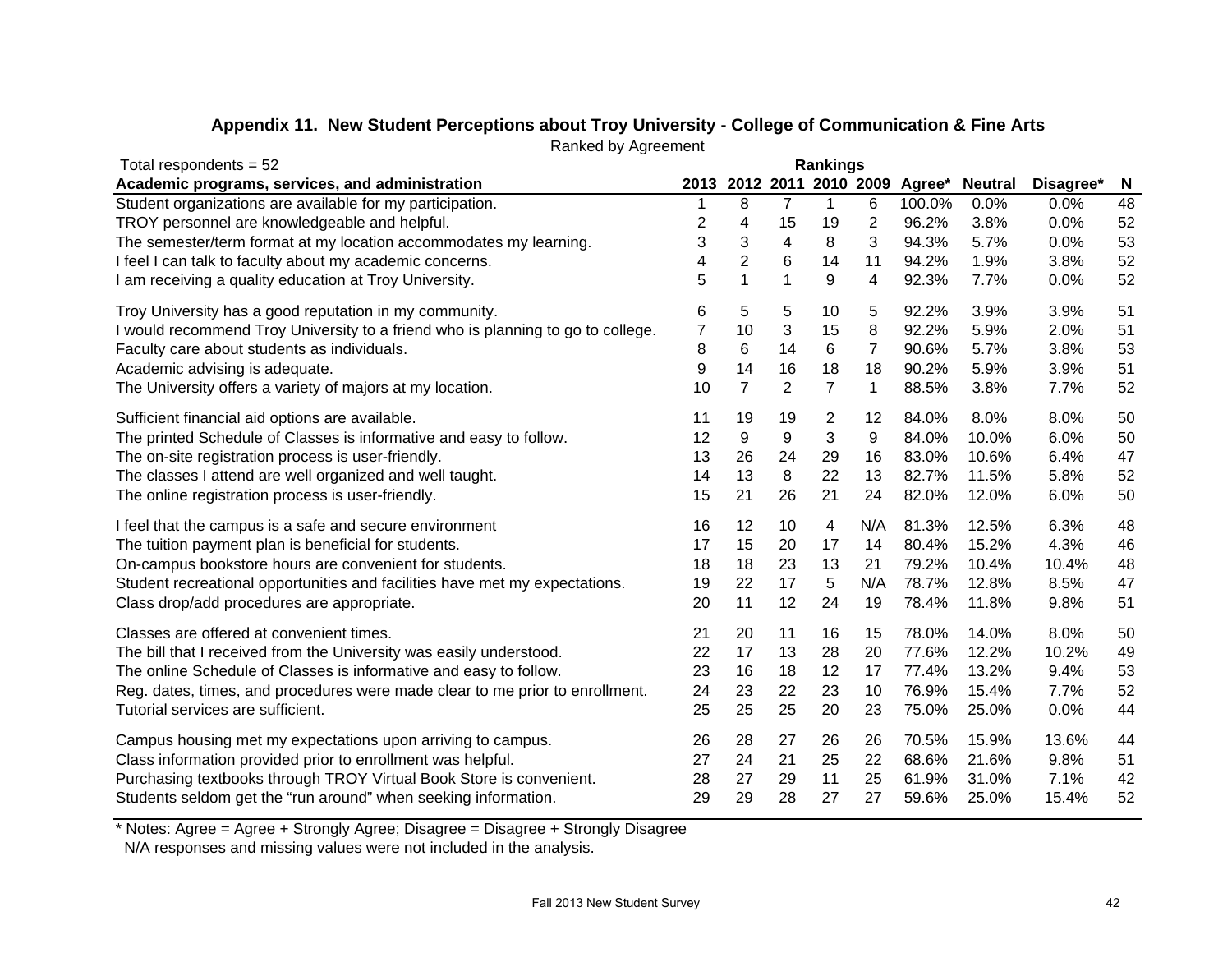| Total respondents $= 52$                           |             |             | Agree                         |             |                               | <b>Disagree</b> |             |                     |                        |             |               |             |  |
|----------------------------------------------------|-------------|-------------|-------------------------------|-------------|-------------------------------|-----------------|-------------|---------------------|------------------------|-------------|---------------|-------------|--|
| Academic programs, services, and                   |             |             |                               |             |                               |                 |             |                     |                        |             |               |             |  |
| administration                                     | <b>FA13</b> | <b>FA12</b> | <b>FA11</b>                   | <b>FA10</b> | <b>FA09</b>                   | <b>Diff</b>     | <b>FA13</b> | <b>FA12</b>         | <b>FA11</b>            | <b>FA10</b> | <b>FA09</b>   | <b>Diff</b> |  |
| Student organizations are available for my         |             |             |                               |             |                               |                 |             |                     |                        |             |               |             |  |
| participation.                                     | 100.0%      | 82.9%       |                               |             | 73.9% 92.9% 69.8%             | 30.2%           |             | $0.0\%$ 14.3% 17.4% |                        |             | 3.6% 12.2%    | N/A         |  |
| TROY personnel are knowledgeable and helpful.      |             |             | 96.2% 86.8% 68.0% 76.5% 81.4% |             |                               | 14.8%           |             |                     | $0.0\%$ 10.5% 22.0%    | 11.8% 10.4% |               | N/A         |  |
| The semester/term format at my location            |             |             |                               |             |                               |                 |             |                     |                        |             |               |             |  |
| accommodates my learning.                          |             |             |                               |             | 94.3% 88.9% 78.7% 87.1% 79.6% | 14.7%           | $0.0\%$     |                     | 5.6% 10.6%             | $0.0\%$     | 8.0%          | $-8.0%$     |  |
| I feel I can talk to faculty about my academic     |             |             |                               |             |                               |                 |             |                     |                        |             |               |             |  |
| concerns.                                          |             |             |                               |             | 94.2% 89.5% 74.0% 79.4% 74.6% | 19.6%           | 3.8%        |                     | 7.9% 18.0% 11.8% 10.5% |             |               | $-6.7%$     |  |
| I am receiving a quality education at Troy         |             |             |                               |             |                               |                 |             |                     |                        |             |               |             |  |
| University.                                        |             |             | 92.3% 91.9% 83.3% 85.3% 87.3% |             |                               | 5.0%            | $0.0\%$     |                     | 8.1% 10.4%             | 5.9%        | 6.6%          | $-6.6%$     |  |
| Troy University has a good reputation in my        |             |             |                               |             |                               |                 |             |                     |                        |             |               |             |  |
| community.                                         | $92.2\%$    | 86.1%       |                               |             | 78.3% 83.3% 83.5%             | 8.7%            | 3.9%        |                     | 11.1% 13.0%            | 3.3%        | 5.5%          | $-1.6%$     |  |
| I would recommend TROY to a friend                 | 92.2%       |             | 81.1% 79.6% 78.8% 84.0%       |             |                               | 8.2%            | 2.0%        |                     | 8.1% 12.2%             | 9.1%        | 8.4%          | $-6.4%$     |  |
| Faculty care about students as individuals.        | 90.6%       |             | 84.2% 68.0% 88.2%             |             | 74.5%                         | 16.1%           | 3.8%        | 5.3%                | 18.0%                  | 8.8%        | 11.3%         | $-7.5%$     |  |
| Academic advising is adequate.                     | 90.2%       |             | 73.0% 66.7% 77.4% 69.2%       |             |                               | 21.0%           |             |                     | 3.9% 16.2% 22.9%       | 16.1% 14.7% |               | $-10.8%$    |  |
| The University offers a variety of majors at my    |             |             |                               |             |                               |                 |             |                     |                        |             |               |             |  |
| location.                                          |             |             |                               |             | 88.5% 83.8% 81.3% 87.9% 80.7% | 7.8%            |             | 7.7% 10.8% 12.5%    |                        | $3.0\%$     | $6.4\%$       | 1.3%        |  |
| Sufficient financial aid options are available.    |             |             |                               |             | 84.0% 68.6% 64.0% 90.3% 73.6% | 10.4%           |             | 8.0% 17.1% 18.0%    |                        |             | $0.0\%$ 10.8% | $-2.8%$     |  |
| The printed Schedule of Classes is informative and |             |             |                               |             |                               |                 |             |                     |                        |             |               |             |  |
| easy to follow.                                    |             |             | 84.0% 82.4% 72.9% 90.0% 80.3% |             |                               | 3.7%            | $6.0\%$     |                     | 8.8% 14.6%             | $0.0\%$     | 9.4%          | $-3.4%$     |  |
| The on-site registration process is user-friendly. |             |             | 83.0% 53.3% 55.3% 60.7% 76.0% |             |                               | 7.0%            |             |                     | 6.4% 13.3% 27.7%       | 14.3% 12.5% |               | $-6.1%$     |  |
| The classes I attend are well organized and well   |             |             |                               |             |                               |                 |             |                     |                        |             |               |             |  |
| taught.                                            | 82.7%       | 73.7%       | 72.9%                         | 73.5%       | 77.1%                         | 5.6%            | 5.8%        |                     | 15.8% 14.6%            | 11.8% 10.8% |               | $-5.0%$     |  |
| The online registration process is user-friendly.  |             |             | 82.0% 64.5% 45.8% 74.2%       |             | 73.5%                         | 8.5%            |             | 6.0% 12.9% 33.3%    |                        |             | 6.5% 12.2%    | $-6.2%$     |  |

# **Appendix 11.1. New Student Perceptions about Troy University - College of Communication & Fine Arts**

Five Year Trend from Fall 2009 through Fall 2013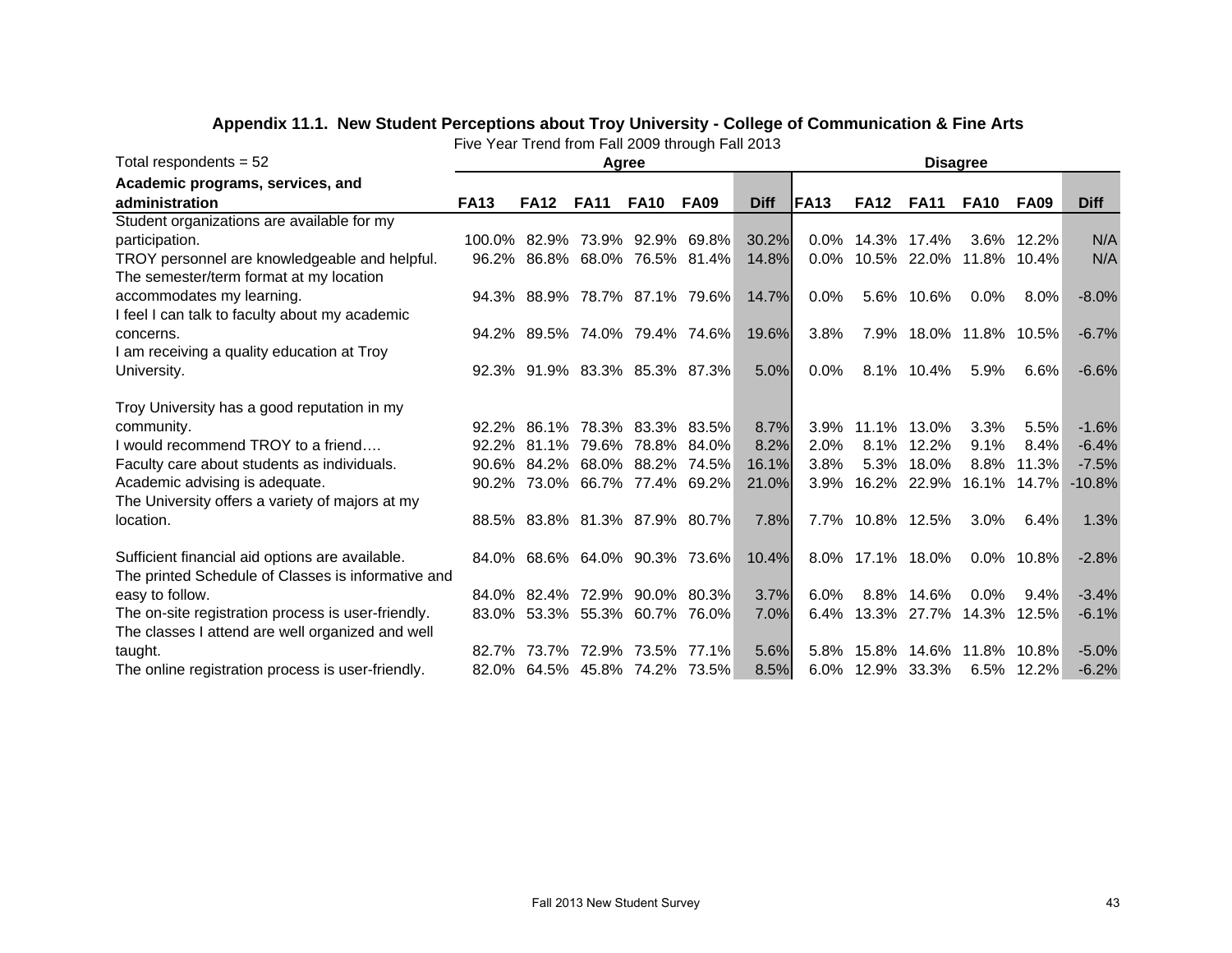| Total respondents $= 52$                                                                                                    |             |             | Agree                                                          |             |                               | <b>Disagree</b>  |                                     |                                      |                   |                 |                    |                    |
|-----------------------------------------------------------------------------------------------------------------------------|-------------|-------------|----------------------------------------------------------------|-------------|-------------------------------|------------------|-------------------------------------|--------------------------------------|-------------------|-----------------|--------------------|--------------------|
| Academic programs, services, and                                                                                            |             |             |                                                                |             |                               |                  |                                     |                                      |                   |                 |                    |                    |
| administration                                                                                                              | <b>FA13</b> | <b>FA12</b> | <b>FA11</b>                                                    | <b>FA10</b> | <b>FA09</b>                   | <b>Diff</b>      | <b>FA13</b>                         | <b>FA12</b>                          | <b>FA11</b>       | <b>FA10</b>     | <b>FA09</b>        | <b>Diff</b>        |
| I feel that the campus is a safe and secure                                                                                 |             |             |                                                                |             |                               |                  |                                     |                                      |                   |                 |                    |                    |
| environment                                                                                                                 |             |             | 81.3% 74.3% 72.3% 90.0%                                        |             | N/A                           | $-8.7%$          |                                     |                                      | 6.3% 11.4% 17.0%  | 3.3%            | N/A                | 3.0%               |
| The tuition payment plan is beneficial for students.<br>On-campus bookstore hours are convenient for                        |             |             | 80.4% 71.9% 62.8% 78.6% 78.3%                                  |             |                               | 2.1%             |                                     | 4.3% 12.5% 18.6%                     |                   | $0.0\%$         | $9.4\%$            | $-5.1%$            |
| students.<br>Student recreational opportunities and facilities                                                              |             |             | 79.2% 70.3% 56.5% 80.6% 71.1%                                  |             |                               | 8.1%             |                                     |                                      | 10.4% 13.5% 23.9% |                 | 6.5% 10.5%         | $-0.1%$            |
| have met my expectations.<br>Class drop/add procedures are appropriate.                                                     |             |             | 78.7% 64.5% 66.7% 88.9%<br>78.4% 79.4% 69.8% 71.4%             |             | N/A<br>72.1%                  | $-10.2%$<br>6.3% | 9.8%                                | 8.5% 19.4% 23.1%                     | 8.8% 23.3%        | 3.7%<br>$3.6\%$ | N/A<br>10.0%       | 4.8%<br>$-0.2%$    |
| Classes are offered at convenient times.                                                                                    |             |             | 78.0% 66.7% 70.8% 78.8% 83.2%                                  |             |                               | $-5.2%$          |                                     |                                      | 8.0% 19.4% 16.7%  | $3.0\%$         | 9.5%               | $-1.5%$            |
| The bill that I received from the University was<br>easily understood.<br>The online Schedule of Classes is informative and |             |             | 77.6% 70.6% 69.6% 61.3% 76.6%                                  |             |                               | 1.0%             |                                     |                                      | 10.2% 17.6% 30.4% |                 | 6.5% 12.4%         | $-2.2%$            |
| easy to follow.<br>Reg. dates, times, and procedures were made                                                              |             |             | 77.4% 71.9% 65.1% 80.6% 74.4%                                  |             |                               | 3.0%             |                                     |                                      | 9.4% 12.5% 18.6%  |                 | 6.5% 11.8%         | $-2.4%$            |
| clear to me.<br>Tutorial services are sufficient.                                                                           |             |             | 76.9% 63.2% 59.2% 72.7% 79.5%<br>75.0% 58.6% 52.9% 75.0% 65.1% |             |                               | $-2.6%$<br>9.9%  |                                     | 7.7% 15.8% 32.7%<br>0.0% 13.8% 29.4% |                   | 8.3%            | 6.1% 13.1%<br>8.1% | $-5.4%$<br>$-8.1%$ |
| Campus housing met my expectations upon                                                                                     |             |             |                                                                |             |                               |                  |                                     |                                      |                   |                 |                    |                    |
| arriving to campus.<br>Class information provided prior to enrollment was                                                   |             |             |                                                                |             | 70.5% 51.6% 39.5% 70.0% 46.6% |                  | 23.9% 13.6% 22.6% 39.5% 10.0% 19.8% |                                      |                   |                 |                    | $-6.2%$            |
| helpful.<br>Purchasing textbooks through Virtual Book Store is                                                              |             |             | 68.6% 61.1% 61.2% 70.6% 68.6%                                  |             |                               | 0.0%             |                                     |                                      | 9.8% 19.4% 20.4%  |                 | 5.9% 17.9%         | $-8.1%$            |
| convenient.<br>Students seldom get the "run around" when                                                                    |             |             | 61.9% 51.7% 37.8% 83.3% 71.6%                                  |             |                               | $-9.7%$          |                                     |                                      | 7.1% 24.1% 27.0%  |                 | 4.2% 10.9%         | $-3.8%$            |
| seeking information.                                                                                                        |             |             | 59.6% 45.7% 38.8% 62.5% 56.4%                                  |             |                               |                  | 3.2% 15.4% 28.6% 30.6% 28.1% 23.1%  |                                      |                   |                 |                    | $-7.7%$            |

#### **Appendix 11.1. New Student Perceptions about Troy University - College of Communication & Fine Arts**

Five Year Trend from Fall 2009 through Fall 2013

\* Notes: Agree = Agree + Strongly Agree; Disagree = Disagree + Strongly Disagree (in 2009 Neutral values were handled differently.) Data sorted descending by level of agreement.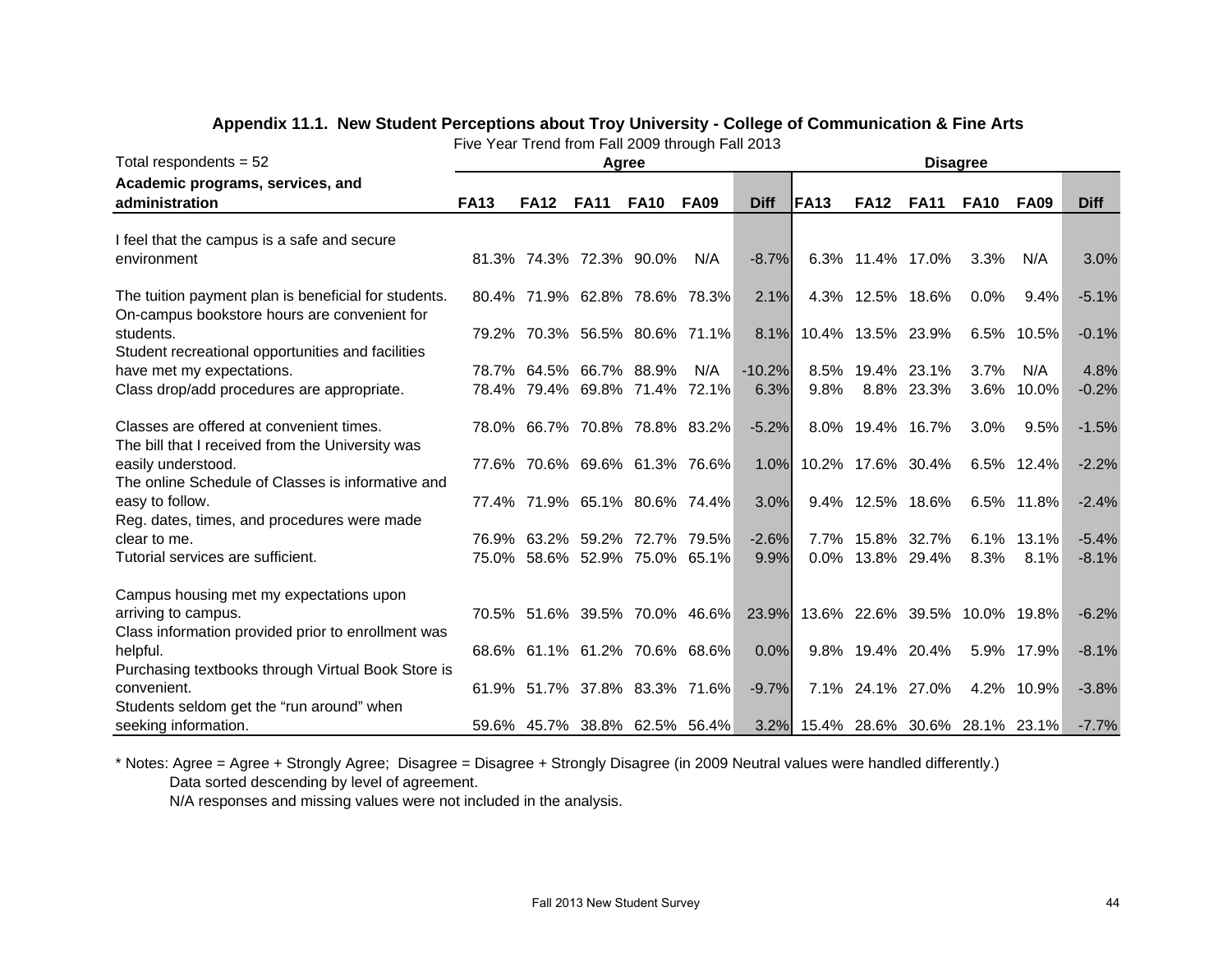| Total respondents = $141$                                                    | Ranking |                  |                |                |                |       |                          |           |          |
|------------------------------------------------------------------------------|---------|------------------|----------------|----------------|----------------|-------|--------------------------|-----------|----------|
| Academic programs, services, and administration                              |         |                  | 2013 2012 2011 |                |                |       | 2010 2009 Agree* Neutral | Disagree* | <b>N</b> |
| TROY personnel are knowledgeable and helpful.                                |         | 8                | 5              | 9              | 5              | 89.4% | 5.7%                     | 5.0%      | 141      |
| I am receiving a quality education at Troy University.                       | 2       | 1                | 1              | 1              | 1              | 89.3% | 5.7%                     | 5.0%      | 140      |
| The semester/term format at my location accommodates my learning.            | 3       | 3                | 6              | 3              | 8              | 88.4% | 6.5%                     | 5.1%      | 138      |
| I would recommend TROY to a friend who is planning to go to college.         | 4       | 5                | 3              | $\,6$          | $\overline{2}$ | 87.9% | 4.3%                     | 7.9%      | 140      |
| The University offers a variety of majors at my location.                    | 5       | 4                | 9              | 10             | 6              | 87.1% | 6.8%                     | 6.1%      | 132      |
| I feel I can talk to faculty about my academic concerns.                     | 6       | 11               | 13             | 14             | 14             | 86.5% | 8.5%                     | 5.0%      | 141      |
| The printed Schedule of Classes is informative and easy to follow.           | 7       | $\mathbf{2}$     | 8              | 5              | $\overline{7}$ | 86.1% | 9.5%                     | 4.4%      | 137      |
| Faculty care about students as individuals.                                  | 8       | $\boldsymbol{9}$ | 4              | 11             | 15             | 85.7% | 9.3%                     | 5.0%      | 140      |
| Reg. dates, times, and procedures were made clear to me prior to enrollment. | 9       | 17               | 21             | 15             | 9              | 85.6% | 7.2%                     | 7.2%      | 139      |
| Troy University has a good reputation in my community.                       | 10      | 6                | $\overline{2}$ | $\overline{2}$ | 3              | 85.6% | 10.1%                    | 4.3%      | 139      |
| Class drop/add procedures are appropriate.                                   | 11      | 7                | 17             | 21             | 19             | 85.5% | 10.7%                    | 3.8%      | 131      |
| The online Schedule of Classes is informative and easy to follow.            | 12      | 16               | 18             | 12             | 16             | 84.8% | 10.1%                    | 5.1%      | 138      |
| Classes are offered at convenient times.                                     | 13      | 13               | 12             | $\overline{4}$ | 4              | 83.7% | 9.6%                     | 6.7%      | 135      |
| Academic advising is adequate.                                               | 14      | 19               | 15             | 19             | 23             | 82.7% | 11.5%                    | 5.8%      | 139      |
| The online registration process is user-friendly.                            | 15      | 22               | 23             | 22             | 18             | 82.4% | 5.9%                     | 11.8%     | 136      |
| Student organizations are available for my participation.                    | 16      | 14               | 24             | 20             | 22             | 82.3% | 10.8%                    | 6.9%      | 130      |
| The classes I attend are well organized and well taught.                     | 17      | 20               | $\overline{7}$ | 17             | 11             | 82.0% | 11.5%                    | 6.5%      | 139      |
| On-campus bookstore hours are convenient for students.                       | 18      | 12               | 14             | 18             | 21             | 79.5% | 11.8%                    | 8.7%      | 127      |
| The on-site registration process is user-friendly.                           | 19      | 25               | 22             | 25             | 13             | 79.1% | 14.7%                    | 6.2%      | 129      |
| I feel that the campus is a safe and secure environment.                     | 20      | 21               | 10             | 8              | N/A            | 78.7% | 14.2%                    | 7.1%      | 127      |
| Class information provided prior to enrollment was helpful.                  | 21      | 24               | 20             | 23             | 24             | 78.4% | 13.7%                    | 7.9%      | 139      |
| Tutorial services are sufficient.                                            | 22      | 15               | 27             | 26             | 25             | 76.8% | 16.8%                    | 6.4%      | 125      |
| Sufficient financial aid options are available.                              | 23      | 18               | 16             | 16             | 17             | 76.3% | 16.5%                    | 7.2%      | 139      |
| The bill that I received from the University was easily understood.          | 24      | 10               | 11             | 13             | 12             | 76.3% | 13.7%                    | 9.9%      | 131      |
| The tuition payment plan is beneficial for students.                         | 25      | 23               | 19             | $\overline{7}$ | 10             | 73.8% | 20.8%                    | 5.4%      | 130      |
| Student recreational opportunities and facilities have met my expectations.  | 26      | 27               | 25             | 27             | N/A            | 69.9% | 19.5%                    | 10.6%     | 123      |
| Purchasing textbooks through TROY Virtual Book Store is convenient.          | 27      | 26               | 26             | 24             | 20             | 66.4% | 23.5%                    | 10.1%     | 119      |
| Students seldom get the "run around" when seeking information.               | 28      | 29               | 28             | 28             | 26             | 63.0% | 18.1%                    | 18.8%     | 138      |
| Campus housing met my expectations upon arriving to campus.                  | 29      | 28               | 29             | 29             | 27             | 58.6% | 24.1%                    | 17.2%     | 116      |

# **Appendix 12. New Student Perceptions about Troy University - College of Health & Human Service**

Ranked by Agreement Level

\* Notes: Agree = Agree + Strongly Agree; Disagree = Disagree + Strongly Disagree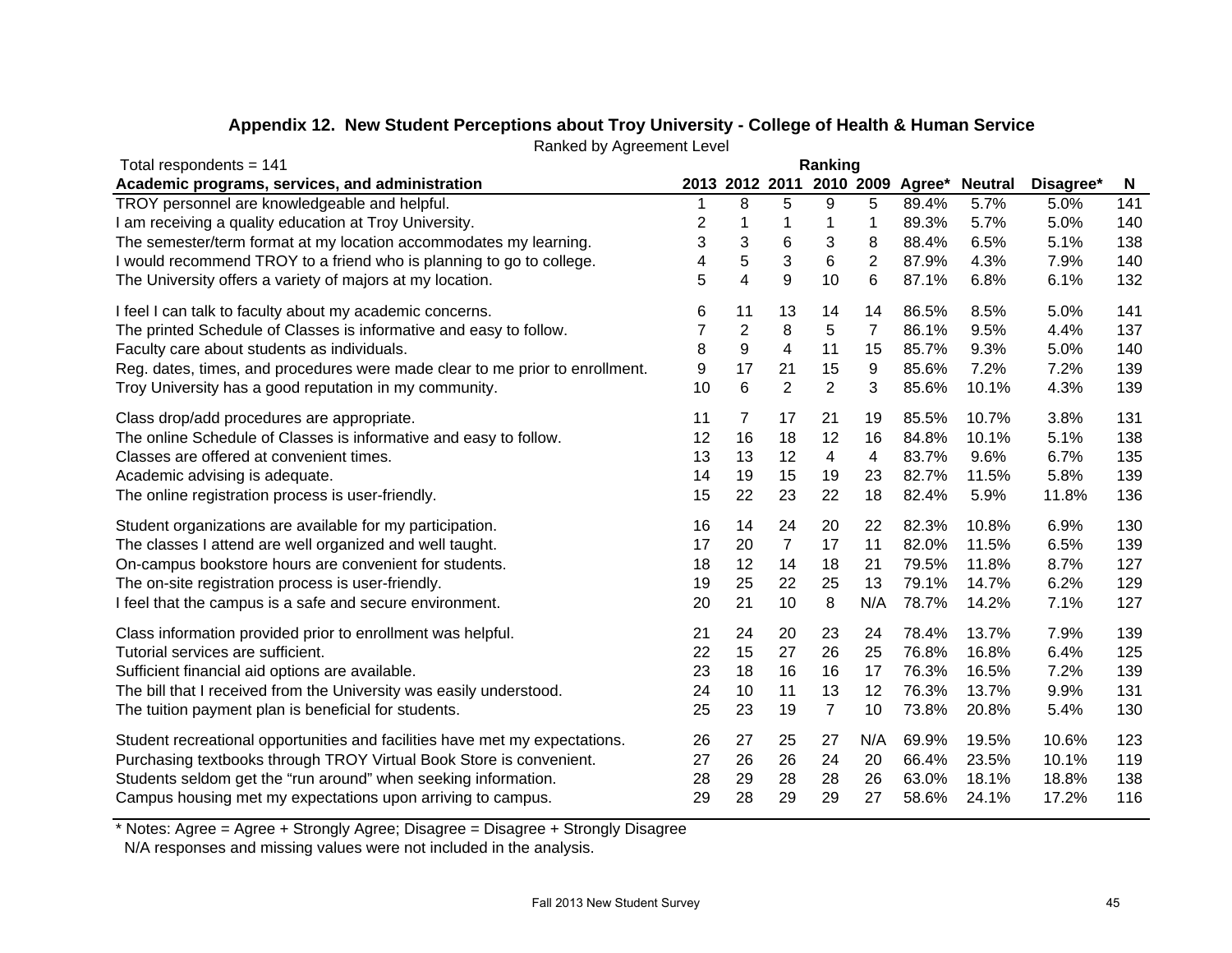| Total respondents = 141                            | Agree       |                               |             |             |                               |             |             | <b>Disagree</b> |                  |                              |              |             |  |  |
|----------------------------------------------------|-------------|-------------------------------|-------------|-------------|-------------------------------|-------------|-------------|-----------------|------------------|------------------------------|--------------|-------------|--|--|
| Academic programs, services, and                   |             |                               |             |             |                               |             |             |                 |                  |                              |              |             |  |  |
| administration                                     | <b>FA13</b> | <b>FA12</b>                   | <b>FA11</b> | <b>FA10</b> | <b>FA09</b>                   | <b>Diff</b> | <b>FA13</b> | <b>FA12</b>     | <b>FA11</b>      | <b>FA10</b>                  | <b>FA09</b>  | <b>Diff</b> |  |  |
| TROY personnel are knowledgeable and helpful.      |             | 89.4% 88.3% 77.5% 78.4% 81.4% |             |             |                               | 8.0%        | 5.0%        |                 |                  | 6.3% 14.2% 10.5% 10.4%       |              | $-5.4%$     |  |  |
| I am receiving a quality education at Troy         |             |                               |             |             |                               |             |             |                 |                  |                              |              |             |  |  |
| University.                                        |             | 89.3% 95.3% 84.6% 86.3% 87.3% |             |             |                               | 2.0%        | 5.0%        |                 | 3.1% 10.3%       | 7.1%                         | 6.6%         | $-1.6%$     |  |  |
| The semester/term format accommodates my           |             |                               |             |             |                               |             |             |                 |                  |                              |              |             |  |  |
| learning.                                          |             | 88.4% 90.5% 76.3% 83.3% 79.6% |             |             |                               | 8.8%        | 5.1%        |                 | 3.2% 11.4%       | 6.8%                         | $8.0\%$      | $-2.9%$     |  |  |
| I would recommend TROY to a friend                 |             | 87.9% 89.1% 79.5% 80.7% 84.0% |             |             |                               | 3.9%        | 7.9%        |                 | 4.7% 13.7% 13.9% |                              | $8.4\%$      | $-0.5%$     |  |  |
| The University offers a variety of majors at my    |             |                               |             |             |                               |             |             |                 |                  |                              |              |             |  |  |
| location.                                          |             | 87.1% 90.2% 75.7% 78.4% 80.7% |             |             |                               | 6.4%        | 6.1%        |                 | 5.7% 11.7%       | 9.3%                         | 6.4%         | $-0.3%$     |  |  |
| I feel I can talk to faculty about my academic     |             |                               |             |             |                               |             |             |                 |                  |                              |              |             |  |  |
| concerns.                                          |             |                               |             |             | 86.5% 85.9% 72.9% 75.9% 74.6% | 11.9%       | 5.0%        |                 |                  | 7.0% 11.9% 10.6% 10.5%       |              | $-5.5%$     |  |  |
| The printed Schedule of Classes is informative and |             |                               |             |             |                               |             |             |                 |                  |                              |              |             |  |  |
| easy to follow.                                    |             | 86.1% 91.8% 76.1% 82.4% 80.3% |             |             |                               | 5.8%        | 4.4%        |                 | 2.5% 12.4%       | 7.5%                         | $9.4\%$      | $-5.0%$     |  |  |
| Faculty care about students as individuals.        |             | 85.7% 86.7% 78.8% 77.6% 74.5% |             |             |                               | 11.2%       | 5.0%        |                 |                  | 4.7% 12.7% 10.0% 11.3%       |              | $-6.3%$     |  |  |
| Reg. dates, times, and procedures were made        |             |                               |             |             |                               |             |             |                 |                  |                              |              |             |  |  |
| clear to me.                                       |             | 85.6% 82.0% 68.1% 75.0% 79.5% |             |             |                               | 6.1%        | $7.2\%$     |                 |                  | 7.8% 20.7% 16.1% 13.1%       |              | $-5.9%$     |  |  |
| Troy University has a good reputation in my        |             |                               |             |             |                               |             |             |                 |                  |                              |              |             |  |  |
| community.                                         |             | 85.6% 88.6% 81.6% 83.9% 83.5% |             |             |                               | 2.1%        | 4.3%        |                 | 3.3% 10.5%       |                              | $6.5\%$ 5.5% | $-1.2%$     |  |  |
| Class drop/add procedures are appropriate.         |             |                               |             |             | 85.5% 88.5% 70.1% 69.3% 72.1% | 13.4%       | 3.8%        |                 |                  | 2.7% 15.0% 13.7% 10.0%       |              | $-6.2%$     |  |  |
| The online Schedule of Classes is informative and  |             |                               |             |             |                               |             |             |                 |                  |                              |              |             |  |  |
| easy to follow.                                    |             | 84.8% 82.1% 70.0% 76.7% 74.4% |             |             |                               | 10.4%       | 5.1%        |                 |                  | 5.1% 16.4% 10.7% 11.8%       |              | $-6.7%$     |  |  |
| Classes are offered at convenient times.           |             | 83.7% 84.0% 74.3% 82.7% 83.2% |             |             |                               | 0.5%        | 6.7%        |                 | 7.2% 13.3%       | 6.2%                         | 9.5%         | $-2.8%$     |  |  |
| Academic advising is adequate.                     |             |                               |             |             | 82.7% 81.5% 70.9% 71.4% 69.2% | 13.5%       |             |                 |                  | 5.8% 11.3% 14.5% 16.7% 14.7% |              | $-8.9%$     |  |  |
| The online registration process is user-friendly.  |             | 82.4% 78.1% 66.4% 67.1% 73.5% |             |             |                               |             | 8.9% 11.8%  |                 |                  | 7.9% 21.5% 16.1% 12.2%       |              | $-0.4%$     |  |  |

#### Five Year Trend from Fall 2009 through Fall 2013 **Appendix 12.1. New Student Perceptions about Troy University - College of Health & Human Service**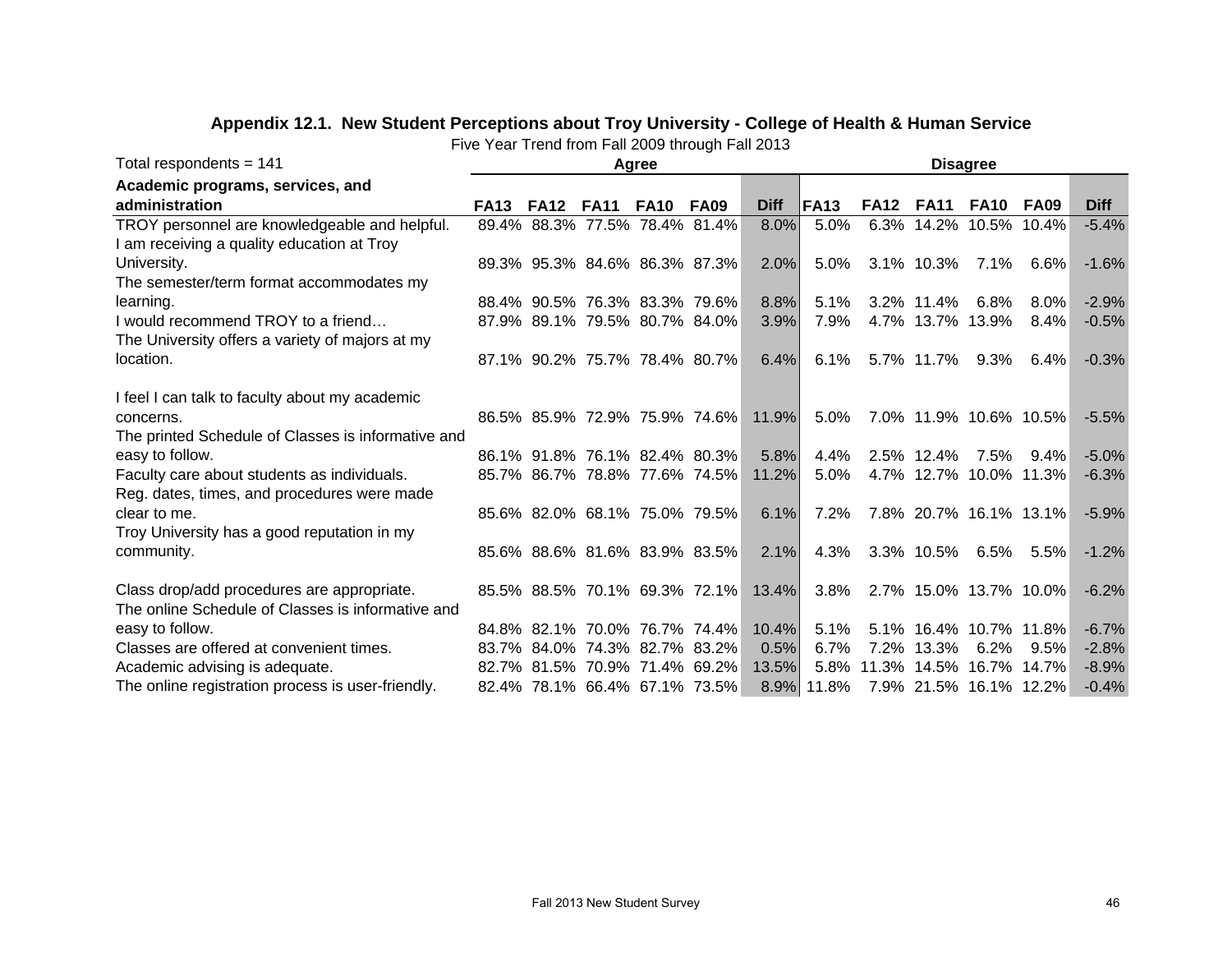| Total respondents = $141$                            |                  |                             |             | Agree       |                               |                                                                   | <b>Disagree</b>                    |                              |                        |             |                        |                               |  |
|------------------------------------------------------|------------------|-----------------------------|-------------|-------------|-------------------------------|-------------------------------------------------------------------|------------------------------------|------------------------------|------------------------|-------------|------------------------|-------------------------------|--|
| Academic programs, services, and                     |                  |                             |             |             |                               |                                                                   |                                    |                              |                        |             |                        |                               |  |
| administration                                       | <b>FA13 FA12</b> |                             | <b>FA11</b> | <b>FA10</b> | <b>FA09</b>                   | <b>Diff</b>                                                       | <b>FA13</b>                        | <b>FA12</b>                  | <b>FA11</b>            | <b>FA10</b> | <b>FA09</b>            | <b>Diff</b>                   |  |
| Student organizations are available for my           |                  |                             |             |             |                               |                                                                   |                                    |                              |                        |             |                        |                               |  |
| participation.                                       |                  |                             |             |             | 82.3% 83.2% 66.3% 69.4% 69.8% | 12.5%                                                             | 6.9%                               |                              | 5.3% 19.4%             |             | 6.7% 12.2%             | $-5.3%$                       |  |
| The classes I attend are well organized and well     |                  |                             |             |             |                               |                                                                   |                                    |                              |                        |             |                        |                               |  |
| taught.                                              |                  |                             |             |             | 82.0% 81.0% 76.1% 73.6% 77.1% | 4.9%                                                              | 6.5%                               |                              |                        |             | 9.5% 14.2% 15.3% 10.8% | $-4.3%$                       |  |
| On-campus bookstore hours are convenient for         |                  |                             |             |             |                               |                                                                   |                                    |                              |                        |             |                        |                               |  |
| students.                                            |                  |                             |             |             | 79.5% 85.3% 72.7% 72.9% 71.1% | 8.4%                                                              | 8.7%                               |                              | 4.6% 14.1%             |             | 9.3% 10.5%             | $-1.8%$                       |  |
| The on-site registration process is user-friendly.   |                  |                             |             |             | 79.1% 74.8% 66.7% 66.2% 76.0% | 3.1%                                                              | 6.2%                               |                              | 9.9% 19.6% 15.2% 12.5% |             |                        | $-6.3%$                       |  |
| I feel that the campus is a safe and secure          |                  |                             |             |             |                               |                                                                   |                                    |                              |                        |             |                        |                               |  |
| environment.                                         |                  | 78.7% 80.5% 75.2% 78.7% N/A |             |             |                               | 0.0%                                                              | 7.1%                               | 3.5%                         | 9.9%                   | 6.3% N/A    |                        | 0.8%                          |  |
| Class information provided prior to enrollment was   |                  |                             |             |             |                               |                                                                   |                                    |                              |                        |             |                        |                               |  |
| helpful.                                             |                  |                             |             |             | 78.4% 74.8% 68.6% 66.9% 68.6% | 9.8%                                                              | 7.9%                               |                              |                        |             |                        | 8.7% 13.6% 16.6% 17.9% -10.0% |  |
| Tutorial services are sufficient.                    |                  |                             |             |             | 76.8% 82.6% 60.6% 65.4% 65.1% | 11.7%                                                             | 6.4%                               |                              | 3.7% 14.1% 10.2%       |             | 8.1%                   | $-1.7%$                       |  |
| Sufficient financial aid options are available.      |                  |                             |             |             | 76.3% 81.8% 70.8% 75.0% 73.6% | 2.7%                                                              |                                    | 7.2% 10.7% 16.8% 10.3% 10.8% |                        |             |                        | $-3.6%$                       |  |
| The bill that I received from the University was     |                  |                             |             |             |                               |                                                                   |                                    |                              |                        |             |                        |                               |  |
| easily understood.                                   |                  |                             |             |             | 76.3% 86.1% 74.8% 76.5% 76.6% | $-0.3%$                                                           | 9.9%                               |                              | 4.9% 15.3%             |             | 9.8% 12.4%             | $-2.5%$                       |  |
| The tuition payment plan is beneficial for students. |                  |                             |             |             | 73.8% 77.8% 70.0% 80.1% 78.3% | $-4.5%$                                                           | 5.4%                               |                              | 6.8% 14.5%             | 6.8%        | $9.4\%$                | $-4.0%$                       |  |
|                                                      |                  |                             |             |             |                               |                                                                   |                                    |                              |                        |             |                        |                               |  |
| Student recreational opportunities and facilities    |                  |                             |             |             |                               |                                                                   |                                    |                              |                        |             |                        |                               |  |
| have met my expectations.                            |                  | 69.9% 74.3% 65.2% 62.6% N/A |             |             |                               |                                                                   | 7.3% 10.6%                         |                              | 6.9% 16.9% 10.1% N/A   |             |                        | 0.5%                          |  |
| Purchasing textbooks through Virtual Book Store is   |                  |                             |             |             |                               |                                                                   |                                    |                              |                        |             |                        |                               |  |
| convenient.                                          |                  |                             |             |             | 66.4% 74.5% 62.4% 66.4% 71.6% |                                                                   | $-5.2\%$ 10.1%                     |                              |                        |             | 5.7% 20.4% 10.4% 10.9% | $-0.8%$                       |  |
| Students seldom get the "run around" when            |                  |                             |             |             |                               |                                                                   |                                    |                              |                        |             |                        |                               |  |
| seeking information.                                 |                  |                             |             |             | 63.0% 59.7% 52.1% 53.1% 56.4% |                                                                   | 6.6% 18.8% 20.2% 27.4% 32.1% 23.1% |                              |                        |             |                        | $-4.3%$                       |  |
| Campus housing met my expectations upon              |                  |                             |             |             |                               |                                                                   |                                    |                              |                        |             |                        |                               |  |
| arriving to campus.                                  |                  |                             |             |             |                               | 58.6% 61.5% 46.3% 44.0% 46.6% 12.0% 17.2% 18.8% 23.9% 16.0% 19.8% |                                    |                              |                        |             |                        | $-2.6%$                       |  |

# **Appendix 12.1. New Student Perceptions about Troy University - College of Health & Human Service**

Five Year Trend from Fall 2009 through Fall 2013

\* Notes: Agree = Agree + Strongly Agree; Disagree = Disagree + Strongly Disagree (in 2009 Neutral values were handled differently.) Data sorted descending by level of agreement.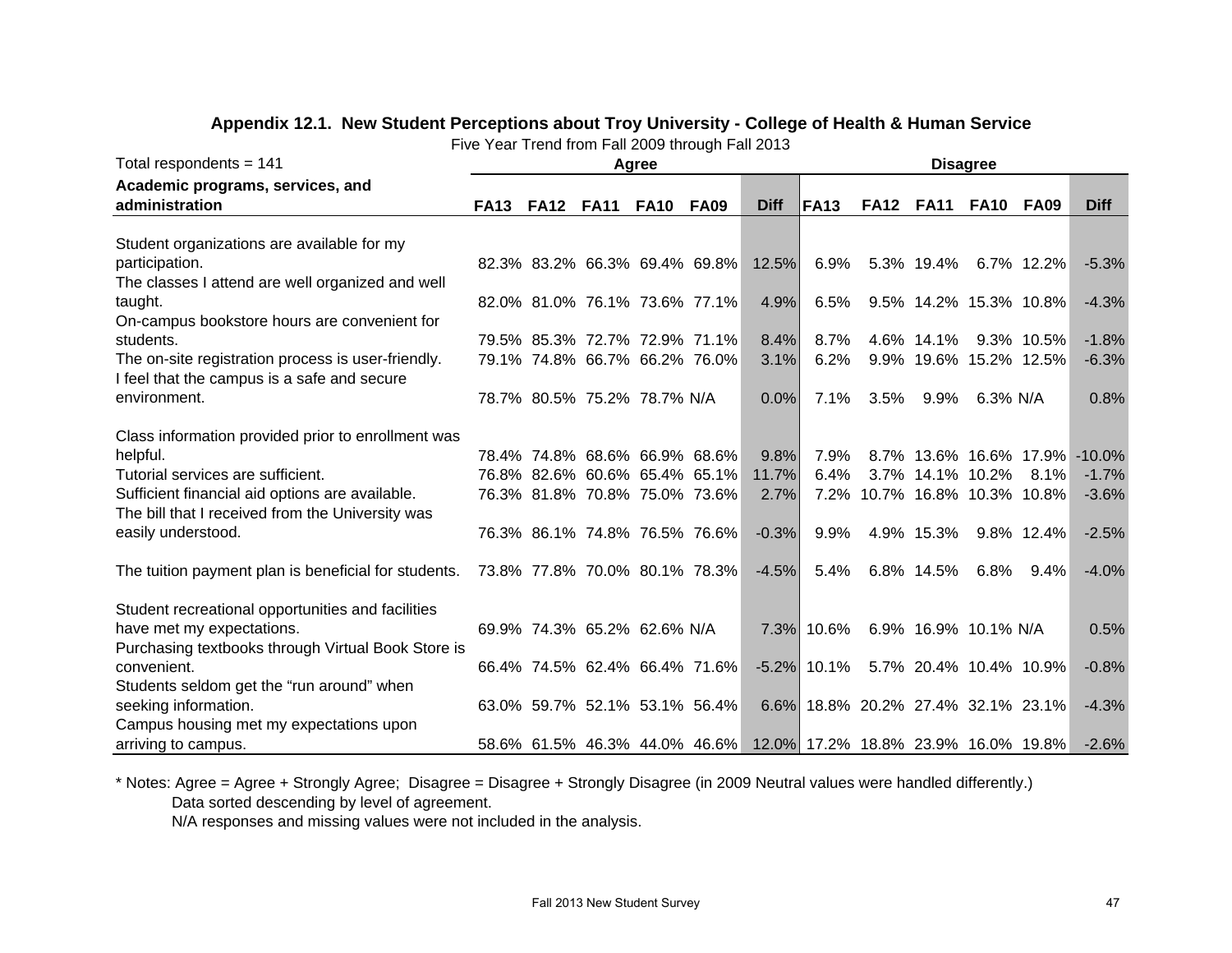| Total respondents = $476$                                                    | Rankings |    |                |                          |                |        |                |           |     |  |
|------------------------------------------------------------------------------|----------|----|----------------|--------------------------|----------------|--------|----------------|-----------|-----|--|
| Academic programs, services, and administration                              |          |    |                | 2013 2012 2011 2010 2009 |                | Agree* | <b>Neutral</b> | Disagree* | N   |  |
| TROY personnel are knowledgeable and helpful.                                |          | 2  | 6              | 8                        | 6              | 88.4%  | 7.6%           | 4.0%      | 476 |  |
| I am receiving a quality education at Troy University.                       | 2        | 1  | 1              | 1                        | 1              | 88.2%  | 7.9%           | 3.9%      | 466 |  |
| The semester/term format at my location accommodates my learning.            | 3        | 3  | 4              | 2                        | 4              | 86.9%  | 9.2%           | 3.9%      | 466 |  |
| I would recommend TROY to a friend who is planning to go to college.         | 4        | 4  | $\overline{c}$ | 3                        | $\overline{2}$ | 85.8%  | 8.0%           | 6.2%      | 465 |  |
| Faculty care about students as individuals.                                  | 5        | 8  | 5              | 17                       | 12             | 85.7%  | 9.0%           | 5.3%      | 476 |  |
| The printed Schedule of Classes is informative and easy to follow.           | 6        | 7  | 9              | 5                        | 5              | 84.7%  | 10.1%          | 5.3%      | 457 |  |
| Class drop/add procedures are appropriate.                                   | 7        | 12 | 12             | 11                       | 15             | 84.6%  | 11.3%          | 4.1%      | 442 |  |
| I feel I can talk to faculty about my academic concerns.                     | 8        | 9  | 8              | 12                       | 17             | 83.2%  | 11.2%          | 5.7%      | 475 |  |
| The University offers a variety of majors at my location.                    | 9        | 5  | $\overline{7}$ | 6                        | 8              | 83.0%  | 9.5%           | 7.5%      | 464 |  |
| Troy University has a good reputation in my community.                       | 10       | 6  | 3              | $\overline{\mathbf{4}}$  | 3              | 82.6%  | 12.2%          | 5.2%      | 466 |  |
| The classes I attend are well organized and well taught.                     | 11       | 17 | 10             | 15                       | 9              | 81.8%  | 10.3%          | 7.9%      | 468 |  |
| Academic advising is adequate.                                               | 12       | 14 | 19             | 22                       | 23             | 81.7%  | 11.5%          | 6.8%      | 470 |  |
| Student organizations are available for my participation.                    | 13       | 18 | 21             | 23                       | 24             | 81.3%  | 14.1%          | 4.7%      | 427 |  |
| The online registration process is user-friendly.                            | 14       | 21 | 23             | 20                       | 20             | 81.1%  | 11.9%          | 7.0%      | 455 |  |
| The online Schedule of Classes is informative and easy to follow.            | 15       | 22 | 16             | 13                       | 11             | 80.4%  | 13.4%          | 6.3%      | 464 |  |
| Reg. dates, times, and procedures were made clear to me prior to enrollment. | 16       | 13 | 18             | 16                       | 10             | 79.9%  | 12.7%          | 7.4%      | 473 |  |
| Classes are offered at convenient times.                                     | 17       | 11 | 11             | $\overline{7}$           | 7              | 79.7%  | 11.1%          | 9.2%      | 459 |  |
| Sufficient financial aid options are available.                              | 18       | 10 | 14             | 10                       | 14             | 79.0%  | 13.3%          | 7.6%      | 458 |  |
| On-campus bookstore hours are convenient for students.                       | 19       | 16 | 17             | 19                       | 21             | 78.4%  | 14.2%          | 7.3%      | 436 |  |
| I feel that the campus is a safe and secure environment.                     | 20       | 19 | 15             | 9                        | N/A            | 78.4%  | 15.1%          | 6.4%      | 436 |  |
| The bill that I received from the University was easily understood.          | 21       | 15 | 13             | 14                       | 16             | 76.2%  | 15.5%          | 8.3%      | 433 |  |
| The on-site registration process is user-friendly.                           | 22       | 26 | 24             | 25                       | 18             | 75.9%  | 18.5%          | 5.6%      | 427 |  |
| The tuition payment plan is beneficial for students.                         | 23       | 20 | 20             | 18                       | 13             | 74.0%  | 20.4%          | 5.5%      | 416 |  |
| Tutorial services are sufficient.                                            | 24       | 24 | 25             | 24                       | 25             | 71.9%  | 23.0%          | 5.1%      | 409 |  |
| Student recreational opportunities and facilities have met my expectations.  | 25       | 27 | 26             | 27                       | N/A            | 70.5%  | 20.2%          | 9.3%      | 397 |  |
| Class information provided prior to enrollment was helpful.                  | 26       | 25 | 22             | 26                       | 19             | 69.1%  | 19.2%          | 11.7%     | 469 |  |
| Purchasing textbooks through TROY Virtual Book Store is convenient.          | 27       | 23 | 27             | 21                       | 22             | 64.5%  | 28.2%          | 7.3%      | 397 |  |
| Students seldom get the "run around" when seeking information.               | 28       | 28 | 28             | 28                       | 26             | 60.3%  | 20.6%          | 19.1%     | 466 |  |
| Campus housing met my expectations upon arriving to campus.                  | 29       | 29 | 29             | 29                       | 27             | 59.1%  | 25.6%          | 15.3%     | 367 |  |

#### **Appendix 13. New Student Perceptions about Troy University - Undergraduate Students**

Ranked by Frequency of Agreement

\* Notes: Agree = Agree + Strongly Agree; Disagree = Disagree + Strongly Disagree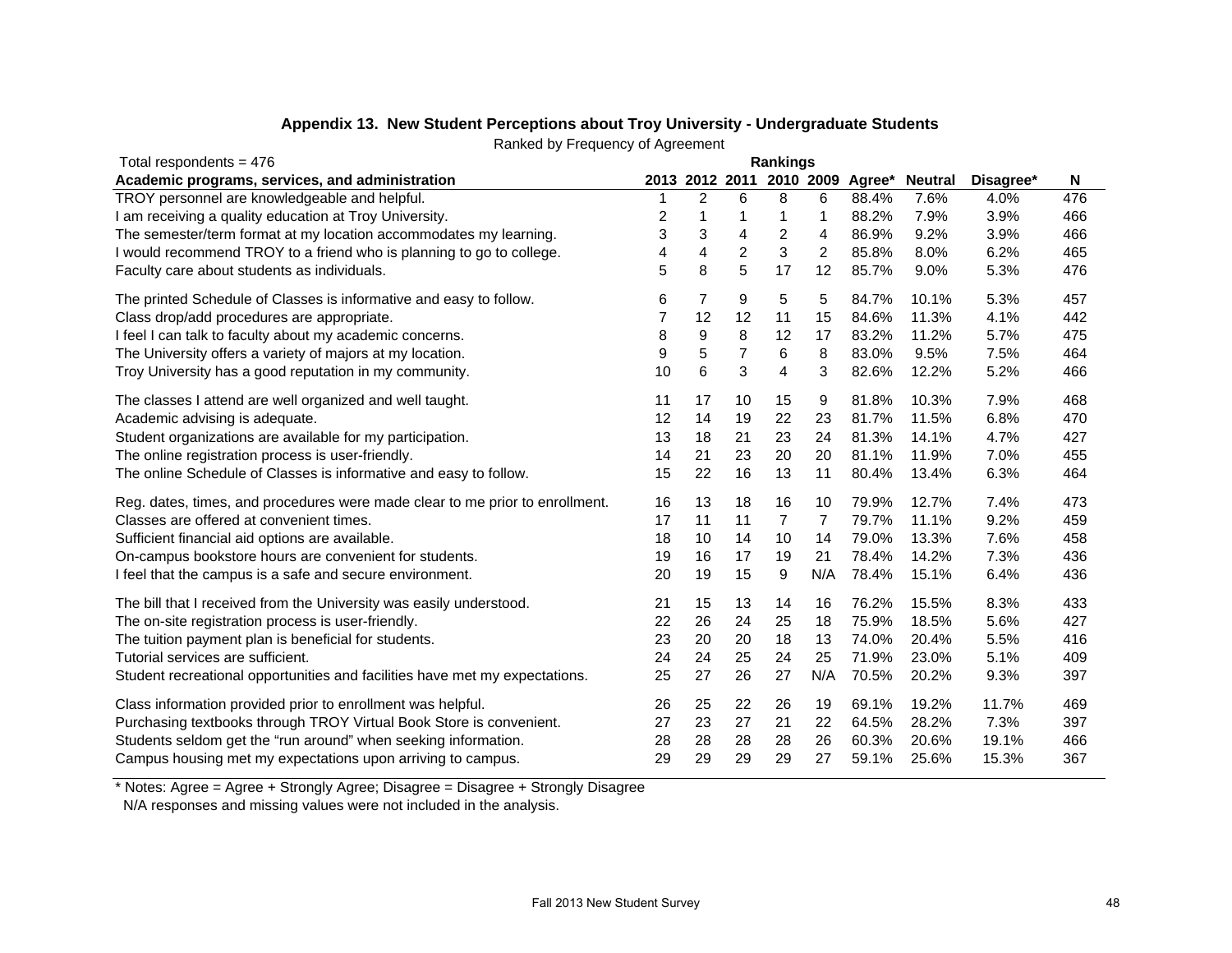| Five Year Trend from Fall 2009 through Fall 2013   |             |             |                               |             |                               |             |                 |             |                 |                   |             |             |  |  |  |  |
|----------------------------------------------------|-------------|-------------|-------------------------------|-------------|-------------------------------|-------------|-----------------|-------------|-----------------|-------------------|-------------|-------------|--|--|--|--|
| Total respondents = $476$                          |             |             |                               | Agree       |                               |             | <b>Disgaree</b> |             |                 |                   |             |             |  |  |  |  |
| Academic programs, services, and                   |             |             |                               |             |                               |             |                 |             |                 |                   |             |             |  |  |  |  |
| administration                                     | <b>FA13</b> | <b>FA12</b> | <b>FA11</b>                   | <b>FA10</b> | <b>FA09</b>                   | <b>Diff</b> | IFA13           | <b>FA12</b> | <b>FA11</b>     | <b>FA10</b>       | <b>FA09</b> | <b>Diff</b> |  |  |  |  |
| TROY personnel are knowledgeable and helpful.      |             |             | 88.4% 88.3% 80.0% 78.4% 80.4% |             |                               | 8.0%        | 4.0%            | 6.7%        | 10.6%           | 12.4%             | 10.3%       | $-6.3%$     |  |  |  |  |
| I am receiving a quality education at Troy         |             |             |                               |             |                               |             |                 |             |                 |                   |             |             |  |  |  |  |
| University.                                        |             |             | 88.2% 90.1% 86.1% 84.9% 87.6% |             |                               | 0.6%        | 3.9%            | 3.6%        | 7.0%            | 6.7%              | 6.2%        | $-2.3%$     |  |  |  |  |
| The semester/term format accommodates my           |             |             |                               |             |                               |             |                 |             |                 |                   |             |             |  |  |  |  |
| learning.                                          |             |             | 86.9% 88.3% 81.2% 84.0% 83.7% |             |                               | 3.2%        | 3.9%            | 3.0%        | 7.9%            | 5.8%              | 6.7%        | $-2.8%$     |  |  |  |  |
| I would recommend TROY to a friend                 |             |             | 85.8% 87.2% 83.2% 83.5% 86.4% |             |                               | $-0.6%$     | 6.2%            | 5.9%        | 9.3%            | 10.0%             | 7.6%        | $-1.4%$     |  |  |  |  |
| Faculty care about students as individuals.        |             |             | 85.7% 83.3% 81.0% 75.2% 77.2% |             |                               | 8.5%        | 5.3%            | 5.5%        | 9.2%            | 9.0%              | 9.4%        | $-4.1%$     |  |  |  |  |
| The printed Schedule of Classes is informative and |             |             |                               |             |                               |             |                 |             |                 |                   |             |             |  |  |  |  |
| easy to follow.                                    |             |             |                               |             | 84.7% 84.7% 78.7% 81.9% 81.6% | 3.1%        | 5.3%            | 7.1%        | $9.3\%$         | 7.5%              | 8.5%        | $-3.2%$     |  |  |  |  |
| I feel I can talk to faculty about my academic     |             |             |                               |             |                               |             |                 |             |                 |                   |             |             |  |  |  |  |
| concerns.                                          |             |             | 84.6% 80.2% 74.9% 76.4% 74.2% |             |                               | 10.4%       | 4.1%            | 4.3%        |                 | 10.6% 10.1% 10.1% |             | $-6.0%$     |  |  |  |  |
| Sufficient financial aid options are available.    |             |             | 83.2% 83.1% 78.8% 76.4% 74.9% |             |                               | 8.3%        | 5.7%            | 6.7%        |                 | 10.1% 10.4% 10.7% |             | $-5.0%$     |  |  |  |  |
| The University offers a variety of majors at my    |             |             |                               |             |                               |             |                 |             |                 |                   |             |             |  |  |  |  |
| location.                                          |             |             | 83.0% 86.0% 79.6% 81.1% 79.9% |             |                               | 3.1%        | 7.5%            | 6.1%        | $9.9\%$         | 8.9%              | $9.4\%$     | $-1.9%$     |  |  |  |  |
| Troy University has a good reputation in my        |             |             |                               |             |                               |             |                 |             |                 |                   |             |             |  |  |  |  |
| community.                                         |             |             |                               |             | 82.6% 85.3% 82.5% 82.2% 84.3% | $-1.7%$     | 5.2%            | 5.8%        | 7.6%            | 6.7%              | 6.1%        | $-0.9%$     |  |  |  |  |
|                                                    |             |             |                               |             |                               |             |                 |             |                 |                   |             |             |  |  |  |  |
| The classes I attend are well organized and well   |             |             |                               |             |                               |             |                 |             |                 |                   |             |             |  |  |  |  |
| taught.                                            |             |             | 81.8% 77.0% 76.8% 75.5% 79.0% |             |                               | 2.8%        | 7.9%            | 8.6%        |                 | 11.3% 11.1%       | 9.9%        | $-2.0%$     |  |  |  |  |
| Academic advising is adequate.                     |             |             | 81.7% 77.9% 71.2% 70.1% 69.4% |             |                               | 12.3%       | 6.8%            | 9.9%        |                 | 14.6% 16.4% 14.3% |             | $-7.5%$     |  |  |  |  |
| Student organizations are available for my         |             |             |                               |             |                               |             |                 |             |                 |                   |             |             |  |  |  |  |
| participation.                                     |             |             |                               |             | 81.3% 76.6% 69.3% 69.1% 65.9% | 15.4%       | 4.7%            | 6.8%        | 13.6%           | 8.8%              | $9.8\%$     | $-5.1%$     |  |  |  |  |
| The online registration process is user-friendly.  |             |             |                               |             | 81.1% 73.6% 67.5% 71.3% 72.1% | 9.0%        | 7.0%            | 9.2%        |                 | 16.8% 14.4%       | 12.7%       | $-5.7%$     |  |  |  |  |
| The online Schedule of Classes is informative and  |             |             |                               |             |                               |             |                 |             |                 |                   |             |             |  |  |  |  |
| easy to follow.                                    |             |             |                               |             | 80.4% 73.3% 73.0% 76.3% 77.3% | $3.1\%$     | 6.3%            |             | 9.2% 13.0% 9.6% |                   | $9.8\%$     | $-3.5%$     |  |  |  |  |

#### **Appendix 13.1. New Student Perceptions about Troy University - Undergraduate Students**

Fall 2013 New Student Survey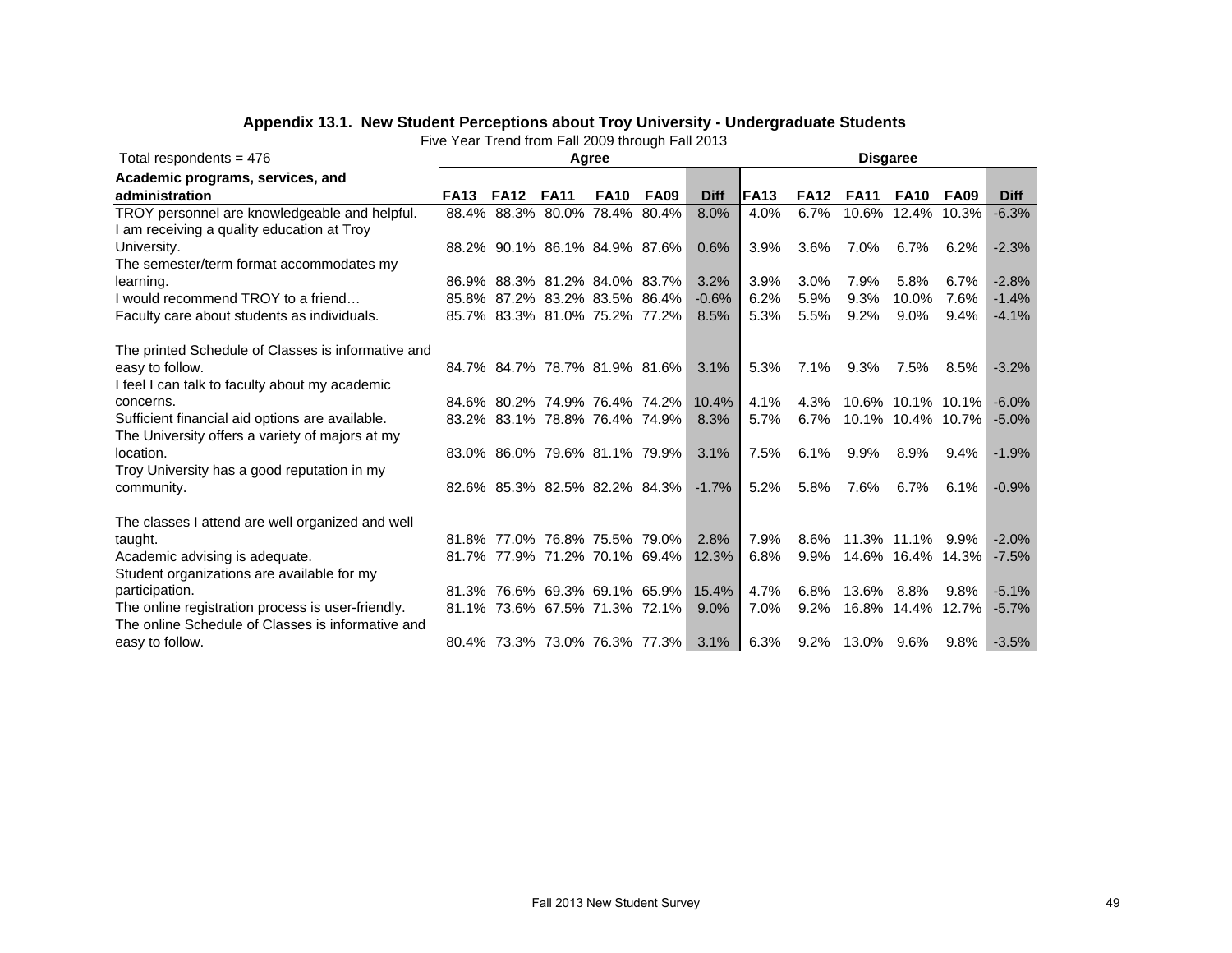| Appendix 13.1. New Student Perceptions about Troy University - Undergraduate Students |  |  |  |  |
|---------------------------------------------------------------------------------------|--|--|--|--|
|---------------------------------------------------------------------------------------|--|--|--|--|

Five Year Trend from Fall 2009 through Fall 2013

| Total respondents = $476$                            | Agree       |                               |             |             |             |                                                                   | <b>Disgaree</b> |                                        |                         |                  |                       |             |  |  |  |
|------------------------------------------------------|-------------|-------------------------------|-------------|-------------|-------------|-------------------------------------------------------------------|-----------------|----------------------------------------|-------------------------|------------------|-----------------------|-------------|--|--|--|
| Academic programs, services, and                     |             |                               |             |             |             |                                                                   |                 |                                        |                         |                  |                       |             |  |  |  |
| administration                                       | <b>FA13</b> | <b>FA12</b>                   | <b>FA11</b> | <b>FA10</b> | <b>FA09</b> | <b>Diff</b>                                                       | <b>FA13</b>     | <b>FA12</b>                            | <b>FA11</b>             | <b>FA10</b>      | <b>FA09</b>           | <b>Diff</b> |  |  |  |
|                                                      |             |                               |             |             |             |                                                                   |                 |                                        |                         |                  |                       |             |  |  |  |
| Reg. dates, times, and procedures were made          |             |                               |             |             |             |                                                                   |                 |                                        |                         |                  |                       |             |  |  |  |
| clear to me.                                         |             | 79.9% 79.3% 71.7% 75.3% 78.4% |             |             |             | 1.5%                                                              | 7.4%            |                                        | 10.0% 18.6% 15.0% 12.4% |                  |                       | $-5.0%$     |  |  |  |
| Classes are offered at convenient times.             |             | 79.7% 80.3% 76.7% 80.1% 80.0% |             |             |             | $-0.3%$                                                           | 9.2%            |                                        | 10.0% 11.1%             | 8.9%             | 9.8%                  | $-0.6%$     |  |  |  |
| Class drop/add procedures are appropriate.           |             | 79.0% 80.7% 73.7% 76.4% 74.5% |             |             |             | 4.5%                                                              | 7.6%            | 8.5%                                   | 13.6%                   | 7.9%             | 8.2%                  | $-0.6%$     |  |  |  |
| On-campus bookstore hours are convenient for         |             |                               |             |             |             |                                                                   |                 |                                        |                         |                  |                       |             |  |  |  |
| students.                                            |             | 78.4% 77.3% 72.6% 72.1% 70.7% |             |             |             | 7.7%                                                              | 7.3%            | $9.0\%$                                | 11.3%                   | $9.9\%$          | $9.4\%$               | $-2.1%$     |  |  |  |
| I feel that the campus is a safe and secure          |             |                               |             |             |             |                                                                   |                 |                                        |                         |                  |                       |             |  |  |  |
| environment.                                         |             | 78.4% 76.6% 73.5% 76.9%       |             |             | N/A         | 1.5%                                                              | 6.4%            | 6.2%                                   | $9.2\%$                 | 8.1%             | N/A                   | $-1.7%$     |  |  |  |
|                                                      |             |                               |             |             |             |                                                                   |                 |                                        |                         |                  |                       |             |  |  |  |
| The bill that I received from the University was     |             |                               |             |             |             |                                                                   |                 |                                        |                         |                  |                       |             |  |  |  |
| easily understood.                                   |             | 76.2% 77.8% 73.9% 76.3% 74.4% |             |             |             | 1.8%                                                              | 8.3%            | 6.7%                                   | 14.7%                   | $9.5\%$          | 11.0%                 | $-2.7%$     |  |  |  |
| The on-site registration process is user-friendly.   |             | 75.9% 69.4% 66.3% 68.5% 72.9% |             |             |             | 3.0%                                                              | 5.6%            | 8.4%                                   |                         | 14.6% 13.3% 9.6% |                       | $-4.0%$     |  |  |  |
|                                                      |             |                               |             |             |             |                                                                   |                 |                                        |                         |                  |                       |             |  |  |  |
| The tuition payment plan is beneficial for students. |             | 74.0% 75.9% 69.5% 74.9% 75.5% |             |             |             | $-1.5%$                                                           | 5.5%            | 7.0%                                   | 10.3% 8.2%              |                  | 8.2%                  | $-2.7%$     |  |  |  |
| Tutorial services are sufficient.                    |             | 71.9% 71.1% 64.3% 68.6% 65.6% |             |             |             | 6.3%                                                              | 5.1%            | 4.8%                                   | 12.0%                   | 8.6%             | 9.4%                  | $-4.3%$     |  |  |  |
| Student recreational opportunities and facilities    |             |                               |             |             |             |                                                                   |                 |                                        |                         |                  |                       |             |  |  |  |
| have met my expectations.                            |             | 70.5% 68.9% 63.0% 63.3%       |             |             | N/A         | 7.2%                                                              | 9.3%            | 7.9%                                   | 15.7% 9.2%              |                  | N/A                   | 0.1%        |  |  |  |
|                                                      |             |                               |             |             |             |                                                                   |                 |                                        |                         |                  |                       |             |  |  |  |
| Class information provided prior to enrollment was   |             |                               |             |             |             |                                                                   |                 |                                        |                         |                  |                       |             |  |  |  |
| helpful.                                             |             | 69.1% 70.2% 68.0% 68.4% 72.5% |             |             |             |                                                                   |                 | $-3.4\%$ 11.7% 11.1% 16.5% 15.1% 12.8% |                         |                  |                       | $-1.1%$     |  |  |  |
| Purchasing textbooks through Virtual Book Store is   |             |                               |             |             |             |                                                                   |                 |                                        |                         |                  |                       |             |  |  |  |
| convenient.                                          |             | 64.5% 72.5% 62.5% 70.9% 69.6% |             |             |             | $-5.1%$                                                           | 7.3%            |                                        |                         |                  | 7.8% 13.6% 9.1% 11.8% | $-4.5%$     |  |  |  |
|                                                      |             |                               |             |             |             |                                                                   |                 |                                        |                         |                  |                       |             |  |  |  |
| Students seldom get the "run around" when            |             |                               |             |             |             |                                                                   |                 |                                        |                         |                  |                       |             |  |  |  |
| seeking information.                                 |             | 60.3% 54.9% 53.0% 56.3% 57.8% |             |             |             | 2.5%                                                              |                 | 19.1% 21.4% 27.4% 27.5% 23.6%          |                         |                  |                       | $-4.5%$     |  |  |  |
| Campus housing met my expectations upon              |             |                               |             |             |             |                                                                   |                 |                                        |                         |                  |                       |             |  |  |  |
| arriving to campus.                                  |             |                               |             |             |             | 59.1% 53.8% 45.9% 44.1% 39.9% 19.2% 15.3% 13.7% 22.9% 16.1% 17.5% |                 |                                        |                         |                  |                       | $-2.2\%$    |  |  |  |

\* Notes: Agree = Agree + Strongly Agree; Disagree = Disagree + Strongly Disagree (in 2009 Neutral values were handled differently.) Data sorted descending by level of agreement.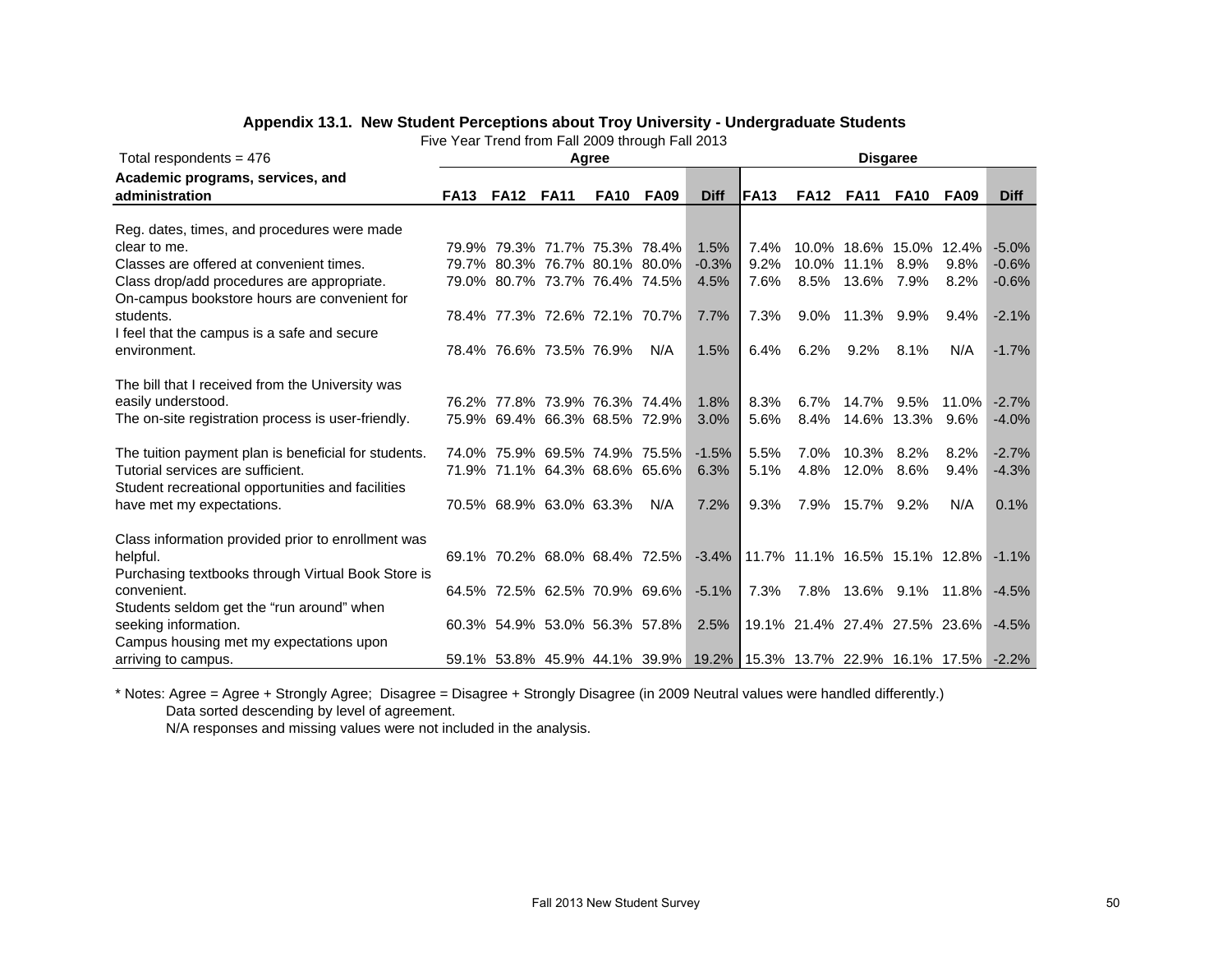| Total respondents = $97$                                                     | Ranking |                |                |                         |                |                                 |                |           |    |
|------------------------------------------------------------------------------|---------|----------------|----------------|-------------------------|----------------|---------------------------------|----------------|-----------|----|
| Academic programs, services, and administration                              |         |                |                |                         |                | 2013 2012 2011 2010 2009 Agree* | <b>Neutral</b> | Disagree* | N  |
| Faculty care about students as individuals.                                  |         | 5              | 11             | 10                      | 9              | 87.6%                           | 5.2%           | 7.2%      | 97 |
| I feel I can talk to faculty about my academic concerns.                     | 2       | 8              | 23             | 13                      | 16             | 84.4%                           | 6.3%           | 9.4%      | 96 |
| The bill that I received from the University was easily understood.          | 3       | 6              | $\mathbf{1}$   | 5                       | 11             | 84.3%                           | 9.0%           | 6.7%      | 89 |
| The semester/term format at my location accommodates my learning.            | 4       | $\overline{c}$ | 5              | $\overline{2}$          | $\overline{2}$ | 84.0%                           | 7.4%           | 8.5%      | 94 |
| TROY personnel are knowledgeable and helpful.                                | 5       | $\overline{7}$ | 12             | 8                       | $\overline{7}$ | 83.5%                           | 9.3%           | 7.2%      | 97 |
| I am receiving a quality education at Troy University.                       | 6       | 4              | 2              | 3                       | 1              | 83.3%                           | 9.4%           | 7.3%      | 96 |
| I would recommend TROY to a friend who is planning to go to college.         |         | 1              | 8              | $\overline{\mathbf{4}}$ | 5              | 83.3%                           | 6.3%           | 10.4%     | 96 |
| The online Schedule of Classes is informative and easy to follow.            | 8       | 18             | $\,6$          | 9                       | 4              | 83.2%                           | 6.3%           | 10.5%     | 95 |
| The printed Schedule of Classes is informative and easy to follow.           | 9       | 14             | $\overline{7}$ | 6                       | 6              | 82.8%                           | 6.9%           | 10.3%     | 87 |
| Reg. dates, times, and procedures were made clear to me prior to enrollment. | 10      | 11             | 13             | 15                      | 10             | 81.3%                           | 5.2%           | 13.5%     | 96 |
| Class drop/add procedures are appropriate.                                   | 11      | 10             | 10             | 11                      | 13             | 80.9%                           | 10.1%          | 9.0%      | 89 |
| The on-site registration process is user-friendly.                           | 12      | 23             | 17             | 18                      | 18             | 79.7%                           | 13.0%          | 7.2%      | 69 |
| The online registration process is user-friendly.                            | 13      | 21             | 15             | 19                      | 19             | 79.6%                           | 6.5%           | 14.0%     | 93 |
| Classes are offered at convenient times.                                     | 14      | 12             | 4              | $\mathbf{1}$            | 3              | 78.9%                           | 8.9%           | 12.2%     | 90 |
| Academic advising is adequate.                                               | 15      | 16             | 22             | 23                      | 20             | 78.7%                           | 10.6%          | 10.6%     | 94 |
| Troy University has a good reputation in my community.                       | 16      | 3              | 3              | $\overline{7}$          | 8              | 77.4%                           | 15.1%          | 7.5%      | 93 |
| Class information provided prior to enrollment was helpful.                  | 17      | 22             | 18             | 20                      | 15             | 76.6%                           | 10.6%          | 12.8%     | 94 |
| I feel that the campus is a safe and secure environment                      | 18      | 19             | 20             | 14                      | N/A            | 76.6%                           | 15.6%          | 7.8%      | 64 |
| The classes I attend are well organized and well taught.                     | 19      | 13             | 9              | 17                      | 14             | 76.0%                           | 11.5%          | 12.5%     | 96 |
| The University offers a variety of majors at my location.                    | 20      | 15             | 19             | 21                      | 21             | 74.7%                           | 17.2%          | 8.0%      | 87 |
| The tuition payment plan is beneficial for students.                         | 21      | 9              | 14             | 12                      | 12             | 73.8%                           | 20.0%          | 6.3%      | 80 |
| Sufficient financial aid options are available.                              | 22      | 20             | 16             | 16                      | 17             | 73.6%                           | 13.8%          | 12.6%     | 87 |
| Student organizations are available for my participation.                    | 23      | 26             | 24             | 26                      | 26             | 68.2%                           | 19.7%          | 12.1%     | 66 |
| On-campus bookstore hours are convenient for students.                       | 24      | 24             | 25             | 25                      | 24             | 66.1%                           | 24.2%          | 9.7%      | 62 |
| Students seldom get the "run around" when seeking information.               | 25      | 25             | 27             | 24                      | 23             | 63.3%                           | 14.3%          | 22.4%     | 98 |
| Purchasing textbooks through TROY Virtual Book Store is convenient.          | 26      | 17             | 21             | 22                      | 22             | 60.3%                           | 24.4%          | 15.4%     | 78 |
| Tutorial services are sufficient.                                            | 27      | 27             | 26             | 27                      | 25             | 58.8%                           | 32.4%          | 8.8%      | 68 |
| Student recreational opportunities and facilities have met my expectations.  | 28      | 28             | 28             | 28                      | N/A            | 55.0%                           | 30.0%          | 15.0%     | 60 |
| Campus housing met my expectations upon arriving to campus.                  | 29      | 29             | 29             | 29                      | 27             | 46.7%                           | 44.4%          | 8.9%      | 45 |

# **Appendix 14. New Student Perceptions about Troy University - Graduate Students**

Ranked by Agreement Level

\* Notes: Agree = Agree + Strongly Agree; Disagree = Disagree + Strongly Disagree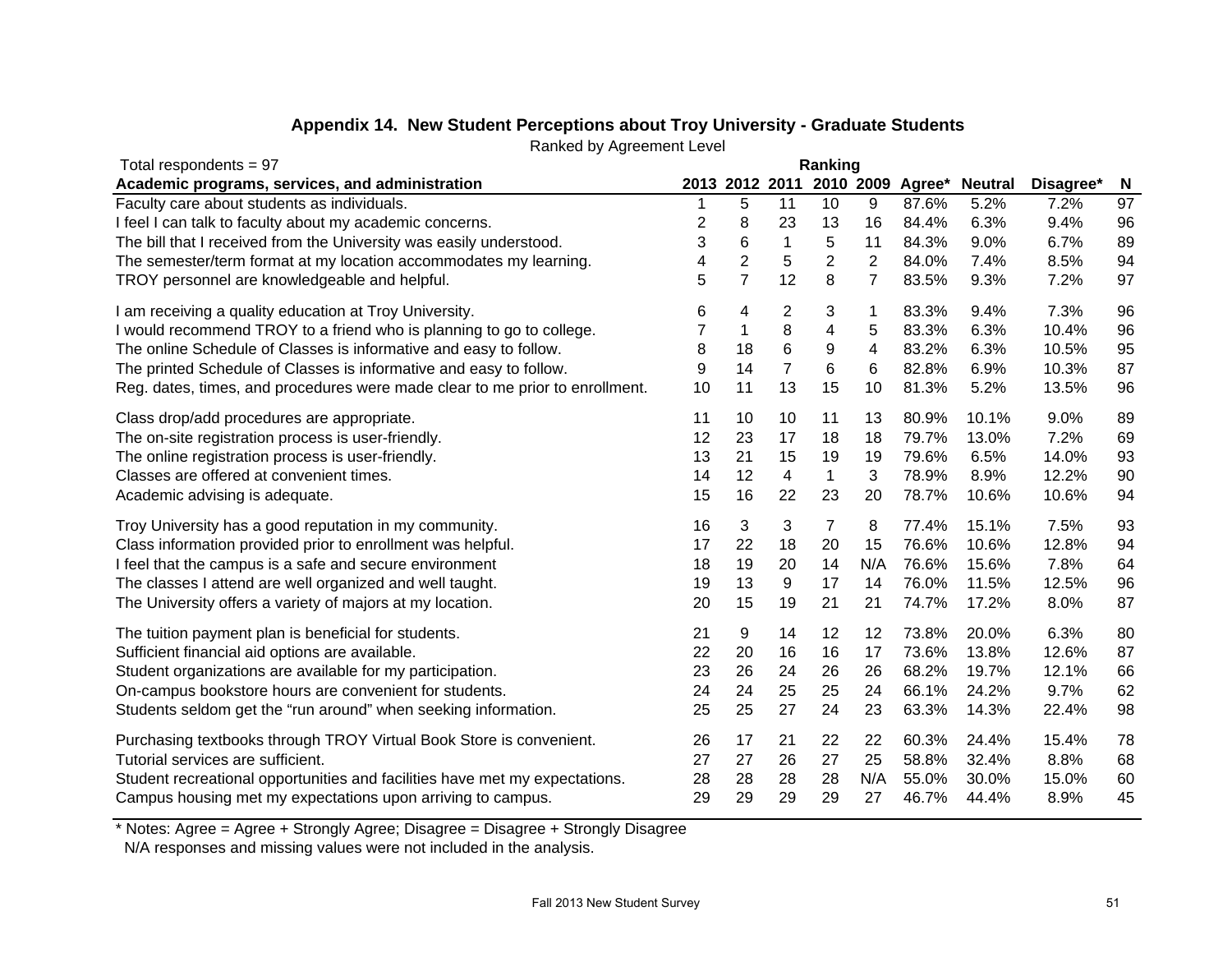# **Appendix 14.1. New Student Perceptions about Troy University - Graduate Students**

Five Year Trend from Fall 2009 through Fall 2013

| Total respondents = $97$                           | Agree       |             |                               |             |                               |             | <b>Disagree</b>               |             |                       |                   |             |             |  |
|----------------------------------------------------|-------------|-------------|-------------------------------|-------------|-------------------------------|-------------|-------------------------------|-------------|-----------------------|-------------------|-------------|-------------|--|
| Academic programs, services, and                   |             |             |                               |             |                               |             |                               |             |                       |                   |             |             |  |
| administration                                     | <b>FA13</b> | <b>FA12</b> | <b>FA11</b>                   | <b>FA10</b> | <b>FA09</b>                   | <b>Diff</b> | <b>FA13</b>                   | <b>FA12</b> | <b>FA11</b>           | <b>FA10</b>       | <b>FA09</b> | <b>Diff</b> |  |
| Faculty care about students as individuals.        |             |             | 87.6% 87.4% 77.0% 76.4% 82.0% |             |                               | 5.6%        | 7.2%                          | 8.4%        | $9.0\%$               | 12.7%             | 8.0%        | $-0.8%$     |  |
| I feel I can talk to faculty about my academic     |             |             |                               |             |                               |             |                               |             |                       |                   |             |             |  |
| concerns.                                          |             |             |                               |             | 84.4% 86.3% 70.7% 74.4% 79.1% | 5.3%        | 9.4%                          |             | 9.5% 16.2% 12.6% 8.7% |                   |             | 0.7%        |  |
| The bill that I received from the University was   |             |             |                               |             |                               |             |                               |             |                       |                   |             |             |  |
| easily understood.                                 |             |             |                               |             | 84.3% 87.1% 87.1% 79.8% 80.8% | 3.5%        | $6.7\%$                       | $3.5\%$     | 3.5%                  | 7.7%              | $9.7\%$     | $-3.0%$     |  |
| The semester/term format accommodates my           |             |             |                               |             |                               |             |                               |             |                       |                   |             |             |  |
| learning.                                          |             |             |                               |             | 84.0% 91.1% 81.7% 84.3% 84.5% | $-0.5\%$    | 8.5%                          | 1.1%        | 5.4%                  | 8.0%              | 7.0%        | 1.5%        |  |
| TROY personnel are knowledgeable and helpful.      |             |             |                               |             | 83.5% 86.3% 75.8% 77.5% 83.2% | 0.3%        | $7.2\%$                       | 7.4%        | 8.1%                  | 13.8% 8.9%        |             | $-1.7%$     |  |
|                                                    |             |             |                               |             |                               |             |                               |             |                       |                   |             |             |  |
| I am receiving a quality education at Troy         |             |             |                               |             |                               |             |                               |             |                       |                   |             |             |  |
| University.                                        |             |             |                               |             | 83.3% 89.9% 83.5% 83.2% 85.9% | $-2.6\%$    | 7.3%                          | 4.5%        | 4.1%                  | 8.6%              | 6.3%        | $1.0\%$     |  |
| I would recommend TROY to a friend.                |             |             |                               |             | 83.3% 91.2% 79.4% 80.4% 83.4% | $-0.1\%$    | 10.4%                         | $3.3\%$     | $8.2\%$               | 12.4%             | 9.3%        | 1.1%        |  |
| The online Schedule of Classes is informative and  |             |             |                               |             |                               |             |                               |             |                       |                   |             |             |  |
| easy to follow.                                    |             |             |                               |             | 83.2% 78.3% 81.5% 77.3% 83.9% |             | $-0.7\%$   10.5% 8.4%         |             | 6.5%                  | 10.3% 7.7%        |             | 2.8%        |  |
| The printed Schedule of Classes is informative and |             |             |                               |             |                               |             |                               |             |                       |                   |             |             |  |
| easy to follow.                                    |             |             |                               |             | 82.8% 80.8% 80.6% 79.7% 83.3% |             | $-0.5\%$ 10.3% 2.6%           |             | 8.6%                  | 6.4%              | 5.9%        | 4.4%        |  |
| Reg. dates, times, and procedures were made        |             |             |                               |             |                               |             |                               |             |                       |                   |             |             |  |
| clear to me.                                       |             |             |                               |             | 81.3% 82.6% 75.8% 73.3% 81.9% |             | $-0.6\%$   13.5% 9.8%         |             | 8.1%                  | 16.8% 11.7%       |             | 1.8%        |  |
|                                                    |             |             |                               |             |                               |             |                               |             |                       |                   |             |             |  |
| Class drop/add procedures are appropriate.         |             |             |                               |             | 80.9% 85.0% 78.3% 75.1% 80.0% | 0.9%        | $9.0\%$                       | 2.5%        | 6.0%                  | $8.0\%$           | 7.8%        | 1.2%        |  |
| The on-site registration process is user-friendly. |             |             |                               |             | 79.7% 72.2% 73.0% 70.6% 77.3% | 2.4%        | $7.2\%$                       | 5.6%        |                       | 10.8% 13.2% 11.5% |             | $-4.3%$     |  |
| The online registration process is user-friendly.  |             |             | 79.6% 76.5% 73.6% 70.0% 74.7% |             |                               | 4.9%        | 14.0%                         | 10.6%       | 14.9%                 | 15.6% 13.5%       |             | 0.5%        |  |
| Classes are offered at convenient times.           |             |             | 78.9% 82.6% 81.7% 84.6% 84.5% |             |                               | $-5.6\%$    | 12.2% 5.8%                    |             | 8.6%                  | $8.2\%$           | 8.6%        | 3.6%        |  |
| Academic advising is adequate.                     |             |             | 78.7% 78.9% 71.1% 68.3% 74.0% |             |                               | 4.7%        | 10.6% 10.0% 13.4% 16.7% 12.6% |             |                       |                   |             | $-2.0%$     |  |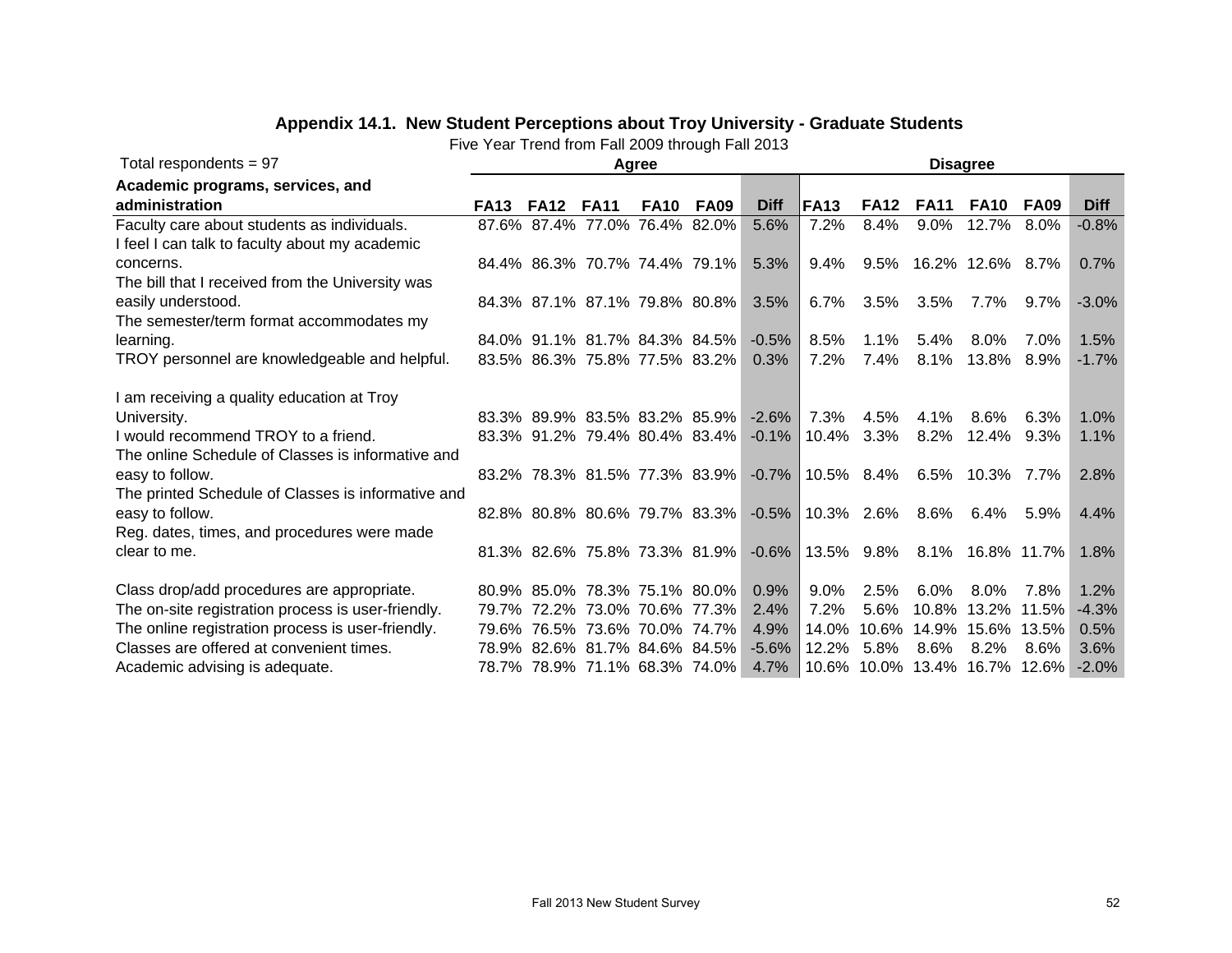|  | Appendix 14.1.  New Student Perceptions about Troy University - Graduate Students |  |  |
|--|-----------------------------------------------------------------------------------|--|--|
|--|-----------------------------------------------------------------------------------|--|--|

Five Year Trend from Fall 2009 through Fall 2013

| Total respondents = $97$                             | Agree       |                                    |  |             |             | <b>Disagree</b>                            |             |         |                               |                  |                  |             |  |
|------------------------------------------------------|-------------|------------------------------------|--|-------------|-------------|--------------------------------------------|-------------|---------|-------------------------------|------------------|------------------|-------------|--|
| Academic programs, services, and                     |             |                                    |  |             |             |                                            |             |         |                               |                  |                  |             |  |
| administration                                       | <b>FA13</b> | <b>FA12 FA11</b>                   |  | <b>FA10</b> | <b>FA09</b> | <b>Diff</b>                                | <b>FA13</b> |         | <b>FA12 FA11</b>              | <b>FA10 FA09</b> |                  | <b>Diff</b> |  |
|                                                      |             |                                    |  |             |             |                                            |             |         |                               |                  |                  |             |  |
| Troy University has a good reputation in my          |             |                                    |  |             |             |                                            |             |         |                               |                  |                  |             |  |
| community.                                           |             | 77.4% 91.0% 82.4% 79.1% 82.5%      |  |             |             | $-5.1%$                                    | 7.5%        | $0.0\%$ | 3.3%                          | $9.8\%$          | 6.4%             | 1.1%        |  |
| Class information provided prior to enrollment was   |             |                                    |  |             |             |                                            |             |         |                               |                  |                  |             |  |
| helpful.                                             |             | 76.6% 76.3% 72.9% 69.5% 79.4%      |  |             |             | $-2.8%$                                    |             |         | 12.8% 9.7% 12.5% 15.4% 12.4%  |                  |                  | 0.4%        |  |
| I feel that the campus is a safe and secure          |             |                                    |  |             |             |                                            |             |         |                               |                  |                  |             |  |
| environment                                          |             | 76.6% 77.8% 72.3% 74.3%            |  |             | N/A         | 2.3%                                       | 7.8%        |         | 3.2% 12.3% 7.5%               |                  | N/A              | 0.3%        |  |
| The classes I attend are well organized and well     |             |                                    |  |             |             |                                            |             |         |                               |                  |                  |             |  |
| taught.                                              |             | 76.0% 82.2% 78.6% 72.9% 79.9%      |  |             |             | $-3.9%$                                    |             |         | 12.5% 13.3% 11.2% 14.8% 10.7% |                  |                  | 1.8%        |  |
| The University offers a variety of majors at my      |             |                                    |  |             |             |                                            |             |         |                               |                  |                  |             |  |
| location.                                            |             | 74.7% 79.5% 72.3% 69.3% 73.2%      |  |             |             | 1.5%                                       |             |         | 8.0% 12.0% 14.5% 12.1% 12.5%  |                  |                  | $-4.5%$     |  |
|                                                      |             |                                    |  |             |             |                                            |             |         |                               |                  |                  |             |  |
|                                                      |             |                                    |  |             |             |                                            |             |         |                               |                  |                  |             |  |
| The tuition payment plan is beneficial for students. |             | 73.8% 85.2% 73.8% 74.7% 80.6%      |  |             |             | $-6.8%$                                    | 6.3%        | 4.9%    | 3.8%                          | $7.2\%$          | $7.1\%$          | $-0.8%$     |  |
| Sufficient financial aid options are available.      |             | 73.6% 76.7% 73.3% 73.2% 78.6%      |  |             |             | $-5.0%$                                    | 12.6%       | 8.1%    | 4.7%                          |                  | 10.8% 10.9%      | 1.7%        |  |
| Student organizations are available for my           |             |                                    |  |             |             |                                            |             |         |                               |                  |                  |             |  |
| participation.                                       |             | 68.2% 65.1% 62.1% 55.4% 53.9%      |  |             |             | 14.3%                                      |             |         | 12.1% 11.1% 12.1% 16.4% 14.7% |                  |                  | $-2.6%$     |  |
| On-campus bookstore hours are convenient for         |             |                                    |  |             |             |                                            |             |         |                               |                  |                  |             |  |
| students.                                            |             | 66.1% 67.7% 56.9% 59.0% 63.9%      |  |             |             | 2.2%                                       | 9.7%        | 6.5%    |                               |                  | 8.6% 12.1% 12.1% | $-2.4%$     |  |
| Students seldom get the "run around" when            |             |                                    |  |             |             |                                            |             |         |                               |                  |                  |             |  |
| seeking information.                                 |             | 63.3% 67.0% 56.1% 59.9% 65.1%      |  |             |             | $-1.8\%$                                   |             |         | 22.4% 23.1% 26.5% 27.2% 21.4% |                  |                  | 1.0%        |  |
| Purchasing textbooks through Virtual Book Store is   |             |                                    |  |             |             |                                            |             |         |                               |                  |                  |             |  |
| convenient.                                          |             |                                    |  |             |             | 60.3% 78.6% 71.6% 69.1% 72.4% -12.1% 15.4% |             | 5.7%    | $9.0\%$                       |                  | 10.3% 11.0%      | 4.4%        |  |
| Tutorial services are sufficient.                    |             | 58.8% 60.0% 56.5% 52.5% 58.8%      |  |             |             | $0.0\%$                                    | 8.8%        | 6.2%    |                               | 16.1% 13.6% 9.2% |                  | $-0.4%$     |  |
| Student recreational opportunities and facilities    |             |                                    |  |             |             |                                            |             |         |                               |                  |                  |             |  |
| have met my expectations.                            |             | 55.0% 54.0% 50.0% 39.4%            |  |             | N/A         | 15.6%                                      |             |         | 15.0% 8.0% 13.6% 14.7%        |                  | N/A              | 0.3%        |  |
| Campus housing met my expectations upon              |             |                                    |  |             |             |                                            |             |         |                               |                  |                  |             |  |
| arriving to campus.                                  |             | 46.7% 52.8% 36.4% 32.6% 40.0% 6.7% |  |             |             |                                            | 8.9%        |         | 8.3% 21.2% 12.8% 13.7%        |                  |                  | $-4.8%$     |  |

\* Notes: Agree = Agree + Strongly Agree; Disagree = Disagree + Strongly Disagree (in 2009 Neutral values were handled differently.)

Data sorted descending by level of agreement.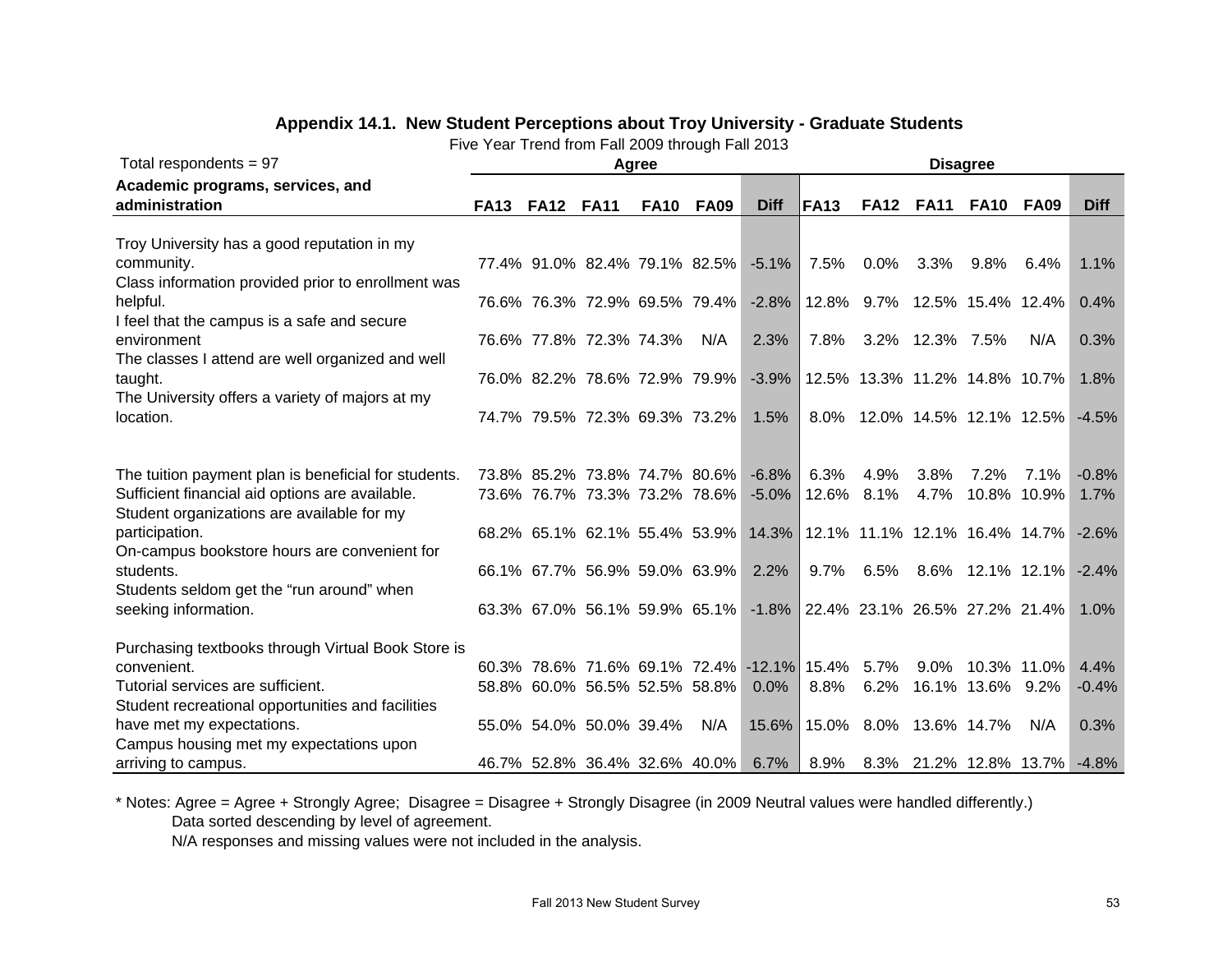| Total respondents = $307$                                                    |    |                |                | <b>Rankings</b> |                |       |                                         |           |     |
|------------------------------------------------------------------------------|----|----------------|----------------|-----------------|----------------|-------|-----------------------------------------|-----------|-----|
| Academic programs, services, and administration                              |    |                |                |                 |                |       | 2013 2012 2011 2010 2009 Agree* Neutral | Disagree* | N   |
| TROY personnel are knowledgeable and helpful.                                | 1  | 3              | 7              | 5               | 4              | 89.6% | 7.2%                                    | 3.3%      | 307 |
| I am receiving a quality education at Troy University.                       | 2  | 1              | 1              | 1               | 2              | 89.4% | 7.0%                                    | 3.7%      | 301 |
| The University offers a variety of majors at my location.                    | 3  | $\overline{c}$ | 3              | 6               | 5              | 88.7% | 6.6%                                    | 4.7%      | 301 |
| The semester/term format at my location accommodates my learning.            | 4  | 4              | 6              | $\overline{c}$  | $\overline{7}$ | 88.1% | 9.6%                                    | 2.3%      | 303 |
| Faculty care about students as individuals.                                  | 5  | 10             | 8              | 12              | 12             | 87.0% | 7.5%                                    | 5.5%      | 307 |
| Student organizations are available for my participation.                    | 6  | 6              | 11             | 9               | 19             | 86.8% | 9.0%                                    | 4.2%      | 288 |
| I would recommend TROY to a friend who is planning to go to college.         | 7  | 5              | $\overline{c}$ | 3               | $\mathbf 1$    | 85.7% | 8.7%                                    | 5.7%      | 300 |
| The printed Schedule of Classes is informative and easy to follow.           | 8  | $\overline{7}$ | 12             | 4               | 8              | 84.2% | 9.6%                                    | 6.3%      | 303 |
| Class drop/add procedures are appropriate.                                   | 9  | 12             | 16             | 17              | 16             | 83.8% | 12.4%                                   | 3.8%      | 291 |
| The classes I attend are well organized and well taught.                     | 10 | 20             | 10             | 16              | 10             | 83.6% | 8.6%                                    | 7.9%      | 304 |
| I feel I can talk to faculty about my academic concerns.                     | 11 | 11             | 9              | 11              | 13             | 83.3% | 10.1%                                   | 6.5%      | 306 |
| Academic advising is adequate.                                               | 12 | 16             | 19             | 19              | 22             | 83.0% | 10.2%                                   | 6.9%      | 305 |
| Classes are offered at convenient times.                                     | 13 | 14             | 5              | 8               | 6              | 81.3% | 12.4%                                   | 6.4%      | 299 |
| Troy University has a good reputation in my community.                       | 14 | 8              | 4              | $\overline{7}$  | 3              | 81.1% | 13.6%                                   | 5.3%      | 301 |
| On-campus bookstore hours are convenient for students.                       | 15 | 9              | 13             | 21              | 20             | 80.9% | 11.4%                                   | 7.7%      | 298 |
| The online registration process is user-friendly.                            | 16 | 24             | 27             | 24              | 17             | 80.5% | 11.6%                                   | 7.8%      | 293 |
| The online Schedule of Classes is informative and easy to follow.            | 17 | 23             | 22             | 14              | 15             | 79.2% | 13.2%                                   | 7.6%      | 303 |
| Sufficient financial aid options are available.                              | 18 | 13             | 14             | 10              | 11             | 78.9% | 13.4%                                   | 7.7%      | 299 |
| Reg. dates, times, and procedures were made clear to me prior to enrollment. | 19 | 17             | 24             | 13              | 9              | 78.7% | 14.1%                                   | 7.2%      | 305 |
| I feel that the campus is a safe and secure environment.                     | 20 | 22             | 15             | 15              | N/A            | 78.5% | 13.4%                                   | 8.1%      | 298 |
| Tutorial services are sufficient.                                            | 21 | 15             | 20             | 23              | 21             | 75.9% | 19.6%                                   | 4.4%      | 270 |
| The bill that I received from the University was easily understood.          | 22 | 18             | 17             | 20              | 23             | 74.9% | 16.8%                                   | 8.2%      | 291 |
| The on-site registration process is user-friendly.                           | 23 | 26             | 25             | 26              | 18             | 74.6% | 19.7%                                   | 5.6%      | 284 |
| The tuition payment plan is beneficial for students.                         | 24 | 19             | 21             | 18              | 14             | 74.3% | 19.5%                                   | 6.3%      | 272 |
| Student recreational opportunities and facilities have met my expectations.  | 25 | 21             | 23             | 22              | N/A            | 73.7% | 17.5%                                   | 8.8%      | 285 |
| Class information provided prior to enrollment was helpful.                  | 26 | 27             | 18             | 25              | 24             | 65.5% | 22.0%                                   | 12.5%     | 304 |
| Campus housing met my expectations upon arriving to campus.                  | 27 | 28             | 28             | 29              | 27             | 62.5% | 19.9%                                   | 17.7%     | 277 |
| Purchasing textbooks through TROY Virtual Book Store is convenient.          | 28 | 25             | 26             | 27              | 25             | 60.9% | 30.9%                                   | 8.2%      | 256 |
| Students seldom get the "run around" when seeking information.               | 29 | 29             | 29             | 28              | 26             | 57.3% | 23.8%                                   | 18.9%     | 302 |

# **Appendix 15. New Student Perceptions about Troy University - Undergraduate First-Time Freshmen**

Ranked by Agreement Level

\* Notes: Agree = Agree + Strongly Agree; Disagree = Disagree + Strongly Disagree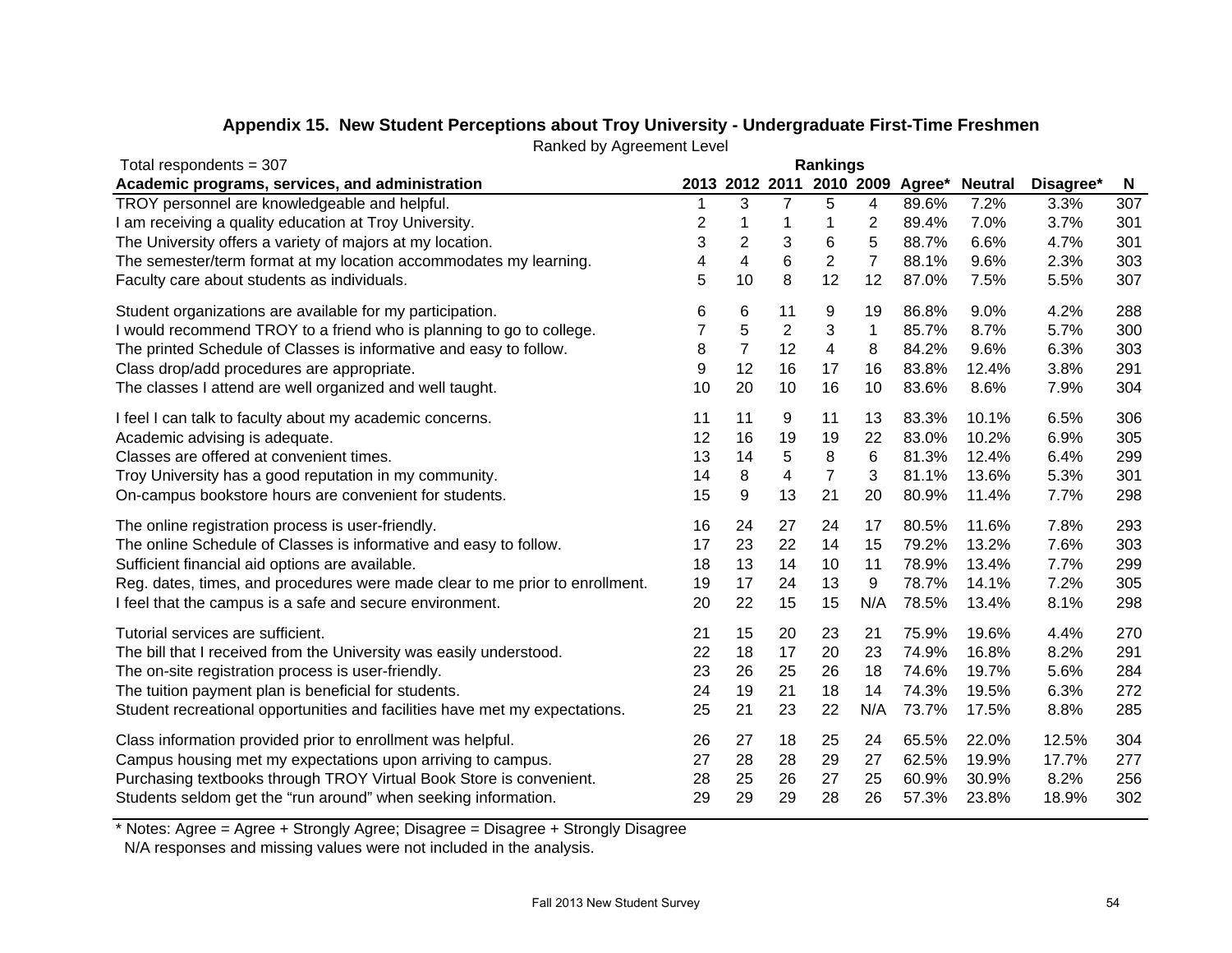| Total respondents = $307$                          | Agree       |             |                               |             |                               |             | <b>Disagree</b> |             |                              |                   |             |             |  |  |
|----------------------------------------------------|-------------|-------------|-------------------------------|-------------|-------------------------------|-------------|-----------------|-------------|------------------------------|-------------------|-------------|-------------|--|--|
| Academic programs, services, and                   |             |             |                               |             |                               |             |                 |             |                              |                   |             |             |  |  |
| administration                                     | <b>FA13</b> | <b>FA12</b> | <b>FA11</b>                   | <b>FA10</b> | <b>FA09</b>                   | <b>Diff</b> | <b>FA13</b>     | <b>FA12</b> | <b>FA11</b>                  | <b>FA10</b>       | <b>FA09</b> | <b>Diff</b> |  |  |
| TROY personnel are knowledgeable and helpful.      |             |             | 89.6% 89.9% 77.5% 82.0% 85.8% |             |                               | 3.8%        | 3.3%            | 4.8%        |                              | 12.9% 11.0%       | 6.6%        | $-3.3%$     |  |  |
| I am receiving a quality education at Troy         |             |             |                               |             |                               |             |                 |             |                              |                   |             |             |  |  |
| University.                                        |             |             |                               |             | 89.4% 91.3% 84.3% 86.9% 88.8% | 0.6%        | 3.7%            |             | 3.3% 10.2% 6.9%              |                   | $5.1\%$     | $-1.4%$     |  |  |
| The University offers a variety of majors at my    |             |             |                               |             |                               |             |                 |             |                              |                   |             |             |  |  |
| location.                                          |             |             |                               |             | 88.7% 90.7% 81.4% 81.0% 84.8% | 3.9%        | 4.7%            |             | 3.8% 8.9% 8.7%               |                   | 7.4%        | $-2.7%$     |  |  |
| The semester/term format accommodates my           |             |             |                               |             |                               |             |                 |             |                              |                   |             |             |  |  |
| learning.                                          |             |             | 88.1% 87.8% 78.0% 85.2% 82.6% |             |                               | 5.5%        | 2.3%            | $3.9\%$     | 10.8%                        | $6.1\%$           | 6.2%        | $-3.9%$     |  |  |
| Faculty care about students as individuals.        |             |             |                               |             | 87.0% 82.4% 77.0% 77.4% 78.9% | 8.1%        | 5.5%            | 4.8%        | 12.6% 8.2%                   |                   | 7.8%        | $-2.3%$     |  |  |
|                                                    |             |             |                               |             |                               |             |                 |             |                              |                   |             |             |  |  |
| Student organizations are available for my         |             |             |                               |             |                               |             |                 |             |                              |                   |             |             |  |  |
| participation.                                     |             |             |                               |             | 86.8% 86.3% 75.9% 78.1% 75.9% | $10.9\%$    | 4.2%            | 4.4%        | 13.8%                        | 7.9%              | 7.6%        | $-3.4%$     |  |  |
| I would recommend TROY to a friend                 |             |             |                               |             | 85.7% 86.8% 82.3% 85.1% 89.2% | $-3.5%$     | 5.7%            | $6.0\%$     | 11.8% 10.1%                  |                   | $5.7\%$     | 0.0%        |  |  |
| The printed Schedule of Classes is informative and |             |             |                               |             |                               |             |                 |             |                              |                   |             |             |  |  |
| easy to follow.                                    |             |             | 84.2% 85.6% 75.2% 84.3% 82.0% |             |                               | 2.2%        | 6.3%            | $6.7\%$     | 10.7%                        | 7.4%              | 8.4%        | $-2.1%$     |  |  |
| Class drop/add procedures are appropriate.         |             |             | 83.8% 81.0% 71.3% 74.8% 76.3% |             |                               | 7.5%        | 3.8%            |             | 5.7% 13.4% 8.3%              |                   | 7.4%        | $-3.6%$     |  |  |
| The classes I attend are well organized and well   |             |             |                               |             |                               |             |                 |             |                              |                   |             |             |  |  |
| taught.                                            |             |             |                               |             | 83.6% 74.5% 75.9% 76.3% 80.6% | 3.0%        | 7.9%            | 9.8%        | 13.9% 10.9% 8.2%             |                   |             | $-0.3%$     |  |  |
|                                                    |             |             |                               |             |                               |             |                 |             |                              |                   |             |             |  |  |
| I feel I can talk to faculty about my academic     |             |             |                               |             |                               |             |                 |             |                              |                   |             |             |  |  |
| concerns.                                          |             |             | 83.3% 81.9% 76.6% 77.6% 78.8% |             |                               | 4.5%        | 6.5%            | 6.9%        |                              | 12.6% 10.1%       | $6.7\%$     | $-0.2%$     |  |  |
| Academic advising is adequate.                     |             |             | 83.0% 78.4% 68.2% 74.3% 73.2% |             |                               | 9.8%        | 6.9%            | $7.0\%$     |                              | 16.1% 13.3% 10.4% |             | $-3.5%$     |  |  |
| Classes are offered at convenient times.           |             |             | 81.3% 80.0% 78.2% 80.2% 83.8% |             |                               | $-2.5%$     | 6.4%            | 8.1%        | 10.7% 9.0%                   |                   | 7.3%        | $-0.9%$     |  |  |
| Troy University has a good reputation in my        |             |             |                               |             |                               |             |                 |             |                              |                   |             |             |  |  |
| community.                                         |             |             |                               |             | 81.1% 84.1% 80.1% 80.7% 85.8% | $-4.7\%$    | 5.3%            | $6.6\%$     | 10.6% 8.3%                   |                   | 5.8%        | $-0.5%$     |  |  |
| On-campus bookstore hours are convenient for       |             |             |                               |             |                               |             |                 |             |                              |                   |             |             |  |  |
| students.                                          |             |             |                               |             | 80.9% 82.8% 73.2% 73.4% 75.7% | 5.2%        |                 |             | 7.7% 10.6% 13.6% 12.5% 10.6% |                   |             | $-2.9%$     |  |  |

# **Appendix 15.1. New Student Perceptions about Troy University - Undergraduate First-Time Freshmen**

Five Year Trend from Fall 2009 through Fall 2013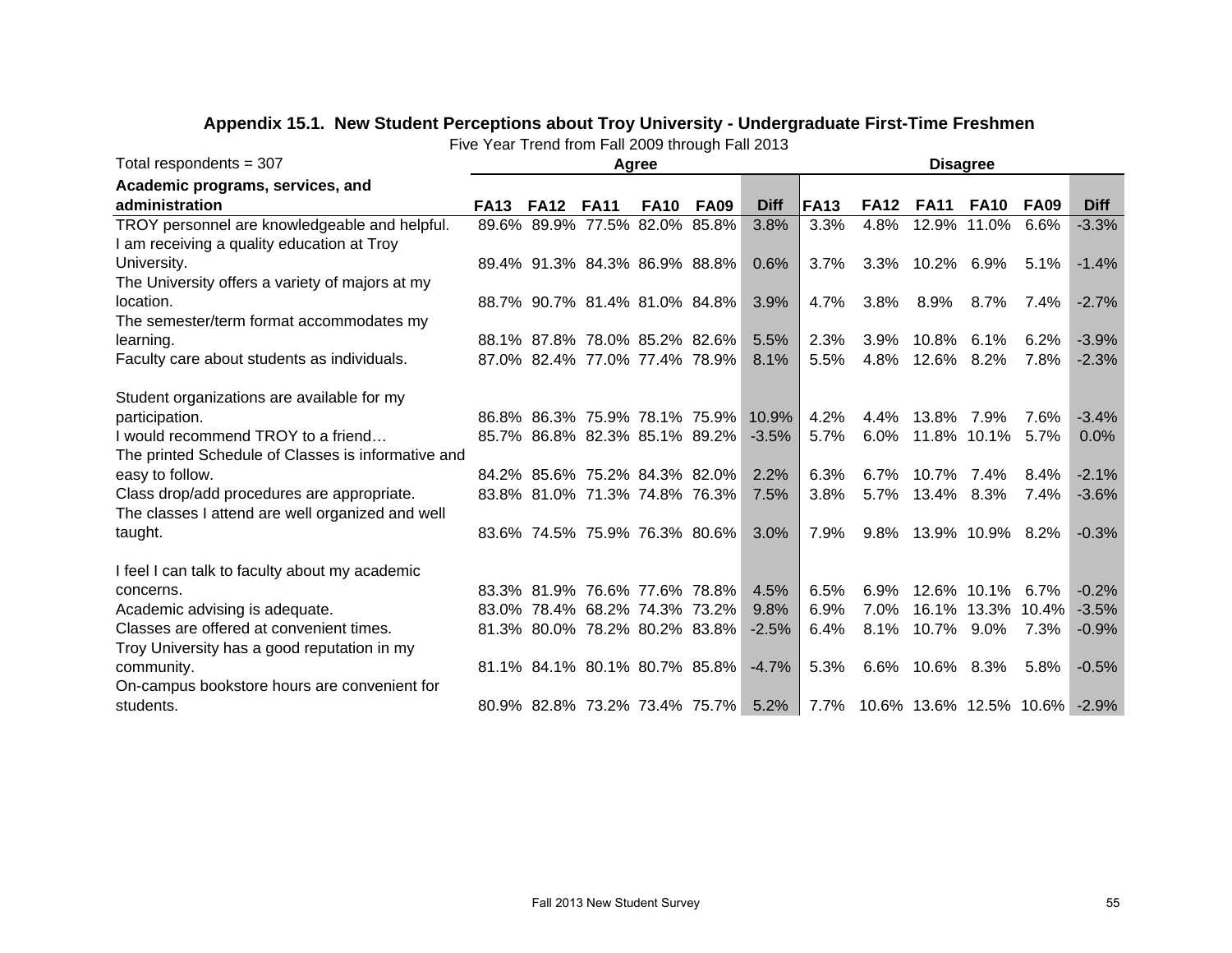| Total respondents = $307$                                                                      | Agree       |                                     |             |             |             | <b>Disagree</b>                                                   |       |             |                              |                  |                   |             |  |
|------------------------------------------------------------------------------------------------|-------------|-------------------------------------|-------------|-------------|-------------|-------------------------------------------------------------------|-------|-------------|------------------------------|------------------|-------------------|-------------|--|
| Academic programs, services, and                                                               |             |                                     |             |             |             |                                                                   |       |             |                              |                  |                   |             |  |
| administration                                                                                 | <b>FA13</b> | <b>FA12</b>                         | <b>FA11</b> | <b>FA10</b> | <b>FA09</b> | <b>Diff</b>                                                       | lFA13 | <b>FA12</b> | <b>FA11</b>                  | FA <sub>10</sub> | FA09              | <b>Diff</b> |  |
|                                                                                                |             |                                     |             |             |             |                                                                   |       |             |                              |                  |                   |             |  |
| The online registration process is user-friendly.                                              |             | 80.5% 71.3% 60.1% 70.5% 76.3%       |             |             |             | 4.2%                                                              | 7.8%  |             | 9.8% 23.8% 15.4% 9.8%        |                  |                   | $-2.0%$     |  |
| The online Schedule of Classes is informative and                                              |             |                                     |             |             |             |                                                                   |       |             |                              |                  |                   |             |  |
| easy to follow.                                                                                |             | 79.2% 73.9% 67.4% 77.2% 76.5%       |             |             |             | 2.7%                                                              | 7.6%  |             | 10.8% 14.2%                  | $9.0\%$          | 9.8%              | $-2.2%$     |  |
| Sufficient financial aid options are available.<br>Reg. dates, times, and procedures were made |             | 78.9% 80.9% 72.9% 77.6% 80.0%       |             |             |             | $-1.1%$                                                           |       |             | 7.7% 10.4% 15.7% 8.6%        |                  | $8.1\%$           | $-0.4%$     |  |
| clear to me.                                                                                   |             | 78.7% 77.5% 66.0% 77.2% 81.3%       |             |             |             | $-2.6%$                                                           |       |             | 7.2% 12.8% 21.7% 14.5% 10.6% |                  |                   | $-3.4%$     |  |
| I feel that the campus is a safe and secure                                                    |             |                                     |             |             |             |                                                                   |       |             |                              |                  |                   |             |  |
| environment                                                                                    |             | 78.5% 74.4% 71.8% 77.1%             |             |             | N/A         | 1.4%                                                              | 8.1%  |             | 7.4% 11.5% 12.0%             |                  | N/A               | $-3.9%$     |  |
|                                                                                                |             |                                     |             |             |             |                                                                   |       |             |                              |                  |                   |             |  |
| Tutorial services are sufficient.                                                              |             | 75.9% 78.8% 68.2% 71.2% 73.9%       |             |             |             | 2.0%                                                              | 4.4%  |             | 6.1% 11.8% 9.1%              |                  | $6.4\%$           | $-2.0%$     |  |
| The bill that I received from the University was                                               |             |                                     |             |             |             |                                                                   |       |             |                              |                  |                   |             |  |
| easily understood.                                                                             |             | 74.9% 76.0% 69.5% 74.1% 72.3%       |             |             |             | 2.6%                                                              | 8.2%  | 8.8%        |                              |                  | 18.1% 10.4% 11.3% | $-3.1%$     |  |
| The on-site registration process is user-friendly.                                             |             | 74.6% 67.5% 65.3% 67.2% 76.2%       |             |             |             | $-1.6%$                                                           | 5.6%  |             | 11.0% 18.8% 14.2% 6.9%       |                  |                   | $-1.3%$     |  |
| The tuition payment plan is beneficial for students.                                           |             | 74.3% 75.0% 67.6% 74.4% 78.1%       |             |             |             | $-3.8%$                                                           | 6.3%  |             | 8.1% 12.0% 8.9%              |                  | $8.0\%$           | $-1.7%$     |  |
| Student recreational opportunities and facilities                                              |             |                                     |             |             |             |                                                                   |       |             |                              |                  |                   |             |  |
| have met my expectations.                                                                      |             | 73.7% 74.5% 67.0% 71.4%             |             |             | N/A         | 2.3%                                                              | 8.8%  |             | 7.3% 15.8% 10.2%             |                  | N/A               | $-1.4%$     |  |
| Class information provided prior to enrollment was                                             |             |                                     |             |             |             |                                                                   |       |             |                              |                  |                   |             |  |
| helpful.                                                                                       |             |                                     |             |             |             | 65.5% 67.2% 68.9% 69.3% 71.7% -6.2% 12.5% 12.4% 17.0% 14.2% 12.7% |       |             |                              |                  |                   | $-0.2\%$    |  |
| Campus housing met my expectations upon                                                        |             |                                     |             |             |             |                                                                   |       |             |                              |                  |                   |             |  |
| arriving to campus.                                                                            |             |                                     |             |             |             | 62.5% 59.0% 49.7% 47.5% 47.9% 14.6% 17.7% 17.3% 26.5% 19.8% 22.3% |       |             |                              |                  |                   | $-4.6%$     |  |
| Purchasing textbooks through Virtual Book Store is                                             |             |                                     |             |             |             |                                                                   |       |             |                              |                  |                   |             |  |
| convenient.                                                                                    |             | 60.9% 68.9% 62.1% 66.5% 70.6% -9.7% |             |             |             |                                                                   | 8.2%  |             | 7.9% 14.3% 11.2% 10.2%       |                  |                   | $-2.0\%$    |  |
| Students seldom get the "run around" when                                                      |             |                                     |             |             |             |                                                                   |       |             |                              |                  |                   |             |  |
| seeking information.                                                                           |             |                                     |             |             |             | 57.3% 48.0% 47.2% 55.8% 61.4% -4.1% 18.9% 20.9% 28.9% 25.8% 17.7% |       |             |                              |                  |                   | $1.2\%$     |  |

# **Appendix 15.1. New Student Perceptions about Troy University - Undergraduate First-Time Freshmen**

Five Year Trend from Fall 2009 through Fall 2013

\* Notes: Agree = Agree + Strongly Agree; Disagree = Disagree + Strongly Disagree (in 2009 Neutral values were handled differently.) Data sorted descending by level of agreement.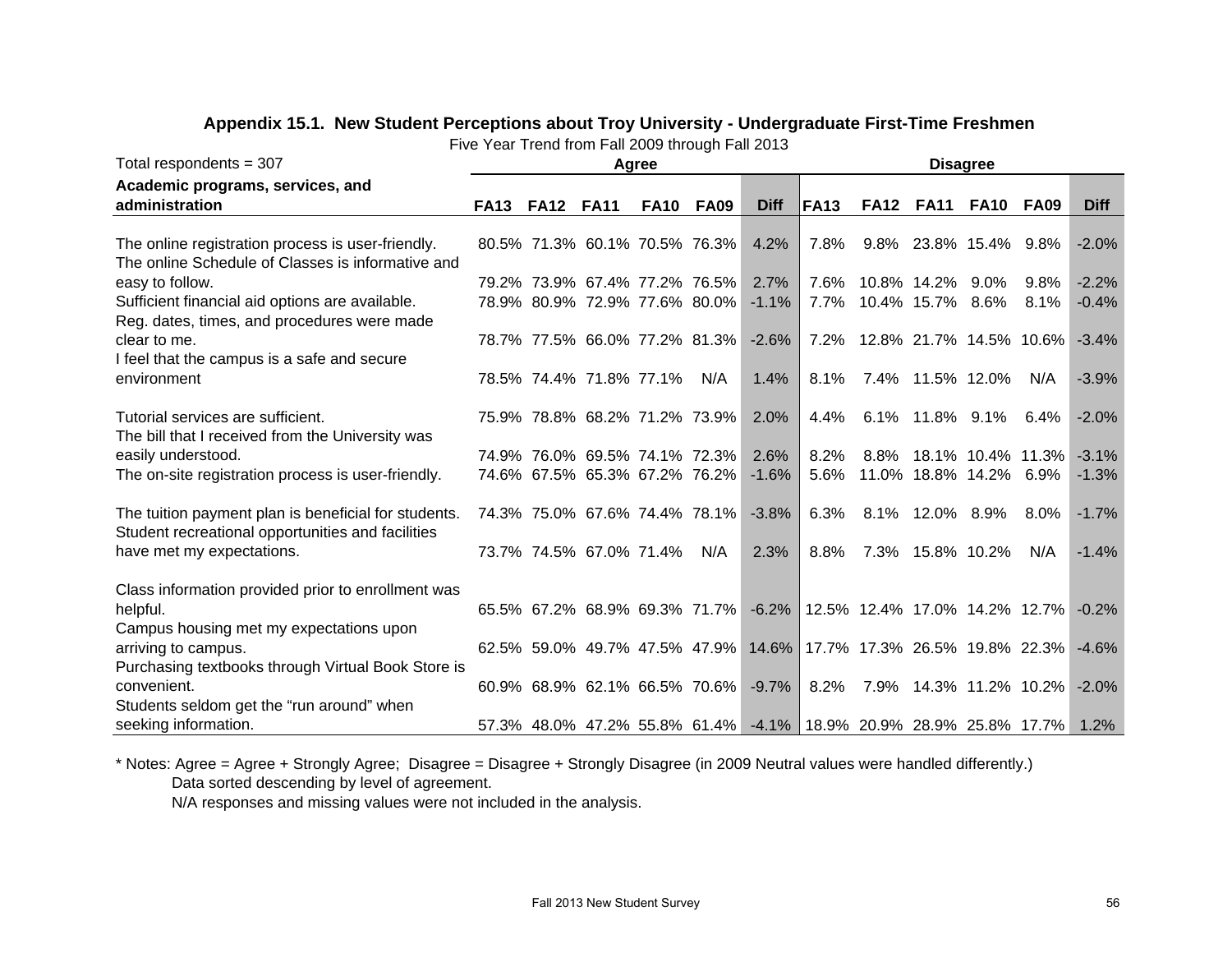| Total respondents = $165$                                                    | <b>Rankings</b> |                  |                |                |                 |          |                          |           |     |
|------------------------------------------------------------------------------|-----------------|------------------|----------------|----------------|-----------------|----------|--------------------------|-----------|-----|
| Academic programs, services, and administration                              |                 | 2013 2012 2011   |                |                |                 |          | 2010 2009 Agree* Neutral | Disagree* | N   |
| TROY personnel are knowledgeable and helpful.                                |                 | 4                | 6              | 10             | 10 <sup>°</sup> | 86.7%    | 7.9%                     | 5.5%      | 165 |
| I would recommend TROY to a friend who is planning to go to college.         | 2               | 3                | 3              | 5              | 3               | 86.3%    | 6.2%                     | 7.5%      | 161 |
| Class drop/add procedures are appropriate.                                   | 3               | 14               | 12             | 11             | 17              | 85.7%    | 9.5%                     | 4.8%      | 147 |
| Troy University has a good reputation in my community.                       | 4               | 5                | $\overline{c}$ | 8              | 4               | 85.7%    | 9.3%                     | 5.0%      | 161 |
| I am receiving a quality education at Troy University.                       | 5               | 1                | $\mathbf{1}$   | $\overline{2}$ |                 | 85.7%    | 9.9%                     | 4.3%      | 161 |
| The printed Schedule of Classes is informative and easy to follow.           | 6               | 8                | 8              | 7              | 5               | 85.3%    | 11.3%                    | 3.3%      | 150 |
| The semester/term format at my location accommodates my learning.            | 7               | $\overline{c}$   | $\mathbf 5$    | $\mathbf{1}$   | 2               | 84.9%    | 8.8%                     | 6.3%      | 159 |
| Faculty care about students as individuals.                                  | 8               | $\overline{7}$   | 4              | 9              |                 | 12 83.6% | 11.5%                    | 4.8%      | 165 |
| The online Schedule of Classes is informative and easy to follow.            | 9               | 21               | 13             | 4              | 8               | 82.8%    | 13.4%                    | 3.8%      | 157 |
| I feel I can talk to faculty about my academic concerns.                     | 10              | 6                | 7              | 18             | 19              | 82.4%    | 13.3%                    | 4.2%      | 165 |
| Reg. dates, times, and procedures were made clear to me prior to enrollment. | 11              | 11               | 14             | 16             | 11              | 81.7%    | 10.4%                    | 7.9%      | 164 |
| The online registration process is user-friendly.                            | 12              | 19               | 18             | 17             | 20              | 81.6%    | 12.7%                    | 5.7%      | 158 |
| Sufficient financial aid options are available.                              | 13              | 10               | 19             | 14             | 18              | 80.5%    | 11.7%                    | 7.8%      | 154 |
| Academic advising is adequate.                                               | 14              | 16               | 17             | 23             | 23              | 78.9%    | 14.3%                    | 6.8%      | 161 |
| The on-site registration process is user-friendly.                           | 15              | 24               | 23             | 19             |                 | 16 78.4% | 15.8%                    | 5.8%      | 139 |
| I feel that the campus is a safe and secure environment.                     | 16              | 17               | 15             | 15             | N/A             | 78.4%    | 18.7%                    | 3.0%      | 134 |
| The classes I attend are well organized and well taught.                     | 17              | 15               | 11             | 13             |                 | 78.1%    | 13.8%                    | 8.1%      | 160 |
| The bill that I received from the University was easily understood.          | 18              | 12               | 9              | 6              |                 | 13 78.1% | 13.1%                    | 8.8%      | 137 |
| Classes are offered at convenient times.                                     | 19              | 13               | 16             | 3              | 6               | 76.9%    | 8.3%                     | 14.7%     | 156 |
| Class information provided prior to enrollment was helpful.                  | 20              | 22               | 22             | 22             | 15              | 75.2%    | 14.3%                    | 10.6%     | 161 |
| The tuition payment plan is beneficial for students.                         | 21              | 18               | 21             | 12             | 14              | 74.1%    | 21.6%                    | 4.3%      | 139 |
| On-campus bookstore hours are convenient for students.                       | 22              | 23               | 20             | 24             |                 | 21 72.4% | 20.9%                    | 6.7%      | 134 |
| Purchasing textbooks through TROY Virtual Book Store is convenient.          | 23              | 20               | 25             | 20             |                 | 22 72.1% | 22.1%                    | 5.9%      | 136 |
| The University offers a variety of majors at my location.                    | 24              | $\boldsymbol{9}$ | 10             | 21             | 9               | 71.7%    | 15.1%                    | 13.2%     | 159 |
| Student organizations are available for my participation.                    | 25              | 25               | 24             | 26             | 25              | 68.9%    | 25.2%                    | 5.9%      | 135 |
| Students seldom get the "run around" when seeking information.               | 26              | 28               | 27             | 25             | 26              | 65.6%    | 15.0%                    | 19.4%     | 160 |
| Tutorial services are sufficient.                                            | 27              | 26               | 26             | 27             | 24              | 63.7%    | 29.6%                    | 6.7%      | 135 |
| Student recreational opportunities and facilities have met my expectations.  | 28              | 27               | 28             | 28             | N/A             | 62.6%    | 26.2%                    | 11.2%     | 107 |
| Campus housing met my expectations upon arriving to campus.                  | 29              | 29               | 29             | 29             | 27              | 48.2%    | 43.5%                    | 8.2%      | 85  |
|                                                                              |                 |                  |                |                |                 |          |                          |           |     |

# **Appendix 16. New Student Perceptions about Troy University - Undergraduate Transfer Students**

Ranked by Agreement Level

\* Notes: Agree = Agree + Strongly Agree; Disagree = Disagree + Strongly Disagree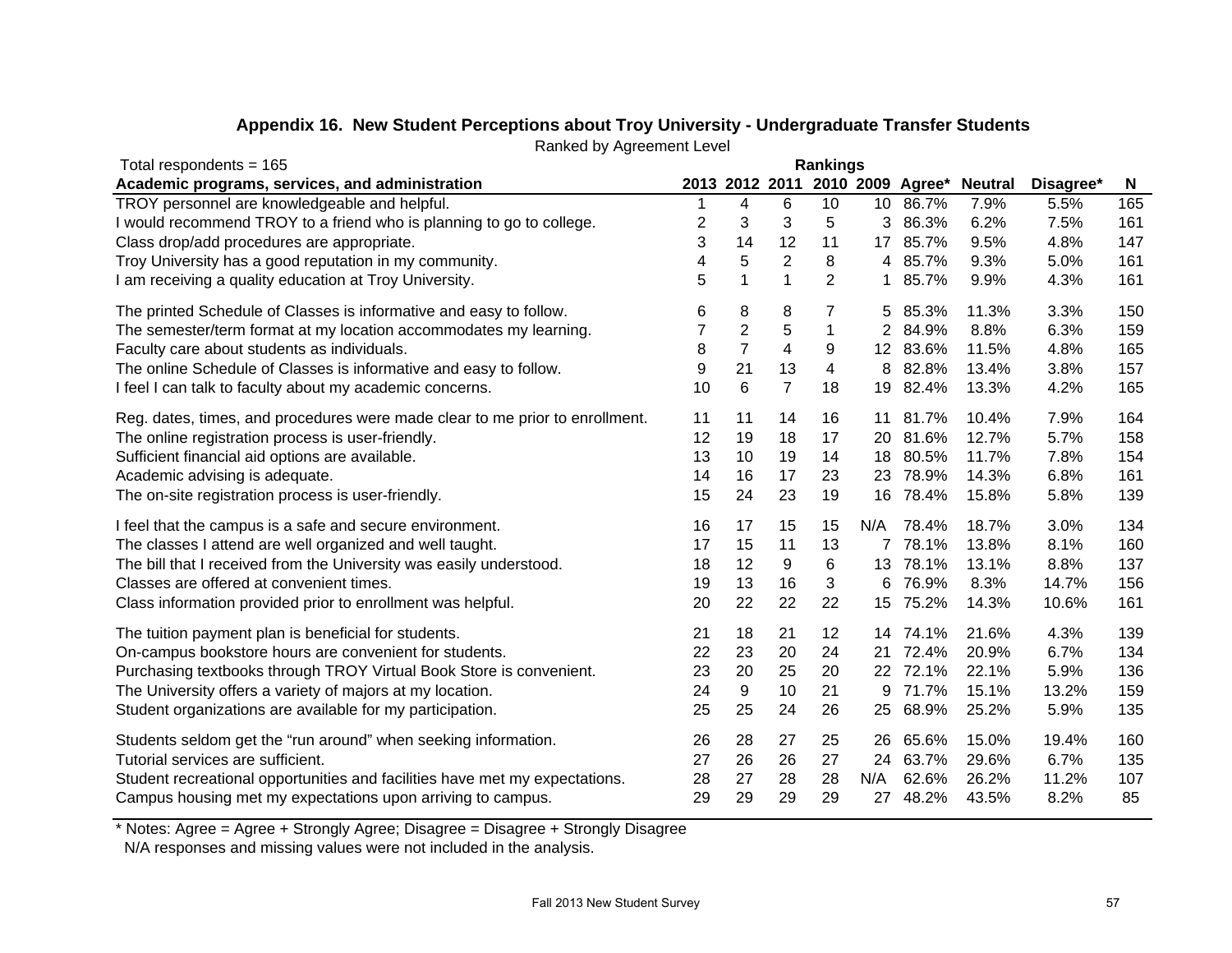| Total respondents = $165$                          | Agree       |             |                                     |             | <b>Disagree</b> |                                     |             |             |             |                         |                |             |
|----------------------------------------------------|-------------|-------------|-------------------------------------|-------------|-----------------|-------------------------------------|-------------|-------------|-------------|-------------------------|----------------|-------------|
| Academic programs, services, and                   |             |             |                                     |             |                 |                                     |             |             |             |                         |                |             |
| administration                                     | <b>FA13</b> | <b>FA12</b> | <b>FA11</b>                         | <b>FA10</b> | <b>FA09</b>     | <b>Diff</b>                         | <b>FA13</b> | <b>FA12</b> | <b>FA11</b> | <b>FA10</b>             | <b>FA09</b>    | <b>Diff</b> |
| TROY personnel are knowledgeable and helpful.      |             |             | 86.7% 86.8% 80.8% 76.2% 77.4%       |             |                 | 9.3%                                | 5.5%        | 8.3%        | 7.7%        | 13.2%                   | 12.6%          | $-7.1%$     |
| I would recommend TROY to a friend                 |             |             | 86.3% 87.5% 84.3% 82.4% 85.5%       |             |                 | 0.8%                                | 7.5%        | 5.5%        | 6.1%        | $9.6\%$                 | 7.9%           | $-0.4%$     |
| Class drop/add procedures are appropriate.         |             |             | 85.7% 79.1% 78.0% 77.8% 73.3% 12.4% |             |                 |                                     | 4.8%        | $3.2\%$     | 6.1%        | 7.5%                    | $8.6\%$        | $-3.8%$     |
| Troy University has a good reputation in my        |             |             |                                     |             |                 |                                     |             |             |             |                         |                |             |
| community.                                         |             |             | 85.7% 86.4% 85.5% 84.1% 84.2%       |             |                 | $1.5\%$                             | 5.0%        | 4.7%        | 4.1%        | $5.4\%$                 | 5.5%           | $-0.5%$     |
| I am receiving a quality education at Troy         |             |             |                                     |             |                 |                                     |             |             |             |                         |                |             |
| University.                                        |             |             | 85.7% 89.1% 88.1% 84.3% 87.6%       |             |                 | $-1.9%$                             | 4.3%        | 3.5%        | 3.1%        | 6.3%                    | $6.1\%$        | $-1.8%$     |
|                                                    |             |             |                                     |             |                 |                                     |             |             |             |                         |                |             |
| The printed Schedule of Classes is informative and |             |             |                                     |             |                 |                                     |             |             |             |                         |                |             |
| easy to follow.                                    |             |             | 85.3% 83.2% 80.4% 79.4% 82.1%       |             |                 | 3.2%                                | 3.3%        | 7.8%        | 8.3%        | $8.2\%$                 | 7.7%           | $-4.4%$     |
| The semester/term format accommodates my           |             |             |                                     |             |                 |                                     |             |             |             |                         |                |             |
| learning.                                          |             |             | 84.9% 88.2% 83.8% 84.4% 85.7%       |             |                 | $-0.8%$                             | 6.3%        | 2.5%        | 5.2%        | 4.8%                    | 5.8%           | 0.5%        |
| Faculty care about students as individuals.        |             |             | 83.6% 84.3% 84.1% 74.7% 77.1%       |             |                 | 6.5%                                | 4.8%        | 5.9%        | 6.0%        | $9.2\%$                 | 9.5%           | $-4.7%$     |
| The online Schedule of Classes is informative and  |             |             |                                     |             |                 |                                     |             |             |             |                         |                |             |
| easy to follow.                                    |             |             | 82.8% 72.6% 77.2% 75.8% 78.5%       |             |                 | 4.3%                                | 3.8%        | 7.6%        |             | 11.6% 10.4% 8.9%        |                | $-5.1%$     |
| I feel I can talk to faculty about my academic     |             |             |                                     |             |                 |                                     |             |             |             |                         |                |             |
| concerns.                                          |             |             |                                     |             |                 | 82.4% 84.9% 80.5% 76.2% 72.1% 10.3% | 4.2%        | 5.9%        | 7.8%        |                         | $10.2\%$ 12.0% | $-7.8%$     |
| Reg. dates, times, and procedures were made        |             |             |                                     |             |                 |                                     |             |             |             |                         |                |             |
| clear to me.                                       |             |             | 81.7% 80.4% 75.8% 74.5% 77.2%       |             |                 | 4.5%                                | 7.9%        | 7.4%        |             | 16.0% 14.3% 12.9%       |                | $-5.0%$     |
| The online registration process is user-friendly.  |             |             | 81.6% 76.2% 73.8% 71.7% 69.7%       |             |                 | 11.9%                               | 5.7%        | 8.6%        |             | 11.2% 13.3% 14.2%       |                | $-8.5%$     |
| Sufficient financial aid options are available.    |             |             | 80.5% 80.7% 73.5% 75.1% 72.9%       |             |                 | 7.6%                                | 7.8%        | 7.1%        |             | 10.6% 12.5% 12.4%       |                | $-4.6%$     |
| Academic advising is adequate.                     |             |             | 78.9% 78.0% 73.8% 69.2% 67.2%       |             |                 | $11.7\%$                            | 6.8%        |             |             | 12.5% 12.9% 18.0% 15.9% |                | $-9.1%$     |
| The on-site registration process is user-friendly. |             |             | 78.4% 70.1% 67.2% 68.8% 73.3%       |             |                 | 5.1%                                | 5.8%        |             |             | 6.1% 10.9% 12.7% 10.4%  |                | $-4.6%$     |

# **Appendix 16.1. New Student Perceptions about Troy University - Undergraduate Transfer Students**

Five Year Trend from Fall 2009 through Fall 2013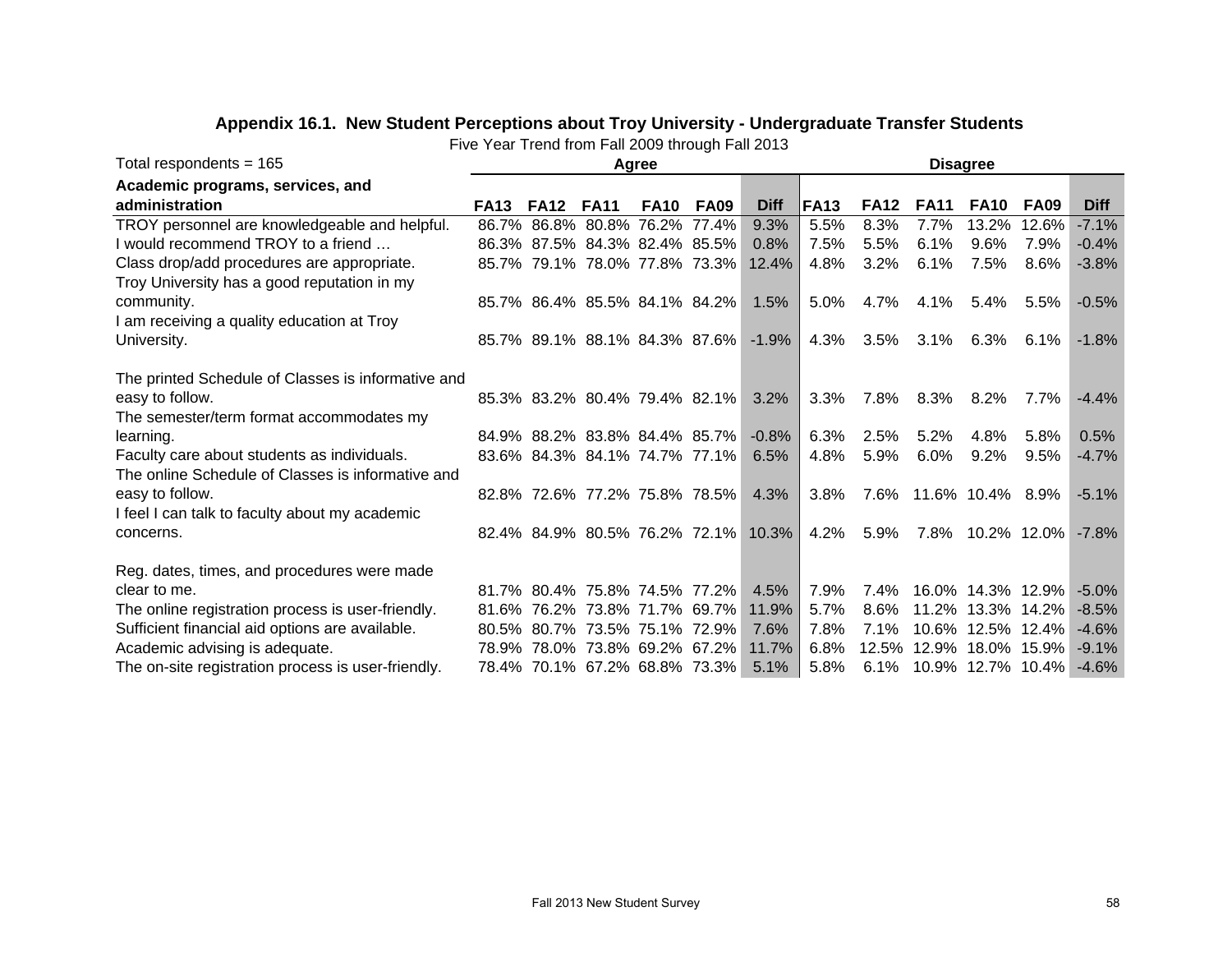| Total respondents = 165                                                                                                                                                                                                                                                                                                                                                                                                                                                                                      | Agree       |                  |                                                                                                                                                             |             | <b>Disagree</b> |                                                                                                                                    |                              |      |                                                                                                                                                                                       |      |                  |                                    |
|--------------------------------------------------------------------------------------------------------------------------------------------------------------------------------------------------------------------------------------------------------------------------------------------------------------------------------------------------------------------------------------------------------------------------------------------------------------------------------------------------------------|-------------|------------------|-------------------------------------------------------------------------------------------------------------------------------------------------------------|-------------|-----------------|------------------------------------------------------------------------------------------------------------------------------------|------------------------------|------|---------------------------------------------------------------------------------------------------------------------------------------------------------------------------------------|------|------------------|------------------------------------|
| Academic programs, services, and                                                                                                                                                                                                                                                                                                                                                                                                                                                                             |             |                  |                                                                                                                                                             |             |                 |                                                                                                                                    |                              |      |                                                                                                                                                                                       |      |                  |                                    |
| administration                                                                                                                                                                                                                                                                                                                                                                                                                                                                                               | <b>FA13</b> | <b>FA12 FA11</b> |                                                                                                                                                             | <b>FA10</b> | <b>FA09</b>     | <b>Diff</b>                                                                                                                        | IFA13                        |      | <b>FA12 FA11</b>                                                                                                                                                                      | FA10 | <b>FA09</b>      | <b>Diff</b>                        |
|                                                                                                                                                                                                                                                                                                                                                                                                                                                                                                              |             |                  |                                                                                                                                                             |             |                 |                                                                                                                                    |                              |      |                                                                                                                                                                                       |      |                  |                                    |
| I feel that the campus is a safe and secure                                                                                                                                                                                                                                                                                                                                                                                                                                                                  |             |                  |                                                                                                                                                             |             |                 |                                                                                                                                    |                              |      |                                                                                                                                                                                       |      |                  |                                    |
| environment.                                                                                                                                                                                                                                                                                                                                                                                                                                                                                                 |             |                  | 78.4% 77.9% 75.3% 76.4%                                                                                                                                     |             | N/A             | 2.0%                                                                                                                               | 3.0%                         | 5.2% | 7.1%                                                                                                                                                                                  | 4.8% | N/A              | $-1.8%$                            |
| The classes I attend are well organized and well                                                                                                                                                                                                                                                                                                                                                                                                                                                             |             |                  |                                                                                                                                                             |             |                 |                                                                                                                                    |                              |      |                                                                                                                                                                                       |      |                  |                                    |
| taught.                                                                                                                                                                                                                                                                                                                                                                                                                                                                                                      |             |                  | 78.1% 79.1% 78.1% 74.8% 78.7%                                                                                                                               |             |                 | $-0.6%$                                                                                                                            | 8.1%                         | 7.5% |                                                                                                                                                                                       |      | 7.8% 10.7% 10.3% | $-2.2%$                            |
| The bill that I received from the University was                                                                                                                                                                                                                                                                                                                                                                                                                                                             |             |                  |                                                                                                                                                             |             |                 |                                                                                                                                    |                              |      |                                                                                                                                                                                       |      |                  |                                    |
| easily understood.                                                                                                                                                                                                                                                                                                                                                                                                                                                                                           |             |                  | 78.1% 80.2% 79.1% 77.1% 76.2%                                                                                                                               |             |                 | 1.9%                                                                                                                               | 8.8%                         | 4.5% | 10.0%                                                                                                                                                                                 | 9.7% | 10.6%            | $-1.8%$                            |
| Classes are offered at convenient times.                                                                                                                                                                                                                                                                                                                                                                                                                                                                     |             |                  | 76.9% 79.5% 75.2% 80.3% 79.2%                                                                                                                               |             |                 | $-2.3%$                                                                                                                            |                              |      | 14.7% 12.3% 11.2% 8.7% 10.2%                                                                                                                                                          |      |                  | 4.5%                               |
| Class information provided prior to enrollment was                                                                                                                                                                                                                                                                                                                                                                                                                                                           |             |                  |                                                                                                                                                             |             |                 |                                                                                                                                    |                              |      |                                                                                                                                                                                       |      |                  |                                    |
|                                                                                                                                                                                                                                                                                                                                                                                                                                                                                                              |             |                  | 75.2% 72.5% 67.4% 68.7% 74.2%                                                                                                                               |             |                 | 1.0%                                                                                                                               |                              |      | 10.6% 10.0% 15.7% 16.2% 11.3%                                                                                                                                                         |      |                  | $-0.7%$                            |
|                                                                                                                                                                                                                                                                                                                                                                                                                                                                                                              |             |                  |                                                                                                                                                             |             |                 |                                                                                                                                    |                              |      |                                                                                                                                                                                       |      |                  |                                    |
|                                                                                                                                                                                                                                                                                                                                                                                                                                                                                                              |             |                  |                                                                                                                                                             |             |                 |                                                                                                                                    |                              |      |                                                                                                                                                                                       |      |                  |                                    |
| The tuition payment plan is beneficial for students.                                                                                                                                                                                                                                                                                                                                                                                                                                                         |             |                  | 74.1% 76.8% 71.5% 75.4% 74.9%                                                                                                                               |             |                 | $-0.8%$                                                                                                                            | 4.3%                         | 5.1% | 7.5%                                                                                                                                                                                  | 7.1% | $6.9\%$          | $-2.6%$                            |
|                                                                                                                                                                                                                                                                                                                                                                                                                                                                                                              |             |                  |                                                                                                                                                             |             |                 |                                                                                                                                    |                              |      |                                                                                                                                                                                       |      |                  |                                    |
| students.                                                                                                                                                                                                                                                                                                                                                                                                                                                                                                    |             |                  | 72.4% 72.0% 72.0% 73.3% 69.3%                                                                                                                               |             |                 |                                                                                                                                    |                              | 7.0% | 8.3%                                                                                                                                                                                  | 5.8% | 7.0%             | $-0.3%$                            |
|                                                                                                                                                                                                                                                                                                                                                                                                                                                                                                              |             |                  |                                                                                                                                                             |             |                 |                                                                                                                                    |                              |      |                                                                                                                                                                                       |      |                  |                                    |
| convenient.                                                                                                                                                                                                                                                                                                                                                                                                                                                                                                  |             |                  |                                                                                                                                                             |             |                 |                                                                                                                                    |                              |      |                                                                                                                                                                                       |      |                  | $-6.5\%$                           |
|                                                                                                                                                                                                                                                                                                                                                                                                                                                                                                              |             |                  |                                                                                                                                                             |             |                 |                                                                                                                                    |                              |      |                                                                                                                                                                                       |      |                  |                                    |
|                                                                                                                                                                                                                                                                                                                                                                                                                                                                                                              |             |                  |                                                                                                                                                             |             |                 |                                                                                                                                    |                              |      |                                                                                                                                                                                       |      |                  |                                    |
|                                                                                                                                                                                                                                                                                                                                                                                                                                                                                                              |             |                  |                                                                                                                                                             |             |                 |                                                                                                                                    |                              |      |                                                                                                                                                                                       |      |                  |                                    |
|                                                                                                                                                                                                                                                                                                                                                                                                                                                                                                              |             |                  |                                                                                                                                                             |             |                 |                                                                                                                                    |                              |      |                                                                                                                                                                                       |      |                  |                                    |
|                                                                                                                                                                                                                                                                                                                                                                                                                                                                                                              |             |                  |                                                                                                                                                             |             |                 |                                                                                                                                    |                              |      |                                                                                                                                                                                       |      |                  |                                    |
|                                                                                                                                                                                                                                                                                                                                                                                                                                                                                                              |             |                  |                                                                                                                                                             |             |                 |                                                                                                                                    |                              |      |                                                                                                                                                                                       |      |                  |                                    |
|                                                                                                                                                                                                                                                                                                                                                                                                                                                                                                              |             |                  |                                                                                                                                                             |             |                 |                                                                                                                                    |                              |      |                                                                                                                                                                                       |      |                  | $-8.0\%$                           |
|                                                                                                                                                                                                                                                                                                                                                                                                                                                                                                              |             |                  |                                                                                                                                                             |             |                 |                                                                                                                                    |                              |      |                                                                                                                                                                                       |      |                  |                                    |
|                                                                                                                                                                                                                                                                                                                                                                                                                                                                                                              |             |                  |                                                                                                                                                             |             |                 |                                                                                                                                    |                              |      |                                                                                                                                                                                       |      |                  |                                    |
|                                                                                                                                                                                                                                                                                                                                                                                                                                                                                                              |             |                  |                                                                                                                                                             |             |                 |                                                                                                                                    |                              |      |                                                                                                                                                                                       |      |                  |                                    |
|                                                                                                                                                                                                                                                                                                                                                                                                                                                                                                              |             |                  |                                                                                                                                                             |             |                 |                                                                                                                                    |                              |      |                                                                                                                                                                                       |      |                  |                                    |
|                                                                                                                                                                                                                                                                                                                                                                                                                                                                                                              |             |                  |                                                                                                                                                             |             |                 |                                                                                                                                    |                              |      |                                                                                                                                                                                       |      |                  |                                    |
| helpful.<br>On-campus bookstore hours are convenient for<br>Purchasing textbooks through Virtual Book Store is<br>The University offers a variety of majors at my<br>location.<br>Student organizations are available for my<br>participation.<br>Students seldom get the "run around" when<br>seeking information.<br>Tutorial services are sufficient.<br>Student recreational opportunities and facilities<br>have met my expectations.<br>Campus housing met my expectations upon<br>arriving to campus. |             |                  | 72.1% 75.4% 64.2% 74.6% 69.2%<br>71.7% 81.6% 78.5% 82.2% 77.9%<br>65.6% 59.6% 58.4% 57.0% 56.4%<br>63.7% 62.0% 61.3% 69.0% 60.6%<br>62.6% 60.9% 57.9% 59.4% |             | N/A             | 3.1%<br>2.9%<br>$-6.2%$<br>68.9% 64.6% 65.3% 62.7% 57.7% 11.2%<br>9.2%<br>3.1%<br>3.2%<br>48.2% 44.0% 38.5% 42.5% 34.0% 14.2% 8.2% | 6.7%<br>5.9%<br>5.9%<br>6.7% |      | 7.4% 11.6% 7.9% 12.4%<br>13.2% 8.0% 10.3%<br>9.9% 11.8% 9.6% 11.2%<br>19.4% 22.2% 25.2% 29.4% 27.4%<br>3.8% 11.7% 8.0% 10.6%<br>11.2% 8.3% 15.0% 6.4%<br>8.0% 18.7% 11.1% 10.3% -2.1% | 9.0% | $9.8\%$<br>N/A   | 3.4%<br>$-5.3%$<br>$-3.9%$<br>4.8% |

# **Appendix 16.1. New Student Perceptions about Troy University - Undergraduate Transfer Students**

Five Year Trend from Fall 2009 through Fall 2013

\* Notes: Agree = Agree + Strongly Agree; Disagree = Disagree + Strongly Disagree (in 2009 Neutral values were handled differently.)

Data sorted descending by level of agreement.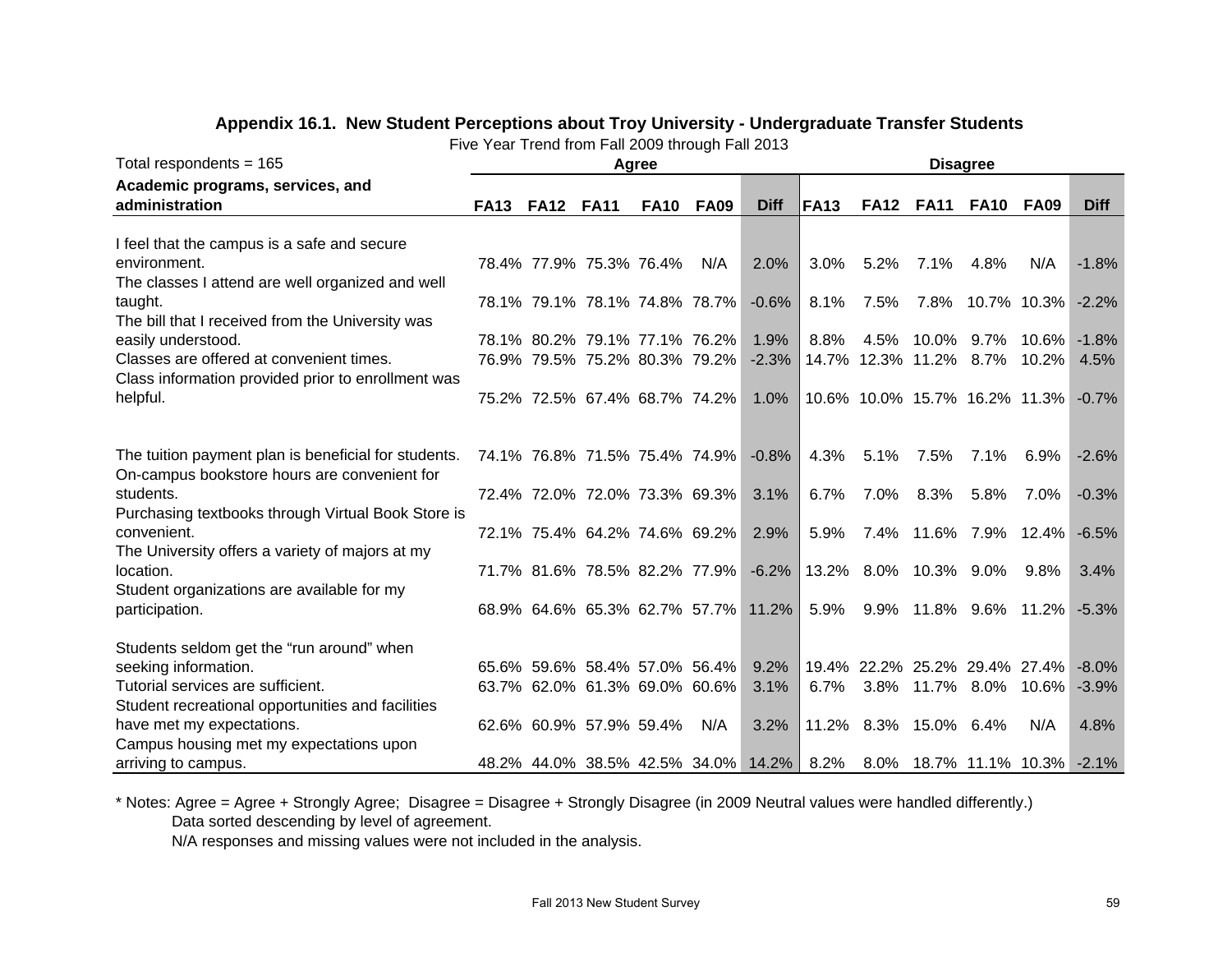|                                           |                |                       |                   | <b>Phenix</b>    |                 |                | Global         |
|-------------------------------------------|----------------|-----------------------|-------------------|------------------|-----------------|----------------|----------------|
| Academic programs, services,              |                | <b>Overall Dothan</b> | <b>Montgomery</b> | <b>City</b>      |                 | Troy eTROY     | <b>Campus</b>  |
| and administration                        | Rank           | Rank                  | Rank              | Rank             | Rank            | Rank           | Rank           |
| TROY personnel are knowledgeable          |                |                       |                   |                  |                 |                |                |
| and helpful.                              | 1              | $\overline{2}$        | 12                | 5                | $\overline{2}$  | 1              | $\overline{c}$ |
| I am receiving a quality education at     |                |                       |                   |                  |                 |                |                |
| Troy University.                          | $\overline{2}$ | $\overline{7}$        | $\overline{2}$    | $6\phantom{1}6$  | $\mathbf{3}$    | 8              | 6              |
| The semester/term format at my            |                |                       |                   |                  |                 |                |                |
| location accommodates my learning.        | 3              | 16                    | $\overline{7}$    | 8                | 1               | 9              | 12             |
| Faculty care about students as            |                |                       |                   |                  |                 |                |                |
| individuals.                              | $\overline{4}$ | 5                     | $\bf 8$           | $\boldsymbol{9}$ | 5               | 5              | $\mathbf{1}$   |
| I would recommend Troy University to      |                |                       |                   |                  |                 |                |                |
| a friend who is planning to go to         |                |                       |                   |                  |                 |                |                |
| college.                                  | 5              | 15                    | 4                 | 13               | 8               | 4              | 4              |
| The printed Schedule of Classes is        |                |                       |                   |                  |                 |                |                |
| informative and easy to follow.           | 6              | $\overline{4}$        | 3                 | $\mathbf{1}$     | $\overline{7}$  | 17             | 25             |
| I feel I can talk to faculty about my     |                |                       |                   |                  |                 |                |                |
| academic concerns.                        | $\overline{7}$ | 14                    | 5                 | $\overline{7}$   | 10              | 6              | 3              |
| Class drop/add procedures are             |                |                       |                   |                  |                 |                |                |
| appropriate.                              | 8              | 12                    | $\overline{9}$    | 17               | 11              | $\overline{7}$ | 11             |
| Troy University has a good reputation     |                |                       |                   |                  |                 |                |                |
|                                           | 9              | 3                     | 6                 | 4                | 13              | 14             | 14             |
| in my community.                          |                |                       |                   |                  |                 |                |                |
| The University offers a variety of        | 10             | 23                    | 23                | 27               | $\overline{4}$  | 11             | 29             |
| majors at my location.                    | 11             | 17                    | 20                | 10               | 9               | 20             | $\overline{7}$ |
| Academic advising is adequate.            |                |                       |                   |                  |                 |                |                |
| The classes I attend are well organized   |                |                       |                   |                  |                 |                |                |
| and well taught.                          | 12             | 10                    | 10                | 14               | 12              | 21             | 15             |
| The online registration process is user-  |                |                       |                   |                  |                 |                |                |
| friendly.                                 | 13             | 9                     | 16                | 19               | 19              | 3              | 5              |
| The online Schedule of Classes is         |                |                       |                   |                  |                 |                |                |
| informative and easy to follow.           | 14             | 11                    | 19                | $\mathbf{2}$     | 15              | 12             | 17             |
| Registration dates, times, and            |                |                       |                   |                  |                 |                |                |
| procedures were made clear to me          |                |                       |                   |                  |                 |                |                |
| prior to enrollment.                      | 15             | 20                    | 13                | 18               | 17              | $\overline{2}$ | 10             |
| Classes are offered at convenient         |                |                       |                   |                  |                 |                |                |
| times.                                    | 16             | 25                    | 18                | 11               | 16              | 10             | 13             |
| Student organizations are available for   |                |                       |                   |                  |                 |                |                |
| my participation.                         | 17             | 19                    | 22                | 24               | $6\phantom{1}6$ | 25             | 21             |
| I feel that the campus is a safe and      |                |                       |                   |                  |                 |                |                |
| secure environment.                       | 18             | $\mathbf{1}$          | $\mathbf{1}$      | 3                | 18              | 27             | 20             |
| The bill that I received from the         |                |                       |                   |                  |                 |                |                |
| University was easily understood.         | 19             | 18                    | 15                | 12               | 21              | 15             | 9              |
| Sufficient financial aid options are      |                |                       |                   |                  |                 |                |                |
| available.                                | 20             | 21                    | 17                | 16               | 20              | 16             | 18             |
| On-campus bookstore hours are             |                |                       |                   |                  |                 |                |                |
| convenient for students.                  | 21             | 6                     | 11                | 20               | 14              | 26             | 28             |
| The on-site registration process is user- |                |                       |                   |                  |                 |                |                |
| friendly.                                 | 22             | 8                     | 14                | 15               | 22              | 22             | 16             |
| The tuition payment plan is beneficial    |                |                       |                   |                  |                 |                |                |
| for students.                             | 23             | 13                    | 27                | 25               | 23              | 18             | 19             |
| Class information provided prior to       |                |                       |                   |                  |                 |                |                |
| enrollment was helpful.                   | 24             | 22                    | 21                | 21               | 26              | 19             | 8              |

# **Appendix 17. 2013 New Student Perceptions about Troy University**

Ranking Comparisons by Campus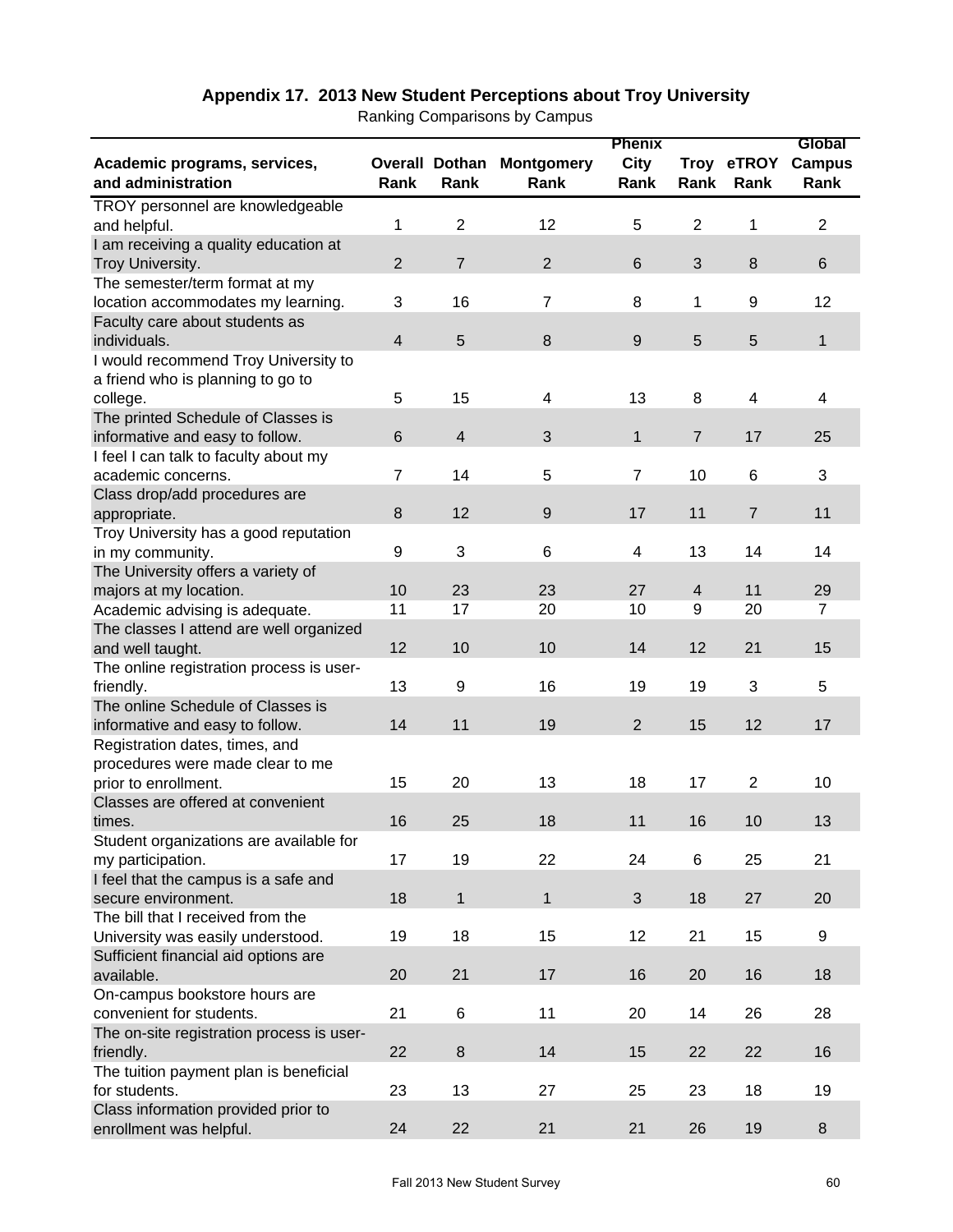| Academic programs, services,<br>and administration                                                                  | Rank | <b>Overall Dothan</b><br>Rank | <b>Montgomery</b><br>Rank | <b>Phenix</b><br>City<br>Rank | Troy<br>Rank | eTROY<br>Rank | Global<br><b>Campus</b><br>Rank |
|---------------------------------------------------------------------------------------------------------------------|------|-------------------------------|---------------------------|-------------------------------|--------------|---------------|---------------------------------|
| Tutorial services are sufficient.<br>Student recreational opportunities and<br>facilities have met my expectations. | 25   | 28                            | 28                        | 26                            | 24           | 23            | 26                              |
|                                                                                                                     | 26   | 24                            | 26                        | 28                            | 25           | 28            | 24                              |
| Purchasing textbooks through Troy<br>Virtual BookStore is convenient.                                               | 27   | 26                            | 24                        | 23                            | 29           | 13            | 23                              |
| Students seldom get the "run around"<br>when seeking information.                                                   | 28   | 27                            | 25                        | 22                            | 28           | 24            | 22                              |
| Campus housing met my expectations<br>upon arriving to campus.                                                      | 29   | 29                            | 29                        | 29                            | 27           | 29            | 27                              |

# **Appendix 17. 2013 New Student Perceptions about Troy University**

Ranking Comparisons by Campus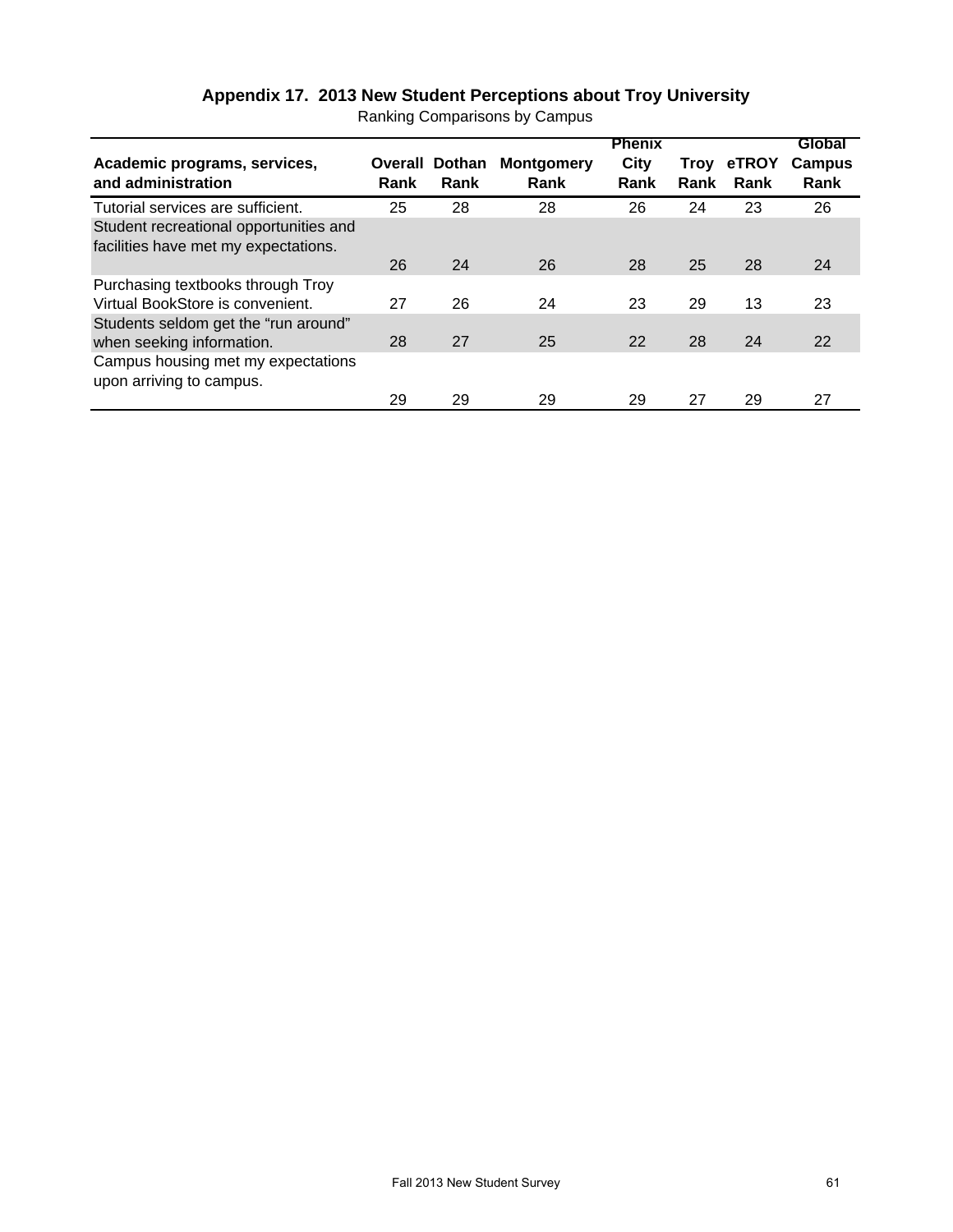# **Appendix 18. 2013 New Student Perceptions about Troy University**

Ranking Comparisons by College

| Academic programs, services, and administration               | <b>Overall A&amp;S</b><br><b>Rank</b> | Rank                    | <b>SCOB</b><br>Rank | <b>COE</b><br>Rank | <b>CCFA</b><br>Rank | <b>HHS</b><br>Rank |
|---------------------------------------------------------------|---------------------------------------|-------------------------|---------------------|--------------------|---------------------|--------------------|
| TROY personnel are knowledgeable and helpful.                 | $\mathbf{1}$                          | $\mathbf 1$             | $\overline{2}$      | $\overline{3}$     | $\overline{2}$      | 1                  |
| I am receiving a quality education at Troy University.        | $\overline{2}$                        | $\overline{2}$          | 10                  | $\mathbf 1$        | 5                   | $\overline{2}$     |
| The semester/term format at my location accommodates my       |                                       |                         |                     |                    |                     |                    |
| learning.                                                     | 3                                     | 5                       | 1                   | 8                  | 3                   | 3                  |
| Faculty care about students as individuals.                   | $\overline{\mathbf{4}}$               | $\overline{\mathbf{4}}$ | $6\phantom{1}$      | $\overline{2}$     | 8                   | 8                  |
| I would recommend Troy University to a friend who is planning |                                       |                         |                     |                    |                     |                    |
| to go to college.                                             | 5                                     | 6                       | 3                   | 6                  | 6                   | 4                  |
| The printed Schedule of Classes is informative and easy to    |                                       |                         |                     |                    |                     |                    |
| follow.                                                       | 6                                     | $\overline{7}$          | $\overline{4}$      | 5                  | 11                  | $\overline{7}$     |
| I feel I can talk to faculty about my academic concerns.      | $\overline{7}$                        | 9                       | 15                  | 4                  | 4                   | 6                  |
| Class drop/add procedures are appropriate.                    | 8                                     | 3                       | 13                  | 9                  | 20                  | 11                 |
| Troy University has a good reputation in my community.        | 9                                     | 18                      | 5                   | 10                 | $\overline{7}$      | 9                  |
| The University offers a variety of majors at my location.     | 10                                    | $\,8\,$                 | 16                  | 21                 | 10                  | 5                  |
| Academic advising is adequate.                                | 11                                    | 13                      | 20                  | 11                 | 9                   | 14                 |
| The classes I attend are well organized and well taught.      | 12                                    | 14                      | 18                  | $\overline{7}$     | 14                  | 17                 |
| The online registration process is user-friendly.             | 13                                    | 10                      | 23                  | 12                 | 15                  | 15                 |
| The online Schedule of Classes is informative and easy to     |                                       |                         |                     |                    |                     |                    |
| follow.                                                       | 14                                    | 15                      | $\overline{9}$      | 13                 | 23                  | 12                 |
| Registration dates, times, and procedures were made clear to  |                                       |                         |                     |                    |                     |                    |
| me prior to enrollment.                                       | 15                                    | 11                      | 19                  | 17                 | 24                  | 10                 |
| Classes are offered at convenient times.                      | 16                                    | 12                      | 17                  | 20                 | 21                  | 13                 |
| Student organizations are available for my participation.     | 17                                    | 21                      | $\overline{7}$      | 22                 | $\mathbf 1$         | 16                 |
| I feel that the campus is a safe and secure environment.      | 18                                    | 16                      | 21                  | 14                 | 16                  | 20                 |
| The bill that I received from the University was easily       |                                       |                         |                     |                    |                     |                    |
| understood.                                                   | 19                                    | 17                      | 12                  | 18                 | 22                  | 23                 |
| Sufficient financial aid options are available.               | 20                                    | 19                      | 11                  | 16                 | 12                  | 24                 |
| On-campus bookstore hours are convenient for students.        | 21                                    | 20                      | 22                  | 15                 | 18                  | 18                 |
| The on-site registration process is user-friendly.            | 22                                    | 23                      | 14                  | 19                 | 13                  | 19                 |
| The tuition payment plan is beneficial for students.          | 23                                    | 22                      | 8                   | 23                 | 17                  | 25                 |
| Class information provided prior to enrollment was helpful.   | 24                                    | 24                      | 26                  | 24                 | 27                  | 21                 |
| Tutorial services are sufficient.                             | 25                                    | 26                      | 25                  | 25                 | 25                  | 22                 |
| Student recreational opportunities and facilities have met my |                                       |                         |                     |                    |                     |                    |
| expectations.                                                 | 26                                    | 25                      | 24                  | 26                 | 19                  | 26                 |
| Purchasing textbooks through Troy Virtual BookStore is        |                                       |                         |                     |                    |                     |                    |
| convenient.                                                   | 27                                    | 27                      | 28                  | 27                 | 28                  | 27                 |
| Students seldom get the "run around" when seeking             |                                       |                         |                     |                    |                     |                    |
| information.                                                  | 28                                    | 28                      | 27                  | 28                 | 29                  | 28                 |
| Campus housing met my expectations upon arriving to campus.   |                                       |                         |                     |                    |                     |                    |
|                                                               | 29                                    | 29                      | 29                  | 29                 | 26                  | 29                 |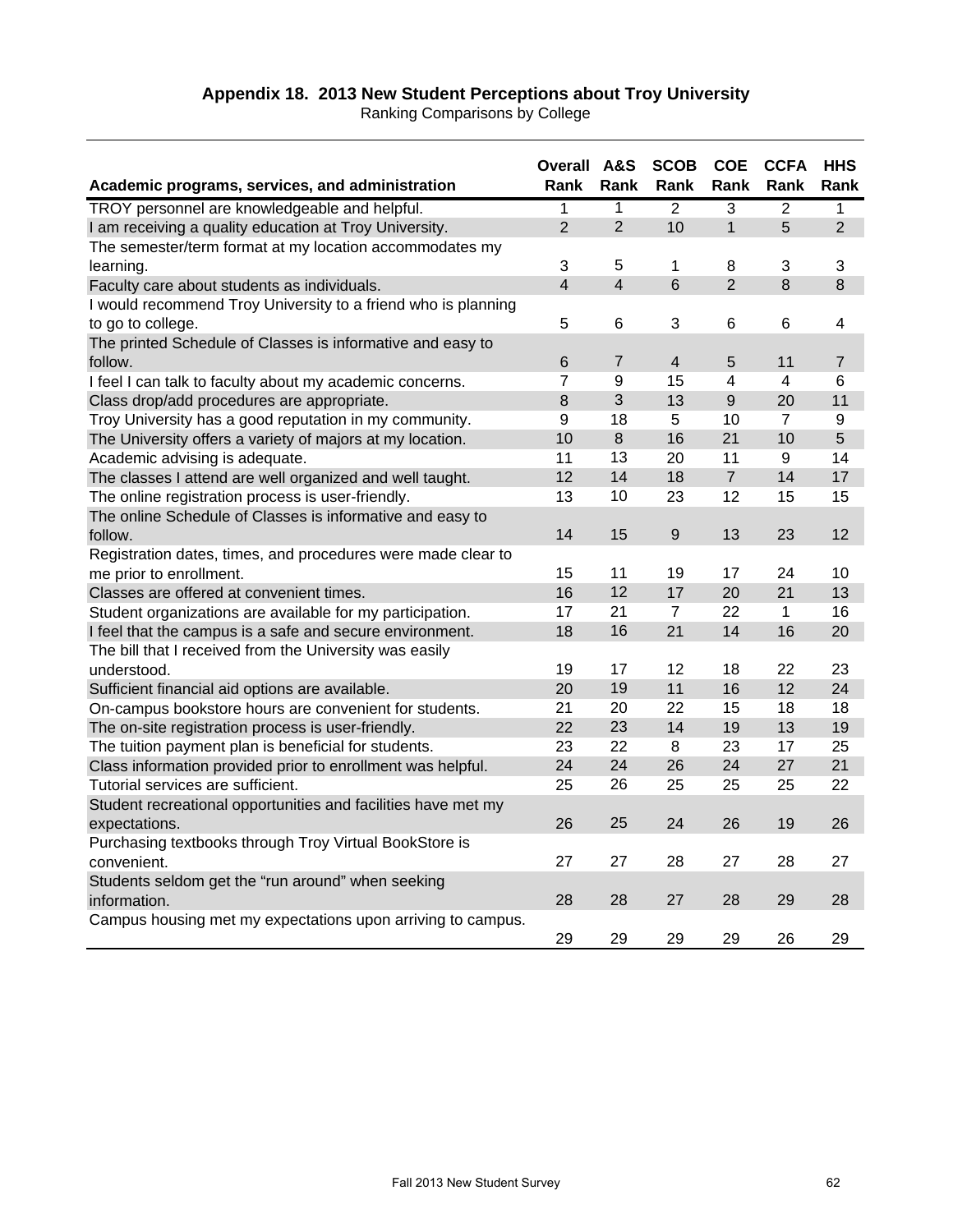# **Appendix 19. 2013 New Student Perceptions about Troy University**

Mean Comparison: Male vs. Female

5=Strongly Agree 4=Agree 3=Neutral 2=Disagree 1=Strongly Disagree \*Mean differences were found significant at the significance level = 0.05

|                                                    |        |     |             | Std.             |      |
|----------------------------------------------------|--------|-----|-------------|------------------|------|
|                                                    |        | N   | <b>Mean</b> | <b>Deviation</b> | Sig. |
| 1. TROY personnel are knowledgeable and            | Male   | 143 | 4.3147      | .89929           | .281 |
| helpful.                                           | Female | 462 | 4.2208      | .91206           |      |
|                                                    | Total  | 605 | 4.2430      | .90919           |      |
| 2. Faculty care about students as individuals.     | Male   | 143 | 4.2028      | .96822           | .987 |
|                                                    | Female | 462 | 4.2013      | .92715           |      |
|                                                    | Total  | 605 | 4.2017      | .93621           |      |
| 3. I feel I can talk to faculty about my academic  | Male   | 142 | 4.2254      | .99213           | .537 |
| concerns.                                          | Female | 461 | 4.1670      | .98261           |      |
|                                                    | Total  | 603 | 4.1808      | .98434           |      |
| 4. Academic advising is adequate.                  | Male   | 141 | 3.9716      | 1.06867          | .236 |
|                                                    | Female | 453 | 4.0861      | .97722           |      |
|                                                    | Total  | 594 | 4.0589      | .99995           |      |
| 5. Sufficient financial aid options are available. | Male   | 133 | 4.0827      | .99274           | .321 |
|                                                    | Female | 438 | 3.9795      | 1.06624          |      |
|                                                    | Total  | 571 | 4.0035      | 1.04964          |      |
| 6. The tuition payment plan is beneficial for      | Male   | 123 | 4.0000      | 1.03227          | .981 |
| students.                                          | Female | 398 | 4.0025      | .98987           |      |
|                                                    | Total  | 521 | 4.0019      | .99904           |      |
| 7. Class information provided prior to enrollment  | Male   | 141 | 3.7943      | 1.11815          | .616 |
| was helpful.                                       | Female | 453 | 3.8477      | 1.09755          |      |
|                                                    | Total  | 594 | 3.8350      | 1.10176          |      |
| 8. Registration dates, times, and procedures       | Male   | 141 | 4.0426      | 1.10759          | .821 |
| were made clear to me prior to enrollment.         | Female | 460 | 4.0652      | 1.02053          |      |
|                                                    | Total  | 601 | 4.0599      | 1.04071          |      |
| 9. The online registration process is user-        | Male   | 137 | 4.0219      | 1.01798          | .649 |
| friendly.                                          | Female | 441 | 4.0680      | 1.04224          |      |
|                                                    | Total  | 578 | 4.0571      | 1.03585          |      |
| 10. The on-site registration process is user-      | Male   | 120 | 4.0083      | .98301           | .987 |
| friendly.                                          | Female | 397 | 4.0101      | 1.00247          |      |
|                                                    | Total  | 517 | 4.0097      | .99704           |      |
| 11. Students seldom get the "run around" when      | Male   | 141 | 3.6312      | 1.19171          | .665 |
| seeking information.                               | Female | 453 | 3.5806      | 1.21596          |      |
|                                                    | Total  | 594 | 3.5926      | 1.20944          |      |
| 12. The online Schedule of Classes is              | Male   | 143 | 4.0070      | 1.04475          | .410 |
| informative and easy to follow.                    | Female | 448 | 4.0848      | .96328           |      |
|                                                    | Total  | 591 | 4.0660      | .98327           |      |
| 13. The printed Schedule of Classes is             | Male   | 138 | 3.9928      | 1.01447          | .034 |
| informative and easy to follow. *                  | Female | 433 | 4.1894      | .92104           |      |
|                                                    | Total  | 571 | 4.1419      | .94730           |      |
| 14. Class drop/add procedures are appropriate.     | Male   | 132 | 4.0530      | .95161           | .435 |
|                                                    | Female | 425 | 4.1247      | .91165           |      |
|                                                    | Total  | 557 | 4.1077      | .92092           |      |
| 15. Classes are offered at convenient times.       | Male   | 136 | 4.0441      | 1.03185          | .785 |
|                                                    | Female | 441 | 4.0159      | 1.06054          |      |
|                                                    | Total  | 577 | 4.0225      | 1.05303          |      |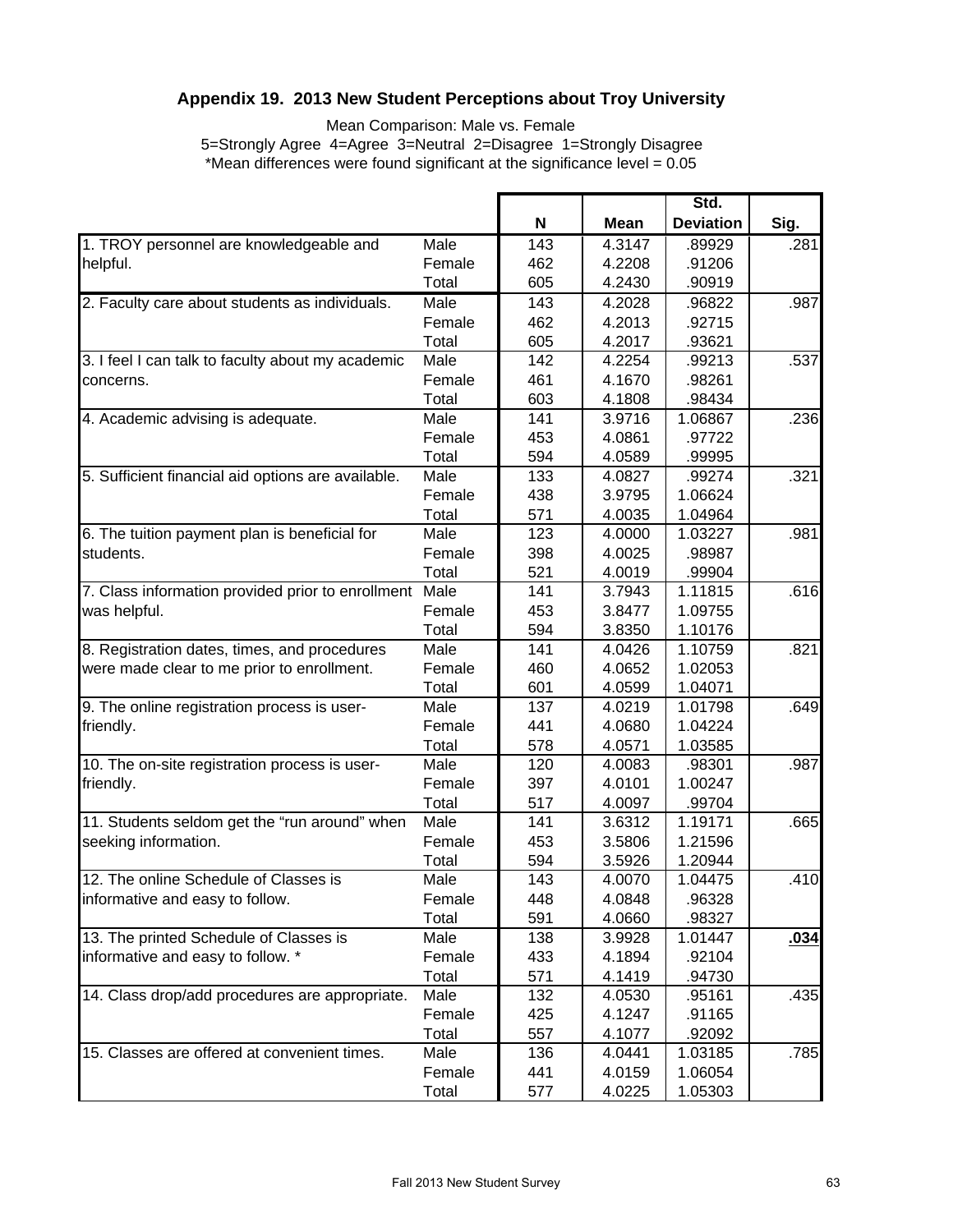# **Appendix 19. 2013 New Student Perceptions about Troy University**

Mean Comparison: Male vs. Female

5=Strongly Agree 4=Agree 3=Neutral 2=Disagree 1=Strongly Disagree \*Mean differences were found significant at the significance level = 0.05

|                                                  |        |     |             | Std.             |      |
|--------------------------------------------------|--------|-----|-------------|------------------|------|
|                                                  |        | N   | <b>Mean</b> | <b>Deviation</b> | Sig. |
| 16. The classes I attend are well organized and  | Male   | 142 | 4.0282      | 1.05819          | .822 |
| well taught.                                     | Female | 453 | 4.0508      | 1.04313          |      |
|                                                  | Total  | 595 | 4.0454      | 1.04590          |      |
| 17. The University offers a variety of majors at | Male   | 139 | 4.0360      | 1.08621          | .427 |
| my location.                                     | Female | 439 | 4.1139      | .98192           |      |
|                                                  | Total  | 578 | 4.0952      | 1.00757          |      |
| 18. Tutorial services are sufficient.            | Male   | 122 | 3.9098      | 1.02855          | .780 |
|                                                  | Female | 379 | 3.9393      | 1.00739          |      |
|                                                  | Total  | 501 | 3.9321      | 1.01163          |      |
| 19. On-campus bookstore hours are convenient     | Male   | 124 | 3.9194      | 1.04840          | .367 |
| for students.                                    | Female | 393 | 4.0127      | .98837           |      |
|                                                  | Total  | 517 | 3.9903      | 1.00286          |      |
| 20. Purchasing textbooks through Troy Virtual    | Male   | 123 | 3.8211      | 1.11644          | .889 |
| BookStore is convenient.                         | Female | 380 | 3.8368      | 1.07978          |      |
|                                                  | Total  | 503 | 3.8330      | 1.08776          |      |
| 21. Student organizations are available for my   | Male   | 119 | 4.0168      | 1.08130          | .584 |
| participation.                                   | Female | 395 | 4.0734      | .95703           |      |
|                                                  | Total  | 514 | 4.0603      | .98639           |      |
| 22. The semester/term format at my location      | Male   | 141 | 4.1631      | 1.00445          | .615 |
| accommodates my learning.                        | Female | 449 | 4.2071      | .87339           |      |
|                                                  | Total  | 590 | 4.1966      | .90574           |      |
| 23. Troy University has a good reputation in my  | Male   | 140 | 4.1429      | 1.02887          | .730 |
| community.                                       | Female | 451 | 4.1752      | .94887           |      |
|                                                  | Total  | 591 | 4.1675      | .96763           |      |
| 24. I am receiving a quality education at Troy   | Male   | 139 | 4.2158      | 1.00551          | .344 |
| University.                                      | Female | 455 | 4.3011      | .90489           |      |
|                                                  | Total  | 594 | 4.2811      | .92924           |      |
| 25. I would recommend Troy University to a       | Male   | 137 | 4.1679      | 1.08851          | .326 |
| friend who is planning to go to college.         | Female | 456 | 4.2654      | .99548           |      |
|                                                  | Total  | 593 | 4.2428      | 1.01761          |      |
| 26. The bill that I received from the University | Male   | 133 | 4.0000      | 1.03719          | .851 |
| was easily understood.                           | Female | 414 | 4.0193      | 1.02729          |      |
|                                                  | Total  | 547 | 4.0146      | 1.02878          |      |
| 27. Campus housing met my expectations upon      | Male   | 105 | 3.5429      | 1.23279          | .754 |
| arriving to campus.                              | Female | 324 | 3.5833      | 1.12218          |      |
|                                                  | Total  | 429 | 3.5734      | 1.14889          |      |
| 28. Student recreational opportunities and       | Male   | 109 | 3.7064      | 1.19647          | .200 |
| facilities have met my expectations.             | Female | 367 | 3.8583      | 1.05145          |      |
|                                                  | Total  | 476 | 3.8235      | 1.08693          |      |
| 29. I feel that the campus is a safe and secure  | Male   | 122 | 4.0082      | 1.03250          | .639 |
| environment.                                     | Female | 398 | 4.0578      | 1.01583          |      |
|                                                  | Total  | 520 | 4.0462      | 1.01898          |      |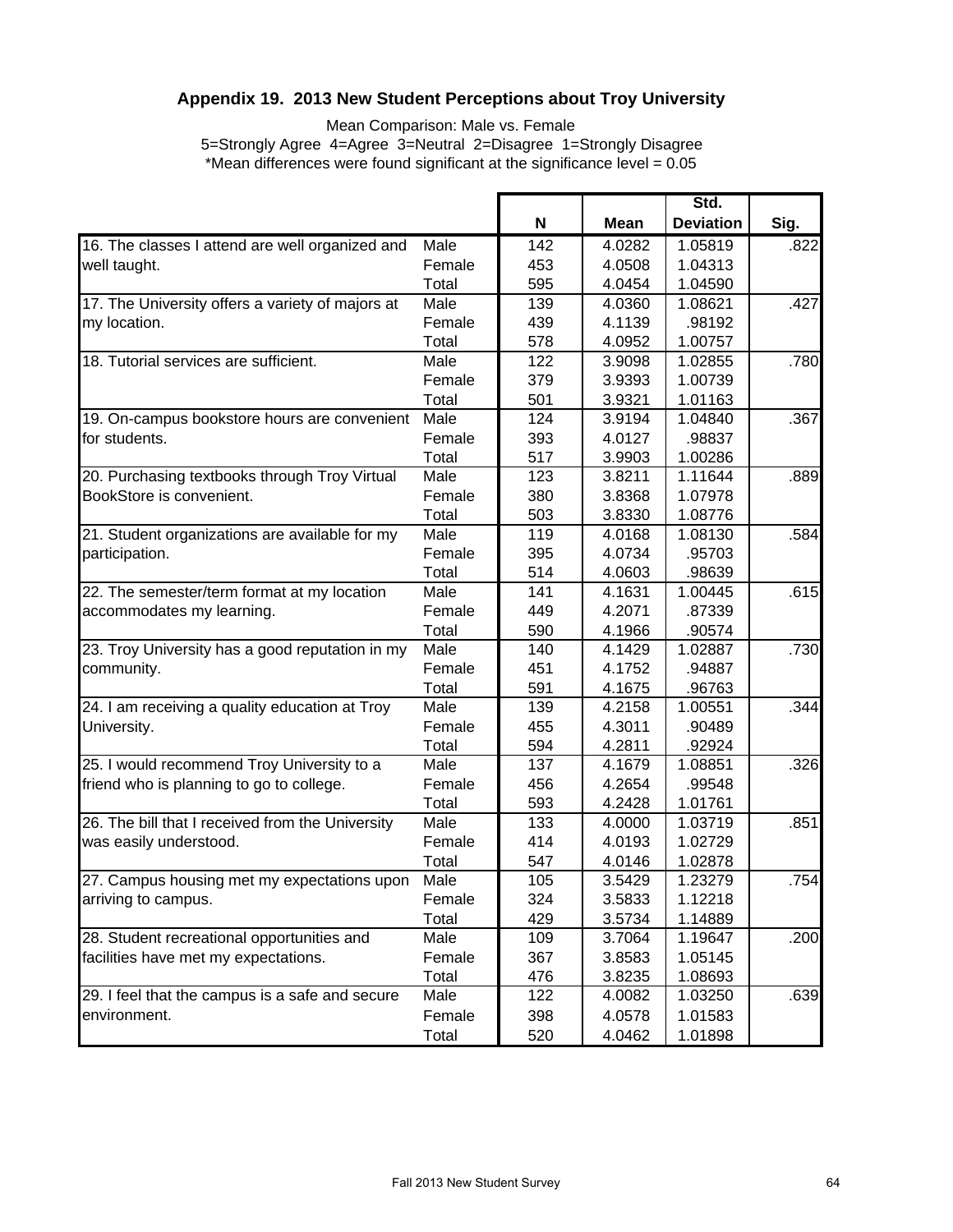# **Appendix 20. 2013 New Student Perceptions about Troy University**

Mean Comparison: Black vs. White vs. Other 5=Strongly Agree 4=Agree 3=Neutral 2=Disagree 1=Strongly Disagree \*Mean differences were found significant at the significance level  $= 0.05$ 

|                                                                                                                                                                                                                                                                                                                                                   |              |     |             | Std.             |             |
|---------------------------------------------------------------------------------------------------------------------------------------------------------------------------------------------------------------------------------------------------------------------------------------------------------------------------------------------------|--------------|-----|-------------|------------------|-------------|
|                                                                                                                                                                                                                                                                                                                                                   |              | N   | <b>Mean</b> | <b>Deviation</b> | Sig.        |
| 1. TROY personnel are knowledgeable and                                                                                                                                                                                                                                                                                                           | <b>Black</b> | 168 | 4.2083      | .98403           | .286        |
| helpful.                                                                                                                                                                                                                                                                                                                                          | White        | 336 | 4.2946      | .84612           |             |
|                                                                                                                                                                                                                                                                                                                                                   | Other        | 103 | 4.1456      | .97425           |             |
|                                                                                                                                                                                                                                                                                                                                                   | Total        | 607 | 4.2455      | .90873           |             |
| 2. Faculty care about students as individuals.                                                                                                                                                                                                                                                                                                    | <b>Black</b> | 167 | 4.2036      | .97893           | .697        |
|                                                                                                                                                                                                                                                                                                                                                   | White        | 337 | 4.2255      | .89785           |             |
|                                                                                                                                                                                                                                                                                                                                                   | Other        | 103 | 4.1359      | .99063           |             |
|                                                                                                                                                                                                                                                                                                                                                   | Total        | 607 | 4.2043      | .93578           |             |
| 3. I feel I can talk to faculty about my academic                                                                                                                                                                                                                                                                                                 | <b>Black</b> | 167 | 4.1856      | 1.02159          | .999        |
| concerns.                                                                                                                                                                                                                                                                                                                                         | White        | 336 | 4.1815      | .97418           |             |
|                                                                                                                                                                                                                                                                                                                                                   | Other        | 102 | 4.1863      | .96195           |             |
|                                                                                                                                                                                                                                                                                                                                                   | Total        | 605 | 4.1835      | .98384           |             |
| 4. Academic advising is adequate.                                                                                                                                                                                                                                                                                                                 | <b>Black</b> | 164 | 4.2073      | .94301           | .086        |
|                                                                                                                                                                                                                                                                                                                                                   | White        | 331 | 4.0060      | 1.00301          |             |
|                                                                                                                                                                                                                                                                                                                                                   | Other        | 101 | 4.0000      | 1.05830          |             |
|                                                                                                                                                                                                                                                                                                                                                   | Total        | 596 | 4.0604      | .99901           |             |
| 5. Sufficient financial aid options are available.*                                                                                                                                                                                                                                                                                               | <b>Black</b> | 167 | 4.0299      | 1.09997          | .039        |
|                                                                                                                                                                                                                                                                                                                                                   | White        | 309 | 4.0712      | .95420           |             |
|                                                                                                                                                                                                                                                                                                                                                   | Other        | 97  | 3.7629      | 1.21427          |             |
|                                                                                                                                                                                                                                                                                                                                                   | Total        | 573 | 4.0070      | 1.04945          |             |
|                                                                                                                                                                                                                                                                                                                                                   | <b>Black</b> | 156 | 4.0641      | 1.03910          | .599        |
| students.                                                                                                                                                                                                                                                                                                                                         | White        | 277 | 3.9964      | .97244           |             |
|                                                                                                                                                                                                                                                                                                                                                   | Other        | 90  | 3.9333      | 1.01450          |             |
|                                                                                                                                                                                                                                                                                                                                                   | Total        | 523 | 4.0057      | .99903           |             |
|                                                                                                                                                                                                                                                                                                                                                   |              | 166 | 4.0602      | 1.06001          | .005        |
|                                                                                                                                                                                                                                                                                                                                                   | White        | 331 | 3.7190      | 1.09941          |             |
|                                                                                                                                                                                                                                                                                                                                                   | Other        | 99  | 3.8687      | 1.13071          |             |
|                                                                                                                                                                                                                                                                                                                                                   | Total        | 596 | 3.8389      | 1.10197          |             |
|                                                                                                                                                                                                                                                                                                                                                   | <b>Black</b> | 166 | 4.2108      | 1.00188          | .038        |
|                                                                                                                                                                                                                                                                                                                                                   | White        | 334 | 4.0449      | 1.01391          |             |
| 6. The tuition payment plan is beneficial for<br>7. Class information provided prior to enrollment Black<br>was helpful.*<br>8. Registration dates, times, and procedures<br>were made clear to me prior to enrollment. *<br>9. The online registration process is user-<br>10. The on-site registration process is user-<br>seeking information. | Other        | 103 | 3.8835      | 1.15725          |             |
|                                                                                                                                                                                                                                                                                                                                                   | Total        | 603 | 4.0630      | 1.04038          |             |
|                                                                                                                                                                                                                                                                                                                                                   | <b>Black</b> | 163 | 4.1656      | 1.00163          | .169        |
| friendly.*                                                                                                                                                                                                                                                                                                                                        | White        | 320 | 4.0500      | .99403           |             |
|                                                                                                                                                                                                                                                                                                                                                   | Other        | 97  | 3.9175      | 1.20477          |             |
|                                                                                                                                                                                                                                                                                                                                                   | Total        | 580 | 4.0603      | 1.03554          |             |
|                                                                                                                                                                                                                                                                                                                                                   | Black        | 150 | 4.1800      | .96981           | <u>.041</u> |
| friendly. *                                                                                                                                                                                                                                                                                                                                       | White        | 280 | 3.9607      | .95896           |             |
|                                                                                                                                                                                                                                                                                                                                                   | Other        | 88  | 3.8864      | 1.12885          |             |
|                                                                                                                                                                                                                                                                                                                                                   | Total        | 518 | 4.0116      | .99703           |             |
| 11. Students seldom get the "run around" when                                                                                                                                                                                                                                                                                                     | <b>Black</b> | 164 | 3.6159      | 1.32183          | .945        |
|                                                                                                                                                                                                                                                                                                                                                   | White        | 334 | 3.5808      | 1.14598          |             |
|                                                                                                                                                                                                                                                                                                                                                   | Other        | 98  | 3.6122      | 1.23215          |             |
|                                                                                                                                                                                                                                                                                                                                                   | Total        | 596 | 3.5956      | 1.20889          |             |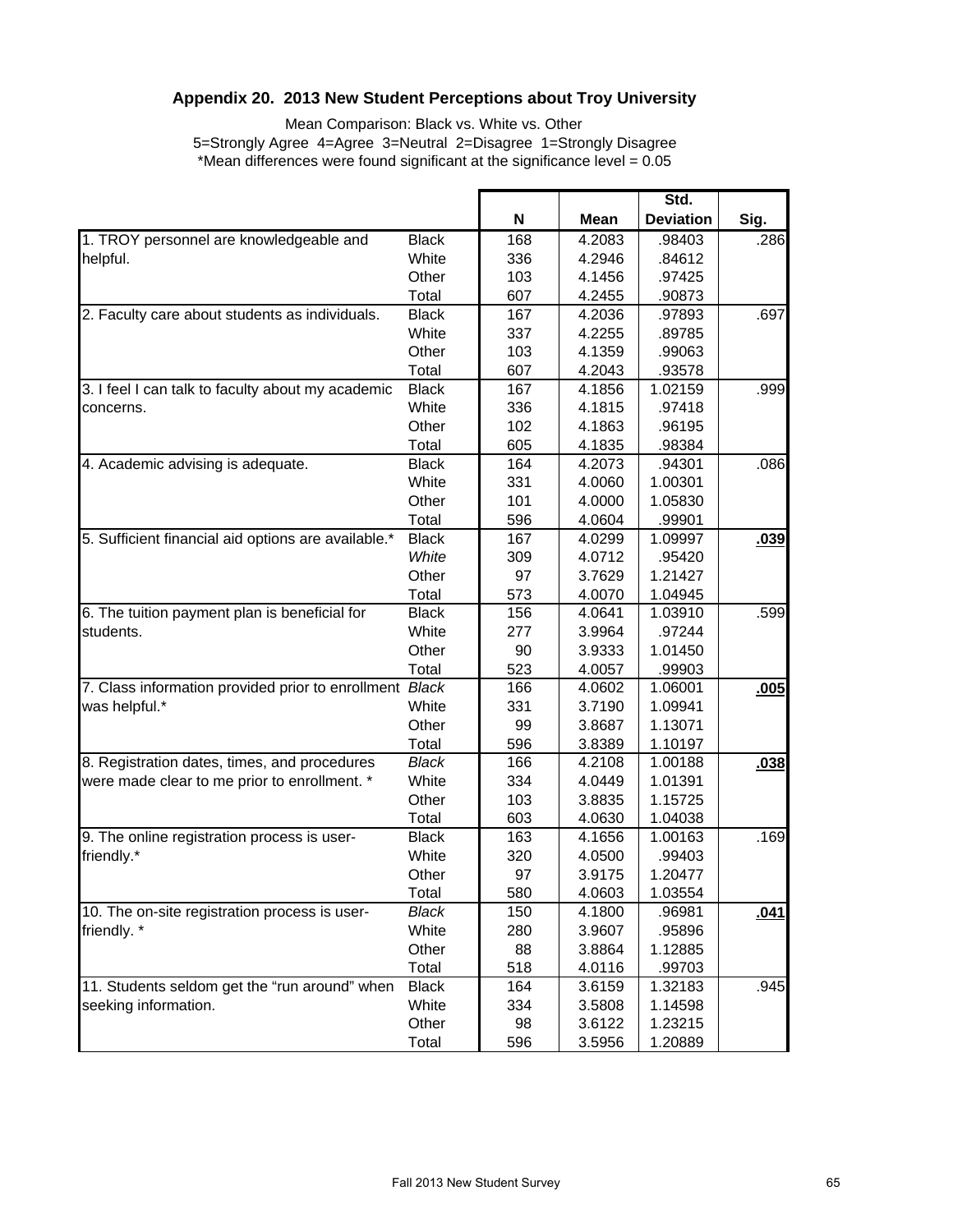# **Appendix 20. 2013 New Student Perceptions about Troy University**

Mean Comparison: Black vs. White vs. Other 5=Strongly Agree 4=Agree 3=Neutral 2=Disagree 1=Strongly Disagree \*Mean differences were found significant at the significance level  $= 0.05$ 

|                                                  |              |     |        | Std.             |      |
|--------------------------------------------------|--------------|-----|--------|------------------|------|
|                                                  |              | N   | Mean   | <b>Deviation</b> | Sig. |
| 12. The online Schedule of Classes is            | <b>Black</b> | 163 | 4.2331 | .96590           | .029 |
| informative and easy to follow. *                | White        | 334 | 4.0299 | .92301           |      |
|                                                  | Other        | 96  | 3.9271 | 1.17200          |      |
|                                                  | Total        | 593 | 4.0691 | .98310           |      |
| 13. The printed Schedule of Classes is           | <b>Black</b> | 162 | 4.2531 | .99883           | .222 |
| informative and easy to follow.                  | White        | 313 | 4.0958 | .88998           |      |
|                                                  | Other        | 98  | 4.1224 | 1.02811          |      |
|                                                  | Total        | 573 | 4.1449 | .94700           |      |
| 14. Class drop/add procedures are appropriate.   | <b>Black</b> | 160 | 4.2063 | .97836           | .247 |
|                                                  | White        | 303 | 4.0891 | .87382           |      |
|                                                  | Other        | 96  | 4.0208 | .96223           |      |
|                                                  | Total        | 559 | 4.1109 | .92081           |      |
| 15. Classes are offered at convenient times. *   | <b>Black</b> | 164 | 4.2073 | 1.04779          | .026 |
|                                                  | White        | 317 | 3.9748 | 1.04306          |      |
|                                                  | Other        | 98  | 3.8878 | 1.06377          |      |
|                                                  | Total        | 579 | 4.0259 | 1.05277          |      |
| 15. The classes I attend are well organized and  | <b>Black</b> | 166 | 4.1145 | 1.10871          | .447 |
| well taught.                                     | White        | 331 | 4.0000 | 1.02986          |      |
|                                                  | Other        | 100 | 4.1000 | .98985           |      |
|                                                  | Total        | 597 | 4.0486 | 1.04560          |      |
| 17. The University offers a variety of majors at | <b>Black</b> | 161 | 4.1366 | 1.03981          | .097 |
| my location.                                     | White        | 322 | 4.1398 | .95818           |      |
|                                                  | Other        | 97  | 3.8969 | 1.09435          |      |
|                                                  | Total        | 580 | 4.0983 | 1.00723          |      |
| 18. Tutorial services are sufficient.            | <b>Black</b> | 142 | 4.0141 | 1.05847          | .448 |
|                                                  | White        | 271 | 3.9262 | .97473           |      |
|                                                  | Other        | 90  | 3.8444 | 1.04839          |      |
|                                                  | Total        | 503 | 3.9364 | 1.01185          |      |
| 19. On-campus bookstore hours are convenient     | <b>Black</b> | 142 | 4.0915 | 1.05121          | .043 |
| for students.*                                   | White        | 290 | 4.0172 | .92806           |      |
|                                                  | Other        | 87  | 3.7586 | 1.13061          |      |
|                                                  | Total        | 519 | 3.9942 | 1.00287          |      |
| 20. Purchasing textbooks through Troy Virtual    | <b>Black</b> | 147 | 4.0136 | 1.08531          | .008 |
| BookStore is convenient. *                       | White        | 270 | 3.8333 | 1.01568          |      |
|                                                  | Other        | 88  | 3.5568 | 1.24898          |      |
|                                                  | Total        | 505 | 3.8376 | 1.08807          |      |
| 21. Student organizations are available for my   | <b>Black</b> | 141 | 4.0567 | 1.07420          | .309 |
| participation.                                   | White        | 286 | 4.1049 | .91547           |      |
|                                                  | Other        | 89  | 3.9213 | 1.05771          |      |
|                                                  | Total        | 516 | 4.0601 | .98645           |      |
| 22. The semester/term format at my location      | <b>Black</b> | 164 | 4.2500 | .98064           | .296 |
| accommodates my learning.                        | White        | 332 | 4.2108 | .83583           |      |
|                                                  | Other        | 96  | 4.0729 | .99731           |      |
|                                                  | Total        | 592 | 4.1993 | .90541           |      |
| 23. Troy University has a good reputation in my  | <b>Black</b> | 162 | 4.2037 | .99775           | .287 |
| community.                                       | White        | 332 | 4.1958 | .91690           |      |
|                                                  | Other        | 99  | 4.0303 | 1.07337          |      |
|                                                  | Total        | 593 | 4.1703 | .96720           |      |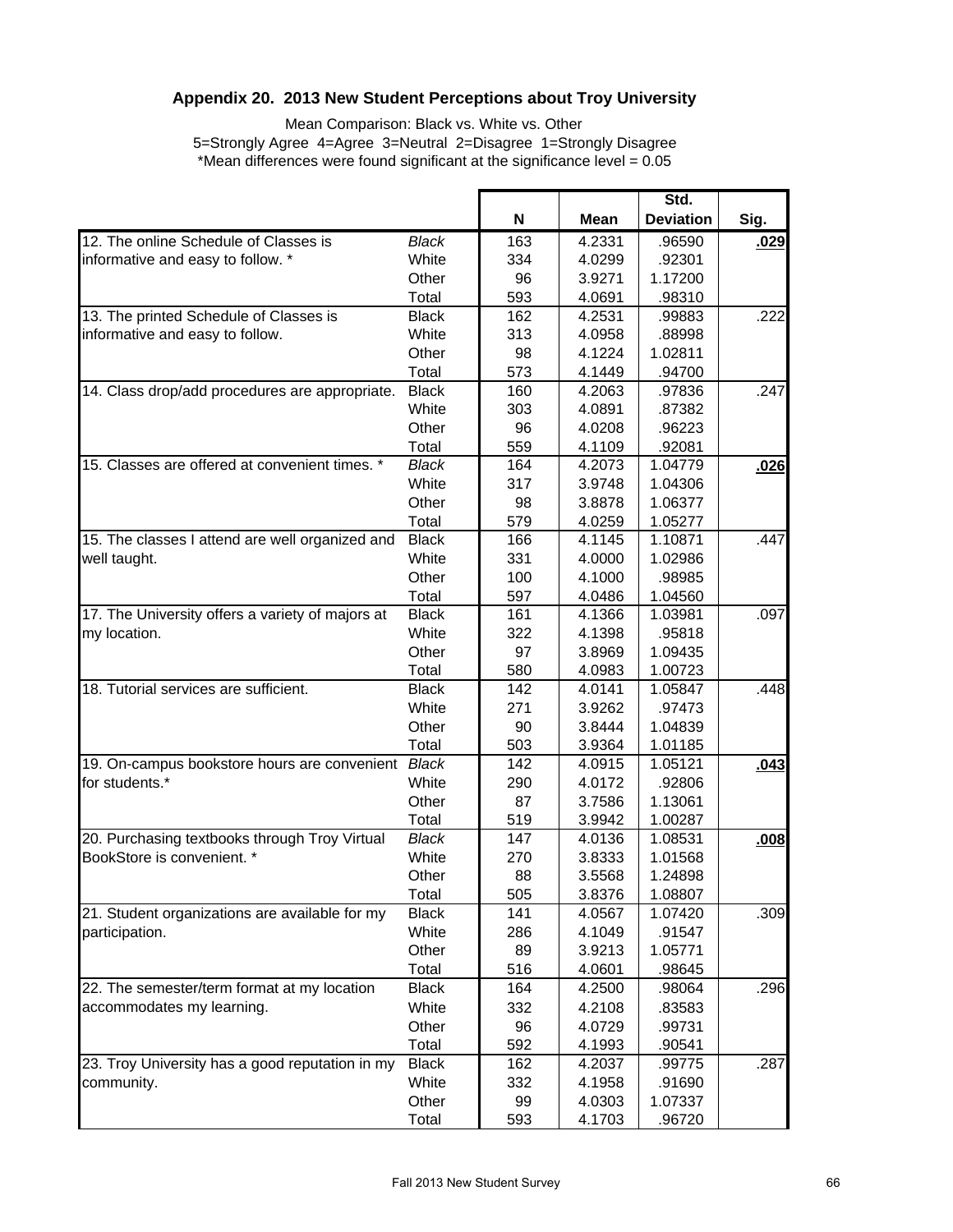# **Appendix 20. 2013 New Student Perceptions about Troy University**

Mean Comparison: Black vs. White vs. Other 5=Strongly Agree 4=Agree 3=Neutral 2=Disagree 1=Strongly Disagree \*Mean differences were found significant at the significance level  $= 0.05$ 

|                                                  |              |     |             | Std.             |      |
|--------------------------------------------------|--------------|-----|-------------|------------------|------|
|                                                  |              | N   | <b>Mean</b> | <b>Deviation</b> | Sig. |
| 24. I am receiving a quality education at Troy   | <b>Black</b> | 165 | 4.3697      | .95779           | .078 |
| University.                                      | White        | 333 | 4.2913      | .87939           |      |
|                                                  | Other        | 97  | 4.1031      | 1.02555          |      |
|                                                  | Total        | 595 | 4.2824      | .92893           |      |
| 25. I would recommend Troy University to a       | <b>Black</b> | 165 | 4.3030      | 1.04429          | .312 |
| friend who is planning to go to college.         | White        | 329 | 4.2553      | 1.00084          |      |
|                                                  | Other        | 100 | 4.1100      | 1.02391          |      |
|                                                  | Total        | 594 | 4.2441      | 1.01722          |      |
| 26. The bill that I received from the University | <b>Black</b> | 155 | 4.0387      | 1.13894          | .794 |
| was easily understood.                           | White        | 297 | 3.9899      | .97081           |      |
|                                                  | Other        | 96  | 4.0625      | 1.02405          |      |
|                                                  | Total        | 548 | 4.0164      | 1.02870          |      |
| 27. Campus housing met my expectations upon      | <b>Black</b> | 123 | 3.4309      | 1.23528          | .055 |
| arriving to campus.                              | White        | 231 | 3.6970      | 1.05663          |      |
|                                                  | Other        | 75  | 3.4267      | 1.24307          |      |
|                                                  | Total        | 429 | 3.5734      | 1.14889          |      |
| 28. Student recreational opportunities and       | <b>Black</b> | 136 | 3.9191      | 1.10925          | .385 |
| facilities have met my expectations.             | White        | 261 | 3.8123      | 1.06663          |      |
|                                                  | Other        | 80  | 3.7125      | 1.11598          |      |
|                                                  | Total        | 477 | 3.8260      | 1.08713          |      |
| 29. I feel that the campus is a safe and secure  | <b>Black</b> | 146 | 4.1575      | 1.01498          | .250 |
| environment.                                     | White        | 289 | 4.0242      | .99098           |      |
|                                                  | Other        | 86  | 3.9419      | 1.10990          |      |
|                                                  | Total        | 521 | 4.0480      | 1.01886          |      |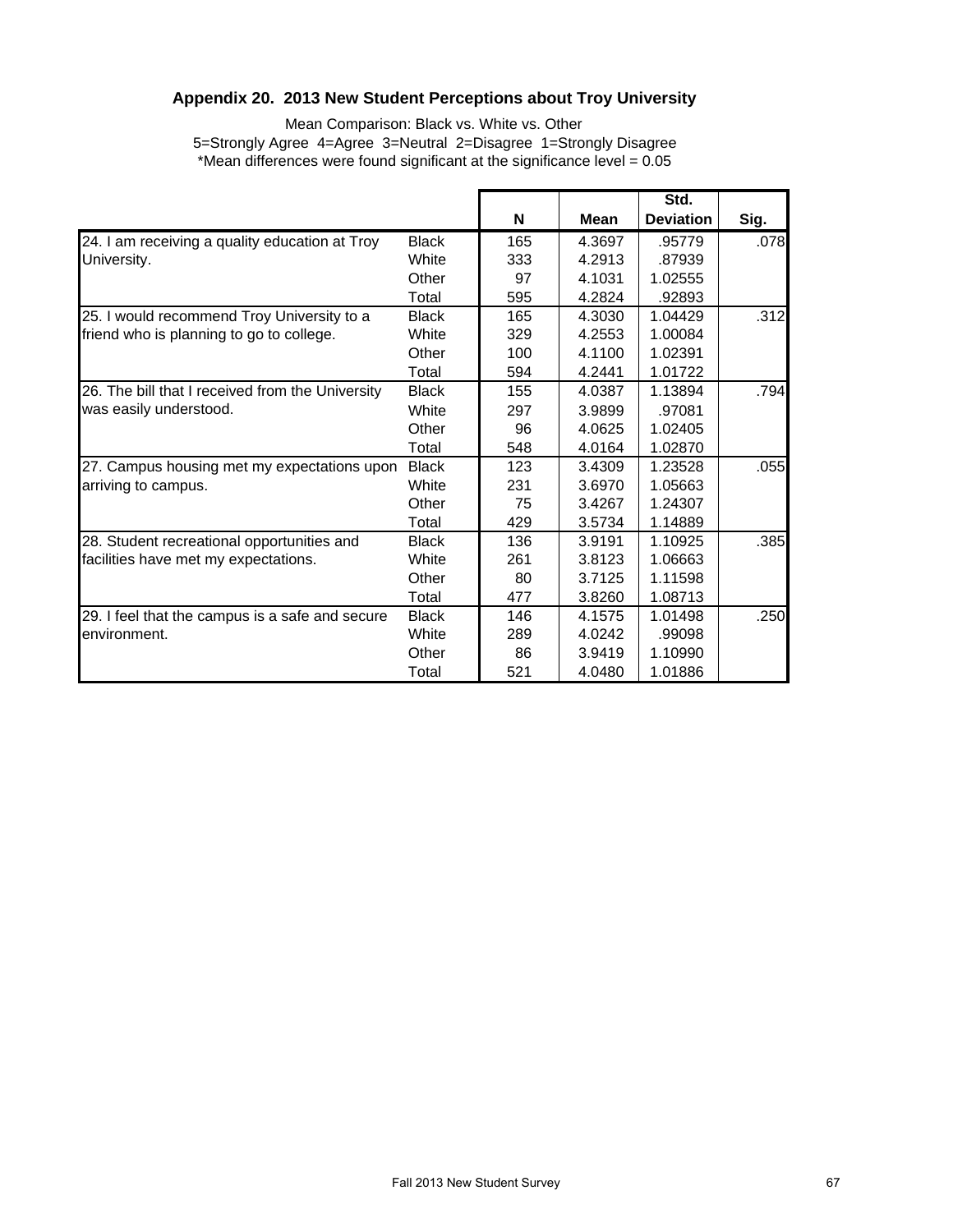# **Appendix 21. 2013 New Student Perceptions about Troy University**

Mean Comparison: \*\*Traditional vs. Non-Traditional Age Students 5=Strongly Agree 4=Agree 3=Neutral 2=Disagree 1=Strongly Disagree \*Mean differences were found significant at the significance level = 0.05

|                                                    |                 |     |             | Std.             |      |
|----------------------------------------------------|-----------------|-----|-------------|------------------|------|
|                                                    |                 | N   | <b>Mean</b> | <b>Deviation</b> | Sig. |
| 1. TROY personnel are knowledgeable and            | Traditional     | 376 | 4.2128      | .88088           | .258 |
| helpful.                                           | Non-Traditional | 231 | 4.2987      | .95186           |      |
|                                                    | Total           | 607 | 4.2455      | .90873           |      |
| 2. Faculty care about students as individuals. *   | Traditional     | 377 | 4.1379      | .93517           | .025 |
|                                                    | Non-Traditional | 230 | 4.3130      | .92859           |      |
|                                                    | Total           | 607 | 4.2043      | .93578           |      |
| 3. I feel I can talk to faculty about my academic  | Traditional     | 376 | 4.1170      | .98638           | .033 |
| concerns.*                                         | Non-Traditional | 229 | 4.2926      | .97197           |      |
|                                                    | Total           | 605 | 4.1835      | .98384           |      |
| 4. Academic advising is adequate.                  | Traditional     | 370 | 4.0730      | .92691           | .695 |
|                                                    | Non-Traditional | 226 | 4.0398      | 1.10884          |      |
|                                                    | Total           | 596 | 4.0604      | .99901           |      |
| 5. Sufficient financial aid options are available. | Traditional     | 362 | 3.9751      | 1.00522          | .342 |
|                                                    | Non-Traditional | 211 | 4.0616      | 1.12165          |      |
|                                                    | Total           | 573 | 4.0070      | 1.04945          |      |
| 6. The tuition payment plan is beneficial for      | Traditional     | 334 | 3.9611      | .98410           | .174 |
| students.                                          | Non-Traditional | 189 | 4.0847      | 1.02273          |      |
|                                                    | Total           | 523 | 4.0057      | .99903           |      |
| 7. Class information provided prior to enrollment  | Traditional     | 372 | 3.7769      | 1.07468          | .076 |
| was helpful.                                       | Non-Traditional | 224 | 3.9420      | 1.14085          |      |
|                                                    | Total           | 596 | 3.8389      | 1.10197          |      |
| 8. Registration dates, times, and procedures       | Traditional     | 373 | 4.0188      | 1.00652          | .184 |
| were made clear to me prior to enrollment.         | Non-Traditional | 230 | 4.1348      | 1.09149          |      |
|                                                    | Total           | 603 | 4.0630      | 1.04038          |      |
| 9. The online registration process is user-        | Traditional     | 361 | 4.0028      | .98742           | .086 |
| friendly.                                          | Non-Traditional | 219 | 4.1553      | 1.10612          |      |
|                                                    | Total           | 580 | 4.0603      | 1.03554          |      |
| 10. The on-site registration process is user-      | Traditional     | 343 | 3.9417      | .93476           | .025 |
| friendly. *                                        | Non-Traditional | 175 | 4.1486      | 1.09895          |      |
|                                                    | Total           | 518 | 4.0116      | .99703           |      |
| 11. Students seldom get the "run around" when      | Traditional     | 370 | 3.5162      | 1.13863          | .040 |
| seeking information. *                             | Non-Traditional | 226 | 3.7257      | 1.30808          |      |
|                                                    | Total           | 596 | 3.5956      | 1.20889          |      |
| 12. The online Schedule of Classes is              | Traditional     | 370 | 4.0162      | .93400           | .091 |
| informative and easy to follow.                    | Non-Traditional | 223 | 4.1570      | 1.05589          |      |
|                                                    | Total           | 593 | 4.0691      | .98310           |      |
| 13. The printed Schedule of Classes is             | Traditional     | 364 | 4.1016      | .92298           | .150 |
| informative and easy to follow.                    | Non-Traditional | 209 | 4.2201      | .98517           |      |
|                                                    | Total           | 573 | 4.1449      | .94700           |      |
| 14. Class drop/add procedures are appropriate.     | Traditional     | 355 | 4.0817      | .88718           | .323 |
|                                                    | Non-Traditional | 204 | 4.1618      | .97673           |      |
|                                                    | Total           | 559 | 4.1109      | .92081           |      |
| 15. Classes are offered at convenient times.       | Traditional     | 365 | 3.9753      | .99003           | .131 |
|                                                    | Non-Traditional | 214 | 4.1121      | 1.14922          |      |
|                                                    | Total           | 579 | 4.0259      | 1.05277          |      |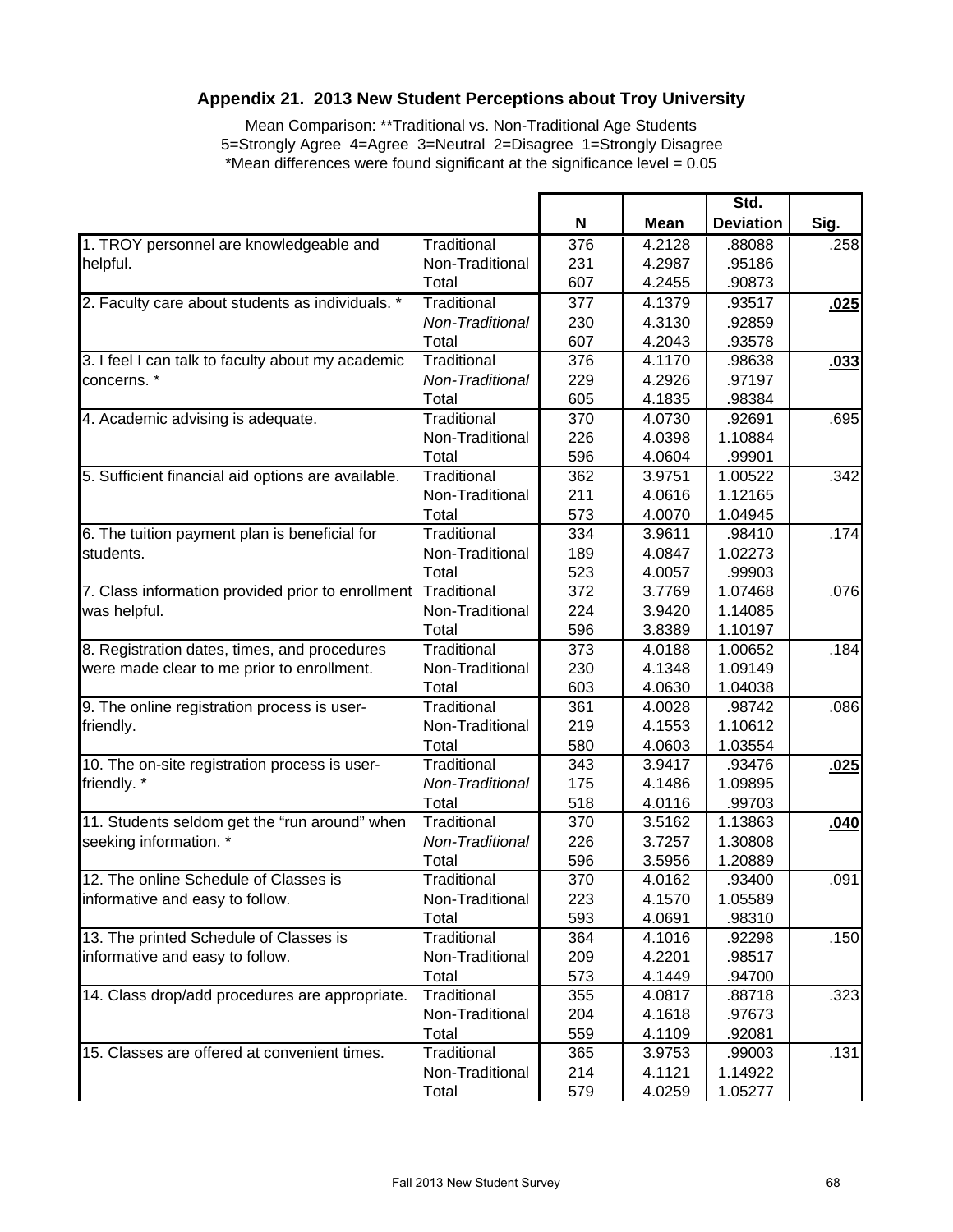# **Appendix 21. 2013 New Student Perceptions about Troy University**

Mean Comparison: \*\*Traditional vs. Non-Traditional Age Students 5=Strongly Agree 4=Agree 3=Neutral 2=Disagree 1=Strongly Disagree \*Mean differences were found significant at the significance level = 0.05

|                                                  |                 |     |             | Std.             |      |
|--------------------------------------------------|-----------------|-----|-------------|------------------|------|
|                                                  |                 | N   | <b>Mean</b> | <b>Deviation</b> | Sig. |
| 16. The classes I attend are well organized and  | Traditional     | 372 | 3.9892      | 1.03309          | .075 |
| well taught.                                     | Non-Traditional | 225 | 4.1467      | 1.06100          |      |
|                                                  | Total           | 597 | 4.0486      | 1.04560          |      |
| 17. The University offers a variety of majors at | Traditional     | 367 | 4.1362      | .95412           | .234 |
| my location.                                     | Non-Traditional | 213 | 4.0329      | 1.09193          |      |
|                                                  | Total           | 580 | 4.0983      | 1.00723          |      |
| 18. Tutorial services are sufficient.            | Traditional     | 327 | 3.9480      | .99093           | .726 |
|                                                  | Non-Traditional | 176 | 3.9148      | 1.05213          |      |
|                                                  | Total           | 503 | 3.9364      | 1.01185          |      |
| 19. On-campus bookstore hours are convenient     | Traditional     | 358 | 4.0000      | .98162           | .845 |
| for students.                                    | Non-Traditional | 161 | 3.9814      | 1.05162          |      |
|                                                  | Total           | 519 | 3.9942      | 1.00287          |      |
| 20. Purchasing textbooks through Troy Virtual    | Traditional     | 314 | 3.7293      | 1.06046          | .004 |
| BookStore is convenient. *                       | Non-Traditional | 191 | 4.0157      | 1.11202          |      |
|                                                  | Total           | 505 | 3.8376      | 1.08807          |      |
| 21. Student organizations are available for my   | Traditional     | 351 | 4.1567      | .90772           | .001 |
| participation.*                                  | Non-Traditional | 165 | 3.8545      | 1.11122          |      |
|                                                  | Total           | 516 | 4.0601      | .98645           |      |
| 22. The semester/term format at my location      | Traditional     | 370 | 4.1622      | .83337           | .198 |
| accommodates my learning.                        | Non-Traditional | 222 | 4.2613      | 1.01314          |      |
|                                                  | Total           | 592 | 4.1993      | .90541           |      |
| 23. Troy University has a good reputation in my  | Traditional     | 367 | 4.1063      | .95651           | .040 |
| community. *                                     | Non-Traditional | 226 | 4.2743      | .97751           |      |
|                                                  | Total           | 593 | 4.1703      | .96720           |      |
| 24. I am receiving a quality education at Troy   | Traditional     | 369 | 4.2656      | .88461           | .574 |
| University.                                      | Non-Traditional | 226 | 4.3097      | .99848           |      |
|                                                  | Total           | 595 | 4.2824      | .92893           |      |
| 25. I would recommend Troy University to a       | Traditional     | 367 | 4.2125      | .97709           | .337 |
| friend who is planning to go to college.         | Non-Traditional | 227 | 4.2952      | 1.07922          |      |
|                                                  | Total           | 594 | 4.2441      | 1.01722          |      |
| 26. The bill that I received from the University | Traditional     | 355 | 3.9634      | 1.02307          | .102 |
| was easily understood.                           | Non-Traditional | 193 | 4.1140      | 1.03454          |      |
|                                                  | Total           | 548 | 4.0164      | 1.02870          |      |
| 27. Campus housing met my expectations upon      | Traditional     | 327 | 3.5841      | 1.17677          | .731 |
| arriving to campus.                              | Non-Traditional | 102 | 3.5392      | 1.05934          |      |
|                                                  | Total           | 429 | 3.5734      | 1.14889          |      |
| 28. Student recreational opportunities and       | Traditional     | 345 | 3.8783      | 1.04671          | .090 |
| facilities have met my expectations.             | Non-Traditional | 132 | 3.6894      | 1.17955          |      |
|                                                  | Total           | 477 | 3.8260      | 1.08713          |      |
| 29. I feel that the campus is a safe and secure  | Traditional     | 360 | 4.0083      | 1.03285          | .184 |
| environment.                                     | Non-Traditional | 161 | 4.1366      | .98423           |      |
|                                                  | Total           | 521 | 4.0480      | 1.01886          |      |

\*\*Note: Traditional Age = 17-24; Non-Traditional Age = 25 and older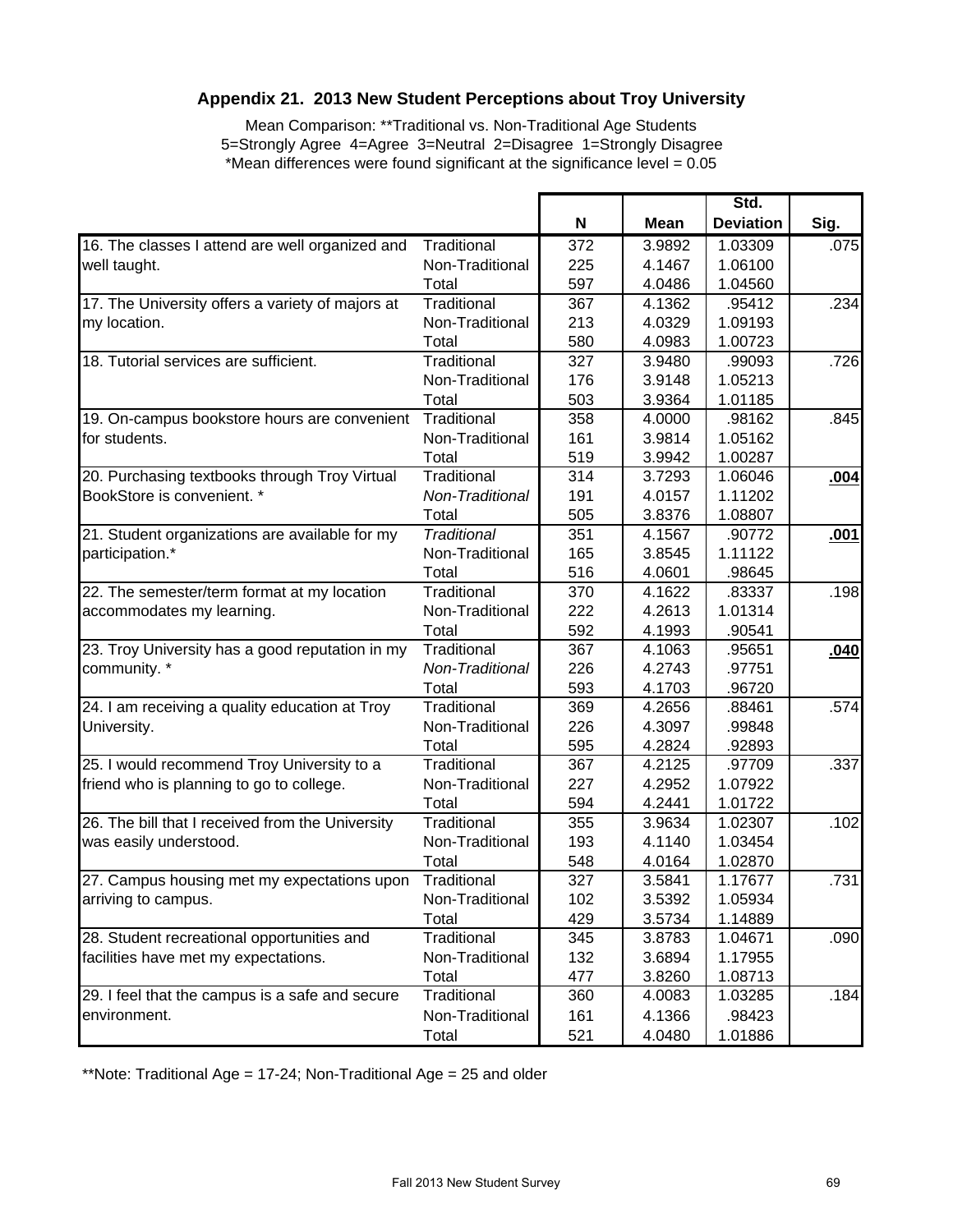# **Appendix 22. 2013 New Student Perceptions about Troy University**

Mean Comparison: First Choices vs. Other Choices 5=Strongly Agree 4=Agree 3=Neutral 2=Disagree 1=Strongly Disagree \*Mean differences were found significant at the significance level = 0.05

|                                                                |                      | N<br><b>Mean</b> | Std.   |                  |      |
|----------------------------------------------------------------|----------------------|------------------|--------|------------------|------|
|                                                                |                      |                  |        | <b>Deviation</b> | Sig. |
| 1. TROY personnel are knowledgeable and                        | <b>First Choice</b>  | 374              | 4.3102 | .91461           | .026 |
| helpful.*                                                      | <b>Other Choices</b> | 233              | 4.1416 | .89135           |      |
|                                                                | Total                | 607              | 4.2455 | .90873           |      |
| 2. Faculty care about students as individuals.                 | <b>First Choice</b>  | 372              | 4.2608 | .97365           | .061 |
|                                                                | <b>Other Choices</b> | 235              | 4.1149 | .86701           |      |
|                                                                | Total                | 607              | 4.2043 | .93578           |      |
| 3. I feel I can talk to faculty about my academic              | <b>First Choice</b>  | 371              | 4.2561 | .97907           | .022 |
| concerns.*                                                     | <b>Other Choices</b> | 234              | 4.0684 | .98248           |      |
|                                                                | Total                | 605              | 4.1835 | .98384           |      |
| 4. Academic advising is adequate.*                             | <b>First Choice</b>  | 369              | 4.1355 | .99622           | .019 |
|                                                                | <b>Other Choices</b> | 227              | 3.9383 | .99364           |      |
|                                                                | Total                | 596              | 4.0604 | .99901           |      |
| 5. Sufficient financial aid options are available.*            | <b>First Choice</b>  | 349              | 4.0802 | 1.05829          | .037 |
|                                                                | <b>Other Choices</b> | 224              | 3.8929 | 1.02749          |      |
|                                                                | Total                | 573              | 4.0070 | 1.04945          |      |
| 6. The tuition payment plan is beneficial for                  | <b>First Choice</b>  | 315              | 4.0508 | 1.04544          | .205 |
| students.                                                      | <b>Other Choices</b> | 208              | 3.9375 | .92258           |      |
|                                                                | Total                | 523              | 4.0057 | .99903           |      |
| 7. Class information provided prior to enrollment First Choice |                      | 367              | 3.8965 | 1.13810          | .107 |
| was helpful.                                                   | <b>Other Choices</b> | 229              | 3.7467 | 1.03727          |      |
|                                                                | Total                | 596              | 3.8389 | 1.10197          |      |
| 8. Registration dates, times, and procedures                   | <b>First Choice</b>  | 371              | 4.1240 | 1.08590          | .069 |
| were made clear to me prior to enrollment.                     | <b>Other Choices</b> | 232              | 3.9655 | .95737           |      |
|                                                                | Total                | 603              | 4.0630 | 1.04038          |      |
| 9. The online registration process is user-                    | <b>First Choice</b>  | 355              | 4.0817 | 1.11820          | .533 |
| friendly.                                                      | <b>Other Choices</b> | 225              | 4.0267 | .89103           |      |
|                                                                | Total                | 580              | 4.0603 | 1.03554          |      |
| 10. The on-site registration process is user-                  | <b>First Choice</b>  | 304              | 4.0625 | 1.05275          | .166 |
| friendly.                                                      | <b>Other Choices</b> | 214              | 3.9393 | .90955           |      |
|                                                                | Total                | 518              | 4.0116 | .99703           |      |
| 11. Students seldom get the "run around" when                  | <b>First Choice</b>  | 367              | 3.6676 | 1.24734          | .066 |
| seeking information.*                                          | <b>Other Choices</b> | 229              | 3.4803 | 1.13779          |      |
|                                                                | Total                | 596              | 3.5956 | 1.20889          |      |
| 12. The online Schedule of Classes is                          | <b>First Choice</b>  | 363              | 4.1157 | 1.02879          | .148 |
| informative and easy to follow.                                | <b>Other Choices</b> | 230              | 3.9957 | .90365           |      |
|                                                                | Total                | 593              | 4.0691 | .98310           |      |
| 13. The printed Schedule of Classes is                         | <b>First Choice</b>  | 347              | 4.2046 | .97730           | .061 |
| informative and easy to follow.                                | <b>Other Choices</b> | 226              | 4.0531 | .89284           |      |
|                                                                | Total                | 573              | 4.1449 | .94700           |      |
| 14. Class drop/add procedures are appropriate.                 | <b>First Choice</b>  | 338              | 4.1391 | .96599           | .372 |
|                                                                | <b>Other Choices</b> | 221              | 4.0679 | .84741           |      |
|                                                                | Total                | 559              | 4.1109 | .92081           |      |
| 15. Classes are offered at convenient times.                   | <b>First Choice</b>  | 352              | 4.0881 | 1.05985          | .077 |
|                                                                | <b>Other Choices</b> | 227              | 3.9295 | 1.03666          |      |
|                                                                | Total                | 579              | 4.0259 | 1.05277          |      |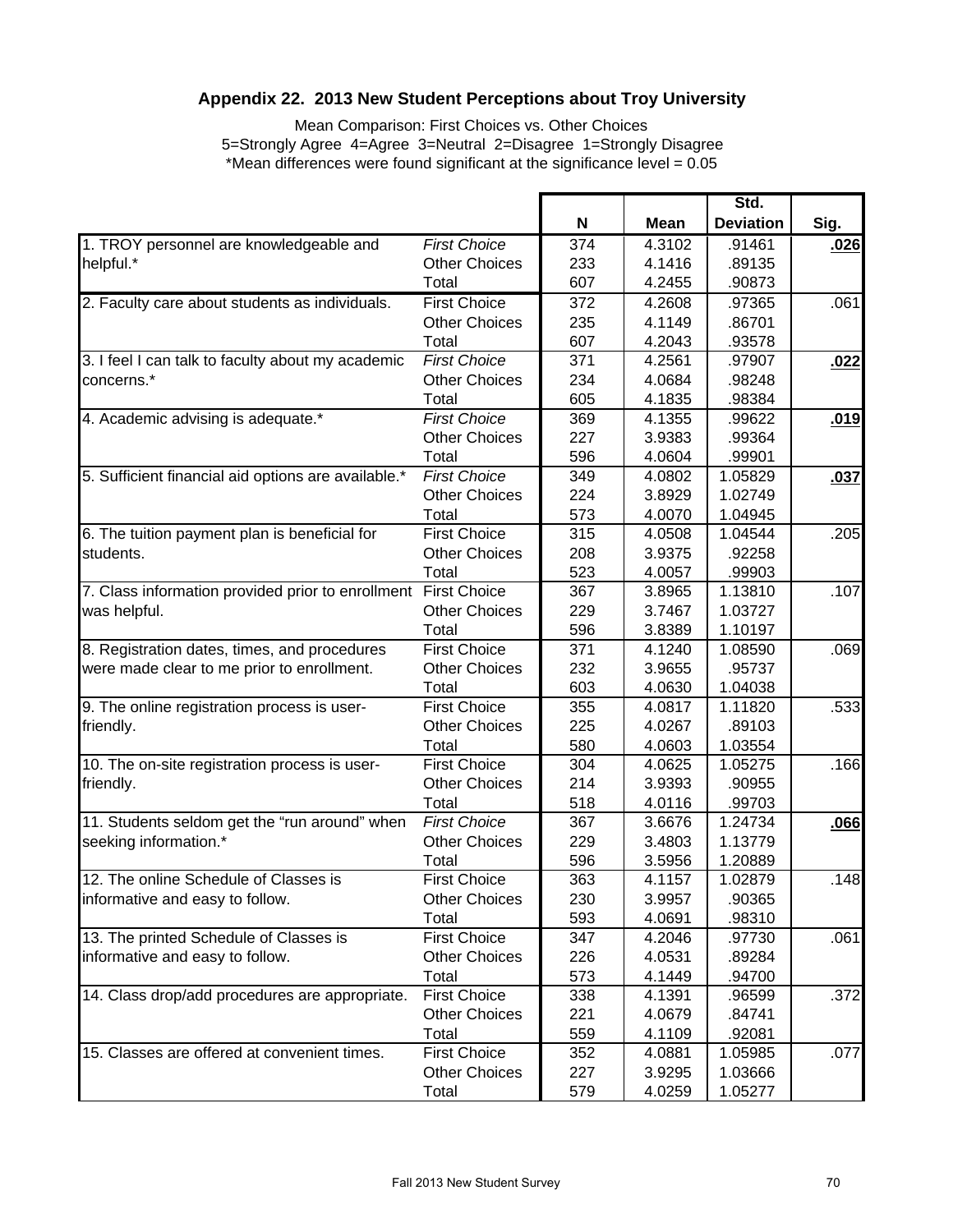# **Appendix 22. 2013 New Student Perceptions about Troy University**

Mean Comparison: First Choices vs. Other Choices 5=Strongly Agree 4=Agree 3=Neutral 2=Disagree 1=Strongly Disagree \*Mean differences were found significant at the significance level = 0.05

|                                                  |                      | N<br><b>Mean</b> |        | Std.<br><b>Deviation</b> | Sig. |
|--------------------------------------------------|----------------------|------------------|--------|--------------------------|------|
|                                                  |                      |                  |        |                          |      |
| 16. The classes I attend are well organized and  | <b>First Choice</b>  | 363              | 4.1129 | 1.04375                  | .061 |
| well taught.                                     | <b>Other Choices</b> | 234              | 3.9487 | 1.04283                  |      |
|                                                  | Total                | 597              | 4.0486 | 1.04560                  |      |
| 17. The University offers a variety of majors at | <b>First Choice</b>  | 352              | 4.1648 | 1.03286                  | .048 |
| my location.*                                    | <b>Other Choices</b> | 228              | 3.9956 | .95952                   |      |
|                                                  | Total                | 580              | 4.0983 | 1.00723                  |      |
| 18. Tutorial services are sufficient. *          | <b>First Choice</b>  | 298              | 4.0336 | 1.05356                  | .009 |
|                                                  | <b>Other Choices</b> | 205              | 3.7951 | .93251                   |      |
|                                                  | Total                | 503              | 3.9364 | 1.01185                  |      |
| 19. On-campus bookstore hours are convenient     | <b>First Choice</b>  | 311              | 4.0804 | 1.00802                  | .017 |
| for students.*                                   | <b>Other Choices</b> | 208              | 3.8654 | .98351                   |      |
|                                                  | Total                | 519              | 3.9942 | 1.00287                  |      |
| 20. Purchasing textbooks through Troy Virtual    | <b>First Choice</b>  | 301              | 3.9103 | 1.11740                  | .068 |
| BookStore is convenient.                         | <b>Other Choices</b> | 204              | 3.7304 | 1.03670                  |      |
|                                                  | Total                | 505              | 3.8376 | 1.08807                  |      |
| 21. Student organizations are available for my   | <b>First Choice</b>  | 309              | 4.0841 | 1.05346                  | .499 |
| participation.                                   | <b>Other Choices</b> | 207              | 4.0242 | .87821                   |      |
|                                                  | Total                | 516              | 4.0601 | .98645                   |      |
| 22. The semester/term format at my location      | <b>First Choice</b>  | 363              | 4.2590 | .92787                   | .044 |
| accommodates my learning.*                       | <b>Other Choices</b> | 229              | 4.1048 | .86218                   |      |
|                                                  | Total                | 592              | 4.1993 | .90541                   |      |
| 23. Troy University has a good reputation in my  | <b>First Choice</b>  | 366              | 4.2869 | .94634                   | .000 |
| community.*                                      | <b>Other Choices</b> | 227              | 3.9824 | .97293                   |      |
|                                                  | Total                | 593              | 4.1703 | .96720                   |      |
| 24. I am receiving a quality education at Troy   | <b>First Choice</b>  | 366              | 4.3661 | .93184                   | .005 |
| University.*                                     | <b>Other Choices</b> | 229              | 4.1485 | .91035                   |      |
|                                                  | Total                | 595              | 4.2824 | .92893                   |      |
| 25. I would recommend Troy University to a       | <b>First Choice</b>  | 364              | 4.3709 | .97479                   | .000 |
| friend who is planning to go to college.*        | <b>Other Choices</b> | 230              | 4.0435 | 1.05227                  |      |
|                                                  | Total                | 594              | 4.2441 | 1.01722                  |      |
| 26. The bill that I received from the University | <b>First Choice</b>  | 329              | 4.1033 | 1.03371                  | .015 |
| was easily understood.*                          | <b>Other Choices</b> | 219              | 3.8858 | 1.00946                  |      |
|                                                  | Total                | 548              | 4.0164 | 1.02870                  |      |
| 27. Campus housing met my expectations upon      | <b>First Choice</b>  | 243              | 3.6296 | 1.22080                  | .247 |
| arriving to campus.                              | Other Choices        | 186              | 3.5000 | 1.04623                  |      |
|                                                  | Total                | 429              | 3.5734 | 1.14889                  |      |
| 28. Student recreational opportunities and       | <b>First Choice</b>  | 279              | 3.8961 | 1.10262                  | .095 |
| facilities have met my expectations.             | <b>Other Choices</b> | 198              | 3.7273 | 1.05982                  |      |
|                                                  | Total                | 477              | 3.8260 | 1.08713                  |      |
| 29. I feel that the campus is a safe and secure  | <b>First Choice</b>  | 308              | 4.0909 | 1.05462                  | .248 |
| environment.                                     | <b>Other Choices</b> | 213              | 3.9859 | .96387                   |      |
|                                                  | Total                | 521              | 4.0480 | 1.01886                  |      |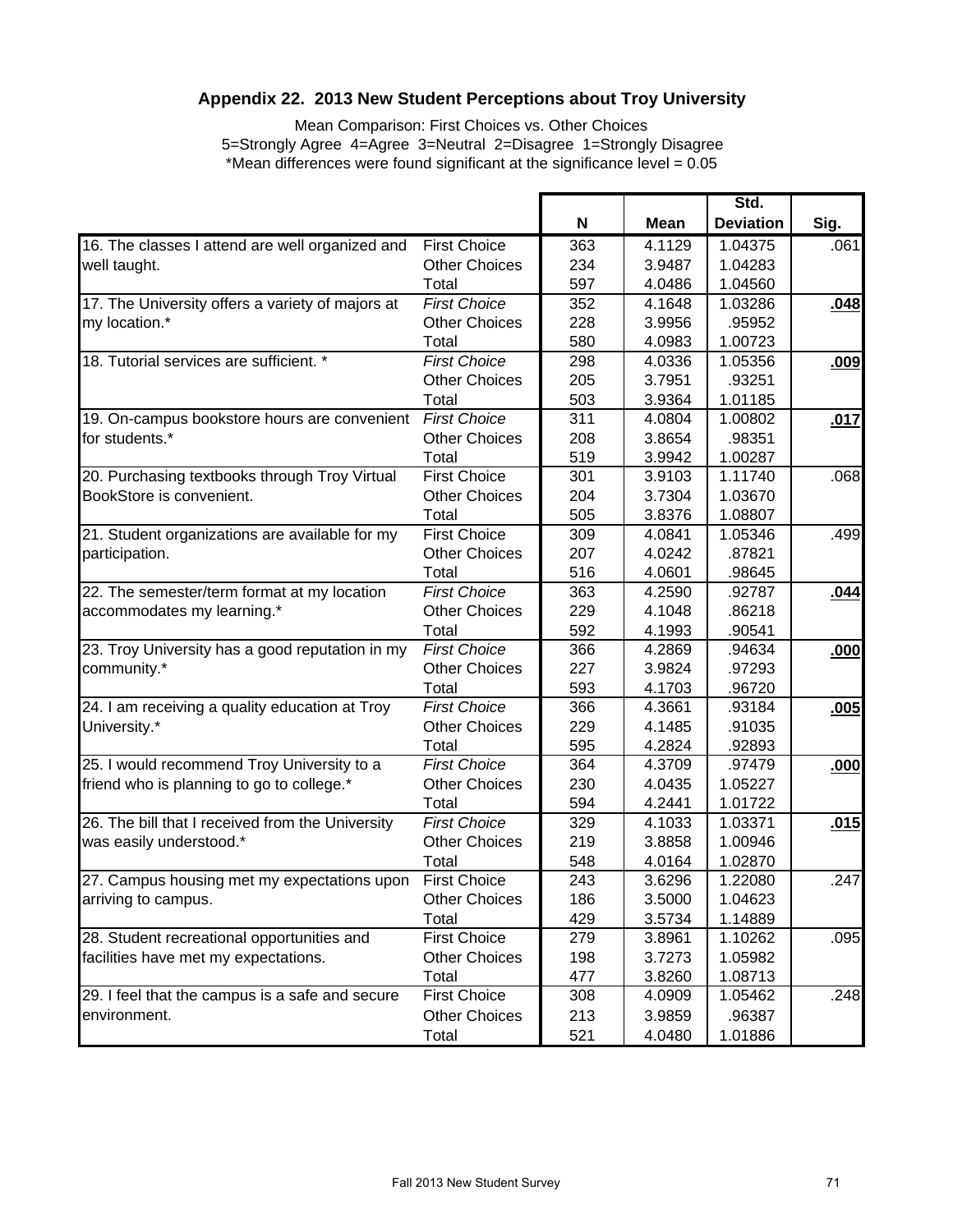# **Appendix 23. 2013 Overall Demographics and Frequencies**

|       |              | <b>Ethnicity</b> |           |               |
|-------|--------------|------------------|-----------|---------------|
|       |              |                  | Frequency | Valid Percent |
| Valid | <b>Black</b> |                  | 183       | 27.4          |
|       | White        |                  | 370       | 55.4          |
|       | Other        |                  | 115       | 17.2          |
|       | Total        |                  | 668       | 100.0         |

|       |                 | Age       |                      |
|-------|-----------------|-----------|----------------------|
|       |                 | Frequency | <b>Valid Percent</b> |
| Valid | Traditional     | 416       | 62.3                 |
|       | Non-Traditional | 252       | 37.7                 |
|       | Total           | 668       | 100.0                |

|         | Level         |           |               |  |
|---------|---------------|-----------|---------------|--|
|         |               | Frequency | Valid Percent |  |
| Valid   | Undergraduate | 517       | 82.7          |  |
|         | Graduate      | 108       | 17.3          |  |
|         | Total         | 625       | 100.0         |  |
| Missing | System        | 43        |               |  |
| Total   |               | 668       |               |  |

|       | <b>Choice</b>       |           |               |
|-------|---------------------|-----------|---------------|
|       |                     | Frequency | Valid Percent |
| Valid | <b>First Choice</b> | 400       | 59.9          |
|       | Other Choice        | 268       | 40.1          |
|       | Total               | 668       | 100.0         |

|         |        | 1) Gender: |           |               |
|---------|--------|------------|-----------|---------------|
|         |        |            | Frequency | Valid Percent |
| Valid   | Male   |            | 163       | 24.6          |
|         | Female |            | 500       | 75.4          |
|         | Total  |            | 663       | 100.0         |
| Missing | System |            | 5         |               |
| Total   |        |            | 668       |               |

|         | 2) Ethnicity:                      |           |     |               |
|---------|------------------------------------|-----------|-----|---------------|
|         |                                    | Frequency |     | Valid Percent |
| Valid   | African American                   |           | 183 | 27.8          |
|         | American Indian/Alaska Native      |           |     | 1.1           |
|         | Asian                              |           | 40  | 6.1           |
|         | Caucasian                          |           | 370 | 56.1          |
|         | Hawaiian or Other Pacific Islander |           |     | .3            |
|         | Hispanic                           |           | 15  | 2.3           |
|         | Multi-Racial                       |           | 26  | 3.9           |
|         | Race/Ethnicity Unknown             |           | 16  | 2.4           |
|         | Total                              |           | 659 | 100.0         |
| Missing | System                             |           | 9   |               |
| Total   |                                    |           | 668 |               |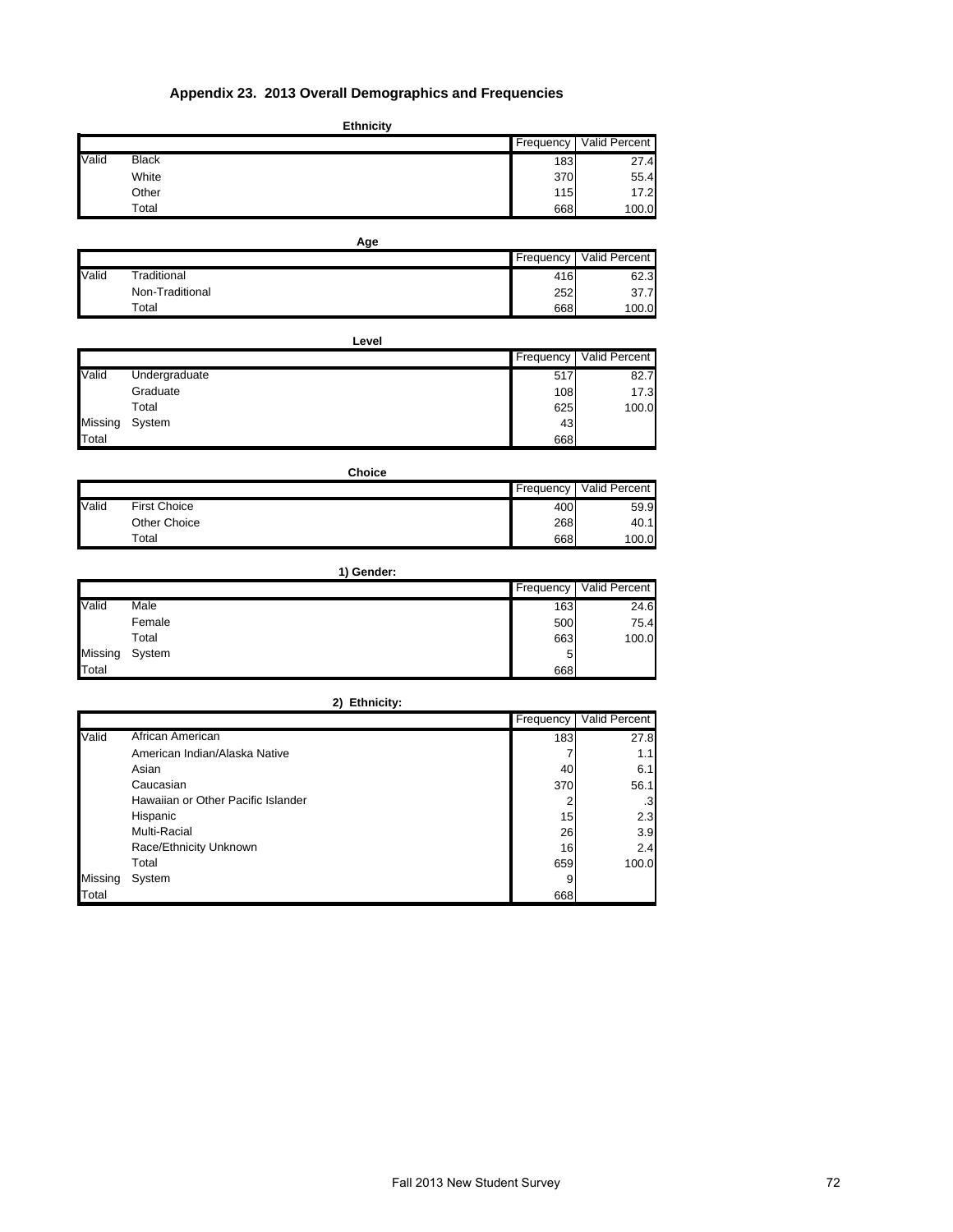|         |            | Frequency | Valid Percent |
|---------|------------|-----------|---------------|
| Valid   | $18 - 19$  | 303       | 45.8          |
|         | $20 - 21$  | 55        | 8.3           |
|         | $22 - 24$  | 58        | 8.8           |
|         | 25-29      | 81        | 12.2          |
|         | 30-34      | 48        | 7.3           |
|         | 35-39      | 42        | 6.3           |
|         | 40-49      | 49        | 7.4           |
|         | 50-64      | 25        | 3.8           |
|         | 65 or over |           | $\cdot$ 2     |
|         | Total      | 662       | 100.0         |
| Missing | System     | 6         |               |
| Total   |            | 668       |               |

# **4) Enrollment Status:**

|         |                                                                                                                         | Frequency | Valid Percent |
|---------|-------------------------------------------------------------------------------------------------------------------------|-----------|---------------|
| Valid   | Dually-enrolled high school student                                                                                     |           | .6            |
|         | First-time freshman (an undergraduate student attending college for the<br>first time)                                  | 337       | 50.7          |
|         | First-time graduate (a graduate student enrolled in a graduate program for<br>the first time)                           | 75        | 11.3          |
|         | Undergraduate transfer student (an undergraduate student who<br>transferred to TROY from another college or university) | 175       | 26.3          |
|         | Graduate transfer student (a graduate student who transferred to TROY<br>from another college or university)            | 23        | 3.5           |
|         | Undergraduate transient student (an undergraduate student attending<br>TROY temporarily)                                | 5         | .8            |
|         | Graduate transient student (a graduate student attending TROY<br>temporarily)                                           | 10        | 1.5           |
|         | Other                                                                                                                   | 36        | 5.4           |
|         | Total                                                                                                                   | 665       | 100.0         |
| Missing | System                                                                                                                  |           |               |
| Total   |                                                                                                                         | 668       |               |

| 5) Which Troy University campus are you currently enrolled? |
|-------------------------------------------------------------|
|-------------------------------------------------------------|

|         |                                                      | Frequency | Valid Percent |
|---------|------------------------------------------------------|-----------|---------------|
| Valid   | Dothan Campus                                        | 53        | 8.0           |
|         | eTROY (Taking online courses only)                   | 143       | 21.7          |
|         | Global Campus (Campuses or sites outside of Alabama) | 27        | 4.1           |
|         | <b>Montgomery Campus</b>                             | 47        | 7.1           |
|         | <b>Phenix City Campus</b>                            | 17        | 2.6           |
|         | <b>Troy Campus</b>                                   | 372       | 56.4          |
|         | Total                                                | 659       | 100.0         |
| Missing | System                                               |           |               |
| Total   |                                                      | 668       |               |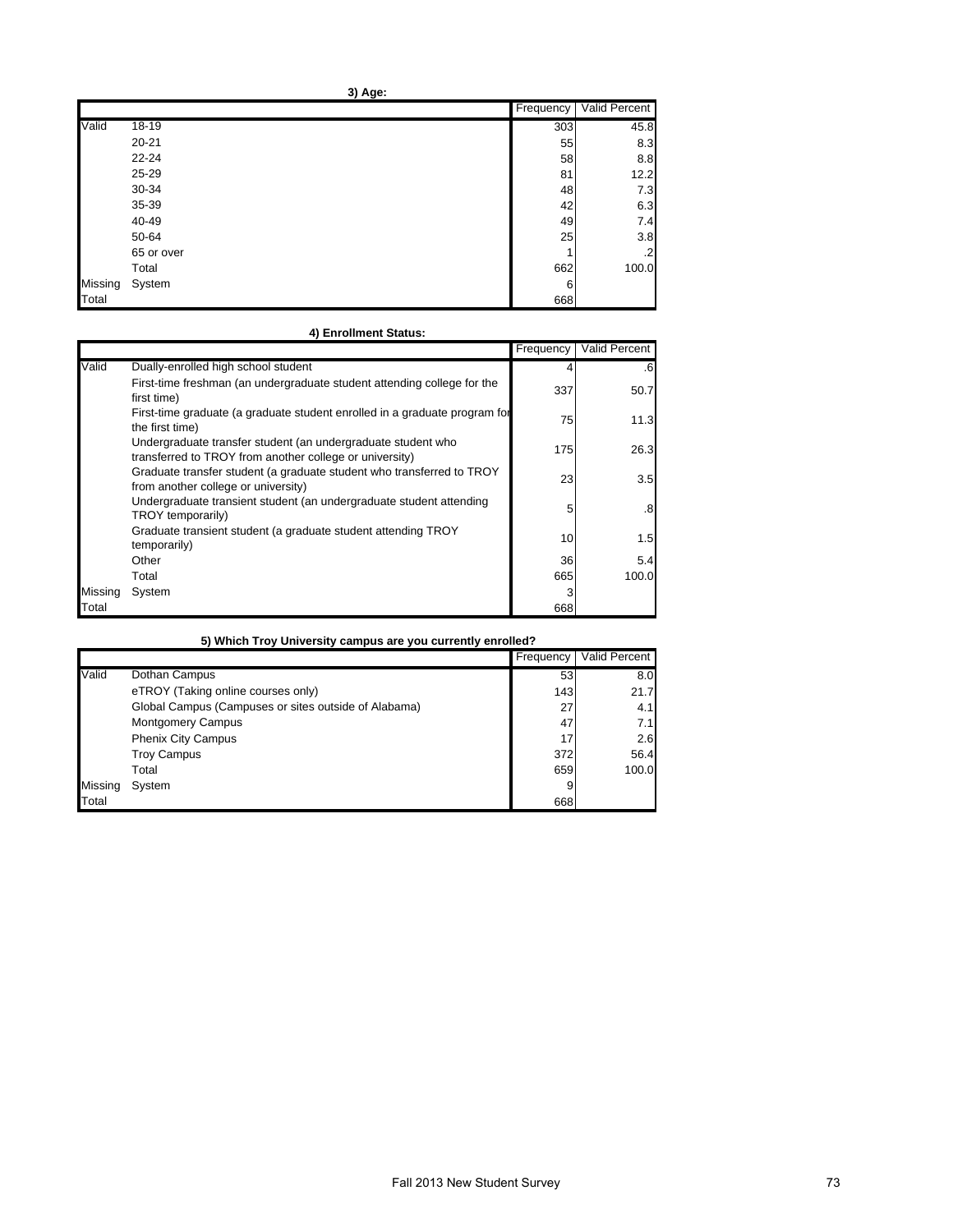**If you selected Global Campus in the prior question, please select the site from which you are taking courses**

|         |                                          | Frequency | <b>Valid Percent</b> |
|---------|------------------------------------------|-----------|----------------------|
| Valid   | Albany, GA                               |           | 3.8                  |
|         | Atlanta, GA                              |           | 3.8                  |
|         | Augusta, GA                              |           | 7.7                  |
|         | Brunswick, GA                            |           | 7.7                  |
|         | Columbus, GA (Off Base- Manchester Exp)  |           | 3.8                  |
|         | Fort Benning (Columbus), GA              |           | 7.7                  |
|         | Fort Walton Beach, FL                    | 3         | 11.5                 |
|         | Hanoi, Vietnam (UEB-VNU)                 |           | 7.7                  |
|         | Okinawa (Kadena Air Base)                |           | 3.8                  |
|         | Orlando, FL                              |           | 11.5                 |
|         | Panama City, FL (Off Base- Airport Road) |           | 3.8                  |
|         | Pensacola, FL                            | 6         | 23.1                 |
|         | Tampa Bay, FL                            |           | 3.8                  |
|         | Total                                    | 26        | 100.0                |
| Missing | System                                   | 642       |                      |
| Total   |                                          | 668       |                      |

# **6) Degree program you are in:**

|         |                             | Frequency | Valid Percent |
|---------|-----------------------------|-----------|---------------|
| Valid   | Associate                   | 60        | 9.1           |
|         | Bachelor's                  | 446       | 67.9          |
|         | Master's                    | 119       | 18.1          |
|         | <b>Education Specialist</b> | ົ         | .3            |
|         | Doctorate                   |           | $\mathbf{2}$  |
|         | Other                       | 29        | 4.4           |
|         | Total                       | 657       | 100.0         |
| Missing | System                      | 11        |               |
| Total   |                             | 668       |               |

# **7) College you are attending:**

|              |                                    | Frequency | Valid Percent I |
|--------------|------------------------------------|-----------|-----------------|
| Valid        | Arts & Sciences                    | 195       | 30.8            |
|              | Sorrell College of Business        | 108       | 17.0            |
|              | <b>Communication and Fine Arts</b> | 56        | 8.8             |
|              | Education                          | 119       | 18.8            |
|              | <b>Health &amp; Human Services</b> | 156       | 24.6            |
|              | Total                              | 634       | 100.0           |
| Missing      | System                             | 34        |                 |
| <b>Total</b> |                                    | 668       |                 |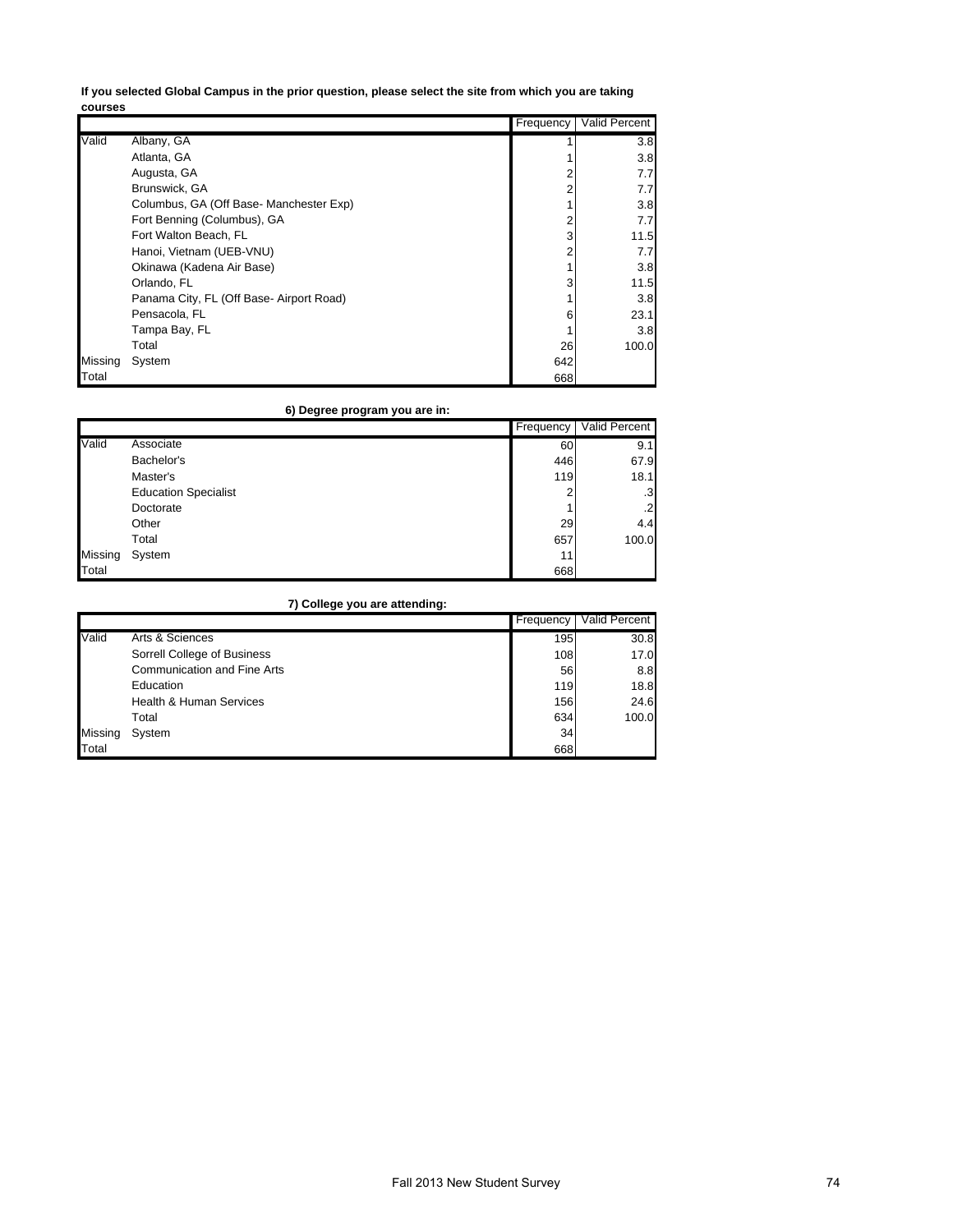|  |  |  |  |  |  | 8) What is your major in the College of Arts and Sciences? |
|--|--|--|--|--|--|------------------------------------------------------------|
|--|--|--|--|--|--|------------------------------------------------------------|

|         |                                              | Frequency | Valid Percent |
|---------|----------------------------------------------|-----------|---------------|
| Valid   | <b>Biology Major</b>                         |           | 2.1           |
|         | <b>Biology Program</b>                       | 6         | 3.2           |
|         | Biology, Preprofessional Major               | 22        | 11.6          |
|         | <b>Chemistry Major</b>                       | 3         | 1.6           |
|         | <b>Computer Science</b>                      | 27        | 14.2          |
|         | Computer Science, Applied Major              | 10        | 5.3           |
|         | <b>Criminal Justice</b>                      | 39        | 20.5          |
|         | <b>Environmental and Biological Sciences</b> |           | .5            |
|         | <b>Environmental Science Program</b>         |           | 2.1           |
|         | <b>General Education</b>                     |           | .5            |
|         | <b>History Major</b>                         | 6         | 3.2           |
|         | <b>Liberal Studies</b>                       |           | .5            |
|         | <b>International Relations</b>               | 9         | 4.7           |
|         | Marine Biology Program                       | 2         | 1.1           |
|         | <b>Mathematics Major</b>                     |           | 2.1           |
|         | <b>Political Science Major</b>               |           | 3.7           |
|         | <b>Public Administration</b>                 | 8         | 4.2           |
|         | Social Science Major                         | 2         | 1.1           |
|         | Sociology Major                              | 6         | 3.2           |
|         | Other                                        | 28        | 14.7          |
|         | Total                                        | 190       | 100.0         |
| Missing | System                                       | 478       |               |
| Total   |                                              | 668       |               |

| 8) What is your major in the Sorrell College of Business? |                                     |           |                      |  |
|-----------------------------------------------------------|-------------------------------------|-----------|----------------------|--|
|                                                           |                                     | Frequency | <b>Valid Percent</b> |  |
| Valid                                                     | <b>Accounting Major</b>             | 21        | 20.0                 |  |
|                                                           | <b>Business</b>                     | 10        | 9.5                  |  |
|                                                           | <b>Business Administration</b>      | 18        | 17.1                 |  |
|                                                           | <b>Finance Major</b>                |           | 1.0                  |  |
|                                                           | <b>General Business Major</b>       |           | 6.7                  |  |
|                                                           | Human Resource Management           | 13        | 12.4                 |  |
|                                                           | <b>Information Systems Major</b>    | 2         | 1.9                  |  |
|                                                           | Management                          | 12        | 11.4                 |  |
|                                                           | <b>Marketing Major</b>              | 13        | 12.4                 |  |
|                                                           | Resources and Technology Management |           | 1.0                  |  |
|                                                           | Taxation                            |           | 1.9                  |  |
|                                                           | Other                               | 5         | 4.8                  |  |
|                                                           | Total                               | 105       | 100.0                |  |
| Missing                                                   | System                              | 563       |                      |  |
| Total                                                     |                                     | 668       |                      |  |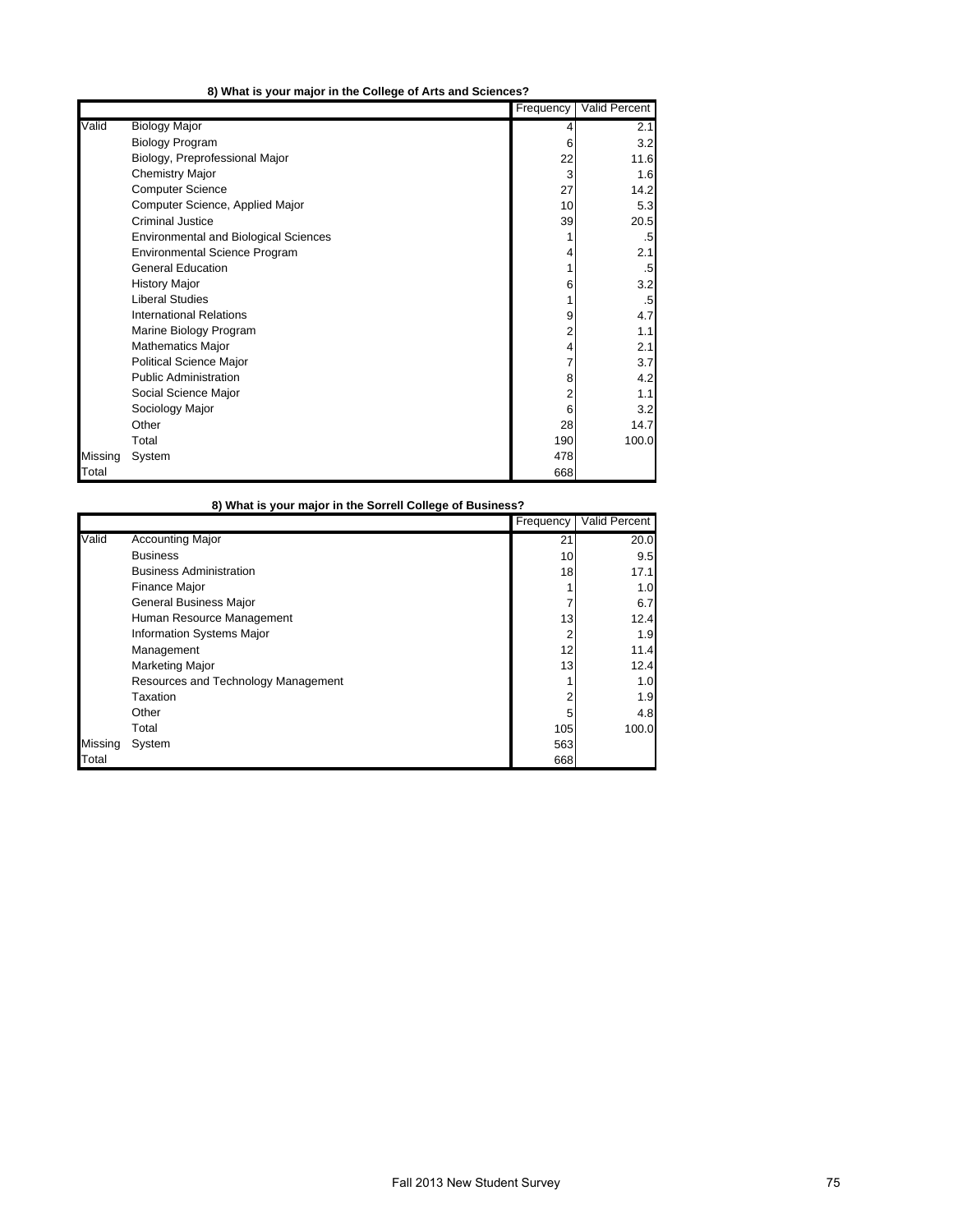**8) What is your major in the College of Communication and Fine Arts?**

|         |                                                        | Frequency | Valid Percent |
|---------|--------------------------------------------------------|-----------|---------------|
| Valid   | Broadcast Journalism Major                             |           | 13.0          |
|         | Communication Arts Major - Communication Studies Track |           | 3.7           |
|         | Communication Arts Major - Theatre Track               | 5         | 9.3           |
|         | Design, Technology and Innovation Program              |           | 7.4           |
|         | <b>English Major</b>                                   | 8         | 14.8          |
|         | Foreign Language Major                                 | 3         | 5.6           |
|         | Journalism, Print Major                                | 3         | 5.6           |
|         | Music Major                                            | 8         | 14.8          |
|         | Other                                                  | 14        | 25.9          |
|         | Total                                                  | 54        | 100.0         |
| Missing | System                                                 | 614       |               |
| Total   |                                                        | 668       |               |

|         | 8) What is your major in the College of Education?                        |           |               |  |  |  |
|---------|---------------------------------------------------------------------------|-----------|---------------|--|--|--|
|         |                                                                           | Frequency | Valid Percent |  |  |  |
| Valid   | <b>Adult Education</b>                                                    | 2         | 1.7           |  |  |  |
|         | Collaborative Teacher (Grades 6-12)                                       | 2         | 1.7           |  |  |  |
|         | Collaborative Teacher (Grades K-6)                                        | 4         | 3.5           |  |  |  |
|         | Counseling and Psychology - Clinical Mental Health Counseling             | 15        | 13.0          |  |  |  |
|         | Counseling and Psychology - Rehabilitation Counseling Counseling          | 1         | .9            |  |  |  |
|         | Counseling and Psychology - Social Services Counseling                    | 2         | 1.7           |  |  |  |
|         | Counseling and Psychology - Student Affairs Counseling                    |           | .9            |  |  |  |
|         | Counseling and Psychology - Substance Abuse Counseling                    |           | .9            |  |  |  |
|         | Early Childhood Education (Grades P-3)                                    | 4         | 3.5           |  |  |  |
|         | Educational Administration and Leadership                                 |           | .9            |  |  |  |
|         | Elementary Education (Grades K-6)                                         | 28        | 24.3          |  |  |  |
|         | Interdisciplinary Education (Grades P-12) - Music, Instrumental Education |           | .9            |  |  |  |
|         | Interdisciplinary Education (Grades P-12) - Theatre Education             |           | .9            |  |  |  |
|         | Interpreter Training Program                                              | 8         | 7.0           |  |  |  |
|         | Post Secondary Education                                                  |           | .9            |  |  |  |
|         | Psychology Major                                                          | 17        | 14.8          |  |  |  |
|         | School Counseling (P-12)                                                  | 2         | 1.7           |  |  |  |
|         | Secondary Education (Grades 6-12) - Biology Education                     |           | .9            |  |  |  |
|         | Secondary Education (Grades 6-12) - English-Language Arts Education       | 5         | 4.3           |  |  |  |
|         | Secondary Education (Grades 6-12) - History Education                     | 2         | 1.7           |  |  |  |
|         | Secondary Education (Grades 6-12) - Mathematics Education                 | 4         | 3.5           |  |  |  |
|         | Secondary Education (Grades 6-12) - Social Science Education              |           | 6.1           |  |  |  |
|         | Other                                                                     | 5         | 4.3           |  |  |  |
|         | Total                                                                     | 115       | 100.0         |  |  |  |
| Missing | System                                                                    | 553       |               |  |  |  |
| Total   |                                                                           | 668       |               |  |  |  |

|         |                             | Frequency | Valid Percent |
|---------|-----------------------------|-----------|---------------|
| Valid   | <b>Athletic Training</b>    | 17        | 11.0          |
|         | <b>Health Education</b>     |           | .6            |
|         | <b>Human Services</b>       | 6         | 3.9           |
|         | Nursing                     | 76        | 49.4          |
|         | <b>Physical Education</b>   |           | $.6\,$        |
|         | Rehabilitation              |           | $.6\,$        |
|         | Social Work                 | 16        | 10.4          |
|         | Sports & Fitness Management | 8         | 5.2           |
|         | Other                       | 28        | 18.2          |
|         | Total                       | 154       | 100.0         |
| Missing | System                      | 514       |               |
| Total   |                             | 668       |               |

|  |  |  | 8) What is your major in the College of Health and Human Services? |  |
|--|--|--|--------------------------------------------------------------------|--|
|  |  |  |                                                                    |  |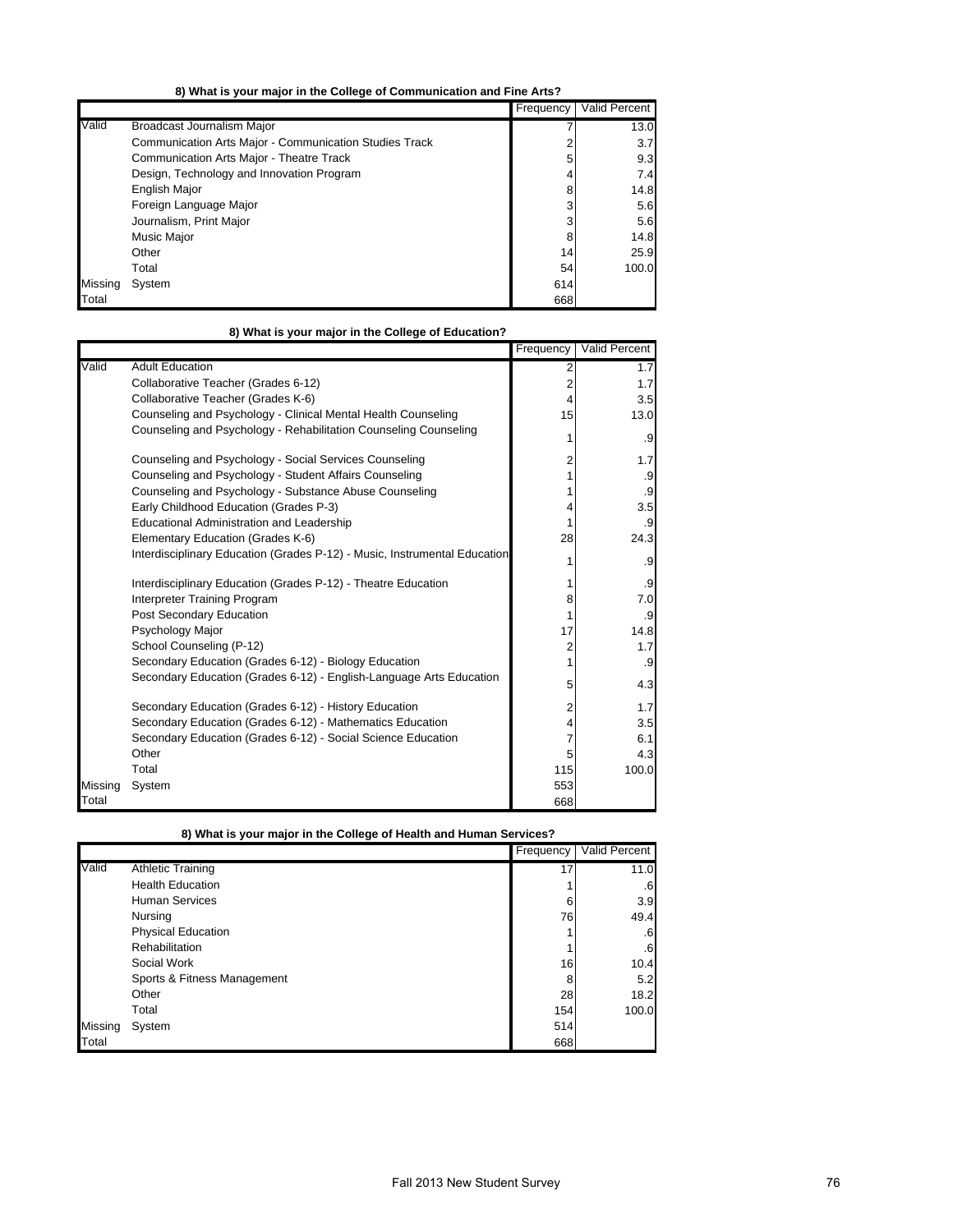### **CHOICE OF TROY UNIVERSITY**

**9) When you applied for admission to college, Troy University was your:**

|         |                        | Frequency | <b>Valid Percent</b> |
|---------|------------------------|-----------|----------------------|
| Valid   | First choice           | 400       | 61.3                 |
|         | Second choice          | 163       | 25.0                 |
|         | Third choice           | 48        | 7.4                  |
|         | Fourth choice          | 16        | 2.5                  |
|         | Other (please specify) | 25        | 3.8                  |
|         | Total                  | 652       | 100.0                |
| Missing | System                 | 16        |                      |
| Total   |                        | 668       |                      |

| 10) Prior to enrollment in Troy University, did you visit the campus where you enrolled? |  |  |
|------------------------------------------------------------------------------------------|--|--|
|                                                                                          |  |  |
|                                                                                          |  |  |

|         |        | Frequency       | Valid Percent |
|---------|--------|-----------------|---------------|
| Valid   | Yes    | 389             | 59.5          |
|         | No     | 265             | 40.5          |
|         | Total  | 654             | 100.0         |
| Missing | System | 14 <sub>1</sub> |               |
| Total   |        | 668             |               |

# **11) Please select the reasons why you have chosen to attend Troy University**

### **Academic reputation**

|       |              | Frequency | Valid Percent |
|-------|--------------|-----------|---------------|
| Valid | Not Selected | 402       | 60.2          |
|       | Selected     | 266       | 39.8          |
|       | $\tau$ otal  | 668       | 100.0         |

# **Reputation for social activities**

|       |              | Frequency       | Valid Percent |
|-------|--------------|-----------------|---------------|
| Valid | Not Selected | 598             | 89.5          |
|       | Selected     | 70 <sub>1</sub> | 10.5          |
|       | $\tau$ otal  | 668             | 100.0         |

#### **Rankings in national magazines**

|       |              | Frequency        | Valid Percent |
|-------|--------------|------------------|---------------|
| Valid | Not Selected | 641              | 96.0          |
|       | Selected     | 27<br>$\epsilon$ | 4.0           |
|       | $\tau$ otal  | 668              | 100.0         |

### **Graduates get good jobs**

|       |              | Frequency | Valid Percent |
|-------|--------------|-----------|---------------|
| Valid | Not Selected | 539       | 80.7          |
|       | Selected     | 129       | 19.3          |
|       | $\tau$ otal  | 668       | 100.0         |

|       | Size of campus |           |               |  |
|-------|----------------|-----------|---------------|--|
|       |                | Frequency | Valid Percent |  |
| Valid | Not Selected   | 410       | 61.4          |  |
|       | Selected       | 258       | 38.6          |  |
|       | Total          | 668       | 100.0         |  |

# **Location**

|       |              | Frequency I | Valid Percent |
|-------|--------------|-------------|---------------|
| Valid | Not Selected | 291         | 43.6          |
|       | Selected     | 377         | 56.4          |
|       | $\tau$ otal  | 668         | 100.0         |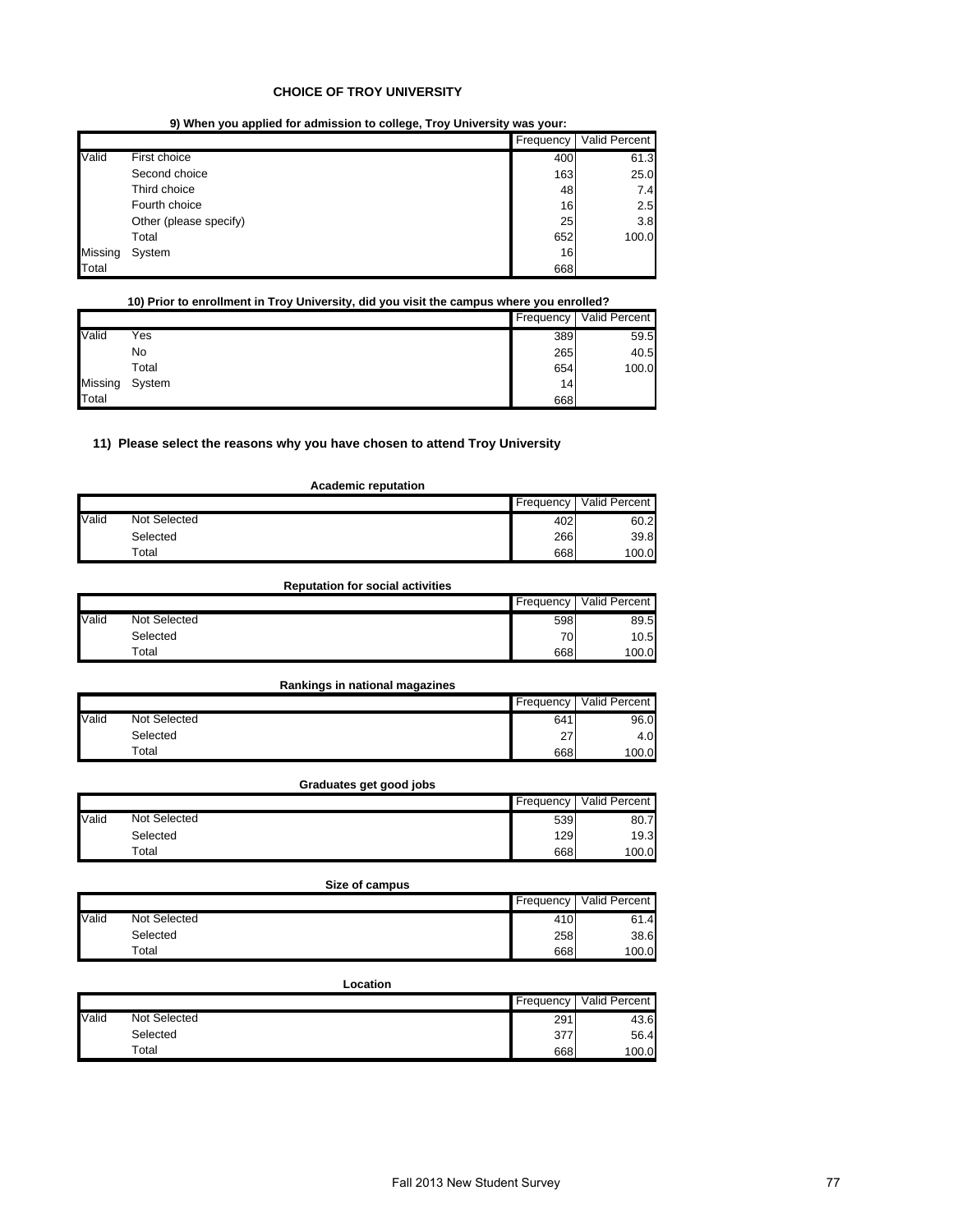# **Affordability**

|       |                     | Frequency | Valid Percent |
|-------|---------------------|-----------|---------------|
| Valid | <b>Not Selected</b> | 335       | 50.1          |
|       | Selected            | 333       | 49.9          |
|       | Total               | 668       | 100.0         |

# **Availability of financial aid**

|       |              | Frequency | Valid Percent |
|-------|--------------|-----------|---------------|
| Valid | Not Selected | 461       | 69.0          |
|       | Selected     | 207       | 31.0          |
|       | Total        | 668       | 100.0         |

#### Frequency Valid Percent Not Selected 536 80.2<br>Selected 536 80.2<br>132 19.8 Selected 132 19.8 Total 668 100.0 **Admission standards** Valid

|       | Academic programs |           |               |  |
|-------|-------------------|-----------|---------------|--|
|       |                   | Frequency | Valid Percent |  |
| Valid | Not Selected      | 424       | 63.5          |  |
|       | Selected          | 244       | 36.5          |  |
|       | Total             | 668       | 100.0         |  |

|       | <b>Flexibility of schedule</b> |             |               |  |
|-------|--------------------------------|-------------|---------------|--|
|       |                                | Frequency I | Valid Percent |  |
| Valid | <b>Not Selected</b>            | 434         | 65.0          |  |
|       | Selected                       | 234         | 35.0          |  |
|       | Total                          | 668         | 100.0         |  |

|       | Social atmosphere |             |               |  |
|-------|-------------------|-------------|---------------|--|
|       |                   | Frequency I | Valid Percent |  |
| Valid | Not Selected      | 547         | 81.9          |  |
|       | Selected          | 121         | 18.1          |  |
|       | Total             | 668         | 100.0         |  |

|       | Diversity of student body |           |               |
|-------|---------------------------|-----------|---------------|
|       |                           | Frequency | Valid Percent |
| Valid | Not Selected              | 552       | 82.6          |
|       | Selected                  | 116       | 17.4          |
|       | Total                     | 668       | 100.0         |

| Athletics |
|-----------|
|-----------|

|              |              | Frequency | Valid Percent |
|--------------|--------------|-----------|---------------|
| <b>Valid</b> | Not Selected | 617       | 92.4          |
|              | Selected     | гA<br>5   | 7.6           |
|              | $\tau$ otal  | 668       | 100.0         |

|       | Performing arts (band, collegiate singers, drama, etc.) |  |     |       |  |
|-------|---------------------------------------------------------|--|-----|-------|--|
|       | <b>Valid Percent</b><br>Frequency                       |  |     |       |  |
| Valid | Not Selected                                            |  | 621 | 93.0  |  |
|       | Selected                                                |  | 47  | 7.0   |  |
|       | Total                                                   |  | 668 | 100.0 |  |

# **Recommendation of high school counselor**

|       |              | Frequency | Valid Percent |
|-------|--------------|-----------|---------------|
| Valid | Not Selected | 628       | 94.0          |
|       | Selected     | 40I       | 6.0           |
|       | Total        | 668       | 100.0         |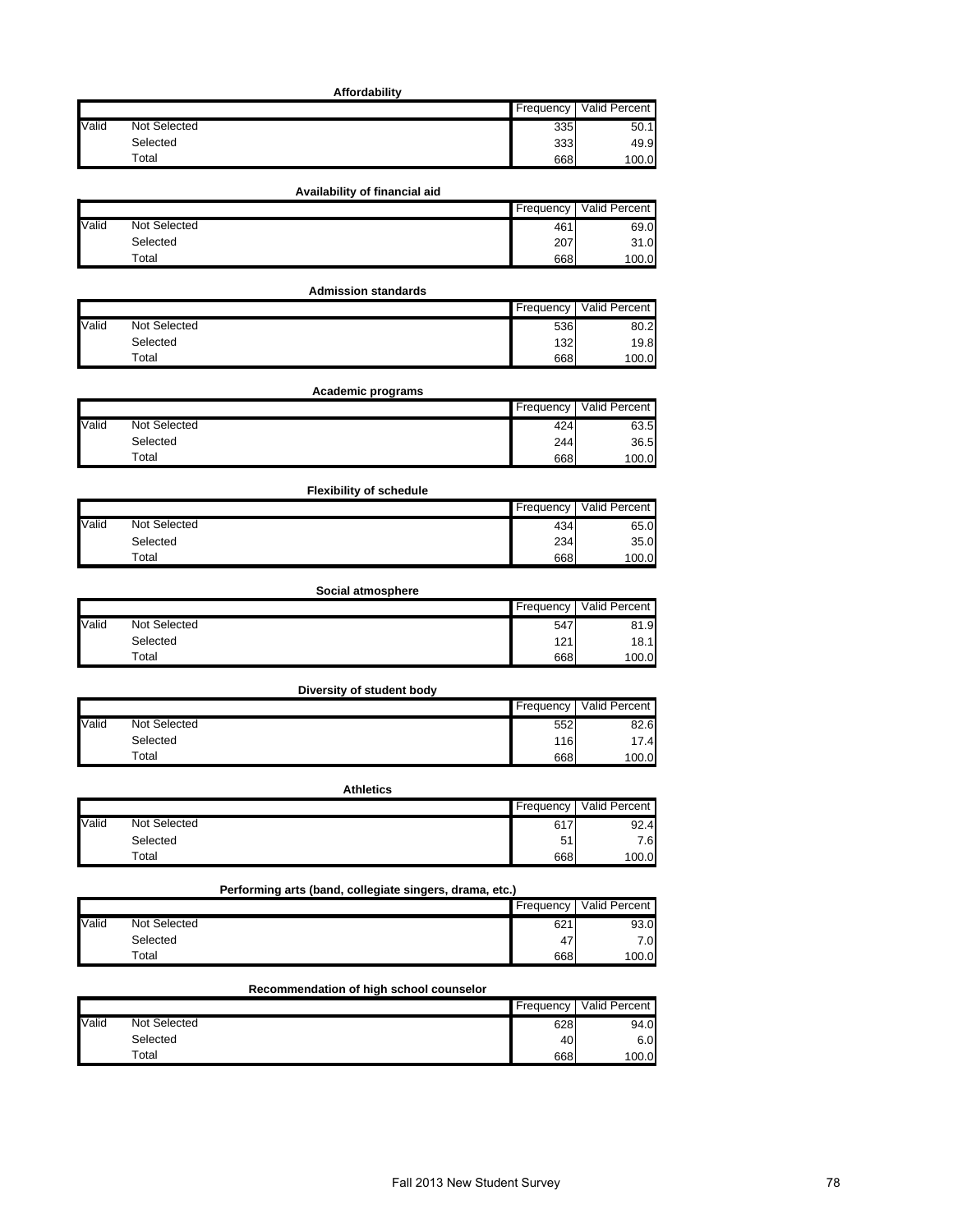### **Recommendation of college counselor**

|       |              | Frequency | Valid Percent    |
|-------|--------------|-----------|------------------|
| Valid | Not Selected | 648       | 97.0             |
|       | Selected     | 20        | 3.0 <sub>1</sub> |
|       | $\tau$ otal  | 668       | 100.0            |

#### **Parents' recommendation**

|       |              | Frequency | Valid Percent |
|-------|--------------|-----------|---------------|
| Valid | Not Selected | 555       | 83.1          |
|       | Selected     | 113       | 16.9          |
|       | Total        | 668       | 100.0         |

#### Frequency Valid Percent Not Selected 512 76.6<br>Selected 512 76.6<br>3.4 56 23.4 Selected 23.4 Total 668 100.0 **Friends' recommendation** Valid

# **Alumni recommendation**

|       |              | Frequency | Valid Percent |
|-------|--------------|-----------|---------------|
| Valid | Not Selected | 561       | 84.0          |
|       | Selected     | 107       | 16.0          |
|       | Total        | 668       | 100.0         |

# **Other (please specify)**

|       |              | Frequency | Valid Percent |
|-------|--------------|-----------|---------------|
| Valid | Not Selected | 607       | 90.9          |
|       | Selected     | 61        | 9.1           |
|       | $\tau$ otal  | 668       | 100.0         |

# **12) SATISFACTION WITH TROY UNIVERSITY**

### **TROY personnel are knowledgeable and helpful.**

|         |                            | Frequency | <b>Valid Percent</b> |
|---------|----------------------------|-----------|----------------------|
| Valid   | <b>Strongly Disagree</b>   | 21        | 3.4                  |
|         | <b>Disagree</b>            |           | 1.1                  |
|         | Neither Agree nor Disagree | 47        | 7.7                  |
|         | Agree                      | 259       | 42.2                 |
|         | <b>Strongly Agree</b>      | 273       | 44.5                 |
|         | Not Applicable             |           | 1.1                  |
|         | Total                      | 614       | 100.0                |
| Missing | System                     | 54        |                      |
| Total   |                            | 668       |                      |

### **Faculty care about students as individuals.**

|         |                            | Frequency       | Valid Percent |
|---------|----------------------------|-----------------|---------------|
| Valid   | <b>Strongly Disagree</b>   | 21              | 3.4           |
|         | <b>Disagree</b>            | 13 <sub>1</sub> | 2.1           |
|         | Neither Agree nor Disagree | 51              | 8.3           |
|         | Agree                      | 258             | 42.0          |
|         | <b>Strongly Agree</b>      | 264             | 43.0          |
|         | Not Applicable             |                 | 1.1           |
|         | Total                      | 614             | 100.0         |
| Missing | System                     | 54              |               |
| Total   |                            | 668             |               |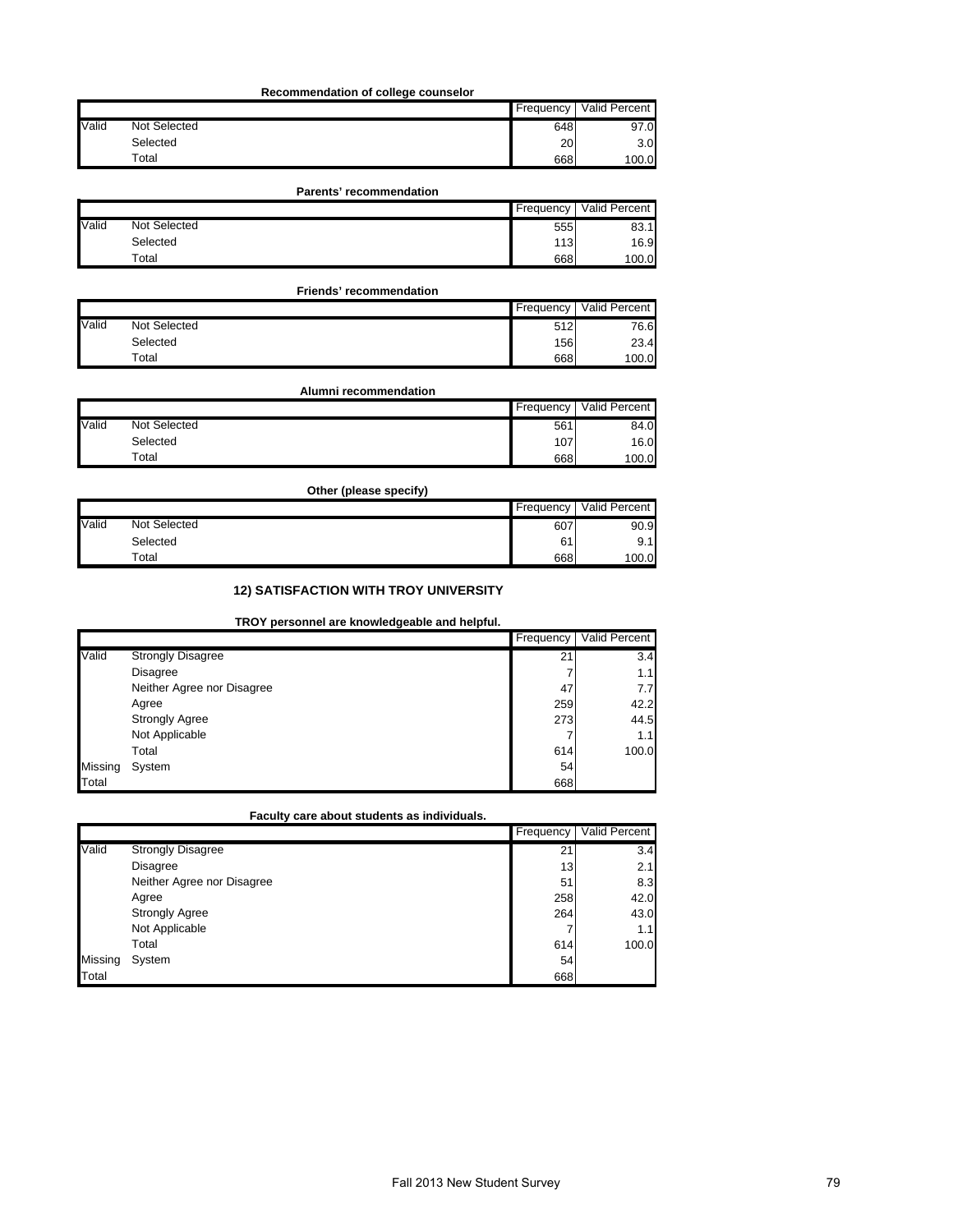|         |                            | Frequency       | Valid Percent |
|---------|----------------------------|-----------------|---------------|
| Valid   | <b>Strongly Disagree</b>   | 24              | 3.9           |
|         | Disagree                   | 14 <sub>1</sub> | 2.3           |
|         | Neither Agree nor Disagree | 61              | 9.9           |
|         | Agree                      | 234             | 38.1          |
|         | <b>Strongly Agree</b>      | 272             | 44.3          |
|         | Not Applicable             | 9               | 1.5           |
|         | Total                      | 614             | 100.0         |
| Missing | System                     | 54              |               |
| Total   |                            | 668             |               |

# **Academic advising is adequate.**

|         |                            | Frequency       | Valid Percent |
|---------|----------------------------|-----------------|---------------|
| Valid   | <b>Strongly Disagree</b>   | 24 <sub>1</sub> | 3.9           |
|         | Disagree                   | 22              | 3.6           |
|         | Neither Agree nor Disagree | 70              | 11.5          |
|         | Agree                      | 258             | 42.3          |
|         | <b>Strongly Agree</b>      | 222             | 36.4          |
|         | Not Applicable             | 14              | 2.3           |
|         | Total                      | 610             | 100.0         |
| Missing | System                     | 58              |               |
| Total   |                            | 668             |               |

# **Sufficient financial aid options are available.**

|         |                            | Frequency | <b>Valid Percent</b> |
|---------|----------------------------|-----------|----------------------|
| Valid   | <b>Strongly Disagree</b>   | 27        | 4.4                  |
|         | Disagree                   | 24        | 3.9                  |
|         | Neither Agree nor Disagree | 79        | 12.9                 |
|         | Agree                      | 231       | 37.8                 |
|         | <b>Strongly Agree</b>      | 212       | 34.7                 |
|         | Not Applicable             | 38        | 6.2                  |
|         | Total                      | 611       | 100.0                |
| Missing | System                     | 57        |                      |
| Total   |                            | 668       |                      |

### **The tuition payment plan is beneficial for students.**

|         |                            | Frequency       | Valid Percent |
|---------|----------------------------|-----------------|---------------|
| Valid   | <b>Strongly Disagree</b>   | 20              | 3.3           |
|         | Disagree                   | 10 <sub>1</sub> | 1.6           |
|         | Neither Agree nor Disagree | 109             | 17.9          |
|         | Agree                      | 192             | 31.5          |
|         | <b>Strongly Agree</b>      | 192             | 31.5          |
|         | Not Applicable             | 86              | 14.1          |
|         | Total                      | 609             | 100.0         |
| Missing | System                     | 59              |               |
| Total   |                            | 668             |               |

**Class information provided prior to enrollment was helpful.**

|         |                            | Frequency | <b>Valid Percent</b> |
|---------|----------------------------|-----------|----------------------|
| Valid   | <b>Strongly Disagree</b>   | 30        | 4.9                  |
|         | <b>Disagree</b>            | 45        | 7.4                  |
|         | Neither Agree nor Disagree | 102       | 16.7                 |
|         | Agree                      | 233       | 38.1                 |
|         | <b>Strongly Agree</b>      | 186       | 30.4                 |
|         | Not Applicable             | 16        | 2.6                  |
|         | Total                      | 612       | 100.0                |
| Missing | System                     | 56        |                      |
| Total   |                            | 668       |                      |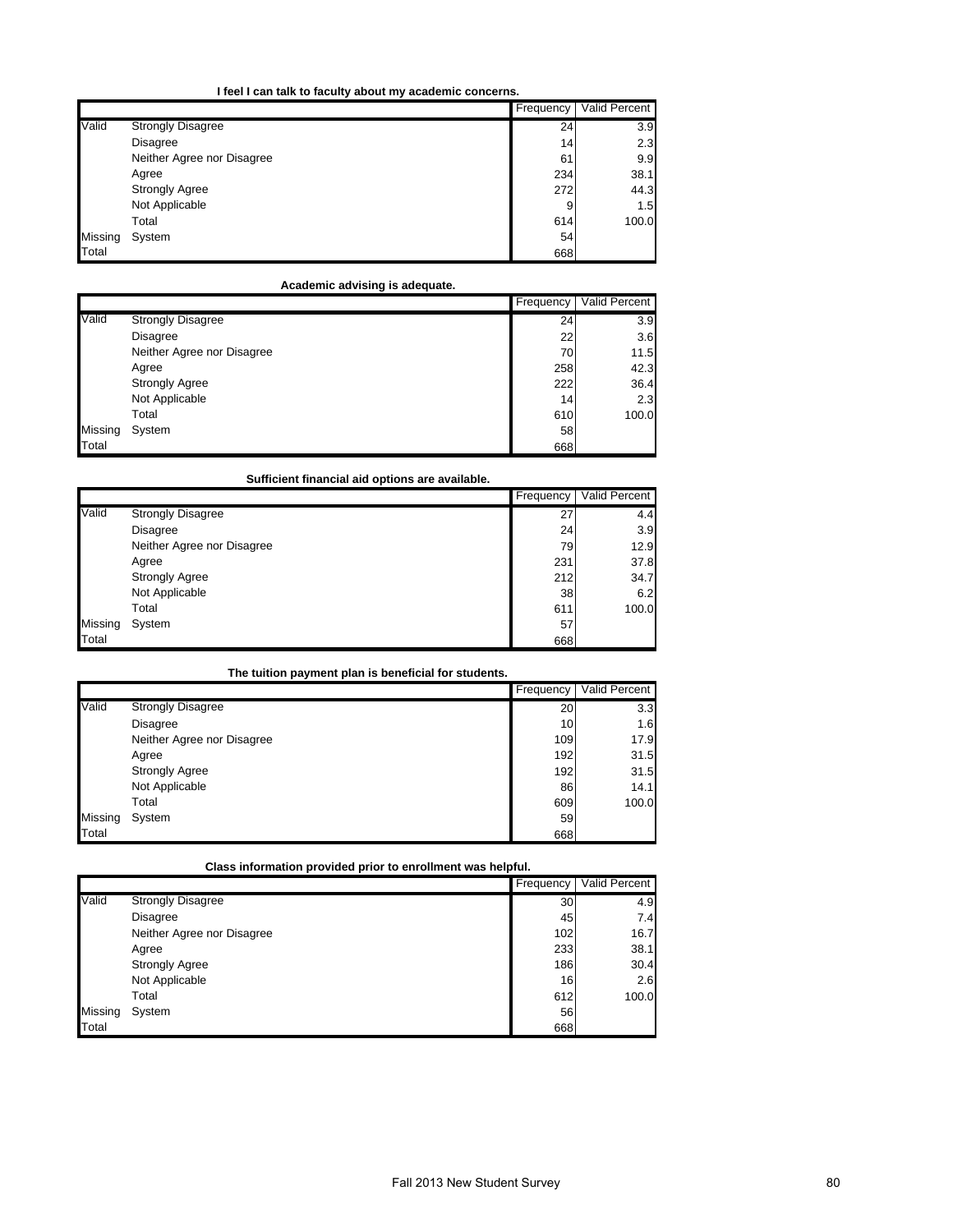| Registration dates, times, and procedures were made clear to me prior to enrollment. |  |
|--------------------------------------------------------------------------------------|--|
|--------------------------------------------------------------------------------------|--|

|         |                            | Frequency | Valid Percent |
|---------|----------------------------|-----------|---------------|
| Valid   | <b>Strongly Disagree</b>   | 28        | 4.6           |
|         | Disagree                   | 24        | 3.9           |
|         | Neither Agree nor Disagree | 68        | 11.1          |
|         | Agree                      | 245       | 40.0          |
|         | <b>Strongly Agree</b>      | 238       | 38.8          |
|         | Not Applicable             | 10        | 1.6           |
|         | Total                      | 613       | 100.0         |
| Missing | System                     | 55        |               |
| Total   |                            | 668       |               |

# **The online registration process is user-friendly.**

|         |                            | <b>Frequency</b> | <b>Valid Percent</b> |
|---------|----------------------------|------------------|----------------------|
| Valid   | <b>Strongly Disagree</b>   | 26               | 4.2                  |
|         | Disagree                   | 25               | 4.1                  |
|         | Neither Agree nor Disagree | 63               | 10.3                 |
|         | Agree                      | 240              | 39.2                 |
|         | <b>Strongly Agree</b>      | 226              | 36.9                 |
|         | Not Applicable             | 33 <sub>1</sub>  | 5.4                  |
|         | Total                      | 613              | 100.0                |
| Missing | System                     | 55               |                      |
| Total   |                            | 668              |                      |

# **The on-site registration process is user-friendly.**

|         |                            | Frequency       | <b>Valid Percent</b> |
|---------|----------------------------|-----------------|----------------------|
| Valid   | <b>Strongly Disagree</b>   | 21              | 3.4                  |
|         | Disagree                   | 12 <sub>1</sub> | 2.0                  |
|         | Neither Agree nor Disagree | 92              | 15.1                 |
|         | Agree                      | 208             | 34.2                 |
|         | <b>Strongly Agree</b>      | 185             | 30.4                 |
|         | Not Applicable             | 91              | 14.9                 |
|         | Total                      | 609             | 100.0                |
| Missing | System                     | 59              |                      |
| Total   |                            | 668             |                      |

#### **Students seldom get the "run around" when seeking information.**

|         |                            | Frequency | <b>Valid Percent</b> |
|---------|----------------------------|-----------|----------------------|
| Valid   | <b>Strongly Disagree</b>   | 45        | 7.4                  |
|         | Disagree                   | 73        | 11.9                 |
|         | Neither Agree nor Disagree | 115       | 18.8                 |
|         | Agree                      | 208       | 34.0                 |
|         | <b>Strongly Agree</b>      | 155       | 25.4                 |
|         | Not Applicable             | 15        | 2.5                  |
|         | Total                      | 611       | 100.0                |
| Missing | System                     | 57        |                      |
| Total   |                            | 668       |                      |

**The online Schedule of Classes is informative and easy to follow.**

|         |                            | Frequency       | Valid Percent |
|---------|----------------------------|-----------------|---------------|
| Valid   | <b>Strongly Disagree</b>   | 20              | 3.3           |
|         | Disagree                   | 25              | 4.1           |
|         | Neither Agree nor Disagree | 72I             | 11.8          |
|         | Agree                      | 253             | 41.4          |
|         | <b>Strongly Agree</b>      | 223             | 36.5          |
|         | Not Applicable             | 18 <sup>l</sup> | 2.9           |
|         | Total                      | 611             | 100.0         |
| Missing | System                     | 57              |               |
| Total   |                            | 668             |               |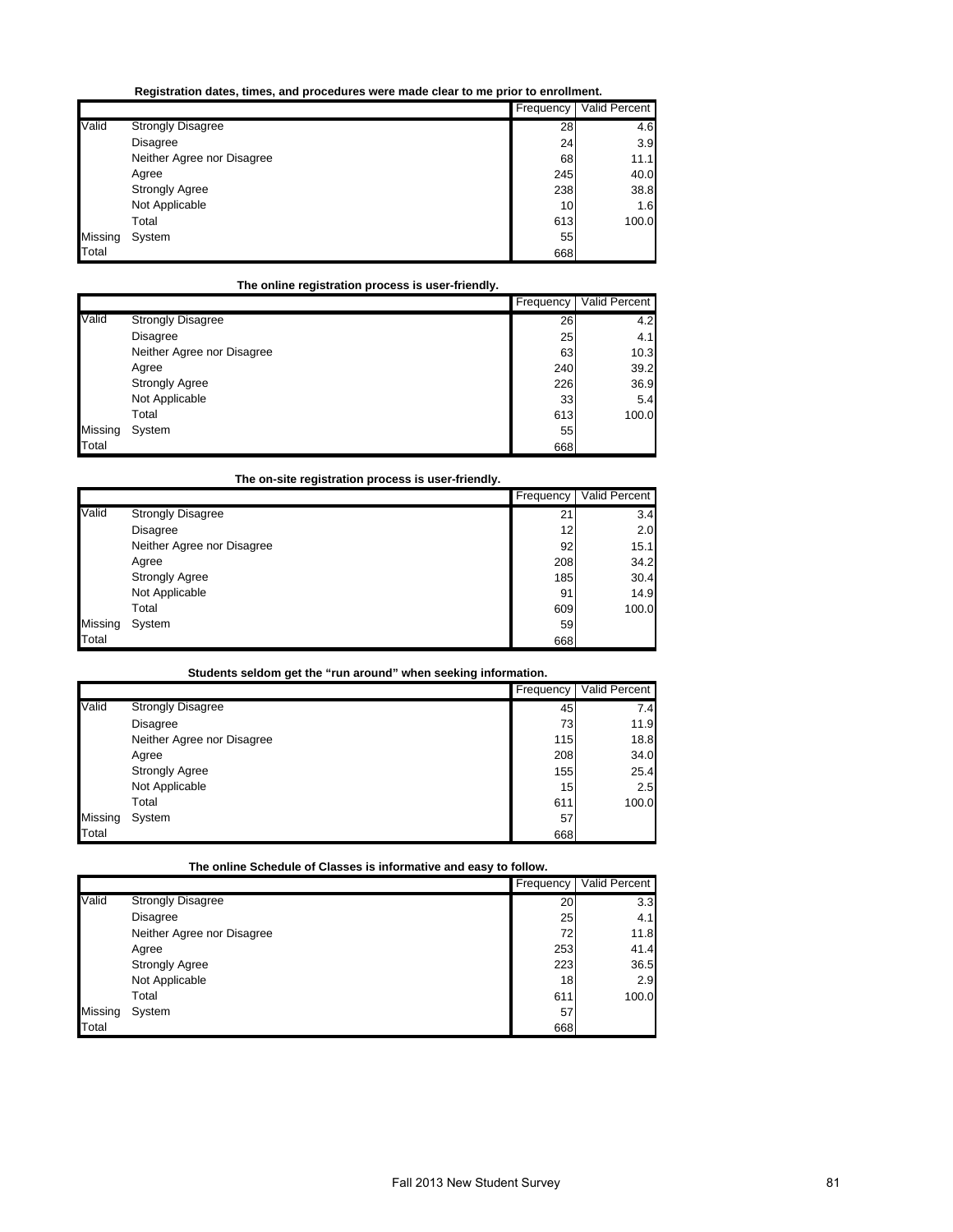**The printed Schedule of Classes is informative and easy to follow.**

|         |                            | Frequency | Valid Percent |
|---------|----------------------------|-----------|---------------|
| Valid   | <b>Strongly Disagree</b>   | 18        | 2.9           |
|         | Disagree                   | 19        | 3.1           |
|         | Neither Agree nor Disagree | 56        | 9.2           |
|         | Agree                      | 249       | 40.7          |
|         | <b>Strongly Agree</b>      | 231       | 37.7          |
|         | Not Applicable             | 39        | 6.4           |
|         | Total                      | 612       | 100.0         |
| Missing | System                     | 56        |               |
| Total   |                            | 668       |               |

# **Class drop/add procedures are appropriate.**

|         |                            | Frequency | Valid Percent |
|---------|----------------------------|-----------|---------------|
| Valid   | <b>Strongly Disagree</b>   | 18        | 2.9           |
|         | Disagree                   | 12        | 2.0           |
|         | Neither Agree nor Disagree | 65        | 10.6          |
|         | Agree                      | 259       | 42.3          |
|         | <b>Strongly Agree</b>      | 205       | 33.5          |
|         | Not Applicable             | 53        | 8.7           |
|         | Total                      | 612       | 100.0         |
| Missing | System                     | 56        |               |
| Total   |                            | 668       |               |

### **Classes are offered at convenient times.**

|         |                            | Frequency | <b>Valid Percent</b> |
|---------|----------------------------|-----------|----------------------|
| Valid   | <b>Strongly Disagree</b>   | 27        | 4.4                  |
|         | Disagree                   | 30        | 4.9                  |
|         | Neither Agree nor Disagree | 61        | 10.0                 |
|         | Agree                      | 244       | 40.1                 |
|         | <b>Strongly Agree</b>      | 217       | 35.6                 |
|         | Not Applicable             | 30        | 4.9                  |
|         | Total                      | 609       | 100.0                |
| Missing | System                     | 59        |                      |
| Total   |                            | 668       |                      |

#### **The classes I attend are well organized and well taught.**

|         |                            | Frequency | Valid Percent |
|---------|----------------------------|-----------|---------------|
| Valid   | <b>Strongly Disagree</b>   | 29        | 4.7           |
|         | <b>Disagree</b>            | 25        | 4.1           |
|         | Neither Agree nor Disagree | 63        | 10.3          |
|         | Agree                      | 251       | 41.1          |
|         | <b>Strongly Agree</b>      | 229       | 37.5          |
|         | Not Applicable             | 14        | 2.3           |
|         | Total                      | 611       | 100.0         |
| Missing | System                     | 57        |               |
| Total   |                            | 668       |               |

**The University offers a variety of majors at my location.**

|         |                            | Frequency | <b>Valid Percent</b> |
|---------|----------------------------|-----------|----------------------|
| Valid   | <b>Strongly Disagree</b>   | 23        | 3.8                  |
|         | <b>Disagree</b>            | 22        | 3.6                  |
|         | Neither Agree nor Disagree | 64        | 10.5                 |
|         | Agree                      | 237       | 38.8                 |
|         | <b>Strongly Agree</b>      | 234       | 38.3                 |
|         | Not Applicable             | 31        | 5.1                  |
|         | Total                      | 611       | 100.0                |
| Missing | System                     | 57        |                      |
| Total   |                            | 668       |                      |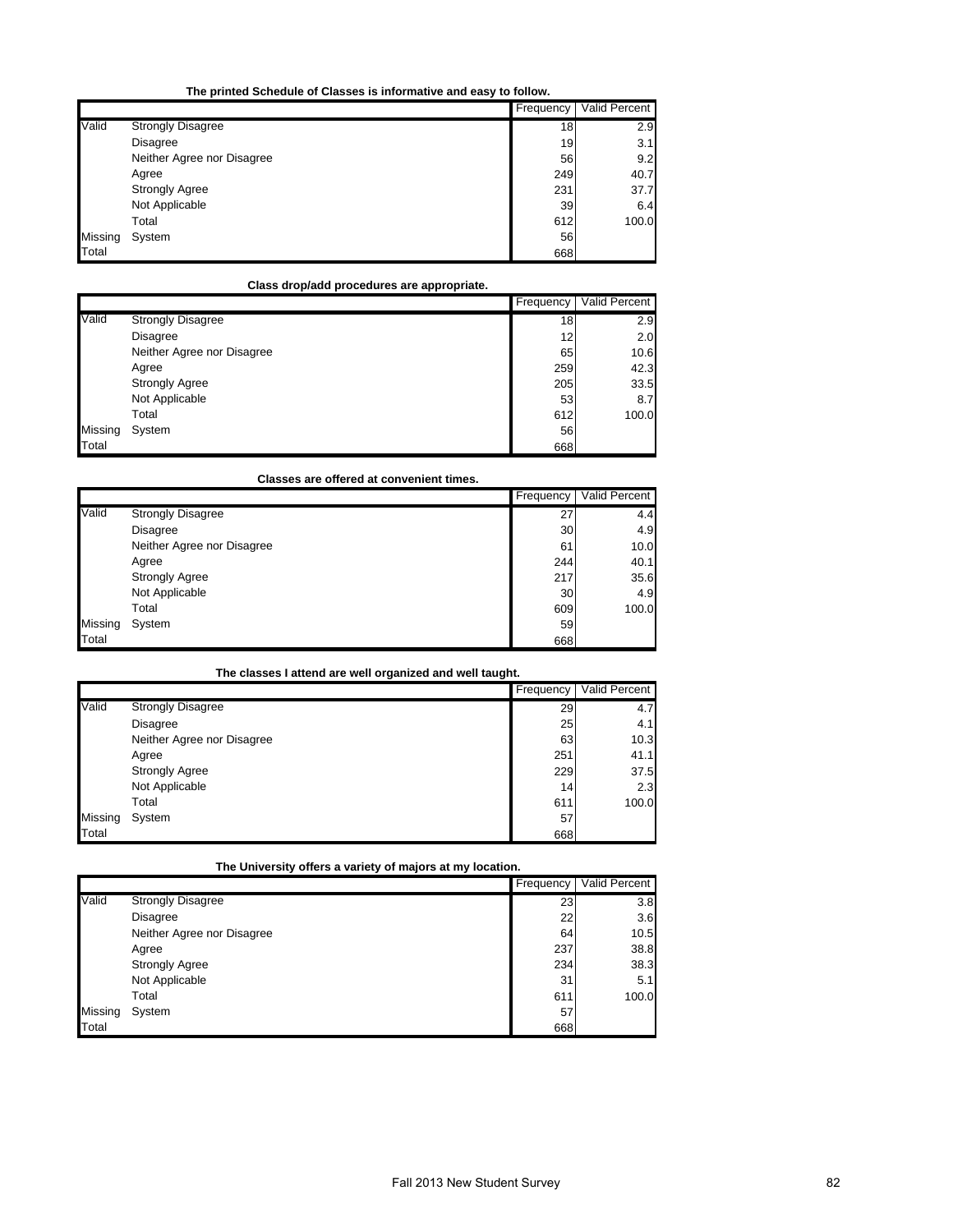#### **Tutorial services are sufficient.**

|         |                            | Frequency       | Valid Percent |
|---------|----------------------------|-----------------|---------------|
| Valid   | <b>Strongly Disagree</b>   | 20              | 3.3           |
|         | <b>Disagree</b>            | 10 <sub>1</sub> | 1.6           |
|         | Neither Agree nor Disagree | 124             | 20.3          |
|         | Agree                      | 177             | 29.0          |
|         | <b>Strongly Agree</b>      | 172             | 28.2          |
|         | Not Applicable             | 107             | 17.5          |
|         | Total                      | 610             | 100.0         |
| Missing | System                     | 58              |               |
| Total   |                            | 668             |               |

# **On-campus bookstore hours are convenient for students.**

|         |                            | Frequency | <b>Valid Percent</b> |
|---------|----------------------------|-----------|----------------------|
| Valid   | <b>Strongly Disagree</b>   | 19        | 3.1                  |
|         | Disagree                   | 23        | 3.8                  |
|         | Neither Agree nor Disagree | 79        | 13.0                 |
|         | Agree                      | 219       | 35.9                 |
|         | <b>Strongly Agree</b>      | 179       | 29.3                 |
|         | Not Applicable             | 91        | 14.9                 |
|         | Total                      | 610       | 100.0                |
| Missing | System                     | 58        |                      |
| Total   |                            | 668       |                      |

# **Purchasing textbooks through Troy Virtual BookStore is convenient.**

|         |                            | Frequency | Valid Percent |
|---------|----------------------------|-----------|---------------|
| Valid   | <b>Strongly Disagree</b>   | 25        | 4.1           |
|         | Disagree                   | 20        | 3.3           |
|         | Neither Agree nor Disagree | 136       | 22.3          |
|         | Agree                      | 155       | 25.5          |
|         | <b>Strongly Agree</b>      | 169       | 27.8          |
|         | Not Applicable             | 104       | 17.1          |
|         | Total                      | 609       | 100.0         |
| Missing | System                     | 59        |               |
| Total   |                            | 668       |               |

#### **Student organizations are available for my participation.**

|         |                            | Frequency | Valid Percent |
|---------|----------------------------|-----------|---------------|
| Valid   | <b>Strongly Disagree</b>   | 20        | 3.3           |
|         | <b>Disagree</b>            | 13        | 2.1           |
|         | Neither Agree nor Disagree | 77        | 12.7          |
|         | Agree                      | 212       | 34.9          |
|         | <b>Strongly Agree</b>      | 194       | 32.0          |
|         | Not Applicable             | 91        | 15.0          |
|         | Total                      | 607       | 100.0         |
| Missing | System                     | 61        |               |
| Total   |                            | 668       |               |

**The semester/term format at my location accommodates my learning.**

|         |                            | ------    |               |
|---------|----------------------------|-----------|---------------|
|         |                            | Frequency | Valid Percent |
| Valid   | <b>Strongly Disagree</b>   | 19        | 3.1           |
|         | <b>Disagree</b>            | 10        | 1.6           |
|         | Neither Agree nor Disagree | 51        | 8.4           |
|         | Agree                      | 266       | 43.6          |
|         | <b>Strongly Agree</b>      | 246       | 40.3          |
|         | Not Applicable             | 18        | 3.0           |
|         | Total                      | 610       | 100.0         |
| Missing | System                     | 58        |               |
| Total   |                            | 668       |               |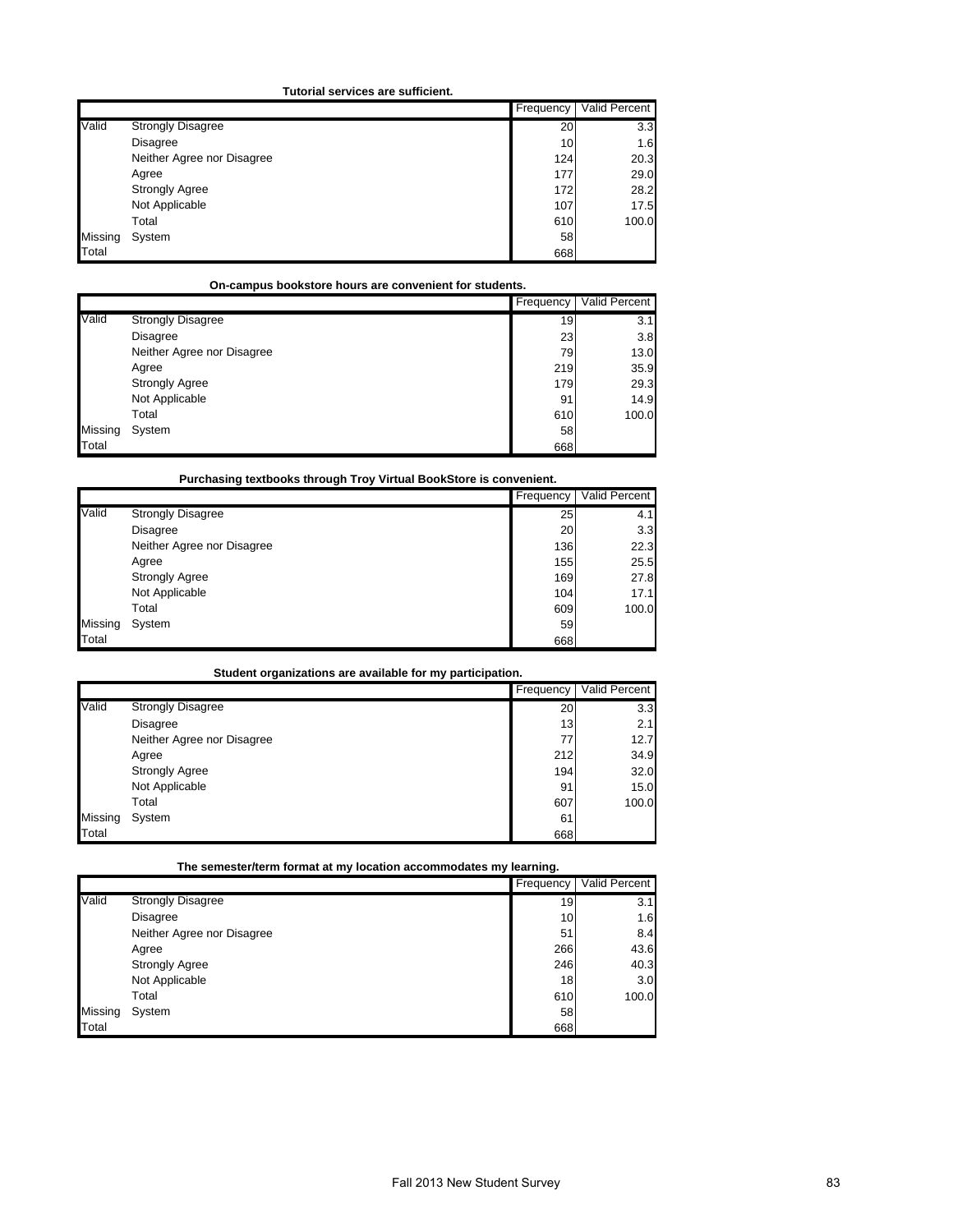| Troy University has a good reputation in my community. |
|--------------------------------------------------------|
|--------------------------------------------------------|

|         |                            | Frequency | Valid Percent |
|---------|----------------------------|-----------|---------------|
| Valid   | <b>Strongly Disagree</b>   | 19        | 3.1           |
|         | <b>Disagree</b>            | 16        | 2.6           |
|         | Neither Agree nor Disagree | 73        | 12.0          |
|         | Agree                      | 222       | 36.5          |
|         | <b>Strongly Agree</b>      | 263       | 43.2          |
|         | Not Applicable             | 16        | 2.6           |
|         | Total                      | 609       | 100.0         |
| Missing | System                     | 59        |               |
| Total   |                            | 668       |               |

# **I am receiving a quality education at Troy University.**

|         |                            | Frequency | Valid Percent |
|---------|----------------------------|-----------|---------------|
| Valid   | <b>Strongly Disagree</b>   | 19        | 3.1           |
|         | Disagree                   | 11        | 1.8           |
|         | Neither Agree nor Disagree | 49        | 8.1           |
|         | Agree                      | 220       | 36.3          |
|         | <b>Strongly Agree</b>      | 296       | 48.8          |
|         | Not Applicable             | 11        | 1.8           |
|         | Total                      | 606       | 100.0         |
| Missing | System                     | 62        |               |
| Total   |                            | 668       |               |

**I would recommend Troy University to a friend who is planning to go to college.**

|         |                            | Frequency | <b>Valid Percent</b> |
|---------|----------------------------|-----------|----------------------|
| Valid   | <b>Strongly Disagree</b>   | 26        | 4.3                  |
|         | Disagree                   | 17        | 2.8                  |
|         | Neither Agree nor Disagree | 45        | 7.4                  |
|         | Agree                      | 204       | 33.4                 |
|         | <b>Strongly Agree</b>      | 302       | 49.5                 |
|         | Not Applicable             | 16        | 2.6                  |
|         | Total                      | 610       | 100.0                |
| Missing | System                     | 58        |                      |
| Total   |                            | 668       |                      |

#### **The bill that I received from the University was easily understood.**

|         |                            | Frequency | <b>Valid Percent</b> |
|---------|----------------------------|-----------|----------------------|
| Valid   | <b>Strongly Disagree</b>   | 24        | 3.9                  |
|         | Disagree                   | 21        | 3.4                  |
|         | Neither Agree nor Disagree | 78        | 12.8                 |
|         | Agree                      | 224       | 36.8                 |
|         | <b>Strongly Agree</b>      | 201       | 33.0                 |
|         | Not Applicable             | 61        | 10.0                 |
|         | Total                      | 609       | 100.0                |
| Missing | System                     | 59        |                      |
| Total   |                            | 668       |                      |

**Campus housing met my expectations upon arriving to campus.**

|         |                            | Frequency | Valid Percent |
|---------|----------------------------|-----------|---------------|
| Valid   | <b>Strongly Disagree</b>   | 35        | 5.8           |
|         | <b>Disagree</b>            | 28        | 4.6           |
|         | Neither Agree nor Disagree | 119       | 19.6          |
|         | Agree                      | 150       | 24.8          |
|         | <b>Strongly Agree</b>      | 97        | 16.0          |
|         | Not Applicable             | 177       | 29.2          |
|         | Total                      | 606       | 100.0         |
| Missing | System                     | 62        |               |
| Total   |                            | 668       |               |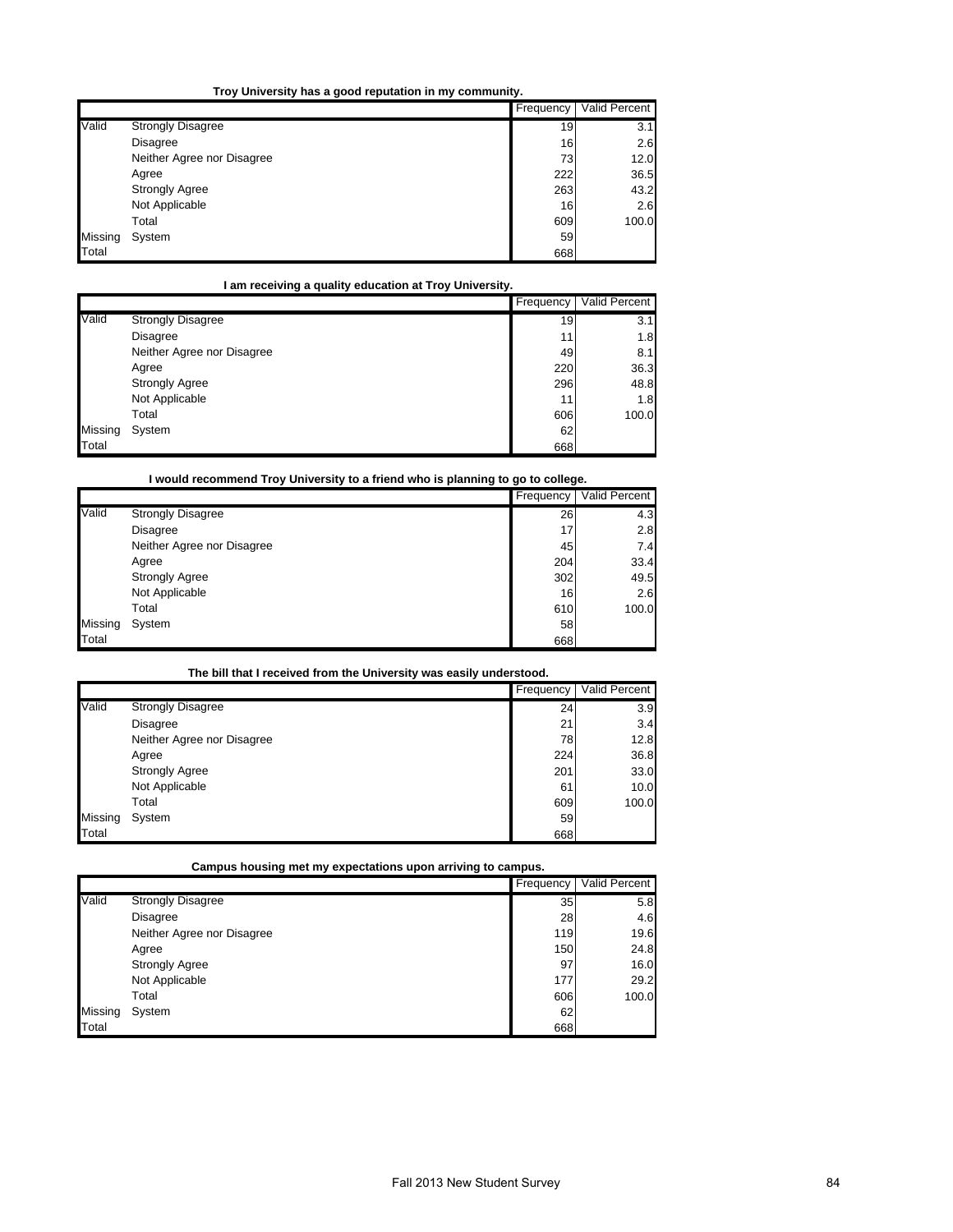**Student recreational opportunities and facilities have met my expectations.**

|         |                            | Frequency | Valid Percent |
|---------|----------------------------|-----------|---------------|
| Valid   | <b>Strongly Disagree</b>   | 27        | 4.4           |
|         | Disagree                   | 21        | 3.5           |
|         | Neither Agree nor Disagree | 105       | 17.3          |
|         | Agree                      | 179       | 29.5          |
|         | <b>Strongly Agree</b>      | 145       | 23.9          |
|         | Not Applicable             | 130       | 21.4          |
|         | Total                      | 607       | 100.0         |
| Missing | System                     | 61        |               |
| Total   |                            | 668       |               |

**I feel that the campus is a safe and secure environment.**

|         |                            | Frequency | Valid Percent |
|---------|----------------------------|-----------|---------------|
| Valid   | <b>Strongly Disagree</b>   | 24        | 3.9           |
|         | Disagree                   | 12        | 2.0           |
|         | Neither Agree nor Disagree | 78        | 12.8          |
|         | Agree                      | 208       | 34.2          |
|         | <b>Strongly Agree</b>      | 199       | 32.7          |
|         | Not Applicable             | 88        | 14.4          |
|         | Total                      | 609       | 100.0         |
| Missing | System                     | 59        |               |
| Total   |                            | 668       |               |

# **RECEIVING INFORMATION ABOUT TROY UNIVERSITY**

|         | 13) How did you first learn about TROY?<br>(select one) |           |               |  |  |
|---------|---------------------------------------------------------|-----------|---------------|--|--|
|         |                                                         | Frequency | Valid Percent |  |  |
| Valid   | Alumni                                                  | 128       | 20.9          |  |  |
|         | <b>Billboard</b>                                        | 12        | 2.0           |  |  |
|         | <b>Direct Mail</b>                                      | 12        | 2.0           |  |  |
|         | Guidance Counselor                                      | 37        | 6.1           |  |  |
|         | Internet                                                | 85        | 13.9          |  |  |
|         | Newspaper                                               | 3         | .5            |  |  |
|         | Radio                                                   | 2         | $\cdot$ 3     |  |  |
|         | Television                                              | 24        | 3.9           |  |  |
|         | Word of mouth                                           | 221       | 36.2          |  |  |
|         | Other (please specify)                                  | 87        | 14.2          |  |  |
|         | Total                                                   | 611       | 100.0         |  |  |
| Missing | System                                                  | 57        |               |  |  |
| Total   |                                                         | 668       |               |  |  |

|         | 14) How did you learn about registration dates and times? | (select one) |               |
|---------|-----------------------------------------------------------|--------------|---------------|
|         |                                                           | Frequency    | Valid Percent |
| Valid   | <b>Billboard</b>                                          | 6            | 1.0           |
|         | <b>Direct Mail</b>                                        | 88           | 14.4          |
|         | Internet                                                  | 360          | 59.1          |
|         | Newspaper                                                 |              | .3            |
|         | Radio                                                     |              | $\cdot$       |
|         | Television                                                | 5            | .8            |
|         | Word of mouth                                             | 73           | 12.0          |
|         | Other (please specify)                                    | 74           | 12.2          |
|         | Total                                                     | 609          | 100.0         |
| Missing | System                                                    | 59           |               |
| Total   |                                                           | 668          |               |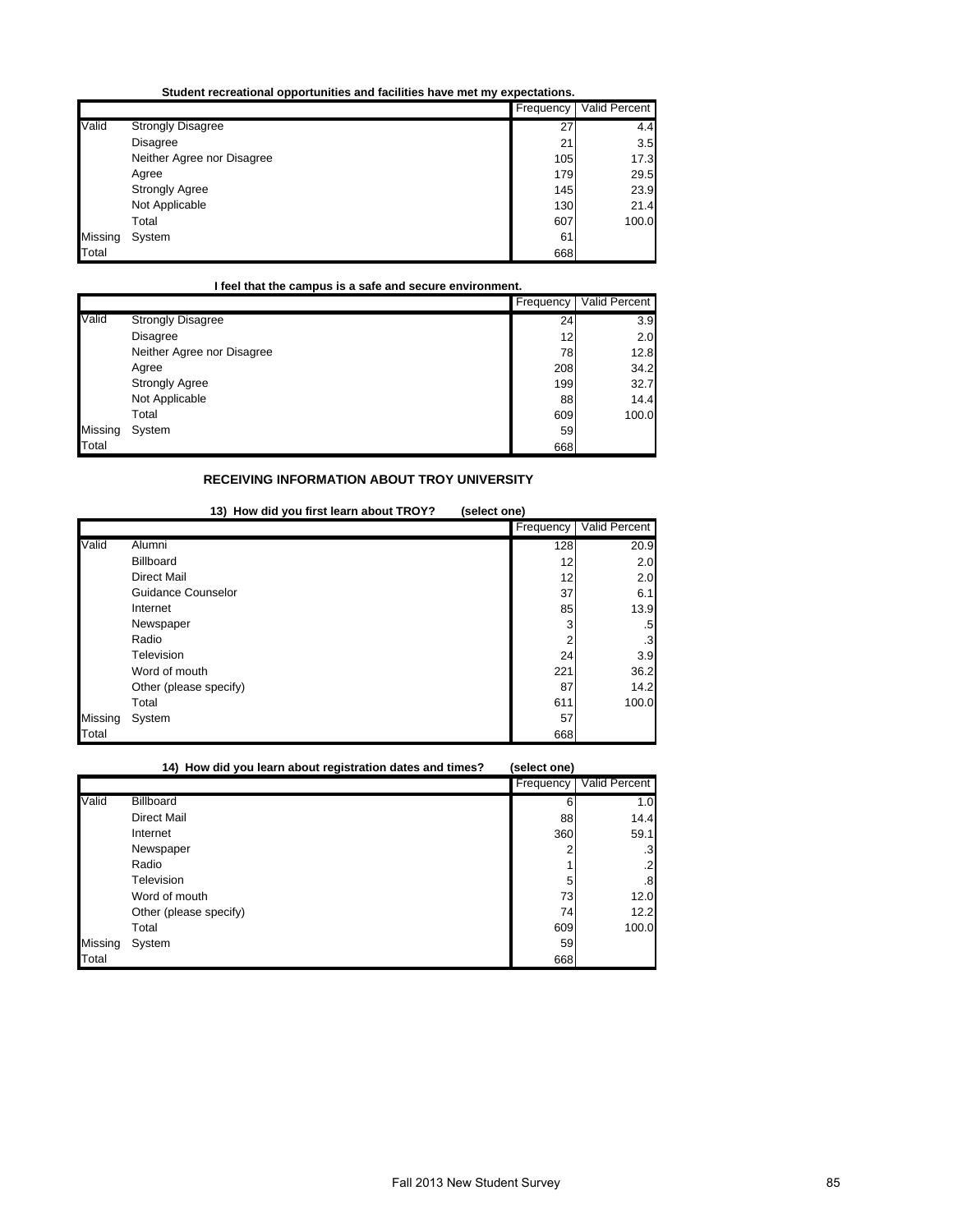|         | 15) What is the best way to advertise to your friends? | (select one)    |               |
|---------|--------------------------------------------------------|-----------------|---------------|
|         |                                                        | Frequency       | Valid Percent |
| Valid   | Billboard                                              | 11              | 1.8           |
|         | Direct Mail                                            | 75              | 12.4          |
|         | Internet                                               | 222             | 36.6          |
|         | Newspaper                                              |                 | $\mathbf{3}$  |
|         | Radio                                                  | 8               | 1.3           |
|         | Television                                             | 40              | 6.6           |
|         | Word of mouth                                          | 234             | 38.6          |
|         | Other (please specify)                                 | 14 <sub>1</sub> | 2.3           |
|         | Total                                                  | 606             | 100.0         |
| Missing | System                                                 | 62              |               |
| Total   |                                                        | 668             |               |

# **16) How would you describe TROY to a friend?**

|       | <b>Academically challenging</b> |           |               |  |
|-------|---------------------------------|-----------|---------------|--|
|       |                                 | Frequency | Valid Percent |  |
| Valid | Not Selected                    | 398       | 59.6          |  |
|       | Selected                        | 270       | 40.4          |  |
|       | Total                           | 668       | 100.0         |  |

|       | Caring       |           |               |  |  |
|-------|--------------|-----------|---------------|--|--|
|       |              | Frequency | Valid Percent |  |  |
| Valid | Not Selected | 412       | 61.7          |  |  |
|       | Selected     | 256       | 38.3          |  |  |
|       | Total        | 668       | 100.0         |  |  |

|       | <b>Convenient</b> |           |               |
|-------|-------------------|-----------|---------------|
|       |                   | Frequency | Valid Percent |
| Valid | Not Selected      | 281       | 42.1          |
|       | Selected          | 387       | 57.9          |
|       | Total             | 668       | 100.0         |

|       | <b>Friendly</b> |           |               |  |
|-------|-----------------|-----------|---------------|--|
|       |                 | Frequency | Valid Percent |  |
| Valid | Not Selected    | 305       | 45.7          |  |
|       | Selected        | 363       | 54.3          |  |
|       | $\tau$ otal     | 668       | 100.0         |  |

|       | Good value for the price |           |               |
|-------|--------------------------|-----------|---------------|
|       |                          | Frequency | Valid Percent |
| Valid | Not Selected             | 343       | 51.3          |
|       | Selected                 | 325       | 48.7          |
|       | Total                    | 668       | 100.0         |

|       | <b>Helpful</b> |           |               |  |  |
|-------|----------------|-----------|---------------|--|--|
|       |                | Frequency | Valid Percent |  |  |
| Valid | Not Selected   | 399       | 59.7          |  |  |
|       | Selected       | 269       | 40.3          |  |  |
|       | $\tau$ otal    | 668       | 100.0         |  |  |

|       | Student-centered |           |               |  |  |  |
|-------|------------------|-----------|---------------|--|--|--|
|       |                  | Frequency | Valid Percent |  |  |  |
| Valid | Not Selected     | 359       | 53.7          |  |  |  |
|       | Selected         | 309       | 46.3          |  |  |  |
|       | Total            | 668       | 100.0         |  |  |  |

|       | Other (please specify) |                 |               |  |  |
|-------|------------------------|-----------------|---------------|--|--|
|       |                        | Frequency       | Valid Percent |  |  |
| Valid | Not Selected           | 636             | 95.2          |  |  |
|       | Selected               | 32 <sub>l</sub> | 4.8           |  |  |
|       | Total                  | 668             | 100.0         |  |  |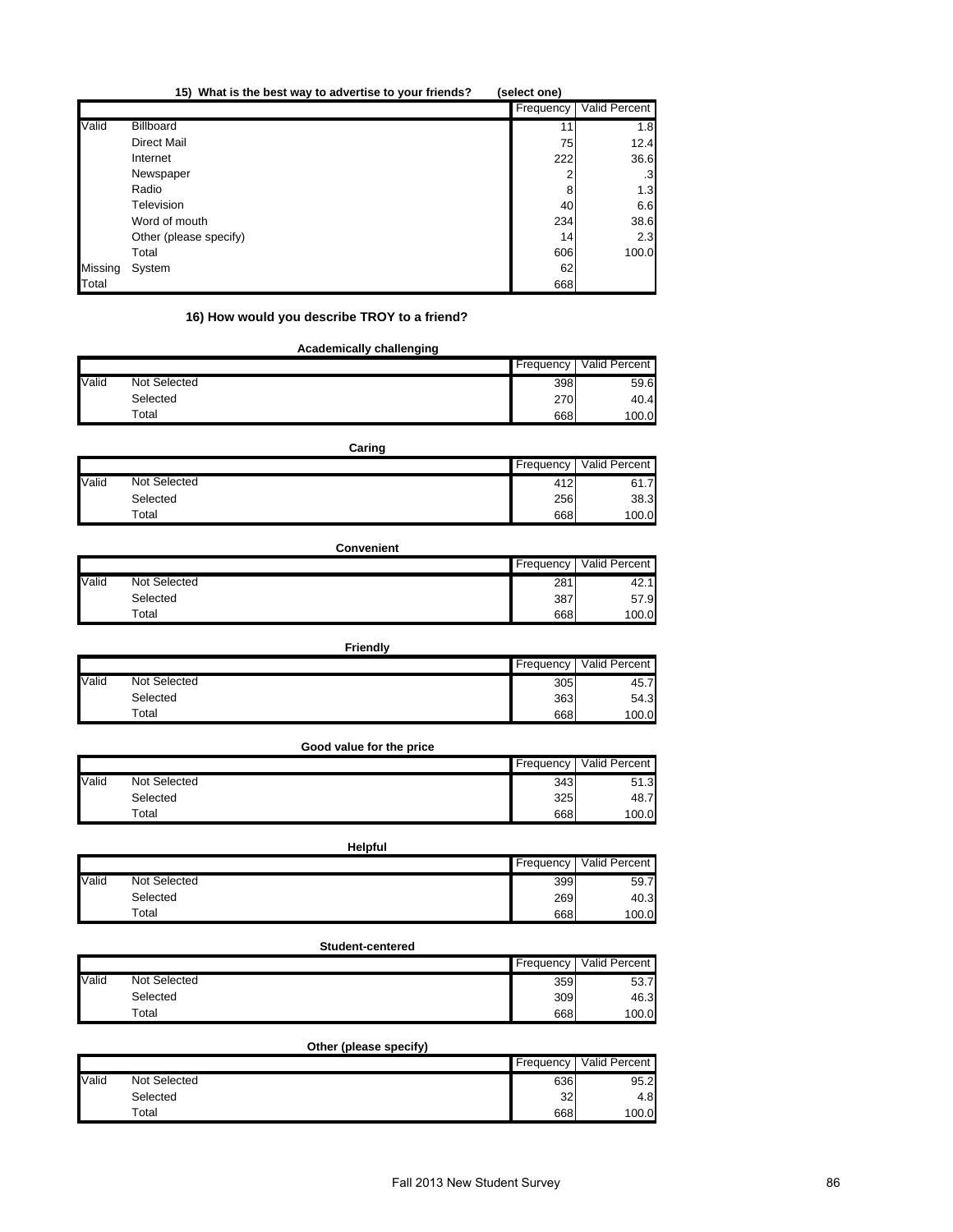#### **COMPUTER ACCESS**

# **17) Do you have your own personal computer that you will be using to complete assigned work in**

| vour… |
|-------|
|-------|

|         |        | Frequency | Valid Percent |
|---------|--------|-----------|---------------|
| Valid   | Yes    | 585       | 96.2          |
|         | No     | 23        | 3.8           |
|         | Total  | 608       | 100.0         |
| Missing | System | 60        |               |
| Total   |        | 668       |               |

#### **You answered "Yes" that you have your own computer, is that computer a laptop or a desktop?**

|         |                        | Frequency | Valid Percent |
|---------|------------------------|-----------|---------------|
| Valid   | Laptop                 | 500       | 85.8          |
|         | Desktop                | 53        | 9.1           |
|         | Other (please specify) | 30        | 5.1           |
|         | Total                  | 583       | 100.0         |
| Missing | System                 | 85        |               |
| Total   |                        | 668       |               |

# **READING HABITS**

**18) Which statement below do you agree with most?**

|         |                                                                                      | Frequency | Valid Percent |
|---------|--------------------------------------------------------------------------------------|-----------|---------------|
| Valid   | I read constantly for my own personal satisfaction, and I love it.                   | 166       | 27.3          |
|         | I don't have much time to read for pleasure, but I like to when I get the<br>chance. | 300       | 49.4          |
|         | I only read what I'm supposed to for school.                                         | 117       | 19.3          |
|         | I basically don't read books much at all.                                            | 24        | 4.0           |
|         | Total                                                                                | 607       | 100.0         |
| Missing | System                                                                               | 61        |               |
| Total   |                                                                                      | 668       |               |

#### **19) Most often, the reason I read is… (Please choose the best answer from this selection).**

|         |                                                 | Frequency | Valid Percent |
|---------|-------------------------------------------------|-----------|---------------|
| Valid   | Just for the pleasure of it                     | 225       | 36.9          |
|         | Because I have to for school                    | 202       | 33.1          |
|         | Because I get bored and have nothing else to do | 16        | 2.6           |
|         | To learn new things on my own                   | 140       | 23.0          |
|         | I don't really read much                        | 24        | 3.9           |
|         | Because my parents encourage me to              |           | .5            |
|         | Total                                           | 610       | 100.0         |
| Missing | System                                          | 58        |               |
| Total   |                                                 | 668       |               |

#### **20) How would you rate your reading level?**

|         |               | Frequency | Valid Percent  |
|---------|---------------|-----------|----------------|
| Valid   | Advanced      | 186       | 30.5           |
|         | Above average | 246       | 40.3           |
|         | Average       | 166       | 27.2           |
|         | Below average | 11        | 1.8            |
|         | Poor          |           | $\overline{2}$ |
|         | Total         | 610       | 100.0          |
| Missing | System        | 58        |                |
| Total   |               | 668       |                |

### **21) Which of the following do you read? Books assigned for class**

|       |              | Frequency | Valid Percent |
|-------|--------------|-----------|---------------|
| Valid | Not Selected | 110       | 16.5          |
|       | Selected     | 558       | 83.5          |
|       | Total        | 668       | 100.0         |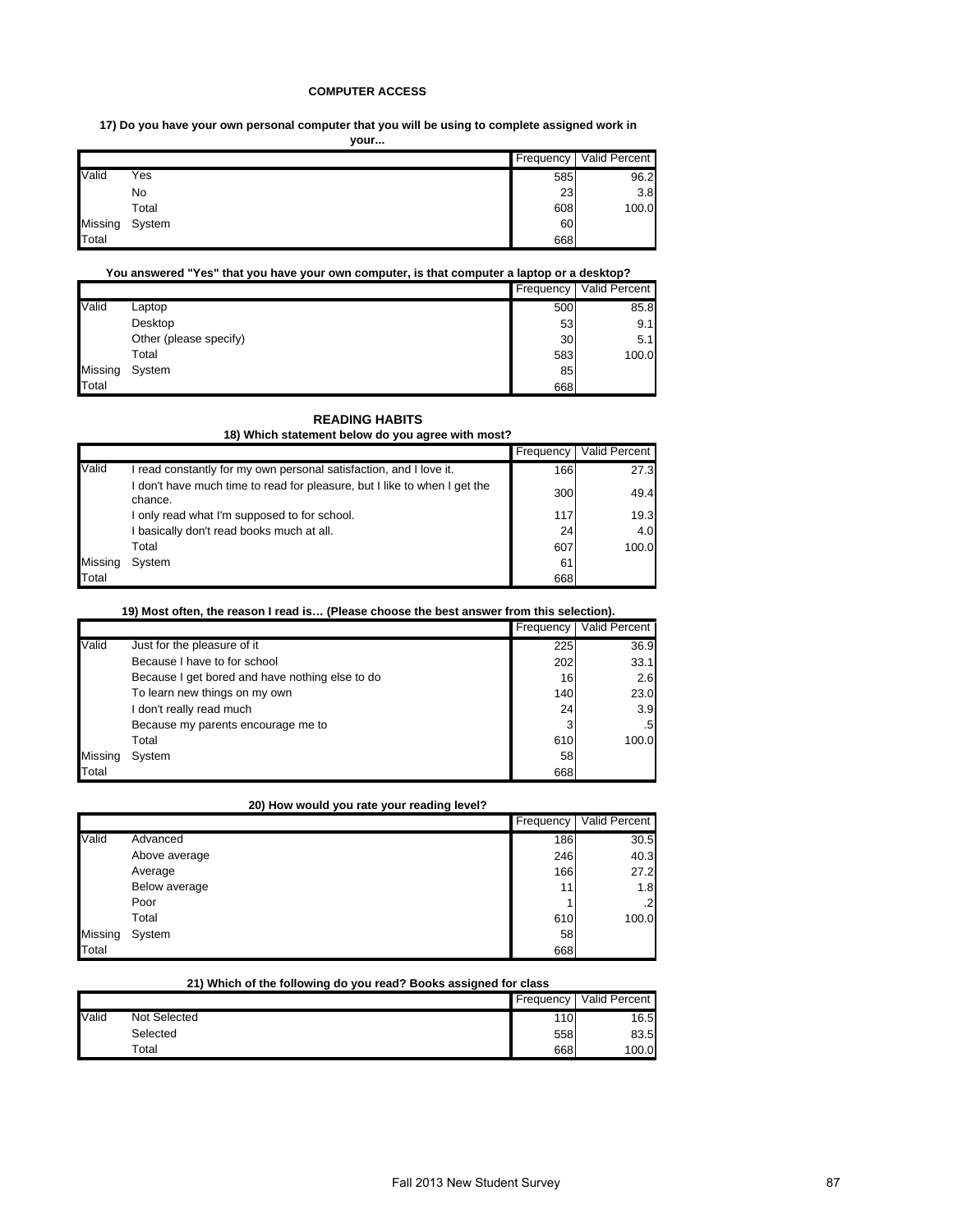### **21) Which of the following do you read? Books I read outside of class for pleasure**

|       |              | Frequency | Valid Percent |
|-------|--------------|-----------|---------------|
| Valid | Not Selected | 265       | 39.7          |
|       | Selected     | 403       | 60.3          |
|       | $\tau$ otal  | 668       | 100.0         |

#### **21) Which of the following do you read? Cereal boxes, instructional pamphlets and other product**

**packaging**

|       |                     | Frequency | Valid Percent |
|-------|---------------------|-----------|---------------|
| Valid | <b>Not Selected</b> | 369       | 55.2          |
|       | Selected            | 299       | 44.8          |
|       | $\tau$ otal         | 668       | 100.0         |

### **21) Which of the following do you read? Comic books or graphic novels**

|       |              | Frequency I | Valid Percent |
|-------|--------------|-------------|---------------|
| Valid | Not Selected | 565         | 84.6          |
|       | Selected     | 103         | 15.4          |
|       | $\tau$ otal  | 668         | 100.0         |

#### **21) Which of the following do you read? Computer manuals or other electronic equipment manuals**

|       |                            |     | Frequency   Valid Percent |
|-------|----------------------------|-----|---------------------------|
| Valid | Not Selected               | 563 | 84.3                      |
|       | Selected                   | 105 | 15.7                      |
|       | $\mathsf{r}_\mathsf{otal}$ | 668 | 100.0                     |

#### **21) Which of the following do you read? Fashion/Beauty magazines**

|       |              | Frequency I | <b>Valid Percent</b> |
|-------|--------------|-------------|----------------------|
| Valid | Not Selected | 419         | 62.7                 |
|       | Selected     | 249         | 37.3                 |
|       | Total        | 668         | 100.0                |

**21) Which of the following do you read? Magazines about video games**

|       |              | Frequency | Valid Percent |
|-------|--------------|-----------|---------------|
| Valid | Not Selected | 613       | 91.8          |
|       | Selected     | 55        | 8.2           |
|       | Total        | 668       | 100.0         |

### **21) Which of the following do you read? Music/Computers/Entertainment magazines**

|       |              | Frequency | Valid Percent |
|-------|--------------|-----------|---------------|
| Valid | Not Selected | 493       | 73.8          |
|       | Selected     | 1751      | 26.2          |
|       | $\tau$ otal  | 668       | 100.0         |

#### **21) Which of the following do you read? News magazines**

|       |              | Frequency       | Valid Percent |
|-------|--------------|-----------------|---------------|
| Valid | Not Selected | 47 <sup>7</sup> | 71.4          |
|       | Selected     | 191             | 28.6          |
|       | Total        | 668             | 100.0         |

# **21) Which of the following do you read? Newspapers**

|       |              | Frequency I | Valid Percent |
|-------|--------------|-------------|---------------|
| Valid | Not Selected | 364         | 54.5          |
|       | Selected     | 304         | 45.5          |
|       | $\tau$ otal  | 668         | 100.0         |

#### **21) Which of the following do you read? Online websites or webzines**

|       |              | Frequency | <b>Valid Percent</b> |
|-------|--------------|-----------|----------------------|
| Valid | Not Selected | 284       | 42.5                 |
|       | Selected     | 384       | 57.5                 |
|       | $\tau$ otal  | 668       | 100.0                |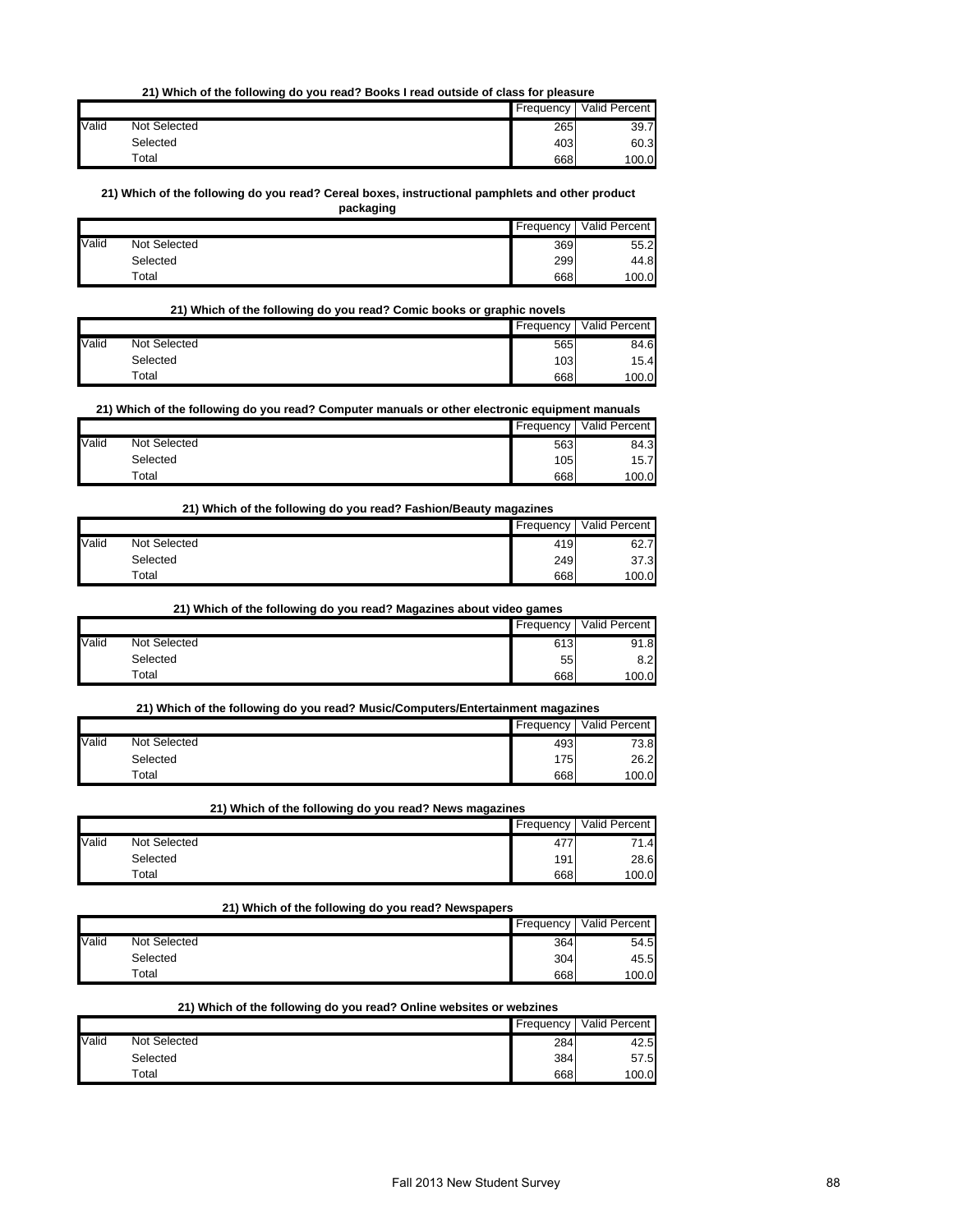**21) Which of the following do you read? Puzzles/Games/Humor magazines**

|       |              | Frequency | Valid Percent |
|-------|--------------|-----------|---------------|
| Valid | Not Selected | 535       | 80.1          |
|       | Selected     | 1331      | 19.9          |
|       | Total        | 668       | 100.0         |

**21) Which of the following do you read? Religious literature/books**

| Valid<br>Not Selected<br>395<br>Selected<br>273<br>$\tau$ otal |  | Frequency | <b>Valid Percent</b> |
|----------------------------------------------------------------|--|-----------|----------------------|
|                                                                |  |           | 59.1                 |
|                                                                |  |           | 40.9                 |
|                                                                |  | 668       | 100.0                |

### **21) Which of the following do you read? School papers or other newsletters**

|       |              | Frequency | Valid Percent |
|-------|--------------|-----------|---------------|
| Valid | Not Selected | 454       | 68.0          |
|       | Selected     | 214       | 32.0          |
|       | Total        | 668       | 100.0         |

# **21) Which of the following do you read? Self-help literature**

|       |                     | Frequency | Valid Percent |
|-------|---------------------|-----------|---------------|
| Valid | <b>Not Selected</b> | 525       | 78.6          |
|       | Selected            | 143       | 21.4          |
|       | $\tau$ otal         | 668       | 100.0         |

### **21) Which of the following do you read? Sports magazines**

|       |              | Frequency | Valid Percent |
|-------|--------------|-----------|---------------|
| Valid | Not Selected | 557       | 83.4          |
|       | Selected     | 111       | 16.6          |
|       | $\tau$ otal  | 668       | 100.0         |

### **21) Which of the following do you read? None of the above**

|       |              | Frequency | Valid Percent |
|-------|--------------|-----------|---------------|
| Valid | Not Selected | 666       | 99.7          |
|       | Selected     |           | $\cdot$ 3     |
|       | Total        | 668       | 100.0         |

#### **22) Not including school assignments, how much do you read?**

|         |                                                    | Frequency | Valid Percent   |
|---------|----------------------------------------------------|-----------|-----------------|
| Valid   | Outside of school assignments, I don't read at all | 66        | 10.8            |
|         | Under one book per month                           | 186       | 30.5            |
|         | One book per month                                 | 152       | 24.9            |
|         | 2-3 books per month                                | 136       | 22.3            |
|         | 4-5 books per month                                | 44        | 7.21            |
|         | 6-10 books per month                               | 17        | 2.8             |
|         | 11-20 books per month                              | 6         | 1.0             |
|         | More than 20 books per month                       | 3         | .5 <sub>1</sub> |
|         | Total                                              | 610       | 100.0           |
| Missing | System                                             | 58        |                 |
| Total   |                                                    | 668       |                 |

#### **23) What kind of books do you like to read for pleasure? Adventure**

|       |              | Frequency | <b>Valid Percent</b> |
|-------|--------------|-----------|----------------------|
| Valid | Not Selected | 373       | 55.8                 |
|       | Selected     | 295       | 44.2                 |
|       | $\tau$ otal  | 668       | 100.0                |

### **23) What kind of books do you like to read for pleasure? Biography/Autobiography**

|       |              | <b>Frequency</b> | <b>Valid Percent</b> |
|-------|--------------|------------------|----------------------|
| Valid | Not Selected | 489              | 73.2                 |
|       | Selected     | 179              | 26.8                 |
|       | $\tau$ otal  | 668              | 100.0                |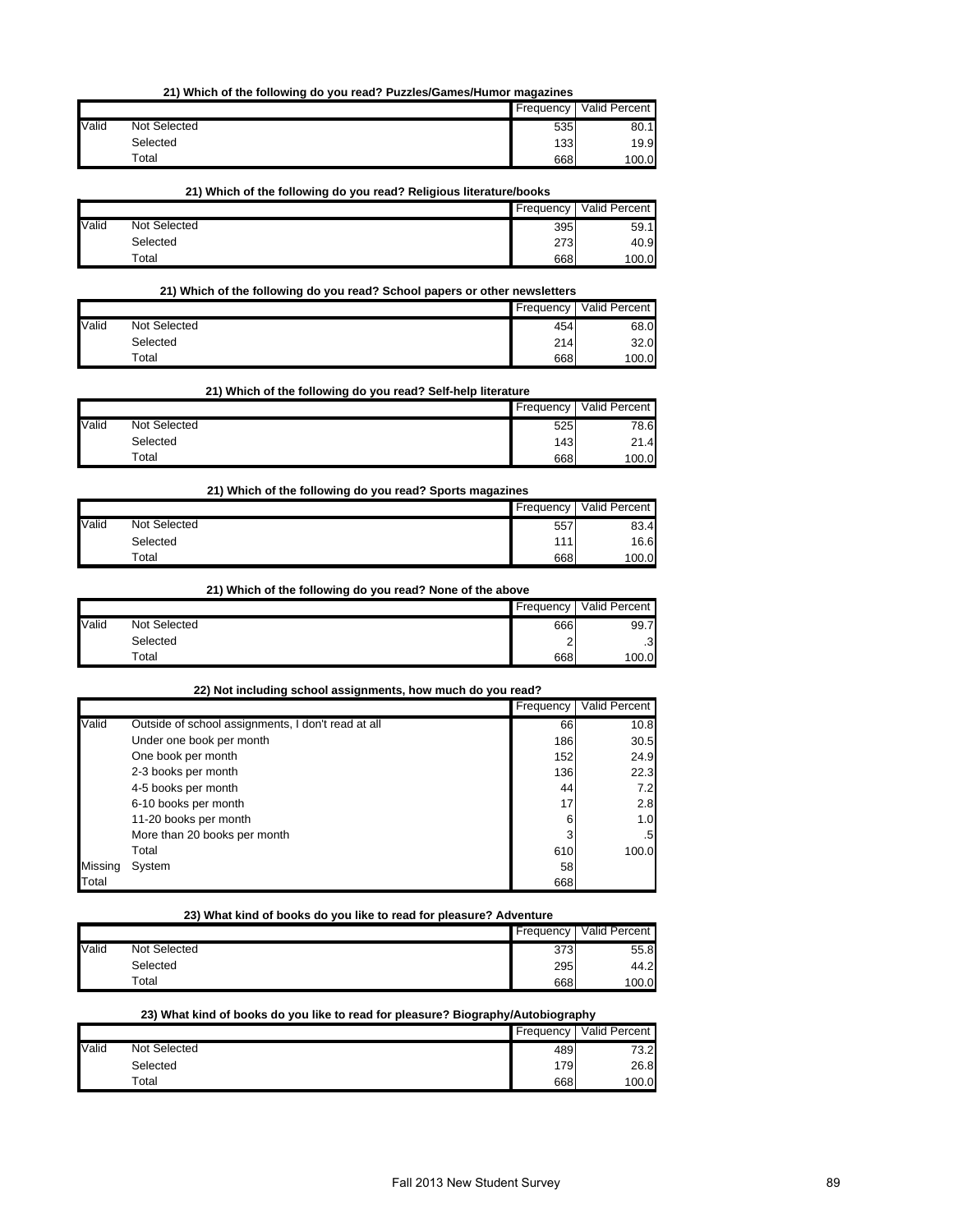### **23) What kind of books do you like to read for pleasure? Books about your hobbies or collecting**

|              |              | Frequency | Valid Percent |
|--------------|--------------|-----------|---------------|
| <b>Valid</b> | Not Selected | 547       | 81.9          |
|              | Selected     | 121       | 18.1          |
|              | $\tau$ otal  | 668       | 100.0         |

**23) What kind of books do you like to read for pleasure? Factual books, like a book about dinosaurs or space**

|       |              | Frequency | Valid Percent |
|-------|--------------|-----------|---------------|
| Valid | Not Selected | 581       | 87.0          |
|       | Selected     | 87        | 13.0          |
|       | Total        | 668       | 100.0         |

#### **23) What kind of books do you like to read for pleasure? Fantasy**

|       |              | Frequency | Valid Percent |
|-------|--------------|-----------|---------------|
| Valid | Not Selected | 450       | 67.4          |
|       | Selected     | 218       | 32.6          |
|       | $\tau$ otal  | 668       | 100.0         |

#### **23) What kind of books do you like to read for pleasure? Horror**

|       |              | Frequency | Valid Percent |
|-------|--------------|-----------|---------------|
| Valid | Not Selected | 542       | 81.1          |
|       | Selected     | 1261      | 18.9          |
|       | Total        | 668       | 100.0         |

### **23) What kind of books do you like to read for pleasure? How-to books**

|       |              | Frequency        | Valid Percent |
|-------|--------------|------------------|---------------|
| Valid | Not Selected | 543              | 81.3          |
|       | Selected     | 125 <sup>1</sup> | 18.7          |
|       | Total        | 668              | 100.0         |

### **23) What kind of books do you like to read for pleasure? Mystery**

|       |              | Frequency | Valid Percent |
|-------|--------------|-----------|---------------|
| Valid | Not Selected | 380       | 56.9          |
|       | Selected     | 288       | 43.1          |
|       | $\tau$ otal  | 668       | 100.0         |

#### **23) What kind of books do you like to read for pleasure? Romance**

|       |              | Frequency | Valid Percent |
|-------|--------------|-----------|---------------|
| Valid | Not Selected | 361       | 54.0          |
|       | Selected     | 307       | 46.0          |
|       | $\tau$ otal  | 668       | 100.0         |

### **23) What kind of books do you like to read for pleasure? Science Fiction**

|       |              | Frequency | Valid Percent |
|-------|--------------|-----------|---------------|
| Valid | Not Selected | 515       | 77 1<br>.     |
|       | Selected     | 153       | 22.9          |
|       | $\tau$ otal  | 668       | 100.0         |

### **23) What kind of books do you like to read for pleasure? Sports**

|       |              | Frequency | Valid Percent |
|-------|--------------|-----------|---------------|
| Valid | Not Selected | 579       | 86.7          |
|       | Selected     | 89        | 13.3          |
|       | Total        | 668       | 100.0         |

### **23) What kind of books do you like to read for pleasure? True Stories**

|       |              | Frequency I | <b>Valid Percent</b> |
|-------|--------------|-------------|----------------------|
| Valid | Not Selected | 362         | 54.2                 |
|       | Selected     | 306         | 45.8                 |
|       | $\tau$ otal  | 668         | 100.0                |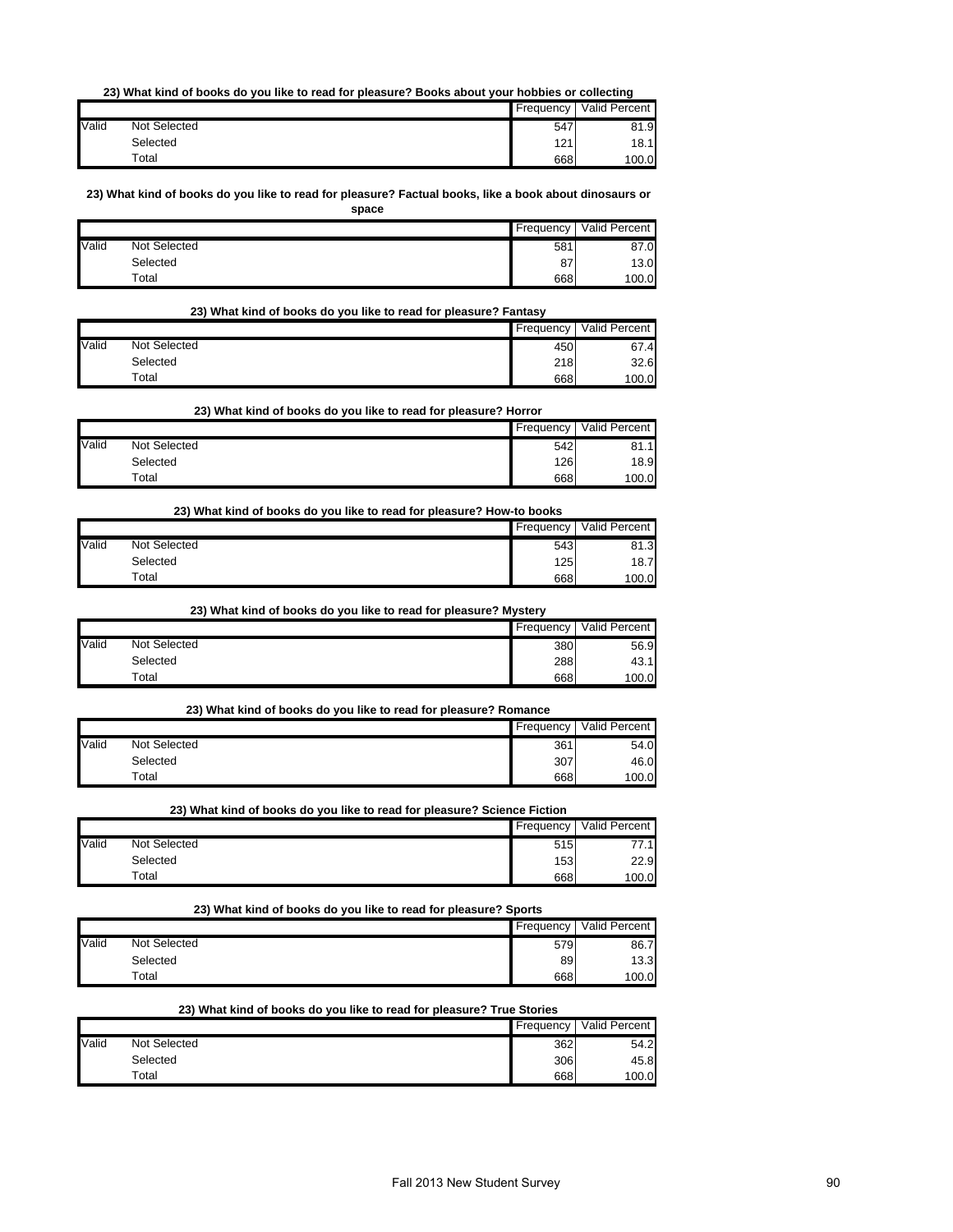**23) What kind of books do you like to read for pleasure? None**

|              |              | Frequency | Valid Percent |
|--------------|--------------|-----------|---------------|
| <b>Valid</b> | Not Selected | 642       | 96.1          |
|              | Selected     | 26        | 3.9           |
|              | $\tau$ otal  | 668       | 100.0         |

**23) What kind of books do you like to read for pleasure? Other (please specify)**

|       |              | Frequency | Valid Percent |
|-------|--------------|-----------|---------------|
| Valid | Not Selected | 609       | 91.2          |
|       | Selected     | 59        | 8.8           |
|       | $\tau$ otal  | 668       | 100.0         |

**24) Which of the following characters/people do you like to read about? Animals**

|       |              | Frequency | Valid Percent |
|-------|--------------|-----------|---------------|
| Valid | Not Selected | 556       | 83.2          |
|       | Selected     | 112       | 16.8          |
|       | $\tau$ otal  | 668       | 100.0         |

**24) Which of the following characters/people do you like to read about? Celebrities**

|       |              |     | Frequency   Valid Percent |
|-------|--------------|-----|---------------------------|
| Valid | Not Selected | 502 | 75.1                      |
|       | Selected     | 166 | 24.9                      |
|       | $\tau$ otal  | 668 | 100.0                     |

**24) Which of the following characters/people do you like to read about? Characters from movies or television shows**

|       |              | Frequency | <b>Valid Percent</b> |
|-------|--------------|-----------|----------------------|
| Valid | Not Selected | 495       | 74.1                 |
|       | Selected     | 173       | 25.9                 |
|       | Total        | 668       | 100.0                |

**24) Which of the following characters/people do you like to read about? Fantasy characters - like super heroes, people from other worlds, or the future**

|       |              | Frequency | Valid Percent |
|-------|--------------|-----------|---------------|
| Valid | Not Selected | 462       | 69.2          |
|       | Selected     | 206       | 30.8          |
|       | Total        | 668       | 100.0         |

**24) Which of the following characters/people do you like to read about? Historical figures**

|       |              | Frequency | Valid Percent |
|-------|--------------|-----------|---------------|
| Valid | Not Selected | 424       | 63.5          |
|       | Selected     | 244       | 36.5          |
|       | Total        | 668       | 100.0         |

**24) Which of the following characters/people do you like to read about? Musicians**

|       |                     | Frequency | Valid Percent |
|-------|---------------------|-----------|---------------|
| Valid | <b>Not Selected</b> | 546       | 81.7          |
|       | Selected            | 122       | 18.3          |
|       | Total               | 668       | 100.0         |

#### **24) Which of the following characters/people do you like to read about? People or characters my age who have done some cool or amazing thing**

|       |              | Frequency | Valid Percent |
|-------|--------------|-----------|---------------|
| Valid | Not Selected | 407       | 60.9          |
|       | Selected     | 261       | 39.1          |
|       | Total        | 668       | 100.0         |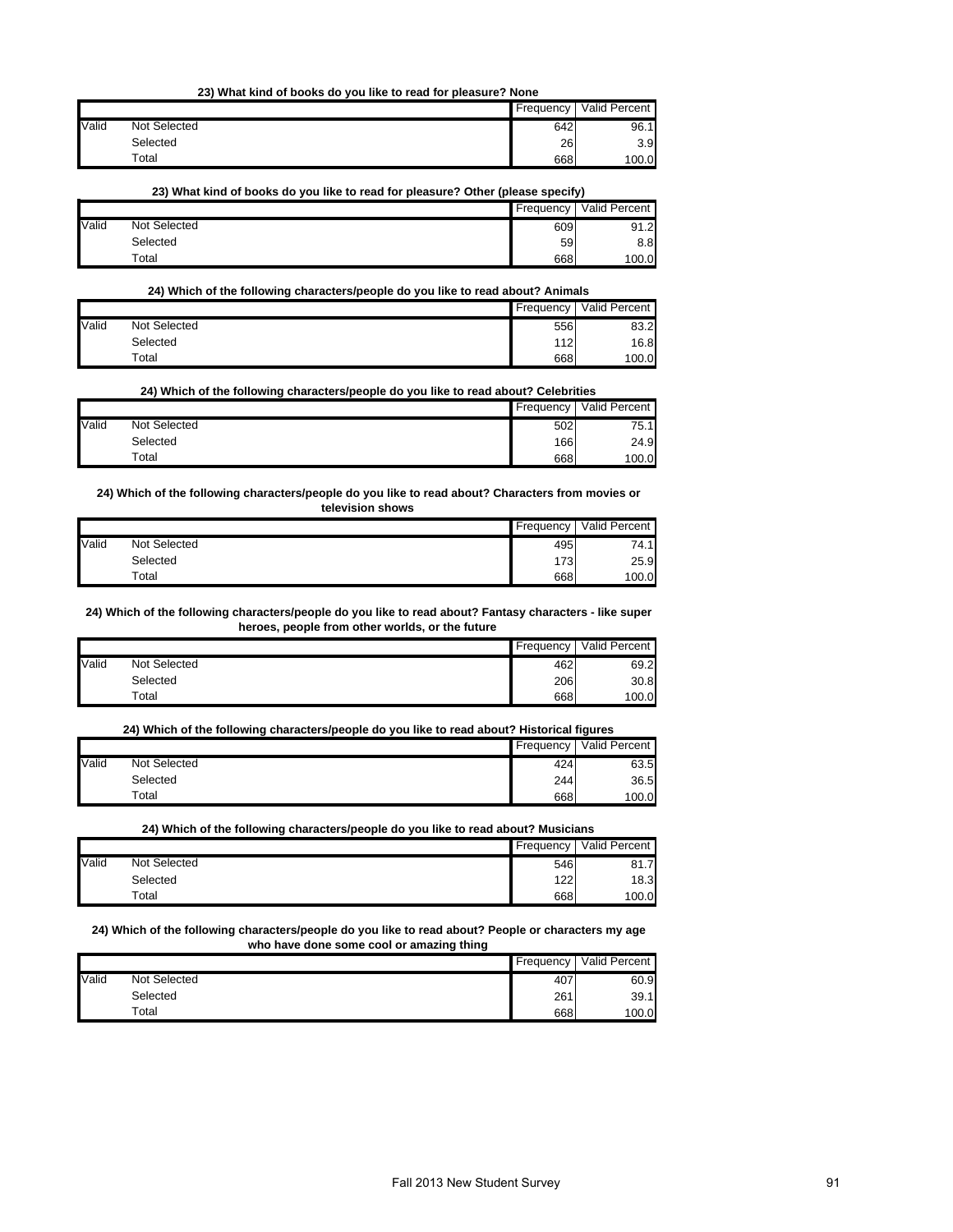#### **24) Which of the following characters/people do you like to read about? People or characters my age wrestling with tough issues, like crime, drug abuse or poverty**

|       |              | Frequency | Valid Percent |
|-------|--------------|-----------|---------------|
| Valid | Not Selected | 417       | 62.4          |
|       | Selected     | 251       | 37.6          |
|       | $\tau$ otal  | 668       | 100.0         |

#### **24) Which of the following characters/people do you like to read about? People or characters who are a lot different than me**

|       |              | Frequency | Valid Percent |
|-------|--------------|-----------|---------------|
| Valid | Not Selected | 420       | 62.9          |
|       | Selected     | 248       | 37.1          |
|       | Total        | 668       | 100.0         |

#### **24) Which of the following characters/people do you like to read about? People or characters who are a lot like me**

|       |              | Frequency | Valid Percent |
|-------|--------------|-----------|---------------|
| Valid | Not Selected | 340       | 50.9          |
|       | Selected     | 328       | 49.1          |
|       | $\tau$ otal  | 668       | 100.0         |

### **24) Which of the following characters/people do you like to read about? Sports figures**

|              |              | Frequency | Valid Percent |
|--------------|--------------|-----------|---------------|
| <b>Valid</b> | Not Selected | 575       | 86.1          |
|              | Selected     | 93        | 13.9          |
|              | $\tau$ otal  | 668       | 100.0         |

# **24) Which of the following characters/people do you like to read about? None**

|       |              | Frequency | Valid Percent |
|-------|--------------|-----------|---------------|
| Valid | Not Selected | 631       | 94.5          |
|       | Selected     | 37        | 5.5           |
|       | Total        | 668       | 100.0         |

### **24) Which of the following characters/people do you like to read about? Other (please specify)**

|       |              | Frequency | Valid Percent |
|-------|--------------|-----------|---------------|
| Valid | Not Selected | 644       | 96.4          |
|       | Selected     | 24        | 3.6           |
|       | Total        | 668       | 100.0         |

### **25) About how often do you discuss books with others?**

|         |                      | Frequency | Valid Percent |
|---------|----------------------|-----------|---------------|
| Valid   | Daily                | 48        | 7.9           |
|         | Weekly               | 136       | 22.4          |
|         | Monthly              | 123       | 20.3          |
|         | A few times per year | 165       | 27.2          |
|         | Once per year        | 39        | 6.4           |
|         | Never                | 96        | 15.8          |
|         | Total                | 607       | 100.0         |
| Missing | System               | 61        |               |
| Total   |                      | 668       |               |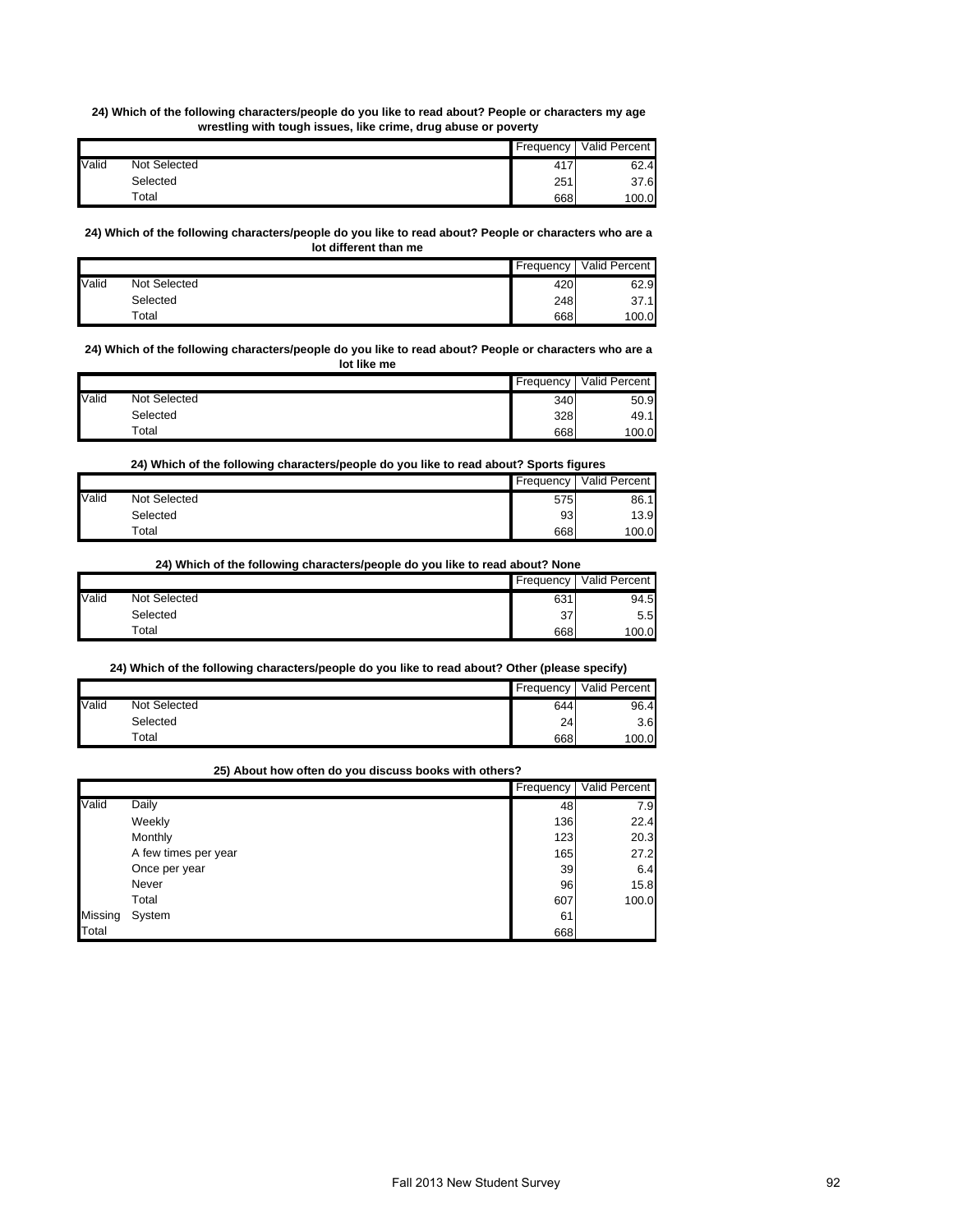# **Appendix 23.1 2013 Overall Additional Comments**

| Additional comments about your experience as a new student at Troy University:                                                                                                                                                                                                                                                                                                                                                                                                                                                                                                                                                                     |
|----------------------------------------------------------------------------------------------------------------------------------------------------------------------------------------------------------------------------------------------------------------------------------------------------------------------------------------------------------------------------------------------------------------------------------------------------------------------------------------------------------------------------------------------------------------------------------------------------------------------------------------------------|
| 1 I love Being a Troy Trojan!!!                                                                                                                                                                                                                                                                                                                                                                                                                                                                                                                                                                                                                    |
| 2 My online student experience has been very good. I have enjoyed being able to work at my own place and what ever                                                                                                                                                                                                                                                                                                                                                                                                                                                                                                                                 |
| time of day or night I have the opportunity to "go to school".                                                                                                                                                                                                                                                                                                                                                                                                                                                                                                                                                                                     |
| 3 IGO TROY!                                                                                                                                                                                                                                                                                                                                                                                                                                                                                                                                                                                                                                        |
| 4 All I can say is that because of the lack of communication I have had with Troy State, I am transferring back to UMUC<br>for next fall. Transferring to Troy was a waste of my time and I wish I had known what i was going through before I<br>transferred out. Cant even keep an adviser with this short of time I have been with Troy. I have gone through 7<br>advisers since May 2013. I was not told about Proctored exams or other things. Cannot wait until I am done with this<br>2013/14 year so I can go back to UMUC                                                                                                                 |
| 5 Amazing. Love it here at troy dothan                                                                                                                                                                                                                                                                                                                                                                                                                                                                                                                                                                                                             |
| 6 As a new student, being out of school for many years I have found it difficult to get simple answers or academic advice.<br>Most of my previo us instructors were very willing to help, but one class was totally confusing & any questions I had<br>were never clerly answered. I ended up failing the class, although I attended all but 2 meetings. The material given did<br>not match test that were given, no homework was given and no extra credit. So studying the material given was not<br>helpful for the test, and the testwere the only grades.                                                                                    |
| 7 Being an older student I have found Troy to be challenging especially having to learn new technology. I decided on<br>Troy for it's excellent reputation and having been established for 125 years. The staff has been very professional and<br>friendly. My profesors have outstanding resumes. I am very proud to tell everyone I am a Troy University student and<br>my next move is to buy a Troy sweatshirt. Go Trojans!                                                                                                                                                                                                                    |
| 8 Best university.                                                                                                                                                                                                                                                                                                                                                                                                                                                                                                                                                                                                                                 |
| 9 Could use bigger workout facility, over crowded as is.                                                                                                                                                                                                                                                                                                                                                                                                                                                                                                                                                                                           |
| 10 desperate need of television exposure. troy needs to put themselves out there more. need more financial aid<br>information. change everything that says troy state university to troy university because that's not the name of this<br>school anymore so it should nt be on the statue or on some papers that I have seen. university police needs better<br>equipment.                                                                                                                                                                                                                                                                        |
| 11 Each day I am learning more and more. My experience has been very positive.                                                                                                                                                                                                                                                                                                                                                                                                                                                                                                                                                                     |
| 12 generally, i like it here                                                                                                                                                                                                                                                                                                                                                                                                                                                                                                                                                                                                                       |
| 13 Go Trojans!!!!!!!!!!                                                                                                                                                                                                                                                                                                                                                                                                                                                                                                                                                                                                                            |
| 14 GOOD SCHOOL                                                                                                                                                                                                                                                                                                                                                                                                                                                                                                                                                                                                                                     |
| 15 Great campus, horrible parking!!!!                                                                                                                                                                                                                                                                                                                                                                                                                                                                                                                                                                                                              |
| 16 Great school!!!                                                                                                                                                                                                                                                                                                                                                                                                                                                                                                                                                                                                                                 |
| 17 I absolutely love everything at Troy!                                                                                                                                                                                                                                                                                                                                                                                                                                                                                                                                                                                                           |
| 18   absolutely LOVE Troy!                                                                                                                                                                                                                                                                                                                                                                                                                                                                                                                                                                                                                         |
| 19 I absolutely love TROY. I feel as though I was warmly welcomed and I threw myself into academics and organizations.<br>Thus, I feel as if I belong. I've made wonderful friends and all of my professors are kind and helpful.                                                                                                                                                                                                                                                                                                                                                                                                                  |
| 20 I am extremely glad that I chose Troy University! My first semester here was absolutely amazing with the help of my<br>teachers, friends, TrojanVision News, and the Sound of the South                                                                                                                                                                                                                                                                                                                                                                                                                                                         |
| 21 I am in the MSIR program with the Regional Affairs: Asia specialty. The below courses are in the catalog, but I saw<br>that they were not offered online last year or this year, and I am curious if there is a plan to offer them in future years or<br>if they shold be deleted. This is over half of the "available" Asian electives. So instead of pick 3 of 9, it is more like pick<br>3 of 4. Asian Affairs Electives not offered between 2012-2014: GEO 5526 3 Geography of the Russian Realm HIS<br>5551 3 Modern East Asia HIS 6614 3 Contemporary Japan IR 5570 3 Politics of Southeast Asia IR 6646 3 South Asia<br>in World Affairs |
| 22 I am pleased with my studies except for an online music class that has really messed up my GPA. I could never<br>officially log in and I stressed this 1,000 times and instead of receiving what should've been an I (incomplete) I received<br>a F! I am now on probtion because of something I could not help!                                                                                                                                                                                                                                                                                                                                |
| 23 I am really enjoying attending Troy University very much. It is perfect and fits my schedule.                                                                                                                                                                                                                                                                                                                                                                                                                                                                                                                                                   |
| 24 I am very pleased with my experience with Troy University thus far.                                                                                                                                                                                                                                                                                                                                                                                                                                                                                                                                                                             |

25 I can honestly say that I am learning new information and enjoying my experience! Thanks to all of my facilitators!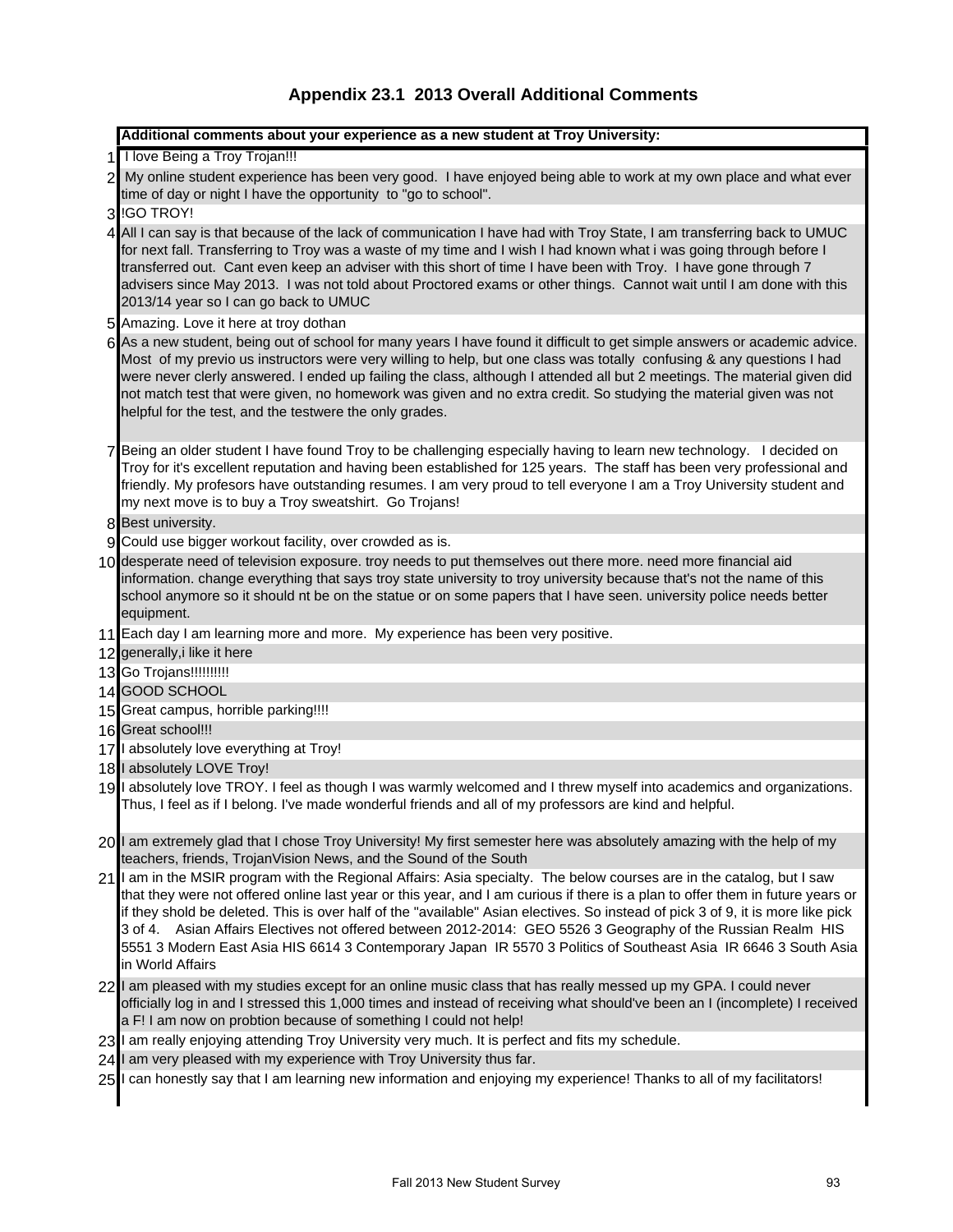- 26 I do have some very well teaching professors, and then I have some that could care less about us students, that are so disorganized that I miss assignments, and that never answer their e-mail. Troy is a great place for education but some of the teachers lck true desire to further their students.
- 27 I do not like the meal plan. I have the 75 meals in the Trojan Dining hall and 650 flex dollars. I am nearing the end of the semester and still have close to \$200 left and over 40 meals in the Dining hall. There is NO WAY I am able to finish these off befre the semester is over. There should be plans that offer fewer of both so students are not losing money that they could be spending elsewhere.
- 28 I don't like when my teachers do not call roll because they aren't learning our names.
- 29 I don't regret coming to Troy.
- 30 I enjoy attending the university and strongly recommend it to others!!
- 31 I enjoyed my first time college experience with Troy.
- 32 I feel like many of the students in my master's classes don't have a grasp on the English language. Their grammar and vocabulary usage worries me that this isn't the program for me.
- 33 I find it stupid that students get their car towed because of people who want to go to the football games. At the Troy campus everyone knows that their is not enough parking for students and faculty; even on the weekends one can hardly find a place to par. Well I am in the sound of the south and its my first year here at this campus...I had no where to move my car to and did not know it was that big of an issue for students to leave their car parked in the CORRECT parking lot on game day. My car got towedand I had no money and no one to take me to get my car. That is pathetic for students of a college to get their car towed for being in the correct spot. Also.. I find it pathetic that an officer tells me to park in a certain spot and within that half hourthe same officer gives me a ticket. Seriously... if you need our money that bad then do something different than towing cars and writing tickets for doing the correct thing. I honestly thought Troy had a bit more respect for students.
- 34 I had hoped that Troy would really fit my needs, but so far I haven't managed to get "accepted". Being at an office campus site has made the entire application process really confusing. I have four different contacts who constantly refer me to someone els!
- 35 I have absolutely enjoyed my experience at Troy University thus far. My expectations for this school (academically, socially, etc.) have went beyond what I could have ever dreamed. My classes are challenging and useful, the staff and faculty are extremelyhelpful and caring, and the social atmosphere is small enough that I have the chance to meet plenty of people on a regular basis, but diverse enough (especially including the international students) that I have the chance to gain perspective into other cutures. I am so grateful to Troy University for bestowing upon the Millennium Scholarship; without it, I probably couldn't have afforded to go to college. This is the best university ever! The only issue I have had this semester is that my credits from ual Enrollment at another college have still not been added to my program evaluation and transcript, even though the records department knows about these credits and has agreed that they transfer properly to Troy University. It was only just recently, tha the Admissions department completed my file and added me to the system. Records still hasn't added my Dual Enrollment credits and it is essential that they do so my advisor is able to properly help me. The employees in both departments though are very nie and try to be helpful (it just seems that my file keeps getting lost in the clutter).
- 36 I have absolutely enjoyed my first semester here at Troy! It was very easy to transition into and I had so much fun meeting new people!
- 37 I have been extremely disappointed by Troy refusing to transfer in credits from other schools that do not match up identically to their course. For instance, if someone has taken a visual arts class at another university but that class was photography, o another type of art course, it should be transferred in. It does not affect a students degree plan if those courses are slightly different so it makes Troy look like a greedy institution instead of a military friendly university. As an Army spouse who as been working on a degree for more than seven years to come here with 104 hours and be told by Troy they only want to take 40 is disgusting and PLAIN WRONG!! Also, your availability of classes is TERRIBLE!! Students should be able to take a full coure load Monday - Thursday without having to attend evening classes. I've never seen such a horrible class schedule offering in any other state or school than that of the Dothan campus.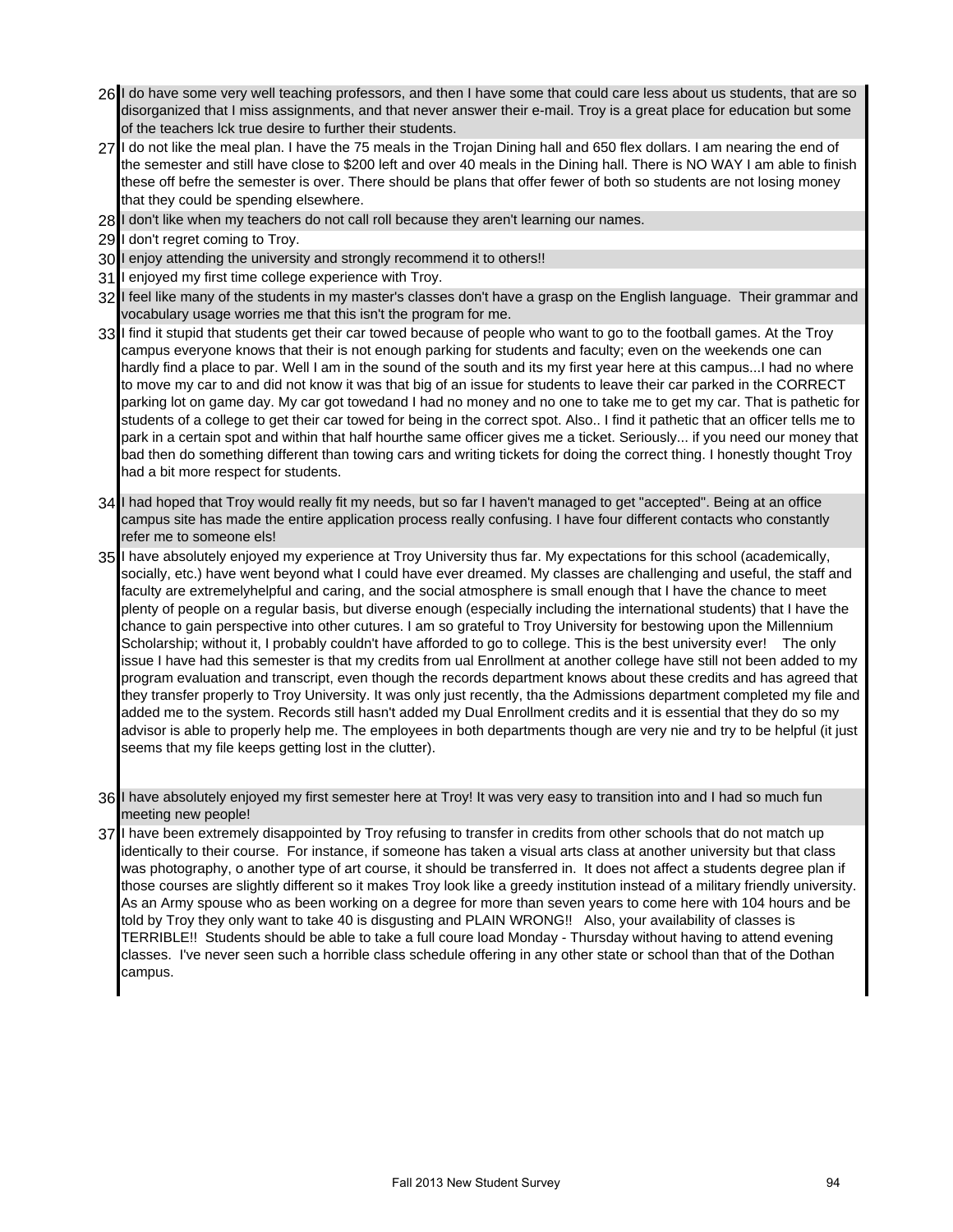- 38 I have enjoyed my experience of returning to school at Troy. My sister is a graduate and encouraged me to attend. Every class both online and in the classroom has been outstanding this semester. The only exception for me is going to be the nutrition class That was an online only class without a book. I think after discussing with several classmates we all agree that it would have been better if it was an in-person class. Thankfully, I was able to successfully complete the course but it was not enjoyable. nother suggestion for first time students is to have a checkoff list available informing them of what steps need to be taken for enrollment, financial aid, etc. It would have been a very overwhelming process if it not for my sister helping me. A lot of oter students that I have spoken with also agree with that. This is just feedback because you are requesting it because I have been incredibly pleased with my experience at Troy and would (and have) recommended friends and family to attend. I will have a dughter that is now wanting to attend when she graduates in 2015!!
- 39 I like being in Troy especially the fact that it is international student friendly. But I hope we could have more on-campus and student oriented publications.
- 40 I like Troy a lot and have enjoyed my first semester here, however I was discouraged when I learned that many of my classes from my previous school hadn't transferred especially since I was told that Troy was good about collaborating with my previous schol (NWFSC). I am a junior but I'm having to take general studies classes again that are very similar to college courses I have taken before. Now it seems that I won't be graduating on time, which is hard because can barely afford Troy as it is and havig to pay for an extra year will be very difficult. I can only hope that the education I receive will be well worth it.
- 41 I look forward to a great spring semester
- 42 I love attending Troy University Dothan. My first semester at Troy has been a wonderful and fufilling educational experience.
- 43 I love being a Troy Trojan!!!! (:
- 44 I love being at Troy. Definitely a great school and I'm so glad that I'm attending school here now. But, I have only one complaint, and that is the financial service department or whoever deals with putting the PACT program on my bill. I have been to two ifferent state colleges in Alabama before attending Troy, and they had no problem with adding the PACT program on my bill. My father and I had so much difficulty getting in touch with someone to add the PACT to my bill. We kept getting the "run around" an talked to five different people in the financial services department until we got transferred to someone back in Montgomery's campus that actually knew what we were talking about. Then, I get my bill for this semester and they did not add the PACT progra on it this time either! This definitely needs some improvement.
- 45 I love it and wouldn't pick any other school to attend.
- 46 I love the school and thank you for all the support!
- 47 I love Troy and could not imagine myself at any other school. I have fallen in love with the campus and with most of the faculty. I was challenged but not to the point where I couldn't succeed. I look forward to the next 3.5 years at Troy!
- 48 I love Troy University, and so far have had a great time learning and being social
- 49 I love Troy!
- 50 I love Troy! The staff is helpful and supportive
- 51 I really appreciate the faculty; they do what they can to help you succeed and find your niche. I also enjoy the many ways that are available for one to maintain or improve his or her health like the gyms and pool and the healthy options at the dining hal.
- 52 I really dont like this school.
- 53 I really enjoyed attending troy university, I'm will recommended this to everyone I come across about attend college in the future.
- 54 I really enjoyed my 1st semester at Troy, but I will probably be transferring to Grand Canyon University in the spring to pursue a MS in Leadership. I feel it will open more doors for me in the future than a MS in Athletic Administration.
- 55 I really have enjoyed Troy a lot. I definitely feel like I made the right decision to attend college here.
- 56 I really have truely enjoyed my experience as a student of Troy University. My other suggestions/complaints are that there should be more outlets for stress available to students, wider variety of food choices in SAGA, and much later bookstore hours so tat students actually have time to get the things that they may need. Thank you!
- 57 I really love the dance program and the art program at Troy, but I do not like its location because I feel like it is not as culturally or artistically stimulating as a more urban area might be. The school, itself, is satisfactory, but its location is not for me at least.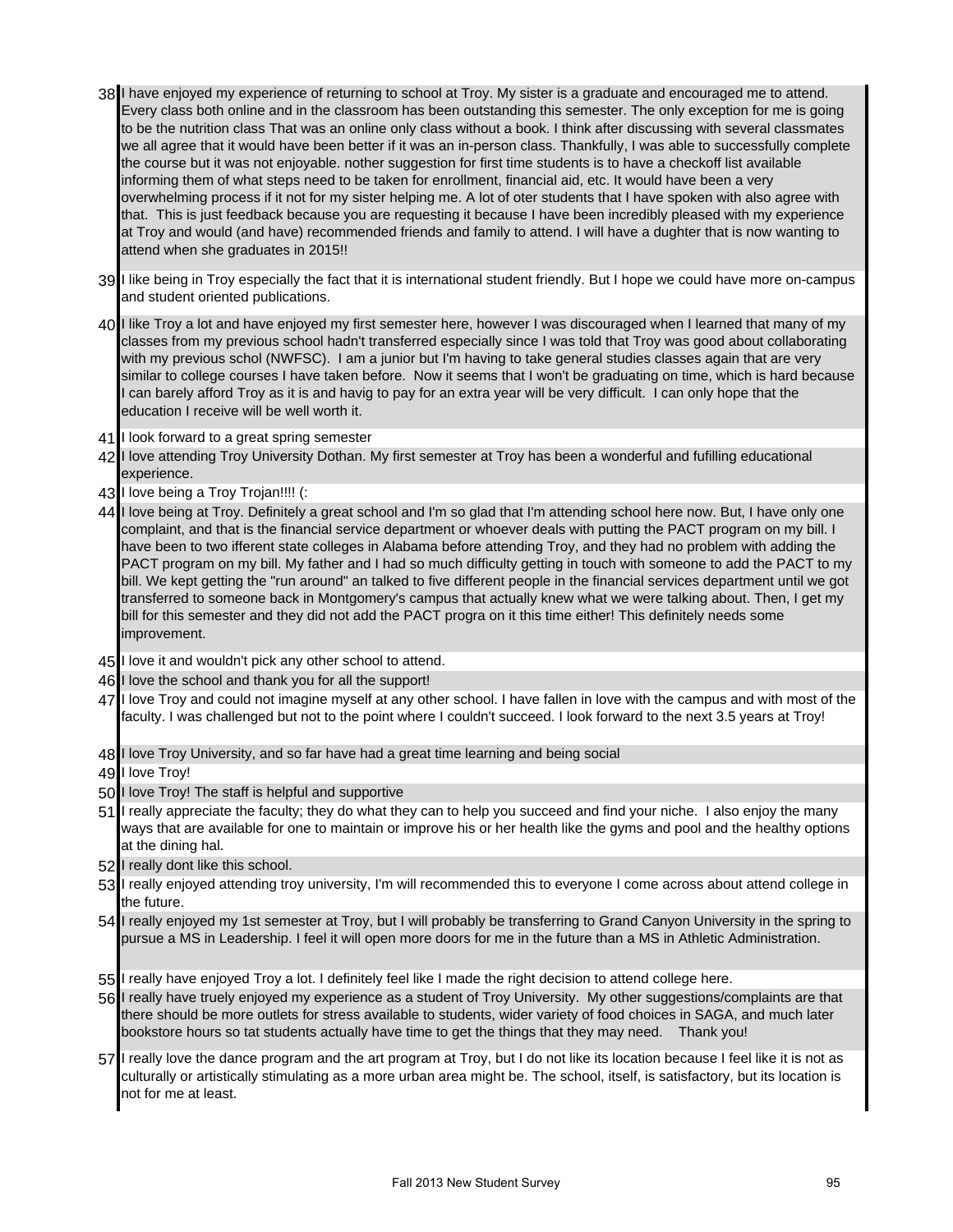- 58 I stayed in the dorm this semester and the only thing that was not good was the internet service. It seemed like every time I tried to get on the internet it was down. This was a big problem because most of my homework was online.
- 59 I think that the fitness center should have hours for women only. I am tired of being hit on when trying to work out. It is distracting and disrespectful.
- 60 I think the only problem there is at troy is that there isn't enough parking places. Other than that, I love everything about Troy.
- 61 I used to read a lot but, do not have time to read books as often as once did. I mostly read to learn.
- 62 I was extremely nervous at first because Troy was so far away from home, but after rushing and joining a sorority it began to feel like a home away from home. After school started I truly fell in love with the campus and all of my teachers were extremely elpful. Now, I couldn't imagine being at any other school
- 63 I will not live on campus next year simply due to the fact of your lack of parking. You are losing big \$\$\$ by not having enough parking. You also need to relax on the rules of housing on the visitor policy... 12:00?? That's crazy. Troy did not impress me or my very first semester...
- 64 I would be a lot happier with Troy if the Cafeteria (Saga) had better hours. I think it is ridiculous that I can not et past 7 on the weekdays and 6 on the weekends.
- 65 I would like to see more classes available in Fort Rucker and less night classes available for Accounting majors in Dothan. Thank you and God bless!
- 66 I'm enjoying my experience at Troy University and I look forward to gaining much success in the future.
- 67 I'm actually enjoying my time here. I can actually say that the teachers and other students making my first time experience at Troy University unbelievable.It have so much new information that I have learned at this University.
- 68 I've enjoyed it thus far
- 69 I've had a great first semester.
- 70 In the survey I responded that I was not satisfied with the way my classes were taught/ organized. I believe it is necessary that I add that this was my first attempt at online learning, and I don't believe it is a good fit for my learning style. My profesors were knowledgeable and attentive, however, the course structure was not conducive to my current work schedule. In addition, the online environment left me feeling disconnected from my professors and classmates. I felt like I was turning in assignment, but not really actively engaged in the learning process. Again, this isn't necessarily a reflection of Troy University or my professors, but perhaps an indication that an online learning environment is not for me.
- 71 In the words of Queen Victoria... we are not amused.
- 72 instructor for my class was very difficult to work with. Never responded timely; nor offer any help or guidance on homework. This is the reason I will not be attending Troy anymore
- 73 international students need more job opportunities. because they do not have financial aid.
- 74 It has been an extremely fun and fulfilling first semester, and I'm looking forward to spending the next four years here until I get my degree!
- 75 it is a good campus. for academic part, it could do better than now.
- 76 it is a great campus. i love it, but i want that there can be more single room for students.
- 77 it was cool
- 78 its a very good school
- 79 Love it!
- 80 Loved my first semester, and definitely looking forward to the next.
- 81 More business and accounting courses need to be offered in Dothan every grading period. Many that are offered are held at exactly the same time which makes it difficult to take all necessary classes in a timely manner.
- 82 My experience at Troy has been great! I couldn't have picked a more perfect school to attend! Go Trojans!
- 83 My first semester has been both good and bad. Some of the teachers are approachable and assisted in helping me in areas where I was struggling and other teachers were not. Because I work as well as attend classes (not work-study), doing the Orientation pasport was hard to complete as many activities were during the hours that I worked. There should be another project that freshman who do not live on campus and who work can do besides the Passport project.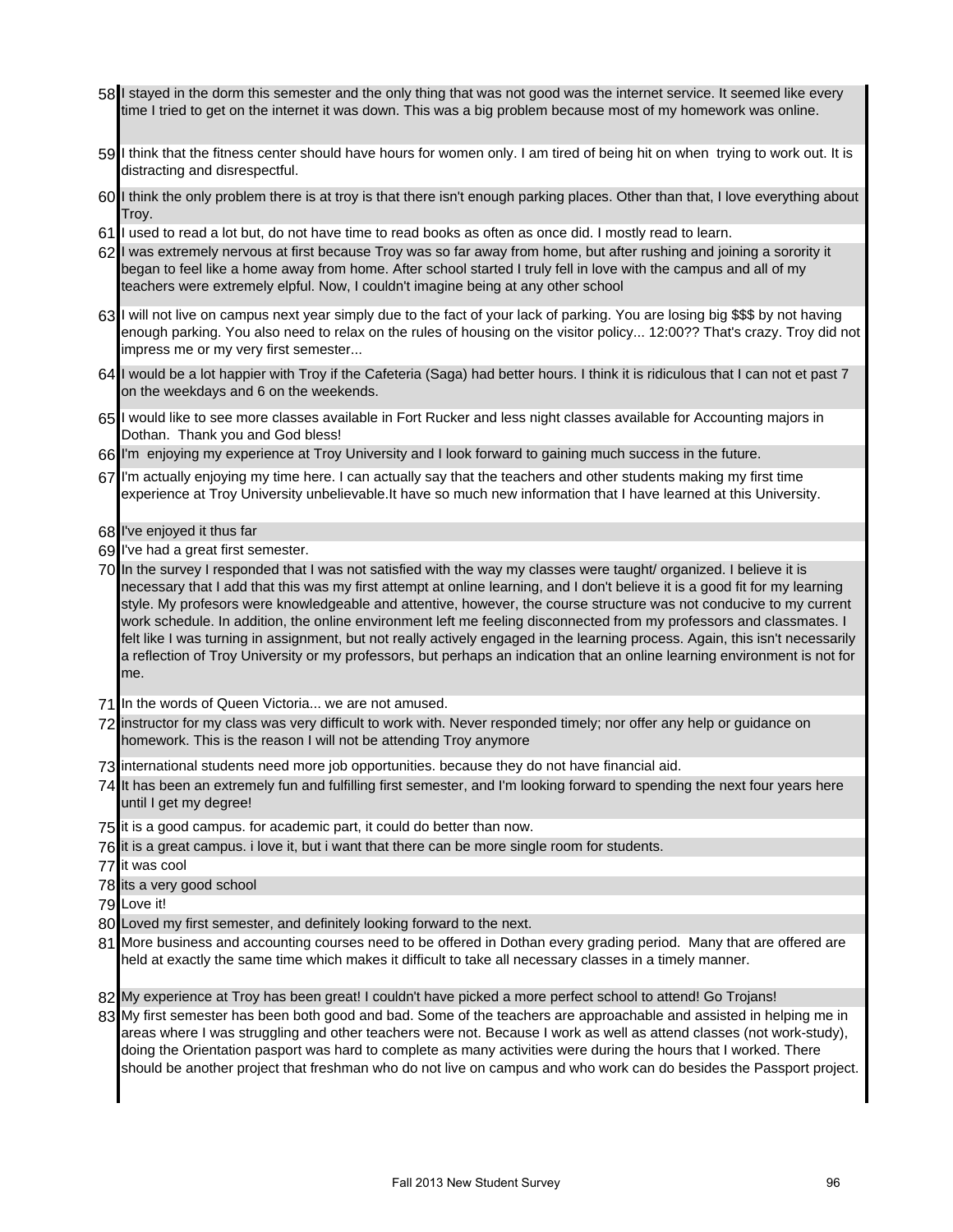- 84 My first semester I should have been only allowed to take the courses I needed as a foundation for the rest. For instance, Methods of Research for my chosen field of study. My undergraduate degree was in 1994 and it was the last time in about 20 years I tok academic type classes (graduate courses). Two, I am service connected disabled, 70%. during my first two weeks I was hospitalized under the Department of Veterans Affairs direction and during my hospitalization I had an assignment due: I was given a "0 for not handing my assignment even after I said I was hospitalized. The "condition" I am disabled for requires some high powered medications but even without the medications my concentration can be affected. In several of the courses I took that mentione the middle east a lot, well, what was talked about academically, I experienced in reality in Iraq. While I am on the subject of Iraq, ALL THE TEXTBOOKS I READ STATED IRAQ WAS A MILITARY BLUNDER OR MISTAKE. I SPENT 3 TOURS IN IRAQ, MY HEALTH IS WRETCHED BCAUSE OF IT, I SEEN SOME GREAT YOUNG PEOPLE DIE OR SEVERELY INJURED AND I KEEP READING HOW ITS ALL A BIG MISTAKE, AND THOSE GUYS AND GIRLS DIED FOR NOTHING! I had 38 months in Iraq, the second tour was a 15 month tour because it was part of that 20,000 ma "surge" in 2007 and I went to the worst place in Iraq, Ramadi, Anbar Province, in 2007 to "clean house" of that worst place and made it into the safest city in Iraq up to 2012. So, I read about "Iraq being a mistake" then read about some of the actual batles or places I was at in the textbook, then hear it was all a big mistake. Now I am looking at being put out of the graduate program. I WISH I WOULD HAVE BEEN CONTACTED BY THE DISABLITY OF YOUR INSTITUTION SO THEY COULD HAVE EXPLAINED SOME "ACCOMODATION" I COULD HAVE HAD AS PROSCRIBED BY FEDERAL LAW. Its okay, me and other go fight the wars for everyone else while everyone else stays home and enjoys the American dream. Meantime, I get hand shakes "thanking me for my military service" but got to look forard to the rest of my life selling fruit at a fruit stand on some high way somewhere. Me and some other people either got wounded or killed so the rest of society can go to school or trade school and get a decent life. Please enjoy that privilege, becausea lot of good people paid for it with their lives. I am sure you have other veterans you can bring up that have the same problem but they past, so what's my excuse? I am sure that is what I am going to hear but I am still sharing my opinion anyways. So, i summary: the instructors needed to be better organized, they should have been more knowledgeable about when someone goes to the hospital, and I should have been in contact with the disability services to see if I needed to be going to school in the firstplace, or if I can go with "accomadations." I just used four months of my Post 9/11 educational assistance, and "entitlement" I felt I earned literally with my blood. PLEASE IN THE FUTURE, REQUIRE GRADUATE STUDENTS TO TAKE THE REQUIRED COURSES THEY NEED T SUCCEED; PLEASE DON'T MAKE ME HAVE TO CALL AROUND AND EVENTUALLY CONTACT A VICE PRESIDENT AT TROY TO EVEN FIND OUT WHO MY ACADEMIC ADVISOR IS (AUGUST 2013 I SPENT THREE DAYS LOOKING FOR WHO MY ACADEMIC ADVISOR AND IT TOOK A CALL TO A "VICE PRESIDENT" OR OMEONE WITH THAT STATUS TO GET IT STRAIGHTENED OUT. I AM NOT RECOMMENDING THE UNVERSITY TO ANY VETERAN AND I HAVE GOOD MIND TO CALL "ARMY TIMES" TO SEE WHAT THEY THINK OF THE MATTER. THESE ARE JUST ADDITIONAL COMMENTS SO I DOUBT IT WILL BE TAKEN SERIOUSLY BTW, I HAD SOME VERY SERIOUS RESPONSIBILITIES IN IRAQ, MULTI TASKED AND EVEN ABOVE MY PAY GRADE (WORKING IN A POSITION THAT IS NORMALLY AN OFFICER OR SENIOR NCO JOB) BUT NOW I CANT GO TO SCHOOL TO HAVE A NORMAL LIFE!
- 85 My orientation class was completely out of hand. My blackboard had problems all year and I was not able to get the grade I earned with a uncommunicative teacher.
- 86 My roommate and I hate each other. My dorm sucks. I don't have hardly any friends.

- 89 No additional comments.
- 90 none
- 91 none.
- 92 Online classes setup needs to be simpler. Too many conflicting dates. Some instructors use the same exact Wording every term and don't change the dates so it's confusing about When deadlines actually are.
- 93 Out of the other College I have been to I very much enjoy attending Troy in Phenix City and really like that it is broken into terms because I feel like I am having more time for my classes when its two at a time. Also the teachers are easy to reach and tnd to be interested in my education.

<sup>87</sup> N/A

<sup>88</sup> No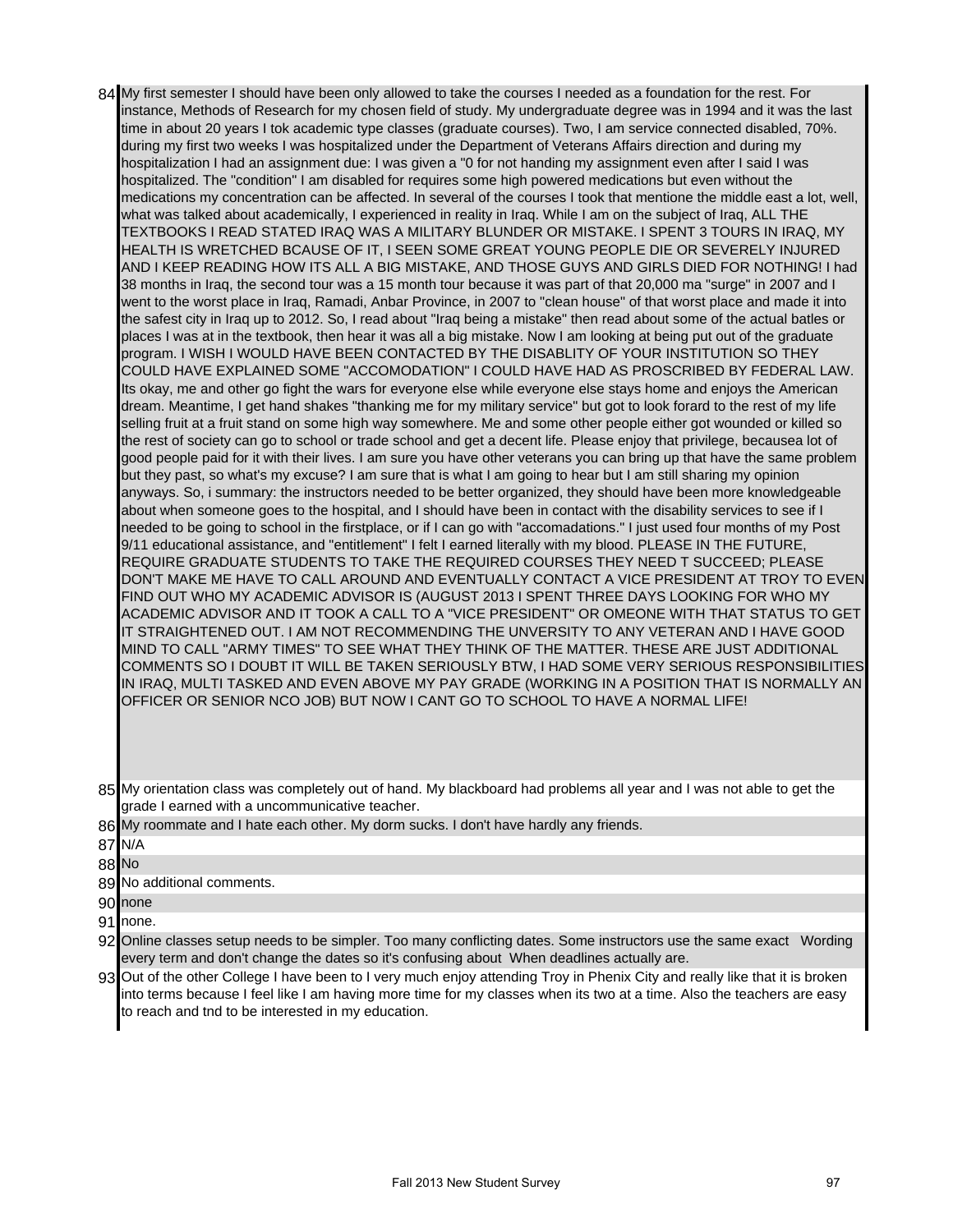- 94 Overall expectation has been fulfilled as an Internatinal Student . Troy University authority take care all of the International Student as a Family member. But I was expecting more convenient for International students regarding Financial Assiatance by roviding on campus recruiting for job as we the International Student dont have any window to work off campus. As a Grauduate Student I was expecting I will get a job as a Graduate Assistanceship but there are a quite few opportunity with the proportion o students.... But I already love Troy and It's my University. I am proud of my University...... All hail Troy University. With Trojan Spirit........
- 95 Overall I am happy with Troy. I marked down a few items mainly due to the fact that there are not many in-residence classes here in the Fort Walton Beach area. There are a lot of retired military in this area that are looking to take advantage of their ost 911 GI bill. Troy is attractive for this because you get 100% of your Housing allowance for 6 credit hours (3 in residence and 3 online). To be honest there are a lot of folks, like me, that are going back to take advantage of this. At some point, ery soon, I will have to transfer to another Scholl that offers more in residence opportunities to get the max VA benefit. I wish Troy would offer more in residence courses in the Fort Walton area. I am sure you could fill them up.
- 96 Overall I enjoyed my first semester at Troy University.
- 97 So far I am pleased with everything I've been involved in around the campus.
- 98 So far I love it here at Troy. I've made lots of friends, i love the atmosphere, and im enjoying my classes.
- 99 So far so good! I believe Troy University is a great fit for me.
- 100 So far, so good. I have found my student services advisor and everyone in the financial aid office to be far more available and helpful than my academic advisor. I'm actually about to request an advisor change, if that can be done. Otherwise, I've takenfour classes so far and have enjoyed each one for different reasons. In the online community, I find each teacher uses Blackboard a little differently and some harness or leverage its benefits far better than others.
- 101 Thank you for having a campus available In PENSACOLA, FLORIDA
- 102 Thank you for this opportunity and chance to make a career as a student.
- 103 The first class I took was a online class and it was difficult for me. Reply to students was slow, or none. The first on campus class was a great experience. The undergraduate catalog and the online catalog of majors that are showing are not availablefor the Montgomery campus. Three majors that I looked to apply for are no longer available at this campus according to the advisor that was very disappointing.
- 104 The school itself is a great school, I love it but it could use some work. Troy as a community and school need to grow and provide more activities for college students to keep themselves entertained.
- 105 They faculty and staff at Troy University are caring to students well to me. It makes a difference in the atmosphere.
- 106 They need to pave the gravel parking lot near Hawkins Hall for transient students!!! I have almost twisted my ankle on the rocks!!! The Professor's for ITP are awesome!!!
- 107 This has been a great experience!
- 108 This is my third term at Troy University and I am enjoying this learning experience.
- 109 Troy really makes you feel like a warm friendly place. A home that one enjoys returning to after a tough days work.
- 110 Troy university is a learning experience for me.
- 111 Troy University needs a new recreational facility. The gym is too small and becomes gets crowded easily. The pool is also disgusting and could use an upgrade.
- 112 We could really use more parking areas. Tickets are only \$10 but they really add up when there is literally nowhere to park.
- 113 we request troy university to provide oncampus jobs for students and increase the graduate assitance jobs more.it will helpfull for students alot..thank you..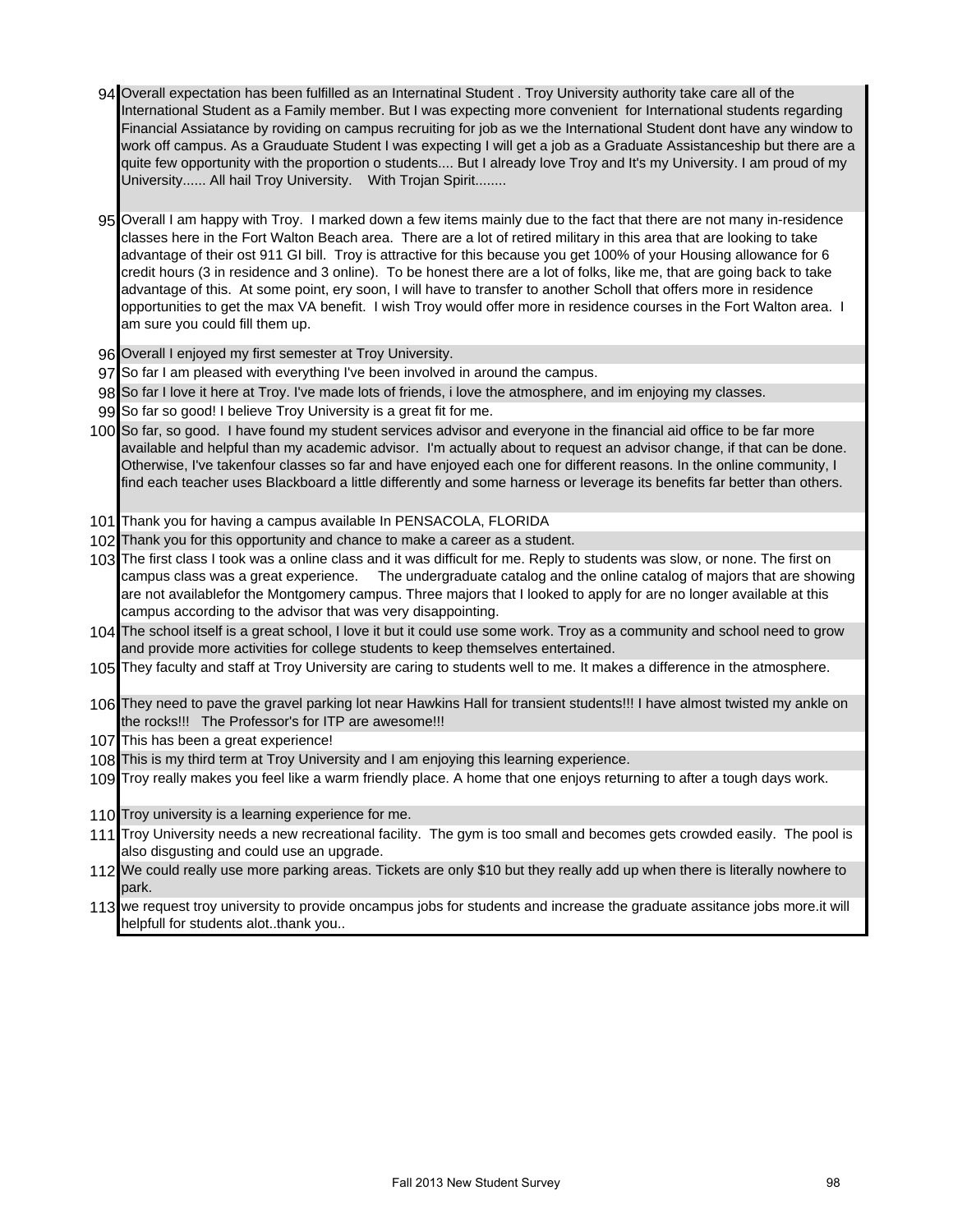# **Appendix 24 – 2013 New Student Survey Instrument**

# **2013 New Student Survey**

Troy University is interested in your success as a new student. Your feedback is needed to help evaluate the University's programs and services. Your thoughtful and honest responses to the survey questions are highly appreciated. Your input is confidential.

# **GENERAL INFORMATION**

- 1) Gender:
	- o Male
	- o Female
- 2) Ethnicity:
	- o African American
	- o American Indian/Alaska Native
	- o Asian
	- o Caucasian
	- o Hawaiian or Other Pacific Islander
	- o Hispanic
	- o Multi-Racial
	- o Race/Ethnicity Unknown

# 3) Age:

- o 18-19
- o 20-21
- o 22-24
- o 25-29
- o 30-34
- o 35-39
- $O$  40-49
- o 50-64
- o 65 or over

# 4) Enrollment Status:

- o Dually-enrolled high school student
- $\circ$  First-time freshman (an undergraduate student attending college for the first time)
- $\circ$  First-time graduate (a graduate student enrolled in a graduate program for the first time)
- o Undergraduate transfer student (an undergraduate student who transferred to TROY from another college or university)
- o Graduate transfer student (a graduate student who transferred to TROY from another college or university)
- o Undergraduate transient student (an undergraduate student attending TROY temporarily)
- o Graduate transient student (a graduate student attending TROY temporarily)
- o Other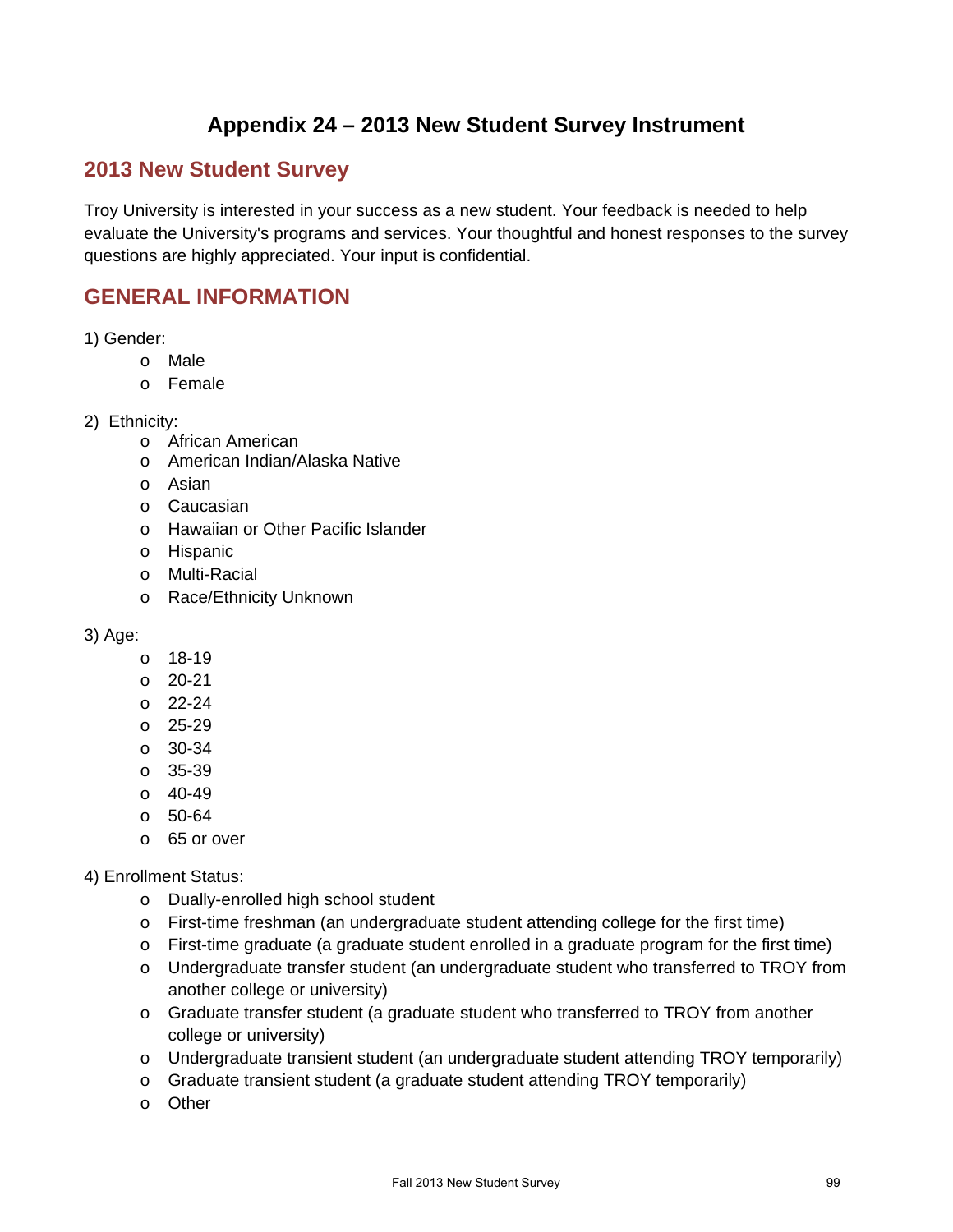5) Which Troy University campus are you currently enrolled?

- o Dothan Campus
- o eTROY (Taking online courses only)
- o Global Campus (Campuses or sites outside of Alabama)
- o Montgomery Campus
- o Phenix City Campus
- o Troy Campus

If you selected Global Campus in the prior question, please select the site from which you are taking classes now:

- o Albany, GA
- o Atlanta, GA
- o Augusta, GA
- o Brunswick, GA
- o Colorado Springs, CO (Off Base- Explorer Dr)
- o Columbus, GA (Off Base- Manchester Exp)
- o Covington, GA
- o Davis Monthan AFB (Tucson), AZ
- o Eglin AFB, FL
- o Fayetteville, NC
- o Fort Belvoir, VA
- o Fort Benning (Columbus), GA
- o Fort Carson (Colorado Springs), CO
- o Fort Eustis, VA
- o Fort Gordon (Augusta), GA
- o Fort Lewis, WA
- o Fort Walton Beach, FL
- o Hanoi, Vietnam (HUST)
- o Hanoi, Vietnam (UEB-VNU)
- o Hanoi, Vietnam (UET-VNU)
- o Harrisburg, PA
- o Hurlburt Field, FL
- o JEB Little Creek Ft. Story (VA)
- o Jubail, Saudi Arabia
- o Langley AFB, VA
- o Malmstrom AFB, MT
- o Marianna, FL
- o Melaka, Malaysia
- o Misawa (Misawa Air Base)
- o Naval Station Norfolk (Norfolk, VA)
- o Norfolk Regional, VA
- o Okinawa (Kadena Air Base)
- o Orlando, FL
- o Osan Air Base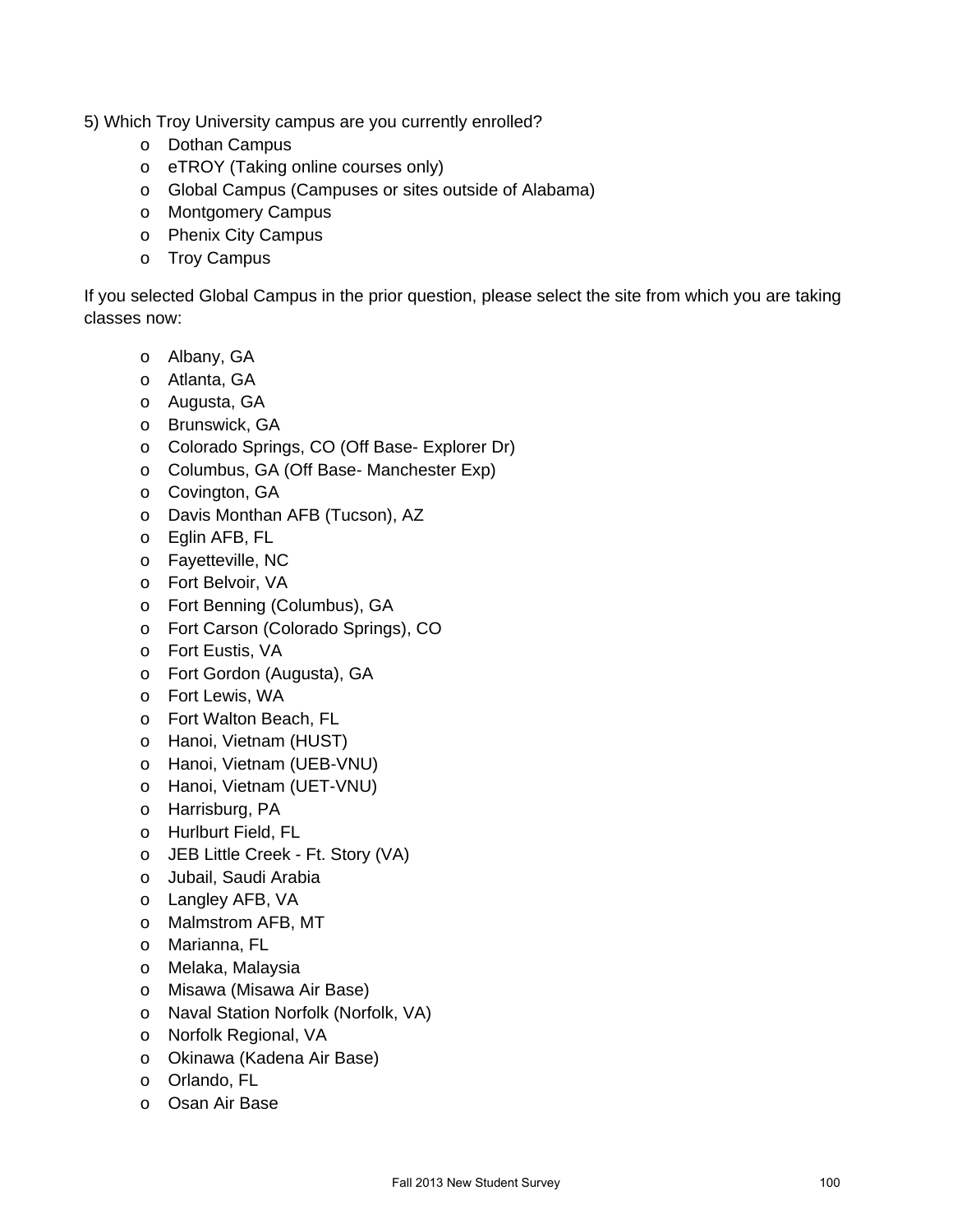- o Panama City, FL (Off Base- Airport Road)
- o Pensacola, FL
- o Saigon, Vietnam
- o San Antonio, TX
- o Seoul (Yongsan Army Garrison)
- o Sumter, SC
- o Tampa Bay, FL
- o Tyndall AFB (Panama City), FL
- 6) Degree program you are in:
	- o Associate
	- o Bachelor's
	- o Master's
	- o Education Specialist
	- o Doctorate
	- o Other

7) College you are attending:

- o Arts & Sciences
- o Sorrell College of Business
- o Communication and Fine Arts
- o Education
- o Health & Human Services
- 8) What is your major in the *College of Arts and Sciences*?
	- o Anthropology Major
	- o Biology Major
	- o Biology Program
	- o Biology, Preprofessional Major
	- o Chemistry Major
	- o Chemistry Program
	- o Comprehensive General Science Program
	- o Computer Science
	- o Computer Science, Applied Major
	- o Criminal Justice
	- o Environmental and Biological Sciences
	- o Environmental Science Program
	- o General Education
	- o History Major
	- o Liberal Studies
	- o International Relations
	- o Marine Biology Program
	- o Mathematics Major
	- o Political Science Major
	- o Public Administration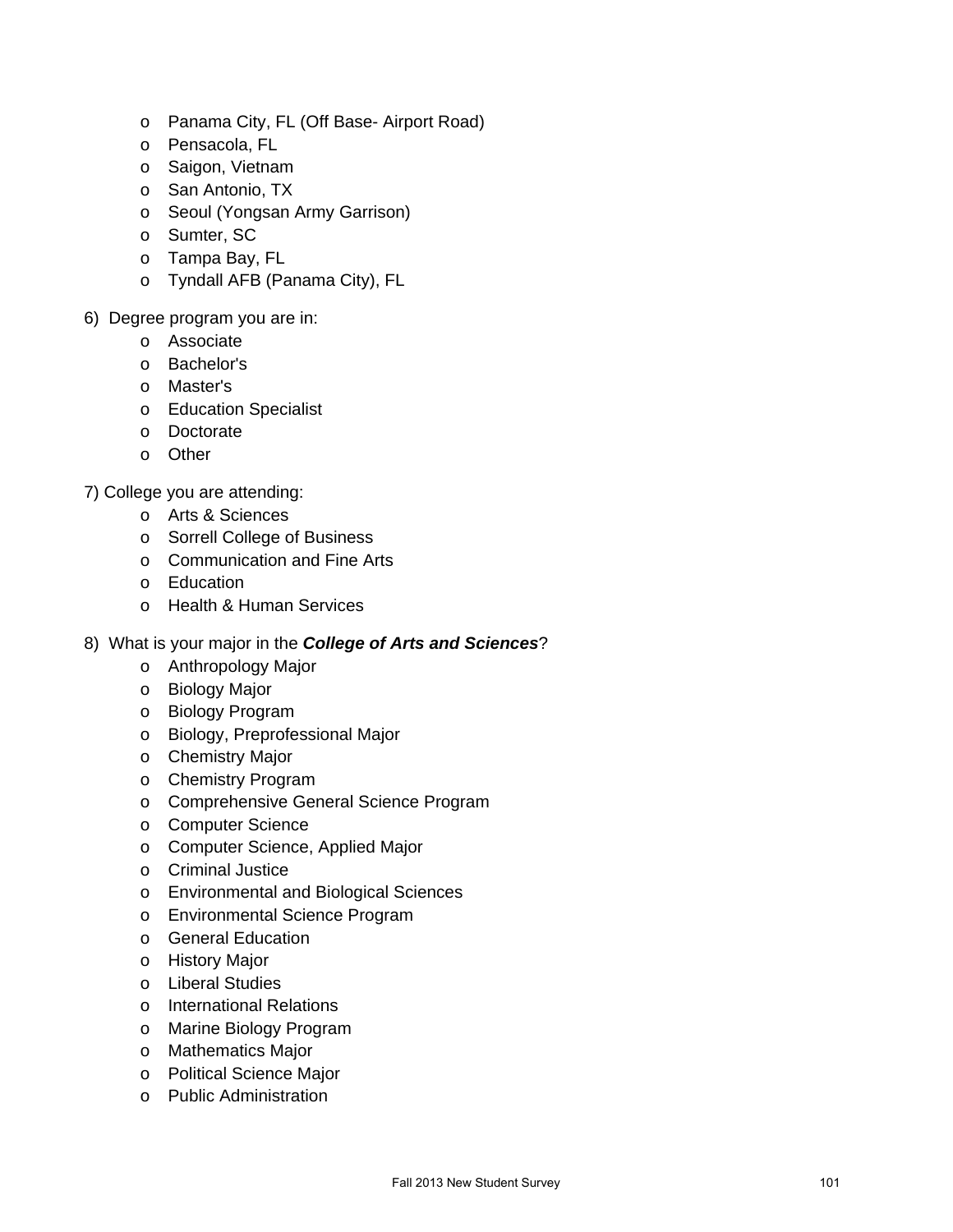- o Social Science Major
- o Sociology Major
- o Surveying and Geomatics Sciences Program
- o Other
- 8) What is your major in the *Sorrell College of Business*?
	- o Accounting Major
	- o Business
	- o Business Administration
	- o Executive Master of Business Administration
	- o Finance Major
	- o General Business Major
	- o Human Resource Management
	- o Information Systems Major
	- o Management
	- o Marketing Major
	- o Resources and Technology Management
	- o Risk Management and Insurance Major
	- o Taxation
	- o Other
- 8) What is your major in the *College of Communication and Fine Arts*?
	- o Art Major
	- o Broadcast Journalism Major
	- o Communication Arts Major Communication Studies Track
	- o Communication Arts Major Theatre Track
	- o Design, Technology and Innovation Program
	- o English Major
	- o Foreign Language Major
	- o Journalism, Print Major
	- o Music Major
	- o Studio Arts
	- o Other
- 8) What is your major in the *College of Education*?
	- o Adult Education
	- o Collaborative Teacher (Grades 6-12)
	- o Collaborative Teacher (Grades K-6)
	- o Community Counseling (Non-Certificate Program)
	- o Counseling and Psychology Clinical Mental Health Counseling
	- o Counseling and Psychology Rehabilitation Counseling Counseling
	- o Counseling and Psychology Social Services Counseling
	- o Counseling and Psychology Student Affairs Counseling
	- o Counseling and Psychology Substance Abuse Counseling
	- o Early Childhood Education (Grades P-3)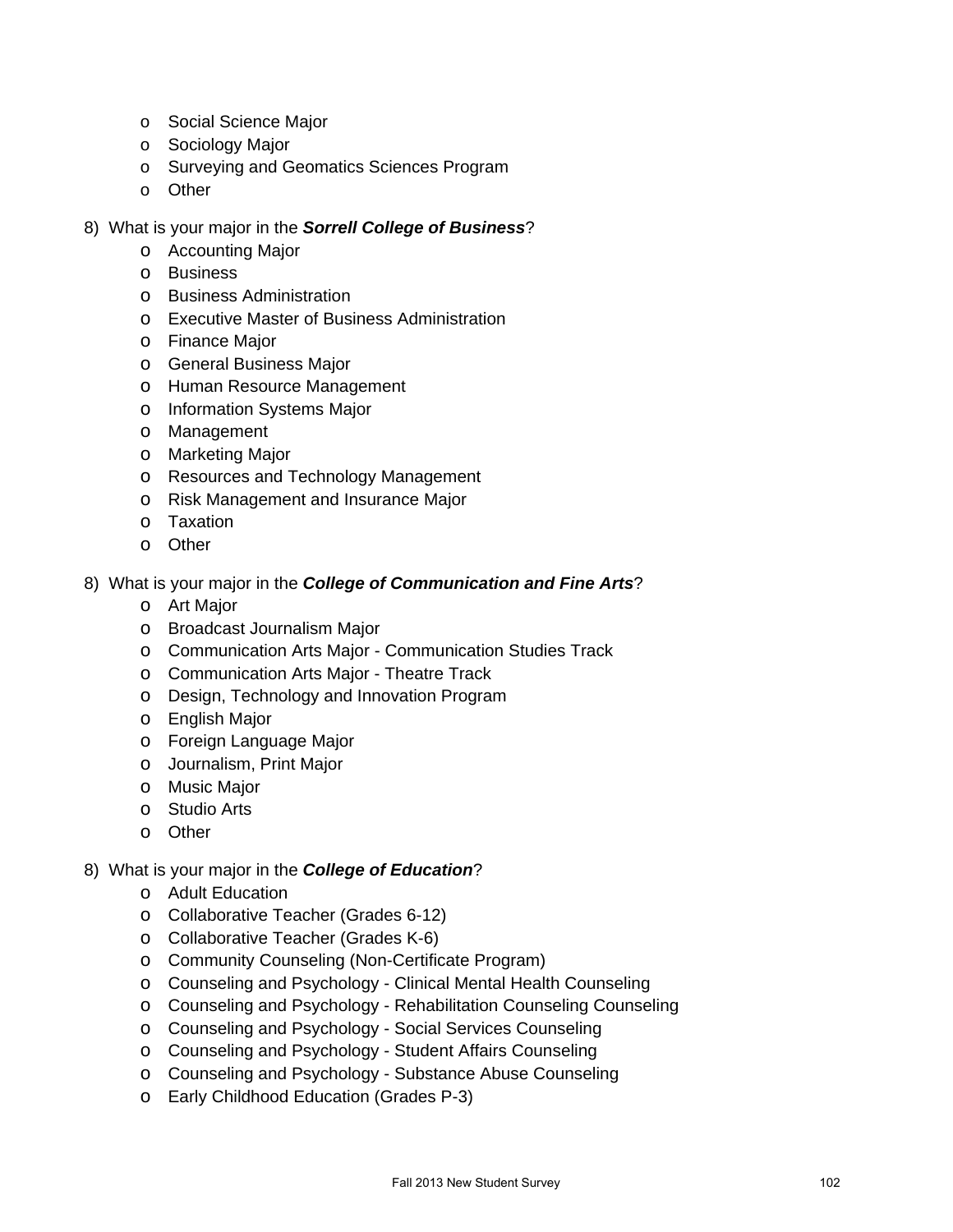- o Educational Administration and Leadership
- o Elementary Education (Grades K-6)
- o Instructional Leadership and Administration
- o Interdisciplinary Education (Grades P-12) Art Education
- o Interdisciplinary Education (Grades P-12) Music, Choral Education
- o Interdisciplinary Education (Grades P-12) Music, Instrumental Education
- o Interdisciplinary Education (Grades P-12) Physical Education
- o Interdisciplinary Education (Grades P-12) Theatre Education
- o Interdisciplinary Education (P-12) Gifted Education
- o Interpreter Training Program
- o Post Secondary Education
- o Psychology Comprehensive Program
- o Psychology Major
- o School Counseling Certification Program
- o School Counseling (P-12)
- o School Psychology (P-12)
- o School Psychometry Certification Program
- o Secondary Education (Grades 6-12) Biology Education
- o Secondary Education (Grades 6-12) Chemistry Education
- o Secondary Education (Grades 6-12) English-Language Arts Education
- o Secondary Education (Grades 6-12) General Science Education
- o Secondary Education (Grades 6-12) Health Education
- o Secondary Education (Grades 6-12) History Education
- o Secondary Education (Grades 6-12) Mathematics Education
- o Secondary Education (Grades 6-12) Social Science Education
- o Other

# 8) What is your major in the *College of Health and Human Services*?

- o Athletic Training
- o Health Education
- o Human Services
- o Nursing
- o Physical Education
- o Rehabilitation
- o Social Work
- o Sports & Fitness Management
- o Other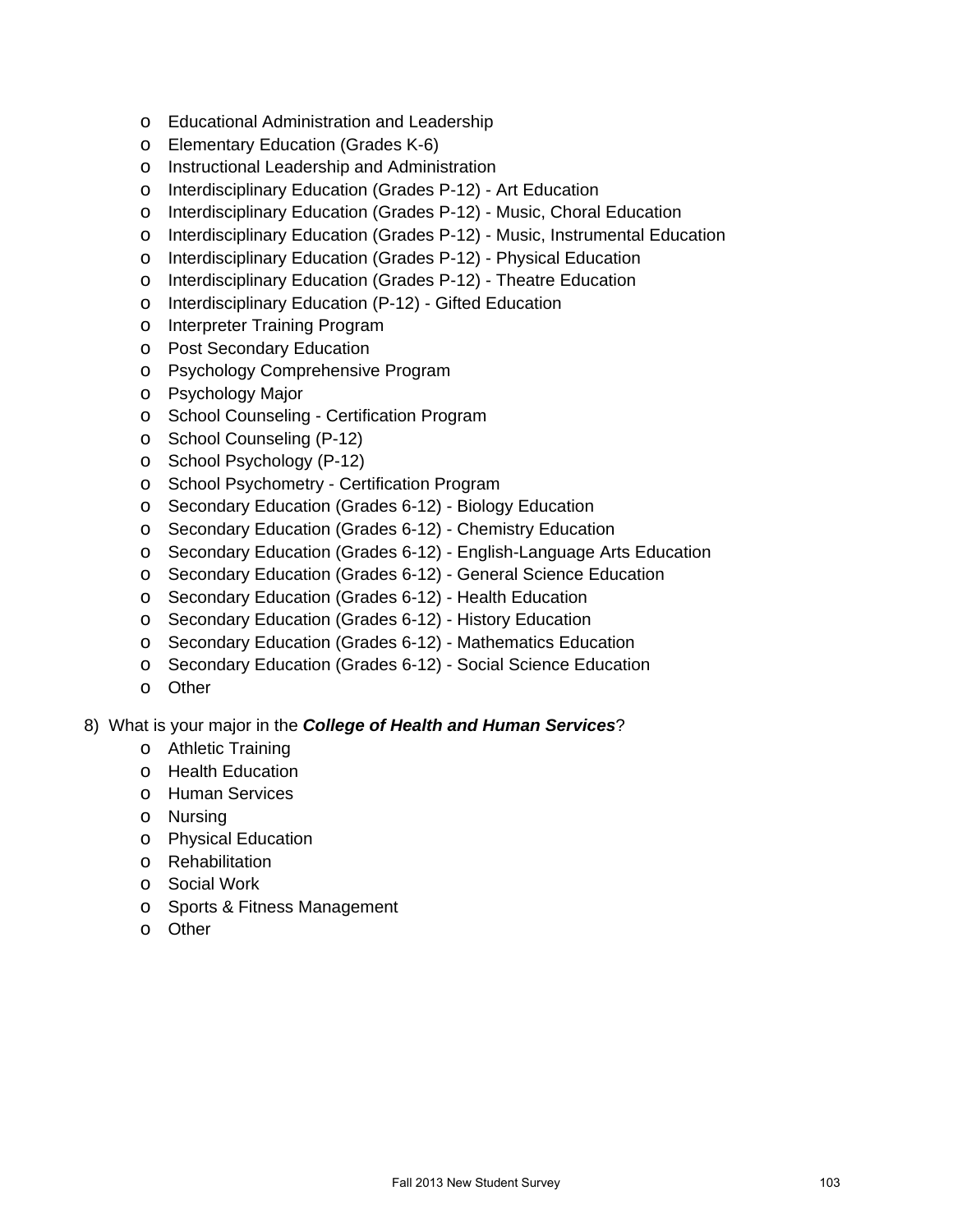# **CHOICE OF TROY UNIVERSITY**

- 9) When you applied for admission to college, Troy University was your:
	- o First choice
	- o Second choice
	- o Third choice
	- o Fourth choice
	- o Other (please specify) \_\_\_\_\_\_\_\_\_\_\_\_\_\_\_\_\_\_\_\_

10) Prior to enrollment in Troy University, did you visit the campus where you enrolled?

- o Yes
- o No
- 11) Please select the reasons why you have chosen to attend Troy University
	- (select as many as apply):
	- Academic reputation
	- $\Box$  Reputation for social activities
	- $\Box$  Rankings in national magazines
	- Graduates get good jobs
	- □ Size of campus
	- □ Location
	- Affordability
	- □ Availability of financial aid
	- □ Admission standards
	- Academic programs
	- □ Flexibility of schedule
	- □ Social atmosphere
	- Diversity of student body
	- □ Athletics
	- □ Performing arts (band, collegiate singers, drama, etc.)
	- □ Recommendation of high school counselor
	- □ Recommendation of college counselor
	- □ Parents' recommendation
	- □ Friends' recommendation
	- Alumni recommendation
	- $\Box$  Other (please specify)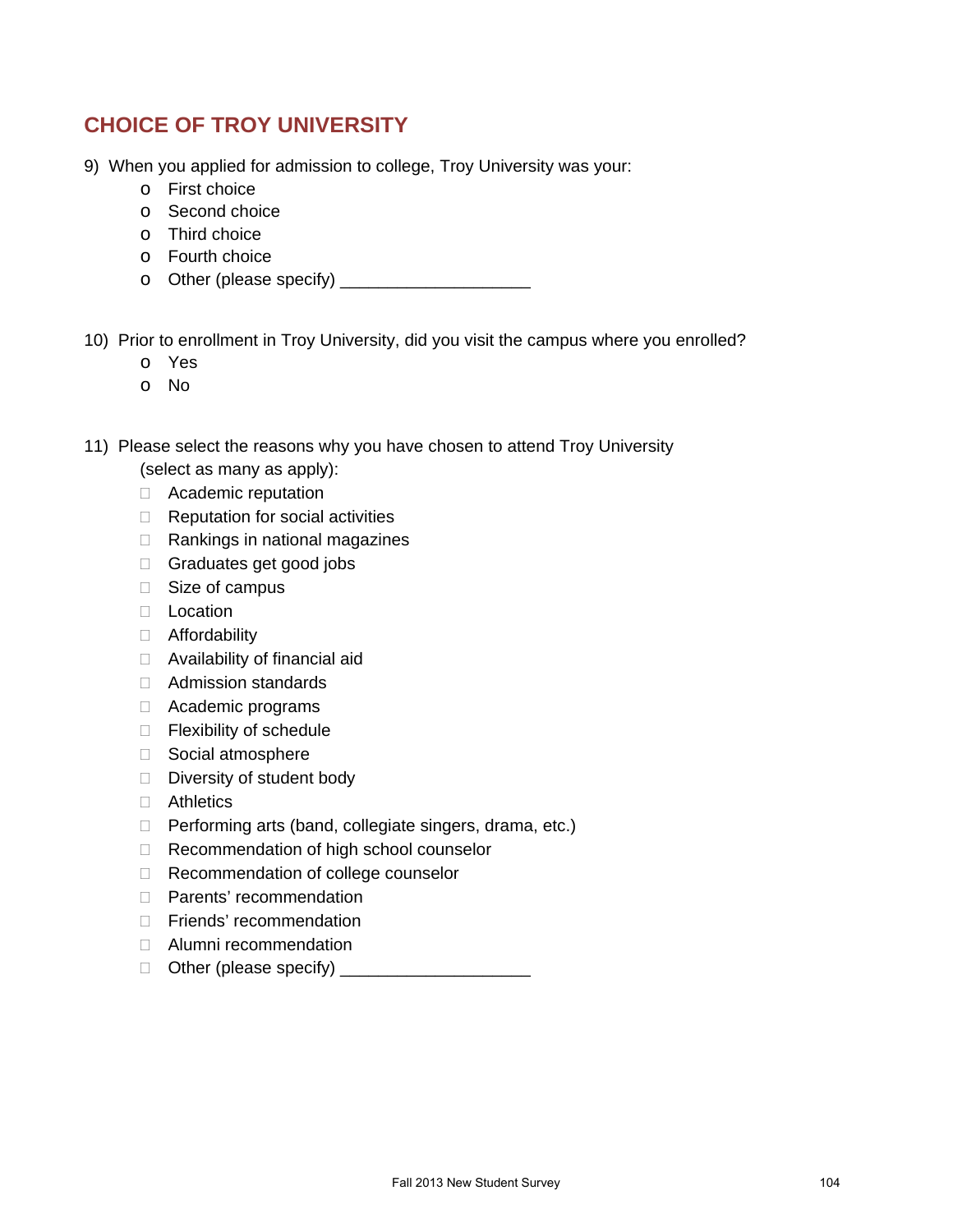# **SATISFACTION WITH TROY UNIVERSITY**

12) Please rate your agreement with the following statements with regard to academic programs, student services, and administrative procedures at Troy University:

|                                                                                                  | Strongly<br><b>Disagree</b> | <b>Disagree</b> | <b>Neither</b><br>Agree nor<br><b>Disagree</b> | Agree      | <b>Strongly</b><br>Agree | <b>Not</b><br>Applicable |
|--------------------------------------------------------------------------------------------------|-----------------------------|-----------------|------------------------------------------------|------------|--------------------------|--------------------------|
| 1. TROY personnel are<br>knowledgeable and helpful.                                              | $\bigcirc$                  | $\bigcirc$      | $\bigcirc$                                     | $\bigcirc$ | $\bigcirc$               | $\bigcirc$               |
| 2. Faculty care about<br>students as individuals.                                                | $\bigcirc$                  | $\mathbf{O}$    | $\bigcirc$                                     | $\bigcirc$ | $\bigcirc$               | $\bigcirc$               |
| 3. I feel I can talk to faculty<br>about my academic<br>concerns.                                | $\bigcirc$                  | $\mathsf{O}$    | $\bigcirc$                                     | $\circ$    | $\mathsf{O}$             | $\bigcirc$               |
| 4. Academic advising is<br>adequate.                                                             | $\bigcirc$                  | $\mathsf{O}$    | $\bigcirc$                                     | $\circ$    | $\mathsf{O}$             | $\bigcirc$               |
| 5. Sufficient financial aid<br>options are available.                                            | $\bigcirc$                  | $\Omega$        | $\bigcirc$                                     | $\Omega$   | O                        | $\bigcirc$               |
| 6. The tuition payment plan<br>is beneficial for students.                                       | $\bigcirc$                  | Q               | $\bigcirc$                                     | $\bigcirc$ | $\Omega$                 | $\bigcirc$               |
| 7. Class information provided<br>prior to enrollment was<br>helpful.                             | $\bigcirc$                  | $\Omega$        | $\bigcirc$                                     | $\bigcirc$ | $\mathsf{O}$             | $\bigcirc$               |
| 8. Registration dates, times,<br>and procedures were made<br>clear to me prior to<br>enrollment. | $\bigcirc$                  | $\Omega$        | $\mathsf{O}$                                   | $\bigcirc$ | $\mathsf{O}$             | $\bigcirc$               |
| 9. The online registration<br>process is user-friendly.                                          | $\bigcirc$                  | Q               | $\Omega$                                       | $\Omega$   | $\Omega$                 | $\bigcirc$               |
| 10. The on-site registration<br>process is user-friendly.                                        | $\bigcirc$                  | Q               | $\mathsf{O}$                                   | $\Omega$   | $\Omega$                 | $\bigcirc$               |
| 11. Students seldom get the<br>"run around" when seeking<br>information.                         | $\bigcirc$                  | O               | $\bigcirc$                                     | $\bigcirc$ | $\mathsf{O}$             | $\bigcirc$               |
| 12. The online Schedule of<br>Classes is informative and<br>easy to follow.                      | $\circ$                     | $\circ$         |                                                | $\circ$    | $\circ$                  | $\circ$                  |
| 13. The printed Schedule of<br>Classes is informative and<br>easy to follow.                     | $\bigcirc$                  | $\bigcirc$      | $\bigcirc$                                     | $\bigcirc$ | $\bigcirc$               | $\bigcirc$               |
| 14. Class drop/add<br>procedures are appropriate.                                                | $\bigcirc$                  | Q               | $\bigcirc$                                     | $\circ$    | $\Omega$                 | $\bigcirc$               |
| 15. Classes are offered at<br>convenient times.                                                  | $\bigcirc$                  | $\bigcirc$      | $\bigcirc$                                     | $\bigcirc$ | $\bigcirc$               | $\bigcirc$               |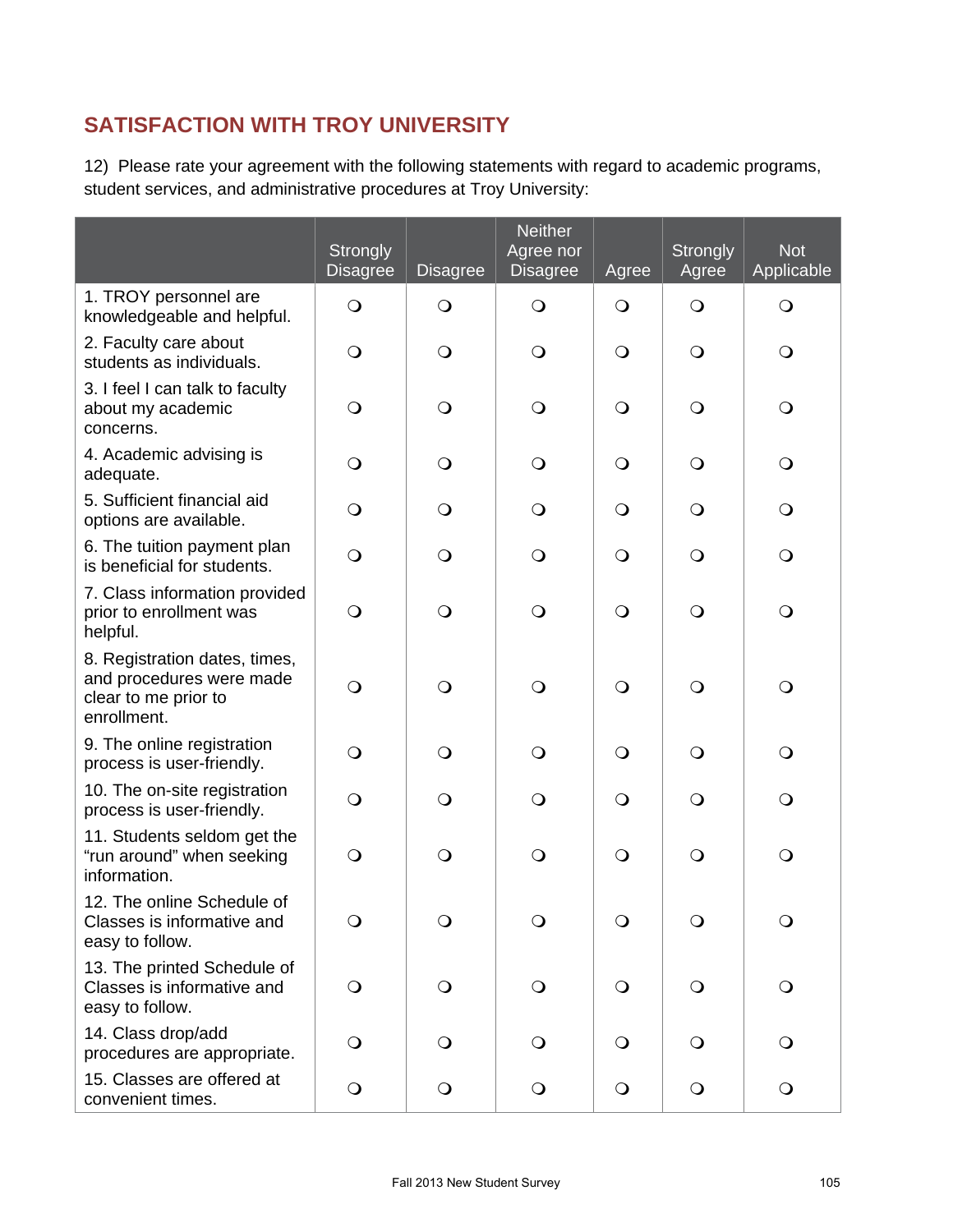| 16. The classes I attend are<br>well organized and well<br>taught.                        | $\bigcirc$ | $\bigcirc$ | $\bigcirc$ | $\bigcirc$ | $\circ$    | $\bigcirc$   |
|-------------------------------------------------------------------------------------------|------------|------------|------------|------------|------------|--------------|
| 17. The University offers a<br>variety of majors at my<br>location.                       | $\bigcirc$ | $\bigcirc$ | $\bigcirc$ | $\bigcirc$ | $\bigcirc$ | $\bigcirc$   |
| 18. Tutorial services are<br>sufficient.                                                  | $\bigcirc$ | $\bigcirc$ | $\bigcirc$ | $\bigcirc$ | $\bigcirc$ | $\bigcirc$   |
| 19. On-campus bookstore<br>hours are convenient for<br>students.                          | $\bigcirc$ | $\bigcirc$ | $\bigcirc$ | $\bigcirc$ | $\bigcirc$ | $\bigcirc$   |
| 20. Purchasing textbooks<br>through Troy Virtual<br>BookStore is convenient.              | $\bigcirc$ | $\Omega$   | $\bigcirc$ | $\bigcirc$ | $\bigcirc$ | $\bigcirc$   |
| 21. Student organizations<br>are available for my<br>participation.                       | $\bigcirc$ | $\bigcirc$ | $\bigcirc$ | $\bigcirc$ | $\bigcirc$ | $\bigcirc$   |
| 22. The semester/term<br>format at my location<br>accommodates my learning.               | $\bigcirc$ | $\Omega$   | $\bigcirc$ | $\bigcirc$ | $\bigcirc$ | $\bigcirc$   |
| 23. Troy University has a<br>good reputation in my<br>community.                          | $\bigcirc$ | $\Omega$   | $\bigcirc$ | $\bigcirc$ | $\bigcirc$ | $\bigcirc$   |
| 24. I am receiving a quality<br>education at Troy University.                             | $\bigcirc$ | $\Omega$   | $\bigcirc$ | $\bigcirc$ | $\bigcirc$ | $\bigcirc$   |
| 25. I would recommend Troy<br>University to a friend who is<br>planning to go to college. | $\bigcirc$ | $\Omega$   | $\bigcirc$ | $\bigcirc$ | $\bigcirc$ | $\bigcirc$   |
| 26. The bill that I received<br>from the University was<br>easily understood.             | $\circ$    | O          | $\bigcirc$ | $\bigcirc$ | $\bigcirc$ | $\mathsf{O}$ |
| 27. Campus housing met my<br>expectations upon arriving to<br>campus.                     | $\bigcirc$ | $\bigcirc$ | $\bigcirc$ | $\bigcirc$ | $\bigcirc$ | $\bigcirc$   |
| 28. Student recreational<br>opportunities and facilities<br>have met my expectations.     | $\bigcirc$ | $\bigcirc$ | $\bigcirc$ | $\bigcirc$ | $\bigcirc$ | $\bigcirc$   |
| 29. I feel that the campus is<br>a safe and secure<br>environment.                        | $\bigcirc$ | $\bigcirc$ | $\bigcirc$ | $\bigcirc$ | $\bigcirc$ | $\bigcirc$   |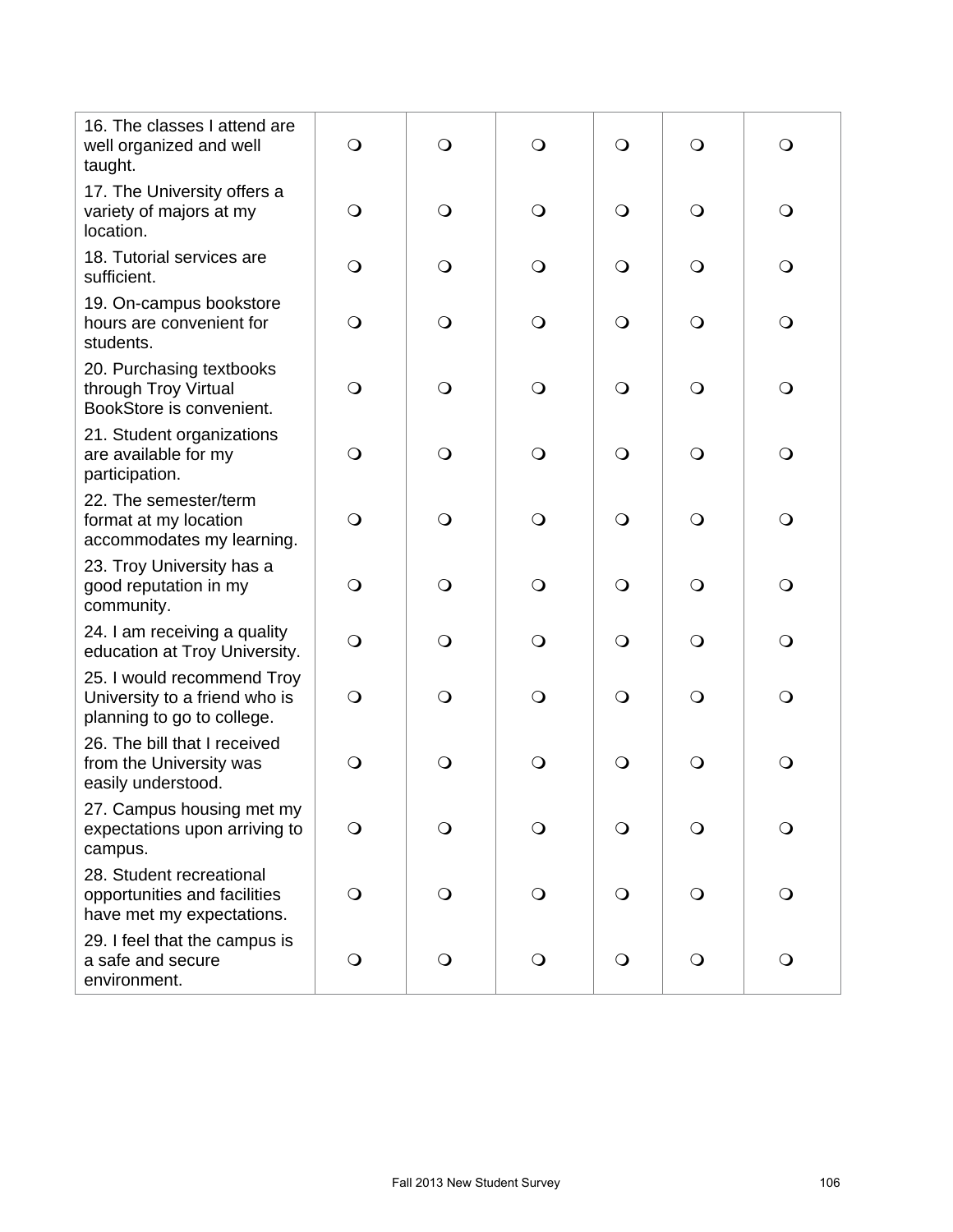# **RECEIVING INFORMATION ABOUT TROY UNIVERSITY**

- 13) How did you first learn about TROY?
	- o Alumni
	- o Billboard
	- o Direct Mail
	- o Guidance Counselor
	- o Internet
	- o Newspaper
	- o Radio
	- o Television
	- o Word of mouth
	- o Other (please specify) \_\_\_\_\_\_\_\_\_\_\_\_\_\_\_\_\_\_\_\_

14) How did you learn about registration dates and times?

- o Billboard
- o Direct Mail
- o Internet
- o Newspaper
- o Radio
- o Television
- o Word of mouth
- o Other (please specify) \_\_\_\_\_\_\_\_\_\_\_\_\_\_\_\_\_\_\_\_

15) What is the best way to advertise to your friends?

- o Billboard
- o Direct Mail
- o Internet
- o Newspaper
- o Radio
- o Television
- o Word of mouth
- o Other (please specify) \_\_\_\_\_\_\_\_\_\_\_\_\_\_\_\_\_\_\_\_

16) How would you describe TROY to a friend? (Choose all that apply)

- □ Academically challenging
- □ Caring
- Convenient
- **D** Friendly
- $\Box$  Good value for the price
- Helpful
- □ Student-centered
- Other (please specify) \_\_\_\_\_\_\_\_\_\_\_\_\_\_\_\_\_\_\_\_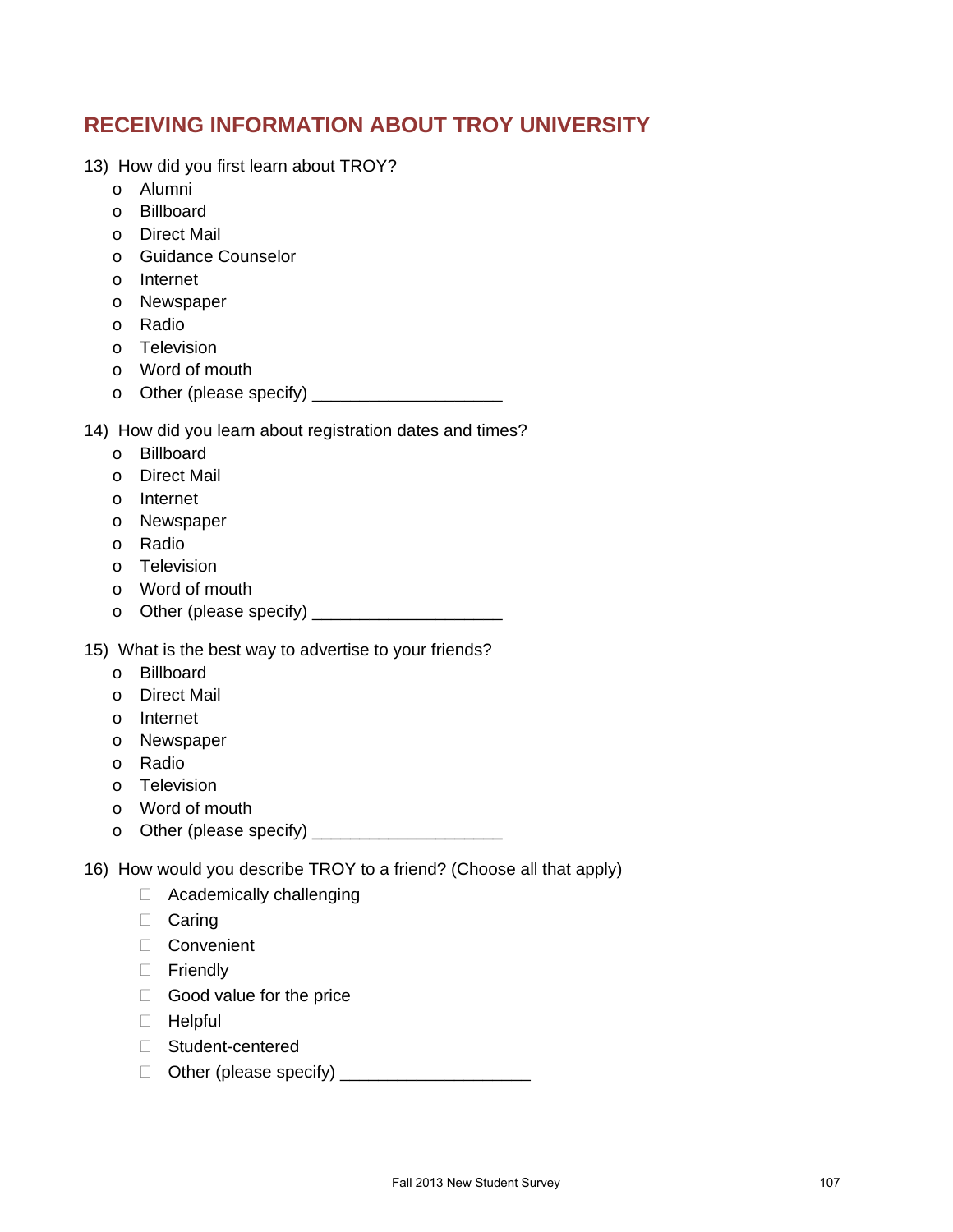## **COMPUTER ACCESS**

17) Do you have your own personal computer that you will be using to complete assigned work in your courses?

- o Yes
- o No

If you answered "Yes" that you have your own computer, is that computer a laptop or a desktop?

- o Laptop
- o Desktop
- o Other (please specify) \_\_\_\_\_\_\_\_\_\_\_\_\_\_\_\_\_\_\_\_

## **READING HABITS**

- 18) Which statement below do you agree with most?
	- o I read constantly for my own personal satisfaction, and I love it.
	- o I don't have much time to read for pleasure, but I like to when I get the chance.
	- o I only read what I'm supposed to for school.
	- o I basically don't read books much at all.
- 19) Most often, the reason I read is… (Please choose the best answer from this selection).
	- o Just for the pleasure of it
	- o Because I have to for school
	- o Because I get bored and have nothing else to do
	- o To learn new things on my own
	- o I don't really read much
	- o Because my parents encourage me to
- 20) How would you rate your reading level?
	- o Advanced
	- o Above average
	- o Average
	- o Below average
	- o Poor

21) Which of the following do you read? Check all that apply

- $\Box$  Books assigned for class
- $\Box$  Books I read outside of class for pleasure
- $\Box$  Cereal boxes, instructional pamphlets and other product packaging
- $\Box$  Comic books or graphic novels
- $\Box$  Computer manuals or other electronic equipment manuals
- □ Fashion/Beauty magazines
- □ Magazines about video games
- □ Music/Computers/Entertainment magazines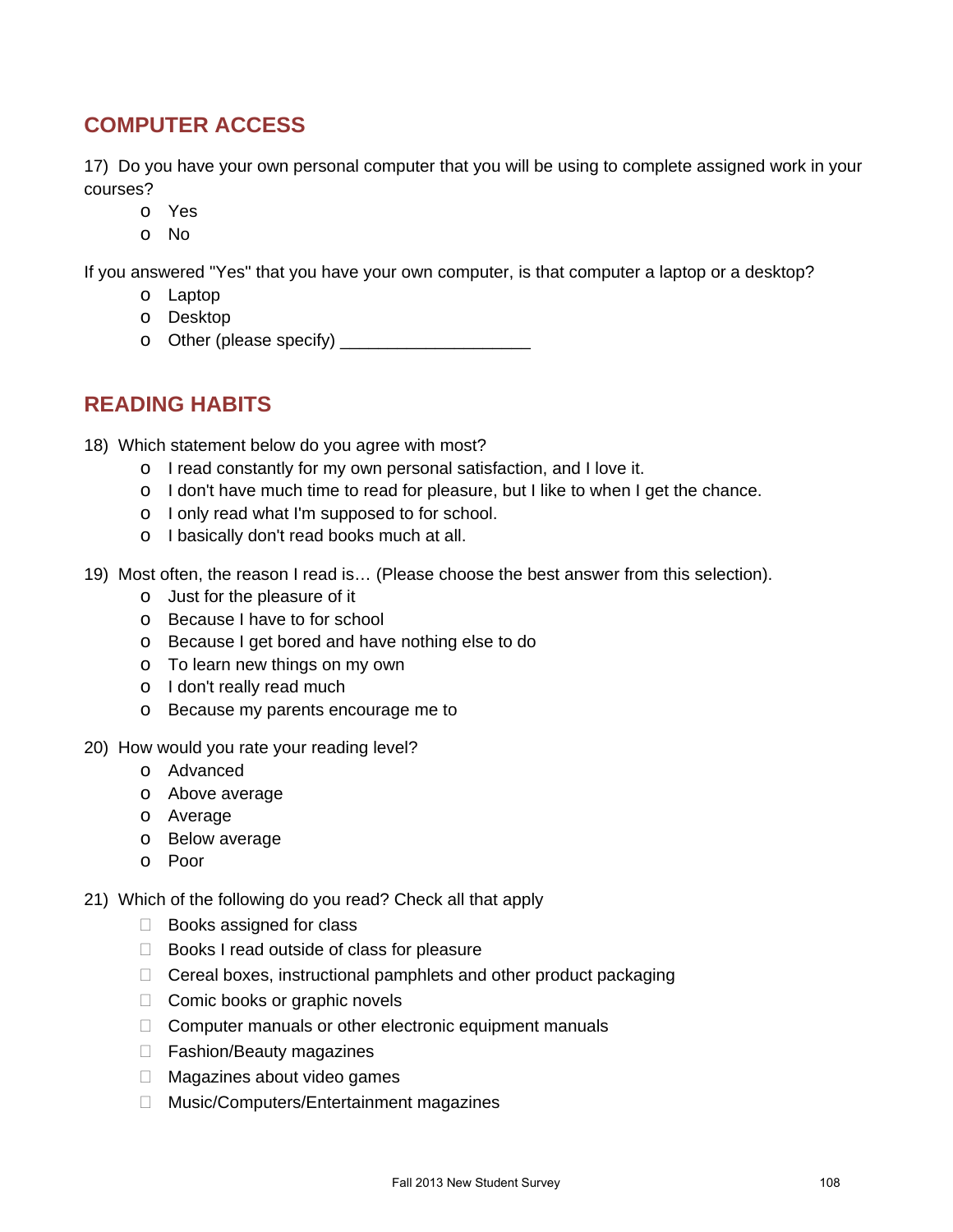- $\Box$  News magazines
- D Newspapers
- □ Online websites or webzines
- □ Puzzles/Games/Humor magazines
- □ Religious literature/books
- $\Box$  School papers or other newsletters
- □ Self-help literature
- $\Box$  Sports magazines
- $\Box$  None of the above
- 22) Not including school assignments, how much do you read?
	- o Outside of school assignments, I don't read at all
	- o Under one book per month
	- o One book per month
	- o 2-3 books per month
	- o 4-5 books per month
	- o 6-10 books per month
	- o 11-20 books per month
	- o More than 20 books per month
- 23) What kind of books do you like to read for pleasure? Check all that apply.
	- Adventure
	- □ Biography/Autobiography
	- $\Box$  Books about your hobbies or collecting
	- $\Box$  Factual books, like a book about dinosaurs or space
	- Fantasy
	- Horror
	- $\Box$  How-to books
	- **D** Mystery
	- Romance
	- □ Science Fiction
	- Sports
	- **True Stories**
	- None
	- $\Box$  Other (please specify)  $\Box$